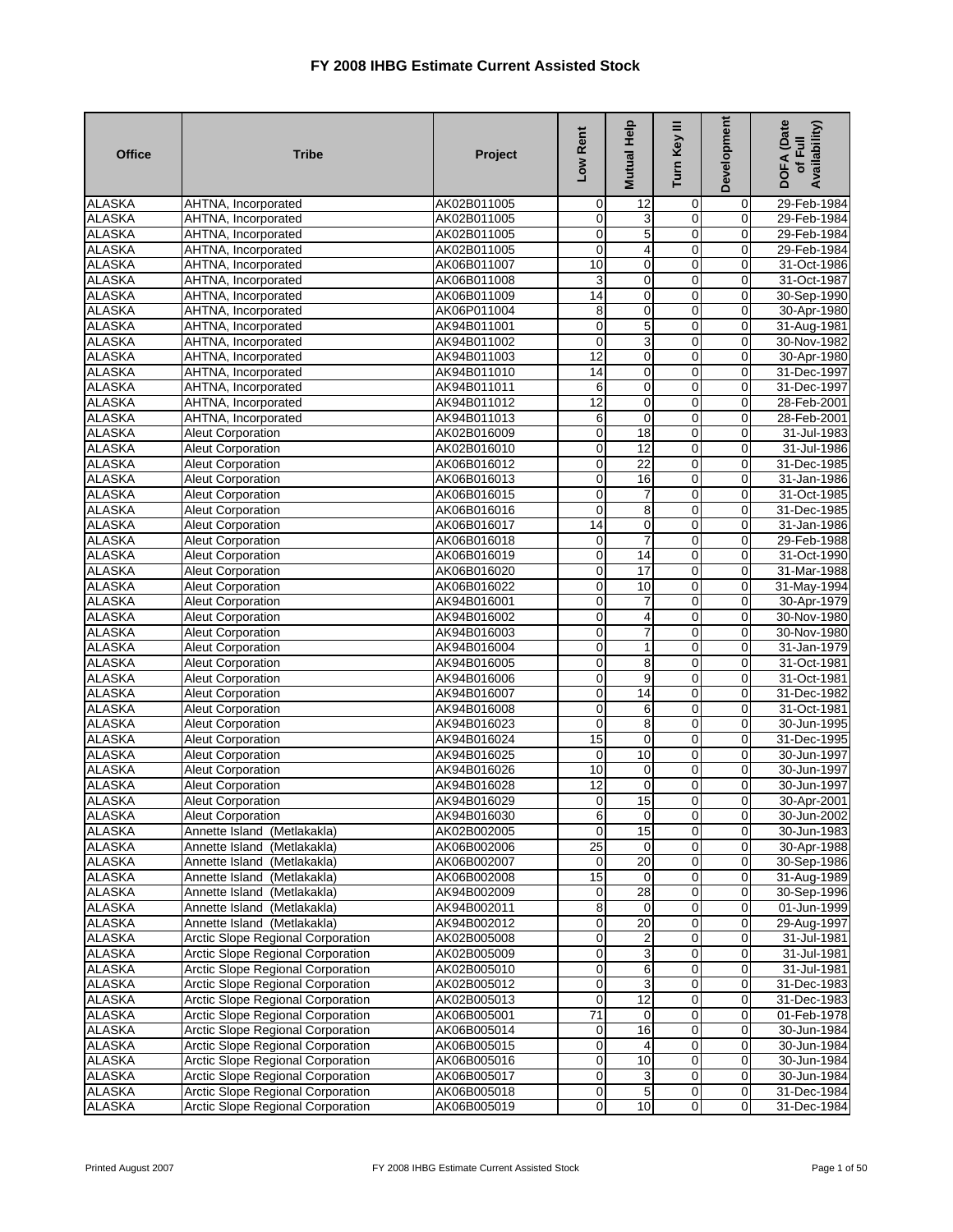| <b>Office</b>                  | <b>Tribe</b>                                                                         | Project                    | Low Rent                         | Mutual Help             | Turn Key III                  | Development         | <b>DOFA</b> (Date<br>Availability)<br>of Full |
|--------------------------------|--------------------------------------------------------------------------------------|----------------------------|----------------------------------|-------------------------|-------------------------------|---------------------|-----------------------------------------------|
| <b>ALASKA</b>                  | Arctic Slope Regional Corporation                                                    | AK06B005021                | $\mathbf 0$                      | 5                       | 0                             | 0                   | 31-Dec-1984                                   |
| <b>ALASKA</b>                  | Arctic Slope Regional Corporation                                                    | AK06B005023                | $\mathbf 0$                      | 3                       | $\overline{0}$                | 0                   | 31-Dec-1985                                   |
| <b>ALASKA</b>                  | <b>Arctic Slope Regional Corporation</b>                                             | AK06B005024                | $\pmb{0}$                        | 4                       | $\overline{0}$                | 0                   | 31-Dec-1985                                   |
| <b>ALASKA</b>                  | Arctic Slope Regional Corporation                                                    | AK06B005025                | 0                                | 14                      | $\overline{0}$                | $\mathbf 0$         | 31-Dec-1985                                   |
| <b>ALASKA</b>                  | Arctic Slope Regional Corporation                                                    | AK06B005026                | $\mathbf 0$                      | 9                       | $\mathbf 0$                   | 0                   | 31-Mar-1986                                   |
| <b>ALASKA</b>                  | Arctic Slope Regional Corporation                                                    | AK06B005027                | $\mathbf 0$                      | 2                       | $\mathbf 0$                   | 0                   | 31-Dec-1985                                   |
| <b>ALASKA</b>                  | <b>Arctic Slope Regional Corporation</b>                                             | AK06B005028                | $\mathbf 0$                      | 7                       | $\mathbf 0$                   | 0                   | 30-Sep-1986                                   |
| <b>ALASKA</b>                  | Arctic Slope Regional Corporation                                                    | AK06B005029                | $\pmb{0}$                        | 4                       | $\mathbf 0$                   | 0                   | 31-Dec-1985                                   |
| <b>ALASKA</b>                  | <b>Arctic Slope Regional Corporation</b>                                             | AK06B005030                | $\mathbf 0$                      | 10                      | $\overline{\mathbf{0}}$       | $\mathbf 0$         | 30-Jul-1992                                   |
| <b>ALASKA</b>                  | Arctic Slope Regional Corporation                                                    | AK06B005031                | $\mathbf 0$                      | 5                       | $\mathbf 0$                   | 0                   | 30-Nov-1988                                   |
| <b>ALASKA</b>                  | Arctic Slope Regional Corporation                                                    | AK06B005033                | 0<br>$\mathbf 0$                 | 3                       | $\mathbf 0$<br>$\overline{0}$ | 0<br>0              | 30-Sep-1987                                   |
| <b>ALASKA</b><br><b>ALASKA</b> | Arctic Slope Regional Corporation                                                    | AK06B005034                | $\mathbf 0$                      | 5                       | $\mathbf 0$                   | 0                   | 31-Jul-1991                                   |
| <b>ALASKA</b>                  | <b>Arctic Slope Regional Corporation</b><br><b>Arctic Slope Regional Corporation</b> | AK06B005036                | $\mathbf 0$                      | 4<br>3                  | $\mathbf 0$                   | 0                   | 30-Jul-1992                                   |
| <b>ALASKA</b>                  | Arctic Slope Regional Corporation                                                    | AK94B005003<br>AK94B005004 | $\mathbf 0$                      | $\overline{\mathbf{c}}$ | $\mathbf 0$                   | 0                   | 30-Apr-1981<br>30-Sep-1979                    |
| <b>ALASKA</b>                  | <b>Arctic Slope Regional Corporation</b>                                             | AK94B005005                | 0                                | 1                       | $\overline{0}$                | 0                   | 30-Sep-1979                                   |
| <b>ALASKA</b>                  | Arctic Slope Regional Corporation                                                    | AK94B005006                | $\overline{0}$                   | 3                       | $\overline{0}$                | 0                   | 30-Sep-1979                                   |
| <b>ALASKA</b>                  | Arctic Slope Regional Corporation                                                    | AK94B005007                | 0                                | $\overline{2}$          | $\overline{0}$                | $\mathbf 0$         | 31-Mar-1980                                   |
| <b>ALASKA</b>                  | Arctic Slope Regional Corporation                                                    | AK94B005037                | $\mathbf 0$                      | 20                      | 0                             | 0                   | 31-Jul-1997                                   |
| <b>ALASKA</b>                  | <b>Arctic Slope Regional Corporation</b>                                             | AK94B005038                | 0                                | $\overline{17}$         | $\overline{0}$                | 2                   | 31-Mar-1999                                   |
| <b>ALASKA</b>                  | Arctic Slope Regional Corporation                                                    | AK94B005039                | 19                               | 0                       | $\overline{0}$                | $\overline{0}$      | 31-Jan-2000                                   |
| <b>ALASKA</b>                  | Arctic Slope Regional Corporation                                                    | AK94B005040                | 17                               | 0                       | $\mathbf 0$                   | 0                   | 31-Jan-2000                                   |
| <b>ALASKA</b>                  | Arctic Slope Regional Corporation                                                    | AK94B005041                | $\pmb{0}$                        | 17                      | $\mathbf 0$                   | $\mathbf 0$         | 31-Mar-1999                                   |
| <b>ALASKA</b>                  | <b>Arctic Slope Regional Corporation</b>                                             | AK94B005042                | $\overline{\mathbf{0}}$          | $\overline{\mathbf{c}}$ | $\overline{0}$                | 0                   | 31-Dec-2002                                   |
| <b>ALASKA</b>                  | <b>Arctic Slope Regional Corporation</b>                                             | AK94B005042                | 0                                | 2                       | $\overline{0}$                | 0                   | 31-Dec-2002                                   |
| <b>ALASKA</b>                  | <b>Arctic Slope Regional Corporation</b>                                             | AK94B005042                | $\mathbf 0$                      | $\overline{2}$          | $\mathbf 0$                   | $\mathbf 0$         | 31-Dec-2002                                   |
| <b>ALASKA</b>                  | <b>Arctic Slope Regional Corporation</b>                                             | AK94B005042                | $\mathbf 0$                      | 3                       | 0                             | 0                   | 31-Dec-2002                                   |
| <b>ALASKA</b>                  | <b>Arctic Slope Regional Corporation</b>                                             | AK94B005042                | $\mathbf 0$                      | $\overline{c}$          | $\overline{0}$                | 0                   | 31-Dec-2002                                   |
| <b>ALASKA</b>                  | Arctic Slope Regional Corporation                                                    | AK94B005042                | 0                                | 3                       | $\overline{0}$                | $\mathbf 0$         | 31-Dec-2002                                   |
| <b>ALASKA</b>                  | Arctic Slope Regional Corporation                                                    | AK94B005042                | $\mathbf 0$                      | $\overline{\mathbf{c}}$ | 0                             | 0                   | 31-Dec-2002                                   |
| <b>ALASKA</b>                  | <b>Baranof Island Housing Authority</b>                                              | AK06B017001                | $\mathsf{O}\xspace$              | 14                      | $\overline{0}$                | $\pmb{0}$           | 30-Sep-1987                                   |
| <b>ALASKA</b>                  | <b>Baranof Island Housing Authority</b>                                              | AK06B017002                | 0                                | 5                       | $\mathbf 0$                   | 0                   | 31-May-1989                                   |
| <b>ALASKA</b>                  | <b>Baranof Island Housing Authority</b>                                              | AK94B017003                | $\overline{20}$                  | $\mathbf 0$             | $\mathbf 0$                   | 0                   | 30-Jun-1996                                   |
| <b>ALASKA</b>                  | <b>Baranof Island Housing Authority</b>                                              | AK94B017004                | $\mathbf 0$                      | 23                      | $\overline{0}$                | $\mathbf 0$         | 30-Jun-1996                                   |
| <b>ALASKA</b>                  | <b>Baranof Island Housing Authority</b>                                              | AK94B017005                | $\mathbf 0$                      | 4                       | $\mathbf 0$                   | 0                   | 01-Sep-1999                                   |
| <b>ALASKA</b>                  | <b>Baranof Island Housing Authority</b>                                              | AK94B017005                | 0                                | 1                       | $\mathbf 0$                   | 0                   | 01-Mar-2000                                   |
| <b>ALASKA</b>                  | <b>Baranof Island Housing Authority</b>                                              | AK94B017005                | $\mathbf 0$                      | 4                       | $\overline{0}$                | 0                   | 01-Aug-2000                                   |
| <b>ALASKA</b>                  | <b>Baranof Island Housing Authority</b>                                              | AK94B017005                | $\mathsf{O}\xspace$              | 8                       | $\mathbf 0$                   | $\mathbf 0$         | 07-Nov-2001                                   |
| <b>ALASKA</b>                  | <b>Baranof Island Housing Authority</b>                                              | AK94B017005                | $\pmb{0}$                        | 1                       | $\mathbf 0$                   | 0                   | 31-Dec-2001                                   |
| <b>ALASKA</b>                  | Bering Straits Regional Corporation                                                  | AK02B008018                | $\mathbf 0$                      | 15                      | $\mathbf 0$                   | $\mathbf 0$         | 30-Sep-1982                                   |
| <b>ALASKA</b>                  | <b>Bering Straits Regional Corporation</b>                                           | AK02B008019                | $\overline{0}$                   | 18                      | $\overline{0}$                | $\overline{0}$      | 31-Jan-1983                                   |
| <b>ALASKA</b>                  | <b>Bering Straits Regional Corporation</b>                                           | AK02B008021                | $\overline{0}$                   | 14                      | $\overline{0}$                | $\overline{0}$      | 30-Sep-1982                                   |
| <b>ALASKA</b>                  | <b>Bering Straits Regional Corporation</b>                                           | AK02B008022                | $\mathbf 0$                      | 16                      | $\mathbf 0$                   | $\mathbf 0$         | 31-Oct-1982                                   |
| <b>ALASKA</b>                  | <b>Bering Straits Regional Corporation</b>                                           | AK06B008023<br>AK06B008024 | $\overline{O}$<br>$\overline{0}$ | 15                      | $\mathbf 0$<br>$\overline{0}$ | $\overline{0}$      | 28-Feb-1991                                   |
| <b>ALASKA</b><br><b>ALASKA</b> | Bering Straits Regional Corporation                                                  |                            | $\mathbf 0$                      | 20<br>$\overline{13}$   | 0                             | $\overline{0}$<br>0 | 30-Nov-1988<br>29-Feb-1992                    |
| <b>ALASKA</b>                  | Bering Straits Regional Corporation<br>Bering Straits Regional Corporation           | AK06B008028<br>AK06B008029 | $\pmb{0}$                        | $\overline{20}$         | 0                             | 0                   | 31-Dec-1992                                   |
| <b>ALASKA</b>                  | Bering Straits Regional Corporation                                                  | AK06B008030                | $\mathbf 0$                      | 15                      | $\mathbf 0$                   | $\mathbf 0$         | 31-Mar-1991                                   |
| <b>ALASKA</b>                  | <b>Bering Straits Regional Corporation</b>                                           | AK06B008031                | $\overline{0}$                   | 10                      | $\overline{0}$                | 0                   | 31-Mar-1991                                   |
| <b>ALASKA</b>                  | <b>Bering Straits Regional Corporation</b>                                           | AK06B008032                | 0                                | 10                      | $\pmb{0}$                     | 0                   | 28-Feb-1991                                   |
| <b>ALASKA</b>                  | Bering Straits Regional Corporation                                                  | AK06P008009                | 18                               | $\mathbf 0$             | $\mathbf 0$                   | 0                   | 31-Mar-1978                                   |
| <b>ALASKA</b>                  | Bering Straits Regional Corporation                                                  | AK94B008006                | $\mathbf 0$                      | 3                       | $\mathbf 0$                   | $\mathbf 0$         | 31-Mar-1977                                   |
| <b>ALASKA</b>                  | <b>Bering Straits Regional Corporation</b>                                           | AK94B008007                | 0                                | 1                       | $\mathbf 0$                   | 0                   | 30-Nov-1976                                   |
| <b>ALASKA</b>                  | Bering Straits Regional Corporation                                                  | AK94B008008                | $\mathbf 0$                      | $\overline{2}$          | 0                             | $\mathbf 0$         | 31-Dec-1976                                   |
| <b>ALASKA</b>                  | Bering Straits Regional Corporation                                                  | AK94B008014                | $\overline{O}$                   | 20                      | 0                             | $\overline{0}$      | 30-Sep-1980                                   |
| <b>ALASKA</b>                  | <b>Bering Straits Regional Corporation</b>                                           | AK94B008015                | $\overline{0}$                   | 25                      | $\mathbf 0$                   | 0                   | 31-Oct-1980                                   |
| <b>ALASKA</b>                  | Bering Straits Regional Corporation                                                  | AK94B008016                | $\pmb{0}$                        | 5                       | $\mathbf 0$                   | 0                   | 30-Sep-1980                                   |
| <b>ALASKA</b>                  | <b>Bering Straits Regional Corporation</b>                                           | AK94B008034                | $\overline{O}$                   | 11                      | $\mathbf 0$                   | $\mathbf 0$         | 31-Aug-1993                                   |
| <b>ALASKA</b>                  | Bering Straits Regional Corporation                                                  | AK94B008035                | $\boldsymbol{0}$                 | 18                      | $\overline{0}$                | $\overline{0}$      | 31-Oct-1992                                   |
| <b>ALASKA</b>                  | Bering Straits Regional Corporation                                                  | AK94B008036                | $\boldsymbol{0}$                 | 23                      | $\overline{0}$                | $\mathbf 0$         | 30-Nov-1995                                   |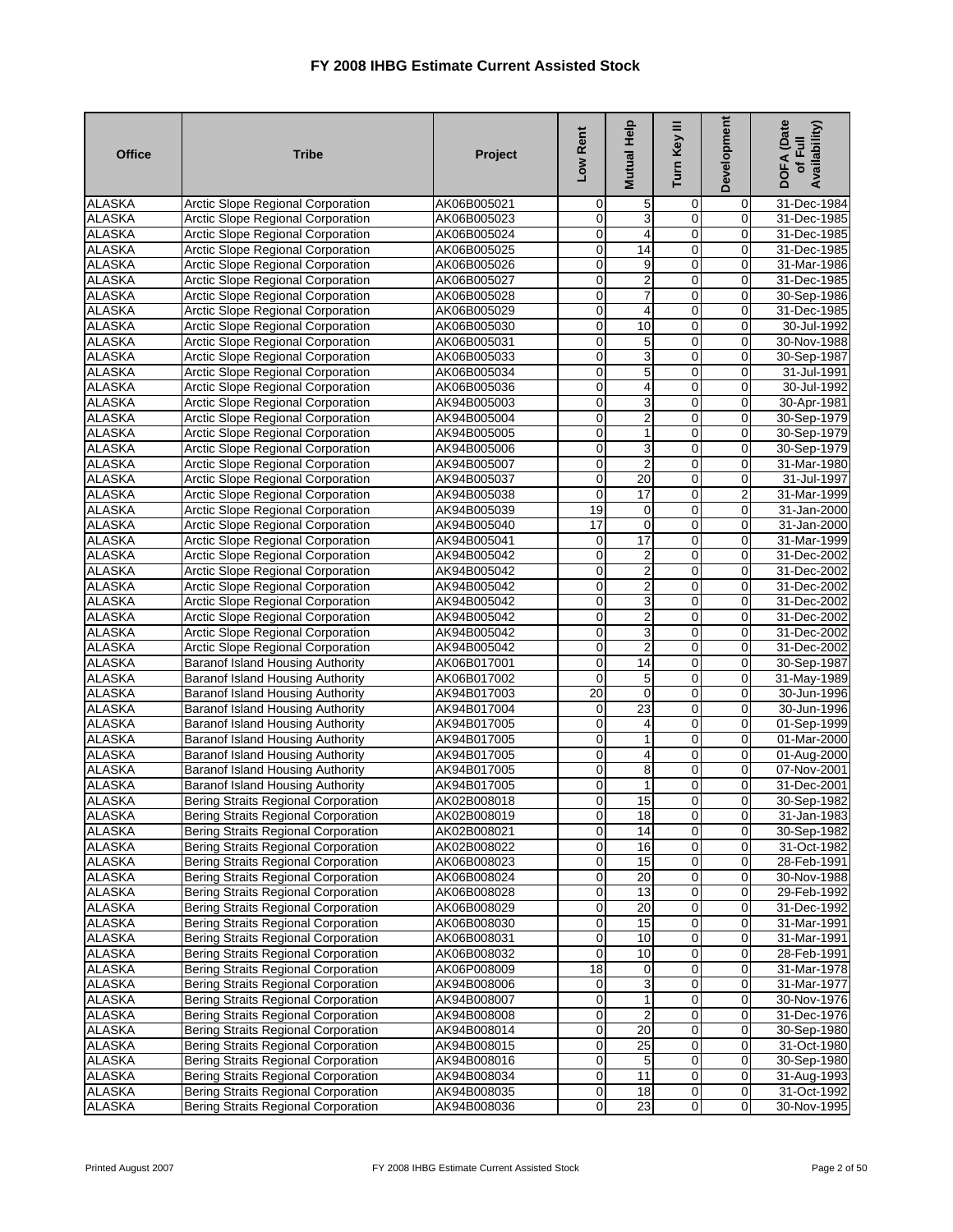| <b>Office</b>                  | <b>Tribe</b>                                                                   | Project                    | Low Rent                   | Mutual Help       | Turn Key III                              | Development             | <b>DOFA</b> (Date<br>Availability)<br>of Full |
|--------------------------------|--------------------------------------------------------------------------------|----------------------------|----------------------------|-------------------|-------------------------------------------|-------------------------|-----------------------------------------------|
| <b>ALASKA</b>                  | Bering Straits Regional Corporation                                            | AK94B008037                | $\mathbf 0$                | 16                | 0                                         | 0                       | 30-Nov-1995                                   |
| <b>ALASKA</b>                  | <b>Bering Straits Regional Corporation</b>                                     | AK94B008038                | $\mathbf 0$                | 20                | $\mathbf 0$                               | $\mathbf 0$             | 31-Jan-1997                                   |
| <b>ALASKA</b>                  | <b>Bering Straits Regional Corporation</b>                                     | AK94B008039                | 0                          | 20                | $\overline{0}$                            | 0                       | 31-Oct-1996                                   |
| <b>ALASKA</b>                  | Bering Straits Regional Corporation                                            | AK94B008040                | 0                          | 20                | $\mathbf 0$                               | 0                       | 31-Aug-1997                                   |
| <b>ALASKA</b>                  | <b>Bering Straits Regional Corporation</b>                                     | AK94B008041                | $\mathbf 0$                | 19                | $\overline{0}$                            | $\mathbf 0$             | 31-Aug-1997                                   |
| <b>ALASKA</b>                  | Bering Straits Regional Corporation                                            | AK94B008042                | 28                         | 0                 | $\mathbf 0$                               | 0                       | 31-Oct-1999                                   |
| <b>ALASKA</b>                  | Bering Straits Regional Corporation                                            | AK94B008043                | $\mathbf 0$                | 20                | $\overline{0}$                            | $\overline{0}$          | 31-Dec-1999                                   |
| <b>ALASKA</b>                  | <b>Bering Straits Regional Corporation</b>                                     | AK94B008046                | 0                          | 8                 | 0                                         | 2                       | 30-Sep-1999                                   |
| <b>ALASKA</b>                  | <b>Bering Straits Regional Corporation</b>                                     | AK94B008047                | $\mathbf 0$                | 18                | $\overline{\mathbf{0}}$                   | $\mathbf 0$             | 31-Jan-2000                                   |
| <b>ALASKA</b>                  | <b>Bristol Bay Native Corporation</b>                                          | AK02B010012                | 0                          | 1                 | $\mathbf 0$                               | 0                       | 31-Aug-1983                                   |
| <b>ALASKA</b>                  | <b>Bristol Bay Native Corporation</b>                                          | AK02B010013                | $\pmb{0}$                  | 1                 | 0                                         | 0                       | 29-Feb-1984                                   |
| <b>ALASKA</b>                  | <b>Bristol Bay Native Corporation</b>                                          | AK02B010013                | $\overline{\mathbf{0}}$    | $\overline{2}$    | $\overline{0}$                            | $\overline{0}$          | 29-Feb-1984                                   |
| <b>ALASKA</b>                  | <b>Bristol Bay Native Corporation</b>                                          | AK02B010013                | 0                          | 6                 | 0                                         | $\mathbf 0$             | 29-Feb-1984                                   |
| <b>ALASKA</b>                  | <b>Bristol Bay Native Corporation</b>                                          | AK02P010011                | $\overline{15}$            | 0                 | $\mathbf 0$                               | 0                       | 31-Dec-1982                                   |
| <b>ALASKA</b>                  | <b>Bristol Bay Native Corporation</b>                                          | AK06B010018                | $\mathbf 0$                | $\overline{2}$    | 0                                         | $\mathbf 0$             | 29-Nov-1985                                   |
| <b>ALASKA</b>                  | <b>Bristol Bay Native Corporation</b>                                          | AK06B010020                | $\overline{\mathbf{0}}$    | 14                | $\overline{0}$                            | 0                       | 30-Jun-1988                                   |
| <b>ALASKA</b>                  | <b>Bristol Bay Native Corporation</b>                                          | AK06B010022                | $\mathbf 0$                | 4                 | $\overline{0}$                            | 0                       | 30-Sep-1986                                   |
| <b>ALASKA</b>                  | <b>Bristol Bay Native Corporation</b>                                          | AK06B010023                | 15                         | $\mathbf 0$       | $\mathbf 0$                               | $\mathbf 0$             | 31-May-1986                                   |
| <b>ALASKA</b>                  | <b>Bristol Bay Native Corporation</b>                                          | AK06B010024                | $\mathbf 0$                | 17                | $\mathbf 0$                               | 0                       | 31-Dec-1992                                   |
| <b>ALASKA</b><br><b>ALASKA</b> | <b>Bristol Bay Native Corporation</b>                                          | AK06B010025                | 0                          | 9                 | $\mathbf 0$<br>$\overline{0}$             | 0<br>$\mathbf 0$        | 30-Nov-1988                                   |
|                                | <b>Bristol Bay Native Corporation</b>                                          | AK06B010026                | 0                          | $\overline{8}$    |                                           |                         | 30-Jan-1990                                   |
| <b>ALASKA</b>                  | <b>Bristol Bay Native Corporation</b>                                          | AK06B010027                | $\mathbf 0$                | 10                | 0                                         | 0                       | 30-Nov-1989                                   |
| <b>ALASKA</b>                  | <b>Bristol Bay Native Corporation</b>                                          | AK06B010028                | $\mathbf 0$                | $\overline{7}$    | $\overline{\mathbf{0}}$<br>$\overline{0}$ | 0<br>0                  | 30-Dec-1995                                   |
| <b>ALASKA</b>                  | <b>Bristol Bay Native Corporation</b>                                          | AK06B010029                | $\mathbf 0$                | 20                | 0                                         |                         | 30-Nov-1995                                   |
| <b>ALASKA</b>                  | <b>Bristol Bay Native Corporation</b>                                          | AK06B010030                | 0                          | 16                |                                           | 0                       | 30-Jun-1995                                   |
| <b>ALASKA</b>                  | <b>Bristol Bay Native Corporation</b>                                          | AK06B010033                | $\mathbf 0$<br>$\mathbf 0$ | $\mathbf 5$<br>14 | $\mathbf 0$<br>0                          | $\mathbf 0$<br>0        | 31-Dec-1992                                   |
| <b>ALASKA</b><br><b>ALASKA</b> | <b>Bristol Bay Native Corporation</b><br><b>Bristol Bay Native Corporation</b> | AK06B010034                | 0                          |                   | $\overline{0}$                            | 0                       | 31-Dec-1992                                   |
| <b>ALASKA</b>                  | <b>Bristol Bay Native Corporation</b>                                          | AK94B010003<br>AK94B010004 | $\mathbf{O}$               | 5<br>5            | $\overline{0}$                            | $\mathbf 0$             | 30-Sep-1979<br>31-Oct-1979                    |
| <b>ALASKA</b>                  | <b>Bristol Bay Native Corporation</b>                                          | AK94B010006                | $\mathbf 0$                | 3                 | $\mathbf 0$                               | 0                       | 30-Sep-1979                                   |
| <b>ALASKA</b>                  | <b>Bristol Bay Native Corporation</b>                                          | AK94B010007                | $\mathbf 0$                | 3                 | $\mathbf 0$                               | 0                       | 31-Aug-1983                                   |
| <b>ALASKA</b>                  | <b>Bristol Bay Native Corporation</b>                                          | AK94B010035                | 0                          | 13                | $\overline{0}$                            | $\overline{0}$          | 30-Nov-1995                                   |
| <b>ALASKA</b>                  | <b>Bristol Bay Native Corporation</b>                                          | AK94B010037                | 0                          | 8                 | 0                                         | 0                       | 31-Mar-1998                                   |
| <b>ALASKA</b>                  | <b>Bristol Bay Native Corporation</b>                                          | AK94B010038                | 4                          | $\mathbf 0$       | $\mathbf 0$                               | 0                       | 31-May-1998                                   |
| <b>ALASKA</b>                  | <b>Bristol Bay Native Corporation</b>                                          | AK94B010039                | 4                          | 0                 | $\mathbf 0$                               | 0                       | 31-Mar-1998                                   |
| <b>ALASKA</b>                  | <b>Bristol Bay Native Corporation</b>                                          | AK94B010040                | 0                          | 4                 | 0                                         | 0                       | 31-Mar-1998                                   |
| <b>ALASKA</b>                  | <b>Bristol Bay Native Corporation</b>                                          | AK94B010041                | 8                          | $\overline{0}$    | $\overline{0}$                            | $\overline{0}$          | 31-Dec-1998                                   |
| <b>ALASKA</b>                  | <b>Bristol Bay Native Corporation</b>                                          | AK94B010042                | $\mathbf 0$                | 16                | $\mathbf 0$                               | 0                       | 31-Mar-1998                                   |
| <b>ALASKA</b>                  | <b>Bristol Bay Native Corporation</b>                                          | AK94B010043                | 0                          | 19                | $\mathbf 0$                               | 0                       | 01-Jan-2000                                   |
| <b>ALASKA</b>                  | <b>Bristol Bay Native Corporation</b>                                          | AK94B010044                | 6                          | $\mathbf 0$       | $\mathbf 0$                               | $\mathbf 0$             | 01-Jan-2000                                   |
| <b>ALASKA</b>                  | <b>Calista Corporation</b>                                                     | AK02B009010                | $\overline{0}$             | 1                 | $\overline{0}$                            | $\overline{0}$          | 31-Oct-1981                                   |
| <b>ALASKA</b>                  | <b>Calista Corporation</b>                                                     | AK02B009011                | $\overline{0}$             | 26                | $\overline{0}$                            | $\overline{0}$          | 31-Aug-1983                                   |
| <b>ALASKA</b>                  | Calista Corporation                                                            | AK02B009012                | $\mathbf 0$                |                   | 0                                         | $\mathbf 0$             | 31-Oct-1981                                   |
| <b>ALASKA</b>                  | Calista Corporation                                                            | AK02B009015                | $\mathsf{O}\xspace$        | $\mathbf{1}$      | $\mathbf 0$                               | $\mathbf 0$             | 30-Sep-1981                                   |
| <b>ALASKA</b>                  | Calista Corporation                                                            | AK02B009016                | $\overline{0}$             | 4                 | $\overline{0}$                            | 0                       | 31-Oct-1981                                   |
| <b>ALASKA</b>                  | Calista Corporation                                                            | AK02B009017                | O                          | 24                | $\overline{0}$                            | 0                       | 30-Sep-1984                                   |
| <b>ALASKA</b>                  | Calista Corporation                                                            | AK02B009019                | $\pmb{0}$                  | 7                 | $\mathbf 0$                               | 0                       | 30-Sep-1981                                   |
| <b>ALASKA</b>                  | Calista Corporation                                                            | AK02B009020                | $\mathbf 0$                | 11                | $\mathbf 0$                               | $\mathbf 0$             | 31-Oct-1986                                   |
| <b>ALASKA</b>                  | <b>Calista Corporation</b>                                                     | AK02B009024                | $\mathbf 0$                | 9                 | 0                                         | 0                       | 31-Oct-1986                                   |
| <b>ALASKA</b>                  | Calista Corporation                                                            | AK02B009025                | 0                          | 20                | 0                                         | 0                       | 31-Oct-1983                                   |
| <b>ALASKA</b>                  | Calista Corporation                                                            | AK02B009026                | $\mathsf{O}\xspace$        | 15                | $\mathbf 0$                               | $\mathbf 0$             | 31-Oct-1984                                   |
| <b>ALASKA</b>                  | Calista Corporation                                                            | AK02B009028                | O                          | 9                 | $\mathbf 0$                               | 0                       | 30-Apr-1984                                   |
| <b>ALASKA</b>                  | <b>Calista Corporation</b>                                                     | AK02B009029                | $\pmb{0}$                  | 25                | $\overline{\mathbf{0}}$                   | 0                       | 30-May-1985                                   |
| <b>ALASKA</b>                  | Calista Corporation                                                            | AK02B009030                | $\mathbf 0$                | $\overline{22}$   | $\mathbf 0$                               | 0                       | 30-May-1984                                   |
| <b>ALASKA</b>                  | Calista Corporation                                                            | AK02B009031                | $\mathbf 0$                | 24                | $\mathbf 0$                               | $\mathbf 0$             | 30-Nov-1986                                   |
| <b>ALASKA</b>                  | Calista Corporation                                                            | AK02B009033                | $\pmb{0}$                  | 3                 | $\mathbf 0$                               | 0                       | 31-Oct-1981                                   |
| <b>ALASKA</b>                  | Calista Corporation                                                            | AK02B009034                | $\mathbf 0$                | $\boldsymbol{2}$  | $\mathbf 0$                               | $\mathbf 0$             | 31-Oct-1981                                   |
| <b>ALASKA</b>                  | Calista Corporation                                                            | AK02B009035                | $\overline{0}$             | $\overline{2}$    | $\mathbf 0$                               | $\mathbf 0$             | 30-Sep-1981                                   |
| <b>ALASKA</b>                  | Calista Corporation                                                            | AK02B009037                | $\overline{0}$             | $\mathbf{3}$      | $\overline{0}$                            | $\overline{\mathbf{0}}$ | 31-Oct-1981                                   |
| <b>ALASKA</b>                  | Calista Corporation                                                            | AK02B009038                | $\overline{0}$             | ω                 | $\mathbf 0$                               | $\pmb{0}$               | 30-Sep-1981                                   |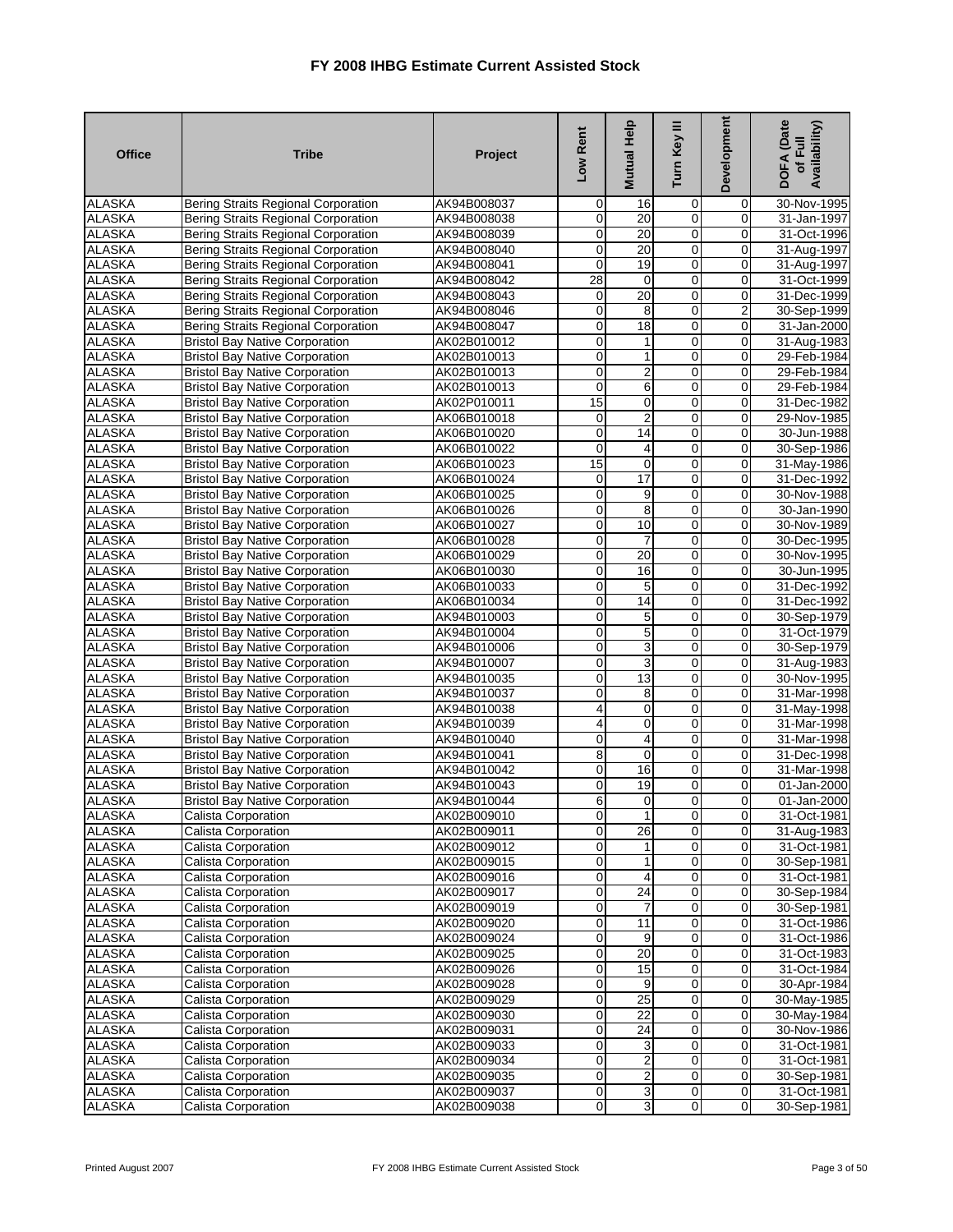| <b>Office</b> | <b>Tribe</b>               | Project     | Low Rent                | Mutual Help     | Turn Key III   | Development             | DOFA (Date<br>Availability)<br>of Full |
|---------------|----------------------------|-------------|-------------------------|-----------------|----------------|-------------------------|----------------------------------------|
| <b>ALASKA</b> | Calista Corporation        | AK02B009039 | $\mathbf 0$             | 5               | 0              | 0                       | 31-Mar-1982                            |
| <b>ALASKA</b> | <b>Calista Corporation</b> | AK02B009040 | $\mathbf 0$             | 12              | $\mathbf 0$    | $\mathbf 0$             | 30-Apr-1982                            |
| <b>ALASKA</b> | Calista Corporation        | AK02B009041 | 0                       | $\overline{2}$  | 0              | 0                       | 30-Apr-1982                            |
| <b>ALASKA</b> | Calista Corporation        | AK02B009043 | $\overline{0}$          | 11              | $\overline{0}$ | $\mathbf 0$             | 31-Aug-1983                            |
| <b>ALASKA</b> | Calista Corporation        | AK06B009042 | $\overline{0}$          | 15              | 0              | 0                       | 31-Oct-1986                            |
| <b>ALASKA</b> | <b>Calista Corporation</b> | AK06B009044 | $\pmb{0}$               | $\overline{23}$ | 0              | $\mathbf 0$             | 30-Nov-1986                            |
| <b>ALASKA</b> | Calista Corporation        | AK06B009045 | $\mathbf 0$             | 14              | 0              | $\mathbf 0$             | 30-Nov-1986                            |
| <b>ALASKA</b> | Calista Corporation        | AK06B009046 | $\mathbf 0$             | 17              | $\overline{0}$ | 0                       | 30-Nov-1986                            |
| <b>ALASKA</b> | Calista Corporation        | AK06B009047 | $\overline{0}$          | 25              | $\overline{0}$ | $\pmb{0}$               | 31-Dec-1983                            |
| <b>ALASKA</b> | Calista Corporation        | AK06B009054 | $\mathbf 0$             | 11              | $\overline{0}$ | $\mathbf 0$             | 31-Oct-1984                            |
| <b>ALASKA</b> | Calista Corporation        | AK06B009056 | $\mathbf 0$             | 6               | 0              | 0                       | 31-Oct-1986                            |
| <b>ALASKA</b> | Calista Corporation        | AK06B009059 | $\overline{0}$          | 13              | $\overline{0}$ | $\mathbf 0$             | 30-Dec-1987                            |
| <b>ALASKA</b> | <b>Calista Corporation</b> | AK06B009060 | $\mathbf 0$             | 15              | 0              | $\mathbf 0$             | 30-Dec-1987                            |
| <b>ALASKA</b> | Calista Corporation        | AK06B009062 | $\pmb{0}$               | 25              | 0              | 0                       | 28-Feb-1989                            |
| <b>ALASKA</b> | Calista Corporation        | AK06B009063 | $\overline{0}$          | 21              | $\overline{0}$ | $\mathbf 0$             | 31-Dec-1988                            |
| <b>ALASKA</b> | Calista Corporation        | AK06B009064 | $\pmb{0}$               | 16              | $\overline{0}$ | 0                       | 28-Feb-1989                            |
| <b>ALASKA</b> | <b>Calista Corporation</b> | AK06B009065 | $\mathbf 0$             | 16              | $\overline{0}$ | $\pmb{0}$               | 31-May-1989                            |
| <b>ALASKA</b> | Calista Corporation        | AK06B009067 | $\mathbf 0$             | $\mathbf 5$     | 0              | $\mathbf 0$             | 28-Feb-1989                            |
| <b>ALASKA</b> | Calista Corporation        | AK06B009068 | $\mathbf 0$             | 15              | $\overline{0}$ | $\mathbf 0$             | 31-Aug-1991                            |
| <b>ALASKA</b> | <b>Calista Corporation</b> | AK06B009069 | 12                      | $\mathbf 0$     | $\overline{0}$ | $\pmb{0}$               | 30-Nov-1992                            |
| <b>ALASKA</b> | Calista Corporation        | AK06B009070 | $\mathbf 0$             | 24              | $\overline{0}$ | $\mathbf 0$             | 31-Mar-1991                            |
| <b>ALASKA</b> | Calista Corporation        | AK06B009072 | $\mathbf 0$             | $\overline{22}$ | $\mathbf 0$    | 0                       | 31-Jul-1994                            |
| <b>ALASKA</b> | Calista Corporation        | AK06B009073 | $\overline{0}$          | 7               | $\mathbf 0$    | $\pmb{0}$               | 31-Jan-1994                            |
| <b>ALASKA</b> | Calista Corporation        | AK06B009074 | $\overline{0}$          | $6\overline{6}$ | $\overline{0}$ | $\overline{0}$          | 31-Mar-1991                            |
| <b>ALASKA</b> | Calista Corporation        | AK06B009075 | $\pmb{0}$               | 9               | 0              | 0                       | 31-Jan-1992                            |
| <b>ALASKA</b> | Calista Corporation        | AK06B009076 | $\mathbf 0$             | 20              | $\overline{0}$ | $\mathbf 0$             | 31-Jul-1991                            |
| <b>ALASKA</b> | <b>Calista Corporation</b> | AK06P00961  | $\overline{20}$         | 0               | 0              | $\mathbf 0$             | 31-Oct-1988                            |
| <b>ALASKA</b> | Calista Corporation        | AK94B009004 | $\mathbf 0$             | 1               | 0              | 0                       | 31-Mar-1979                            |
| <b>ALASKA</b> | Calista Corporation        | AK94B009007 | $\overline{0}$          | 1               | $\overline{0}$ | $\mathbf 0$             | 31-Jan-1980                            |
| <b>ALASKA</b> | Calista Corporation        | AK94B009008 | $\mathbf 0$             | 1               | 0              | 0                       | 30-Apr-1980                            |
| <b>ALASKA</b> | <b>Calista Corporation</b> | AK94B009018 | $\pmb{0}$               | 3               | 0              | $\pmb{0}$               | 31-Oct-1981                            |
| <b>ALASKA</b> | Calista Corporation        | AK94B009083 | $\mathbf 0$             | 16              | 0              | $\mathbf 0$             | 31-Dec-1992                            |
| <b>ALASKA</b> | Calista Corporation        | AK94B009084 | $\overline{0}$          | 9               | $\overline{0}$ | 0                       | 30-Nov-1992                            |
| <b>ALASKA</b> | <b>Calista Corporation</b> | AK94B009085 | $\mathbf 0$             | 7               | 0              | 0                       | 28-Feb-1994                            |
| <b>ALASKA</b> | <b>Calista Corporation</b> | AK94B009086 | $\mathbf 0$             | 9               | $\mathbf 0$    | $\mathbf 0$             | 28-Feb-1994                            |
| <b>ALASKA</b> | Calista Corporation        | AK94B009087 | $\mathbf 0$             | 21              | 0              | 0                       | 30-May-1995                            |
| <b>ALASKA</b> | Calista Corporation        | AK94B009088 | $\pmb{0}$               | 12              | $\overline{0}$ | $\pmb{0}$               | 30-May-1995                            |
| <b>ALASKA</b> | <b>Calista Corporation</b> | AK94B009089 | $\pmb{0}$               | $\overline{28}$ | 0              | $\mathbf 0$             | 30-Jun-1995                            |
| <b>ALASKA</b> | Calista Corporation        | AK94B009090 | $\pmb{0}$               | $\overline{25}$ | 0              | $\mathbf 0$             | 30-Apr-1995                            |
| <b>ALASKA</b> | <b>Calista Corporation</b> | AK94B009093 | $\mathbf 0$             | 33              | $\mathbf 0$    | 0                       | 30-Sep-1997                            |
| <b>ALASKA</b> | Calista Corporation        | AK94B009094 | $\overline{0}$          | 30              | $\overline{0}$ | $\overline{0}$          | 31-Dec-1996                            |
| <b>ALASKA</b> | Calista Corporation        | AK94B009095 | $\overline{\mathbf{0}}$ | 9               | $\overline{0}$ | 0                       | 30-Jun-1997                            |
| <b>ALASKA</b> | Calista Corporation        | AK94B009096 | $\mathbf 0$             | 23              | 0              | $\mathbf 0$             | 31-Jul-1997                            |
| <b>ALASKA</b> | Calista Corporation        | AK94B009097 | $\overline{0}$          | 20              | $\mathbf 0$    | $\mathbf 0$             | 31-Jan-1998                            |
| <b>ALASKA</b> | Calista Corporation        | AK94B009098 | $\overline{0}$          | 5               | $\overline{0}$ | 0                       | 28-Feb-2003                            |
| <b>ALASKA</b> | Calista Corporation        | AK94B009098 | $\overline{0}$          | $\overline{19}$ | 0              | $\mathbf 0$             | 31-Dec-1999                            |
| <b>ALASKA</b> | Calista Corporation        | AK94B009099 | $\mathbf 0$             | 18              | 0              | $\mathbf 0$             | 30-Nov-1999                            |
| <b>ALASKA</b> | Calista Corporation        | AK94B009102 | $\overline{0}$          | 18              | $\overline{0}$ | $\pmb{0}$               | 31-Dec-1999                            |
| <b>ALASKA</b> | Calista Corporation        | AK94B009103 | $\overline{0}$          | 20              | $\overline{0}$ | $\overline{0}$          | 31-Jul-2000                            |
| <b>ALASKA</b> | Chugach Alaska Corporation | AK02B015005 | $\mathbf 0$             | 18              | O              | $\mathbf 0$             | 31-Dec-1982                            |
| <b>ALASKA</b> | Chugach Alaska Corporation | AK02B015006 | $\overline{0}$          | 21              | $\overline{0}$ | $\overline{\mathbf{0}}$ | 30-May-1984                            |
| <b>ALASKA</b> | Chugach Alaska Corporation | AK02B015016 | $\mathbf 0$             | 16              | 0              | $\mathbf 0$             | 30-May-1984                            |
| <b>ALASKA</b> | Chugach Alaska Corporation | AK02P015008 | $\overline{23}$         | 0               | 0              | 0                       | 31-Jan-1984                            |
| <b>ALASKA</b> | Chugach Alaska Corporation | AK06B015007 | $\mathbf 0$             | 20              | 0              | $\mathbf 0$             | 31-Aug-1984                            |
| <b>ALASKA</b> | Chugach Alaska Corporation | AK06B015011 | $\overline{0}$          | 11              | $\overline{0}$ | $\mathbf 0$             | 31-Oct-1986                            |
| <b>ALASKA</b> | Chugach Alaska Corporation | AK94B015003 | $\mathbf 0$             | 19              | $\pmb{0}$      | $\pmb{0}$               | 28-Feb-1983                            |
| <b>ALASKA</b> | Chugach Alaska Corporation | AK94B015004 | $\mathbf 0$             | $\overline{27}$ | 0              | $\mathbf 0$             | 31-Jan-1983                            |
| <b>ALASKA</b> | Chugach Alaska Corporation | AK94B015017 | 20                      | $\overline{0}$  | $\overline{0}$ | $\overline{\mathbf{0}}$ | 31-Mar-1994                            |
| <b>ALASKA</b> | Chugach Alaska Corporation | AK94B015018 | $\mathbf 0$             | 15              | $\pmb{0}$      | $\mathbf 0$             | 30-Jun-1998                            |
| <b>ALASKA</b> | Chugach Alaska Corporation | AK94B015019 | 7                       | $\mathbf 0$     | $\overline{0}$ | $\boldsymbol{0}$        | 30-Apr-1997                            |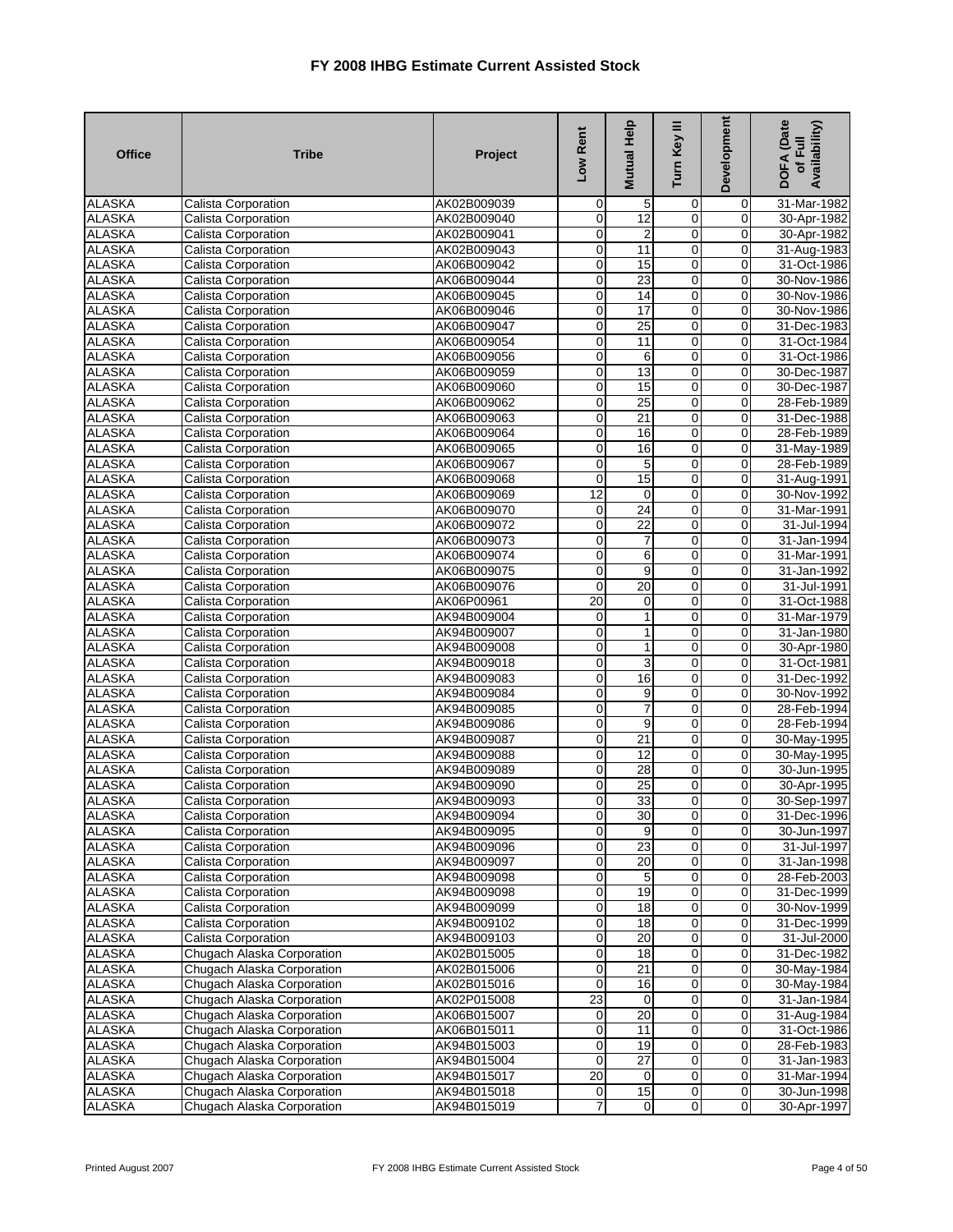| <b>Office</b>                  | <b>Tribe</b>                                                                     | Project                    | Low Rent                   | Mutual Help               | Turn Key III                  | Development                   | DOFA (Date<br>Availability)<br>of Full |
|--------------------------------|----------------------------------------------------------------------------------|----------------------------|----------------------------|---------------------------|-------------------------------|-------------------------------|----------------------------------------|
| <b>ALASKA</b>                  | Chugach Alaska Corporation                                                       | AK94B015020                | 19                         | 0                         | 0                             | 0                             | 30-Sep-1999                            |
| <b>ALASKA</b>                  | Chugach Alaska Corporation                                                       | AK94B015021                | 15                         | $\mathbf 0$               | $\mathbf 0$                   | $\mathbf 0$                   | 30-Aug-2000                            |
| <b>ALASKA</b>                  | Cook Inlet Native Regional Corporation                                           | AK02B012007                | 0                          | 1                         | $\overline{0}$                | 0                             | 30-Apr-1980                            |
| <b>ALASKA</b>                  | Cook Inlet Native Regional Corporation                                           | AK02B012009                | 0                          | 1                         | $\mathbf 0$                   | 0                             | 30-Nov-1980                            |
| <b>ALASKA</b>                  | Cook Inlet Native Regional Corporation                                           | AK02B012010                | $\mathbf 0$                | $\mathbf{1}$              | $\overline{0}$                | $\mathbf 0$                   | 31-Jan-1981                            |
| <b>ALASKA</b>                  | Cook Inlet Native Regional Corporation                                           | AK02B012012                | 24                         | $\overline{0}$            | $\mathbf 0$                   | 0                             | 28-Feb-1983                            |
| <b>ALASKA</b>                  | Cook Inlet Native Regional Corporation                                           | AK02B012012                | 10                         | $\mathbf 0$               | $\overline{0}$                | $\overline{0}$                | 28-Feb-1983                            |
| <b>ALASKA</b>                  | Cook Inlet Native Regional Corporation                                           | AK02B012013                | 60                         | 0                         | 0                             | 0                             | 30-Jun-1984                            |
| <b>ALASKA</b>                  | Cook Inlet Native Regional Corporation                                           | AK06B012017                | 60                         | $\mathbf 0$               | $\overline{0}$                | $\mathbf 0$                   | 31-Oct-1984                            |
| <b>ALASKA</b>                  | Cook Inlet Native Regional Corporation                                           | AK06B012019                | 0                          | 1                         | $\mathbf 0$                   | $\mathbf 0$                   | 30-Nov-1985                            |
| <b>ALASKA</b>                  | Cook Inlet Native Regional Corporation                                           | AK06B012023                | 0                          | 2                         | 0                             | 0                             | 30-Apr-1987                            |
| <b>ALASKA</b>                  | Cook Inlet Native Regional Corporation                                           | AK06P012006                | 18                         | $\overline{0}$            | $\overline{0}$                | $\overline{0}$                | 31-Dec-1979                            |
| <b>ALASKA</b>                  | Cook Inlet Native Regional Corporation                                           | AK94B012001                | 0                          | 13                        | $\mathbf 0$                   | 0                             | 31-Aug-1979                            |
| <b>ALASKA</b>                  | Cook Inlet Native Regional Corporation                                           | AK94B012028                | 0                          | 6                         | $\mathbf 0$                   | 0                             | 30-Sep-1992                            |
| <b>ALASKA</b><br><b>ALASKA</b> | Cook Inlet Native Regional Corporation                                           | AK94B012029                | 0<br>75                    | 8<br>$\overline{0}$       | $\mathbf 0$<br>$\overline{0}$ | $\mathbf 0$<br>$\overline{0}$ | 31-Dec-1991                            |
| <b>ALASKA</b>                  | Cook Inlet Native Regional Corporation<br>Cook Inlet Native Regional Corporation | AK94B012030                |                            | 19                        | $\overline{0}$                | 0                             | 31-Mar-1996<br>31-Dec-1993             |
| <b>ALASKA</b>                  | Cook Inlet Native Regional Corporation                                           | AK94B012031<br>AK94B012033 | 0<br>$\mathbf 0$           | 1                         | $\mathbf 0$                   | $\overline{0}$                | 31-May-1994                            |
| <b>ALASKA</b>                  | Cook Inlet Native Regional Corporation                                           | AK94B012034                | 0                          | 14                        | $\mathbf 0$                   | 0                             | 28-Feb-1997                            |
| <b>ALASKA</b>                  | Cook Inlet Native Regional Corporation                                           | AK94B012035                | 20                         | $\mathbf 0$               | $\overline{0}$                | 0                             | 31-May-1998                            |
| <b>ALASKA</b>                  | Doyon, Ltd.                                                                      | AK02B007011                | 0                          | $\overline{\mathbf{c}}$   | $\overline{0}$                | $\overline{0}$                | 30-Sep-1983                            |
| <b>ALASKA</b>                  | Doyon, Ltd.                                                                      | AK02B007012                | $\mathbf 0$                | $\overline{\mathbf{c}}$   | $\mathbf 0$                   | 0                             | 30-Sep-1981                            |
| <b>ALASKA</b>                  | Doyon, Ltd.                                                                      | AK02B007013                | $\mathbf 0$                | 3                         | $\overline{\mathbf{0}}$       | $\mathbf 0$                   | 30-Sep-1988                            |
| <b>ALASKA</b>                  | Doyon, Ltd.                                                                      | AK02B007015                | $\mathbf 0$                | $\overline{2}$            | $\overline{0}$                | 0                             | 30-Sep-1983                            |
| <b>ALASKA</b>                  | Doyon, Ltd.                                                                      | AK02B007016                | 0                          | 3                         | 0                             | 0                             | 30-Nov-1988                            |
| <b>ALASKA</b>                  | Doyon, Ltd.                                                                      | AK02B007017                | $\mathbf 0$                | 3                         | $\overline{0}$                | 0                             | 31-Dec-1986                            |
| <b>ALASKA</b>                  | Doyon, Ltd.                                                                      | AK02B007018                | $\mathbf 0$                | 3                         | $\mathbf 0$                   | 0                             | 30-Apr-1985                            |
| <b>ALASKA</b>                  | Doyon, Ltd.                                                                      | AK02B007019                | 0                          | 6                         | $\overline{0}$                | $\mathbf 0$                   | 31-Dec-1982                            |
| <b>ALASKA</b>                  | Doyon, Ltd.                                                                      | AK02B007021                | $\mathbf 0$                | 8                         | $\overline{0}$                | $\mathbf 0$                   | 30-Sep-1988                            |
| <b>ALASKA</b>                  | Doyon, Ltd.                                                                      | AK06B007026                | $\mathbf 0$                | 4                         | $\mathbf 0$                   | 0                             | 30-Sep-1988                            |
| <b>ALASKA</b>                  | Doyon, Ltd.                                                                      | AK06B007027                | $\mathbf 0$                | 1                         | $\overline{\mathbf{0}}$       | $\pmb{0}$                     | 30-Sep-1991                            |
| <b>ALASKA</b>                  | Doyon, Ltd.                                                                      | AK06B007029                | $\mathbf 0$                | 3                         | $\overline{0}$                | $\mathbf 0$                   | 30-Nov-1990                            |
| <b>ALASKA</b>                  | Doyon, Ltd.                                                                      | AK06B007031                | 15                         | 0                         | 0                             | 0                             | 30-Nov-1992                            |
| <b>ALASKA</b>                  | Doyon, Ltd.                                                                      | AK94B007006                | $\mathbf 0$                | $\boldsymbol{2}$          | $\mathbf 0$                   | 0                             | 31-Dec-1979                            |
| <b>ALASKA</b>                  | Doyon, Ltd.                                                                      | AK94B007007                | $\mathbf 0$                | 3                         | $\mathbf 0$                   | $\mathbf 0$                   | 31-Jul-1982                            |
| <b>ALASKA</b>                  | Doyon, Ltd.                                                                      | AK94B007032                | $\pmb{0}$                  | 10                        | 0                             | 0                             | 31-Oct-1993                            |
| <b>ALASKA</b>                  | Doyon, Ltd.                                                                      | AK94B007033                | $\mathbf 0$                | 15                        | $\overline{0}$                | $\overline{0}$                | 31-May-1993                            |
| <b>ALASKA</b>                  | Doyon, Ltd.                                                                      | AK94B007034                | $\mathbf 0$                | 3                         | $\mathbf 0$                   | $\mathbf 0$                   | 31-Dec-1994                            |
| <b>ALASKA</b>                  | Doyon, Ltd.                                                                      | AK94B007034                | 0                          | 4                         | $\mathbf 0$                   | $\mathbf 0$                   | 31-Dec-1994                            |
| <b>ALASKA</b>                  | Doyon, Ltd.                                                                      | AK94B007034                | $\overline{O}$             | 11                        | $\mathbf 0$                   | 0                             | 31-Dec-1994                            |
| <b>ALASKA</b>                  | Doyon, Ltd.                                                                      | AK94B007034                | $\overline{0}$             | 3                         | $\mathbf{0}$                  | $\overline{0}$                | 31-Dec-1994                            |
| <b>ALASKA</b>                  | Doyon, Ltd.                                                                      | AK94B007035                | $\overline{0}$             | 10                        | $\overline{0}$                | $\mathbf 0$                   | 30-Sep-1994                            |
| <b>ALASKA</b>                  | Doyon, Ltd.                                                                      | AK94B007036                | $\mathbf 0$                | 13                        | 0                             | $\mathbf 0$                   | 31-Dec-1994                            |
| <b>ALASKA</b>                  | Doyon, Ltd.                                                                      | AK94B007037                | $\mathbf 0$                | 5                         | $\mathbf 0$                   | 0                             | 30-Jun-1997                            |
| <b>ALASKA</b>                  | Doyon, Ltd.                                                                      | AK94B007038                | $\overline{0}$             | 24                        | $\overline{0}$                | 0                             | 31-Oct-1997                            |
| <b>ALASKA</b>                  | Doyon, Ltd.                                                                      | AK94B007039                | $\mathbf 0$                | 5                         | $\overline{0}$                | $\mathbf 0$                   | 31-Jul-1997                            |
| <b>ALASKA</b>                  | Doyon, Ltd.                                                                      | AK94B007040                | $\mathbf 0$                | 6                         | $\mathbf 0$                   | $\mathbf 0$                   | 31-Aug-1997                            |
| <b>ALASKA</b>                  | Doyon, Ltd.                                                                      | AK94B007041                | $\mathbf 0$                | 14                        | $\mathbf 0$                   | $\mathbf 0$                   | 31-Oct-1997                            |
| <b>ALASKA</b>                  | Doyon, Ltd.                                                                      | AK94B007044                | 6                          | $\mathbf 0$               | 0                             | $\mathbf 0$                   | 31-May-1998                            |
| <b>ALASKA</b>                  | Doyon, Ltd.                                                                      | AK94B007045                | 0                          | 10                        | $\overline{0}$                | 0                             | 31-May-1998                            |
| <b>ALASKA</b><br><b>ALASKA</b> | Doyon, Ltd.<br>Doyon, Ltd.                                                       | AK94B007046<br>AK94B007047 | $\mathbf 0$<br>$\mathbf 0$ | $\sqrt{5}$<br>$\mathsf 3$ | $\mathbf 0$<br>$\mathbf 0$    | $\overline{0}$<br>$\mathbf 0$ | 31-Jul-1998<br>30-Jun-1998             |
| <b>ALASKA</b>                  | Doyon, Ltd.                                                                      | AK94B007048                | $\mathbf 0$                |                           | $\mathbf 0$                   | $\pmb{0}$                     | 30-Sep-2000                            |
| <b>ALASKA</b>                  | Doyon, Ltd.                                                                      | AK94B007048                | $\mathbf{1}$               | 2<br>$\pmb{0}$            | $\mathbf 0$                   | $\mathbf 0$                   | 30-Sep-2000                            |
| <b>ALASKA</b>                  | Doyon, Ltd.                                                                      | AK94B007048                | $\mathbf 0$                | $\boldsymbol{2}$          | $\mathbf{0}$                  | $\mathbf 0$                   | 30-Sep-2000                            |
| <b>ALASKA</b>                  | Doyon, Ltd.                                                                      | AK94B007048                | $\boldsymbol{0}$           | 2                         | $\overline{0}$                | $\mathbf 0$                   | 30-Sep-2000                            |
| <b>ALASKA</b>                  | Doyon, Ltd.                                                                      | AK94B007048                | $\mathbf 0$                | $\overline{2}$            | $\mathbf 0$                   | $\mathbf 0$                   | 30-Sep-2000                            |
| <b>ALASKA</b>                  | Koniag, Incorporated                                                             | AK02B013010                | $\overline{0}$             | $\overline{4}$            | $\mathbf 0$                   | $\overline{0}$                | 31-Aug-1982                            |
| <b>ALASKA</b>                  | Koniag, Incorporated                                                             | AK02B013012                | $\boldsymbol{0}$           | 16                        | $\overline{0}$                | $\boldsymbol{0}$              | 31-Oct-1985                            |
| <b>ALASKA</b>                  | Koniag, Incorporated                                                             | AK02P013011                | 48                         | $\mathbf 0$               | $\mathbf 0$                   | $\pmb{0}$                     | 31-Jul-1983                            |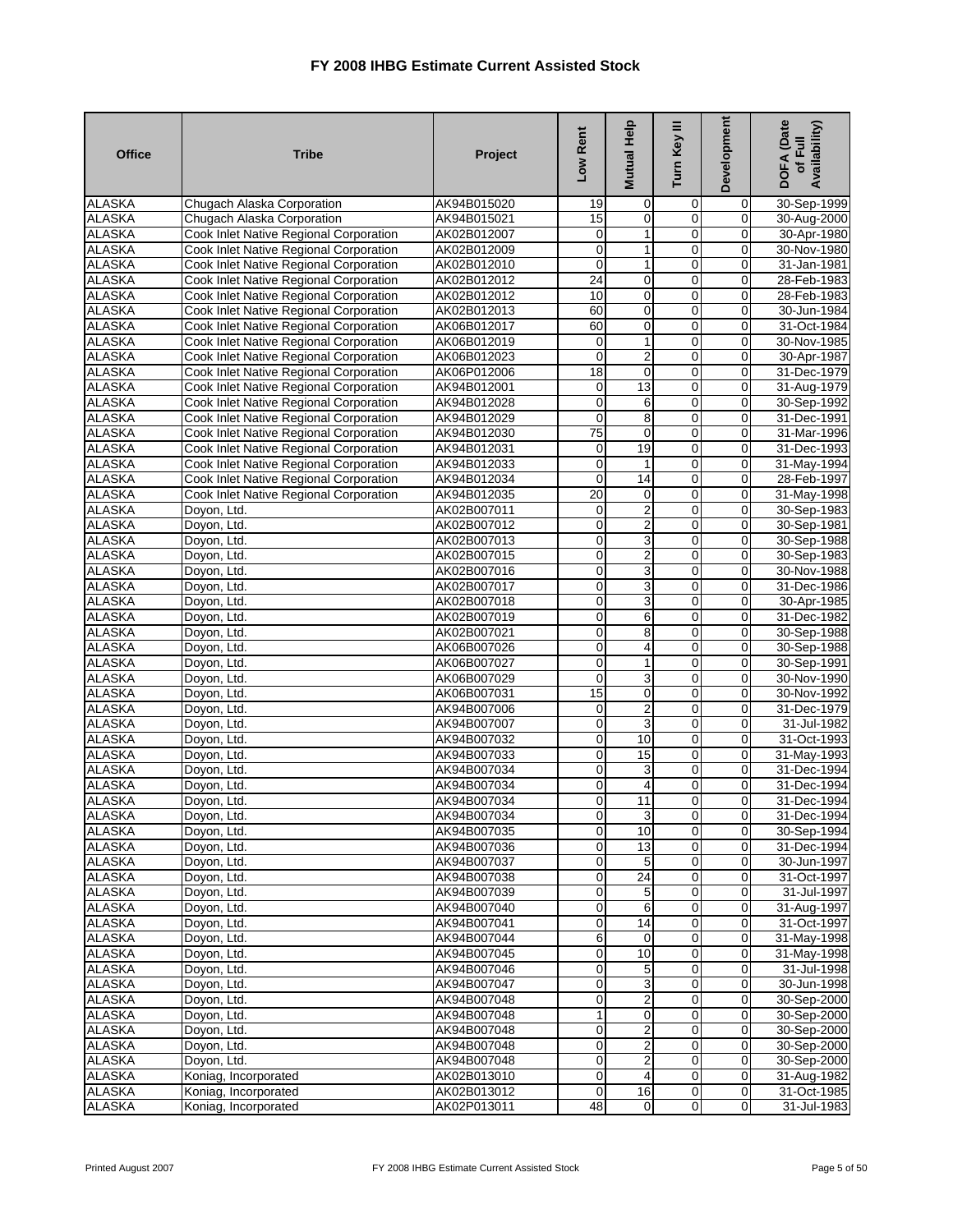| <b>Office</b>                  | <b>Tribe</b>                                                          | Project                    | Low Rent                         | Mutual Help                 | Turn Key III                | <b>Development</b>                        | <b>DOFA</b> (Date<br>Availability)<br>of Full |
|--------------------------------|-----------------------------------------------------------------------|----------------------------|----------------------------------|-----------------------------|-----------------------------|-------------------------------------------|-----------------------------------------------|
| <b>ALASKA</b>                  | Koniag, Incorporated                                                  | AK06B013013                | 0                                | 10                          | 0                           | 0                                         | 31-Jan-1984                                   |
| <b>ALASKA</b>                  | Koniag, Incorporated                                                  | AK06B013014                | $\overline{0}$                   | 6                           | 0                           | 0                                         | 31-Jan-1987                                   |
| <b>ALASKA</b>                  | Koniag, Incorporated                                                  | AK06B013015                | $\overline{0}$                   | 5                           | $\overline{0}$              | $\overline{0}$                            | 30-Nov-1987                                   |
| <b>ALASKA</b>                  | Koniag, Incorporated                                                  | AK06B013016                | O                                | 9                           | 0                           | 0                                         | 30-Sep-1987                                   |
| <b>ALASKA</b>                  | Koniag, Incorporated                                                  | AK94B013001                | $\mathbf 0$                      | 5                           | 0                           | $\mathbf 0$                               | 30-Sep-1978                                   |
| <b>ALASKA</b>                  | Koniag, Incorporated                                                  | AK94B013002                | $\overline{0}$                   | $\sqrt{5}$                  | 0                           | $\mathbf 0$                               | 30-Nov-1978                                   |
| <b>ALASKA</b>                  | Koniag, Incorporated                                                  | AK94B013003                | $\overline{0}$                   | 6                           | $\mathbf 0$                 | $\mathbf 0$                               | 30-Sep-1978                                   |
| <b>ALASKA</b>                  | Koniag, Incorporated                                                  | AK94B013004                | $\overline{0}$                   | 16                          | $\overline{0}$              | 0                                         | 30-Sep-1978                                   |
| <b>ALASKA</b>                  | Koniag, Incorporated                                                  | AK94B013005                | $\overline{0}$                   | 3                           | $\mathbf 0$                 | 0                                         | 30-Jun-1979                                   |
| <b>ALASKA</b>                  | Koniag, Incorporated                                                  | AK94B013006                | $\overline{0}$                   | 3                           | $\mathbf 0$                 | $\mathbf 0$                               | 30-Nov-1978                                   |
| <b>ALASKA</b>                  | Koniag, Incorporated                                                  | AK94B013008                | $\overline{0}$                   | 10                          | 0                           | $\mathbf 0$                               | 31-Jul-1982                                   |
| <b>ALASKA</b>                  | Koniag, Incorporated                                                  | AK94B013009                | 0                                | 4                           | $\overline{0}$              | $\mathbf 0$                               | 31-Jul-1982                                   |
| <b>ALASKA</b>                  | Koniag, Incorporated                                                  | AK94B013017                | 15                               | $\mathbf 0$                 | $\mathbf 0$                 | 0                                         | 30-Sep-1996                                   |
| <b>ALASKA</b>                  | Koniag, Incorporated                                                  | AK94B013018                | $\overline{20}$                  | $\pmb{0}$                   | $\mathbf 0$                 | $\overline{0}$                            | 31-Dec-1996                                   |
| <b>ALASKA</b>                  | Koniag, Incorporated                                                  | AK94B013019                | 4                                | $\mathbf 0$                 | $\mathbf 0$                 | $\mathbf 0$                               | 30-Sep-1996                                   |
| <b>ALASKA</b>                  | Koniag, Incorporated                                                  | AK94B013020                | $\overline{0}$                   | 5                           | 0                           | O                                         | 30-Sep-2001                                   |
| <b>ALASKA</b>                  | Koniag, Incorporated                                                  | AK94B013020                | $\overline{0}$                   | 5                           | $\overline{0}$              | $\overline{0}$                            | 30-Sep-2001                                   |
| <b>ALASKA</b>                  | Koniag, Incorporated                                                  | AK94B013021                | 3                                | $\mathbf{O}$                | 0                           | $\overline{0}$                            | 30-Sep-2001                                   |
| <b>ALASKA</b>                  | <b>NANA Corporation</b>                                               | AK02B006011                | 0                                | $\overline{c}$              | 0                           | 0                                         | 31-Dec-1981                                   |
| <b>ALASKA</b>                  | <b>NANA Corporation</b>                                               | AK02B006014                | $\overline{0}$                   | $\overline{2}$              | $\overline{0}$              | 0                                         | 31-Dec-1981                                   |
| <b>ALASKA</b>                  | <b>NANA Corporation</b>                                               | AK02B006015                | $\overline{0}$                   | $\overline{2}$              | $\overline{0}$              | O                                         | 30-Sep-1981                                   |
| <b>ALASKA</b>                  | <b>NANA Corporation</b>                                               | AK02B006016                | $\overline{0}$                   | 5                           | $\mathbf 0$                 | 0                                         | 31-Dec-1981                                   |
| <b>ALASKA</b>                  | <b>NANA Corporation</b>                                               | AK02B006018                | $\mathbf 0$                      | 1                           | $\mathbf 0$                 | 0                                         | 30-Sep-1981                                   |
| <b>ALASKA</b>                  | <b>NANA Corporation</b>                                               | AK02B006019                | $\overline{0}$                   | $\mathbf{1}$                | $\overline{0}$              | O                                         | 30-Sep-1981                                   |
| <b>ALASKA</b>                  | <b>NANA Corporation</b>                                               | AK02B006021                | $\overline{0}$                   | 4                           | 0                           | $\overline{\mathbf{0}}$                   | 31-Dec-1981                                   |
| <b>ALASKA</b>                  | <b>NANA Corporation</b>                                               | AK02B006022                | $\mathbf 0$                      | $\mathbf{1}$                | $\mathbf 0$                 | $\mathbf 0$                               | 30-Nov-1981                                   |
| <b>ALASKA</b>                  | <b>NANA Corporation</b>                                               | AK02B006023                | $\overline{0}$                   | $\mathbf{1}$                | 0                           | 0                                         | 31-Oct-1981                                   |
| <b>ALASKA</b>                  | <b>NANA Corporation</b>                                               | AK02P006017                | 43                               | $\mathbf 0$                 | $\overline{0}$              | O                                         | 31-Mar-1983                                   |
| <b>ALASKA</b>                  | <b>NANA Corporation</b>                                               | AK06B006029                | o                                | 10                          | $\overline{0}$              | $\overline{0}$                            | 30-Nov-1986                                   |
| <b>ALASKA</b>                  | <b>NANA Corporation</b>                                               | AK06B006030                | 0                                | 10                          | 0                           | 0                                         | 31-Dec-1986                                   |
| <b>ALASKA</b>                  | <b>NANA Corporation</b>                                               | AK06B006034                | $\overline{0}$                   | 23                          | 0                           | $\overline{\mathbf{0}}$                   | 28-Feb-1991                                   |
| <b>ALASKA</b>                  | <b>NANA Corporation</b>                                               | AK06B006038                | $\mathbf 0$                      | 8                           | $\mathbf 0$                 | $\mathbf 0$                               | 31-Dec-1991                                   |
| <b>ALASKA</b>                  | <b>NANA Corporation</b>                                               | AK06B006039                | $\overline{0}$                   | 10                          | $\mathbf 0$                 | O                                         | 31-Dec-1991                                   |
| <b>ALASKA</b>                  | <b>NANA Corporation</b>                                               | AK94B006006                | $\overline{0}$                   | $\overline{\mathbf{c}}$     | $\mathbf 0$                 | 0                                         | 31-Oct-1979                                   |
| <b>ALASKA</b>                  | <b>NANA Corporation</b>                                               | AK94B006008                | $\overline{0}$                   | $\mathbf{1}$                | $\mathbf 0$                 | $\overline{0}$                            | 31-Oct-1979                                   |
| <b>ALASKA</b>                  | <b>NANA Corporation</b>                                               | AK94B006040                | 20                               | $\mathbf 0$                 | $\mathbf 0$                 | $\mathbf 0$                               | 01-Oct-1994                                   |
| <b>ALASKA</b>                  | <b>NANA Corporation</b>                                               | AK94B006042                | 0                                | 10                          | $\overline{0}$              | $\mathbf 0$                               | 30-Jun-1992                                   |
| <b>ALASKA</b>                  | <b>NANA Corporation</b>                                               | AK94B006043                | $\overline{0}$                   | 10                          | 0                           | $\mathbf 0$                               | 31-Mar-1992                                   |
| <b>ALASKA</b>                  | <b>NANA Corporation</b>                                               | AK94B006044                | 20                               | $\mathbf 0$                 | 0                           | $\pmb{0}$                                 | 30-Sep-1994                                   |
| <b>ALASKA</b>                  | <b>NANA Corporation</b>                                               | AK94B006045                | $\overline{0}$                   | 14                          | 0                           | 0                                         | 30-Apr-1994                                   |
| <b>ALASKA</b>                  | <b>NANA Corporation</b>                                               | AK94B006046                | $\overline{0}$<br>$\overline{0}$ | 23                          | $\boldsymbol{0}$            | $\overline{0}$<br>$\overline{0}$          | 31-Aug-1995                                   |
| <b>ALASKA</b>                  | <b>NANA Corporation</b>                                               | AK94B006047                |                                  | 20                          | $\overline{0}$              |                                           | 30-Sep-1996                                   |
| <b>ALASKA</b>                  | <b>NANA Corporation</b>                                               | AK94B006048                | $\overline{\mathbf{0}}$          | 5                           | 0                           | $\overline{0}$                            | 30-Nov-1995                                   |
| <b>ALASKA</b>                  | <b>NANA Corporation</b>                                               | AK94B006049                | $\overline{0}$<br>$\overline{0}$ | 18                          | $\pmb{0}$<br>$\overline{0}$ | $\overline{0}$<br>O                       | 30-Apr-1998                                   |
| <b>ALASKA</b>                  | <b>NANA Corporation</b>                                               | AK94B006050                | $\overline{0}$                   | 8<br>$\overline{7}$         | 0                           |                                           | 31-Mar-1998<br>31-Jan-2002                    |
| <b>ALASKA</b>                  | <b>NANA Corporation</b>                                               | AK94B006051                |                                  |                             |                             | $\overline{0}$                            |                                               |
| <b>ALASKA</b>                  | <b>NANA Corporation</b>                                               | AK94B006052                | $\overline{0}$                   | 16                          | $\mathbf 0$                 | $\mathbf 0$                               | 04-Apr-1998                                   |
| <b>ALASKA</b>                  | <b>NANA Corporation</b>                                               | AK94B006054                | $\overline{0}$                   | 10                          | 0                           | $\mathbf 0$<br>$\overline{0}$             | 31-May-2002                                   |
| <b>ALASKA</b>                  | <b>NANA Corporation</b>                                               | AK94B006055                | $\overline{0}$<br>12             | 15                          | 0<br>$\overline{0}$         |                                           | 31-Aug-2002                                   |
| <b>ALASKA</b>                  | Tlingit-Haida Central Council<br><b>Tlingit-Haida Central Council</b> | AK06B004024                |                                  | $\mathbf 0$                 |                             | $\overline{0}$                            | 31-Jan-1982                                   |
| <b>ALASKA</b><br><b>ALASKA</b> | Tlingit-Haida Central Council                                         | AK06B004025<br>AK06B004026 | $\overline{12}$<br>12            | $\mathbf 0$<br>$\mathbf 0$  | $\mathbf 0$<br>0            | $\overline{\mathbf{0}}$<br>$\overline{0}$ | 31-Jan-1982<br>31-Jan-1982                    |
|                                |                                                                       |                            |                                  |                             |                             |                                           |                                               |
| <b>ALASKA</b><br><b>ALASKA</b> | Tlingit-Haida Central Council<br>Tlingit-Haida Central Council        | AK06B004027<br>AK06B004028 | 9<br>12                          | $\mathbf 0$<br>$\mathbf{O}$ | 0<br>0                      | $\overline{0}$<br>O                       | 31-Jan-1982<br>31-Jan-1982                    |
|                                |                                                                       |                            | $\overline{0}$                   |                             | 0                           |                                           |                                               |
| <b>ALASKA</b><br><b>ALASKA</b> | Tlingit-Haida Central Council<br>Tlingit-Haida Central Council        | AK06B004029<br>AK06B004030 | $\overline{0}$                   | 15<br>14                    | $\mathbf 0$                 | $\overline{0}$<br>$\mathbf 0$             | 28-Feb-1986<br>31-Jul-1988                    |
| <b>ALASKA</b>                  | Tlingit-Haida Central Council                                         | AK06B004031                | $\overline{0}$                   | 18                          | $\mathbf 0$                 | $\overline{\mathbf{0}}$                   | 30-Jun-1988                                   |
| <b>ALASKA</b>                  | Tlingit-Haida Central Council                                         | AK06B004032                | 10                               | $\mathbf 0$                 | 0                           | $\mathbf 0$                               | 30-Sep-1987                                   |
| <b>ALASKA</b>                  | Tlingit-Haida Central Council                                         | AK06B004034                | $\overline{O}$                   | 25                          | 0                           | $\mathbf 0$                               | 31-Jul-1991                                   |
| <b>ALASKA</b>                  | Tlingit-Haida Central Council                                         | AK06B004040                | $\overline{0}$                   | 18                          | $\pmb{0}$                   | $\overline{0}$                            | 29-Feb-1992                                   |
|                                |                                                                       |                            |                                  |                             |                             |                                           |                                               |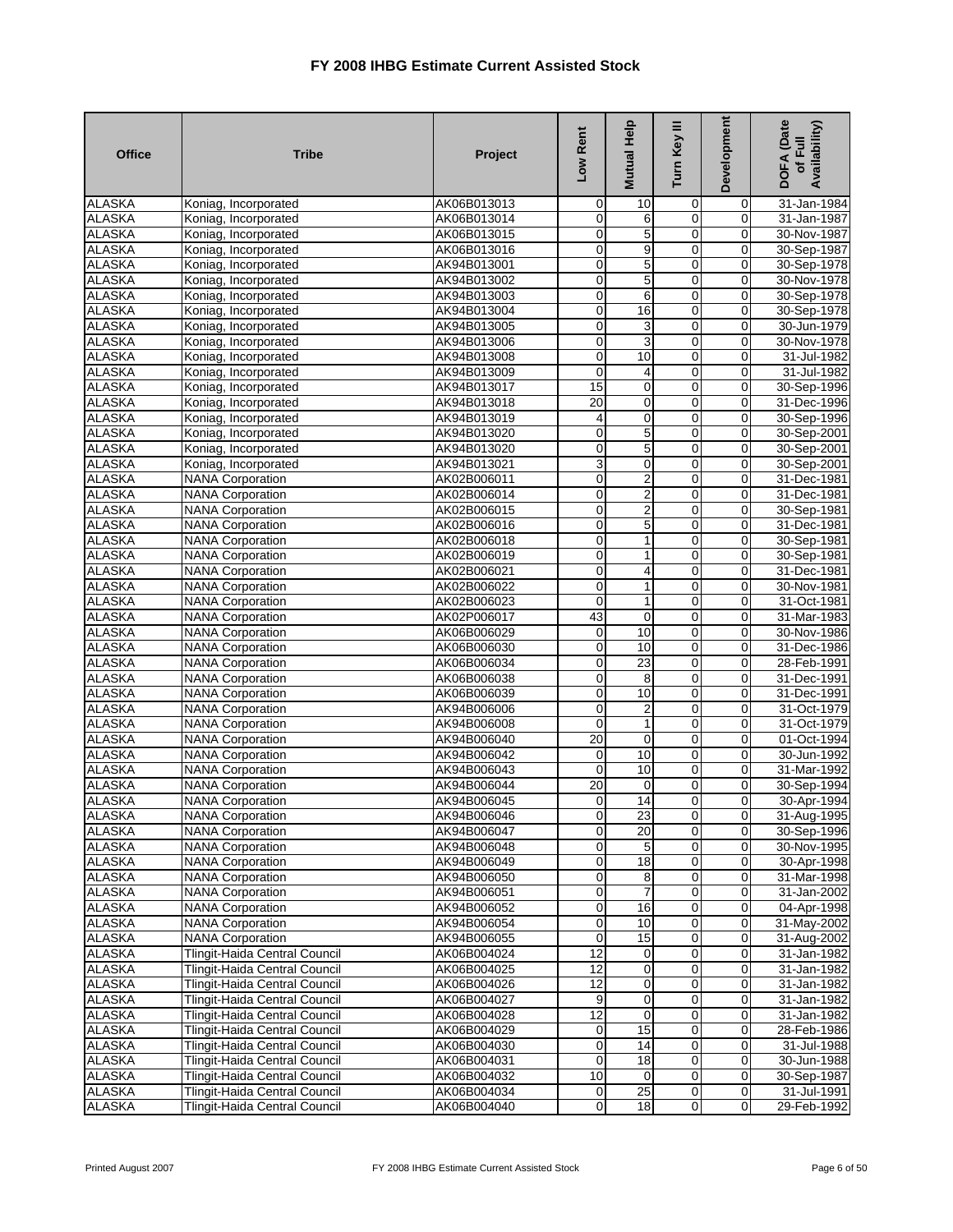| <b>Office</b> | <b>Tribe</b>                         | Project     | Low Rent       | Mutual Help    | Turn Key III   | Development    | <b>DOFA</b> (Date<br>Availability)<br>$\overline{a}$<br>$\overline{5}$ |
|---------------|--------------------------------------|-------------|----------------|----------------|----------------|----------------|------------------------------------------------------------------------|
| <b>ALASKA</b> | <b>Tlingit-Haida Central Council</b> | AK06B004043 | $\overline{0}$ | 13             | $\mathbf 0$    | $\overline{0}$ | 30-Sep-1990                                                            |
| <b>ALASKA</b> | Tlingit-Haida Central Council        | AK94B004044 | $\mathbf{O}$   | 20             | $\mathbf 0$    | $\Omega$       | 31-Jan-1994                                                            |
| <b>ALASKA</b> | <b>Tlingit-Haida Central Council</b> | AK94B004045 | $\mathbf{O}$   | 10             | $\overline{0}$ | $\Omega$       | 22-Feb-1995                                                            |
| <b>ALASKA</b> | Tlingit-Haida Central Council        | AK94B004046 | 10             | $\Omega$       | $\overline{0}$ | $\overline{0}$ | 22-Feb-1995                                                            |
| <b>ALASKA</b> | <b>Tlingit-Haida Central Council</b> | AK94B004047 | $\overline{0}$ | 30             | $\mathbf 0$    | $\overline{0}$ | 29-Mar-1997                                                            |
| <b>ALASKA</b> | <b>Tlingit-Haida Central Council</b> | AK94B004048 | $\mathbf 0$    | 20             | $\mathbf 0$    | $\overline{0}$ | 29-Oct-1995                                                            |
| <b>ALASKA</b> | <b>Tlingit-Haida Central Council</b> | AK94B004049 | 20             | $\overline{0}$ | $\mathbf 0$    | 0              | 29-Mar-1997                                                            |
| <b>ALASKA</b> | <b>Tlingit-Haida Central Council</b> | AK94B004050 | $\overline{0}$ | $\overline{2}$ | $\mathbf 0$    | $\overline{0}$ | 31-Dec-1974                                                            |
| <b>ALASKA</b> | <b>Tlingit-Haida Central Council</b> | AK94B004051 | $\mathbf 0$    | 5              | $\mathbf 0$    | $\mathbf 0$    | 31-Aug-1974                                                            |
| <b>ALASKA</b> | <b>Tlingit-Haida Central Council</b> | AK94B004052 | $\overline{0}$ | 1              | $\mathbf 0$    | $\overline{0}$ | 30-Apr-1974                                                            |
| <b>ALASKA</b> | Tlingit-Haida Central Council        | AK94B004053 | $\overline{0}$ | 3              | $\mathbf 0$    | $\mathbf 0$    | 31-Dec-1974                                                            |
| <b>ALASKA</b> | <b>Tlingit-Haida Central Council</b> | AK94B004054 | $\overline{0}$ | 1              | $\mathbf 0$    | 0              | 31-Jan-1974                                                            |
| <b>ALASKA</b> | <b>Tlingit-Haida Central Council</b> | AK94B004055 | $\overline{0}$ | 2              | $\mathbf 0$    | $\overline{0}$ | 31-Dec-1973                                                            |
| <b>ALASKA</b> | <b>Tlingit-Haida Central Council</b> | AK94B004056 | $\overline{0}$ | $\overline{2}$ | $\mathbf 0$    | $\overline{0}$ | 31-Mar-1975                                                            |
| <b>ALASKA</b> | Tlingit-Haida Central Council        | AK94B004057 | $\overline{0}$ | 6              | $\mathbf 0$    | $\overline{0}$ | 31-Oct-1975                                                            |
| <b>ALASKA</b> | Tlingit-Haida Central Council        | AK94B004058 | $\overline{0}$ | 15             | $\overline{0}$ | $\overline{0}$ | 31-May-1975                                                            |
| <b>ALASKA</b> | <b>Tlingit-Haida Central Council</b> | AK94B004059 | $\mathbf{O}$   |                | 0              | $\overline{0}$ | 31-Aug-1975                                                            |
| <b>ALASKA</b> | <b>Tlingit-Haida Central Council</b> | AK94B004060 | $\overline{0}$ | 2              | $\mathbf 0$    | $\mathbf 0$    | 30-Sep-1975                                                            |
| <b>ALASKA</b> | <b>Tlingit-Haida Central Council</b> | AK94B004061 | $\mathbf 0$    |                | $\mathbf 0$    | $\mathbf 0$    | 30-Sep-1975                                                            |
| <b>ALASKA</b> | Tlingit-Haida Central Council        | AK94B004062 | $\overline{0}$ | 3              | $\overline{0}$ | $\overline{0}$ | 30-Jun-1975                                                            |
| <b>ALASKA</b> | Tlingit-Haida Central Council        | AK94B004063 | $\overline{0}$ | 4              | $\overline{0}$ | $\mathbf 0$    | 30-Sep-1975                                                            |
| <b>ALASKA</b> | Tlingit-Haida Central Council        | AK94B004064 | $\overline{0}$ | $\overline{2}$ | $\overline{0}$ | $\overline{0}$ | 31-May-1975                                                            |
| <b>ALASKA</b> | Tlingit-Haida Central Council        | AK94B004065 | $\overline{0}$ | 20             | $\mathbf 0$    | 0              | 28-Feb-1998                                                            |
| <b>ALASKA</b> | Tlingit-Haida Central Council        | AK94B004066 | 6              | $\Omega$       | $\overline{0}$ | 0              | 31-Aug-1997                                                            |
| <b>ALASKA</b> | Tlingit-Haida Central Council        | AK94B004067 | $\Omega$       | 18             | $\mathbf 0$    | $\Omega$       | 30-Apr-1998                                                            |
| <b>ALASKA</b> | <b>Tlingit-Haida Central Council</b> | AK94B004068 | 16             | $\overline{0}$ | $\mathbf 0$    | $\overline{0}$ | 31-Aug-1997                                                            |
| <b>ALASKA</b> | Tlingit-Haida Central Council        | AK94B004069 | 17             | $\Omega$       | $\Omega$       | $\Omega$       | 31-Jan-1999                                                            |
| <b>ALASKA</b> | Tlingit-Haida Central Council        | AK94B004070 | 20             | $\overline{0}$ | $\mathbf 0$    | $\overline{0}$ | 31-Aug-1999                                                            |
| <b>ALASKA</b> | <b>Tlingit-Haida Central Council</b> | AK94B004071 | 3              | $\overline{0}$ | $\mathbf 0$    | $\overline{0}$ | 31-May-1975                                                            |
| <b>ALASKA</b> | <b>Tlingit-Haida Central Council</b> | AK94B004072 | 20             | $\Omega$       | $\mathbf 0$    | 0              | 30-Jun-2000                                                            |
| <b>ALASKA</b> | <b>TOTAL</b>                         |             | 1172           | 3183           | 0              | 4              |                                                                        |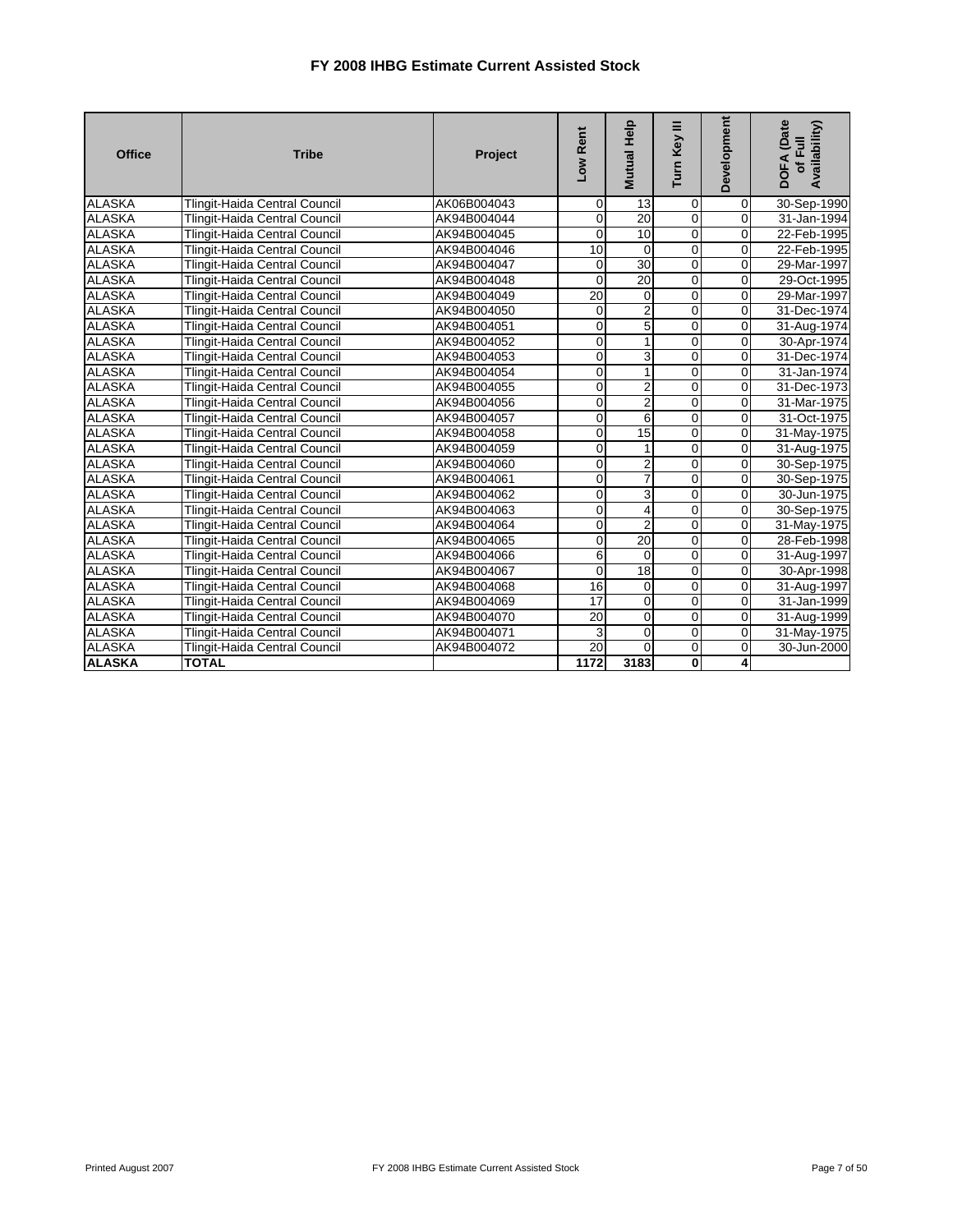| <b>Office</b>  | <b>Tribe</b>                           | Project     | Low Rent                          | Mutual Help             | Turn Key III               | Development                | <b>DOFA</b> (Date<br>Availability)<br>of Full |
|----------------|----------------------------------------|-------------|-----------------------------------|-------------------------|----------------------------|----------------------------|-----------------------------------------------|
| <b>CHICAGO</b> | Aroostook Band of Micmac               | ME93B034001 | 66                                | 0                       | 0                          | 0                          | 30-Mar-1997                                   |
| <b>CHICAGO</b> | Aroostook Band of Micmac               | ME93B034002 | 0                                 | 4                       | 0                          | 0                          | 31-Oct-2001                                   |
| <b>CHICAGO</b> | Aroostook Band of Micmac               | ME93B034002 | $\mathbf 0$                       | 1                       | $\overline{0}$             | 0                          | 30-Nov-2001                                   |
| <b>CHICAGO</b> | Aroostook Band of Micmac               | ME93B034002 | 0                                 | 4                       | $\overline{0}$             | $\overline{0}$             | 31-Dec-2001                                   |
| <b>CHICAGO</b> | Aroostook Band of Micmac               | ME93B034002 | $\mathbf 0$                       | 10                      | 0                          | 0                          | 30-Sep-2002                                   |
| <b>CHICAGO</b> | Aroostook Band of Micmac               | ME93B034002 | $\mathbf 0$                       | 1                       | $\overline{0}$             | 0                          | 30-Nov-2002                                   |
| <b>CHICAGO</b> | Aroostook Band of Micmac               | ME93B034002 | 0                                 | 1                       | 0                          | 0                          | 30-Jun-2003                                   |
| <b>CHICAGO</b> | Aroostook Band of Micmac               | ME93B034002 | 0                                 | 2                       | $\mathbf 0$                | 7                          | 30-Dec-2003                                   |
| <b>CHICAGO</b> | <b>Bad River Band</b>                  | WI93B012001 | 14                                | 0                       | $\mathbf 0$                | 0                          | 28-Feb-1967                                   |
| <b>CHICAGO</b> | <b>Bad River Band</b>                  | WI93B012004 | 40                                | $\mathbf 0$             | $\mathbf 0$                | 0                          | 31-Oct-1978                                   |
| <b>CHICAGO</b> | <b>Bad River Band</b>                  | WI93B012005 | 20                                | 0                       | $\mathbf 0$                | 0                          | 31-Oct-1985                                   |
| <b>CHICAGO</b> | <b>Bad River Band</b>                  | WI93B012006 | $\overline{35}$                   | $\mathbf 0$             | 0                          | $\mathbf 0$                | 29-Jan-1988                                   |
| <b>CHICAGO</b> | <b>Bad River Band</b>                  | WI93B012012 | $\overline{20}$                   | $\mathbf 0$             | $\overline{0}$             | 0                          | 31-Aug-1992                                   |
| <b>CHICAGO</b> | <b>Bad River Band</b>                  | WI93B012013 | 17                                | 0                       | $\mathbf 0$                | 0                          | 30-Nov-1995                                   |
| <b>CHICAGO</b> | <b>Bad River Band</b>                  | WI93B012014 | 0                                 | $\overline{7}$          | $\overline{0}$             | $\Omega$                   | 30-Nov-1995                                   |
| <b>CHICAGO</b> | <b>Bad River Band</b>                  | WI93B012015 | 5                                 | 0                       | 0                          | 0                          | 30-Nov-1995                                   |
| <b>CHICAGO</b> | <b>Bad River Band</b>                  | WI93B012016 | 16                                | $\mathbf 0$             | $\overline{0}$             | 0                          | 31-Dec-1995                                   |
| <b>CHICAGO</b> | <b>Bad River Band</b>                  | WI93B012017 | 0                                 | $\overline{7}$          | $\overline{0}$             | 0                          | 28-Feb-1998                                   |
| <b>CHICAGO</b> | <b>Bad River Band</b>                  | WI93B012018 | 0                                 | $\overline{\mathbf{c}}$ | $\mathbf 0$                | 0                          | 28-Feb-1998                                   |
| <b>CHICAGO</b> | <b>Bay Mills Indian Community</b>      | MI93B062002 | 23                                | $\overline{0}$          | $\overline{0}$             | 0                          | 30-Sep-1982                                   |
| <b>CHICAGO</b> | <b>Bay Mills Indian Community</b>      | MI93B062004 | $\mathbf 0$                       | 10                      | 0                          | 0                          | 28-Sep-1992                                   |
| <b>CHICAGO</b> | <b>Bay Mills Indian Community</b>      | MI93B062005 | 0                                 | 8                       | $\mathbf 0$                | 0                          | 10-Oct-1993                                   |
| <b>CHICAGO</b> | <b>Bay Mills Indian Community</b>      | MI93B062006 | 10                                | $\mathbf 0$             | 0                          | $\mathbf 0$                | 30-Jun-1994                                   |
| <b>CHICAGO</b> | Bay Mills Indian Community             | MI93B062007 | 0                                 | 10                      | $\overline{0}$             | 0                          | 10-Oct-1994                                   |
| <b>CHICAGO</b> | Bay Mills Indian Community             | MI93B062008 | 0                                 | 14                      | 0                          | 0                          | 29-Feb-1996                                   |
| <b>CHICAGO</b> | <b>Bay Mills Indian Community</b>      | MI93B062009 | $\overline{20}$                   | $\mathbf 0$             | $\mathbf 0$                | $\overline{0}$             | 30-Apr-1997                                   |
| <b>CHICAGO</b> | Bay Mills Indian Community             | MI93B062010 | 0                                 | 26                      | $\overline{0}$             | 0                          | 01-Nov-1999                                   |
| <b>CHICAGO</b> | Bay Mills Indian Community             | MI93B062011 | 12                                | $\mathbf 0$             | $\overline{0}$             | 0                          | 31-Dec-1997                                   |
| <b>CHICAGO</b> | Bay Mills Indian Community             | MI93B062012 | 0                                 | $\overline{24}$         | $\overline{0}$             | $\overline{0}$             | 01-Nov-1999                                   |
| <b>CHICAGO</b> | Bay Mills Indian Community             | MI93B062013 | 0                                 | 23                      | 0                          | 0                          | 01-Nov-1999                                   |
| <b>CHICAGO</b> | Boise Forte Band of Minnesota Chippewa | MN93B081001 | $\mathbf{1}$                      | $\overline{2}$          | $\overline{0}$             | $\mathbf 0$                | 01-Sep-1972                                   |
| <b>CHICAGO</b> | Boise Forte Band of Minnesota Chippewa | MN93B081002 | 8                                 | 0                       | 0                          | $\mathbf 0$                | 01-May-1974                                   |
| <b>CHICAGO</b> | Boise Forte Band of Minnesota Chippewa | MN93B081003 | 5                                 | 0                       | $\mathbf 0$                | $\mathbf 0$                | 31-Oct-1974                                   |
| <b>CHICAGO</b> | Boise Forte Band of Minnesota Chippewa | MN93B081004 | 0                                 | 22                      | $\mathbf 0$                | 0                          | 30-Nov-1979                                   |
| <b>CHICAGO</b> | Boise Forte Band of Minnesota Chippewa | MN93B081005 | 26                                | 0                       | $\mathbf 0$                | 0                          | 30-Nov-1979                                   |
| <b>CHICAGO</b> | Boise Forte Band of Minnesota Chippewa | MN93B081006 | 8                                 | 0                       | $\mathbf 0$                | 0                          | 30-Nov-1996                                   |
| <b>CHICAGO</b> | Catawba Indian Tribe                   | SC93B062001 | $\overline{24}$                   | 0                       | $\mathbf 0$                | $\mathbf 0$                | 31-Aug-1998                                   |
| <b>CHICAGO</b> | Catawba Indian Tribe                   | SC93B062002 | 0                                 | $\overline{30}$         | $\mathbf 0$                | $\mathbf 0$                | 18-Jul-1998                                   |
| <b>CHICAGO</b> | Catawba Indian Tribe                   | SC93B062003 | 10                                | 0                       | 0                          | 0                          | 31-Aug-1998                                   |
| <b>CHICAGO</b> | Catawba Indian Tribe                   | SC93B062004 | $\mathbf 0$                       | 10                      | 0                          | $\Omega$                   | 01-Jul-1998                                   |
| <b>CHICAGO</b> | <b>Coharie State Tribe</b>             | NC93B171003 | 20                                | $\mathbf{0}$            | $\mathbf{0}$               | $\mathbf{0}$               | 28-Apr-1993                                   |
| <b>CHICAGO</b> | Eastern Cherokee                       | NC93B041001 | 37                                | $\overline{0}$          | $\overline{0}$             | ō                          | 31-Dec-1966                                   |
| <b>CHICAGO</b> | Eastern Cherokee                       | NC93B041008 | 25                                | $\mathbf 0$             | 0                          | $\mathbf 0$                | 30-Sep-1978                                   |
| <b>CHICAGO</b> | Eastern Cherokee                       | NC93B041009 | 0                                 | $\overline{2}$          | $\overline{0}$             | 0                          | 30-Sep-1978                                   |
| <b>CHICAGO</b> | Eastern Cherokee                       | NC93B041010 | $\mathbf 0$                       | 39                      | $\overline{0}$             | ō                          | 28-Feb-1982                                   |
| <b>CHICAGO</b> | Eastern Cherokee                       | NC93B041012 | $\mathbf 0$                       | 21                      | $\mathbf 0$                | 0                          | 31-Aug-1982                                   |
| <b>CHICAGO</b> |                                        | NC93B041013 | 0                                 | 27                      | $\mathbf 0$                | 0                          | 28-Feb-1983                                   |
| <b>CHICAGO</b> | Eastern Cherokee<br>Eastern Cherokee   | NC93B041014 | 63                                | 0                       | $\overline{0}$             | 0                          |                                               |
| <b>CHICAGO</b> | Eastern Cherokee                       | NC93B041015 | $\mathbf 0$                       | 46                      | $\overline{0}$             | 0                          | 28-Feb-1983<br>30-Sep-1984                    |
|                | Eastern Cherokee                       |             | 0                                 | 13                      | $\mathbf 0$                | 0                          |                                               |
| <b>CHICAGO</b> | Eastern Cherokee                       | NC93B041016 |                                   |                         | $\mathbf 0$                |                            | 31-Jul-1986<br>30-Jun-1987                    |
| <b>CHICAGO</b> |                                        | NC93B041017 | $\mathbf 0$                       | 19                      |                            | 0                          | 30-Jun-1987                                   |
| <b>CHICAGO</b> | Eastern Cherokee                       | NC93B041019 | $\mathbf 0$                       | 12                      | 0                          | 0                          |                                               |
| <b>CHICAGO</b> | Eastern Cherokee                       | NC93B041020 | $\overline{0}$                    | 19<br>$\overline{37}$   | $\overline{0}$             | 0                          | 30-Sep-1988                                   |
| <b>CHICAGO</b> | Eastern Cherokee                       | NC93B041021 | 0                                 |                         | 0                          | 0                          | 31-Dec-1989                                   |
| <b>CHICAGO</b> | Eastern Cherokee                       | NC93B041022 | $\mathbf 0$                       | 35                      | $\mathbf 0$                | 0                          | 31-Oct-1991                                   |
| <b>CHICAGO</b> | Eastern Cherokee                       | NC93B041024 | $\mathbf 0$                       | 20<br>15                | $\overline{0}$             | $\mathbf 0$<br>$\mathbf 0$ | 28-Feb-1993                                   |
| <b>CHICAGO</b> | Eastern Cherokee                       | NC93B041025 | $\mathbf 0$                       |                         | $\mathbf 0$                |                            | 25-Oct-1995                                   |
| <b>CHICAGO</b> | Eastern Cherokee                       | NC93B041026 | 0                                 | 25                      | $\overline{0}$             | 0                          | 30-Apr-2001                                   |
| <b>CHICAGO</b> | Eastern Cherokee                       | NC93B041027 | $\overline{15}$<br>$\overline{O}$ | $\mathbf 0$             | $\mathbf 0$<br>$\mathbf 0$ | $\overline{7}$             | 31-Aug-2001                                   |
| <b>CHICAGO</b> | Eastern Cherokee                       | NC93B041027 |                                   | 3                       |                            | 0                          | 06-Sep-2006                                   |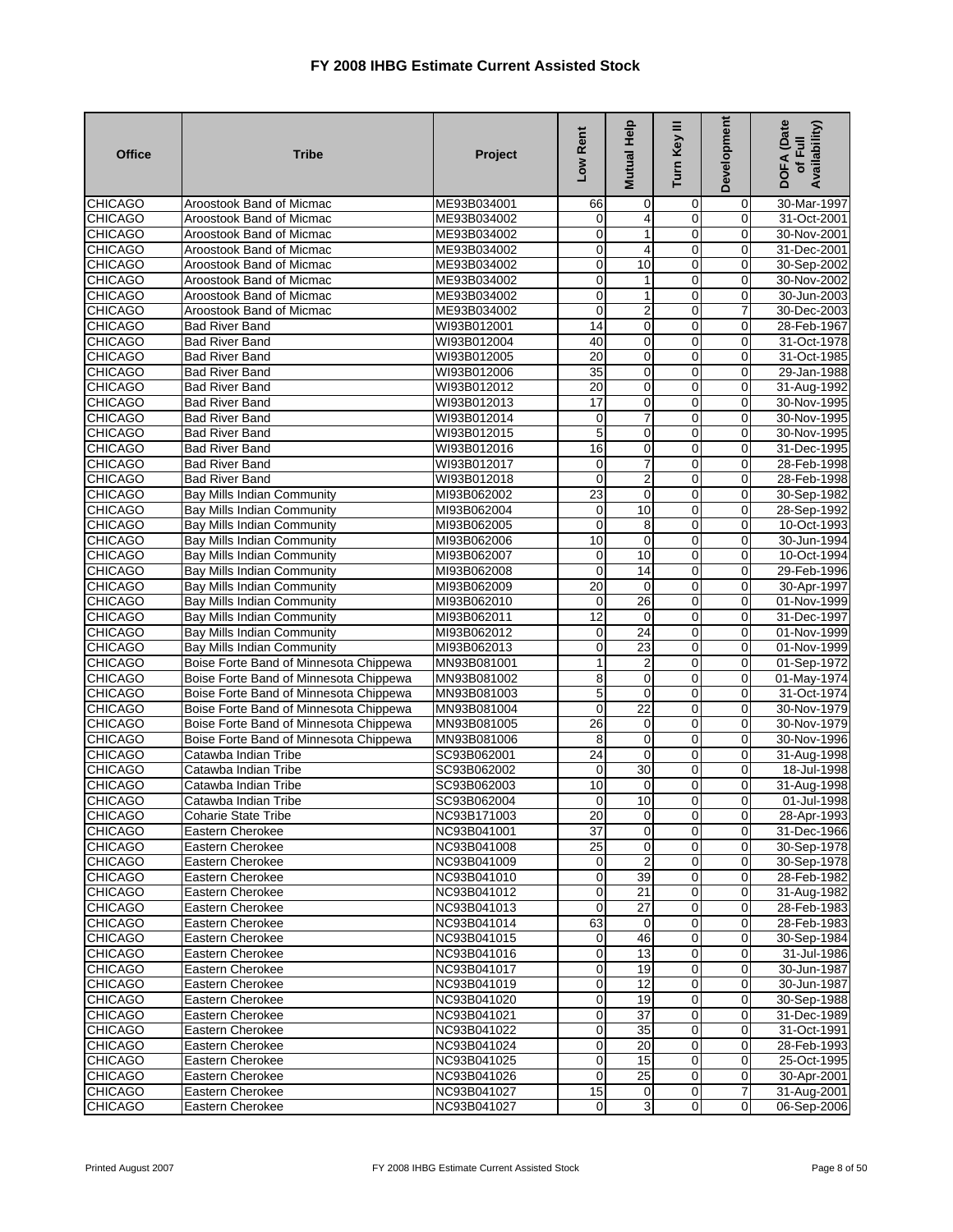| <b>Office</b>                    | <b>Tribe</b>                                      | Project                    | Low Rent                | <b>Mutual Help</b>      | Turn Key III                     | Development         | DOFA (Date<br>Availability)<br>of Full |
|----------------------------------|---------------------------------------------------|----------------------------|-------------------------|-------------------------|----------------------------------|---------------------|----------------------------------------|
| <b>CHICAGO</b>                   | Eastern Cherokee                                  | NC93B041028                | 0                       | 23                      | $\mathbf 0$                      | $\overline{0}$      | 31-Aug-2001                            |
| <b>CHICAGO</b>                   | Eastern Cherokee                                  | NC93B041029                | $\overline{0}$          | 23                      | 0                                | $\mathbf 0$         | 30-Nov-2001                            |
| <b>CHICAGO</b>                   | Eastern Cherokee                                  | NC93B041030                | $\mathbf 0$             | 1                       | $\overline{0}$                   | $\mathbf 0$         | 28-Feb-2007                            |
| <b>CHICAGO</b>                   | Eastern Cherokee                                  | NC93B041030                | o                       | $\overline{24}$         | 0                                | $\overline{2}$      | 29-Oct-2003                            |
| <b>CHICAGO</b>                   | Eastern Cherokee                                  | NC93B041030                | 0                       | $\mathbf{1}$            | 0                                | $\pmb{0}$           | 22-Dec-2004                            |
| <b>CHICAGO</b>                   | Eastern Cherokee                                  | NC93B041030                | $\overline{0}$          | 7                       | $\mathbf 0$                      | $\mathbf 0$         | 30-Dec-2005                            |
| <b>CHICAGO</b>                   | Eastern Cherokee                                  | NC93B041030                | $\overline{0}$          | $\overline{\mathbf{c}}$ | $\mathbf 0$                      | $\mathbf 0$         | 31-Jan-2007                            |
| <b>CHICAGO</b>                   | Eastern Cherokee                                  | NC93B041030                | $\mathbf 0$             | $\mathbf{1}$            | $\overline{0}$                   | $\overline{0}$      | 10-Oct-2006                            |
| <b>CHICAGO</b>                   | Eastern Cherokee                                  | NC93B041030                | $\overline{0}$          | $\overline{2}$          | 0                                | $\mathbf 0$         | 07-Jul-2006                            |
| <b>CHICAGO</b>                   | Fond Du Lac Band of Minnesota Chippewa            | MN93B015001                | 25                      | $\mathbf 0$             | $\overline{0}$                   | $\mathbf 0$         | 31-Aug-1967                            |
| <b>CHICAGO</b>                   | Fond Du Lac Band of Minnesota Chippewa            | MN93B015003                | 35                      | $\mathbf 0$             | 0                                | $\mathbf 0$         | 31-Dec-1982                            |
| <b>CHICAGO</b>                   | Fond Du Lac Band of Minnesota Chippewa            | MN93B015004                | 0                       | $\overline{2}$          | $\mathbf 0$                      | $\mathbf 0$         | 31-Jan-1983                            |
| <b>CHICAGO</b>                   | Fond Du Lac Band of Minnesota Chippewa            | MN93B015005                | 47                      | $\mathbf 0$             | 0                                | $\mathbf 0$         | 30-Nov-1983                            |
| <b>CHICAGO</b>                   | Fond Du Lac Band of Minnesota Chippewa            | MN93B015006                | $\pmb{0}$               | 8                       | $\mathbf 0$                      | $\mathbf 0$         | 31-Aug-1984                            |
| <b>CHICAGO</b>                   | Fond Du Lac Band of Minnesota Chippewa            | MN93B015007                | 11                      | $\mathbf 0$             | $\mathbf 0$                      | $\mathbf 0$         | 31-Aug-1984                            |
| <b>CHICAGO</b>                   | Fond Du Lac Band of Minnesota Chippewa            | MN93B015008                | $\overline{20}$         | $\overline{0}$          | 0                                | $\mathbf 0$         | 31-Mar-1985                            |
| <b>CHICAGO</b>                   | Fond Du Lac Band of Minnesota Chippewa            | MN93B015009                | 23                      | $\overline{0}$          | $\overline{0}$                   | $\mathbf 0$         | 31-Dec-1986                            |
| <b>CHICAGO</b>                   | Fond Du Lac Band of Minnesota Chippewa            | MN93B015013                | 15                      | $\mathbf 0$             | 0                                | $\overline{0}$      | 30-Apr-1987                            |
| <b>CHICAGO</b>                   | Fond Du Lac Band of Minnesota Chippewa            | MN93B015014                | 0                       | 13                      | $\overline{0}$                   | $\mathbf 0$         | 31-Dec-1988                            |
| <b>CHICAGO</b>                   | Fond Du Lac Band of Minnesota Chippewa            | MN93B015015                | 12                      | $\mathbf 0$             | $\overline{0}$                   | $\mathbf 0$         | 31-Dec-1988                            |
| <b>CHICAGO</b>                   | Fond Du Lac Band of Minnesota Chippewa            | MN93B015016                | 15                      | $\mathbf 0$             | $\overline{0}$                   | $\overline{0}$      | 31-Dec-1991                            |
| <b>CHICAGO</b>                   | Fond Du Lac Band of Minnesota Chippewa            | MN93B015017                | $\pmb{0}$               | 15                      | $\mathbf 0$                      | $\mathbf 0$         | 30-Nov-1991                            |
| <b>CHICAGO</b>                   | Fond Du Lac Band of Minnesota Chippewa            | MN93B015018                | $\mathbf 0$             | 10                      | 0                                | 0                   | 28-Feb-1994                            |
| <b>CHICAGO</b>                   | Fond Du Lac Band of Minnesota Chippewa            | MN93B015019                | $\overline{0}$          | 16                      | $\overline{0}$                   | $\mathbf 0$         | 30-Apr-1996                            |
| <b>CHICAGO</b>                   | Fond Du Lac Band of Minnesota Chippewa            | MN93B015020                | $\overline{0}$          | 16                      | $\overline{0}$                   | $\pmb{0}$           | 31-Jan-1998                            |
| <b>CHICAGO</b>                   | Fond Du Lac Band of Minnesota Chippewa            | MN93B015021                | $\overline{12}$         | $\mathbf 0$             | $\overline{0}$                   | $\mathbf 0$         | 31-Jan-1998                            |
| <b>CHICAGO</b>                   | Fond Du Lac Band of Minnesota Chippewa            | MN93B015022                | 16                      | $\mathbf 0$             | 0                                | $\mathbf 0$         | 16-Dec-1996                            |
| <b>CHICAGO</b>                   | Fond Du Lac Band of Minnesota Chippewa            | MN93B015023                | $\mathbf 0$             | 12                      | $\mathbf 0$                      | 9                   | 31-Dec-2000                            |
| <b>CHICAGO</b>                   | Fond Du Lac Band of Minnesota Chippewa            | MN93B015023                | O                       | 6                       | $\overline{0}$                   | $\overline{0}$      | 31-Dec-2001                            |
| <b>CHICAGO</b>                   | Forest County Potawatami                          | WI93B035001                | 7                       | $\mathbf 0$             | $\mathbf 0$                      | $\mathbf 0$         | 01-Jun-1971                            |
| <b>CHICAGO</b>                   | <b>Forest County Potawatami</b>                   | WI93B035004                | $\mathbf 0$             | $\overline{17}$         | $\mathbf 0$                      | $\overline{0}$      | 31-May-1995                            |
| <b>CHICAGO</b>                   | <b>Forest County Potawatami</b>                   | WI93B035005                | $\overline{0}$          | 10                      | $\mathbf 0$                      | $\overline{0}$      | 31-May-1995                            |
| <b>CHICAGO</b>                   | <b>Forest County Potawatami</b>                   | WI93B035006                | $\mathbf 0$             | $\overline{25}$         | $\overline{0}$                   | $\mathbf 0$         | 31-Jan-1997                            |
| <b>CHICAGO</b>                   | <b>Forest County Potawatami</b>                   | WI93B035007                | 8                       | $\mathbf 0$             | $\mathbf 0$                      | $\mathbf{O}$        | 31-Mar-1998                            |
| <b>CHICAGO</b>                   | Forest County Potawatami                          | WI93B035008                | 6                       | $\mathbf 0$             | $\mathbf 0$                      | $\mathbf{O}$        | 31-Jul-1999                            |
| <b>CHICAGO</b>                   | <b>Forest County Potawatami</b>                   | WI93B035009                | $\pmb{0}$               | $\overline{4}$          | 0                                | $\mathbf 0$         | 31-Jul-1999                            |
| <b>CHICAGO</b>                   | Grand Portage Band of Minn. Chippewa              | MN93B175001                | 5                       | $\mathbf 0$             | $\mathbf 0$                      | $\mathbf 0$         | 31-Jan-1981                            |
| <b>CHICAGO</b>                   | Grand Portage Band of Minn. Chippewa              | MN93B175003                | $\overline{\mathbf{4}}$ | $\mathbf 0$             | $\mathbf 0$                      | $\mathbf 0$         | 31-Dec-1983                            |
| <b>CHICAGO</b>                   | Grand Portage Band of Minn. Chippewa              | MN93B175004                | 4<br>$\mathbf 0$        | $\mathbf 0$<br>12       | 0<br>$\overline{0}$              | $\pmb{0}$           | 30-Nov-1986                            |
| <b>CHICAGO</b><br><b>CHICAGO</b> | Grand Portage Band of Minn. Chippewa              | MN93B175005<br>MI93B197001 |                         | $\overline{0}$          |                                  | $\mathbf 0$         | 11-Oct-1995                            |
| <b>CHICAGO</b>                   | <b>Grand Traverse Band</b>                        | MI93B197002                | 30<br>16                | $\overline{0}$          | $\overline{0}$<br>$\overline{0}$ | 0<br>$\overline{0}$ | 31-May-1989                            |
| <b>CHICAGO</b>                   | Grand Traverse Band<br><b>Grand Traverse Band</b> | MI93B197003                | 14                      | $\overline{0}$          | $\mathbf 0$                      | $\overline{0}$      | 31-Aug-1989<br>30-Apr-1995             |
| <b>CHICAGO</b>                   | Grand Traverse Band                               | MI93B197004                | $\mathbf 0$             | $\overline{7}$          | 0                                | $\mathbf 0$         | 31-Aug-1998                            |
| <b>CHICAGO</b>                   | Grand Traverse Band                               | MI93B197005                | $\overline{0}$          | 8                       | 0                                | $\mathbf 0$         | 31-Aug-1998                            |
| <b>CHICAGO</b>                   | <b>Grand Traverse Band</b>                        | MI93B197006                | $\overline{0}$          | $\overline{4}$          | 0                                | $\mathbf 0$         | 31-Aug-2000                            |
| <b>CHICAGO</b>                   | Haliwa-Saponi State Tribe                         | NC93B171002                | 30                      | $\mathbf 0$             | 0                                | $\overline{0}$      | 31-Mar-1991                            |
| <b>CHICAGO</b>                   | Hannahville Community                             | MI93B075001                | 15                      | 0                       | 0                                | $\overline{0}$      | 01-Jan-1971                            |
| <b>CHICAGO</b>                   | Hannahville Community                             | MI93B075002                | $\mathbf 0$             | 8                       | 0                                | $\overline{0}$      | 30-Sep-1996                            |
| <b>CHICAGO</b>                   | Ho-Chunk Nation                                   | WI93B238001                | $\overline{21}$         | $\mathbf 0$             | $\mathbf 0$                      | $\mathbf 0$         | 31-May-1971                            |
| <b>CHICAGO</b>                   | Ho-Chunk Nation                                   | WI93B238002                | 51                      | $\mathbf 0$             | $\mathbf 0$                      | $\mathbf 0$         | 30-Jun-1983                            |
| <b>CHICAGO</b>                   | Ho-Chunk Nation                                   | WI93B238003                | 10                      | $\mathbf 0$             | 0                                | $\overline{0}$      | 31-Mar-1973                            |
| <b>CHICAGO</b>                   | Ho-Chunk Nation                                   | WI93B238004                | 39                      | $\mathbf 0$             | $\mathbf 0$                      | $\overline{0}$      | 31-Mar-1978                            |
| <b>CHICAGO</b>                   | Ho-Chunk Nation                                   | WI93B238005                | 20                      | $\mathbf{O}$            | $\mathbf 0$                      | $\overline{0}$      | 31-May-1973                            |
| <b>CHICAGO</b>                   | Ho-Chunk Nation                                   | WI93B238008                | 10                      | $\mathbf 0$             | 0                                | $\overline{0}$      | 31-Jul-1971                            |
| <b>CHICAGO</b>                   | Ho-Chunk Nation                                   | WI93B238009                | $\overline{O}$          | 14                      | $\mathbf 0$                      | 12                  | 28-Feb-1999                            |
| <b>CHICAGO</b>                   | Ho-Chunk Nation                                   | WI93B238010                | $\mathbf 0$             | 8                       | $\mathbf 0$                      | $\overline{0}$      | 28-Feb-1999                            |
| <b>CHICAGO</b>                   | Houlton Band of Maliseets                         | ME93B033001                | 40                      | $\mathbf 0$             | 0                                | $\overline{0}$      | 28-Feb-1994                            |
| <b>CHICAGO</b>                   | Houlton Band of Maliseets                         | ME93B033002                | 10                      | $\mathbf 0$             | $\mathbf 0$                      | $\mathbf 0$         | 31-Jan-1994                            |
| <b>CHICAGO</b>                   | <b>Houlton Band of Maliseets</b>                  | ME93B033003                | 15                      | $\overline{0}$          | $\boldsymbol{0}$                 | $\overline{0}$      | 15-Sep-2003                            |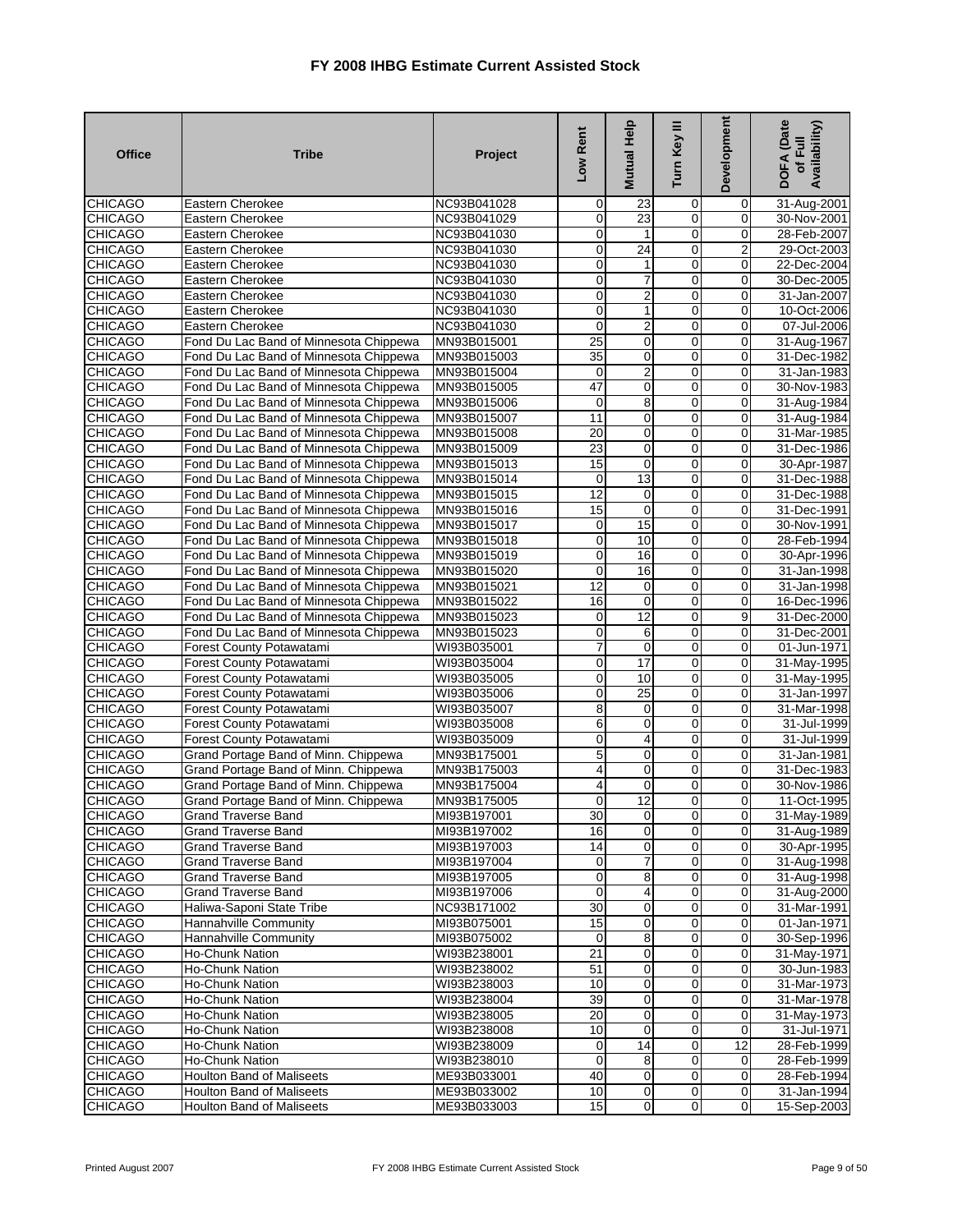| <b>Office</b>                    | <b>Tribe</b>                                                                   | Project                    | Low Rent                | Mutual Help                  | Turn Key III        | Development             | DOFA (Date<br>Availability)<br>of Full |
|----------------------------------|--------------------------------------------------------------------------------|----------------------------|-------------------------|------------------------------|---------------------|-------------------------|----------------------------------------|
| <b>CHICAGO</b>                   | <b>Houlton Band of Maliseets</b>                                               | ME93B033004                | 3                       | 0                            | 0                   | $\overline{\mathbf{c}}$ | 15-Sep-2003                            |
| <b>CHICAGO</b>                   | <b>Houlton Band of Maliseets</b>                                               | ME93B033005                | $\mathbf 0$             | 9                            | $\overline{0}$      | $\overline{6}$          | 15-Sep-2003                            |
| <b>CHICAGO</b>                   | Keweenaw Bay Indian Community                                                  | MI93B065001                | 33                      | 0                            | $\overline{0}$      | 0                       | 01-Dec-1972                            |
| <b>CHICAGO</b>                   | Keweenaw Bay Indian Community                                                  | MI93B065002                | 45                      | $\pmb{0}$                    | 0                   | $\mathbf 0$             | 30-Jun-1981                            |
| <b>CHICAGO</b>                   | Keweenaw Bay Indian Community                                                  | MI93B065003                | 50                      | $\mathbf 0$                  | $\overline{0}$      | 0                       | 28-Feb-1983                            |
| <b>CHICAGO</b>                   | Keweenaw Bay Indian Community                                                  | MI93B065004                | 30                      | 0                            | $\mathbf 0$         | 0                       | 30-Nov-1985                            |
| <b>CHICAGO</b>                   | Keweenaw Bay Indian Community                                                  | MI93B065005                | 50                      | $\mathbf 0$                  | 0                   | $\Omega$                | 30-Nov-1985                            |
| <b>CHICAGO</b>                   | Keweenaw Bay Indian Community                                                  | MI93B065006                | $\mathbf 0$             | 3                            | 0                   | 0                       | 30-Sep-1986                            |
| <b>CHICAGO</b>                   | Keweenaw Bay Indian Community                                                  | MI93B065009                | $\overline{20}$         | $\pmb{0}$                    | $\overline{0}$      | $\pmb{0}$               | 31-Oct-1993                            |
| <b>CHICAGO</b>                   | Keweenaw Bay Indian Community                                                  | MI93B065010                | 20                      | 0                            | $\mathbf 0$         | $\mathbf 0$             | 31-Oct-1993                            |
| <b>CHICAGO</b>                   | Lac Courte Oreilles                                                            | WI93B054001                | 23                      | 0                            | 0                   | 0                       | 01-Oct-1970                            |
| <b>CHICAGO</b>                   | Lac Courte Oreilles                                                            | WI93B054003                | 15                      | O                            | $\overline{0}$      | $\mathbf 0$             | 31-Oct-1974                            |
| <b>CHICAGO</b>                   | Lac Courte Oreilles                                                            | WI93B054004                | 45                      | 0                            | 0                   | $\mathbf 0$             | 30-Jan-1979                            |
| <b>CHICAGO</b>                   | Lac Courte Oreilles                                                            | WI93B054005                | 49                      | $\mathbf 0$                  | $\mathbf 0$         | 0                       | 30-Nov-1980                            |
| <b>CHICAGO</b><br><b>CHICAGO</b> | Lac Courte Oreilles                                                            | WI93B054006                | $\mathbf 0$<br>34       | 3<br>$\overline{\mathbf{0}}$ | 0<br>$\overline{0}$ | 0<br>0                  | 30-Sep-1983                            |
| <b>CHICAGO</b>                   | Lac Courte Oreilles<br>Lac Courte Oreilles                                     | WI93B054007<br>WI93B054008 | 24                      | 0                            | $\overline{0}$      | $\mathbf 0$             | 30-Nov-1982<br>31-Jul-1984             |
| <b>CHICAGO</b>                   | Lac Courte Oreilles                                                            | WI93B054009                | $\overline{20}$         | $\mathbf 0$                  | 0                   | $\mathbf 0$             | 28-Feb-1984                            |
| <b>CHICAGO</b>                   | Lac Courte Oreilles                                                            | WI93B054010                | 10                      | 0                            | 0                   | 0                       | 30-Sep-1985                            |
| <b>CHICAGO</b>                   | Lac Courte Oreilles                                                            | WI93B054011                | 40                      | 0                            | $\overline{0}$      | $\pmb{0}$               | 31-Aug-1986                            |
| <b>CHICAGO</b>                   | Lac Courte Oreilles                                                            | WI93B054012                | $\mathbf 0$             | $\mathbf{1}$                 | $\overline{0}$      | $\overline{0}$          | 31-Dec-1987                            |
| <b>CHICAGO</b>                   | Lac Courte Oreilles                                                            | WI93B054013                | $\overline{20}$         | 0                            | 0                   | 0                       | 31-Dec-1988                            |
| <b>CHICAGO</b>                   | Lac Courte Oreilles                                                            | WI93B054014                | $\mathbf 0$             | 1                            | $\overline{0}$      | 0                       | 30-Sep-1989                            |
| <b>CHICAGO</b>                   | Lac Courte Oreilles                                                            | WI93B054015                | $\mathbf 0$             | 5                            | $\overline{0}$      | 0                       | 30-Nov-1992                            |
| <b>CHICAGO</b>                   | Lac Courte Oreilles                                                            | WI93B054016                | 16                      | 0                            | 0                   | 0                       | 31-Dec-1996                            |
| <b>CHICAGO</b>                   | Lac Courte Oreilles                                                            | WI93B054017                | $\mathbf 0$             | 4                            | $\overline{0}$      | 0                       | 20-Jun-1994                            |
| <b>CHICAGO</b>                   | Lac Courte Oreilles                                                            | WI93B054018                | $\overline{\mathbf{0}}$ | 15                           | $\mathbf 0$         | $\mathbf 0$             | 30-Sep-2000                            |
| <b>CHICAGO</b>                   | Lac Courte Oreilles                                                            | WI93B054019                | 20                      | 0                            | $\overline{0}$      | 5                       | 31-Aug-2001                            |
| <b>CHICAGO</b>                   | Lac Courte Oreilles                                                            | WI93B054019                | 5                       | $\mathbf 0$                  | $\overline{0}$      | 0                       | 31-Dec-2001                            |
| <b>CHICAGO</b>                   | Lac Courte Oreilles                                                            | WI93B054021                | $\mathbf 0$             | 10                           | 0                   | 0                       | 30-Jan-1979                            |
| <b>CHICAGO</b>                   | Lac Courte Oreilles                                                            | WI93B054022                | $\overline{7}$          | 0                            | $\mathbf 0$         | 0                       | 31-Jan-1975                            |
| <b>CHICAGO</b>                   | Lac Courte Oreilles                                                            | WI93B054023                | $\overline{12}$         | $\mathbf 0$                  | 0                   | $\mathbf 0$             | 11-Mar-1999                            |
| <b>CHICAGO</b>                   | Lac Courte Oreilles                                                            | WI93B054024                | $\mathbf 0$             | 7                            | 0                   | 0                       | 01-Oct-1970                            |
| <b>CHICAGO</b>                   | Lac Du Flambeau Band                                                           | WI93B009001                | $\overline{20}$         | 0                            | $\mathbf 0$         | $\mathbf 0$             | 01-Jul-1966                            |
| <b>CHICAGO</b>                   | Lac Du Flambeau Band                                                           | WI93B009004                | 18                      | 0                            | $\mathbf 0$         | $\mathbf 0$             | 30-Jan-1979                            |
| <b>CHICAGO</b>                   | Lac Du Flambeau Band                                                           | WI93B009005                | 20                      | 0                            | 0                   | 0                       | 31-Jan-1980                            |
| <b>CHICAGO</b>                   | Lac Du Flambeau Band                                                           | WI93B009006                | 25                      | $\pmb{0}$                    | $\overline{0}$      | $\mathbf 0$             | 31-May-1982                            |
| <b>CHICAGO</b>                   | Lac Du Flambeau Band                                                           | WI93B009007                | 48                      | 0                            | $\mathbf 0$         | $\mathbf 0$             | 29-Feb-1984                            |
| <b>CHICAGO</b>                   | Lac Du Flambeau Band                                                           | WI93B009008                | 24                      | 0                            | 0                   | 0                       | 31-Jan-1985                            |
| <b>CHICAGO</b>                   | Lac Du Flambeau Band                                                           | WI93B009009                | 18                      | 0                            | 0                   | 0                       | 28-Feb-1986                            |
| <b>CHICAGO</b>                   | Lac Du Flambeau Band                                                           | WI93B009010                | $\overline{0}$          | $1\vert$                     | $\overline{0}$      | οI                      | 30-Nov-1988                            |
| <b>CHICAGO</b>                   | Lac Du Flambeau Band                                                           | WI93B009011                | $\overline{0}$          | 1                            | $\overline{0}$      | $\mathbf 0$             | 31-Dec-1990                            |
| <b>CHICAGO</b>                   | Lac Du Flambeau Band                                                           | WI93B009013                | $\mathbf 0$             | $\overline{\mathbf{c}}$      | 0                   | 0                       | 31-May-1982                            |
| <b>CHICAGO</b>                   | Lac Du Flambeau Band                                                           | WI93B009014                | $\mathbf 0$             | $\overline{\mathbf{c}}$      | 0                   | 0                       | 31-May-1982                            |
| <b>CHICAGO</b>                   | Lac Du Flambeau Band                                                           | WI93B009015                | 13                      | 0                            | $\overline{0}$      | $\mathbf 0$             | 30-Jun-1996                            |
| <b>CHICAGO</b>                   | Lac Du Flambeau Band                                                           | WI93B009016                | $\mathbf 0$             | 4                            | $\overline{0}$      | $\mathbf 0$             | 30-Jun-1996                            |
| <b>CHICAGO</b>                   | Lac Du Flambeau Band                                                           | WI93B009017                | $\mathbf 0$             | 5                            | 0                   | 0                       | 01-Jan-1995                            |
| <b>CHICAGO</b>                   | Lac Du Flambeau Band                                                           | WI93B009018                | $\mathbf 0$             | 1                            | $\mathbf 0$         | $\pmb{0}$               | 31-Aug-1998                            |
| <b>CHICAGO</b>                   | Lac Du Flambeau Band                                                           | WI93B009019                | $\overline{2}$          | 0                            | 0                   | 3                       | 31-Aug-1998                            |
| <b>CHICAGO</b>                   | Lac Vieux Desert Band                                                          | MI93B085001                | 15                      | 0                            | 0                   | 0                       | 01-Oct-1970                            |
| <b>CHICAGO</b>                   | Lac Vieux Desert Band                                                          | MI93B085002                | 20                      | $\pmb{0}$                    | 0                   | $\mathbf 0$             | 31-Oct-1983                            |
| <b>CHICAGO</b>                   | Lac Vieux Desert Band<br>Leech Lake Band of Minnesota Chippewa                 | MI93B085003                | $\mathbf 0$             | 8                            | 0                   | 0                       | 30-Sep-1995                            |
| <b>CHICAGO</b>                   |                                                                                | MN93B012002                | 50<br>15                | 0<br>0                       | 0<br>0              | 0<br>0                  | 01-May-1967                            |
| <b>CHICAGO</b><br><b>CHICAGO</b> | Leech Lake Band of Minnesota Chippewa<br>Leech Lake Band of Minnesota Chippewa | MN93B012005<br>MN93B012007 | 45                      | $\mathbf 0$                  | 0                   | $\pmb{0}$               | 01-Dec-1967<br>31-Oct-1978             |
| <b>CHICAGO</b>                   | Leech Lake Band of Minnesota Chippewa                                          | MN93B012008                | $\mathbf 0$             | 5                            | $\pmb{0}$           | 0                       | 31-Oct-1978                            |
| <b>CHICAGO</b>                   | Leech Lake Band of Minnesota Chippewa                                          | MN93B012009                | 52                      | $\mathbf 0$                  | 0                   | $\mathbf 0$             | 31-Mar-1983                            |
| <b>CHICAGO</b>                   | Leech Lake Band of Minnesota Chippewa                                          | MN93B012010                | $\mathbf 0$             | $\overline{24}$              | 0                   | $\mathbf 0$             | 31-Mar-1983                            |
| <b>CHICAGO</b>                   | Leech Lake Band of Minnesota Chippewa                                          | MN93B012012                | $\mathbf 0$             | 46                           | 0                   | $\pmb{0}$               | 30-Sep-1986                            |
| <b>CHICAGO</b>                   | Leech Lake Band of Minnesota Chippewa                                          | MN93B012013                | 10                      | $\mathbf 0$                  | 0                   | $\pmb{0}$               | 30-Sep-1985                            |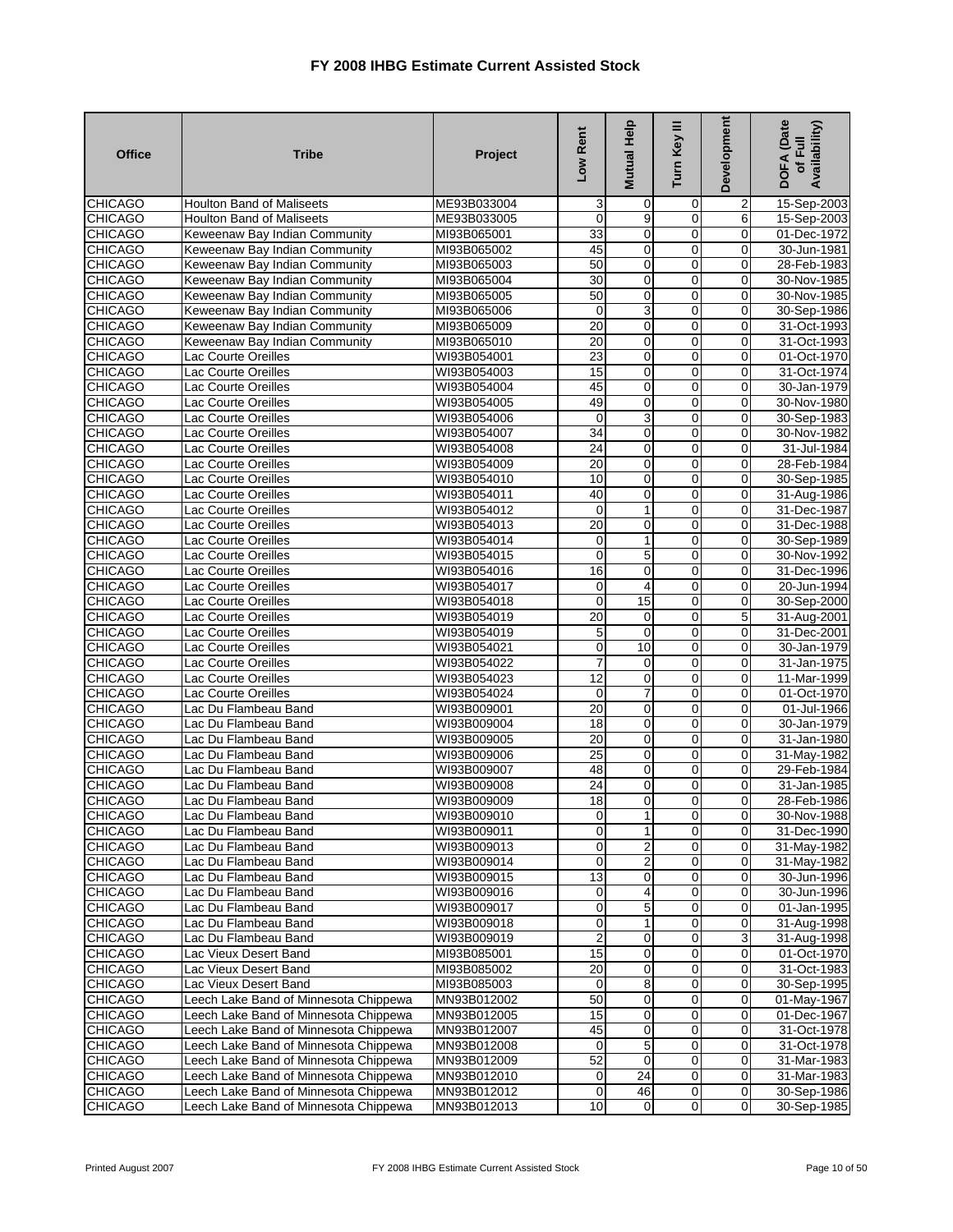| <b>CHICAGO</b><br>Leech Lake Band of Minnesota Chippewa<br>MN93B012015<br>30<br>0<br>0<br>0<br>31-Dec-1987<br>$\mathbf 0$<br>$\overline{0}$<br>0<br><b>CHICAGO</b><br>Leech Lake Band of Minnesota Chippewa<br>41<br>MN93B012016<br>28-Feb-1989<br>10<br>0<br>0<br><b>CHICAGO</b><br>Leech Lake Band of Minnesota Chippewa<br>$\mathbf 0$<br>31-Jul-1993<br>MN93B012017<br>20<br>$\mathbf 0$<br>$\mathbf 0$<br>30-Jun-1994<br><b>CHICAGO</b><br>Leech Lake Band of Minnesota Chippewa<br>MN93B012018<br>0<br>$\mathbf 0$<br><b>CHICAGO</b><br>20<br>0<br>0<br>Leech Lake Band of Minnesota Chippewa<br>MN93B012019<br>30-Apr-1996<br>$\mathbf 0$<br><b>CHICAGO</b><br>0<br>16<br>0<br>Leech Lake Band of Minnesota Chippewa<br>MN93B012020<br>30-Apr-1996<br>$\overline{20}$<br>$\mathbf 0$<br><b>CHICAGO</b><br>0<br>Leech Lake Band of Minnesota Chippewa<br>0<br>27-Feb-1998<br>MN93B012021<br><b>CHICAGO</b><br>$\overline{18}$<br>$\mathbf 0$<br>Leech Lake Band of Minnesota Chippewa<br>MN93B012022<br>0<br>0<br>29-May-1998<br>$\overline{0}$<br>$\overline{15}$<br>$\mathbf 0$<br><b>CHICAGO</b><br>$\mathbf 0$<br>Lower Sioux<br>MN93B207002<br>31-Dec-1989<br>$\mathbf 0$<br><b>CHICAGO</b><br>8<br>$\mathbf 0$<br>0<br>Lower Sioux<br>MN93B207003<br>31-Dec-1986<br>$\mathbf 0$<br><b>CHICAGO</b><br>Lower Sioux<br>9<br>0<br>31-May-1987<br>MN93B207004<br>0<br>$\overline{0}$<br>204<br>0<br>0<br><b>CHICAGO</b><br>Lumbee State Tribe<br>NC93B171001<br>29-Feb-1988<br><b>CHICAGO</b><br>$\overline{0}$<br>WI93B243001<br>147<br>0<br>0<br>30-Sep-1984<br>Menominee Indian Tribe<br>$\mathbf 0$<br>0<br><b>CHICAGO</b><br>Menominee Indian Tribe<br>WI93B243002<br>0<br>1<br>31-Dec-1983<br><b>CHICAGO</b><br>0<br>$\overline{\mathbf{c}}$<br>$\mathbf 0$<br>$\mathbf 0$<br>Menominee Indian Tribe<br>WI93B243003<br>28-Feb-1985<br>$\overline{2}$<br>$\overline{0}$<br><b>CHICAGO</b><br>0<br>0<br>Menominee Indian Tribe<br>WI93B243004<br>30-Sep-1986<br>$\overline{0}$<br><b>CHICAGO</b><br>$\mathbf 0$<br>$\overline{\mathbf{c}}$<br>0<br>Menominee Indian Tribe<br>WI93B243005<br>30-Sep-1986<br>$\overline{0}$<br>3<br>$\overline{0}$<br><b>CHICAGO</b><br>0<br>Menominee Indian Tribe<br>WI93B243006<br>30-Jun-1988<br><b>CHICAGO</b><br>0<br>5<br>0<br>0<br>Menominee Indian Tribe<br>WI93B243008<br>30-Sep-1990<br>12<br>$\overline{0}$<br><b>CHICAGO</b><br>Menominee Indian Tribe<br>WI93B243009<br>$\mathbf 0$<br>0<br>31-Jul-1990<br>$\overline{0}$<br><b>CHICAGO</b><br>43<br>0<br>0<br>WI93B243010<br>30-Apr-1969<br>Menominee Indian Tribe<br>59<br>$\mathbf 0$<br><b>CHICAGO</b><br>0<br>WI93B243011<br>0<br>30-Apr-1974<br>Menominee Indian Tribe<br>$\mathbf 0$<br>$\mathbf 0$<br>0<br>4<br><b>CHICAGO</b><br>Menominee Indian Tribe<br>WI93B243012<br>31-Jan-1991<br>$\overline{0}$<br><b>CHICAGO</b><br>0<br>0<br>Menominee Indian Tribe<br>WI93B243013<br>1<br>30-Jan-1992<br>$\overline{0}$<br><b>CHICAGO</b><br>Menominee Indian Tribe<br>14<br>0<br>0<br>31-May-1996<br>WI93B243014<br>$\mathbf 0$<br>$\mathbf 0$<br><b>CHICAGO</b><br>8<br>Menominee Indian Tribe<br>WI93B243015<br>0<br>31-Dec-1996<br>Mille Lacs Band of Minnesota Chippewa<br>$\overline{30}$<br>$\mathbf 0$<br>0<br>0<br><b>CHICAGO</b><br>31-Mar-1983<br>MN93B204001<br>$\overline{0}$<br>15<br>0<br><b>CHICAGO</b><br>Mille Lacs Band of Minnesota Chippewa<br>0<br>30-Sep-1986<br>MN93B204002<br>20<br>$\overline{0}$<br>$\mathbf 0$<br><b>CHICAGO</b><br>Mille Lacs Band of Minnesota Chippewa<br>MN93B204003<br>0<br>31-Aug-1995<br>$\mathbf 0$<br>$\mathbf 0$<br><b>CHICAGO</b><br>25<br>0<br>Mille Lacs Band of Minnesota Chippewa<br>MN93B204004<br>30-Jun-1996<br>$\overline{0}$<br>40<br>$\pmb{0}$<br><b>CHICAGO</b><br>$\pmb{0}$<br>Mille Lacs Band of Minnesota Chippewa<br>MN93B204005<br>30-Jun-1997<br><b>CHICAGO</b><br>30<br>0<br>$\mathbf 0$<br>$\mathbf 0$<br>Mississippi Choctaw Tribe<br>01-Jun-1970<br>MS93B092001<br><b>CHICAGO</b><br>45<br>0<br>$\mathbf 0$<br>0<br>Mississippi Choctaw Tribe<br>MS93B092005<br>01-Apr-1975<br>$\overline{0}$<br>45<br>$\mathbf 0$<br><b>CHICAGO</b><br>Mississippi Choctaw Tribe<br>0<br>MS93B092006<br>30-Apr-1977<br>100<br>$\mathbf 0$<br>$\mathbf 0$<br><b>CHICAGO</b><br>Mississippi Choctaw Tribe<br>MS93B092007<br>$\mathbf 0$<br>31-Mar-1983<br>$\mathbf 0$<br><b>CHICAGO</b><br>41<br>0<br>Mississippi Choctaw Tribe<br>MS93B092008<br>0<br>31-May-1985<br>$\overline{71}$<br>$\overline{0}$<br>$\mathbf 0$<br>0<br><b>CHICAGO</b><br>Mississippi Choctaw Tribe<br>MS93B092009<br>31-May-1985<br><b>CHICAGO</b><br>$\mathbf 0$<br>$\mathbf 0$<br>$\mathbf 0$<br>28-Feb-1986<br>Mississippi Choctaw Tribe<br>MS93B092010<br>11<br>0<br><b>CHICAGO</b><br>Mississippi Choctaw Tribe<br>0<br>18<br>0<br>31-Mar-1987<br>MS93B092012<br>25<br>$\mathbf 0$<br><b>CHICAGO</b><br>$\mathbf 0$<br>$\mathbf 0$<br>31-May-1988<br>Mississippi Choctaw Tribe<br>MS93B092013<br>Mississippi Choctaw Tribe<br><b>CHICAGO</b><br>MS93B092014<br>30-Sep-1989<br>$\overline{0}$<br>39<br>0<br>0<br>$\overline{0}$<br>$\overline{37}$<br>$\overline{0}$<br>0<br><b>CHICAGO</b><br>Mississippi Choctaw Tribe<br>MS93B092015<br>31-Dec-1990<br>$\mathbf 0$<br>35<br>$\mathbf 0$<br>$\mathbf 0$<br><b>CHICAGO</b><br>Mississippi Choctaw Tribe<br>MS93B092016<br>31-Jul-1992<br><b>CHICAGO</b><br>Mississippi Choctaw Tribe<br>$\overline{O}$<br>$\mathbf 0$<br>MS93B092017<br>17<br>$\overline{0}$<br>31-Aug-1993<br>$\overline{0}$<br>$\overline{0}$<br>$\overline{17}$<br><b>CHICAGO</b><br>Mississippi Choctaw Tribe<br>MS93B092018<br>$\overline{0}$<br>31-Mar-1995<br>Mississippi Choctaw Tribe<br>0<br>$\overline{17}$<br>$\mathbf 0$<br>0<br><b>CHICAGO</b><br>MS93B092019<br>31-Mar-1995<br>30<br>$\mathbf 0$<br><b>CHICAGO</b><br>Mississippi Choctaw Tribe<br>MS93B092020<br>0<br>31-Aug-1996<br>0<br>$\mathbf 0$<br>Mississippi Choctaw Tribe<br>51<br>$\mathbf 0$<br>30-Sep-1996<br><b>CHICAGO</b><br>0<br>MS93B092021<br>22<br><b>CHICAGO</b><br>Mississippi Choctaw Tribe<br>$\mathbf 0$<br>$\mathbf 0$<br>MS93B092023<br>$\overline{0}$<br>30-Sep-1996<br>$\overline{0}$<br>42<br><b>CHICAGO</b><br>Mississippi Choctaw Tribe<br>0<br>0<br>MS93B092024<br>Mississippi Choctaw Tribe<br>0<br>39<br>$\mathbf 0$<br>0<br><b>CHICAGO</b><br>MS93B092025<br>30-Apr-2000<br>$\mathbf{0}$<br><b>CHICAGO</b><br>Mississippi Choctaw Tribe<br>33<br>$\mathbf 0$<br>$\mathbf 0$<br>MS93B092026<br>29-Feb-2000<br>30<br>$\mathbf 0$<br><b>CHICAGO</b><br>MOWA Band of Choctaw Indians<br>$\mathbf 0$<br>0<br>AL93B205001<br>31-Dec-1993<br>20<br>$\overline{0}$<br>0<br><b>CHICAGO</b><br>MOWA Band of Choctaw Indians<br>AL93B205002<br>0<br>30-Oct-1994<br><b>CHICAGO</b><br>20<br>$\mathbf 0$<br>MOWA Band of Choctaw Indians<br>0<br>0<br>30-Jun-1996<br>AL93B205003<br>$\overline{2}$<br>$\overline{0}$<br><b>CHICAGO</b><br>MOWA Band of Choctaw Indians<br>AL93B205004<br>$\mathbf 0$<br>14<br>09-Aug-1998<br>$\mathbf 0$<br>0<br>$\pmb{0}$<br>12<br><b>CHICAGO</b><br>Narragansett Tribe<br>RI93B028001<br>Oneida Nation of New York<br>30<br>$\overline{0}$<br>30-Sep-1994<br><b>CHICAGO</b><br>NY93B445001<br>$\overline{0}$<br>$\mathbf 0$<br>24<br>$\overline{0}$<br>$\mathbf 0$<br>$\boldsymbol{0}$<br><b>CHICAGO</b><br>Oneida Tribe<br>WI93B010001<br>30-Apr-1967<br>$\overline{0}$<br>40<br>$\overline{0}$<br>$\mathbf 0$<br><b>CHICAGO</b><br>Oneida Tribe<br>WI93B010003 | <b>Office</b> | <b>Tribe</b> | Project | Low Rent | Mutual Help | ≡<br>Turn Key | <b>Development</b> | <b>DOFA</b> (Date<br>Availability)<br>of Full |
|-------------------------------------------------------------------------------------------------------------------------------------------------------------------------------------------------------------------------------------------------------------------------------------------------------------------------------------------------------------------------------------------------------------------------------------------------------------------------------------------------------------------------------------------------------------------------------------------------------------------------------------------------------------------------------------------------------------------------------------------------------------------------------------------------------------------------------------------------------------------------------------------------------------------------------------------------------------------------------------------------------------------------------------------------------------------------------------------------------------------------------------------------------------------------------------------------------------------------------------------------------------------------------------------------------------------------------------------------------------------------------------------------------------------------------------------------------------------------------------------------------------------------------------------------------------------------------------------------------------------------------------------------------------------------------------------------------------------------------------------------------------------------------------------------------------------------------------------------------------------------------------------------------------------------------------------------------------------------------------------------------------------------------------------------------------------------------------------------------------------------------------------------------------------------------------------------------------------------------------------------------------------------------------------------------------------------------------------------------------------------------------------------------------------------------------------------------------------------------------------------------------------------------------------------------------------------------------------------------------------------------------------------------------------------------------------------------------------------------------------------------------------------------------------------------------------------------------------------------------------------------------------------------------------------------------------------------------------------------------------------------------------------------------------------------------------------------------------------------------------------------------------------------------------------------------------------------------------------------------------------------------------------------------------------------------------------------------------------------------------------------------------------------------------------------------------------------------------------------------------------------------------------------------------------------------------------------------------------------------------------------------------------------------------------------------------------------------------------------------------------------------------------------------------------------------------------------------------------------------------------------------------------------------------------------------------------------------------------------------------------------------------------------------------------------------------------------------------------------------------------------------------------------------------------------------------------------------------------------------------------------------------------------------------------------------------------------------------------------------------------------------------------------------------------------------------------------------------------------------------------------------------------------------------------------------------------------------------------------------------------------------------------------------------------------------------------------------------------------------------------------------------------------------------------------------------------------------------------------------------------------------------------------------------------------------------------------------------------------------------------------------------------------------------------------------------------------------------------------------------------------------------------------------------------------------------------------------------------------------------------------------------------------------------------------------------------------------------------------------------------------------------------------------------------------------------------------------------------------------------------------------------------------------------------------------------------------------------------------------------------------------------------------------------------------------------------------------------------------------------------------------------------------------------------------------------------------------------------------------------------------------------------------------------------------------------------------------------------------------------------------------------------------------------------------------------------------------------------------------------------------------------------------------------------------------------------------------------------------------------------------------------------------------------------------------------------------------------------------------------------------------------------------------------------------------------------------------------------------------------------------------------------------------------------------------------------------------------------------------------------------------------------------------------------------------------------------------------------------------------------------------------------------------------------------------------------------------------------------------------------------------------------------------------------------------------------------------------------------------------------------------------------------------------------------------------------------------------------------------------------------------------------------------------------------------------------------------------------------------------------------------------------------------------------------------------------------------------------------------------------------------------------------------------------------------------------------------|---------------|--------------|---------|----------|-------------|---------------|--------------------|-----------------------------------------------|
| 31-May-1998<br>31-May-1973                                                                                                                                                                                                                                                                                                                                                                                                                                                                                                                                                                                                                                                                                                                                                                                                                                                                                                                                                                                                                                                                                                                                                                                                                                                                                                                                                                                                                                                                                                                                                                                                                                                                                                                                                                                                                                                                                                                                                                                                                                                                                                                                                                                                                                                                                                                                                                                                                                                                                                                                                                                                                                                                                                                                                                                                                                                                                                                                                                                                                                                                                                                                                                                                                                                                                                                                                                                                                                                                                                                                                                                                                                                                                                                                                                                                                                                                                                                                                                                                                                                                                                                                                                                                                                                                                                                                                                                                                                                                                                                                                                                                                                                                                                                                                                                                                                                                                                                                                                                                                                                                                                                                                                                                                                                                                                                                                                                                                                                                                                                                                                                                                                                                                                                                                                                                                                                                                                                                                                                                                                                                                                                                                                                                                                                                                                                                                                                                                                                                                                                                                                                                                                                                                                                                                                                                                                                                                                                                                                                                                                                                                                                                                                                                                                                                                                                                                                                                                                  |               |              |         |          |             |               |                    |                                               |
|                                                                                                                                                                                                                                                                                                                                                                                                                                                                                                                                                                                                                                                                                                                                                                                                                                                                                                                                                                                                                                                                                                                                                                                                                                                                                                                                                                                                                                                                                                                                                                                                                                                                                                                                                                                                                                                                                                                                                                                                                                                                                                                                                                                                                                                                                                                                                                                                                                                                                                                                                                                                                                                                                                                                                                                                                                                                                                                                                                                                                                                                                                                                                                                                                                                                                                                                                                                                                                                                                                                                                                                                                                                                                                                                                                                                                                                                                                                                                                                                                                                                                                                                                                                                                                                                                                                                                                                                                                                                                                                                                                                                                                                                                                                                                                                                                                                                                                                                                                                                                                                                                                                                                                                                                                                                                                                                                                                                                                                                                                                                                                                                                                                                                                                                                                                                                                                                                                                                                                                                                                                                                                                                                                                                                                                                                                                                                                                                                                                                                                                                                                                                                                                                                                                                                                                                                                                                                                                                                                                                                                                                                                                                                                                                                                                                                                                                                                                                                                                             |               |              |         |          |             |               |                    |                                               |
|                                                                                                                                                                                                                                                                                                                                                                                                                                                                                                                                                                                                                                                                                                                                                                                                                                                                                                                                                                                                                                                                                                                                                                                                                                                                                                                                                                                                                                                                                                                                                                                                                                                                                                                                                                                                                                                                                                                                                                                                                                                                                                                                                                                                                                                                                                                                                                                                                                                                                                                                                                                                                                                                                                                                                                                                                                                                                                                                                                                                                                                                                                                                                                                                                                                                                                                                                                                                                                                                                                                                                                                                                                                                                                                                                                                                                                                                                                                                                                                                                                                                                                                                                                                                                                                                                                                                                                                                                                                                                                                                                                                                                                                                                                                                                                                                                                                                                                                                                                                                                                                                                                                                                                                                                                                                                                                                                                                                                                                                                                                                                                                                                                                                                                                                                                                                                                                                                                                                                                                                                                                                                                                                                                                                                                                                                                                                                                                                                                                                                                                                                                                                                                                                                                                                                                                                                                                                                                                                                                                                                                                                                                                                                                                                                                                                                                                                                                                                                                                             |               |              |         |          |             |               |                    |                                               |
|                                                                                                                                                                                                                                                                                                                                                                                                                                                                                                                                                                                                                                                                                                                                                                                                                                                                                                                                                                                                                                                                                                                                                                                                                                                                                                                                                                                                                                                                                                                                                                                                                                                                                                                                                                                                                                                                                                                                                                                                                                                                                                                                                                                                                                                                                                                                                                                                                                                                                                                                                                                                                                                                                                                                                                                                                                                                                                                                                                                                                                                                                                                                                                                                                                                                                                                                                                                                                                                                                                                                                                                                                                                                                                                                                                                                                                                                                                                                                                                                                                                                                                                                                                                                                                                                                                                                                                                                                                                                                                                                                                                                                                                                                                                                                                                                                                                                                                                                                                                                                                                                                                                                                                                                                                                                                                                                                                                                                                                                                                                                                                                                                                                                                                                                                                                                                                                                                                                                                                                                                                                                                                                                                                                                                                                                                                                                                                                                                                                                                                                                                                                                                                                                                                                                                                                                                                                                                                                                                                                                                                                                                                                                                                                                                                                                                                                                                                                                                                                             |               |              |         |          |             |               |                    |                                               |
|                                                                                                                                                                                                                                                                                                                                                                                                                                                                                                                                                                                                                                                                                                                                                                                                                                                                                                                                                                                                                                                                                                                                                                                                                                                                                                                                                                                                                                                                                                                                                                                                                                                                                                                                                                                                                                                                                                                                                                                                                                                                                                                                                                                                                                                                                                                                                                                                                                                                                                                                                                                                                                                                                                                                                                                                                                                                                                                                                                                                                                                                                                                                                                                                                                                                                                                                                                                                                                                                                                                                                                                                                                                                                                                                                                                                                                                                                                                                                                                                                                                                                                                                                                                                                                                                                                                                                                                                                                                                                                                                                                                                                                                                                                                                                                                                                                                                                                                                                                                                                                                                                                                                                                                                                                                                                                                                                                                                                                                                                                                                                                                                                                                                                                                                                                                                                                                                                                                                                                                                                                                                                                                                                                                                                                                                                                                                                                                                                                                                                                                                                                                                                                                                                                                                                                                                                                                                                                                                                                                                                                                                                                                                                                                                                                                                                                                                                                                                                                                             |               |              |         |          |             |               |                    |                                               |
|                                                                                                                                                                                                                                                                                                                                                                                                                                                                                                                                                                                                                                                                                                                                                                                                                                                                                                                                                                                                                                                                                                                                                                                                                                                                                                                                                                                                                                                                                                                                                                                                                                                                                                                                                                                                                                                                                                                                                                                                                                                                                                                                                                                                                                                                                                                                                                                                                                                                                                                                                                                                                                                                                                                                                                                                                                                                                                                                                                                                                                                                                                                                                                                                                                                                                                                                                                                                                                                                                                                                                                                                                                                                                                                                                                                                                                                                                                                                                                                                                                                                                                                                                                                                                                                                                                                                                                                                                                                                                                                                                                                                                                                                                                                                                                                                                                                                                                                                                                                                                                                                                                                                                                                                                                                                                                                                                                                                                                                                                                                                                                                                                                                                                                                                                                                                                                                                                                                                                                                                                                                                                                                                                                                                                                                                                                                                                                                                                                                                                                                                                                                                                                                                                                                                                                                                                                                                                                                                                                                                                                                                                                                                                                                                                                                                                                                                                                                                                                                             |               |              |         |          |             |               |                    |                                               |
|                                                                                                                                                                                                                                                                                                                                                                                                                                                                                                                                                                                                                                                                                                                                                                                                                                                                                                                                                                                                                                                                                                                                                                                                                                                                                                                                                                                                                                                                                                                                                                                                                                                                                                                                                                                                                                                                                                                                                                                                                                                                                                                                                                                                                                                                                                                                                                                                                                                                                                                                                                                                                                                                                                                                                                                                                                                                                                                                                                                                                                                                                                                                                                                                                                                                                                                                                                                                                                                                                                                                                                                                                                                                                                                                                                                                                                                                                                                                                                                                                                                                                                                                                                                                                                                                                                                                                                                                                                                                                                                                                                                                                                                                                                                                                                                                                                                                                                                                                                                                                                                                                                                                                                                                                                                                                                                                                                                                                                                                                                                                                                                                                                                                                                                                                                                                                                                                                                                                                                                                                                                                                                                                                                                                                                                                                                                                                                                                                                                                                                                                                                                                                                                                                                                                                                                                                                                                                                                                                                                                                                                                                                                                                                                                                                                                                                                                                                                                                                                             |               |              |         |          |             |               |                    |                                               |
|                                                                                                                                                                                                                                                                                                                                                                                                                                                                                                                                                                                                                                                                                                                                                                                                                                                                                                                                                                                                                                                                                                                                                                                                                                                                                                                                                                                                                                                                                                                                                                                                                                                                                                                                                                                                                                                                                                                                                                                                                                                                                                                                                                                                                                                                                                                                                                                                                                                                                                                                                                                                                                                                                                                                                                                                                                                                                                                                                                                                                                                                                                                                                                                                                                                                                                                                                                                                                                                                                                                                                                                                                                                                                                                                                                                                                                                                                                                                                                                                                                                                                                                                                                                                                                                                                                                                                                                                                                                                                                                                                                                                                                                                                                                                                                                                                                                                                                                                                                                                                                                                                                                                                                                                                                                                                                                                                                                                                                                                                                                                                                                                                                                                                                                                                                                                                                                                                                                                                                                                                                                                                                                                                                                                                                                                                                                                                                                                                                                                                                                                                                                                                                                                                                                                                                                                                                                                                                                                                                                                                                                                                                                                                                                                                                                                                                                                                                                                                                                             |               |              |         |          |             |               |                    |                                               |
|                                                                                                                                                                                                                                                                                                                                                                                                                                                                                                                                                                                                                                                                                                                                                                                                                                                                                                                                                                                                                                                                                                                                                                                                                                                                                                                                                                                                                                                                                                                                                                                                                                                                                                                                                                                                                                                                                                                                                                                                                                                                                                                                                                                                                                                                                                                                                                                                                                                                                                                                                                                                                                                                                                                                                                                                                                                                                                                                                                                                                                                                                                                                                                                                                                                                                                                                                                                                                                                                                                                                                                                                                                                                                                                                                                                                                                                                                                                                                                                                                                                                                                                                                                                                                                                                                                                                                                                                                                                                                                                                                                                                                                                                                                                                                                                                                                                                                                                                                                                                                                                                                                                                                                                                                                                                                                                                                                                                                                                                                                                                                                                                                                                                                                                                                                                                                                                                                                                                                                                                                                                                                                                                                                                                                                                                                                                                                                                                                                                                                                                                                                                                                                                                                                                                                                                                                                                                                                                                                                                                                                                                                                                                                                                                                                                                                                                                                                                                                                                             |               |              |         |          |             |               |                    |                                               |
|                                                                                                                                                                                                                                                                                                                                                                                                                                                                                                                                                                                                                                                                                                                                                                                                                                                                                                                                                                                                                                                                                                                                                                                                                                                                                                                                                                                                                                                                                                                                                                                                                                                                                                                                                                                                                                                                                                                                                                                                                                                                                                                                                                                                                                                                                                                                                                                                                                                                                                                                                                                                                                                                                                                                                                                                                                                                                                                                                                                                                                                                                                                                                                                                                                                                                                                                                                                                                                                                                                                                                                                                                                                                                                                                                                                                                                                                                                                                                                                                                                                                                                                                                                                                                                                                                                                                                                                                                                                                                                                                                                                                                                                                                                                                                                                                                                                                                                                                                                                                                                                                                                                                                                                                                                                                                                                                                                                                                                                                                                                                                                                                                                                                                                                                                                                                                                                                                                                                                                                                                                                                                                                                                                                                                                                                                                                                                                                                                                                                                                                                                                                                                                                                                                                                                                                                                                                                                                                                                                                                                                                                                                                                                                                                                                                                                                                                                                                                                                                             |               |              |         |          |             |               |                    |                                               |
|                                                                                                                                                                                                                                                                                                                                                                                                                                                                                                                                                                                                                                                                                                                                                                                                                                                                                                                                                                                                                                                                                                                                                                                                                                                                                                                                                                                                                                                                                                                                                                                                                                                                                                                                                                                                                                                                                                                                                                                                                                                                                                                                                                                                                                                                                                                                                                                                                                                                                                                                                                                                                                                                                                                                                                                                                                                                                                                                                                                                                                                                                                                                                                                                                                                                                                                                                                                                                                                                                                                                                                                                                                                                                                                                                                                                                                                                                                                                                                                                                                                                                                                                                                                                                                                                                                                                                                                                                                                                                                                                                                                                                                                                                                                                                                                                                                                                                                                                                                                                                                                                                                                                                                                                                                                                                                                                                                                                                                                                                                                                                                                                                                                                                                                                                                                                                                                                                                                                                                                                                                                                                                                                                                                                                                                                                                                                                                                                                                                                                                                                                                                                                                                                                                                                                                                                                                                                                                                                                                                                                                                                                                                                                                                                                                                                                                                                                                                                                                                             |               |              |         |          |             |               |                    |                                               |
|                                                                                                                                                                                                                                                                                                                                                                                                                                                                                                                                                                                                                                                                                                                                                                                                                                                                                                                                                                                                                                                                                                                                                                                                                                                                                                                                                                                                                                                                                                                                                                                                                                                                                                                                                                                                                                                                                                                                                                                                                                                                                                                                                                                                                                                                                                                                                                                                                                                                                                                                                                                                                                                                                                                                                                                                                                                                                                                                                                                                                                                                                                                                                                                                                                                                                                                                                                                                                                                                                                                                                                                                                                                                                                                                                                                                                                                                                                                                                                                                                                                                                                                                                                                                                                                                                                                                                                                                                                                                                                                                                                                                                                                                                                                                                                                                                                                                                                                                                                                                                                                                                                                                                                                                                                                                                                                                                                                                                                                                                                                                                                                                                                                                                                                                                                                                                                                                                                                                                                                                                                                                                                                                                                                                                                                                                                                                                                                                                                                                                                                                                                                                                                                                                                                                                                                                                                                                                                                                                                                                                                                                                                                                                                                                                                                                                                                                                                                                                                                             |               |              |         |          |             |               |                    |                                               |
|                                                                                                                                                                                                                                                                                                                                                                                                                                                                                                                                                                                                                                                                                                                                                                                                                                                                                                                                                                                                                                                                                                                                                                                                                                                                                                                                                                                                                                                                                                                                                                                                                                                                                                                                                                                                                                                                                                                                                                                                                                                                                                                                                                                                                                                                                                                                                                                                                                                                                                                                                                                                                                                                                                                                                                                                                                                                                                                                                                                                                                                                                                                                                                                                                                                                                                                                                                                                                                                                                                                                                                                                                                                                                                                                                                                                                                                                                                                                                                                                                                                                                                                                                                                                                                                                                                                                                                                                                                                                                                                                                                                                                                                                                                                                                                                                                                                                                                                                                                                                                                                                                                                                                                                                                                                                                                                                                                                                                                                                                                                                                                                                                                                                                                                                                                                                                                                                                                                                                                                                                                                                                                                                                                                                                                                                                                                                                                                                                                                                                                                                                                                                                                                                                                                                                                                                                                                                                                                                                                                                                                                                                                                                                                                                                                                                                                                                                                                                                                                             |               |              |         |          |             |               |                    |                                               |
|                                                                                                                                                                                                                                                                                                                                                                                                                                                                                                                                                                                                                                                                                                                                                                                                                                                                                                                                                                                                                                                                                                                                                                                                                                                                                                                                                                                                                                                                                                                                                                                                                                                                                                                                                                                                                                                                                                                                                                                                                                                                                                                                                                                                                                                                                                                                                                                                                                                                                                                                                                                                                                                                                                                                                                                                                                                                                                                                                                                                                                                                                                                                                                                                                                                                                                                                                                                                                                                                                                                                                                                                                                                                                                                                                                                                                                                                                                                                                                                                                                                                                                                                                                                                                                                                                                                                                                                                                                                                                                                                                                                                                                                                                                                                                                                                                                                                                                                                                                                                                                                                                                                                                                                                                                                                                                                                                                                                                                                                                                                                                                                                                                                                                                                                                                                                                                                                                                                                                                                                                                                                                                                                                                                                                                                                                                                                                                                                                                                                                                                                                                                                                                                                                                                                                                                                                                                                                                                                                                                                                                                                                                                                                                                                                                                                                                                                                                                                                                                             |               |              |         |          |             |               |                    |                                               |
|                                                                                                                                                                                                                                                                                                                                                                                                                                                                                                                                                                                                                                                                                                                                                                                                                                                                                                                                                                                                                                                                                                                                                                                                                                                                                                                                                                                                                                                                                                                                                                                                                                                                                                                                                                                                                                                                                                                                                                                                                                                                                                                                                                                                                                                                                                                                                                                                                                                                                                                                                                                                                                                                                                                                                                                                                                                                                                                                                                                                                                                                                                                                                                                                                                                                                                                                                                                                                                                                                                                                                                                                                                                                                                                                                                                                                                                                                                                                                                                                                                                                                                                                                                                                                                                                                                                                                                                                                                                                                                                                                                                                                                                                                                                                                                                                                                                                                                                                                                                                                                                                                                                                                                                                                                                                                                                                                                                                                                                                                                                                                                                                                                                                                                                                                                                                                                                                                                                                                                                                                                                                                                                                                                                                                                                                                                                                                                                                                                                                                                                                                                                                                                                                                                                                                                                                                                                                                                                                                                                                                                                                                                                                                                                                                                                                                                                                                                                                                                                             |               |              |         |          |             |               |                    |                                               |
|                                                                                                                                                                                                                                                                                                                                                                                                                                                                                                                                                                                                                                                                                                                                                                                                                                                                                                                                                                                                                                                                                                                                                                                                                                                                                                                                                                                                                                                                                                                                                                                                                                                                                                                                                                                                                                                                                                                                                                                                                                                                                                                                                                                                                                                                                                                                                                                                                                                                                                                                                                                                                                                                                                                                                                                                                                                                                                                                                                                                                                                                                                                                                                                                                                                                                                                                                                                                                                                                                                                                                                                                                                                                                                                                                                                                                                                                                                                                                                                                                                                                                                                                                                                                                                                                                                                                                                                                                                                                                                                                                                                                                                                                                                                                                                                                                                                                                                                                                                                                                                                                                                                                                                                                                                                                                                                                                                                                                                                                                                                                                                                                                                                                                                                                                                                                                                                                                                                                                                                                                                                                                                                                                                                                                                                                                                                                                                                                                                                                                                                                                                                                                                                                                                                                                                                                                                                                                                                                                                                                                                                                                                                                                                                                                                                                                                                                                                                                                                                             |               |              |         |          |             |               |                    |                                               |
|                                                                                                                                                                                                                                                                                                                                                                                                                                                                                                                                                                                                                                                                                                                                                                                                                                                                                                                                                                                                                                                                                                                                                                                                                                                                                                                                                                                                                                                                                                                                                                                                                                                                                                                                                                                                                                                                                                                                                                                                                                                                                                                                                                                                                                                                                                                                                                                                                                                                                                                                                                                                                                                                                                                                                                                                                                                                                                                                                                                                                                                                                                                                                                                                                                                                                                                                                                                                                                                                                                                                                                                                                                                                                                                                                                                                                                                                                                                                                                                                                                                                                                                                                                                                                                                                                                                                                                                                                                                                                                                                                                                                                                                                                                                                                                                                                                                                                                                                                                                                                                                                                                                                                                                                                                                                                                                                                                                                                                                                                                                                                                                                                                                                                                                                                                                                                                                                                                                                                                                                                                                                                                                                                                                                                                                                                                                                                                                                                                                                                                                                                                                                                                                                                                                                                                                                                                                                                                                                                                                                                                                                                                                                                                                                                                                                                                                                                                                                                                                             |               |              |         |          |             |               |                    |                                               |
|                                                                                                                                                                                                                                                                                                                                                                                                                                                                                                                                                                                                                                                                                                                                                                                                                                                                                                                                                                                                                                                                                                                                                                                                                                                                                                                                                                                                                                                                                                                                                                                                                                                                                                                                                                                                                                                                                                                                                                                                                                                                                                                                                                                                                                                                                                                                                                                                                                                                                                                                                                                                                                                                                                                                                                                                                                                                                                                                                                                                                                                                                                                                                                                                                                                                                                                                                                                                                                                                                                                                                                                                                                                                                                                                                                                                                                                                                                                                                                                                                                                                                                                                                                                                                                                                                                                                                                                                                                                                                                                                                                                                                                                                                                                                                                                                                                                                                                                                                                                                                                                                                                                                                                                                                                                                                                                                                                                                                                                                                                                                                                                                                                                                                                                                                                                                                                                                                                                                                                                                                                                                                                                                                                                                                                                                                                                                                                                                                                                                                                                                                                                                                                                                                                                                                                                                                                                                                                                                                                                                                                                                                                                                                                                                                                                                                                                                                                                                                                                             |               |              |         |          |             |               |                    |                                               |
|                                                                                                                                                                                                                                                                                                                                                                                                                                                                                                                                                                                                                                                                                                                                                                                                                                                                                                                                                                                                                                                                                                                                                                                                                                                                                                                                                                                                                                                                                                                                                                                                                                                                                                                                                                                                                                                                                                                                                                                                                                                                                                                                                                                                                                                                                                                                                                                                                                                                                                                                                                                                                                                                                                                                                                                                                                                                                                                                                                                                                                                                                                                                                                                                                                                                                                                                                                                                                                                                                                                                                                                                                                                                                                                                                                                                                                                                                                                                                                                                                                                                                                                                                                                                                                                                                                                                                                                                                                                                                                                                                                                                                                                                                                                                                                                                                                                                                                                                                                                                                                                                                                                                                                                                                                                                                                                                                                                                                                                                                                                                                                                                                                                                                                                                                                                                                                                                                                                                                                                                                                                                                                                                                                                                                                                                                                                                                                                                                                                                                                                                                                                                                                                                                                                                                                                                                                                                                                                                                                                                                                                                                                                                                                                                                                                                                                                                                                                                                                                             |               |              |         |          |             |               |                    |                                               |
|                                                                                                                                                                                                                                                                                                                                                                                                                                                                                                                                                                                                                                                                                                                                                                                                                                                                                                                                                                                                                                                                                                                                                                                                                                                                                                                                                                                                                                                                                                                                                                                                                                                                                                                                                                                                                                                                                                                                                                                                                                                                                                                                                                                                                                                                                                                                                                                                                                                                                                                                                                                                                                                                                                                                                                                                                                                                                                                                                                                                                                                                                                                                                                                                                                                                                                                                                                                                                                                                                                                                                                                                                                                                                                                                                                                                                                                                                                                                                                                                                                                                                                                                                                                                                                                                                                                                                                                                                                                                                                                                                                                                                                                                                                                                                                                                                                                                                                                                                                                                                                                                                                                                                                                                                                                                                                                                                                                                                                                                                                                                                                                                                                                                                                                                                                                                                                                                                                                                                                                                                                                                                                                                                                                                                                                                                                                                                                                                                                                                                                                                                                                                                                                                                                                                                                                                                                                                                                                                                                                                                                                                                                                                                                                                                                                                                                                                                                                                                                                             |               |              |         |          |             |               |                    |                                               |
|                                                                                                                                                                                                                                                                                                                                                                                                                                                                                                                                                                                                                                                                                                                                                                                                                                                                                                                                                                                                                                                                                                                                                                                                                                                                                                                                                                                                                                                                                                                                                                                                                                                                                                                                                                                                                                                                                                                                                                                                                                                                                                                                                                                                                                                                                                                                                                                                                                                                                                                                                                                                                                                                                                                                                                                                                                                                                                                                                                                                                                                                                                                                                                                                                                                                                                                                                                                                                                                                                                                                                                                                                                                                                                                                                                                                                                                                                                                                                                                                                                                                                                                                                                                                                                                                                                                                                                                                                                                                                                                                                                                                                                                                                                                                                                                                                                                                                                                                                                                                                                                                                                                                                                                                                                                                                                                                                                                                                                                                                                                                                                                                                                                                                                                                                                                                                                                                                                                                                                                                                                                                                                                                                                                                                                                                                                                                                                                                                                                                                                                                                                                                                                                                                                                                                                                                                                                                                                                                                                                                                                                                                                                                                                                                                                                                                                                                                                                                                                                             |               |              |         |          |             |               |                    |                                               |
|                                                                                                                                                                                                                                                                                                                                                                                                                                                                                                                                                                                                                                                                                                                                                                                                                                                                                                                                                                                                                                                                                                                                                                                                                                                                                                                                                                                                                                                                                                                                                                                                                                                                                                                                                                                                                                                                                                                                                                                                                                                                                                                                                                                                                                                                                                                                                                                                                                                                                                                                                                                                                                                                                                                                                                                                                                                                                                                                                                                                                                                                                                                                                                                                                                                                                                                                                                                                                                                                                                                                                                                                                                                                                                                                                                                                                                                                                                                                                                                                                                                                                                                                                                                                                                                                                                                                                                                                                                                                                                                                                                                                                                                                                                                                                                                                                                                                                                                                                                                                                                                                                                                                                                                                                                                                                                                                                                                                                                                                                                                                                                                                                                                                                                                                                                                                                                                                                                                                                                                                                                                                                                                                                                                                                                                                                                                                                                                                                                                                                                                                                                                                                                                                                                                                                                                                                                                                                                                                                                                                                                                                                                                                                                                                                                                                                                                                                                                                                                                             |               |              |         |          |             |               |                    |                                               |
|                                                                                                                                                                                                                                                                                                                                                                                                                                                                                                                                                                                                                                                                                                                                                                                                                                                                                                                                                                                                                                                                                                                                                                                                                                                                                                                                                                                                                                                                                                                                                                                                                                                                                                                                                                                                                                                                                                                                                                                                                                                                                                                                                                                                                                                                                                                                                                                                                                                                                                                                                                                                                                                                                                                                                                                                                                                                                                                                                                                                                                                                                                                                                                                                                                                                                                                                                                                                                                                                                                                                                                                                                                                                                                                                                                                                                                                                                                                                                                                                                                                                                                                                                                                                                                                                                                                                                                                                                                                                                                                                                                                                                                                                                                                                                                                                                                                                                                                                                                                                                                                                                                                                                                                                                                                                                                                                                                                                                                                                                                                                                                                                                                                                                                                                                                                                                                                                                                                                                                                                                                                                                                                                                                                                                                                                                                                                                                                                                                                                                                                                                                                                                                                                                                                                                                                                                                                                                                                                                                                                                                                                                                                                                                                                                                                                                                                                                                                                                                                             |               |              |         |          |             |               |                    |                                               |
|                                                                                                                                                                                                                                                                                                                                                                                                                                                                                                                                                                                                                                                                                                                                                                                                                                                                                                                                                                                                                                                                                                                                                                                                                                                                                                                                                                                                                                                                                                                                                                                                                                                                                                                                                                                                                                                                                                                                                                                                                                                                                                                                                                                                                                                                                                                                                                                                                                                                                                                                                                                                                                                                                                                                                                                                                                                                                                                                                                                                                                                                                                                                                                                                                                                                                                                                                                                                                                                                                                                                                                                                                                                                                                                                                                                                                                                                                                                                                                                                                                                                                                                                                                                                                                                                                                                                                                                                                                                                                                                                                                                                                                                                                                                                                                                                                                                                                                                                                                                                                                                                                                                                                                                                                                                                                                                                                                                                                                                                                                                                                                                                                                                                                                                                                                                                                                                                                                                                                                                                                                                                                                                                                                                                                                                                                                                                                                                                                                                                                                                                                                                                                                                                                                                                                                                                                                                                                                                                                                                                                                                                                                                                                                                                                                                                                                                                                                                                                                                             |               |              |         |          |             |               |                    |                                               |
|                                                                                                                                                                                                                                                                                                                                                                                                                                                                                                                                                                                                                                                                                                                                                                                                                                                                                                                                                                                                                                                                                                                                                                                                                                                                                                                                                                                                                                                                                                                                                                                                                                                                                                                                                                                                                                                                                                                                                                                                                                                                                                                                                                                                                                                                                                                                                                                                                                                                                                                                                                                                                                                                                                                                                                                                                                                                                                                                                                                                                                                                                                                                                                                                                                                                                                                                                                                                                                                                                                                                                                                                                                                                                                                                                                                                                                                                                                                                                                                                                                                                                                                                                                                                                                                                                                                                                                                                                                                                                                                                                                                                                                                                                                                                                                                                                                                                                                                                                                                                                                                                                                                                                                                                                                                                                                                                                                                                                                                                                                                                                                                                                                                                                                                                                                                                                                                                                                                                                                                                                                                                                                                                                                                                                                                                                                                                                                                                                                                                                                                                                                                                                                                                                                                                                                                                                                                                                                                                                                                                                                                                                                                                                                                                                                                                                                                                                                                                                                                             |               |              |         |          |             |               |                    |                                               |
|                                                                                                                                                                                                                                                                                                                                                                                                                                                                                                                                                                                                                                                                                                                                                                                                                                                                                                                                                                                                                                                                                                                                                                                                                                                                                                                                                                                                                                                                                                                                                                                                                                                                                                                                                                                                                                                                                                                                                                                                                                                                                                                                                                                                                                                                                                                                                                                                                                                                                                                                                                                                                                                                                                                                                                                                                                                                                                                                                                                                                                                                                                                                                                                                                                                                                                                                                                                                                                                                                                                                                                                                                                                                                                                                                                                                                                                                                                                                                                                                                                                                                                                                                                                                                                                                                                                                                                                                                                                                                                                                                                                                                                                                                                                                                                                                                                                                                                                                                                                                                                                                                                                                                                                                                                                                                                                                                                                                                                                                                                                                                                                                                                                                                                                                                                                                                                                                                                                                                                                                                                                                                                                                                                                                                                                                                                                                                                                                                                                                                                                                                                                                                                                                                                                                                                                                                                                                                                                                                                                                                                                                                                                                                                                                                                                                                                                                                                                                                                                             |               |              |         |          |             |               |                    |                                               |
|                                                                                                                                                                                                                                                                                                                                                                                                                                                                                                                                                                                                                                                                                                                                                                                                                                                                                                                                                                                                                                                                                                                                                                                                                                                                                                                                                                                                                                                                                                                                                                                                                                                                                                                                                                                                                                                                                                                                                                                                                                                                                                                                                                                                                                                                                                                                                                                                                                                                                                                                                                                                                                                                                                                                                                                                                                                                                                                                                                                                                                                                                                                                                                                                                                                                                                                                                                                                                                                                                                                                                                                                                                                                                                                                                                                                                                                                                                                                                                                                                                                                                                                                                                                                                                                                                                                                                                                                                                                                                                                                                                                                                                                                                                                                                                                                                                                                                                                                                                                                                                                                                                                                                                                                                                                                                                                                                                                                                                                                                                                                                                                                                                                                                                                                                                                                                                                                                                                                                                                                                                                                                                                                                                                                                                                                                                                                                                                                                                                                                                                                                                                                                                                                                                                                                                                                                                                                                                                                                                                                                                                                                                                                                                                                                                                                                                                                                                                                                                                             |               |              |         |          |             |               |                    |                                               |
|                                                                                                                                                                                                                                                                                                                                                                                                                                                                                                                                                                                                                                                                                                                                                                                                                                                                                                                                                                                                                                                                                                                                                                                                                                                                                                                                                                                                                                                                                                                                                                                                                                                                                                                                                                                                                                                                                                                                                                                                                                                                                                                                                                                                                                                                                                                                                                                                                                                                                                                                                                                                                                                                                                                                                                                                                                                                                                                                                                                                                                                                                                                                                                                                                                                                                                                                                                                                                                                                                                                                                                                                                                                                                                                                                                                                                                                                                                                                                                                                                                                                                                                                                                                                                                                                                                                                                                                                                                                                                                                                                                                                                                                                                                                                                                                                                                                                                                                                                                                                                                                                                                                                                                                                                                                                                                                                                                                                                                                                                                                                                                                                                                                                                                                                                                                                                                                                                                                                                                                                                                                                                                                                                                                                                                                                                                                                                                                                                                                                                                                                                                                                                                                                                                                                                                                                                                                                                                                                                                                                                                                                                                                                                                                                                                                                                                                                                                                                                                                             |               |              |         |          |             |               |                    |                                               |
|                                                                                                                                                                                                                                                                                                                                                                                                                                                                                                                                                                                                                                                                                                                                                                                                                                                                                                                                                                                                                                                                                                                                                                                                                                                                                                                                                                                                                                                                                                                                                                                                                                                                                                                                                                                                                                                                                                                                                                                                                                                                                                                                                                                                                                                                                                                                                                                                                                                                                                                                                                                                                                                                                                                                                                                                                                                                                                                                                                                                                                                                                                                                                                                                                                                                                                                                                                                                                                                                                                                                                                                                                                                                                                                                                                                                                                                                                                                                                                                                                                                                                                                                                                                                                                                                                                                                                                                                                                                                                                                                                                                                                                                                                                                                                                                                                                                                                                                                                                                                                                                                                                                                                                                                                                                                                                                                                                                                                                                                                                                                                                                                                                                                                                                                                                                                                                                                                                                                                                                                                                                                                                                                                                                                                                                                                                                                                                                                                                                                                                                                                                                                                                                                                                                                                                                                                                                                                                                                                                                                                                                                                                                                                                                                                                                                                                                                                                                                                                                             |               |              |         |          |             |               |                    |                                               |
|                                                                                                                                                                                                                                                                                                                                                                                                                                                                                                                                                                                                                                                                                                                                                                                                                                                                                                                                                                                                                                                                                                                                                                                                                                                                                                                                                                                                                                                                                                                                                                                                                                                                                                                                                                                                                                                                                                                                                                                                                                                                                                                                                                                                                                                                                                                                                                                                                                                                                                                                                                                                                                                                                                                                                                                                                                                                                                                                                                                                                                                                                                                                                                                                                                                                                                                                                                                                                                                                                                                                                                                                                                                                                                                                                                                                                                                                                                                                                                                                                                                                                                                                                                                                                                                                                                                                                                                                                                                                                                                                                                                                                                                                                                                                                                                                                                                                                                                                                                                                                                                                                                                                                                                                                                                                                                                                                                                                                                                                                                                                                                                                                                                                                                                                                                                                                                                                                                                                                                                                                                                                                                                                                                                                                                                                                                                                                                                                                                                                                                                                                                                                                                                                                                                                                                                                                                                                                                                                                                                                                                                                                                                                                                                                                                                                                                                                                                                                                                                             |               |              |         |          |             |               |                    |                                               |
|                                                                                                                                                                                                                                                                                                                                                                                                                                                                                                                                                                                                                                                                                                                                                                                                                                                                                                                                                                                                                                                                                                                                                                                                                                                                                                                                                                                                                                                                                                                                                                                                                                                                                                                                                                                                                                                                                                                                                                                                                                                                                                                                                                                                                                                                                                                                                                                                                                                                                                                                                                                                                                                                                                                                                                                                                                                                                                                                                                                                                                                                                                                                                                                                                                                                                                                                                                                                                                                                                                                                                                                                                                                                                                                                                                                                                                                                                                                                                                                                                                                                                                                                                                                                                                                                                                                                                                                                                                                                                                                                                                                                                                                                                                                                                                                                                                                                                                                                                                                                                                                                                                                                                                                                                                                                                                                                                                                                                                                                                                                                                                                                                                                                                                                                                                                                                                                                                                                                                                                                                                                                                                                                                                                                                                                                                                                                                                                                                                                                                                                                                                                                                                                                                                                                                                                                                                                                                                                                                                                                                                                                                                                                                                                                                                                                                                                                                                                                                                                             |               |              |         |          |             |               |                    |                                               |
|                                                                                                                                                                                                                                                                                                                                                                                                                                                                                                                                                                                                                                                                                                                                                                                                                                                                                                                                                                                                                                                                                                                                                                                                                                                                                                                                                                                                                                                                                                                                                                                                                                                                                                                                                                                                                                                                                                                                                                                                                                                                                                                                                                                                                                                                                                                                                                                                                                                                                                                                                                                                                                                                                                                                                                                                                                                                                                                                                                                                                                                                                                                                                                                                                                                                                                                                                                                                                                                                                                                                                                                                                                                                                                                                                                                                                                                                                                                                                                                                                                                                                                                                                                                                                                                                                                                                                                                                                                                                                                                                                                                                                                                                                                                                                                                                                                                                                                                                                                                                                                                                                                                                                                                                                                                                                                                                                                                                                                                                                                                                                                                                                                                                                                                                                                                                                                                                                                                                                                                                                                                                                                                                                                                                                                                                                                                                                                                                                                                                                                                                                                                                                                                                                                                                                                                                                                                                                                                                                                                                                                                                                                                                                                                                                                                                                                                                                                                                                                                             |               |              |         |          |             |               |                    |                                               |
|                                                                                                                                                                                                                                                                                                                                                                                                                                                                                                                                                                                                                                                                                                                                                                                                                                                                                                                                                                                                                                                                                                                                                                                                                                                                                                                                                                                                                                                                                                                                                                                                                                                                                                                                                                                                                                                                                                                                                                                                                                                                                                                                                                                                                                                                                                                                                                                                                                                                                                                                                                                                                                                                                                                                                                                                                                                                                                                                                                                                                                                                                                                                                                                                                                                                                                                                                                                                                                                                                                                                                                                                                                                                                                                                                                                                                                                                                                                                                                                                                                                                                                                                                                                                                                                                                                                                                                                                                                                                                                                                                                                                                                                                                                                                                                                                                                                                                                                                                                                                                                                                                                                                                                                                                                                                                                                                                                                                                                                                                                                                                                                                                                                                                                                                                                                                                                                                                                                                                                                                                                                                                                                                                                                                                                                                                                                                                                                                                                                                                                                                                                                                                                                                                                                                                                                                                                                                                                                                                                                                                                                                                                                                                                                                                                                                                                                                                                                                                                                             |               |              |         |          |             |               |                    |                                               |
|                                                                                                                                                                                                                                                                                                                                                                                                                                                                                                                                                                                                                                                                                                                                                                                                                                                                                                                                                                                                                                                                                                                                                                                                                                                                                                                                                                                                                                                                                                                                                                                                                                                                                                                                                                                                                                                                                                                                                                                                                                                                                                                                                                                                                                                                                                                                                                                                                                                                                                                                                                                                                                                                                                                                                                                                                                                                                                                                                                                                                                                                                                                                                                                                                                                                                                                                                                                                                                                                                                                                                                                                                                                                                                                                                                                                                                                                                                                                                                                                                                                                                                                                                                                                                                                                                                                                                                                                                                                                                                                                                                                                                                                                                                                                                                                                                                                                                                                                                                                                                                                                                                                                                                                                                                                                                                                                                                                                                                                                                                                                                                                                                                                                                                                                                                                                                                                                                                                                                                                                                                                                                                                                                                                                                                                                                                                                                                                                                                                                                                                                                                                                                                                                                                                                                                                                                                                                                                                                                                                                                                                                                                                                                                                                                                                                                                                                                                                                                                                             |               |              |         |          |             |               |                    |                                               |
|                                                                                                                                                                                                                                                                                                                                                                                                                                                                                                                                                                                                                                                                                                                                                                                                                                                                                                                                                                                                                                                                                                                                                                                                                                                                                                                                                                                                                                                                                                                                                                                                                                                                                                                                                                                                                                                                                                                                                                                                                                                                                                                                                                                                                                                                                                                                                                                                                                                                                                                                                                                                                                                                                                                                                                                                                                                                                                                                                                                                                                                                                                                                                                                                                                                                                                                                                                                                                                                                                                                                                                                                                                                                                                                                                                                                                                                                                                                                                                                                                                                                                                                                                                                                                                                                                                                                                                                                                                                                                                                                                                                                                                                                                                                                                                                                                                                                                                                                                                                                                                                                                                                                                                                                                                                                                                                                                                                                                                                                                                                                                                                                                                                                                                                                                                                                                                                                                                                                                                                                                                                                                                                                                                                                                                                                                                                                                                                                                                                                                                                                                                                                                                                                                                                                                                                                                                                                                                                                                                                                                                                                                                                                                                                                                                                                                                                                                                                                                                                             |               |              |         |          |             |               |                    |                                               |
|                                                                                                                                                                                                                                                                                                                                                                                                                                                                                                                                                                                                                                                                                                                                                                                                                                                                                                                                                                                                                                                                                                                                                                                                                                                                                                                                                                                                                                                                                                                                                                                                                                                                                                                                                                                                                                                                                                                                                                                                                                                                                                                                                                                                                                                                                                                                                                                                                                                                                                                                                                                                                                                                                                                                                                                                                                                                                                                                                                                                                                                                                                                                                                                                                                                                                                                                                                                                                                                                                                                                                                                                                                                                                                                                                                                                                                                                                                                                                                                                                                                                                                                                                                                                                                                                                                                                                                                                                                                                                                                                                                                                                                                                                                                                                                                                                                                                                                                                                                                                                                                                                                                                                                                                                                                                                                                                                                                                                                                                                                                                                                                                                                                                                                                                                                                                                                                                                                                                                                                                                                                                                                                                                                                                                                                                                                                                                                                                                                                                                                                                                                                                                                                                                                                                                                                                                                                                                                                                                                                                                                                                                                                                                                                                                                                                                                                                                                                                                                                             |               |              |         |          |             |               |                    |                                               |
|                                                                                                                                                                                                                                                                                                                                                                                                                                                                                                                                                                                                                                                                                                                                                                                                                                                                                                                                                                                                                                                                                                                                                                                                                                                                                                                                                                                                                                                                                                                                                                                                                                                                                                                                                                                                                                                                                                                                                                                                                                                                                                                                                                                                                                                                                                                                                                                                                                                                                                                                                                                                                                                                                                                                                                                                                                                                                                                                                                                                                                                                                                                                                                                                                                                                                                                                                                                                                                                                                                                                                                                                                                                                                                                                                                                                                                                                                                                                                                                                                                                                                                                                                                                                                                                                                                                                                                                                                                                                                                                                                                                                                                                                                                                                                                                                                                                                                                                                                                                                                                                                                                                                                                                                                                                                                                                                                                                                                                                                                                                                                                                                                                                                                                                                                                                                                                                                                                                                                                                                                                                                                                                                                                                                                                                                                                                                                                                                                                                                                                                                                                                                                                                                                                                                                                                                                                                                                                                                                                                                                                                                                                                                                                                                                                                                                                                                                                                                                                                             |               |              |         |          |             |               |                    |                                               |
|                                                                                                                                                                                                                                                                                                                                                                                                                                                                                                                                                                                                                                                                                                                                                                                                                                                                                                                                                                                                                                                                                                                                                                                                                                                                                                                                                                                                                                                                                                                                                                                                                                                                                                                                                                                                                                                                                                                                                                                                                                                                                                                                                                                                                                                                                                                                                                                                                                                                                                                                                                                                                                                                                                                                                                                                                                                                                                                                                                                                                                                                                                                                                                                                                                                                                                                                                                                                                                                                                                                                                                                                                                                                                                                                                                                                                                                                                                                                                                                                                                                                                                                                                                                                                                                                                                                                                                                                                                                                                                                                                                                                                                                                                                                                                                                                                                                                                                                                                                                                                                                                                                                                                                                                                                                                                                                                                                                                                                                                                                                                                                                                                                                                                                                                                                                                                                                                                                                                                                                                                                                                                                                                                                                                                                                                                                                                                                                                                                                                                                                                                                                                                                                                                                                                                                                                                                                                                                                                                                                                                                                                                                                                                                                                                                                                                                                                                                                                                                                             |               |              |         |          |             |               |                    |                                               |
|                                                                                                                                                                                                                                                                                                                                                                                                                                                                                                                                                                                                                                                                                                                                                                                                                                                                                                                                                                                                                                                                                                                                                                                                                                                                                                                                                                                                                                                                                                                                                                                                                                                                                                                                                                                                                                                                                                                                                                                                                                                                                                                                                                                                                                                                                                                                                                                                                                                                                                                                                                                                                                                                                                                                                                                                                                                                                                                                                                                                                                                                                                                                                                                                                                                                                                                                                                                                                                                                                                                                                                                                                                                                                                                                                                                                                                                                                                                                                                                                                                                                                                                                                                                                                                                                                                                                                                                                                                                                                                                                                                                                                                                                                                                                                                                                                                                                                                                                                                                                                                                                                                                                                                                                                                                                                                                                                                                                                                                                                                                                                                                                                                                                                                                                                                                                                                                                                                                                                                                                                                                                                                                                                                                                                                                                                                                                                                                                                                                                                                                                                                                                                                                                                                                                                                                                                                                                                                                                                                                                                                                                                                                                                                                                                                                                                                                                                                                                                                                             |               |              |         |          |             |               |                    |                                               |
|                                                                                                                                                                                                                                                                                                                                                                                                                                                                                                                                                                                                                                                                                                                                                                                                                                                                                                                                                                                                                                                                                                                                                                                                                                                                                                                                                                                                                                                                                                                                                                                                                                                                                                                                                                                                                                                                                                                                                                                                                                                                                                                                                                                                                                                                                                                                                                                                                                                                                                                                                                                                                                                                                                                                                                                                                                                                                                                                                                                                                                                                                                                                                                                                                                                                                                                                                                                                                                                                                                                                                                                                                                                                                                                                                                                                                                                                                                                                                                                                                                                                                                                                                                                                                                                                                                                                                                                                                                                                                                                                                                                                                                                                                                                                                                                                                                                                                                                                                                                                                                                                                                                                                                                                                                                                                                                                                                                                                                                                                                                                                                                                                                                                                                                                                                                                                                                                                                                                                                                                                                                                                                                                                                                                                                                                                                                                                                                                                                                                                                                                                                                                                                                                                                                                                                                                                                                                                                                                                                                                                                                                                                                                                                                                                                                                                                                                                                                                                                                             |               |              |         |          |             |               |                    |                                               |
|                                                                                                                                                                                                                                                                                                                                                                                                                                                                                                                                                                                                                                                                                                                                                                                                                                                                                                                                                                                                                                                                                                                                                                                                                                                                                                                                                                                                                                                                                                                                                                                                                                                                                                                                                                                                                                                                                                                                                                                                                                                                                                                                                                                                                                                                                                                                                                                                                                                                                                                                                                                                                                                                                                                                                                                                                                                                                                                                                                                                                                                                                                                                                                                                                                                                                                                                                                                                                                                                                                                                                                                                                                                                                                                                                                                                                                                                                                                                                                                                                                                                                                                                                                                                                                                                                                                                                                                                                                                                                                                                                                                                                                                                                                                                                                                                                                                                                                                                                                                                                                                                                                                                                                                                                                                                                                                                                                                                                                                                                                                                                                                                                                                                                                                                                                                                                                                                                                                                                                                                                                                                                                                                                                                                                                                                                                                                                                                                                                                                                                                                                                                                                                                                                                                                                                                                                                                                                                                                                                                                                                                                                                                                                                                                                                                                                                                                                                                                                                                             |               |              |         |          |             |               |                    |                                               |
|                                                                                                                                                                                                                                                                                                                                                                                                                                                                                                                                                                                                                                                                                                                                                                                                                                                                                                                                                                                                                                                                                                                                                                                                                                                                                                                                                                                                                                                                                                                                                                                                                                                                                                                                                                                                                                                                                                                                                                                                                                                                                                                                                                                                                                                                                                                                                                                                                                                                                                                                                                                                                                                                                                                                                                                                                                                                                                                                                                                                                                                                                                                                                                                                                                                                                                                                                                                                                                                                                                                                                                                                                                                                                                                                                                                                                                                                                                                                                                                                                                                                                                                                                                                                                                                                                                                                                                                                                                                                                                                                                                                                                                                                                                                                                                                                                                                                                                                                                                                                                                                                                                                                                                                                                                                                                                                                                                                                                                                                                                                                                                                                                                                                                                                                                                                                                                                                                                                                                                                                                                                                                                                                                                                                                                                                                                                                                                                                                                                                                                                                                                                                                                                                                                                                                                                                                                                                                                                                                                                                                                                                                                                                                                                                                                                                                                                                                                                                                                                             |               |              |         |          |             |               |                    |                                               |
|                                                                                                                                                                                                                                                                                                                                                                                                                                                                                                                                                                                                                                                                                                                                                                                                                                                                                                                                                                                                                                                                                                                                                                                                                                                                                                                                                                                                                                                                                                                                                                                                                                                                                                                                                                                                                                                                                                                                                                                                                                                                                                                                                                                                                                                                                                                                                                                                                                                                                                                                                                                                                                                                                                                                                                                                                                                                                                                                                                                                                                                                                                                                                                                                                                                                                                                                                                                                                                                                                                                                                                                                                                                                                                                                                                                                                                                                                                                                                                                                                                                                                                                                                                                                                                                                                                                                                                                                                                                                                                                                                                                                                                                                                                                                                                                                                                                                                                                                                                                                                                                                                                                                                                                                                                                                                                                                                                                                                                                                                                                                                                                                                                                                                                                                                                                                                                                                                                                                                                                                                                                                                                                                                                                                                                                                                                                                                                                                                                                                                                                                                                                                                                                                                                                                                                                                                                                                                                                                                                                                                                                                                                                                                                                                                                                                                                                                                                                                                                                             |               |              |         |          |             |               |                    |                                               |
|                                                                                                                                                                                                                                                                                                                                                                                                                                                                                                                                                                                                                                                                                                                                                                                                                                                                                                                                                                                                                                                                                                                                                                                                                                                                                                                                                                                                                                                                                                                                                                                                                                                                                                                                                                                                                                                                                                                                                                                                                                                                                                                                                                                                                                                                                                                                                                                                                                                                                                                                                                                                                                                                                                                                                                                                                                                                                                                                                                                                                                                                                                                                                                                                                                                                                                                                                                                                                                                                                                                                                                                                                                                                                                                                                                                                                                                                                                                                                                                                                                                                                                                                                                                                                                                                                                                                                                                                                                                                                                                                                                                                                                                                                                                                                                                                                                                                                                                                                                                                                                                                                                                                                                                                                                                                                                                                                                                                                                                                                                                                                                                                                                                                                                                                                                                                                                                                                                                                                                                                                                                                                                                                                                                                                                                                                                                                                                                                                                                                                                                                                                                                                                                                                                                                                                                                                                                                                                                                                                                                                                                                                                                                                                                                                                                                                                                                                                                                                                                             |               |              |         |          |             |               |                    |                                               |
|                                                                                                                                                                                                                                                                                                                                                                                                                                                                                                                                                                                                                                                                                                                                                                                                                                                                                                                                                                                                                                                                                                                                                                                                                                                                                                                                                                                                                                                                                                                                                                                                                                                                                                                                                                                                                                                                                                                                                                                                                                                                                                                                                                                                                                                                                                                                                                                                                                                                                                                                                                                                                                                                                                                                                                                                                                                                                                                                                                                                                                                                                                                                                                                                                                                                                                                                                                                                                                                                                                                                                                                                                                                                                                                                                                                                                                                                                                                                                                                                                                                                                                                                                                                                                                                                                                                                                                                                                                                                                                                                                                                                                                                                                                                                                                                                                                                                                                                                                                                                                                                                                                                                                                                                                                                                                                                                                                                                                                                                                                                                                                                                                                                                                                                                                                                                                                                                                                                                                                                                                                                                                                                                                                                                                                                                                                                                                                                                                                                                                                                                                                                                                                                                                                                                                                                                                                                                                                                                                                                                                                                                                                                                                                                                                                                                                                                                                                                                                                                             |               |              |         |          |             |               |                    |                                               |
|                                                                                                                                                                                                                                                                                                                                                                                                                                                                                                                                                                                                                                                                                                                                                                                                                                                                                                                                                                                                                                                                                                                                                                                                                                                                                                                                                                                                                                                                                                                                                                                                                                                                                                                                                                                                                                                                                                                                                                                                                                                                                                                                                                                                                                                                                                                                                                                                                                                                                                                                                                                                                                                                                                                                                                                                                                                                                                                                                                                                                                                                                                                                                                                                                                                                                                                                                                                                                                                                                                                                                                                                                                                                                                                                                                                                                                                                                                                                                                                                                                                                                                                                                                                                                                                                                                                                                                                                                                                                                                                                                                                                                                                                                                                                                                                                                                                                                                                                                                                                                                                                                                                                                                                                                                                                                                                                                                                                                                                                                                                                                                                                                                                                                                                                                                                                                                                                                                                                                                                                                                                                                                                                                                                                                                                                                                                                                                                                                                                                                                                                                                                                                                                                                                                                                                                                                                                                                                                                                                                                                                                                                                                                                                                                                                                                                                                                                                                                                                                             |               |              |         |          |             |               |                    |                                               |
|                                                                                                                                                                                                                                                                                                                                                                                                                                                                                                                                                                                                                                                                                                                                                                                                                                                                                                                                                                                                                                                                                                                                                                                                                                                                                                                                                                                                                                                                                                                                                                                                                                                                                                                                                                                                                                                                                                                                                                                                                                                                                                                                                                                                                                                                                                                                                                                                                                                                                                                                                                                                                                                                                                                                                                                                                                                                                                                                                                                                                                                                                                                                                                                                                                                                                                                                                                                                                                                                                                                                                                                                                                                                                                                                                                                                                                                                                                                                                                                                                                                                                                                                                                                                                                                                                                                                                                                                                                                                                                                                                                                                                                                                                                                                                                                                                                                                                                                                                                                                                                                                                                                                                                                                                                                                                                                                                                                                                                                                                                                                                                                                                                                                                                                                                                                                                                                                                                                                                                                                                                                                                                                                                                                                                                                                                                                                                                                                                                                                                                                                                                                                                                                                                                                                                                                                                                                                                                                                                                                                                                                                                                                                                                                                                                                                                                                                                                                                                                                             |               |              |         |          |             |               |                    |                                               |
|                                                                                                                                                                                                                                                                                                                                                                                                                                                                                                                                                                                                                                                                                                                                                                                                                                                                                                                                                                                                                                                                                                                                                                                                                                                                                                                                                                                                                                                                                                                                                                                                                                                                                                                                                                                                                                                                                                                                                                                                                                                                                                                                                                                                                                                                                                                                                                                                                                                                                                                                                                                                                                                                                                                                                                                                                                                                                                                                                                                                                                                                                                                                                                                                                                                                                                                                                                                                                                                                                                                                                                                                                                                                                                                                                                                                                                                                                                                                                                                                                                                                                                                                                                                                                                                                                                                                                                                                                                                                                                                                                                                                                                                                                                                                                                                                                                                                                                                                                                                                                                                                                                                                                                                                                                                                                                                                                                                                                                                                                                                                                                                                                                                                                                                                                                                                                                                                                                                                                                                                                                                                                                                                                                                                                                                                                                                                                                                                                                                                                                                                                                                                                                                                                                                                                                                                                                                                                                                                                                                                                                                                                                                                                                                                                                                                                                                                                                                                                                                             |               |              |         |          |             |               |                    |                                               |
|                                                                                                                                                                                                                                                                                                                                                                                                                                                                                                                                                                                                                                                                                                                                                                                                                                                                                                                                                                                                                                                                                                                                                                                                                                                                                                                                                                                                                                                                                                                                                                                                                                                                                                                                                                                                                                                                                                                                                                                                                                                                                                                                                                                                                                                                                                                                                                                                                                                                                                                                                                                                                                                                                                                                                                                                                                                                                                                                                                                                                                                                                                                                                                                                                                                                                                                                                                                                                                                                                                                                                                                                                                                                                                                                                                                                                                                                                                                                                                                                                                                                                                                                                                                                                                                                                                                                                                                                                                                                                                                                                                                                                                                                                                                                                                                                                                                                                                                                                                                                                                                                                                                                                                                                                                                                                                                                                                                                                                                                                                                                                                                                                                                                                                                                                                                                                                                                                                                                                                                                                                                                                                                                                                                                                                                                                                                                                                                                                                                                                                                                                                                                                                                                                                                                                                                                                                                                                                                                                                                                                                                                                                                                                                                                                                                                                                                                                                                                                                                             |               |              |         |          |             |               |                    |                                               |
|                                                                                                                                                                                                                                                                                                                                                                                                                                                                                                                                                                                                                                                                                                                                                                                                                                                                                                                                                                                                                                                                                                                                                                                                                                                                                                                                                                                                                                                                                                                                                                                                                                                                                                                                                                                                                                                                                                                                                                                                                                                                                                                                                                                                                                                                                                                                                                                                                                                                                                                                                                                                                                                                                                                                                                                                                                                                                                                                                                                                                                                                                                                                                                                                                                                                                                                                                                                                                                                                                                                                                                                                                                                                                                                                                                                                                                                                                                                                                                                                                                                                                                                                                                                                                                                                                                                                                                                                                                                                                                                                                                                                                                                                                                                                                                                                                                                                                                                                                                                                                                                                                                                                                                                                                                                                                                                                                                                                                                                                                                                                                                                                                                                                                                                                                                                                                                                                                                                                                                                                                                                                                                                                                                                                                                                                                                                                                                                                                                                                                                                                                                                                                                                                                                                                                                                                                                                                                                                                                                                                                                                                                                                                                                                                                                                                                                                                                                                                                                                             |               |              |         |          |             |               |                    |                                               |
|                                                                                                                                                                                                                                                                                                                                                                                                                                                                                                                                                                                                                                                                                                                                                                                                                                                                                                                                                                                                                                                                                                                                                                                                                                                                                                                                                                                                                                                                                                                                                                                                                                                                                                                                                                                                                                                                                                                                                                                                                                                                                                                                                                                                                                                                                                                                                                                                                                                                                                                                                                                                                                                                                                                                                                                                                                                                                                                                                                                                                                                                                                                                                                                                                                                                                                                                                                                                                                                                                                                                                                                                                                                                                                                                                                                                                                                                                                                                                                                                                                                                                                                                                                                                                                                                                                                                                                                                                                                                                                                                                                                                                                                                                                                                                                                                                                                                                                                                                                                                                                                                                                                                                                                                                                                                                                                                                                                                                                                                                                                                                                                                                                                                                                                                                                                                                                                                                                                                                                                                                                                                                                                                                                                                                                                                                                                                                                                                                                                                                                                                                                                                                                                                                                                                                                                                                                                                                                                                                                                                                                                                                                                                                                                                                                                                                                                                                                                                                                                             |               |              |         |          |             |               |                    |                                               |
|                                                                                                                                                                                                                                                                                                                                                                                                                                                                                                                                                                                                                                                                                                                                                                                                                                                                                                                                                                                                                                                                                                                                                                                                                                                                                                                                                                                                                                                                                                                                                                                                                                                                                                                                                                                                                                                                                                                                                                                                                                                                                                                                                                                                                                                                                                                                                                                                                                                                                                                                                                                                                                                                                                                                                                                                                                                                                                                                                                                                                                                                                                                                                                                                                                                                                                                                                                                                                                                                                                                                                                                                                                                                                                                                                                                                                                                                                                                                                                                                                                                                                                                                                                                                                                                                                                                                                                                                                                                                                                                                                                                                                                                                                                                                                                                                                                                                                                                                                                                                                                                                                                                                                                                                                                                                                                                                                                                                                                                                                                                                                                                                                                                                                                                                                                                                                                                                                                                                                                                                                                                                                                                                                                                                                                                                                                                                                                                                                                                                                                                                                                                                                                                                                                                                                                                                                                                                                                                                                                                                                                                                                                                                                                                                                                                                                                                                                                                                                                                             |               |              |         |          |             |               |                    |                                               |
|                                                                                                                                                                                                                                                                                                                                                                                                                                                                                                                                                                                                                                                                                                                                                                                                                                                                                                                                                                                                                                                                                                                                                                                                                                                                                                                                                                                                                                                                                                                                                                                                                                                                                                                                                                                                                                                                                                                                                                                                                                                                                                                                                                                                                                                                                                                                                                                                                                                                                                                                                                                                                                                                                                                                                                                                                                                                                                                                                                                                                                                                                                                                                                                                                                                                                                                                                                                                                                                                                                                                                                                                                                                                                                                                                                                                                                                                                                                                                                                                                                                                                                                                                                                                                                                                                                                                                                                                                                                                                                                                                                                                                                                                                                                                                                                                                                                                                                                                                                                                                                                                                                                                                                                                                                                                                                                                                                                                                                                                                                                                                                                                                                                                                                                                                                                                                                                                                                                                                                                                                                                                                                                                                                                                                                                                                                                                                                                                                                                                                                                                                                                                                                                                                                                                                                                                                                                                                                                                                                                                                                                                                                                                                                                                                                                                                                                                                                                                                                                             |               |              |         |          |             |               |                    |                                               |
|                                                                                                                                                                                                                                                                                                                                                                                                                                                                                                                                                                                                                                                                                                                                                                                                                                                                                                                                                                                                                                                                                                                                                                                                                                                                                                                                                                                                                                                                                                                                                                                                                                                                                                                                                                                                                                                                                                                                                                                                                                                                                                                                                                                                                                                                                                                                                                                                                                                                                                                                                                                                                                                                                                                                                                                                                                                                                                                                                                                                                                                                                                                                                                                                                                                                                                                                                                                                                                                                                                                                                                                                                                                                                                                                                                                                                                                                                                                                                                                                                                                                                                                                                                                                                                                                                                                                                                                                                                                                                                                                                                                                                                                                                                                                                                                                                                                                                                                                                                                                                                                                                                                                                                                                                                                                                                                                                                                                                                                                                                                                                                                                                                                                                                                                                                                                                                                                                                                                                                                                                                                                                                                                                                                                                                                                                                                                                                                                                                                                                                                                                                                                                                                                                                                                                                                                                                                                                                                                                                                                                                                                                                                                                                                                                                                                                                                                                                                                                                                             |               |              |         |          |             |               |                    |                                               |
|                                                                                                                                                                                                                                                                                                                                                                                                                                                                                                                                                                                                                                                                                                                                                                                                                                                                                                                                                                                                                                                                                                                                                                                                                                                                                                                                                                                                                                                                                                                                                                                                                                                                                                                                                                                                                                                                                                                                                                                                                                                                                                                                                                                                                                                                                                                                                                                                                                                                                                                                                                                                                                                                                                                                                                                                                                                                                                                                                                                                                                                                                                                                                                                                                                                                                                                                                                                                                                                                                                                                                                                                                                                                                                                                                                                                                                                                                                                                                                                                                                                                                                                                                                                                                                                                                                                                                                                                                                                                                                                                                                                                                                                                                                                                                                                                                                                                                                                                                                                                                                                                                                                                                                                                                                                                                                                                                                                                                                                                                                                                                                                                                                                                                                                                                                                                                                                                                                                                                                                                                                                                                                                                                                                                                                                                                                                                                                                                                                                                                                                                                                                                                                                                                                                                                                                                                                                                                                                                                                                                                                                                                                                                                                                                                                                                                                                                                                                                                                                             |               |              |         |          |             |               |                    |                                               |
|                                                                                                                                                                                                                                                                                                                                                                                                                                                                                                                                                                                                                                                                                                                                                                                                                                                                                                                                                                                                                                                                                                                                                                                                                                                                                                                                                                                                                                                                                                                                                                                                                                                                                                                                                                                                                                                                                                                                                                                                                                                                                                                                                                                                                                                                                                                                                                                                                                                                                                                                                                                                                                                                                                                                                                                                                                                                                                                                                                                                                                                                                                                                                                                                                                                                                                                                                                                                                                                                                                                                                                                                                                                                                                                                                                                                                                                                                                                                                                                                                                                                                                                                                                                                                                                                                                                                                                                                                                                                                                                                                                                                                                                                                                                                                                                                                                                                                                                                                                                                                                                                                                                                                                                                                                                                                                                                                                                                                                                                                                                                                                                                                                                                                                                                                                                                                                                                                                                                                                                                                                                                                                                                                                                                                                                                                                                                                                                                                                                                                                                                                                                                                                                                                                                                                                                                                                                                                                                                                                                                                                                                                                                                                                                                                                                                                                                                                                                                                                                             |               |              |         |          |             |               |                    |                                               |
|                                                                                                                                                                                                                                                                                                                                                                                                                                                                                                                                                                                                                                                                                                                                                                                                                                                                                                                                                                                                                                                                                                                                                                                                                                                                                                                                                                                                                                                                                                                                                                                                                                                                                                                                                                                                                                                                                                                                                                                                                                                                                                                                                                                                                                                                                                                                                                                                                                                                                                                                                                                                                                                                                                                                                                                                                                                                                                                                                                                                                                                                                                                                                                                                                                                                                                                                                                                                                                                                                                                                                                                                                                                                                                                                                                                                                                                                                                                                                                                                                                                                                                                                                                                                                                                                                                                                                                                                                                                                                                                                                                                                                                                                                                                                                                                                                                                                                                                                                                                                                                                                                                                                                                                                                                                                                                                                                                                                                                                                                                                                                                                                                                                                                                                                                                                                                                                                                                                                                                                                                                                                                                                                                                                                                                                                                                                                                                                                                                                                                                                                                                                                                                                                                                                                                                                                                                                                                                                                                                                                                                                                                                                                                                                                                                                                                                                                                                                                                                                             |               |              |         |          |             |               |                    |                                               |
|                                                                                                                                                                                                                                                                                                                                                                                                                                                                                                                                                                                                                                                                                                                                                                                                                                                                                                                                                                                                                                                                                                                                                                                                                                                                                                                                                                                                                                                                                                                                                                                                                                                                                                                                                                                                                                                                                                                                                                                                                                                                                                                                                                                                                                                                                                                                                                                                                                                                                                                                                                                                                                                                                                                                                                                                                                                                                                                                                                                                                                                                                                                                                                                                                                                                                                                                                                                                                                                                                                                                                                                                                                                                                                                                                                                                                                                                                                                                                                                                                                                                                                                                                                                                                                                                                                                                                                                                                                                                                                                                                                                                                                                                                                                                                                                                                                                                                                                                                                                                                                                                                                                                                                                                                                                                                                                                                                                                                                                                                                                                                                                                                                                                                                                                                                                                                                                                                                                                                                                                                                                                                                                                                                                                                                                                                                                                                                                                                                                                                                                                                                                                                                                                                                                                                                                                                                                                                                                                                                                                                                                                                                                                                                                                                                                                                                                                                                                                                                                             |               |              |         |          |             |               |                    |                                               |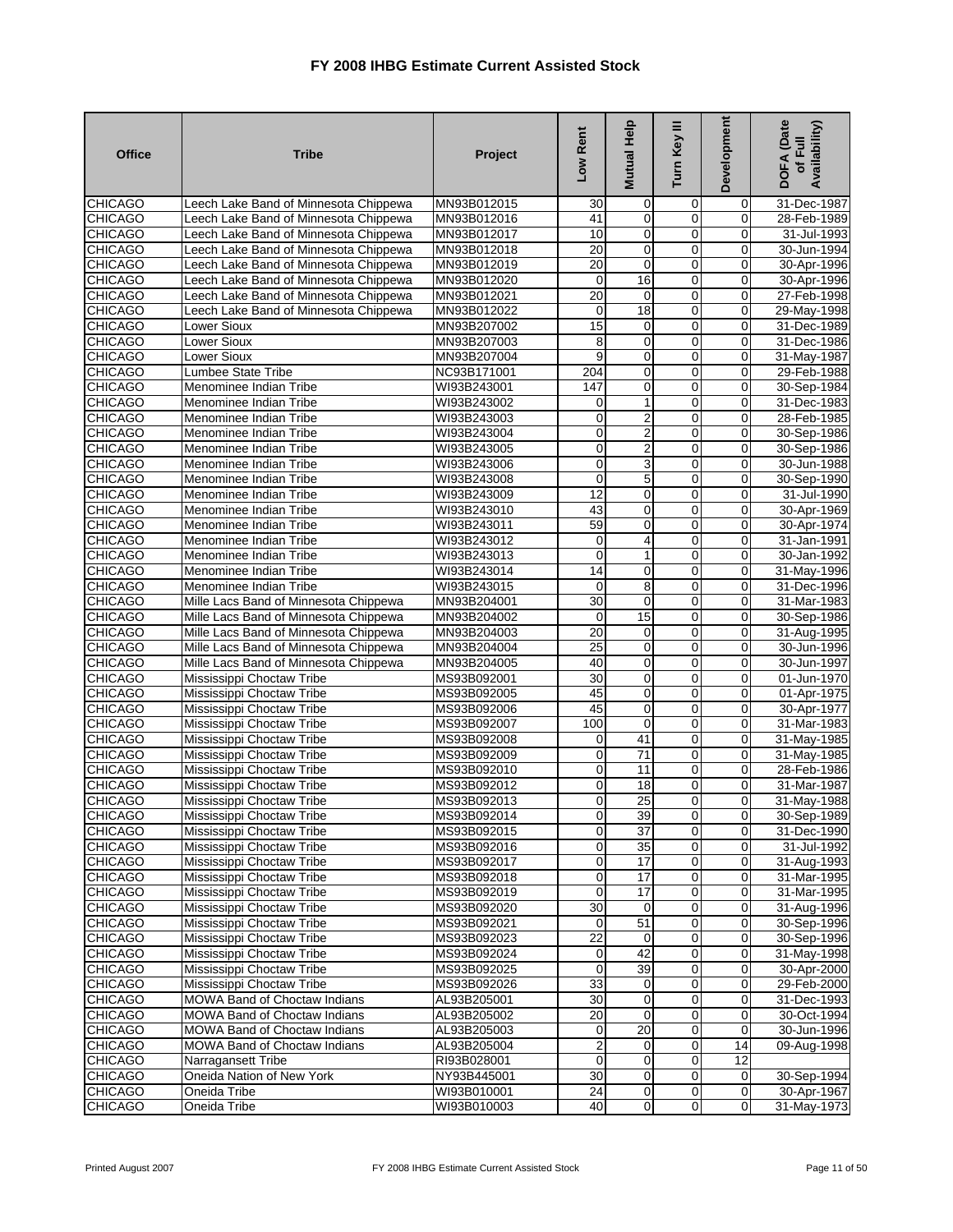| <b>Office</b>                    | <b>Tribe</b>                                   | Project                    | Low Rent                   | Mutual Help      | Turn Key III                  | Development              | <b>DOFA</b> (Date<br>Availability)<br>of Full |
|----------------------------------|------------------------------------------------|----------------------------|----------------------------|------------------|-------------------------------|--------------------------|-----------------------------------------------|
| <b>CHICAGO</b>                   | Oneida Tribe                                   | WI93B010004                | 25                         | 0                | 0                             | 0                        | 31-May-1976                                   |
| <b>CHICAGO</b>                   | Oneida Tribe                                   | WI93B010006                | $\overline{30}$            | $\mathbf 0$      | $\overline{0}$                | 0                        | 30-Sep-1979                                   |
| <b>CHICAGO</b>                   | Oneida Tribe                                   | WI93B010007                | 0                          | 6                | $\overline{0}$                | $\mathbf 0$              | 30-Jun-1983                                   |
| <b>CHICAGO</b>                   | Oneida Tribe                                   | WI93B010008                | 50                         | 0                | $\mathbf 0$                   | $\mathbf 0$              | 30-Apr-1986                                   |
| <b>CHICAGO</b>                   | Oneida Tribe                                   | WI93B010010                | $\mathbf 0$                | $\overline{2}$   | $\mathbf 0$                   | 0                        | 28-Feb-1993                                   |
| <b>CHICAGO</b>                   | Oneida Tribe                                   | WI93B010011                | $\mathbf 0$                | 7                | $\mathbf 0$                   | $\mathbf 0$              | 19-May-1995                                   |
| <b>CHICAGO</b>                   | Oneida Tribe                                   | WI93B010012                | $\mathbf 0$                | 19               | $\mathbf 0$                   | 0                        | 14-Jan-1997                                   |
| <b>CHICAGO</b>                   | Oneida Tribe                                   | WI93B010013                | 0                          | 15               | $\mathbf 0$                   | 0                        | 26-Mar-1999                                   |
| <b>CHICAGO</b>                   | Oneida Tribe                                   | WI93B010014                | $\overline{20}$            | $\mathbf 0$      | $\overline{0}$                | $\mathbf 0$              | 31-Jan-1997                                   |
| <b>CHICAGO</b>                   | Oneida Tribe                                   | WI93B010015                | $\mathbf 0$                | 13               | $\mathbf 0$                   | $\mathbf 0$              | 31-Jan-1997                                   |
| <b>CHICAGO</b>                   | Oneida Tribe                                   | WI93B010016                | 5                          | 0                | $\mathbf 0$                   | $\mathbf 0$              | 31-May-2000                                   |
| <b>CHICAGO</b>                   | Oneida Tribe                                   | WI93B010017                | $\mathbf 0$                | 5                | $\overline{0}$                | 0                        | 31-Jan-2000                                   |
| <b>CHICAGO</b>                   | Passamaquody Indian Tribe                      | ME93B014001                | 0                          | 1                | $\mathbf 0$                   | 0                        | 30-Jun-1974                                   |
| <b>CHICAGO</b>                   | Passamaquody Indian Tribe                      | ME93B014002<br>ME93B014003 | 0<br>16                    | 0                | 6                             | 0<br>$\mathbf 0$         | 31-Jul-1977                                   |
| <b>CHICAGO</b>                   | Passamaquody Indian Tribe                      |                            | 23                         | 0                | $\mathbf 0$<br>$\overline{0}$ |                          | 31-May-1979                                   |
| <b>CHICAGO</b>                   | Passamaquody Indian Tribe                      | ME93B014004                | 28                         | $\mathbf 0$      | $\overline{0}$                | 0<br>0                   | 30-Sep-1981                                   |
| <b>CHICAGO</b>                   | Passamaquody Indian Tribe                      | ME93B014005                | 10                         | $\pmb{0}$        |                               | $\overline{0}$           | 31-Jan-1983                                   |
| <b>CHICAGO</b>                   | Passamaquody Indian Tribe                      | ME93B014008                |                            | $\mathbf 0$      | $\mathbf 0$                   |                          | 30-Nov-1990                                   |
| <b>CHICAGO</b>                   | Passamaquody Indian Tribe                      | ME93B014009                | 0                          | 20               | 0                             | 0                        | 30-Nov-1990                                   |
| <b>CHICAGO</b>                   | Passamaquody Indian Tribe                      | ME93B014010                | 0                          | 16               | $\overline{0}$                | 0                        | 30-Apr-1994                                   |
| <b>CHICAGO</b>                   | Passamaquody Indian Tribe                      | ME93B014011                | $\overline{\mathbf{0}}$    | 12               | $\overline{0}$                | $\mathbf 0$              | 29-Jul-1999                                   |
| <b>CHICAGO</b>                   | Penobscot Tribe                                | ME93B012001                | 0                          | $\mathbf 0$      | 9                             | $\mathbf 0$              | 31-Jul-1977                                   |
| <b>CHICAGO</b>                   | Penobscot Tribe                                | ME93B012002                | 8                          | $\mathbf 0$      | $\mathbf 0$                   | $\mathbf 0$              | 30-Jun-1977                                   |
| <b>CHICAGO</b>                   | Penobscot Tribe                                | ME93B012003                | 0                          | $\mathbf 0$      | 17                            | $\mathbf 0$              | 30-Apr-1980                                   |
| <b>CHICAGO</b>                   | <b>Penobscot Tribe</b>                         | ME93B012004                | $\overline{24}$            | $\mathbf 0$      | 0                             | 0                        | 31-Oct-1985                                   |
| <b>CHICAGO</b>                   | Penobscot Tribe                                | ME93B012006                | 0                          | 8<br>$\mathbf 0$ | 0<br>$\overline{0}$           | $\mathbf 0$              | 31-May-1992                                   |
| <b>CHICAGO</b>                   | Penobscot Tribe                                | ME93B012007                | 10<br>10                   |                  | $\overline{0}$                | 0                        | 30-Nov-1993                                   |
| <b>CHICAGO</b>                   | Penobscot Tribe                                | ME93B012008                | 16                         | $\mathbf 0$      | $\mathbf 0$                   | 0<br>$\mathbf 0$         | 31-Jul-1995                                   |
| <b>CHICAGO</b>                   | <b>Pleasant Point</b>                          | ME93B013002                |                            | 0                | $\mathbf{1}$                  |                          | 29-Feb-1976                                   |
| <b>CHICAGO</b>                   | <b>Pleasant Point</b>                          | ME93B013003                | $\mathbf 0$<br>$\mathbf 0$ | 0<br>$\mathbf 0$ | $\overline{3}$                | 0                        | 31-Dec-1977                                   |
| <b>CHICAGO</b><br><b>CHICAGO</b> | <b>Pleasant Point</b><br><b>Pleasant Point</b> | ME93B013004                | 0                          | 19               | $\mathbf 0$                   | $\pmb{0}$<br>$\mathbf 0$ | 30-Sep-1979<br>30-Sep-1992                    |
| <b>CHICAGO</b>                   | <b>Pleasant Point</b>                          | ME93B013008<br>ME93B013009 | $\overline{15}$            | $\mathbf 0$      | $\mathbf 0$                   | 0                        | 31-Jul-1996                                   |
| <b>CHICAGO</b>                   | <b>Pleasant Point</b>                          | ME93B013010                | 0                          | 10               | $\overline{0}$                | $\mathbf 0$              | 08-Feb-1995                                   |
| <b>CHICAGO</b>                   | <b>Pleasant Point</b>                          | ME93B013011                | 0                          | 13               | $\mathbf 0$                   | $\mathbf 0$              | 30-Nov-1999                                   |
| <b>CHICAGO</b>                   | <b>Pleasant Point</b>                          | ME93B013012                | 20                         | $\mathbf 0$      | $\mathbf 0$                   | 0                        | 31-Aug-1997                                   |
| <b>CHICAGO</b>                   | <b>Pleasant Point</b>                          | ME93B013013                | 0                          | 18               | $\overline{0}$                | 0                        | 30-Nov-1999                                   |
| <b>CHICAGO</b>                   | Poarch Band of Creek Indians                   | AL93B204001                | $\overline{20}$            | $\mathbf 0$      | $\mathbf 0$                   | $\mathbf 0$              | 30-Sep-1987                                   |
| <b>CHICAGO</b>                   | Poarch Band of Creek Indians                   | AL93B204002                | 30                         | $\mathbf 0$      | 0                             | 0                        | 30-Sep-1987                                   |
| <b>CHICAGO</b>                   | Poarch Band of Creek Indians                   | AL93B204004                | 30                         | $\mathbf 0$      | $\mathbf 0$                   | $\mathbf 0$              | 31-Aug-1989                                   |
| <b>CHICAGO</b>                   | Poarch Band of Creek Indians                   | AL93B204005                | 15                         | $\overline{0}$   | $\mathbf{0}$                  | $\overline{0}$           | 27-Feb-1995                                   |
| <b>CHICAGO</b>                   | Poarch Band of Creek Indians                   | AL93B204006                | 10                         | $\overline{0}$   | $\overline{0}$                | 0                        | 27-Feb-1995                                   |
| <b>CHICAGO</b>                   | Poarch Band of Creek Indians                   | AL93B204007                | $\mathbf 0$                | 21               | $\mathbf 0$                   | 0                        | 01-Oct-1998                                   |
| <b>CHICAGO</b>                   | Poarch Band of Creek Indians                   | AL93B204008                | 0                          | 10               | $\mathbf 0$                   | 0                        | 01-Oct-1998                                   |
| <b>CHICAGO</b>                   | Poarch Band of Creek Indians                   | AL93B204009                | $\mathbf 0$                | 19               | $\overline{0}$                | $\overline{0}$           | 01-Dec-1998                                   |
| <b>CHICAGO</b>                   | Poarch Band of Creek Indians                   | AL93B204010                | $\mathbf 0$                | 9                | 0                             | 0                        | 01-Feb-1999                                   |
| <b>CHICAGO</b>                   | Poarch Band of Creek Indians                   | AL93B204011                | $\pmb{0}$                  | 27               | 0                             | 0                        | 01-Sep-1999                                   |
| <b>CHICAGO</b>                   | Pokagon Band of Potawatomi                     | MI93B200001                | $\mathbf 0$                | 15               | $\mathbf 0$                   | $\mathbf 0$              | 31-Aug-2004                                   |
| <b>CHICAGO</b>                   | Prairie Island Sioux                           | MN93B207001                | $\overline{24}$            | $\overline{0}$   | $\mathbf 0$                   | 0                        | 30-Sep-1985                                   |
| <b>CHICAGO</b>                   | Red Cliff Band of Lake Superior Chippe         | WI93B013001                | $\overline{20}$            | $\mathbf 0$      | $\mathbf 0$                   | 0                        | 01-Dec-1967                                   |
| <b>CHICAGO</b>                   | Red Cliff Band of Lake Superior Chippe         | WI93B013003                | 3                          | 4                | $\mathbf 0$                   | 0                        | 30-Nov-1971                                   |
| <b>CHICAGO</b>                   | Red Cliff Band of Lake Superior Chippe         | WI93B013004                | 50                         | $\mathbf 0$      | $\overline{0}$                | $\mathbf 0$              | 31-Mar-1979                                   |
| <b>CHICAGO</b>                   | Red Cliff Band of Lake Superior Chippe         | WI93B013005                | $\overline{26}$            | 1                | $\mathbf 0$                   | 0                        | 31-Oct-1984                                   |
| <b>CHICAGO</b>                   | Red Cliff Band of Lake Superior Chippe         | WI93B013007                | 0                          | 10               | $\mathbf 0$                   | 0                        | 30-Jun-1995                                   |
| <b>CHICAGO</b>                   | Red Cliff Band of Lake Superior Chippe         | WI93B013008                | $\mathbf 0$                | 7                | 0                             | 0                        | 31-Aug-1997                                   |
| <b>CHICAGO</b>                   | Red Cliff Band of Lake Superior Chippe         | WI93B013009                | 18                         | $\mathbf 0$      | $\mathbf 0$                   | 0                        | 31-Mar-1998                                   |
| <b>CHICAGO</b>                   | Red Lake Band of Chippewa                      | MN93B016001                | 12                         | $\pmb{0}$        | 0                             | 0                        | 01-Sep-1967                                   |
| <b>CHICAGO</b>                   | Red Lake Band of Chippewa                      | MN93B016003                | 10                         | $\mathbf 0$      | $\mathbf 0$                   | $\mathbf 0$              | 01-Sep-1966                                   |
| <b>CHICAGO</b>                   | Red Lake Band of Chippewa                      | MN93B016004                | 10                         | $\mathbf 0$      | $\overline{0}$                | $\boldsymbol{0}$         | 01-Mar-1969                                   |
| <b>CHICAGO</b>                   | Red Lake Band of Chippewa                      | MN93B016009                | $\overline{O}$             | $\overline{6}$   | $\mathbf 0$                   | $\mathbf 0$              | 31-May-1982                                   |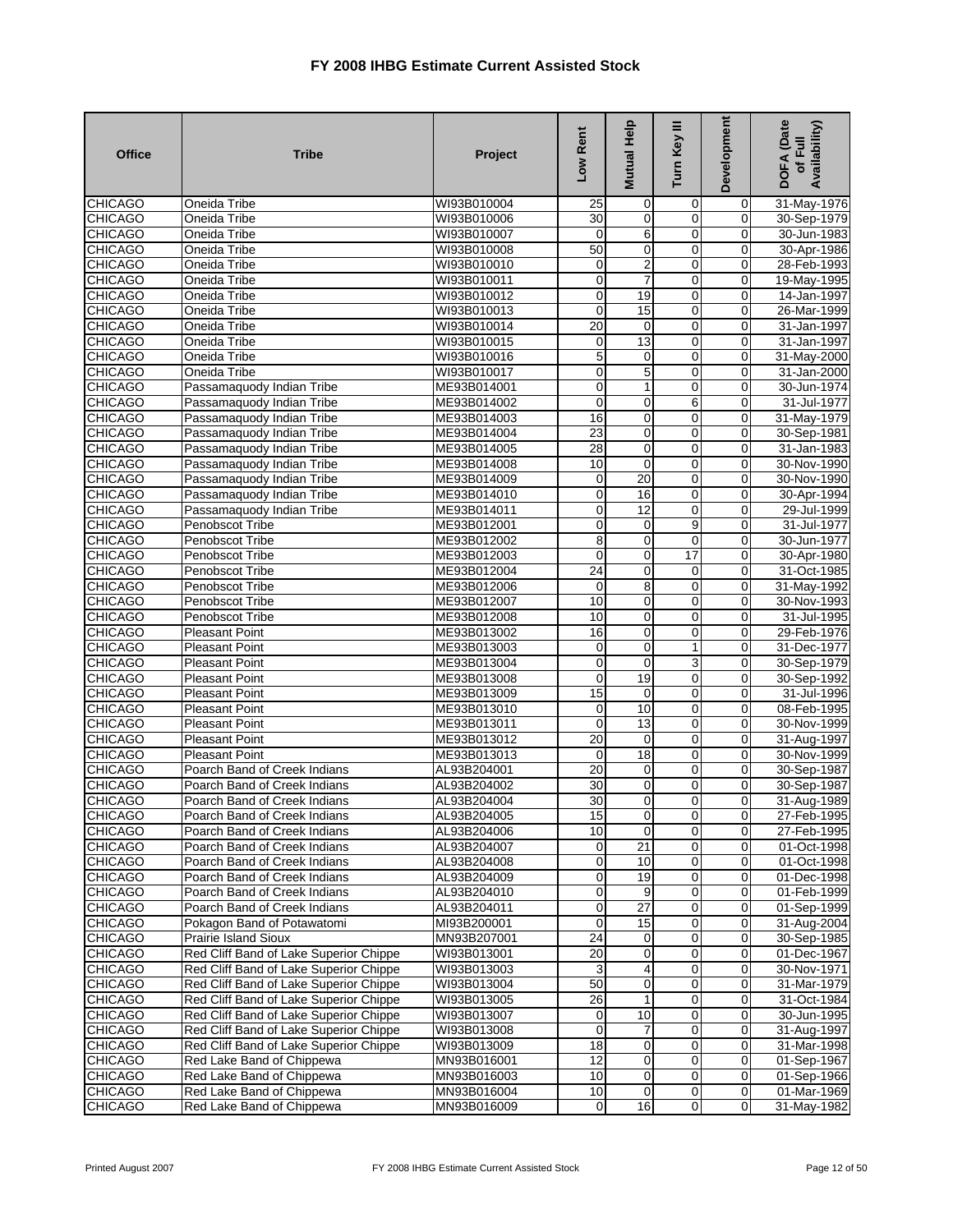| <b>Office</b>                    | <b>Tribe</b>                                 | Project                    | Low Rent        | Mutual Help             | Turn Key III                     | Development              | DOFA (Date<br>Availability)<br>of Full |
|----------------------------------|----------------------------------------------|----------------------------|-----------------|-------------------------|----------------------------------|--------------------------|----------------------------------------|
| <b>CHICAGO</b>                   | Red Lake Band of Chippewa                    | MN93B016011                | 17              | 0                       | 0                                | 0                        | 30-Apr-1980                            |
| <b>CHICAGO</b>                   | Red Lake Band of Chippewa                    | MN93B016013                | $\overline{58}$ | $\mathbf 0$             | $\overline{0}$                   | $\overline{0}$           | 31-Oct-1983                            |
| <b>CHICAGO</b>                   | Red Lake Band of Chippewa                    | MN93B016014                | 20              | 0                       | $\overline{0}$                   | $\pmb{0}$                | 30-Aug-1984                            |
| <b>CHICAGO</b>                   | Red Lake Band of Chippewa                    | MN93B016015                | 30              | $\pmb{0}$               | 0                                | $\mathbf 0$              | 31-Dec-1984                            |
| <b>CHICAGO</b>                   | Red Lake Band of Chippewa                    | MN93B016021                | $\pmb{0}$       | 30                      | $\overline{0}$                   | 0                        | 31-Aug-1988                            |
| <b>CHICAGO</b>                   | Red Lake Band of Chippewa                    | MN93B016022                | $\pmb{0}$       | 30                      | $\pmb{0}$                        | $\pmb{0}$                | 31-Jan-1989                            |
| <b>CHICAGO</b>                   | Red Lake Band of Chippewa                    | MN93B016023                | $\mathbf 0$     | $\overline{20}$         | $\overline{0}$                   | $\mathbf 0$              | 30-Nov-1990                            |
| <b>CHICAGO</b>                   | Red Lake Band of Chippewa                    | MN93B016024                | 31              | 0                       | $\overline{0}$                   | 0                        | 30-Sep-1993                            |
| <b>CHICAGO</b>                   | Red Lake Band of Chippewa                    | MN93B016025                | 10              | $\pmb{0}$               | $\overline{0}$                   | $\pmb{0}$                | 28-Feb-1994                            |
| <b>CHICAGO</b>                   | Red Lake Band of Chippewa                    | MN93B016026                | $\overline{12}$ | 0                       | $\mathbf 0$                      | 0                        | 30-Sep-1994                            |
| <b>CHICAGO</b>                   | Red Lake Band of Chippewa                    | MN93B016027                | 44              | $\mathbf 0$             | 0                                | 0                        | 30-Nov-1995                            |
| <b>CHICAGO</b>                   | Red Lake Band of Chippewa                    | MN93B016028                | $\mathbf 0$     | 20                      | $\overline{0}$                   | $\overline{0}$           | 01-May-1997                            |
| <b>CHICAGO</b>                   | Red Lake Band of Chippewa                    | MN93B016029                | 40              | 0                       | 0                                | $\mathbf 0$              | 01-Oct-1997                            |
| <b>CHICAGO</b>                   | Sac & Fox Tribe                              | IA93B112001                | $\overline{20}$ | 0                       | $\mathbf 0$                      | 0                        | 30-Jun-1981                            |
| <b>CHICAGO</b>                   | Saginaw Chippewa                             | MI93B043001                | $\overline{20}$ | $\pmb{0}$               | 0                                | $\mathbf 0$              | 01-May-1967                            |
| <b>CHICAGO</b>                   | Saginaw Chippewa                             | MI93B043002                | 14              | $\overline{\mathbf{0}}$ | $\overline{0}$                   | 0                        | 30-Sep-1976                            |
| <b>CHICAGO</b>                   | Saginaw Chippewa                             | MI93B043003                | 20              | 0                       | $\overline{0}$                   | $\pmb{0}$                | 31-Aug-1980                            |
| <b>CHICAGO</b>                   | Saginaw Chippewa                             | MI93B043004                | 8               | 0                       | 0                                | $\mathbf 0$              | 22-Nov-1992                            |
| <b>CHICAGO</b>                   | Saginaw Chippewa                             | MI93B043005                | $\mathbf 0$     | $\overline{\mathbf{c}}$ | 0                                | 0                        | 30-Jun-1992                            |
| <b>CHICAGO</b>                   | Saginaw Chippewa                             | MI93B043006                | $\overline{0}$  | 8                       | $\overline{0}$                   | 0                        | 31-Mar-1995                            |
| <b>CHICAGO</b>                   | Saginaw Chippewa                             | MI93B043007                | 9               | $\mathbf 0$             | $\overline{0}$                   | $\overline{0}$           | 30-Jun-1999                            |
| <b>CHICAGO</b>                   | Saginaw Chippewa                             | MI93B043008                | 3               | 0                       | 0                                | 1                        | 30-Jun-1999                            |
| <b>CHICAGO</b>                   | Saginaw Chippewa                             | MI93B043009                | $\mathbf 0$     | 5                       | $\overline{0}$                   | 0                        | 23-Jun-1997                            |
| <b>CHICAGO</b>                   | Saint Croix Chippewa                         | WI93B062001                | 25              | 0                       | $\overline{0}$                   | 0                        | 01-May-1973                            |
| <b>CHICAGO</b>                   | Saint Croix Chippewa                         | WI93B062003                | 30              | 0                       | 0                                | 0                        | 30-Nov-1982                            |
| <b>CHICAGO</b>                   | Saint Croix Chippewa                         | WI93B062004                | 10              | $\mathbf 0$             | $\overline{0}$                   | $\mathbf 0$              | 30-Jun-1984                            |
| <b>CHICAGO</b>                   | Saint Croix Chippewa                         | WI93B062005                | 10<br>10        | $\mathbf 0$             | $\overline{0}$<br>$\overline{0}$ | 0                        | 30-Jun-1984                            |
| <b>CHICAGO</b><br><b>CHICAGO</b> | Saint Croix Chippewa                         | WI93B062006<br>WI93B062009 | 20              | 0<br>0                  | $\overline{0}$                   | $\pmb{0}$<br>$\mathbf 0$ | 31-Aug-1986                            |
| <b>CHICAGO</b>                   | Saint Croix Chippewa<br>Saint Croix Chippewa | WI93B062010                | $\overline{38}$ | $\mathbf 0$             | $\overline{0}$                   | 0                        | 31-Jan-1992<br>01-Dec-1973             |
| <b>CHICAGO</b>                   |                                              |                            | 10              | $\mathbf 0$             | $\overline{0}$                   | $\pmb{0}$                |                                        |
| <b>CHICAGO</b>                   | Saint Croix Chippewa<br>Saint Croix Chippewa | WI93B062011<br>WI93B062012 | $\mathbf 0$     | 10                      | $\overline{0}$                   | $\mathbf 0$              | 30-Apr-1994<br>30-Sep-1997             |
| <b>CHICAGO</b>                   | Saint Croix Chippewa                         | WI93B062013                | 21              | 0                       | $\overline{0}$                   | 0                        | 30-Apr-1996                            |
| <b>CHICAGO</b>                   | Saint Croix Chippewa                         | WI93B062014                | $\mathbf 0$     | 25                      | $\mathbf 0$                      | $\pmb{0}$                | 30-Apr-1996                            |
| <b>CHICAGO</b>                   | Sault Ste. Marie Tribe                       | MI93B149001                | 48              | 0                       | $\mathbf 0$                      | 0                        | 31-Mar-1983                            |
| <b>CHICAGO</b>                   | Sault Ste. Marie Tribe                       | MI93B149003                | 40              | $\pmb{0}$               | 0                                | 0                        | 31-May-1983                            |
| <b>CHICAGO</b>                   | Sault Ste. Marie Tribe                       | MI93B149005                | 88              | $\overline{\mathbf{0}}$ | $\overline{0}$                   | $\overline{\mathbf{0}}$  | 30-Sep-1984                            |
| <b>CHICAGO</b>                   | Sault Ste. Marie Tribe                       | MI93B149006                | 25              | 0                       | $\mathbf 0$                      | 0                        | 30-Nov-1984                            |
| <b>CHICAGO</b>                   | Sault Ste. Marie Tribe                       | MI93B149007                | 12              | 0                       | 0                                | $\mathbf 0$              | 31-Mar-1986                            |
| <b>CHICAGO</b>                   | Sault Ste. Marie Tribe                       | MI93B149008                | 9               | 0                       | 0                                | 0                        | 31-Oct-1986                            |
| <b>CHICAGO</b>                   | Sault Ste. Marie Tribe                       | MI93B149009                | 11              | $\mathbf{0}$            | 0                                | 0                        | 31-Oct-1986                            |
| <b>CHICAGO</b>                   | Sault Ste. Marie Tribe                       | MI93B149010                | $\overline{0}$  | 19                      | $\overline{0}$                   | 0                        | 31-Mar-1988                            |
| <b>CHICAGO</b>                   | Sault Ste. Marie Tribe                       | MI93B149012                | 20              | 0                       | 0                                | 0                        | 30-Jun-1992                            |
| <b>CHICAGO</b>                   | Sault Ste. Marie Tribe                       | MI93B149013                | 10              | $\mathbf 0$             | 0                                | 0                        | 30-Nov-1992                            |
| <b>CHICAGO</b>                   | Sault Ste. Marie Tribe                       | MI93B149014                | 51              | $\mathbf 0$             | 0                                | 0                        | 30-Jun-1997                            |
| <b>CHICAGO</b>                   | Sault Ste. Marie Tribe                       | MI93B149015                | 39              | $\mathbf 0$             | 0                                | $\mathbf 0$              | 30-Jun-1997                            |
| <b>CHICAGO</b>                   | Sault Ste. Marie Tribe                       | MI93B149016                | 45              | $\mathbf 0$             | 0                                | 0                        | 30-Aug-1998                            |
| <b>CHICAGO</b>                   | Sault Ste. Marie Tribe                       | MI93B149017                | $\mathbf 0$     | 10                      | 0                                | $\mathbf 0$              | 30-Sep-1996                            |
| <b>CHICAGO</b>                   | Sault Ste. Marie Tribe                       | MI93B149018                | $\mathbf 0$     | 4                       | 0                                | 0                        | 01-Jan-1998                            |
| <b>CHICAGO</b>                   | Sault Ste. Marie Tribe                       | MI93B149019                | $\mathbf 0$     | 5                       | 0                                | 0                        | 31-Mar-2002                            |
| <b>CHICAGO</b>                   | Sault Ste. Marie Tribe                       | MI93B149019                | $\mathbf 0$     | 11                      | 0                                | 0                        | 31-Jul-2002                            |
| <b>CHICAGO</b>                   | Sault Ste. Marie Tribe                       | MI93B149019                | $\mathbf 0$     | 9                       | 0                                | 0                        | 31-Oct-2002                            |
| <b>CHICAGO</b>                   | Seminole Tribe                               | FL93B059004                | 10              | $\mathbf 0$             | 0                                | 0                        | 31-Jan-1974                            |
| <b>CHICAGO</b>                   | Seminole Tribe                               | FL93B059006                | 50              | $\mathbf 0$             | 0                                | 0                        | 31-Mar-1983                            |
| <b>CHICAGO</b>                   | Seminole Tribe                               | FL93B059018                | 40              | $\mathbf 0$             | $\mathbf 0$                      | $\mathbf 0$              | 30-Apr-1990                            |
| <b>CHICAGO</b>                   | Seminole Tribe                               | FL93B059019                | $\mathbf 0$     | 12                      | 0                                | $\mathbf 0$              | 28-Feb-1992                            |
| <b>CHICAGO</b>                   | Seminole Tribe                               | FL93B059020                | $\mathbf 0$     | 11                      | $\mathbf 0$                      | $\mathbf 0$              | 30-Apr-1993                            |
| <b>CHICAGO</b>                   | Seminole Tribe                               | FL93B059021                | $\overline{0}$  | 11                      | 0                                | $\mathbf 0$              | 31-Jul-1995                            |
| <b>CHICAGO</b>                   | Seminole Tribe                               | FL93B059022                | $\mathbf 0$     | 7                       | $\mathbf 0$                      | $\mathbf 0$              | 31-Oct-1995                            |
| <b>CHICAGO</b>                   | Seminole Tribe                               | FL93B059023                | 24              | $\pmb{0}$               | 0                                | $\pmb{0}$                | 31-Jan-1999                            |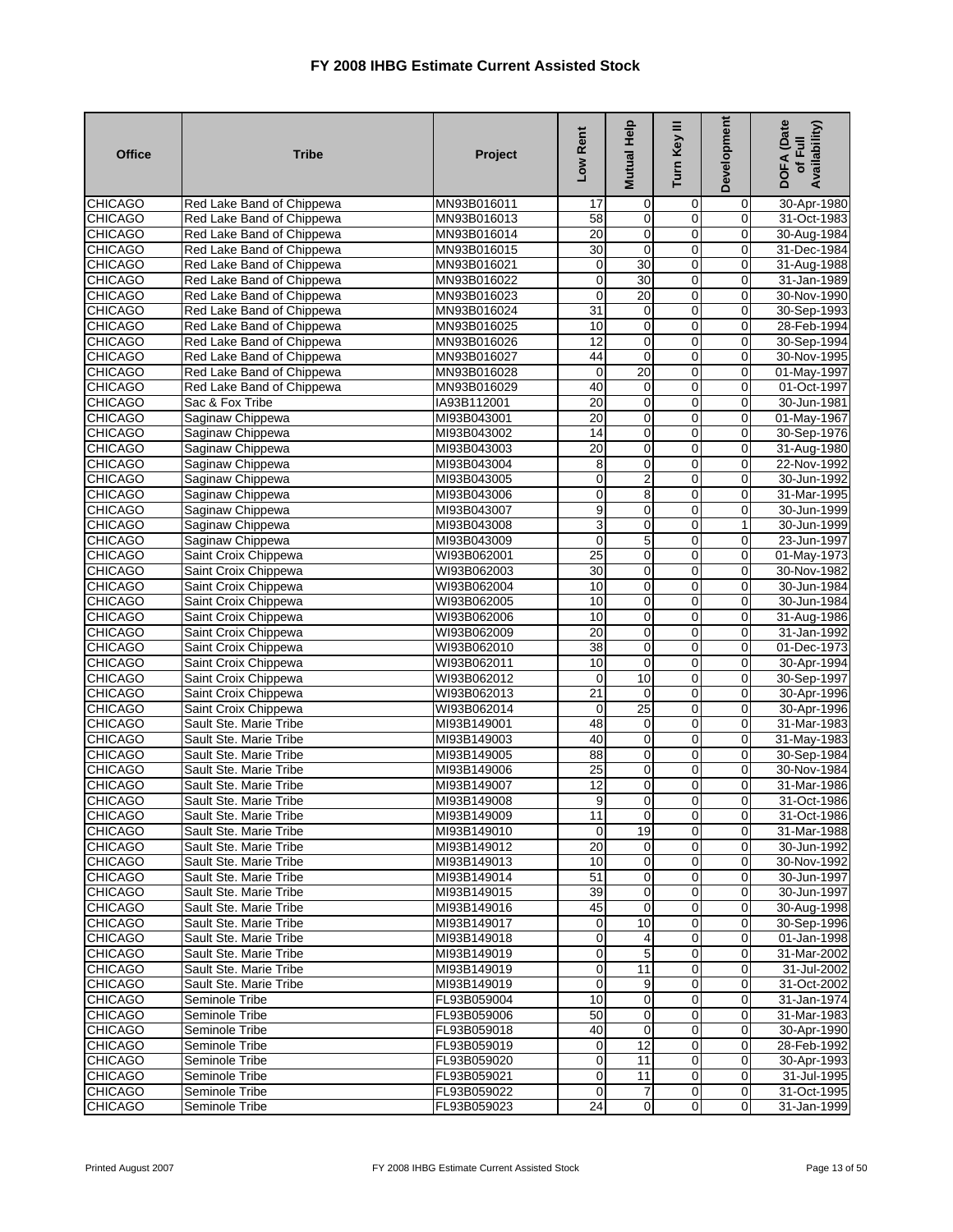| <b>Office</b>  | <b>Tribe</b>                        | Project     | Low Rent         | Mutual Help     | Turn Key III    | Development     | <b>DOFA</b> (Date<br>Availability)<br>of Full |
|----------------|-------------------------------------|-------------|------------------|-----------------|-----------------|-----------------|-----------------------------------------------|
| <b>CHICAGO</b> | Seminole Tribe                      | FL93B059024 | $\mathbf 0$      | 25              | 0               | $\mathbf 0$     | 30-Nov-1997                                   |
| <b>CHICAGO</b> | Seminole Tribe                      | FL93B059025 | 0                | 4               | $\mathbf 0$     | 0               | 30-Nov-1995                                   |
| <b>CHICAGO</b> | Seminole Tribe                      | FL93B059026 | 10               | O               | $\overline{0}$  | 0               | 01-Apr-1997                                   |
| <b>CHICAGO</b> | Seminole Tribe                      | FL93B059027 | 0                | $\overline{20}$ | $\overline{0}$  | $\mathbf 0$     | 01-May-1997                                   |
| <b>CHICAGO</b> | Seminole Tribe                      | FL93B059028 | 0                | 45              | $\mathbf 0$     | 0               | 28-Feb-1979                                   |
| <b>CHICAGO</b> | Seminole Tribe                      | FL93B059030 | $\overline{12}$  | $\mathbf 0$     | $\overline{0}$  | $\mathbf 0$     | 31-Dec-1998                                   |
| <b>CHICAGO</b> | Seminole Tribe                      | FL93B059031 | 5                | $\mathbf 0$     | $\mathbf 0$     | $\Omega$        | 30-Apr-1999                                   |
| <b>CHICAGO</b> | Seminole Tribe                      | FL93B059032 | 0                | $\mathbf 0$     | $\mathbf 0$     | 35              |                                               |
| <b>CHICAGO</b> | Seneca Nation of New York           | NC93B171005 | $\mathbf 0$      | 10              | $\mathbf 0$     | 0               | 31-Aug-1998                                   |
| <b>CHICAGO</b> | Seneca Nation of New York           | NY93B040001 | 28               | $\mathbf 0$     | $\mathbf 0$     | $\mathbf 0$     | 01-Dec-1964                                   |
| <b>CHICAGO</b> | Seneca Nation of New York           | NY93B040002 | 17               | $\mathbf 0$     | $\overline{0}$  | 0               | 01-May-1967                                   |
| <b>CHICAGO</b> | Seneca Nation of New York           | NY93B040004 | 0                | $\mathbf 0$     | $\overline{27}$ | $\mathbf 0$     | 16-Feb-1979                                   |
| <b>CHICAGO</b> | Seneca Nation of New York           | NY93B040005 | 40               | $\mathbf 0$     | $\overline{0}$  | 0               | 31-Oct-1981                                   |
| <b>CHICAGO</b> | Seneca Nation of New York           | NY93B040006 | 0                | $\mathbf 0$     | $\overline{42}$ | 0               | 31-May-1982                                   |
| <b>CHICAGO</b> | Seneca Nation of New York           | NY93B040007 | 51               | $\mathbf 0$     | $\mathbf 0$     | $\Omega$        | 31-Mar-1987                                   |
| <b>CHICAGO</b> | Seneca Nation of New York           | NY93B040009 | 28               | 0               | $\mathbf 0$     | 0               | 31-Mar-1989                                   |
| <b>CHICAGO</b> | Seneca Nation of New York           | NY93B040010 | 12               | $\mathbf 0$     | $\overline{0}$  | $\mathbf 0$     | 31-Jul-1997                                   |
| <b>CHICAGO</b> | Seneca Nation of New York           | NY93B040011 | 7                | $\mathbf 0$     | $\mathbf 0$     | $\mathbf 0$     | 31-Jul-1997                                   |
| <b>CHICAGO</b> | Seneca Nation of New York           | NY93B040013 | 0                | 11              | 0               | 0               | 31-Mar-2001                                   |
| <b>CHICAGO</b> | Seneca Nation of New York           | NY93B040014 | $\mathbf{1}$     | 3               | $\overline{0}$  | $\mathbf 0$     | 01-Jan-1997                                   |
| <b>CHICAGO</b> | Seneca Nation of New York           | NY93B040015 | $\mathbf 0$      | $\mathbf 0$     | $\mathbf 0$     | $\overline{25}$ |                                               |
| <b>CHICAGO</b> | Seneca Nation of New York           | <b>SA16</b> | 16               | $\mathbf 0$     | $\overline{0}$  | $\pmb{0}$       | 22-Sep-1997                                   |
| <b>CHICAGO</b> | Sokagoan Chippewa Tribe             | WI93B036001 | 14               | 0               | $\overline{0}$  | $\mathbf 0$     | 01-Dec-1972                                   |
| <b>CHICAGO</b> | Sokagoan Chippewa Tribe             | WI93B036002 | 20               | $\mathbf 0$     | $\overline{0}$  | 0               | 30-Jun-1980                                   |
| <b>CHICAGO</b> | Sokagoan Chippewa Tribe             | WI93B036003 | 10               | 0               | 0               | 0               | 28-Feb-1986                                   |
| <b>CHICAGO</b> | Sokagoan Chippewa Tribe             | WI93B036004 | 30               | $\mathbf 0$     | $\overline{0}$  | $\overline{0}$  | 30-Sep-1987                                   |
| <b>CHICAGO</b> | Sokagoan Chippewa Tribe             | WI93B036005 | 0                | 11              | 0               | 0               | 31-Dec-1989                                   |
| <b>CHICAGO</b> | Sokagoan Chippewa Tribe             | WI93B036006 | 11               | $\mathbf 0$     | $\overline{0}$  | 0               | 30-Nov-1989                                   |
| <b>CHICAGO</b> | Sokagoan Chippewa Tribe             | WI93B036007 | 10               | $\overline{0}$  | $\overline{0}$  | $\overline{0}$  | 30-Jan-1994                                   |
| <b>CHICAGO</b> | Sokagoan Chippewa Tribe             | WI93B036008 | 10               | 0               | 0               | 0               | 30-Aug-1994                                   |
| <b>CHICAGO</b> | Sokagoan Chippewa Tribe             | WI93B036009 | 0                | 15              | $\overline{0}$  | $\mathbf 0$     | 30-Jun-1997                                   |
| <b>CHICAGO</b> | Sokagoan Chippewa Tribe             | WI93B036010 | 15               | $\mathbf 0$     | 0               | $\mathbf 0$     | 31-Aug-2000                                   |
| <b>CHICAGO</b> | St. Regis Mohawk Tribe              | NY93B436001 | 0                | 40              | 0               | 0               | 30-Sep-1987                                   |
| <b>CHICAGO</b> | St. Regis Mohawk Tribe              | NY93B436003 | 0                | 34              | $\mathbf 0$     | 0               | 31-Mar-1990                                   |
| <b>CHICAGO</b> | St. Regis Mohawk Tribe              | NY93B436004 | 10               | $\mathbf 0$     | $\mathbf 0$     | 0               | 31-Mar-1990                                   |
| <b>CHICAGO</b> | St. Regis Mohawk Tribe              | NY93B436005 | 20               | 0               | $\mathbf 0$     | 0               | 28-Feb-1991                                   |
| <b>CHICAGO</b> | St. Regis Mohawk Tribe              | NY93B436006 | 0                | $\overline{18}$ | $\mathbf 0$     | $\mathbf 0$     | 24-Dec-1991                                   |
| <b>CHICAGO</b> | St. Regis Mohawk Tribe              | NY93B436007 | $\mathbf 0$      | 16              | $\overline{0}$  | $\mathbf 0$     | 28-Feb-1994                                   |
| <b>CHICAGO</b> | St. Regis Mohawk Tribe              | NY93B436008 | 0                | 18              | 0               | 0               | 28-Feb-1994                                   |
| <b>CHICAGO</b> | St. Regis Mohawk Tribe              | NY93B436009 | $\overline{18}$  | 0               | 0               | $\mathbf 0$     | 10-May-1995                                   |
| <b>CHICAGO</b> | St. Regis Mohawk Tribe              | NY93B436010 | $\overline{0}$   | 36              | 0               | $\mathbf{0}$    | 28-Feb-1995                                   |
| <b>CHICAGO</b> | St. Regis Mohawk Tribe              | NY93B436011 | $\overline{0}$   | $\overline{18}$ | $\overline{0}$  | $\overline{0}$  | 31-Jan-1997                                   |
| <b>CHICAGO</b> | St. Regis Mohawk Tribe              | NY93B436012 | 19               | $\mathbf 0$     | $\mathbf 0$     | 0               | 31-Dec-1999                                   |
| <b>CHICAGO</b> | St. Regis Mohawk Tribe              | NY93B436012 | 1                | $\mathbf 0$     | $\mathbf 0$     | 0               | 31-Dec-2000                                   |
| <b>CHICAGO</b> | St. Regis Mohawk Tribe              | NY93B436013 | 31               | $\overline{0}$  | $\overline{0}$  | ō               | 31-Dec-1999                                   |
| <b>CHICAGO</b> | St. Regis Mohawk Tribe              | NY93B436013 | 4                | $\overline{0}$  | $\mathbf 0$     | 0               | 31-Dec-2000                                   |
| <b>CHICAGO</b> | St. Regis Mohawk Tribe              | NY93B436013 | 3                | $\mathbf 0$     | $\mathbf 0$     | 0               | 31-Aug-2002                                   |
| <b>CHICAGO</b> | St. Regis Mohawk Tribe              | NY93B436014 | $\mathbf 0$      | 7               | $\mathbf 0$     | 0               | 30-Apr-1997                                   |
| <b>CHICAGO</b> | Stockbridge-Munsee Tribe            | WI93B014001 | 20               | $\mathbf 0$     | $\overline{0}$  | $\overline{0}$  | 01-Sep-1967                                   |
| <b>CHICAGO</b> | Stockbridge-Munsee Tribe            | WI93B014004 | 6                | $\mathbf 0$     | $\overline{0}$  | ō               | 01-Dec-1972                                   |
| <b>CHICAGO</b> | Stockbridge-Munsee Tribe            | WI93B014005 | $\mathbf 0$      | 10              | $\mathbf 0$     | 0               | 28-Feb-1994                                   |
| <b>CHICAGO</b> | Stockbridge-Munsee Tribe            | WI93B014006 | $\mathbf 0$      | $\mathbf{1}$    | $\mathbf 0$     | $\mathbf 0$     | 31-May-1994                                   |
| <b>CHICAGO</b> | Stockbridge-Munsee Tribe            | WI93B014007 | $\overline{0}$   | $\mathbf 0$     | $\overline{0}$  | 9               |                                               |
| <b>CHICAGO</b> | Stockbridge-Munsee Tribe            | WI93B014008 | $\mathbf 0$      | 25              | $\mathbf 0$     | $\mathbf 0$     | 05-Nov-1993                                   |
| <b>CHICAGO</b> | Stockbridge-Munsee Tribe            | WI93B014009 | $\mathbf 0$      | $\mathbf 0$     | $\mathbf 0$     | 10              | 00-Jan-1900                                   |
| <b>CHICAGO</b> | Stockbridge-Munsee Tribe            | WI93B014010 | $\boldsymbol{0}$ | $\mathbf 0$     | $\overline{0}$  | 20              | 00-Jan-1900                                   |
| <b>CHICAGO</b> | <b>Upper Sioux Indian Community</b> | MN93B207006 | $\mathbf 0$      | 11              | $\mathbf 0$     | 0               | 01-Dec-1999                                   |
| <b>CHICAGO</b> | <b>Upper Sioux Indian Community</b> | MN93B207006 | 0                | 4               | $\overline{0}$  | 0               | 01-Jan-2001                                   |
| <b>CHICAGO</b> | Waccamaw Siouan State Tribe         | NC93B171004 | 12               | $\overline{0}$  | $\overline{0}$  | $\mathbf 0$     | 30-Sep-1998                                   |
| <b>CHICAGO</b> | Wampanoag Tribe                     | MA93B176001 | 18               | $\overline{0}$  | $\overline{0}$  | $\pmb{0}$       | 31-Mar-1996                                   |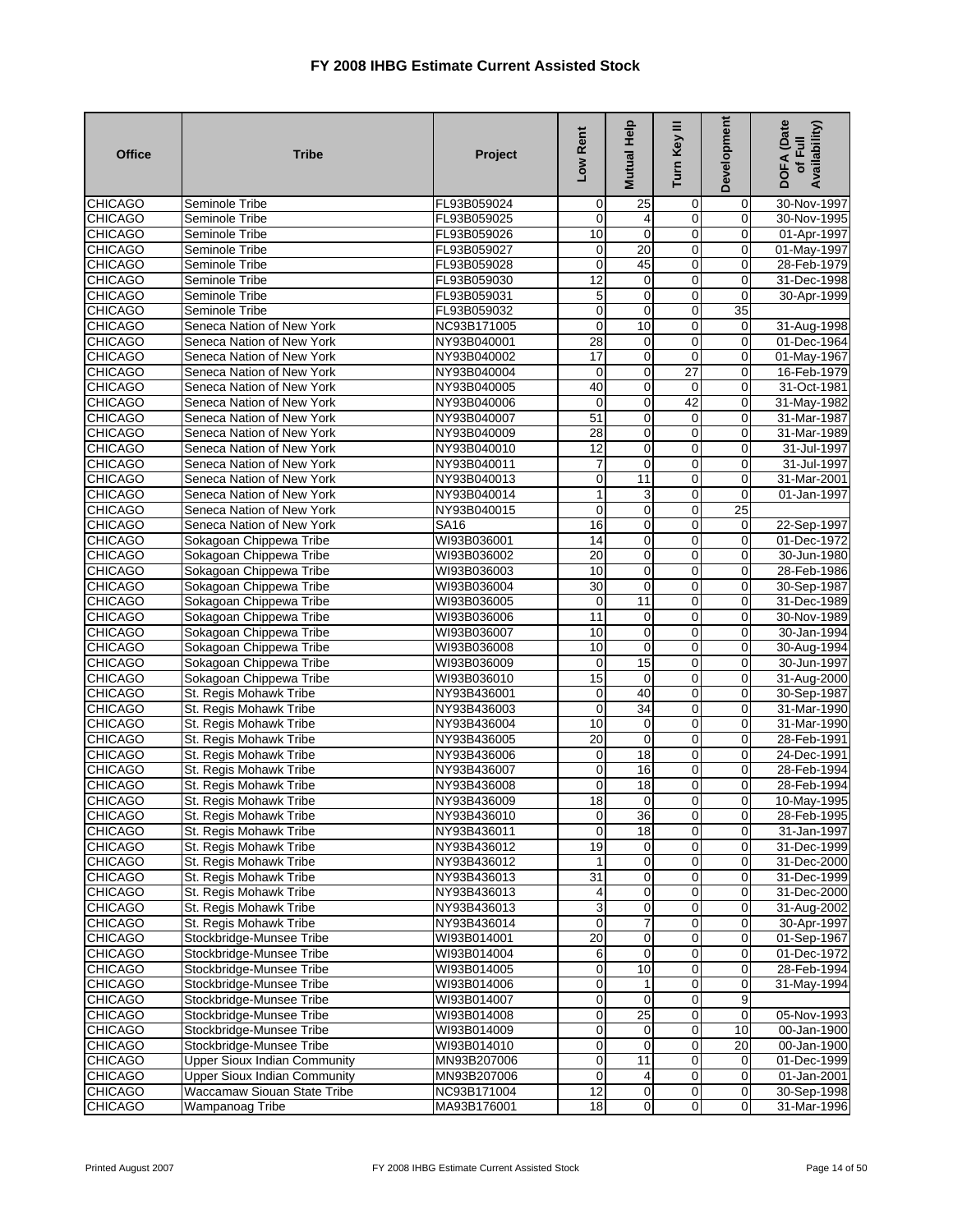| <b>Office</b>  | <b>Tribe</b>                           | Project     | <b>Rent</b><br><b>No7</b> | Mutual Help     | Ξ<br><b>Key</b><br>Turn | Development    | (Date<br>Availability)<br>$\overline{a}$<br><b>DOFA</b><br>ិ |
|----------------|----------------------------------------|-------------|---------------------------|-----------------|-------------------------|----------------|--------------------------------------------------------------|
| <b>CHICAGO</b> | Wampanoag Tribe                        | MA93B176002 | $\Omega$                  | 7               | 0                       | $\overline{0}$ | 31-Dec-2000                                                  |
| <b>CHICAGO</b> | Wampanoag Tribe                        | MA93B176003 | 6                         | $\Omega$        | 0                       | $\overline{0}$ | 30-Sep-1998                                                  |
| <b>CHICAGO</b> | Wampanoag Tribe                        | MA93B176003 | $\overline{2}$            | 0               | 0                       | $\overline{0}$ | 31-Oct-2003                                                  |
| <b>CHICAGO</b> | White Earth Band of Minnesota Chippewa | MN93B013001 | 50                        | 0               | 0                       | $\overline{0}$ | 01-Apr-1968                                                  |
| <b>CHICAGO</b> | White Earth Band of Minnesota Chippewa | MN93B013005 | 15                        | $\overline{0}$  | 0                       | $\overline{0}$ | 01-Jan-1968                                                  |
| <b>CHICAGO</b> | White Earth Band of Minnesota Chippewa | MN93B013006 | 50                        | $\Omega$        | 0                       | 0              | 30-Jul-1979                                                  |
| <b>CHICAGO</b> | White Earth Band of Minnesota Chippewa | MN93B013007 | 0                         | 42              | 0                       | $\overline{0}$ | 31-Dec-1981                                                  |
| <b>CHICAGO</b> | White Earth Band of Minnesota Chippewa | MN93B013008 | 8                         | $\Omega$        | 0                       | $\overline{0}$ | 31-Oct-1981                                                  |
| <b>CHICAGO</b> | White Earth Band of Minnesota Chippewa | MN93B013009 | 60                        | $\Omega$        | $\Omega$                | $\overline{0}$ | 30-Jun-1984                                                  |
| <b>CHICAGO</b> | White Earth Band of Minnesota Chippewa | MN93B013010 | 0                         | 25              | 0                       | $\overline{0}$ | 28-Feb-1987                                                  |
| <b>CHICAGO</b> | White Earth Band of Minnesota Chippewa | MN93B013013 | $\Omega$                  | 20              | 0                       | $\overline{0}$ | 30-Sep-1988                                                  |
| <b>CHICAGO</b> | White Earth Band of Minnesota Chippewa | MN93B013015 | 20                        | $\overline{0}$  | $\Omega$                | $\overline{0}$ | 31-Dec-1990                                                  |
| <b>CHICAGO</b> | White Earth Band of Minnesota Chippewa | MN93B013016 | 20                        | $\Omega$        | 0                       | $\overline{0}$ | 31-Jan-1992                                                  |
| <b>CHICAGO</b> | White Earth Band of Minnesota Chippewa | MN93B013017 | 0                         | 10              | 0                       | $\overline{0}$ | 24-Feb-1995                                                  |
| <b>CHICAGO</b> | White Earth Band of Minnesota Chippewa | MN93B013018 | $\Omega$                  | 10              | 0                       | $\overline{0}$ | 24-Feb-1995                                                  |
| <b>CHICAGO</b> | White Earth Band of Minnesota Chippewa | MN93B013019 | 20                        | $\Omega$        | 0                       | $\overline{0}$ | 31-Dec-1995                                                  |
| <b>CHICAGO</b> | White Earth Band of Minnesota Chippewa | MN93B013020 | $\Omega$                  | $\overline{22}$ | 0                       | $\overline{0}$ | 30-Sep-1998                                                  |
| <b>CHICAGO</b> | White Earth Band of Minnesota Chippewa | MN93B013021 | 22                        | $\overline{0}$  | 0                       | $\overline{0}$ | 31-Jul-1998                                                  |
| <b>CHICAGO</b> | White Earth Band of Minnesota Chippewa | MN93B013022 | $\Omega$                  | $\Omega$        | 0                       | 25             |                                                              |
| <b>CHICAGO</b> | <b>TOTAL</b>                           |             | 5752                      | 2654            | 105                     | 204            |                                                              |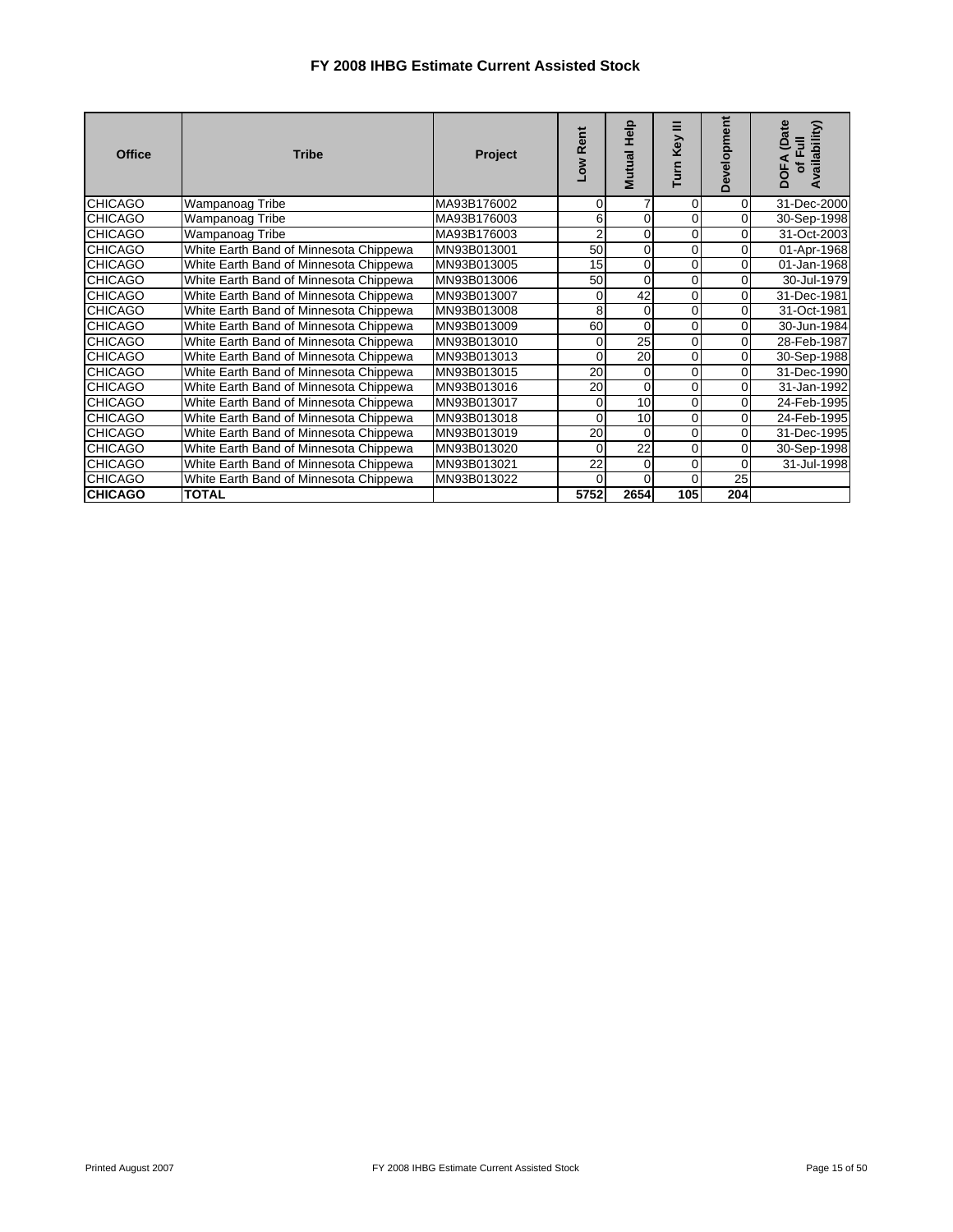| <b>Office</b>                  | <b>Tribe</b>                                               | Project                    | Low Rent             | Mutual Help          | Turn Key III                     | <b>Development</b>               | DOFA (Date<br>Availability)<br>of Full |
|--------------------------------|------------------------------------------------------------|----------------------------|----------------------|----------------------|----------------------------------|----------------------------------|----------------------------------------|
| <b>DENVER</b>                  | <b>Blackfeet Tribe</b>                                     | MT10B008001                | 50                   | 0                    | 0                                | 0                                | 31-Jan-1966                            |
| <b>DENVER</b>                  | <b>Blackfeet Tribe</b>                                     | MT10B008002                | 0                    | $\overline{2}$       | 0                                | $\mathbf 0$                      | 30-Apr-1972                            |
| <b>DENVER</b>                  | <b>Blackfeet Tribe</b>                                     | MT10B008006                | 55                   | 0                    | 0                                | $\overline{0}$                   | 31-Mar-1971                            |
| <b>DENVER</b>                  | <b>Blackfeet Tribe</b>                                     | MT10B008007                | 55                   | $\mathbf 0$          | 0                                | $\overline{0}$                   | 31-Dec-1973                            |
| <b>DENVER</b>                  | <b>Blackfeet Tribe</b>                                     | MT10B008008                | 6                    | 0                    | $\mathbf 0$                      | $\mathbf 0$                      | 30-Jun-1977                            |
| <b>DENVER</b>                  | <b>Blackfeet Tribe</b>                                     | MT10B008010                | $\overline{0}$       | 3                    | $\mathbf 0$                      | $\overline{0}$                   | 30-Sep-1979                            |
| <b>DENVER</b>                  | <b>Blackfeet Tribe</b>                                     | MT10B008011                | $\overline{14}$      | $\mathbf 0$          | 0                                | $\overline{0}$                   | 31-May-1977                            |
| <b>DENVER</b>                  | <b>Blackfeet Tribe</b>                                     | MT10B008012                | 25                   | 0                    | 0                                | $\mathbf 0$                      | 28-Feb-1975                            |
| <b>DENVER</b>                  | <b>Blackfeet Tribe</b>                                     | MT10B008013                | 10                   | $\pmb{0}$            | 0                                | $\mathbf 0$                      | 31-May-1975                            |
| <b>DENVER</b>                  | <b>Blackfeet Tribe</b>                                     | MT10B008014                | 43                   | $\mathbf 0$          | $\overline{0}$                   | $\overline{0}$                   | 30-Sep-1975                            |
| <b>DENVER</b>                  | <b>Blackfeet Tribe</b>                                     | MT10B008015                | $\pmb{0}$            | 71                   | 0                                | $\mathbf 0$                      | 31-Jul-1979                            |
| <b>DENVER</b>                  | <b>Blackfeet Tribe</b>                                     | MT10B008017                | $\mathbf 0$          | 53                   | $\mathbf 0$                      | $\mathbf 0$                      | 30-Sep-1980                            |
| <b>DENVER</b>                  | <b>Blackfeet Tribe</b>                                     | MT10B008018                | 50                   | 0                    | 0                                | 0                                | 31-Aug-1981                            |
| <b>DENVER</b>                  | <b>Blackfeet Tribe</b>                                     | MT10B008019                | $\mathbf 0$          | 23                   | $\mathbf 0$                      | $\mathbf 0$                      | 31-Jul-1981                            |
| <b>DENVER</b>                  | <b>Blackfeet Tribe</b>                                     | MT10B008020                | 50                   | $\mathbf 0$          | 0                                | $\mathbf 0$                      | 31-Jul-1982                            |
| <b>DENVER</b>                  | <b>Blackfeet Tribe</b>                                     | MT10B008021                | 0                    | $\overline{21}$      | 0                                | $\overline{0}$                   | 30-Jun-1982                            |
| <b>DENVER</b>                  | <b>Blackfeet Tribe</b>                                     | MT10B008022                | 20                   | 0                    | $\overline{0}$                   | $\mathbf 0$                      | 31-Jan-1984                            |
| <b>DENVER</b>                  | <b>Blackfeet Tribe</b>                                     | MT10B008023                | 20                   | 0                    | $\mathbf 0$                      | $\overline{0}$                   | 31-Mar-1984                            |
| <b>DENVER</b>                  | <b>Blackfeet Tribe</b>                                     | MT10B008024                | $\overline{25}$      | $\mathbf 0$          | 0                                | $\overline{0}$                   | 30-Nov-1981                            |
| <b>DENVER</b>                  | <b>Blackfeet Tribe</b>                                     | MT10B008025                | $\mathbf 0$          | $\overline{2}$       | 0                                | $\mathbf 0$                      | 30-Jun-1982                            |
| <b>DENVER</b>                  | <b>Blackfeet Tribe</b>                                     | MT10B008036                | 11                   | 0                    | $\mathbf 0$                      | $\overline{0}$                   | 31-Oct-1985                            |
| <b>DENVER</b>                  | <b>Blackfeet Tribe</b>                                     | MT10B008037                | 10                   | $\mathbf 0$          | 0                                | $\mathbf 0$                      | 30-Sep-1986                            |
| <b>DENVER</b>                  | <b>Blackfeet Tribe</b>                                     | MT10B008045                | 50                   | 0                    | 0                                | $\mathbf 0$                      | 31-Jul-1988                            |
| <b>DENVER</b>                  | <b>Blackfeet Tribe</b>                                     | MT10B008046                | 50                   | $\mathbf 0$          | 0                                | $\mathbf 0$                      | 30-Sep-1988                            |
| <b>DENVER</b>                  | <b>Blackfeet Tribe</b>                                     | MT91B008047                | $\overline{0}$       | 25                   | 0                                | $\mathbf 0$                      | 31-Jan-1992                            |
| <b>DENVER</b>                  | <b>Blackfeet Tribe</b>                                     | MT91B008048                | $\mathbf 0$          | 50                   | $\mathbf 0$                      | $\mathbf 0$                      | 29-Feb-1992                            |
| <b>DENVER</b>                  | <b>Blackfeet Tribe</b>                                     | MT91B008049                | 10                   | 0                    | 0                                | $\overline{0}$                   | 30-Apr-1992                            |
| <b>DENVER</b>                  | <b>Blackfeet Tribe</b>                                     | MT91B008050                | 50                   | $\mathbf 0$          | $\mathbf 0$                      | $\overline{0}$                   | 30-Nov-1994                            |
| <b>DENVER</b>                  | <b>Blackfeet Tribe</b>                                     | MT91B008051                | $\mathbf 0$          | 30                   | 0                                | $\overline{0}$                   | 30-Jun-1997                            |
| <b>DENVER</b>                  | <b>Blackfeet Tribe</b>                                     | MT91B008052                | 25                   | $\mathbf 0$          | 0                                | 0                                | 30-Jun-1995                            |
| <b>DENVER</b>                  | <b>Blackfeet Tribe</b>                                     | MT91B008053                | $\mathbf 0$          | 50                   | 0                                | $\overline{0}$                   | 30-Jun-1997                            |
| <b>DENVER</b>                  | <b>Blackfeet Tribe</b>                                     | MT91B008055                | $\overline{20}$      | 0                    | 0                                | $\overline{0}$                   | 31-Mar-2000                            |
| <b>DENVER</b>                  | <b>Cheyenne River Sioux</b>                                | SD10B005001                | 46                   | 0                    | 0                                | $\mathbf 0$                      | 28-Feb-1966                            |
| <b>DENVER</b>                  | Cheyenne River Sioux                                       | SD10B005002                | $\overline{32}$      | $\mathbf 0$          | $\mathbf 0$                      | $\mathbf 0$                      | 31-Aug-1968                            |
| <b>DENVER</b>                  | <b>Cheyenne River Sioux</b>                                | SD10B005004                | 156                  | $\mathbf 0$          | $\mathbf 0$                      | $\overline{0}$                   | 31-Dec-1974                            |
| <b>DENVER</b><br><b>DENVER</b> | <b>Cheyenne River Sioux</b>                                | SD10B005005                | 68<br>53             | 0                    | 0<br>$\mathbf 0$                 | $\mathbf 0$<br>$\mathbf 0$       | 31-May-1976                            |
|                                | <b>Cheyenne River Sioux</b>                                | SD10B005008                |                      | $\mathbf 0$          |                                  |                                  | 30-Nov-1977                            |
| <b>DENVER</b>                  | <b>Cheyenne River Sioux</b>                                | SD10B005009                | $\mathbf 0$          | 1                    | 0                                | $\mathbf 0$                      | 30-Sep-1977                            |
| <b>DENVER</b><br><b>DENVER</b> | Cheyenne River Sioux                                       | SD10B005012<br>SD10B005013 | 58<br>$\overline{0}$ | 0                    | 0<br>0                           | $\overline{0}$<br>$\overline{0}$ | 30-Sep-1981                            |
| <b>DENVER</b>                  | Cheyenne River Sioux                                       | SD10B005014                |                      | 11<br>$\overline{0}$ |                                  |                                  | 31-Dec-1980                            |
| <b>DENVER</b>                  | <b>Cheyenne River Sioux</b><br><b>Cheyenne River Sioux</b> | SD10B005015                | 56<br>$\overline{0}$ | 12                   | $\overline{0}$<br>$\overline{0}$ | 0<br>$\overline{0}$              | 30-Sep-1980<br>30-Jun-1980             |
| <b>DENVER</b>                  | Cheyenne River Sioux                                       | SD10B005016                | 94                   | 0                    | $\pmb{0}$                        | $\overline{0}$                   | 31-Dec-1986                            |
| <b>DENVER</b>                  | <b>Cheyenne River Sioux</b>                                | SD10B005017                | $\mathbf 0$          | 44                   | $\overline{0}$                   | $\mathbf 0$                      | 30-Sep-1987                            |
| <b>DENVER</b>                  | <b>Cheyenne River Sioux</b>                                | SD91B005020                | $\overline{0}$       | 33                   | $\overline{0}$                   | $\overline{0}$                   | 30-Sep-1994                            |
| <b>DENVER</b>                  | <b>Cheyenne River Sioux</b>                                | SD91B005021                | 15                   | 0                    | $\mathbf 0$                      | $\overline{0}$                   | 30-Jun-1994                            |
| <b>DENVER</b>                  | <b>Cheyenne River Sioux</b>                                | SD91B005023                | $\overline{c}$       | 0                    | $\mathbf 0$                      | $\overline{0}$                   | 31-Aug-1976                            |
| <b>DENVER</b>                  | <b>Cheyenne River Sioux</b>                                | SD91B005024                | 91                   | $\mathbf 0$          | $\mathbf 0$                      | $\overline{0}$                   | 30-Sep-1998                            |
| <b>DENVER</b>                  | <b>Cheyenne River Sioux</b>                                | SD91B005025                | $\overline{0}$       | 26                   | $\mathbf 0$                      | $\overline{0}$                   | 31-Dec-1974                            |
| <b>DENVER</b>                  | Cheyenne River Sioux                                       | SD91B005026                | $\overline{27}$      | 0                    | $\overline{0}$                   | $\overline{0}$                   | 30-Apr-1999                            |
| <b>DENVER</b>                  | <b>Crow Creek Sioux</b>                                    | SD10B004001                | 50                   | $\mathbf 0$          | $\mathbf 0$                      | $\mathbf 0$                      | 30-Apr-1966                            |
| <b>DENVER</b>                  | Crow Creek Sioux                                           | SD10B004002                | $\mathbf 0$          |                      | $\overline{0}$                   | $\overline{0}$                   | 31-Jan-1970                            |
| <b>DENVER</b>                  | <b>Crow Creek Sioux</b>                                    | SD10B004003                | 20                   | 0                    | $\overline{0}$                   | $\overline{0}$                   | 30-Sep-1969                            |
| <b>DENVER</b>                  | <b>Crow Creek Sioux</b>                                    | SD10B004004                | 6                    | $\mathbf 0$          | $\mathbf 0$                      | $\overline{0}$                   | 31-Aug-1972                            |
| <b>DENVER</b>                  | <b>Crow Creek Sioux</b>                                    | SD10B004005                | $\mathbf 0$          |                      | $\overline{0}$                   | $\overline{0}$                   | 30-Jun-1972                            |
| <b>DENVER</b>                  | <b>Crow Creek Sioux</b>                                    | SD10B004006                | 36                   | $\pmb{0}$            | $\overline{0}$                   | $\mathbf 0$                      | 31-Dec-1973                            |
| <b>DENVER</b>                  | Crow Creek Sioux                                           | SD10B004008                | 15                   | $\mathbf 0$          | $\mathbf 0$                      | $\mathbf 0$                      | 30-Nov-1976                            |
| <b>DENVER</b>                  | Crow Creek Sioux                                           | SD10B004010                | 31                   | 0                    | $\pmb{0}$                        | $\mathbf 0$                      | 31-Jan-1981                            |
| <b>DENVER</b>                  | Crow Creek Sioux                                           | SD91B004013                | 10                   | 0                    | $\mathbf 0$                      | $\mathbf 0$                      | 30-Nov-1994                            |
| <b>DENVER</b>                  | Crow Creek Sioux                                           | SD91B004014                | $\overline{0}$       | 10                   | $\overline{0}$                   | $\overline{0}$                   | 30-Apr-1994                            |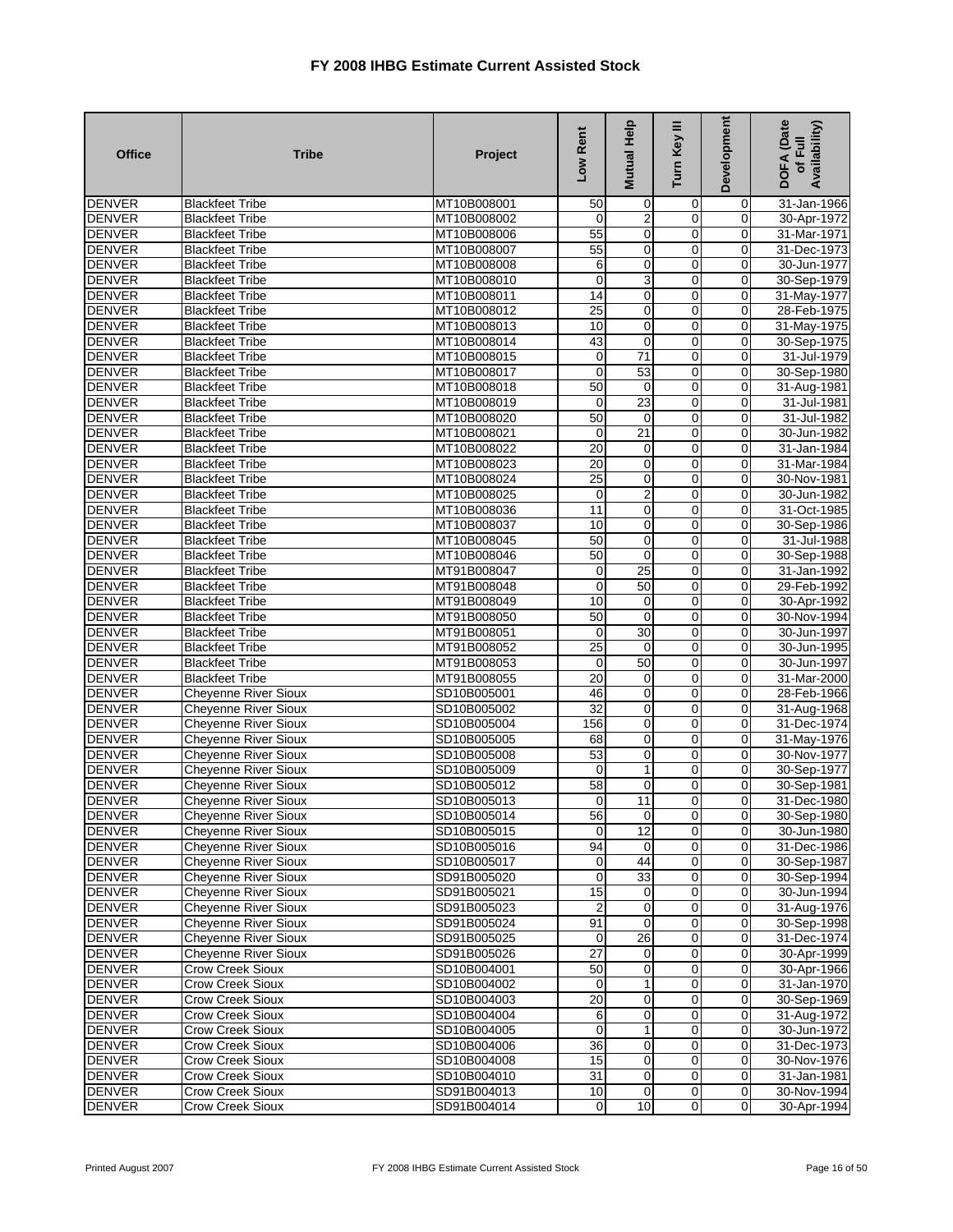| <b>Office</b>                  | <b>Tribe</b>                                            | Project                    | Low Rent                | Mutual Help       | Turn Key III        | Development             | DOFA (Date<br>Availability)<br>of Full |
|--------------------------------|---------------------------------------------------------|----------------------------|-------------------------|-------------------|---------------------|-------------------------|----------------------------------------|
| <b>DENVER</b>                  | <b>Crow Creek Sioux</b>                                 | SD91B004015                | $\mathbf 0$             | 28                | 0                   | 0                       | 31-Oct-1995                            |
| <b>DENVER</b>                  | <b>Crow Creek Sioux</b>                                 | SD91B004016                | 10                      | 0                 | 0                   | $\overline{0}$          | 31-Mar-1997                            |
| <b>DENVER</b>                  | Crow Creek Sioux                                        | SD91B004017                | 20                      | $\mathbf 0$       | $\overline{0}$      | $\overline{0}$          | 30-Jun-1998                            |
| <b>DENVER</b>                  | <b>Crow Tribe</b>                                       | MT10B014004                | $\overline{37}$         | 0                 | 0                   | $\overline{0}$          | 31-Dec-1973                            |
| <b>DENVER</b>                  | Crow Tribe                                              | MT10B014006                | 5                       | $\mathbf 0$       | $\mathbf 0$         | $\mathbf 0$             | 31-Dec-1973                            |
| <b>DENVER</b>                  | Crow Tribe                                              | MT10B014007                | $\mathbf 0$             | 35                | 0                   | $\mathbf 0$             | 30-Nov-1979                            |
| <b>DENVER</b>                  | Crow Tribe                                              | MT10B014008                | 40                      | $\mathbf 0$       | $\overline{0}$      | $\overline{0}$          | 30-Nov-1979                            |
| <b>DENVER</b>                  | <b>Crow Tribe</b>                                       | MT10B014009                | 14                      | 0                 | 0                   | $\overline{0}$          | 31-Aug-1981                            |
| <b>DENVER</b>                  | Crow Tribe                                              | MT10B014010                | 44                      | $\mathbf 0$       | $\overline{0}$      | $\mathbf 0$             | 31-Jul-1981                            |
| <b>DENVER</b>                  | Crow Tribe                                              | MT10B014011                | $\mathbf 0$             | 49                | 0                   | $\overline{0}$          | 28-Feb-1987                            |
| <b>DENVER</b>                  | <b>Crow Tribe</b>                                       | MT10B014012                | $\overline{4}$          | 0                 | $\mathbf 0$         | $\mathbf 0$             | 30-Sep-1980                            |
| <b>DENVER</b>                  | Crow Tribe                                              | MT10B014019                | 39                      | $\mathbf 0$       | $\overline{0}$      | $\mathbf 0$             | 31-Oct-1985                            |
| <b>DENVER</b>                  | <b>Crow Tribe</b>                                       | MT10B014020                | $\mathbf 0$             | 43                | 0                   | 0                       | 31-Dec-1985                            |
| <b>DENVER</b>                  | Crow Tribe                                              | MT10B014022                | $\mathbf 0$             | 29                | $\mathbf 0$         | $\overline{0}$          | 28-Feb-1987                            |
| <b>DENVER</b>                  | <b>Crow Tribe</b>                                       | MT10B014023                | $\mathbf 0$             | 20                | 0                   | $\mathbf 0$             | 31-Jan-1986                            |
| <b>DENVER</b>                  | <b>Crow Tribe</b>                                       | MT91B014024                | 0                       | 23                | $\mathbf 0$         | 0                       | 31-Jan-1996                            |
| <b>DENVER</b>                  | Crow Tribe                                              | MT91B014025                | $\overline{\mathbf{0}}$ | 11                | $\overline{0}$      | $\mathbf 0$             | 30-Nov-1979                            |
| <b>DENVER</b>                  | Flandreau Santee Sioux                                  | SD10B049002                | 10                      | 0                 | $\mathbf 0$         | $\overline{0}$          | 31-Dec-1979                            |
| <b>DENVER</b>                  | <b>Flandreau Santee Sioux</b>                           | SD10B049003                | 10                      | 0                 | 0                   | $\mathbf 0$             | 31-Dec-1980                            |
| <b>DENVER</b>                  | Flandreau Santee Sioux                                  | SD10B049004                | 0                       | 1                 | 0                   | $\mathbf 0$             | 31-Dec-1980                            |
| <b>DENVER</b>                  | Flandreau Santee Sioux                                  | SD10B049005                | 15                      | $\mathbf 0$       | $\mathbf 0$         | $\overline{0}$          | 30-Sep-1985                            |
| <b>DENVER</b><br><b>DENVER</b> | <b>Flandreau Santee Sioux</b>                           | SD91B049006<br>SD91B049007 | $\mathbf 0$<br>15       | 10<br>$\mathbf 0$ | 0<br>$\overline{0}$ | $\mathbf 0$<br>$\Omega$ | 28-Feb-1990                            |
| <b>DENVER</b>                  | <b>Flandreau Santee Sioux</b><br>Flandreau Santee Sioux | SD91B049008                | $\mathbf 0$             | 15                | 0                   | $\overline{0}$          | 24-Feb-1993<br>31-Dec-1994             |
| <b>DENVER</b>                  | Fort Belknap Indian Community                           | MT10B010001                | $\overline{\mathbf{0}}$ | 20                | $\overline{0}$      | $\overline{0}$          | 31-Dec-1972                            |
| <b>DENVER</b>                  | Fort Belknap Indian Community                           | MT10B010002                | $\mathbf 0$             | $\overline{7}$    | $\mathbf 0$         | $\mathbf 0$             | 31-Mar-1967                            |
| <b>DENVER</b>                  | Fort Belknap Indian Community                           | MT10B010003                | $\mathbf 0$             | 12                | 0                   | $\overline{0}$          | 30-Sep-1968                            |
| <b>DENVER</b>                  | Fort Belknap Indian Community                           | MT10B010004                | $\overline{\mathbf{0}}$ | 16                | $\overline{0}$      | $\overline{0}$          | 31-Jan-1971                            |
| <b>DENVER</b>                  | Fort Belknap Indian Community                           | MT10B010005                | 50                      | 0                 | 0                   | $\overline{0}$          | 31-Aug-1971                            |
| <b>DENVER</b>                  | Fort Belknap Indian Community                           | MT10B010006                | 0                       | 15                | 0                   | $\mathbf 0$             | 31-Mar-1974                            |
| <b>DENVER</b>                  | Fort Belknap Indian Community                           | MT10B010007                | $\mathbf 0$             | 16                | $\mathbf 0$         | $\mathbf 0$             | 30-Nov-1975                            |
| <b>DENVER</b>                  | Fort Belknap Indian Community                           | MT10B010008                | $\mathbf 0$             | 14                | $\overline{0}$      | $\overline{0}$          | 31-May-1976                            |
| <b>DENVER</b>                  | Fort Belknap Indian Community                           | MT10B010009                | 48                      | $\mathbf 0$       | 0                   | $\mathbf 0$             | 31-Dec-1976                            |
| <b>DENVER</b>                  | Fort Belknap Indian Community                           | MT10B010011                | $\mathbf 0$             | 26                | $\overline{0}$      | $\mathbf 0$             | 30-Nov-1979                            |
| <b>DENVER</b>                  | Fort Belknap Indian Community                           | MT10B010012                | 16                      | 0                 | 0                   | $\overline{0}$          | 30-Nov-1979                            |
| <b>DENVER</b>                  | Fort Belknap Indian Community                           | MT10B010013                | $\mathbf 0$             | 15                | $\mathbf 0$         | $\mathbf 0$             | 30-Sep-1981                            |
| <b>DENVER</b>                  | Fort Belknap Indian Community                           | MT10B010014                | $\overline{20}$         | 0                 | $\overline{0}$      | $\overline{0}$          | 30-Sep-1981                            |
| <b>DENVER</b>                  | Fort Belknap Indian Community                           | MT10B010015                | 10                      | $\mathbf 0$       | 0                   | $\mathbf 0$             | 30-Jun-1982                            |
| <b>DENVER</b>                  | Fort Belknap Indian Community                           | MT10B010016                | 10                      | 0                 | $\mathbf 0$         | $\overline{0}$          | 30-Jun-1982                            |
| <b>DENVER</b>                  | Fort Belknap Indian Community                           | MT10B010017                | $\mathbf 0$             | 4                 | 0                   | $\Omega$                | 31-Jul-1981                            |
| DENVER                         | Fort Belknap Indian Community                           | MT10B010019                | 14                      | $\mathbf 0$       | $\overline{0}$      | $\overline{0}$          | 30-Nov-1984                            |
| <b>DENVER</b>                  | Fort Belknap Indian Community                           | MT10B010020                | 10                      | $\mathbf 0$       | $\mathbf 0$         | $\overline{0}$          | 30-Nov-1984                            |
| <b>DENVER</b>                  | Fort Belknap Indian Community                           | MT10B010021                | $\overline{0}$          | 31                | $\mathbf 0$         | $\overline{0}$          | 31-Jul-1986                            |
| <b>DENVER</b>                  | Fort Belknap Indian Community                           | MT10B010022                | $\mathbf 0$             | 35                | 0                   | $\mathbf 0$             | 30-Sep-1987                            |
| <b>DENVER</b>                  | Fort Belknap Indian Community                           | MT10B010023                | 24                      | 0                 | 0                   | $\overline{0}$          | 31-Oct-1987                            |
| <b>DENVER</b>                  | Fort Belknap Indian Community                           | MT10B010028                | $\overline{0}$          | $\overline{2}$    | 0                   | $\overline{0}$          | 31-Aug-1971                            |
| <b>DENVER</b>                  | Fort Belknap Indian Community                           | MT10B010029                | $\overline{O}$          | 2                 | 0                   | $\overline{0}$          | 31-Aug-1971                            |
| <b>DENVER</b>                  | Fort Belknap Indian Community                           | MT91B010024                | $\mathbf 0$             | 24                | 0                   | $\overline{0}$          | 31-Aug-1994                            |
| <b>DENVER</b>                  | Fort Belknap Indian Community                           | MT91B010025                | $\mathbf 0$             | 24                | 0                   | $\overline{0}$          | 31-Jul-1994                            |
| <b>DENVER</b>                  | Fort Belknap Indian Community                           | MT91B010026                | $\overline{27}$         | 0                 | 0                   | $\overline{0}$          | 31-Dec-1995                            |
| <b>DENVER</b>                  | Fort Belknap Indian Community                           | MT91B010027                | 20                      | $\mathbf 0$       | 0                   | $\mathbf 0$             | 31-Jan-1996                            |
| <b>DENVER</b>                  | Fort Peck Assiniboine and Sioux                         | MT10B009001                | 30                      | 0                 | 0                   | $\overline{0}$          | 31-Jul-1964                            |
| <b>DENVER</b>                  | Fort Peck Assiniboine and Sioux                         | MT10B009002                | 26                      | $\pmb{0}$         | 0                   | $\overline{0}$          | 30-Sep-1964                            |
| <b>DENVER</b>                  | Fort Peck Assiniboine and Sioux                         | MT10B009004                | $\mathbf 0$             | 4                 | 0                   | $\overline{0}$          | 31-Jul-1969                            |
| <b>DENVER</b>                  | Fort Peck Assiniboine and Sioux                         | MT10B009005                | $\mathbf 0$             | 1                 | 0                   | $\mathbf 0$             | 30-Sep-1968                            |
| <b>DENVER</b>                  | Fort Peck Assiniboine and Sioux                         | MT10B009006                | 46                      | 0                 | 0                   | $\overline{0}$          | 30-Jun-1970                            |
| <b>DENVER</b>                  | Fort Peck Assiniboine and Sioux                         | MT10B009007                | $\mathbf 0$             | $\mathbf 0$       | 43                  | $\mathbf 0$             | 31-Aug-1972                            |
| <b>DENVER</b>                  | Fort Peck Assiniboine and Sioux                         | MT10B009008                | $\mathbf 0$             | 0                 | 16                  | $\overline{0}$          | 31-Jan-1974                            |
| <b>DENVER</b>                  | Fort Peck Assiniboine and Sioux                         | MT10B009009                | $\mathbf 0$             | 47                | $\mathbf 0$         | $\mathbf 0$             | 30-Nov-1975                            |
| <b>DENVER</b>                  | Fort Peck Assiniboine and Sioux                         | MT10B009010                | 10                      | 0                 | $\pmb{0}$           | $\overline{0}$          | 30-Nov-1975                            |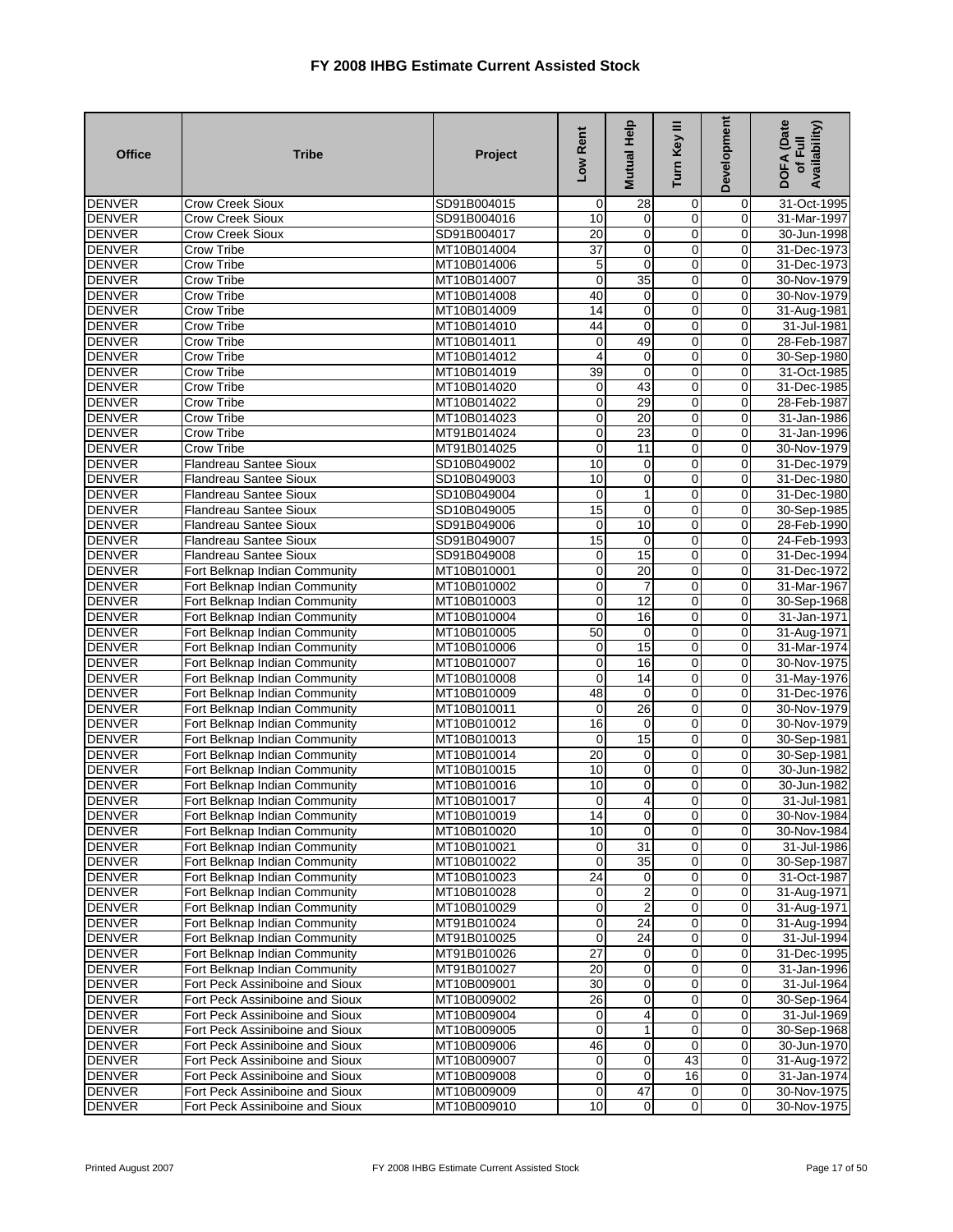| <b>Office</b> | <b>Tribe</b>                          | Project     | Low Rent        | <b>Mutual Help</b> | Ξ<br>Turn Key  | <b>Development</b> | DOFA (Date<br>Availability)<br>of Full |
|---------------|---------------------------------------|-------------|-----------------|--------------------|----------------|--------------------|----------------------------------------|
| <b>DENVER</b> | Fort Peck Assiniboine and Sioux       | MT10B009011 | 17              | 0                  | 0              | 0                  | 30-Jun-1978                            |
| <b>DENVER</b> | Fort Peck Assiniboine and Sioux       | MT10B009012 | 0               | $\overline{17}$    | $\mathbf 0$    | $\overline{0}$     | 30-Jun-1978                            |
| <b>DENVER</b> | Fort Peck Assiniboine and Sioux       | MT10B009013 | 0               | 27                 | $\overline{0}$ | 0                  | 30-Sep-1979                            |
| <b>DENVER</b> | Fort Peck Assiniboine and Sioux       | MT10B009014 | 48              | 0                  | $\mathbf 0$    | $\mathbf 0$        | 31-May-1979                            |
| <b>DENVER</b> | Fort Peck Assiniboine and Sioux       | MT10B009015 | 47              | $\mathbf 0$        | $\mathbf 0$    | $\mathbf 0$        | 31-Mar-1981                            |
| <b>DENVER</b> | Fort Peck Assiniboine and Sioux       | MT10B009016 | 0               | 19                 | 0              | 0                  | 30-May-1980                            |
| <b>DENVER</b> | Fort Peck Assiniboine and Sioux       | MT10B009017 | $\mathbf 0$     | $\overline{22}$    | $\mathbf 0$    | $\Omega$           | 31-Mar-1982                            |
| <b>DENVER</b> | Fort Peck Assiniboine and Sioux       | MT10B009018 | 17              | 0                  | 0              | 0                  | 28-Feb-1982                            |
| <b>DENVER</b> | Fort Peck Assiniboine and Sioux       | MT10B009020 | 16              | $\pmb{0}$          | $\overline{0}$ | 0                  | 31-Mar-1983                            |
| <b>DENVER</b> | Fort Peck Assiniboine and Sioux       | MT10B009021 | 60              | $\mathbf 0$        | $\mathbf 0$    | $\mathbf 0$        | 30-Jun-1983                            |
| <b>DENVER</b> | Fort Peck Assiniboine and Sioux       | MT10B009022 | 0               | 42                 | $\mathbf 0$    | 0                  | 30-Sep-1983                            |
| <b>DENVER</b> | Fort Peck Assiniboine and Sioux       | MT10B009025 | 39              | O                  | $\overline{0}$ | $\overline{0}$     | 31-Dec-1985                            |
| <b>DENVER</b> | Fort Peck Assiniboine and Sioux       | MT10B009026 | 0               | 27                 | 0              | $\mathbf 0$        | 31-May-1986                            |
| <b>DENVER</b> | Fort Peck Assiniboine and Sioux       | MT10B009031 | 0               | 74                 | $\mathbf 0$    | 0                  | 30-Jun-1989                            |
| <b>DENVER</b> | Fort Peck Assiniboine and Sioux       | MT10B009032 | 42              | 0                  | 0              | $\mathbf 0$        | 31-Jul-1988                            |
| <b>DENVER</b> | Fort Peck Assiniboine and Sioux       | MT91B009033 | 45              | $\mathbf 0$        | $\overline{0}$ | 0                  | 31-Dec-1989                            |
| <b>DENVER</b> | Fort Peck Assiniboine and Sioux       | MT91B009034 | 0               | 45                 | $\overline{0}$ | 0                  | 30-Jun-1991                            |
| <b>DENVER</b> | Fort Peck Assiniboine and Sioux       | MT91B009035 | $\overline{16}$ | 0                  | $\overline{0}$ | $\mathbf 0$        | 30-Jun-1993                            |
| <b>DENVER</b> | Fort Peck Assiniboine and Sioux       | MT91B009036 | 23              | 0                  | $\mathbf 0$    | 0                  | 30-Apr-1994                            |
| <b>DENVER</b> | Fort Peck Assiniboine and Sioux       | MT91B009037 | 10              | 0                  | $\mathbf 0$    | 0                  | 30-Jun-1995                            |
| <b>DENVER</b> | Fort Peck Assiniboine and Sioux       | MT91B009038 | 0               | 5                  | $\overline{0}$ | $\overline{0}$     | 31-Aug-1972                            |
| <b>DENVER</b> | Fort Peck Assiniboine and Sioux       | MT91B009039 | 22              | 0                  | 0              | 0                  | 30-Jun-1995                            |
| <b>DENVER</b> | Fort Peck Assiniboine and Sioux       | MT91B009040 | 0               | 4                  | $\overline{0}$ | $\mathbf 0$        | 31-Oct-1980                            |
| <b>DENVER</b> | Fort Peck Assiniboine and Sioux       | MT91B009041 | 0               | 10                 | $\mathbf 0$    | $\mathbf 0$        | 30-Jun-1978                            |
| <b>DENVER</b> | Fort Peck Assiniboine and Sioux       | MT91B009042 | 0               | 42                 | 0              | 0                  | 31-Aug-1972                            |
| <b>DENVER</b> | Fort Peck Assiniboine and Sioux       | MT91B009043 | $\mathbf 0$     | $\overline{17}$    | $\mathbf 0$    | $\mathbf 0$        | 31-Aug-1972                            |
| <b>DENVER</b> | Fort Peck Assiniboine and Sioux       | MT91B009044 | $\mathbf 0$     | 11                 | 0              | $\mathbf 0$        | 30-Jun-1970                            |
| <b>DENVER</b> | Fort Peck Assiniboine and Sioux       | MT91B009045 | 0               | 6                  | $\overline{0}$ | 0                  | 31-Aug-1972                            |
| <b>DENVER</b> | Fort Peck Assiniboine and Sioux       | MT91B009046 | 0               | 7                  | 0              | $\mathbf 0$        | 30-Jun-1970                            |
| <b>DENVER</b> | Fort Peck Assiniboine and Sioux       | MT91B009047 | 3               | $\mathbf{O}$       | $\mathbf 0$    | 0                  | 31-Aug-1972                            |
| <b>DENVER</b> | Fort Peck Assiniboine and Sioux       | MT91B009048 | 0               | 24                 | $\mathbf 0$    | 0                  | 30-Jun-1970                            |
| <b>DENVER</b> | Fort Peck Assiniboine and Sioux       | MT91B009049 | 20              | 0                  | $\overline{0}$ | $\overline{0}$     | 31-Dec-1999                            |
| <b>DENVER</b> | <b>Ft. Berthold Affiliated Tribes</b> | ND10B005001 | 60              | 0                  | 0              | 0                  | 31-Dec-1967                            |
| <b>DENVER</b> | Ft. Berthold Affiliated Tribes        | ND10B005003 | $\overline{20}$ | $\mathbf 0$        | $\mathbf 0$    | 0                  | 30-Sep-1969                            |
| <b>DENVER</b> | Ft. Berthold Affiliated Tribes        | ND10B005004 | 120             | $\mathbf 0$        | $\mathbf 0$    | $\mathbf 0$        | 30-Dec-1971                            |
| <b>DENVER</b> | Ft. Berthold Affiliated Tribes        | ND10B005008 | 0               | 41                 | 0              | 0                  | 31-Dec-1979                            |
| <b>DENVER</b> | <b>Ft. Berthold Affiliated Tribes</b> | ND10B005009 | 64              | O                  | $\overline{0}$ | 0                  | 30-Jun-1980                            |
| <b>DENVER</b> | Ft. Berthold Affiliated Tribes        | ND10B005010 | 0               | 10                 | $\mathbf 0$    | $\mathbf 0$        | 31-Dec-1983                            |
| <b>DENVER</b> | <b>Ft. Berthold Affiliated Tribes</b> | ND10B005011 | 39              | 0                  | $\mathbf 0$    | 0                  | 31-Dec-1981                            |
| <b>DENVER</b> | <b>Ft. Berthold Affiliated Tribes</b> | ND10B005013 | $\mathbf 0$     | 30                 | $\mathbf 0$    | $\mathbf 0$        | 31-Oct-1984                            |
| <b>DENVER</b> | <b>Ft. Berthold Affiliated Tribes</b> | ND10B005015 | 54              | $\mathbf{0}$       | $\mathbf{0}$   | $\mathbf{0}$       | 30-Jul-1987                            |
| <b>DENVER</b> | <b>Ft. Berthold Affiliated Tribes</b> | ND10B005019 | $\mathbf{O}$    | 20                 | $\overline{0}$ | $\mathbf 0$        | 31-Jan-1987                            |
| <b>DENVER</b> | Ft. Berthold Affiliated Tribes        | ND91B005022 | $\Omega$        | 47                 | $\overline{0}$ | 0                  | 31-Mar-1995                            |
| <b>DENVER</b> | <b>Ft. Berthold Affiliated Tribes</b> | ND91B005023 | 52              | $\overline{0}$     | $\mathbf 0$    | $\overline{0}$     | 31-Jan-1992                            |
| <b>DENVER</b> | Ft. Berthold Affiliated Tribes        | ND91B005024 | $\overline{0}$  | 20                 | $\overline{0}$ | 0                  | 31-Oct-1990                            |
| <b>DENVER</b> | Ft. Berthold Affiliated Tribes        | ND91B005025 | $\mathbf 0$     | 34                 | $\mathbf 0$    | 0                  | 29-Feb-1992                            |
| <b>DENVER</b> | <b>Ft. Berthold Affiliated Tribes</b> | ND91B005026 | 0               | 20                 | $\overline{0}$ | $\overline{0}$     | 31-Mar-1998                            |
| <b>DENVER</b> | <b>Ft. Berthold Affiliated Tribes</b> | ND91B005027 | 0               | 17                 | $\mathbf 0$    | $\overline{0}$     | 31-Mar-1998                            |
| <b>DENVER</b> | Ft. Berthold Affiliated Tribes        | ND91B005028 | 0               | 18                 | $\overline{0}$ | $\mathbf 0$        | 31-Mar-1998                            |
| <b>DENVER</b> | Goshute Reservation                   | NV99B015012 | 8               | 0                  | $\overline{0}$ | 0                  | 31-May-1986                            |
| <b>DENVER</b> | Goshute Reservation                   | NV99B015016 | 4               | $\overline{0}$     | $\mathbf 0$    | $\overline{0}$     | 30-Jun-1995                            |
| <b>DENVER</b> | <b>Goshute Reservation</b>            | UT91B034001 | 15              | $\mathbf 0$        | $\overline{0}$ | $\overline{0}$     | 31-Dec-2000                            |
| <b>DENVER</b> | Lower Brule Sioux                     | SD10B003003 | 20              | $\mathbf 0$        | $\mathbf 0$    | 0                  | 31-Dec-1970                            |
| <b>DENVER</b> | Lower Brule Sioux                     | SD10B003005 | 10              | $\mathbf 0$        | $\overline{0}$ | 0                  | 31-Dec-1974                            |
| <b>DENVER</b> | Lower Brule Sioux                     | SD10B003007 | 19              | $\mathbf 0$        | $\overline{0}$ | $\overline{0}$     | 31-Mar-1977                            |
| <b>DENVER</b> | Lower Brule Sioux                     | SD10B003009 | 24              | $\mathbf 0$        | $\mathbf 0$    | 0                  | 28-Feb-1980                            |
| <b>DENVER</b> | Lower Brule Sioux                     | SD10B003010 | 0               | 9                  | $\mathbf{0}$   | $\mathbf 0$        | 28-Feb-1980                            |
| <b>DENVER</b> | Lower Brule Sioux                     | SD10B003011 | 10              | $\mathbf 0$        | $\overline{0}$ | $\overline{0}$     | 30-Sep-1981                            |
| <b>DENVER</b> | Lower Brule Sioux                     | SD10B003012 | $\mathbf 0$     | $\overline{9}$     | $\mathbf 0$    | $\mathbf 0$        | 31-Oct-1981                            |
| <b>DENVER</b> | Lower Brule Sioux                     | SD10B003014 | $\overline{12}$ | $\overline{0}$     | $\mathbf 0$    | $\mathbf 0$        | 31-Oct-1985                            |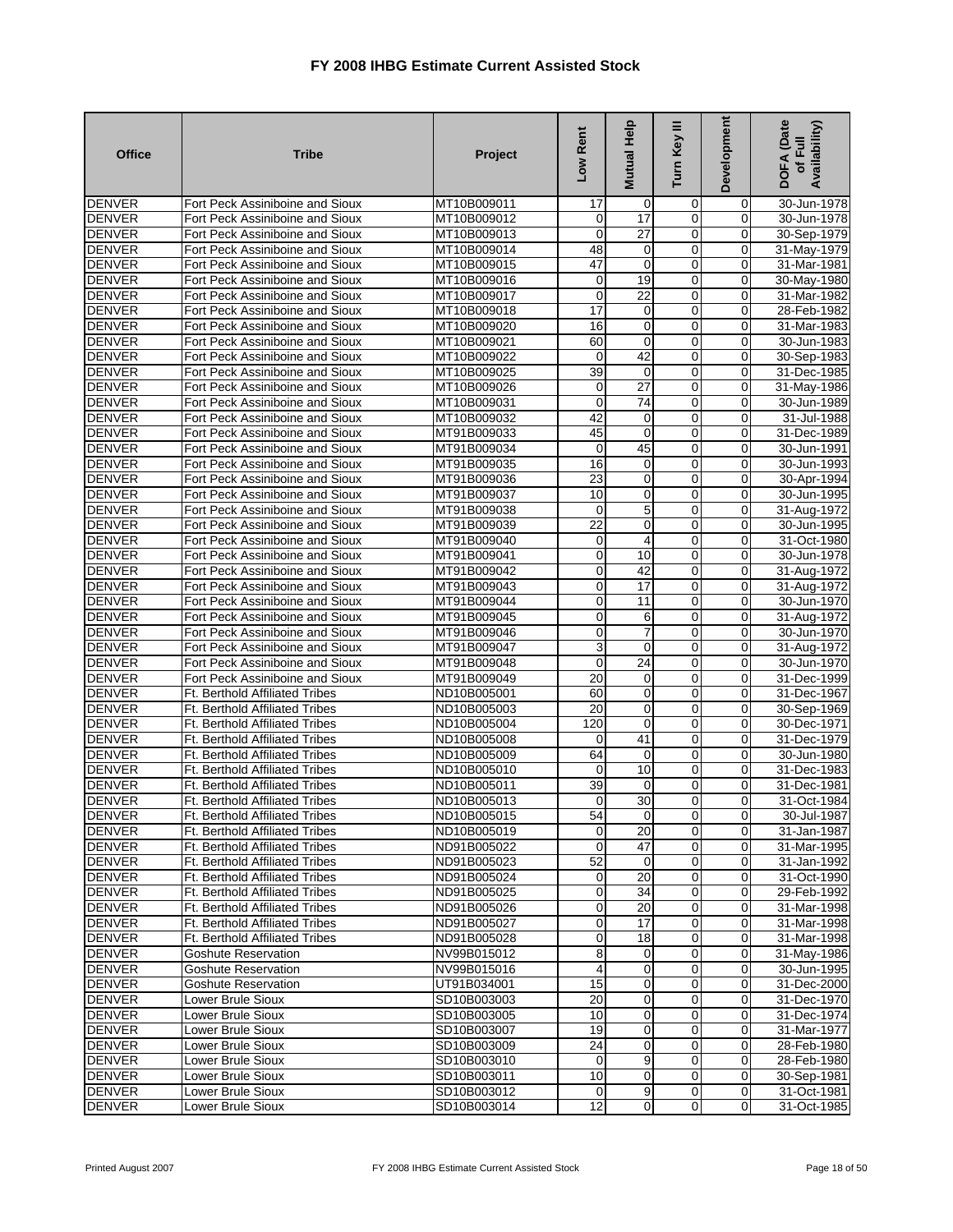| <b>Office</b> | <b>Tribe</b>                           | Project     | Low Rent        | Mutual Help     | Turn Key III   | <b>Development</b> | <b>DOFA</b> (Date<br>Availability)<br>of Full |
|---------------|----------------------------------------|-------------|-----------------|-----------------|----------------|--------------------|-----------------------------------------------|
| <b>DENVER</b> | Lower Brule Sioux                      | SD91B003017 | 0               | 20              | 0              | 0                  | 31-Dec-1990                                   |
| <b>DENVER</b> | Lower Brule Sioux                      | SD91B003018 | 10              | $\mathbf 0$     | 0              | 0                  | 31-Jul-1990                                   |
| <b>DENVER</b> | Lower Brule Sioux                      | SD91B003019 | 29              | $\overline{0}$  | 0              | 0                  | 30-Nov-1995                                   |
| <b>DENVER</b> | Lower Brule Sioux                      | SD91B003020 | 19              | $\mathbf 0$     | 0              | 0                  | 30-Nov-1996                                   |
| <b>DENVER</b> | Lower Brule Sioux                      | SD91B003021 | 0               | 19              | 0              | 0                  | 31-Dec-1999                                   |
| <b>DENVER</b> | Lower Brule Sioux                      | SD91B003022 | $\overline{7}$  | $\mathbf 0$     | 0              | 0                  | 30-Jun-2000                                   |
| <b>DENVER</b> | Northern Arapahoe                      | WY91B018001 | 0               | 20              | 0              | 0                  | 31-Dec-1996                                   |
| <b>DENVER</b> | Northern Arapahoe                      | WY91B018002 | 0               | 17              | 0              | $\mathbf{1}$       | 30-Sep-1999                                   |
| <b>DENVER</b> | Northern Arapahoe                      | WY91B018004 | 42              | $\mathbf 0$     | 0              | $\mathbf 0$        | 31-Aug-1972                                   |
| <b>DENVER</b> | Northern Arapahoe                      | WY91B018005 | 0               | $\mathbf{1}$    | 0              | O                  | 30-May-1974                                   |
| <b>DENVER</b> | Northern Arapahoe                      | WY91B018007 | 0               | $\mathbf{1}$    | 0              | 0                  | 31-Dec-1979                                   |
| <b>DENVER</b> | Northern Arapahoe                      | WY91B018009 | 0               | $\overline{2}$  | 0              | 0                  | 30-Sep-1987                                   |
| <b>DENVER</b> | Northern Arapahoe                      | WY91B018010 | $\mathbf 0$     | $\sqrt{5}$      | 0              | $\mathbf 0$        | 31-May-1988                                   |
| <b>DENVER</b> | Northern Arapahoe                      | WY91B018011 | 0               | $\mathbf{1}$    | 0              | 0                  | 31-Jul-1990                                   |
| <b>DENVER</b> | Northern Arapahoe                      | WY91B018012 | 0               | $\overline{12}$ | 0              | 0                  | 30-Jun-1995                                   |
| <b>DENVER</b> | Northern Arapahoe                      | WY91B018014 | 28              | $\mathbf 0$     | 0              | 0                  | 31-Aug-1978                                   |
| <b>DENVER</b> | Northern Arapahoe                      | WY91B018015 | 23              | $\overline{0}$  | $\overline{0}$ | 0                  | 30-Nov-1983                                   |
| <b>DENVER</b> | Northern Arapahoe                      | WY91B018016 | 23              | $\mathbf 0$     | 0              | 0                  | 31-Dec-1984                                   |
| <b>DENVER</b> | Northern Arapahoe                      | WY91B018017 | 40              | $\mathbf 0$     | 0              | 0                  | 31-Mar-1986                                   |
| <b>DENVER</b> | Northern Arapahoe                      | WY91B018018 | 10              | $\overline{0}$  | $\overline{0}$ | 0                  | 30-Sep-1991                                   |
| <b>DENVER</b> | Northern Cheyenne                      | MT10B012005 | 40              | $\overline{0}$  | 0              | 0                  | 30-Jun-1973                                   |
| <b>DENVER</b> | Northern Cheyenne                      | MT10B012010 | 0               | 38              | $\mathbf 0$    | 0                  | 30-Oct-1979                                   |
| <b>DENVER</b> | Northern Cheyenne                      | MT10B012011 | 0               | $\overline{33}$ | 0              | 0                  | 31-Oct-1979                                   |
| <b>DENVER</b> | Northern Cheyenne                      | MT10B012012 | 0               | 50              | 0              | O                  | 30-Nov-1979                                   |
| <b>DENVER</b> | Northern Cheyenne                      | MT10B012013 | 14              | 0               | 0              | 0                  | 31-May-1981                                   |
| <b>DENVER</b> | Northern Cheyenne                      | MT10B012014 | 0               | 44              | 0              | 0                  | 30-Nov-1981                                   |
| <b>DENVER</b> | Northern Cheyenne                      | MT10B012015 | 0               | 24              | 0              | 0                  | 31-Mar-1983                                   |
| <b>DENVER</b> | Northern Cheyenne                      | MT10B012020 | 94              | $\mathbf 0$     | $\overline{0}$ | 0                  | 31-Mar-1984                                   |
| <b>DENVER</b> | Northern Cheyenne                      | MT10B012024 | 0               | 20              | $\overline{0}$ | 0                  | 31-Aug-1986                                   |
| <b>DENVER</b> | Northern Cheyenne                      | MT91B012009 | 35              | $\mathbf 0$     | 0              | 0                  | 31-Aug-1978                                   |
| <b>DENVER</b> | Northern Cheyenne                      | MT91B012025 | 0               | 30              | $\mathbf 0$    | $\mathbf 0$        | 30-Nov-1990                                   |
| <b>DENVER</b> | Northern Cheyenne                      | MT91B012026 | 45              | $\overline{0}$  | 0              | 0                  | 30-Nov-1990                                   |
| <b>DENVER</b> | Northern Cheyenne                      | MT91B012027 | 0               | 15              | 0              | 0                  | 29-Feb-1996                                   |
| <b>DENVER</b> | Northern Cheyenne                      | MT91B012028 | 37              | $\mathbf 0$     | 0              | 0                  | 31-Dec-1991                                   |
| <b>DENVER</b> | Northern Cheyenne                      | MT91B012029 | 18              | $\overline{0}$  | 0              | $\mathbf 0$        | 31-May-2001                                   |
| <b>DENVER</b> | NW Band of Shoshone Nation             | UT91B033001 | 15              | $\mathbf 0$     | 0              | 0                  | 30-Nov-1999                                   |
| <b>DENVER</b> | Oglala Sioux of Pine Ridge Reservation | SD10B001001 | 51              | $\overline{0}$  | 0              | 0                  | 30-Sep-1963                                   |
| <b>DENVER</b> | Oglala Sioux of Pine Ridge Reservation | SD10B001002 | 23              | $\overline{0}$  | 0              | $\mathbf 0$        | 30-Sep-1964                                   |
| <b>DENVER</b> | Oglala Sioux of Pine Ridge Reservation | SD10B001003 | 76              | $\mathbf 0$     | 0              | 0                  | 30-Jun-1966                                   |
| <b>DENVER</b> | Oglala Sioux of Pine Ridge Reservation | SD10B001004 | 50              | $\mathbf{O}$    | 0              | 0                  | 30-Sep-1970                                   |
| DENVER        | Oglala Sioux of Pine Ridge Reservation | SD10B001005 | 243             | $\overline{0}$  | 01             | 0                  | 31-Mar-1974                                   |
| <b>DENVER</b> | Oglala Sioux of Pine Ridge Reservation | SD10B001006 | 99              | $\overline{0}$  | $\overline{0}$ | O                  | 31-Dec-1974                                   |
| <b>DENVER</b> | Oglala Sioux of Pine Ridge Reservation | SD10B001008 | 195             | $\overline{0}$  | 0              | 0                  | 31-May-1973                                   |
| <b>DENVER</b> | Oglala Sioux of Pine Ridge Reservation | SD10B001015 | 20              | $\mathbf 0$     | 0              | $\mathbf 0$        | 31-Mar-1981                                   |
| <b>DENVER</b> | Oglala Sioux of Pine Ridge Reservation | SD10B001016 | 50              | $\overline{0}$  | $\overline{0}$ | $\overline{0}$     | 31-Dec-1979                                   |
| <b>DENVER</b> | Oglala Sioux of Pine Ridge Reservation | SD10B001018 | 0               | $\overline{24}$ | 0              | $\overline{0}$     | 31-Mar-1981                                   |
| <b>DENVER</b> | Oglala Sioux of Pine Ridge Reservation | SD10B001019 | $\overline{25}$ | $\overline{0}$  | 0              | 0                  | 31-Oct-1987                                   |
| <b>DENVER</b> | Oglala Sioux of Pine Ridge Reservation | SD10B001020 | 30              | $\mathbf 0$     | 0              | 0                  | 31-May-1988                                   |
| <b>DENVER</b> | Oglala Sioux of Pine Ridge Reservation | SD10B001021 | 0               | $\overline{20}$ | 0              | 0                  | 31-Jan-1985                                   |
| <b>DENVER</b> | Oglala Sioux of Pine Ridge Reservation | SD10B001022 | 0               | 21              | 0              | $\mathbf 0$        | 31-May-1986                                   |
| <b>DENVER</b> | Oglala Sioux of Pine Ridge Reservation | SD10B001023 | 30              | $\mathbf 0$     | 0              | 0                  | 31-May-1988                                   |
| <b>DENVER</b> | Oglala Sioux of Pine Ridge Reservation | SD10B001024 | 13              | $\mathbf 0$     | 0              | $\overline{0}$     | 31-Oct-1978                                   |
| <b>DENVER</b> | Oglala Sioux of Pine Ridge Reservation | SD10B001027 | 24              | $\mathbf 0$     | 0              | $\mathbf 0$        | 31-Dec-1981                                   |
| <b>DENVER</b> | Oglala Sioux of Pine Ridge Reservation | SD91B001028 | 0               | 70              | 0              | 0                  | 31-Aug-1991                                   |
| <b>DENVER</b> | Oglala Sioux of Pine Ridge Reservation | SD91B001029 | 30              | $\mathbf 0$     | 0              | $\overline{0}$     | 30-Apr-1991                                   |
| <b>DENVER</b> | Oglala Sioux of Pine Ridge Reservation | SD91B001030 | 40              | $\overline{0}$  | $\overline{0}$ | $\overline{0}$     | 30-Jun-1994                                   |
| <b>DENVER</b> | Oglala Sioux of Pine Ridge Reservation | SD91B001031 | 0               | 25              | 0              | $\mathbf 0$        | 30-Jun-1991                                   |
| <b>DENVER</b> | Oglala Sioux of Pine Ridge Reservation | SD91B001032 | 45              | $\mathbf 0$     | 0              | 0                  | 31-Mar-1995                                   |
| <b>DENVER</b> | Oglala Sioux of Pine Ridge Reservation | SD91B001033 | $\overline{0}$  | 40              | 0              | $\overline{0}$     | 31-Jul-1996                                   |
| <b>DENVER</b> | Oglala Sioux of Pine Ridge Reservation | SD91B001034 | 0               | 40              | $\mathbf 0$    | $\mathbf 0$        | 30-Sep-1998                                   |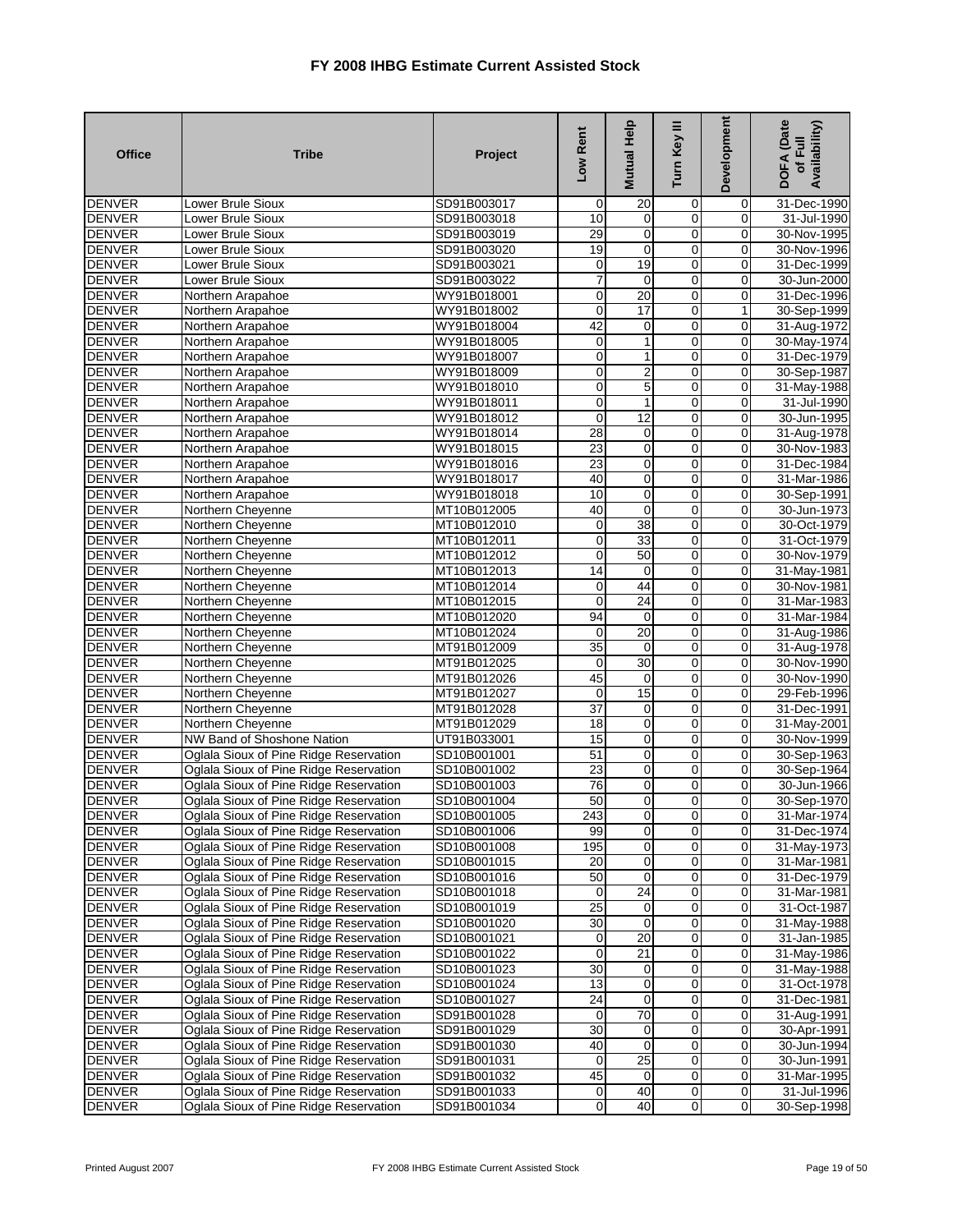| <b>Office</b>                  | <b>Tribe</b>                                       | Project                    | Low Rent           | <b>Mutual Help</b> | Turn Key III               | Development      | <b>DOFA</b> (Date<br>Availability)<br>of Full |
|--------------------------------|----------------------------------------------------|----------------------------|--------------------|--------------------|----------------------------|------------------|-----------------------------------------------|
| <b>DENVER</b>                  | Oglala Sioux of Pine Ridge Reservation             | SD91B001035                | 40                 | 0                  | 0                          | 0                | 30-Jun-1997                                   |
| <b>DENVER</b>                  | Oglala Sioux of Pine Ridge Reservation             | SD91B001036                | 0                  | 25                 | 0                          | $\mathbf 0$      | 31-Aug-1998                                   |
| <b>DENVER</b>                  | Oglala Sioux of Pine Ridge Reservation             | SD91B001037                | 20                 | 0                  | $\mathbf 0$                | 0                | 30-Jun-1997                                   |
| <b>DENVER</b>                  | Oglala Sioux of Pine Ridge Reservation             | SD91B001038                | 0                  | $\overline{18}$    | $\overline{0}$             | 0                | 20-Feb-2001                                   |
| <b>DENVER</b>                  | Oglala Sioux of Pine Ridge Reservation             | SD91B001039                | 54                 | $\mathbf 0$        | $\mathbf 0$                | 6                | 31-Dec-2001                                   |
| <b>DENVER</b>                  | Omaha Tribe                                        | NE10B013001                | 23                 | $\mathbf 0$        | $\mathbf 0$                | 0                | 30-Jun-1965                                   |
| <b>DENVER</b>                  | Omaha Tribe                                        | NE10B013002                | 33                 | $\mathbf 0$        | $\mathbf 0$                | $\mathbf 0$      | 31-May-1971                                   |
| <b>DENVER</b>                  | <b>Omaha Tribe</b>                                 | NE10B013003                | 65                 | 0                  | $\overline{0}$             | 0                | 31-Jul-1974                                   |
| <b>DENVER</b>                  | Omaha Tribe                                        | NE10B013004                | 70                 | $\mathbf 0$        | $\mathbf 0$                | 0                | 30-Sep-1980                                   |
| <b>DENVER</b>                  | Omaha Tribe                                        | NE10B013005                | 0                  | 4                  | $\mathbf 0$                | $\mathbf 0$      | 30-Jun-1981                                   |
| <b>DENVER</b>                  | Omaha Tribe                                        | NE10B013006                | $\mathbf 0$        | 1                  | 0                          | $\mathbf 0$      | 30-Apr-1987                                   |
| <b>DENVER</b>                  | <b>Omaha Tribe</b>                                 | NE10B013007                | $\mathbf 0$        | 5                  | $\overline{0}$             | 0                | 30-Apr-1988                                   |
| <b>DENVER</b>                  | Ponca Tribe of Nebraska                            | NE91B183001                | $\overline{12}$    | $\mathbf 0$        | $\mathbf 0$                | $\mathbf 0$      | 30-Jun-1997                                   |
| <b>DENVER</b><br><b>DENVER</b> | Ponca Tribe of Nebraska<br>Ponca Tribe of Nebraska | NE91B183002<br>NE91B183003 | 0<br>4             | 6<br>$\mathbf 0$   | 0<br>$\mathbf 0$           | 0<br>0           | 31-Dec-1996<br>30-Jun-1997                    |
| <b>DENVER</b>                  | Ponca Tribe of Nebraska                            | NE91B183004                | $\mathbf 0$        | 11                 | $\overline{0}$             | 0                | 31-Dec-1996                                   |
| <b>DENVER</b>                  | Ponca Tribe of Nebraska                            | NE91B183005                | $\overline{22}$    | 0                  | $\overline{0}$             | 0                | 31-Dec-1996                                   |
| <b>DENVER</b>                  | Ponca Tribe of Nebraska                            | NE91B183006                | 0                  | 18                 | $\mathbf 0$                | $\mathbf 0$      | 31-Dec-1996                                   |
| <b>DENVER</b>                  | Rocky Boy Chippewa-Cree                            | MT10B011001                | $\mathbf 0$        | 7                  | $\mathbf 0$                | 0                | 31-May-1969                                   |
| <b>DENVER</b>                  | Rocky Boy Chippewa-Cree                            | MT10B011002                | $\mathbf 0$        | 4                  | $\overline{0}$             | 0                | 31-Dec-1967                                   |
| <b>DENVER</b>                  | Rocky Boy Chippewa-Cree                            | MT10B011003                | $\overline{0}$     | 6                  | $\overline{0}$             | $\mathbf 0$      | 30-Sep-1971                                   |
| <b>DENVER</b>                  | Rocky Boy Chippewa-Cree                            | MT10B011004                | $\mathbf 0$        | 10                 | $\mathbf 0$                | 0                | 31-May-1972                                   |
| <b>DENVER</b>                  | Rocky Boy Chippewa-Cree                            | MT10B011005                | $\mathbf 0$        | 3                  | $\mathbf 0$                | $\mathbf 0$      | 30-Nov-1971                                   |
| <b>DENVER</b>                  | Rocky Boy Chippewa-Cree                            | MT10B011006                | 0                  | 4                  | $\overline{0}$             | $\overline{0}$   | 31-Oct-1970                                   |
| <b>DENVER</b>                  | Rocky Boy Chippewa-Cree                            | MT10B011007                | $\overline{30}$    | $\overline{0}$     | $\mathbf 0$                | 0                | 31-Dec-1971                                   |
| <b>DENVER</b>                  | Rocky Boy Chippewa-Cree                            | MT10B011008                | 0                  | 30                 | $\overline{0}$             | $\mathbf 0$      | 31-Oct-1974                                   |
| <b>DENVER</b>                  | Rocky Boy Chippewa-Cree                            | MT10B011009                | 0                  | 13                 | $\mathbf 0$                | $\mathbf 0$      | 30-Nov-1974                                   |
| <b>DENVER</b>                  | Rocky Boy Chippewa-Cree                            | MT10B011010                | 0                  | 7                  | 0                          | 0                | 30-May-1976                                   |
| <b>DENVER</b>                  | Rocky Boy Chippewa-Cree                            | MT10B011011                | 0                  | 11                 | 0                          | $\mathbf 0$      | 31-Jul-1977                                   |
| <b>DENVER</b>                  | Rocky Boy Chippewa-Cree                            | MT10B011012                | 40                 | $\mathbf 0$        | $\mathbf 0$                | 0                | 30-Jan-1980                                   |
| <b>DENVER</b>                  | Rocky Boy Chippewa-Cree                            | MT10B011013                | 36                 | 0                  | $\mathbf 0$                | 0                | 31-May-1986                                   |
| <b>DENVER</b>                  | Rocky Boy Chippewa-Cree                            | MT91B011021                | 43                 | 0                  | $\mathbf 0$                | $\mathbf 0$      | 30-Sep-1990                                   |
| <b>DENVER</b>                  | Rocky Boy Chippewa-Cree                            | MT91B011022                | 0                  | $\overline{22}$    | $\overline{0}$             | 0                | 30-Sep-1990                                   |
| <b>DENVER</b>                  | Rocky Boy Chippewa-Cree                            | MT91B011023                | 15                 | $\mathbf 0$        | $\mathbf 0$                | 0                | 30-Aug-1994                                   |
| <b>DENVER</b>                  | Rocky Boy Chippewa-Cree                            | MT91B011024                | 45                 | $\mathbf 0$        | $\mathbf 0$                | $\mathbf 0$      | 31-Oct-1995                                   |
| <b>DENVER</b>                  | Rocky Boy Chippewa-Cree                            | MT91B011025                | 20                 | 0                  | 0                          | 0                | 31-Oct-1995                                   |
| <b>DENVER</b>                  | Rocky Boy Chippewa-Cree                            | MT91B011026                | 40                 | $\mathbf 0$        | $\overline{0}$             | 0                | 31-Dec-1996                                   |
| <b>DENVER</b>                  | Rocky Boy Chippewa-Cree                            | MT91B011027                | 5                  | $\mathbf 0$        | $\mathbf 0$                | $\mathbf 0$      | 30-Aug-1994                                   |
| <b>DENVER</b>                  | Rocky Boy Chippewa-Cree                            | MT91B011028                | 22                 | 0                  | 0                          | 0                | 31-Mar-1999                                   |
| <b>DENVER</b>                  | <b>Rosebud Sioux</b>                               | SD10B002001                | 38                 | $\pmb{0}$          | $\mathbf 0$                | $\mathbf 0$      | 31-Dec-1966                                   |
| <b>DENVER</b>                  | Rosebud Sioux                                      | SD10B002002                | 14                 | $\overline{0}$     | $\mathbf{0}$               | 0                | 31-Dec-1966                                   |
| <b>DENVER</b>                  | Rosebud Sioux                                      | SD10B002003                | 26                 | 0                  | $\mathbf 0$                | 0                | 31-Dec-1966                                   |
| <b>DENVER</b>                  | Rosebud Sioux                                      | SD10B002004                | 14                 | 0                  | $\overline{0}$             | 0                | 31-Dec-1966                                   |
| <b>DENVER</b>                  | Rosebud Sioux                                      | SD10B002007                | 62                 | $\overline{0}$     | $\overline{0}$             | $\overline{0}$   | 30-Nov-1978                                   |
| <b>DENVER</b>                  | Rosebud Sioux                                      | SD10B002008                | 0<br>90            | 2                  | $\mathbf 0$<br>$\mathbf 0$ | 0<br>0           | 30-Nov-1978                                   |
| <b>DENVER</b>                  | Rosebud Sioux<br>Rosebud Sioux                     | SD10B002009                |                    | 0<br>$\mathbf 0$   | 0                          |                  | 30-Sep-1978                                   |
| <b>DENVER</b><br><b>DENVER</b> | Rosebud Sioux                                      | SD10B002011<br>SD10B002012 | 80<br>$\mathbf{O}$ | 4                  | $\mathbf 0$                | 0<br>0           | 30-Sep-1979                                   |
| <b>DENVER</b>                  | Rosebud Sioux                                      | SD10B002013                | 60                 | $\mathbf 0$        | 0                          | $\mathbf 0$      | 30-Apr-1980<br>30-Sep-1980                    |
| <b>DENVER</b>                  | Rosebud Sioux                                      | SD10B002014                | 120                | $\mathbf 0$        | $\overline{0}$             | 0                | 31-Dec-1979                                   |
| <b>DENVER</b>                  | Rosebud Sioux                                      | SD10B002015                | 0                  | 10                 | $\mathbf 0$                | $\mathbf 0$      | 31-Dec-1979                                   |
| <b>DENVER</b>                  | Rosebud Sioux                                      | SD10B002016                | 31                 | $\mathbf 0$        | 0                          | $\mathbf 0$      | 31-Aug-1985                                   |
| <b>DENVER</b>                  | Rosebud Sioux                                      | SD10B002017                | 48                 | 0                  | $\overline{0}$             | 0                | 30-Sep-1985                                   |
| <b>DENVER</b>                  | Rosebud Sioux                                      | SD10B002018                | 0                  | $\overline{12}$    | 0                          | 0                | 31-Jul-1986                                   |
| <b>DENVER</b>                  | Rosebud Sioux                                      | SD10B002019                | $\Omega$           | 11                 | $\overline{0}$             | 0                | 31-Aug-1986                                   |
| <b>DENVER</b>                  | Rosebud Sioux                                      | SD10B002020                | 132                | 0                  | $\mathbf 0$                | 0                | 28-Feb-1986                                   |
| <b>DENVER</b>                  | Rosebud Sioux                                      | SD10B002021                | 0                  | 28                 | 0                          | 0                | 30-Sep-1986                                   |
| <b>DENVER</b>                  | Rosebud Sioux                                      | SD91B002026                | $\mathbf 0$        | 41                 | 0                          | ō                | 30-Sep-1989                                   |
| <b>DENVER</b>                  | Rosebud Sioux                                      | SD91B002027                | 70                 | 0                  | $\overline{0}$             | $\mathbf 0$      | 31-Mar-1990                                   |
| <b>DENVER</b>                  | Rosebud Sioux                                      | SD91B002028                | $\mathbf 0$        | 30                 | $\overline{0}$             | $\boldsymbol{0}$ | 31-Jan-1990                                   |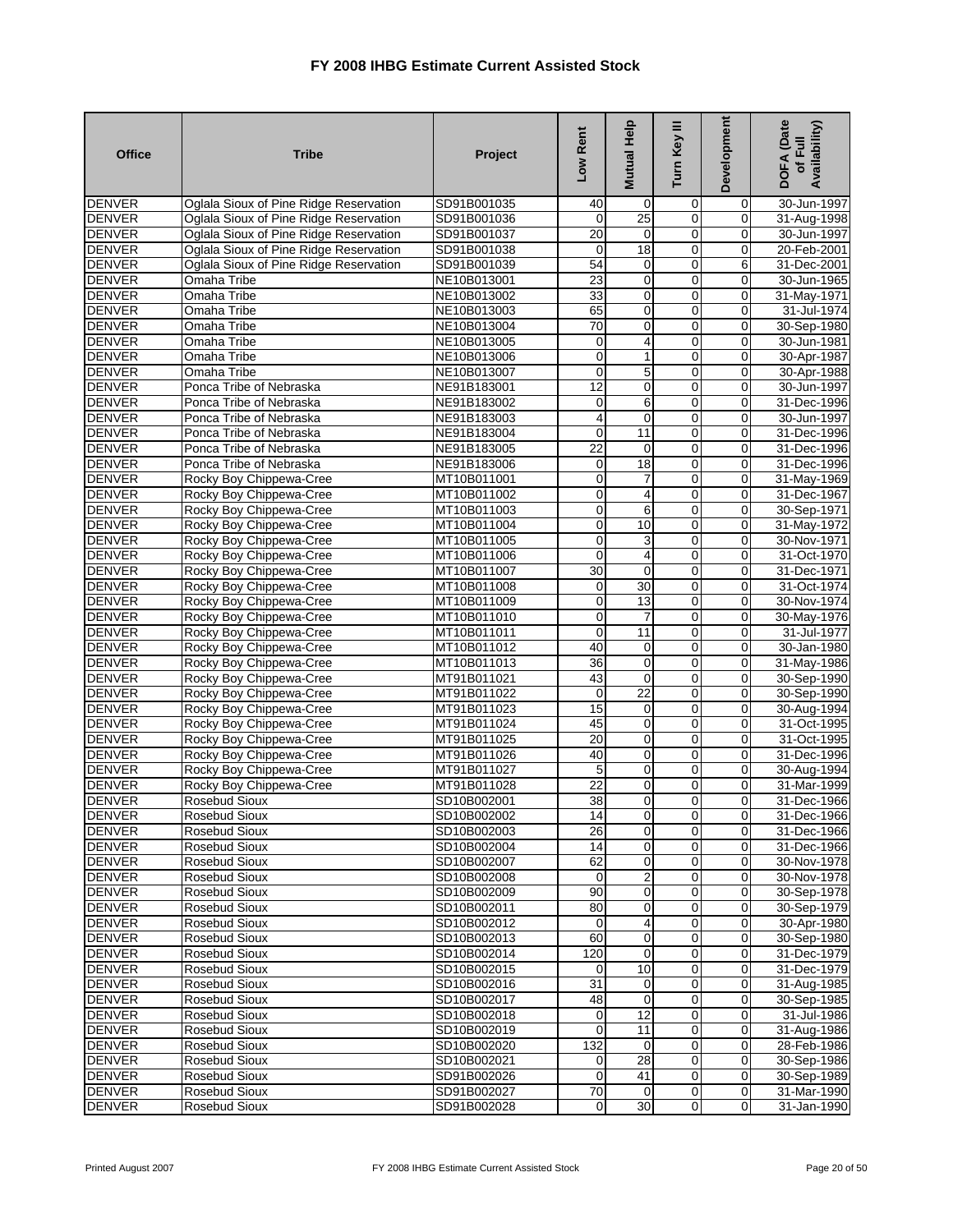| <b>Office</b>                  | <b>Tribe</b>                             | Project                    | Low Rent         | Mutual Help             | Turn Key III               | <b>Development</b>      | DOFA (Date<br>Availability)<br>of Full |
|--------------------------------|------------------------------------------|----------------------------|------------------|-------------------------|----------------------------|-------------------------|----------------------------------------|
| <b>DENVER</b>                  | Rosebud Sioux                            | SD91B002029                | 0                | 20                      | 0                          | $\mathbf 0$             | 30-Jun-1993                            |
| <b>DENVER</b>                  | Rosebud Sioux                            | SD91B002030                | 20               | 0                       | $\mathbf 0$                | 0                       | 31-May-1992                            |
| <b>DENVER</b>                  | Rosebud Sioux                            | SD91B002031                | 0                | 20                      | $\overline{0}$             | $\mathbf 0$             | 31-Aug-1996                            |
| <b>DENVER</b>                  | Rosebud Sioux                            | SD91B002032                | 0                | 28                      | 0                          | $\mathbf 0$             | 31-Aug-1999                            |
| <b>DENVER</b>                  | Rosebud Sioux                            | SD91B002033                | $\overline{15}$  | $\mathbf 0$             | $\mathbf 0$                | 0                       | 30-Sep-1999                            |
| <b>DENVER</b>                  | <b>Rosebud Sioux</b>                     | SD91B002034                | 0                | $\overline{12}$         | $\mathbf 0$                | $\mathbf 0$             | 30-Sep-1999                            |
| <b>DENVER</b>                  | Salish and Kootenai Tribes               | MT10B013003                | 40               | 0                       | $\mathbf 0$                | 0                       | 30-Nov-1974                            |
| <b>DENVER</b>                  | Salish and Kootenai Tribes               | MT10B013005                | 7                | 0                       | 0                          | 0                       | 30-Jun-1976                            |
| <b>DENVER</b>                  | Salish and Kootenai Tribes               | MT10B013006                | $\overline{7}$   | 0                       | $\mathbf 0$                | $\mathbf 0$             | 31-Aug-1976                            |
| <b>DENVER</b>                  | Salish and Kootenai Tribes               | MT10B013007                | $\overline{22}$  | 0                       | $\overline{0}$             | 0                       | 31-Oct-1976                            |
| <b>DENVER</b>                  | Salish and Kootenai Tribes               | MT10B013008                | 9                | 0                       | $\mathbf 0$                | $\mathbf 0$             | 30-Jun-1977                            |
| <b>DENVER</b>                  | Salish and Kootenai Tribes               | MT10B013009                | 20               | 0                       | $\mathbf 0$                | $\Omega$                | 30-Sep-1977                            |
| <b>DENVER</b>                  | Salish and Kootenai Tribes               | MT10B013010                | 35               | 0                       | 0                          | 0                       | 31-Aug-1978                            |
| <b>DENVER</b>                  | Salish and Kootenai Tribes               | MT10B013011                | 0                | 5                       | $\mathbf 0$                | 0                       | 31-Jul-1979                            |
| <b>DENVER</b>                  | Salish and Kootenai Tribes               | MT10B013012                | $\mathbf 0$      | 1                       | 0                          | $\mathbf 0$             | 30-Sep-1980                            |
| <b>DENVER</b>                  | Salish and Kootenai Tribes               | MT10B013013                | 0                | 3                       | 0                          | 0                       | 30-Sep-1979                            |
| <b>DENVER</b>                  | Salish and Kootenai Tribes               | MT10B013014                | 10               | 0                       | $\overline{0}$             | $\mathbf 0$             | 30-May-1979                            |
| <b>DENVER</b>                  | Salish and Kootenai Tribes               | MT10B013015                | $\mathbf 0$      | 2                       | 0                          | $\mathbf 0$             | 30-Sep-1980                            |
| <b>DENVER</b>                  | Salish and Kootenai Tribes               | MT10B013017                | 0                | $\overline{\mathbf{c}}$ | $\overline{0}$             | 0                       | 28-Feb-1981                            |
| <b>DENVER</b>                  | Salish and Kootenai Tribes               | MT10B013018                | 40               | 0                       | 0                          | $\mathbf 0$             | 28-Feb-1981                            |
| <b>DENVER</b>                  | Salish and Kootenai Tribes               | MT10B013019                | 6                | 0                       | $\mathbf 0$                | 0                       | 30-Jun-1981                            |
| <b>DENVER</b>                  | Salish and Kootenai Tribes               | MT10B013020                | 27               | 0                       | 0                          | 0                       | 30-Nov-1981                            |
| <b>DENVER</b>                  | Salish and Kootenai Tribes               | MT10B013021                | 0                | 2                       | $\mathbf 0$                | $\mathbf 0$             | 31-Mar-1982                            |
| <b>DENVER</b>                  | Salish and Kootenai Tribes               | MT10B013022                | $\overline{4}$   | 0                       | $\mathbf 0$                | 0                       | 31-Aug-1982                            |
| <b>DENVER</b>                  | Salish and Kootenai Tribes               | MT10B013023                | 57               | 0                       | $\mathbf 0$                | 0                       | 30-Nov-1983                            |
| <b>DENVER</b>                  | Salish and Kootenai Tribes               | MT10B013024                | $\mathbf 0$      | 10                      | $\overline{0}$             | $\overline{0}$          | 30-Nov-1985                            |
| <b>DENVER</b>                  | Salish and Kootenai Tribes               | MT10B013025                | 20               | 0                       | 0                          | 0                       | 31-Oct-1984                            |
| <b>DENVER</b>                  | Salish and Kootenai Tribes               | MT10B013026                | 0                | 5                       | $\overline{0}$             | $\mathbf 0$             | 31-Oct-1986                            |
| <b>DENVER</b>                  | Salish and Kootenai Tribes               | MT10B013027                | 5                | 0                       | $\mathbf 0$                | 0                       | 30-Apr-1987                            |
| <b>DENVER</b>                  | Salish and Kootenai Tribes               | MT10B013028                | 31               | 0                       | 0                          | 0                       | 30-Jun-1986                            |
| <b>DENVER</b>                  | Salish and Kootenai Tribes               | MT10B013029                | 0                | 10                      | $\mathbf 0$                | $\mathbf 0$             | 31-Mar-1989                            |
| <b>DENVER</b>                  | Salish and Kootenai Tribes               | MT91B013030                | $\overline{28}$  | 0                       | 0                          | $\mathbf 0$             | 30-Jun-1989                            |
| <b>DENVER</b>                  | Salish and Kootenai Tribes               | MT91B013031                | 36               | $\mathbf 0$             | 0                          | 0                       | 30-Jun-1990                            |
| <b>DENVER</b>                  | Salish and Kootenai Tribes               | MT91B013032                | 0                | 13                      | $\mathbf 0$                | $\mathbf 0$             | 31-Jan-1991                            |
| <b>DENVER</b>                  | Salish and Kootenai Tribes               | MT91B013033                | $\mathbf 0$      | 11                      | $\mathbf 0$                | 0                       | 31-Dec-1991                            |
| <b>DENVER</b><br><b>DENVER</b> | Salish and Kootenai Tribes               | MT91B013034                | 0<br>$\mathbf 0$ | 10<br>19                | $\mathbf 0$<br>$\mathbf 0$ | $\mathbf 0$<br>$\Omega$ | 02-Oct-1996                            |
|                                | Salish and Kootenai Tribes               | MT91B013037                |                  |                         |                            |                         | 30-Sep-1998                            |
| <b>DENVER</b>                  | Salish and Kootenai Tribes               | MT91B013038                | 10               | 0                       | 0                          | 0                       | 30-Sep-1998                            |
| <b>DENVER</b><br><b>DENVER</b> | <b>Santee Sioux Tribe</b>                | NE10B105001                | 36<br>30         | 0<br>0                  | 0<br>0                     | 0<br>$\mathbf{0}$       | 31-Oct-1971                            |
| <b>DENVER</b>                  | Santee Sioux Tribe<br>Santee Sioux Tribe | NE10B105002<br>NE10B105003 | 10               |                         |                            |                         | 31-Jan-1974<br>30-Sep-1977             |
| <b>DENVER</b>                  | Santee Sioux Tribe                       | NE10B105004                | $\Omega$         | 0<br>35                 | 0<br>$\overline{0}$        | 0<br>$\overline{0}$     | 31-Dec-1984                            |
| <b>DENVER</b>                  | Santee Sioux Tribe                       | NE10B105005                | 10               | $\mathbf 0$             | $\mathbf 0$                | $\mathbf 0$             | 31-Oct-1984                            |
| <b>DENVER</b>                  | <b>Santee Sioux Tribe</b>                | NE91B105006                | 15               | $\mathbf 0$             | $\mathbf 0$                | 0                       | 30-Jun-1994                            |
| <b>DENVER</b>                  | Santee Sioux Tribe                       | NE91B105007                | $\mathbf 0$      | 15                      | $\mathbf 0$                | 0                       | 01-Jul-1995                            |
| <b>DENVER</b>                  | <b>Santee Sioux Tribe</b>                | NE91B105008                | $\mathbf 0$      | 20                      | $\overline{0}$             | $\overline{0}$          | 30-Jun-1999                            |
| <b>DENVER</b>                  | Shoshone Tribe of the Wind River Reser   | WY91B019003                | $\mathbf 0$      | 36                      | $\mathbf 0$                | $\overline{0}$          | 31-Dec-1979                            |
| <b>DENVER</b>                  | Shoshone Tribe of the Wind River Reser   | WY91B019004                | $\mathbf 0$      | 32                      | $\mathbf 0$                | 0                       | 31-Dec-1981                            |
| <b>DENVER</b>                  | Shoshone Tribe of the Wind River Reser   | WY91B019005                | $\mathbf 0$      | $\overline{12}$         | $\overline{0}$             | $\overline{0}$          | 30-Sep-1987                            |
| <b>DENVER</b>                  | Shoshone Tribe of the Wind River Reser   | WY91B019006                | $\overline{O}$   | $\overline{22}$         | $\overline{0}$             | $\overline{0}$          | 30-Jun-1988                            |
| <b>DENVER</b>                  | Shoshone Tribe of the Wind River Reser   | WY91B019007                | $\mathbf 0$      | 10                      | $\mathbf 0$                | 0                       | 31-Jul-1990                            |
| <b>DENVER</b>                  | Shoshone Tribe of the Wind River Reser   | WY91B019008                | 0                | 11                      | $\overline{0}$             | $\overline{0}$          | 30-Jun-1995                            |
| <b>DENVER</b>                  | Shoshone Tribe of the Wind River Reser   | WY91B019009                | $\overline{20}$  | $\mathbf 0$             | $\overline{0}$             | $\overline{0}$          | 31-Mar-1967                            |
| <b>DENVER</b>                  | Shoshone Tribe of the Wind River Reser   | WY91B019010                | $\overline{20}$  | $\mathbf 0$             | $\mathbf 0$                | 0                       | 31-Aug-1972                            |
| <b>DENVER</b>                  | Shoshone Tribe of the Wind River Reser   | WY91B019011                | 28               | 0                       | $\overline{0}$             | $\overline{0}$          | 31-Aug-1978                            |
| <b>DENVER</b>                  | Shoshone Tribe of the Wind River Reser   | WY91B019012                | 22               | $\mathbf 0$             | $\mathbf 0$                | 0                       | 31-Oct-1983                            |
| <b>DENVER</b>                  | Shoshone Tribe of the Wind River Reser   | WY91B019013                | 35               | $\mathbf 0$             | $\mathbf 0$                | $\overline{0}$          | 31-Mar-1986                            |
| <b>DENVER</b>                  | Shoshone Tribe of the Wind River Reser   | WY91B019014                | 10               | 0                       | $\mathbf 0$                | 0                       | 30-Sep-1991                            |
| <b>DENVER</b>                  | Shoshone Tribe of the Wind River Reser   | WY91B019015                | $\overline{0}$   | 28                      | $\mathbf 0$                | $\overline{0}$          | 31-Aug-2000                            |
| <b>DENVER</b>                  | Shoshone Tribe of the Wind River Reser   | WY91B019016                | $\overline{0}$   | 15                      | $\mathbf 0$                | $\overline{0}$          | 30-Apr-2002                            |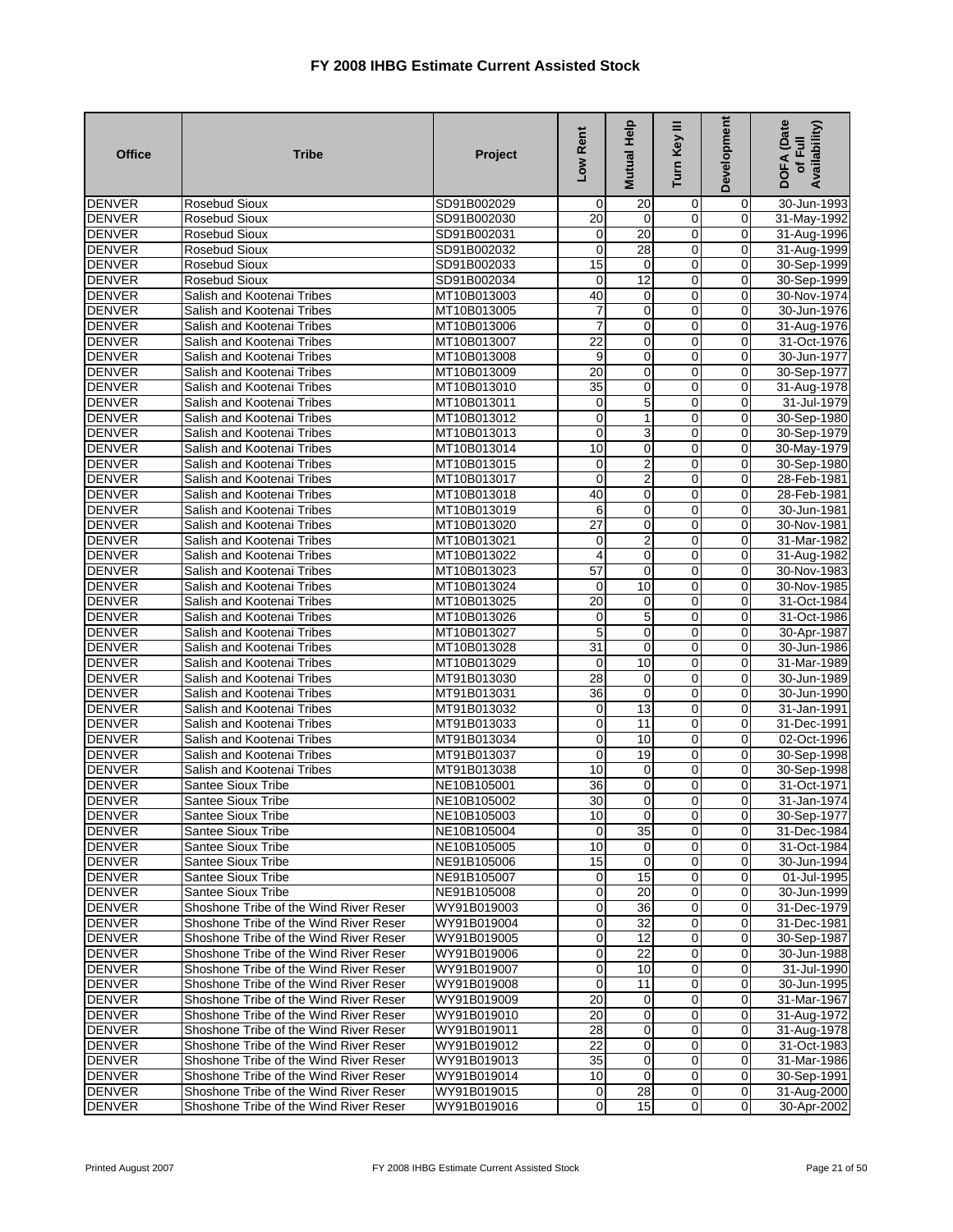| <b>Office</b> | <b>Tribe</b>                   | Project     | Low Rent         | Mutual Help     | Turn Key III     | <b>Development</b> | <b>DOFA</b> (Date<br>Availability)<br>of Full |
|---------------|--------------------------------|-------------|------------------|-----------------|------------------|--------------------|-----------------------------------------------|
| <b>DENVER</b> | Sisseton-Wahpeton Sioux        | SD10B015001 | 100              | $\mathbf 0$     | 0                | 0                  | 30-Jun-1971                                   |
| <b>DENVER</b> | Sisseton-Wahpeton Sioux        | SD10B015002 | 80               | 0               | 0                | 0                  | 31-Jul-1972                                   |
| <b>DENVER</b> | Sisseton-Wahpeton Sioux        | SD10B015003 | 60               | 0               | $\overline{0}$   | 0                  | 31-Jul-1973                                   |
| <b>DENVER</b> | Sisseton-Wahpeton Sioux        | SD10B015004 | $\overline{35}$  | $\overline{0}$  | $\overline{0}$   | $\overline{0}$     | 31-Mar-1976                                   |
| <b>DENVER</b> | Sisseton-Wahpeton Sioux        | SD10B015007 | 90               | 0               | 0                | 0                  | 31-Oct-1978                                   |
| <b>DENVER</b> | Sisseton-Wahpeton Sioux        | SD10B015008 | 55               | $\mathbf 0$     | $\overline{0}$   | $\mathbf 0$        | 30-Sep-1979                                   |
| <b>DENVER</b> | Sisseton-Wahpeton Sioux        | SD10B015010 | 58               | 0               | 0                | $\mathbf 0$        | 30-Oct-1980                                   |
| <b>DENVER</b> | Sisseton-Wahpeton Sioux        | SD10B015017 | 0                | 3               | 0                | 0                  | 31-Oct-1988                                   |
| <b>DENVER</b> | Sisseton-Wahpeton Sioux        | SD91B015018 | $\mathbf 0$      | 20              | $\mathbf 0$      | 0                  | 31-Dec-1992                                   |
| <b>DENVER</b> | Sisseton-Wahpeton Sioux        | SD91B015019 | $\mathbf 0$      | $\overline{27}$ | $\mathbf 0$      | 3                  | 31-May-1997                                   |
| <b>DENVER</b> | Southern Ute Tribe             | CO10B010003 | 25               | 0               | 0                | 0                  | 31-Aug-1970                                   |
| <b>DENVER</b> | Southern Ute Tribe             | CO10B010004 | 40               | $\mathbf 0$     | 0                | $\mathbf 0$        | 28-Feb-1977                                   |
| <b>DENVER</b> | Southern Ute Tribe             | CO10B010006 | 16               | 0               | $\mathbf 0$      | $\mathbf 0$        | 30-Jun-1978                                   |
| <b>DENVER</b> | Southern Ute Tribe             | CO10B010008 | 20               | 0               | $\mathbf 0$      | 0                  | 31-Oct-1981                                   |
| <b>DENVER</b> | Southern Ute Tribe             | CO10B010009 | $\mathbf 0$      | 10              | $\overline{0}$   | $\overline{0}$     | 28-Feb-1986                                   |
| <b>DENVER</b> | Southern Ute Tribe             | CO10B010010 | 0                | 15              | 0                | 0                  | 31-Dec-1987                                   |
| <b>DENVER</b> | Southern Ute Tribe             | CO91B010011 | 10               | $\mathbf 0$     | $\overline{0}$   | 0                  | 31-Oct-1990                                   |
| <b>DENVER</b> | Southern Ute Tribe             | CO91B010012 | $\mathbf 0$      | 20              | $\mathbf 0$      | $\overline{0}$     | 31-Oct-1990                                   |
| <b>DENVER</b> | Southern Ute Tribe             | CO91B010013 | 0                | 15              | 0                | 0                  | 31-Aug-1994                                   |
| <b>DENVER</b> | Southern Ute Tribe             | CO91B010014 | 0                | 20              | $\overline{0}$   | $\overline{0}$     | 30-Sep-1995                                   |
| <b>DENVER</b> | Spirit Lake Sioux Tribe        | ND10B008001 | 60               | $\mathbf 0$     | $\overline{0}$   | $\mathbf 0$        | 31-Oct-1968                                   |
| <b>DENVER</b> | Spirit Lake Sioux Tribe        | ND10B008004 | 48               | $\mathbf 0$     | $\mathbf 0$      | 0                  | 31-Aug-1974                                   |
| <b>DENVER</b> | Spirit Lake Sioux Tribe        | ND10B008005 | 27               | 0               | $\mathbf 0$      | $\mathbf 0$        | 31-May-1972                                   |
| <b>DENVER</b> | <b>Spirit Lake Sioux Tribe</b> | ND10B008007 | 20               | 0               | $\mathbf 0$      | 0                  | 30-Nov-1977                                   |
| <b>DENVER</b> | Spirit Lake Sioux Tribe        | ND10B008008 | 50               | 0               | $\overline{0}$   | 0                  | 31-Aug-1979                                   |
| <b>DENVER</b> | Spirit Lake Sioux Tribe        | ND10B008009 | 50               | $\mathbf 0$     | $\mathbf 0$      | $\mathbf 0$        | 30-Jun-1981                                   |
| <b>DENVER</b> | Spirit Lake Sioux Tribe        | ND10B008010 | 14               | 0               | $\mathbf 0$      | 0                  | 31-Jan-1985                                   |
| <b>DENVER</b> | Spirit Lake Sioux Tribe        | ND10B008011 | 14               | 0               | $\overline{0}$   | 0                  | 31-Jan-1985                                   |
| <b>DENVER</b> | Spirit Lake Sioux Tribe        | ND10B008012 | $\overline{25}$  | $\mathbf 0$     | $\overline{0}$   | $\mathbf 0$        | 31-Jul-1987                                   |
| <b>DENVER</b> | Spirit Lake Sioux Tribe        | ND10B008013 | 0                | 40              | $\mathbf 0$      | 0                  | 31-Aug-1987                                   |
| <b>DENVER</b> | Spirit Lake Sioux Tribe        | ND91B008014 | $\overline{20}$  | $\mathbf 0$     | $\overline{0}$   | $\mathbf 0$        | 31-Jan-1993                                   |
| <b>DENVER</b> | Spirit Lake Sioux Tribe        | ND91B008015 | 0                | 14              | 0                | $\mathbf{1}$       | 29-Sep-1997                                   |
| <b>DENVER</b> | <b>Standing Rock Sioux</b>     | SD10B006001 | 56               | 0               | 0                | 0                  | 31-Jan-1965                                   |
| <b>DENVER</b> | <b>Standing Rock Sioux</b>     | SD10B006002 | 109              | 0               | $\mathbf 0$      | $\mathbf 0$        | 31-Aug-1971                                   |
| <b>DENVER</b> | <b>Standing Rock Sioux</b>     | SD10B006003 | 10               | 0               | $\mathbf 0$      | $\mathbf 0$        | 31-Aug-1974                                   |
| <b>DENVER</b> | <b>Standing Rock Sioux</b>     | SD10B006005 | 85               | 0               | 0                | 0                  | 30-Nov-1974                                   |
| <b>DENVER</b> | <b>Standing Rock Sioux</b>     | SD10B006007 | 64               | 0               | $\mathbf 0$      | $\mathbf 0$        | 31-Dec-1975                                   |
| <b>DENVER</b> | <b>Standing Rock Sioux</b>     | SD10B006008 | 84               | 0               | $\mathbf 0$      | $\mathbf 0$        | 30-Sep-1973                                   |
| <b>DENVER</b> | Standing Rock Sioux            | SD10B006009 | 10               | 0               | 0                | 0                  | 28-Feb-1977                                   |
| <b>DENVER</b> | <b>Standing Rock Sioux</b>     | SD10B006011 | 0                | $\overline{24}$ | $\mathbf 0$      | $\mathbf 0$        | 29-Feb-1980                                   |
| <b>DENVER</b> | <b>Standing Rock Sioux</b>     | SD10B006012 | 50               | 0               | 0                | 0                  | 31-May-1979                                   |
| <b>DENVER</b> | <b>Standing Rock Sioux</b>     | SD10B006013 | 15               | $\overline{0}$  | $\overline{0}$   | $\overline{0}$     | 30-Oct-1981                                   |
| <b>DENVER</b> | <b>Standing Rock Sioux</b>     | SD10B006014 | 19               | 0               | $\mathbf 0$      | 0                  | 31-Dec-1980                                   |
| <b>DENVER</b> | <b>Standing Rock Sioux</b>     | SD10B006015 | 0                | 8               | $\mathbf 0$      | 0                  | 28-Feb-1982                                   |
| <b>DENVER</b> | <b>Standing Rock Sioux</b>     | SD10B006016 | 5                | $\pmb{0}$       | $\overline{0}$   | $\overline{0}$     | 30-Jun-1985                                   |
| <b>DENVER</b> | <b>Standing Rock Sioux</b>     | SD10B006021 | 39               | 0               | $\mathbf 0$      | 0                  | 30-Sep-1986                                   |
| <b>DENVER</b> | <b>Standing Rock Sioux</b>     | SD10B006022 | 26               | $\mathbf 0$     | $\mathbf 0$      | $\mathbf 0$        | 31-Jul-1987                                   |
| <b>DENVER</b> | <b>Standing Rock Sioux</b>     | SD10B006023 | $\mathbf 0$      | 38              | $\mathbf 0$      | 0                  | 29-Feb-1988                                   |
| <b>DENVER</b> | <b>Standing Rock Sioux</b>     | SD91B006024 | 0                | 28              | $\overline{0}$   | 0                  | 31-Dec-1990                                   |
| <b>DENVER</b> | <b>Standing Rock Sioux</b>     | SD91B006025 | $\overline{0}$   | 20              | $\overline{0}$   | 0                  | 31-Mar-1995                                   |
| <b>DENVER</b> | <b>Standing Rock Sioux</b>     | SD91B006026 | $\mathbf 0$      | 40              | $\mathbf 0$      | $\mathbf 0$        | 31-Dec-1999                                   |
| <b>DENVER</b> | <b>Standing Rock Sioux</b>     | SD91B006028 | $\mathbf 0$      | $\mathbf 0$     | $\mathbf 0$      | 24                 |                                               |
| <b>DENVER</b> | <b>Standing Rock Sioux</b>     | SD91B006029 | 24               | 0               | $\overline{0}$   | 0                  | 31-Oct-1997                                   |
| <b>DENVER</b> | <b>Standing Rock Sioux</b>     | SD91B006030 | $\mathbf 0$      | 20              | $\mathbf 0$      | $\mathbf 0$        | 31-Dec-1999                                   |
| <b>DENVER</b> | <b>Standing Rock Sioux</b>     | SD91B006031 | $\mathbf{1}$     | 0               | $\overline{0}$   | 0                  | 31-Jan-1997                                   |
| <b>DENVER</b> | <b>Standing Rock Sioux</b>     | SD91B006032 | $\mathbf 0$      | 40              | $\overline{0}$   | $\mathbf 0$        | 31-Dec-1997                                   |
| <b>DENVER</b> | <b>Standing Rock Sioux</b>     | SD91B006033 | $\mathbf 0$      | 19              | $\mathbf 0$      | $\mathbf 0$        | 30-Mar-1999                                   |
| <b>DENVER</b> | <b>Standing Rock Sioux</b>     | SD91B006034 | 0                | 0               | $\overline{0}$   | 6                  |                                               |
| <b>DENVER</b> | <b>Standing Rock Sioux</b>     | SD91B006035 | $\boldsymbol{0}$ | 17              | $\mathbf 0$      | 16                 | 30-Jun-1999                                   |
| <b>DENVER</b> | <b>Standing Rock Sioux</b>     | SD91B006036 | $\pmb{0}$        | $\overline{0}$  | $\boldsymbol{0}$ | 33                 |                                               |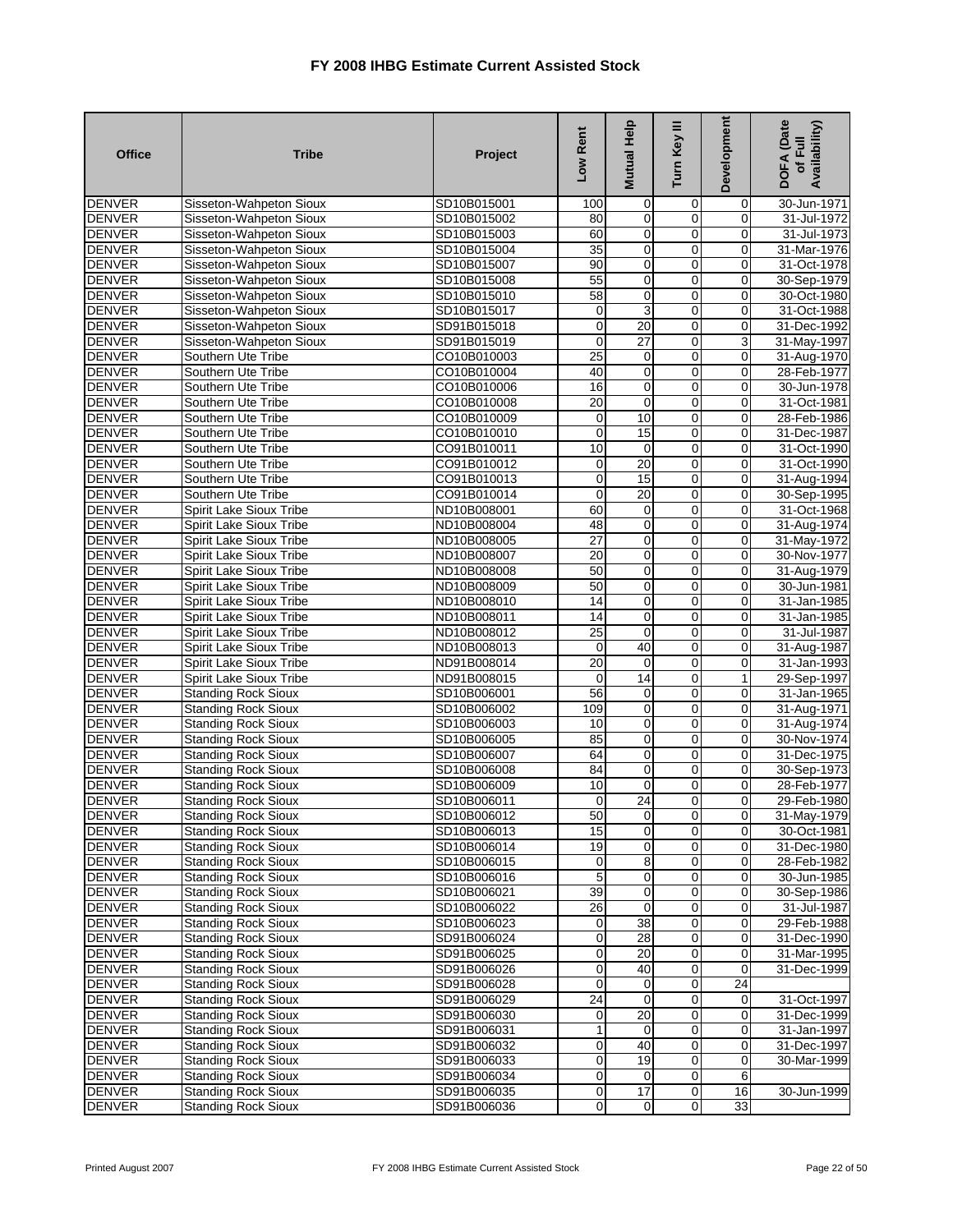| 0<br><b>DENVER</b><br>Turtle Mountain Band of Chippewa<br>ND10B006001<br>57<br>0<br>0<br>31-Aug-1967<br>$\mathbf 0$<br>$\mathbf 0$<br>$\mathbf 0$<br><b>DENVER</b><br>Turtle Mountain Band of Chippewa<br>ND10B006002<br>40<br>31-Oct-1967<br>$\overline{0}$<br>28<br>0<br><b>DENVER</b><br>Turtle Mountain Band of Chippewa<br>0<br>31-Dec-1968<br>ND10B006003<br><b>DENVER</b><br>70<br>$\mathbf 0$<br>$\mathbf 0$<br>Turtle Mountain Band of Chippewa<br>ND10B006006<br>$\mathbf 0$<br>30-Nov-1974<br><b>DENVER</b><br>47<br>3<br>$\mathbf 0$<br>Turtle Mountain Band of Chippewa<br>0<br>ND10B006008<br>30-Apr-1977<br>$\mathbf 0$<br>49<br><b>DENVER</b><br>Turtle Mountain Band of Chippewa<br>0<br>30-Sep-1978<br>ND10B006010<br>1<br>$\overline{41}$<br>$\mathbf 0$<br><b>DENVER</b><br>$\mathbf 0$<br>Turtle Mountain Band of Chippewa<br>ND10B006012<br>1<br>31-Mar-1980<br><b>DENVER</b><br>50<br>0<br>Turtle Mountain Band of Chippewa<br>ND10B006013<br>0<br>0<br>31-Jul-1981<br>$\overline{23}$<br>$\overline{\mathbf{c}}$<br>$\mathbf 0$<br>$\mathbf 0$<br><b>DENVER</b><br>Turtle Mountain Band of Chippewa<br>30-Apr-1982<br>ND10B006014<br>$\mathbf 0$<br>30<br>$\mathbf 0$<br>0<br><b>DENVER</b><br>Turtle Mountain Band of Chippewa<br>ND10B006015<br>31-Dec-1983<br><b>DENVER</b><br>Turtle Mountain Band of Chippewa<br>$\mathbf 0$<br>31-Jul-1981<br>ND10B006016<br>0<br>1<br>0<br>72<br>$\overline{2}$<br>$\overline{0}$<br>$\overline{0}$<br><b>DENVER</b><br>Turtle Mountain Band of Chippewa<br>ND10B006017<br>30-Sep-1983<br><b>DENVER</b><br>Turtle Mountain Band of Chippewa<br>0<br>0<br>ND10B006018<br>0<br>26<br>31-Dec-1984<br>$\overline{37}$<br>$\mathbf 0$<br><b>DENVER</b><br>0<br>Turtle Mountain Band of Chippewa<br>ND10B006022<br>$\mathbf 0$<br>30-Sep-1985<br>33<br>0<br><b>DENVER</b><br>$\mathbf 0$<br>Turtle Mountain Band of Chippewa<br>ND10B006023<br>0<br>30-Jun-1986<br><b>DENVER</b><br>24<br>$\overline{0}$<br>Turtle Mountain Band of Chippewa<br>$\mathbf 0$<br>0<br>31-Oct-1986<br>ND10B006024<br>$\overline{0}$<br><b>DENVER</b><br>16<br>0<br>Turtle Mountain Band of Chippewa<br>0<br>31-Dec-1986<br>ND10B006025<br>51<br>$\overline{0}$<br><b>DENVER</b><br>Turtle Mountain Band of Chippewa<br>$\mathbf 0$<br>$\mathbf 0$<br>31-Oct-1987<br>ND10B006027<br>$\mathbf 0$<br><b>DENVER</b><br>89<br>0<br>Turtle Mountain Band of Chippewa<br>ND10B006028<br>$\mathbf 0$<br>31-Dec-1987<br><b>DENVER</b><br>$\overline{36}$<br>$\mathbf 0$<br>Turtle Mountain Band of Chippewa<br>ND10B006030<br>0<br>0<br>30-Sep-1987<br>40<br>$\overline{0}$<br>$\overline{0}$<br><b>DENVER</b><br>Turtle Mountain Band of Chippewa<br>ND10B006031<br>0<br>31-Jan-1989<br>0<br><b>DENVER</b><br>Turtle Mountain Band of Chippewa<br>0<br>42<br>0<br>ND10B006032<br>31-Mar-1989<br>$\overline{0}$<br><b>DENVER</b><br>0<br>5<br>0<br>Turtle Mountain Band of Chippewa<br>ND10B006034<br>30-Apr-1982<br><b>DENVER</b><br>$\overline{\mathbf{c}}$<br>0<br>0<br>0<br>Turtle Mountain Band of Chippewa<br>ND10B042001<br>30-Sep-1976<br>$\mathbf 0$<br><b>DENVER</b><br>Turtle Mountain Band of Chippewa<br>ND10B042003<br>4<br>0<br>0<br>30-Jun-1977<br>$\mathbf 0$<br><b>DENVER</b><br>0<br>$\mathbf 0$<br>Turtle Mountain Band of Chippewa<br>ND10B042004<br>4<br>30-Jun-1977<br><b>DENVER</b><br>$\overline{7}$<br>$\mathbf 0$<br>$\mathbf 0$<br>0<br>31-Jul-1980<br>Turtle Mountain Band of Chippewa<br>ND10B068001<br>$\overline{0}$<br>0<br>3<br>0<br><b>DENVER</b><br>Turtle Mountain Band of Chippewa<br>31-Jul-1980<br>ND10B068002<br><b>DENVER</b><br>10<br>0<br>0<br>Turtle Mountain Band of Chippewa<br>ND10B068003<br>$\mathbf 0$<br>31-Jul-1980<br><b>DENVER</b><br>$\mathbf 2$<br>$\mathbf 0$<br>Turtle Mountain Band of Chippewa<br>0<br>0<br>31-Jul-1980<br>ND10B068004<br>$\mathbf 0$<br><b>DENVER</b><br>5<br>0<br>Turtle Mountain Band of Chippewa<br>$\mathbf 0$<br>30-Sep-1981<br>ND10B068005<br>$\overline{0}$<br>$\overline{0}$<br><b>DENVER</b><br>$\mathbf 0$<br>6<br>31-Dec-1981<br>Turtle Mountain Band of Chippewa<br>ND10B068006<br><b>DENVER</b><br>20<br>0<br>0<br>0<br>Turtle Mountain Band of Chippewa<br>ND10B068007<br>28-Feb-1985<br>$\mathbf 0$<br><b>DENVER</b><br>0<br>18<br>0<br>Turtle Mountain Band of Chippewa<br>ND10B068008<br>31-Mar-1985<br>$\mathbf 0$<br>0<br>0<br><b>DENVER</b><br>Turtle Mountain Band of Chippewa<br>48<br>30-Nov-1989<br>ND91B006033<br><b>DENVER</b><br>Turtle Mountain Band of Chippewa<br>$\overline{38}$<br>0<br>ND91B006035<br>0<br>0<br>31-May-1994<br>17<br>$\overline{0}$<br>$\overline{0}$<br><b>DENVER</b><br>3<br>Turtle Mountain Band of Chippewa<br>ND91B006036<br>30-Sep-1993<br>$\mathbf 0$<br><b>DENVER</b><br>0<br>14<br>0<br>28-Feb-1994<br>Turtle Mountain Band of Chippewa<br>ND91B006037<br>$\mathbf 0$<br>40<br>0<br><b>DENVER</b><br>Turtle Mountain Band of Chippewa<br>ND91B006038<br>8<br>31-May-1996<br>$\mathbf 0$<br><b>DENVER</b><br>0<br>6<br>$\mathbf 0$<br>31-Oct-1996<br>Turtle Mountain Band of Chippewa<br>ND91B006039<br>Turtle Mountain Band of Chippewa<br>10<br>ND91B006041<br>$\overline{O}$<br>$\overline{0}$<br>01<br>30-Sep-1978<br>5<br>$\overline{0}$<br>$\overline{0}$<br>Turtle Mountain Band of Chippewa<br>0<br><b>DENVER</b><br>ND91B006042<br>31-Jul-1997<br>0<br>0<br>$\mathbf 0$<br><b>DENVER</b><br>Turtle Mountain Band of Chippewa<br>ND91B006043<br>1<br>31-Aug-1995<br>$\mathbf 0$<br>Turtle Mountain Band of Chippewa<br>0<br>$\overline{7}$<br>0<br><b>DENVER</b><br>31-May-1996<br>ND91B006044<br>$\overline{0}$<br>18<br>$\overline{0}$<br><b>DENVER</b><br>Turtle Mountain Band of Chippewa<br>1<br>30-Jun-2001<br>ND91B006045<br>0<br>$\mathbf 0$<br>0<br><b>DENVER</b><br>Turtle Mountain Band of Chippewa<br>7<br>31-May-1996<br>ND91B006046<br><b>DENVER</b><br>$\mathbf 0$<br>$\overline{c}$<br>$\mathbf 0$<br>Uintah & Ouray Ute Indian Tribe<br>0<br>31-Jul-1974<br>UT10B001005<br>40<br>$\mathbf 0$<br>$\mathbf 0$<br>Uintah & Ouray Ute Indian Tribe<br>$\mathbf 0$<br><b>DENVER</b><br>UT10B001006<br>30-Nov-1974<br>30<br>$\mathbf 0$<br>$\mathbf 0$<br>0<br><b>DENVER</b><br>Uintah & Ouray Ute Indian Tribe<br>UT10B001008<br>30-Sep-1978<br>$\mathbf 0$<br><b>DENVER</b><br>Uintah & Ouray Ute Indian Tribe<br>12<br>0<br>UT10B001009<br>0<br>31-Oct-1980<br>20<br>$\mathbf 0$<br>$\mathbf 0$<br>$\mathbf 0$<br><b>DENVER</b><br>Uintah & Ouray Ute Indian Tribe<br>30-Sep-1982<br>UT10B001010<br>$\mathbf 0$<br><b>DENVER</b><br>Uintah & Ouray Ute Indian Tribe<br>$\overline{O}$<br>15<br>0<br>UT10B001012<br>30-Apr-1985<br>$\mathbf 0$<br><b>DENVER</b><br>Uintah & Ouray Ute Indian Tribe<br>0<br>32<br>$\mathbf 0$<br>31-Jul-1990<br>UT91B001015<br>$\overline{19}$<br>$\mathbf 0$<br><b>DENVER</b><br>Uintah & Ouray Ute Indian Tribe<br>$\mathbf 0$<br>0<br>30-Sep-1995<br>UT91B001016<br>$\mathbf 0$<br><b>DENVER</b><br>Uintah & Ouray Ute Indian Tribe<br>$\mathbf 0$<br>$\mathbf 0$<br>UT91B001017<br>14<br>31-Dec-1995<br>$\mathbf 0$<br>$\overline{0}$<br>0<br><b>DENVER</b><br>Utah Paiute Tribe<br>UT10B010002<br>30-Sep-1979<br>1<br>$\boldsymbol{2}$<br>$\overline{0}$<br>0<br>$\mathbf 0$<br><b>DENVER</b><br>Utah Paiute Tribe<br>UT10B010005<br>31-Dec-1980<br>$\overline{24}$<br>$\overline{0}$<br>$\mathbf 0$<br><b>DENVER</b><br>$\overline{0}$<br>Utah Paiute Tribe<br>UT10B010006<br>31-Dec-1988<br>$\overline{32}$<br>$\overline{0}$<br><b>DENVER</b><br>Utah Paiute Tribe<br>UT91B010007<br>$\overline{0}$<br>$\mathbf 0$<br>31-Jul-1988<br>$\mathbf 0$<br>$\overline{20}$<br>$\overline{0}$<br>$\pmb{0}$<br><b>DENVER</b><br>Utah Paiute Tribe<br>UT91B010008<br>30-Nov-1992 | <b>Office</b> | <b>Tribe</b> | Project | Low Rent | <b>Mutual Help</b> | Ξ<br>Turn Key | <b>Development</b> | <b>DOFA</b> (Date<br>Availability)<br>of Full |
|--------------------------------------------------------------------------------------------------------------------------------------------------------------------------------------------------------------------------------------------------------------------------------------------------------------------------------------------------------------------------------------------------------------------------------------------------------------------------------------------------------------------------------------------------------------------------------------------------------------------------------------------------------------------------------------------------------------------------------------------------------------------------------------------------------------------------------------------------------------------------------------------------------------------------------------------------------------------------------------------------------------------------------------------------------------------------------------------------------------------------------------------------------------------------------------------------------------------------------------------------------------------------------------------------------------------------------------------------------------------------------------------------------------------------------------------------------------------------------------------------------------------------------------------------------------------------------------------------------------------------------------------------------------------------------------------------------------------------------------------------------------------------------------------------------------------------------------------------------------------------------------------------------------------------------------------------------------------------------------------------------------------------------------------------------------------------------------------------------------------------------------------------------------------------------------------------------------------------------------------------------------------------------------------------------------------------------------------------------------------------------------------------------------------------------------------------------------------------------------------------------------------------------------------------------------------------------------------------------------------------------------------------------------------------------------------------------------------------------------------------------------------------------------------------------------------------------------------------------------------------------------------------------------------------------------------------------------------------------------------------------------------------------------------------------------------------------------------------------------------------------------------------------------------------------------------------------------------------------------------------------------------------------------------------------------------------------------------------------------------------------------------------------------------------------------------------------------------------------------------------------------------------------------------------------------------------------------------------------------------------------------------------------------------------------------------------------------------------------------------------------------------------------------------------------------------------------------------------------------------------------------------------------------------------------------------------------------------------------------------------------------------------------------------------------------------------------------------------------------------------------------------------------------------------------------------------------------------------------------------------------------------------------------------------------------------------------------------------------------------------------------------------------------------------------------------------------------------------------------------------------------------------------------------------------------------------------------------------------------------------------------------------------------------------------------------------------------------------------------------------------------------------------------------------------------------------------------------------------------------------------------------------------------------------------------------------------------------------------------------------------------------------------------------------------------------------------------------------------------------------------------------------------------------------------------------------------------------------------------------------------------------------------------------------------------------------------------------------------------------------------------------------------------------------------------------------------------------------------------------------------------------------------------------------------------------------------------------------------------------------------------------------------------------------------------------------------------------------------------------------------------------------------------------------------------------------------------------------------------------------------------------------------------------------------------------------------------------------------------------------------------------------------------------------------------------------------------------------------------------------------------------------------------------------------------------------------------------------------------------------------------------------------------------------------------------------------------------------------------------------------------------------------------------------------------------------------------------------------------------------------------------------------------------------------------------------------------------------------------------------------------------------------------------------------------------------------------------------------------------------------------------------------------------------------------------------------------------------------------------------------------------------------------------------------------------------------------------------------------------------------------------------------------------------------------------------------------------------------------------------------------------------------------------------------------------------------------------------------------------------------------------------------------------------------------------------------------------------------------------------------------------------------------------------------------------------------------------------------------------------------------------------------------------------------------------------------------------------------------------------------------------------------------------------------------------------------|---------------|--------------|---------|----------|--------------------|---------------|--------------------|-----------------------------------------------|
|                                                                                                                                                                                                                                                                                                                                                                                                                                                                                                                                                                                                                                                                                                                                                                                                                                                                                                                                                                                                                                                                                                                                                                                                                                                                                                                                                                                                                                                                                                                                                                                                                                                                                                                                                                                                                                                                                                                                                                                                                                                                                                                                                                                                                                                                                                                                                                                                                                                                                                                                                                                                                                                                                                                                                                                                                                                                                                                                                                                                                                                                                                                                                                                                                                                                                                                                                                                                                                                                                                                                                                                                                                                                                                                                                                                                                                                                                                                                                                                                                                                                                                                                                                                                                                                                                                                                                                                                                                                                                                                                                                                                                                                                                                                                                                                                                                                                                                                                                                                                                                                                                                                                                                                                                                                                                                                                                                                                                                                                                                                                                                                                                                                                                                                                                                                                                                                                                                                                                                                                                                                                                                                                                                                                                                                                                                                                                                                                                                                                                                                                                                                                                                                                                                                                                                                                                                                                                                                                                                                                                                                                                                                                                                                                                                                                                                                                                                                                                                                                                                                                                                                                                                                                                                        |               |              |         |          |                    |               |                    |                                               |
|                                                                                                                                                                                                                                                                                                                                                                                                                                                                                                                                                                                                                                                                                                                                                                                                                                                                                                                                                                                                                                                                                                                                                                                                                                                                                                                                                                                                                                                                                                                                                                                                                                                                                                                                                                                                                                                                                                                                                                                                                                                                                                                                                                                                                                                                                                                                                                                                                                                                                                                                                                                                                                                                                                                                                                                                                                                                                                                                                                                                                                                                                                                                                                                                                                                                                                                                                                                                                                                                                                                                                                                                                                                                                                                                                                                                                                                                                                                                                                                                                                                                                                                                                                                                                                                                                                                                                                                                                                                                                                                                                                                                                                                                                                                                                                                                                                                                                                                                                                                                                                                                                                                                                                                                                                                                                                                                                                                                                                                                                                                                                                                                                                                                                                                                                                                                                                                                                                                                                                                                                                                                                                                                                                                                                                                                                                                                                                                                                                                                                                                                                                                                                                                                                                                                                                                                                                                                                                                                                                                                                                                                                                                                                                                                                                                                                                                                                                                                                                                                                                                                                                                                                                                                                                        |               |              |         |          |                    |               |                    |                                               |
|                                                                                                                                                                                                                                                                                                                                                                                                                                                                                                                                                                                                                                                                                                                                                                                                                                                                                                                                                                                                                                                                                                                                                                                                                                                                                                                                                                                                                                                                                                                                                                                                                                                                                                                                                                                                                                                                                                                                                                                                                                                                                                                                                                                                                                                                                                                                                                                                                                                                                                                                                                                                                                                                                                                                                                                                                                                                                                                                                                                                                                                                                                                                                                                                                                                                                                                                                                                                                                                                                                                                                                                                                                                                                                                                                                                                                                                                                                                                                                                                                                                                                                                                                                                                                                                                                                                                                                                                                                                                                                                                                                                                                                                                                                                                                                                                                                                                                                                                                                                                                                                                                                                                                                                                                                                                                                                                                                                                                                                                                                                                                                                                                                                                                                                                                                                                                                                                                                                                                                                                                                                                                                                                                                                                                                                                                                                                                                                                                                                                                                                                                                                                                                                                                                                                                                                                                                                                                                                                                                                                                                                                                                                                                                                                                                                                                                                                                                                                                                                                                                                                                                                                                                                                                                        |               |              |         |          |                    |               |                    |                                               |
|                                                                                                                                                                                                                                                                                                                                                                                                                                                                                                                                                                                                                                                                                                                                                                                                                                                                                                                                                                                                                                                                                                                                                                                                                                                                                                                                                                                                                                                                                                                                                                                                                                                                                                                                                                                                                                                                                                                                                                                                                                                                                                                                                                                                                                                                                                                                                                                                                                                                                                                                                                                                                                                                                                                                                                                                                                                                                                                                                                                                                                                                                                                                                                                                                                                                                                                                                                                                                                                                                                                                                                                                                                                                                                                                                                                                                                                                                                                                                                                                                                                                                                                                                                                                                                                                                                                                                                                                                                                                                                                                                                                                                                                                                                                                                                                                                                                                                                                                                                                                                                                                                                                                                                                                                                                                                                                                                                                                                                                                                                                                                                                                                                                                                                                                                                                                                                                                                                                                                                                                                                                                                                                                                                                                                                                                                                                                                                                                                                                                                                                                                                                                                                                                                                                                                                                                                                                                                                                                                                                                                                                                                                                                                                                                                                                                                                                                                                                                                                                                                                                                                                                                                                                                                                        |               |              |         |          |                    |               |                    |                                               |
|                                                                                                                                                                                                                                                                                                                                                                                                                                                                                                                                                                                                                                                                                                                                                                                                                                                                                                                                                                                                                                                                                                                                                                                                                                                                                                                                                                                                                                                                                                                                                                                                                                                                                                                                                                                                                                                                                                                                                                                                                                                                                                                                                                                                                                                                                                                                                                                                                                                                                                                                                                                                                                                                                                                                                                                                                                                                                                                                                                                                                                                                                                                                                                                                                                                                                                                                                                                                                                                                                                                                                                                                                                                                                                                                                                                                                                                                                                                                                                                                                                                                                                                                                                                                                                                                                                                                                                                                                                                                                                                                                                                                                                                                                                                                                                                                                                                                                                                                                                                                                                                                                                                                                                                                                                                                                                                                                                                                                                                                                                                                                                                                                                                                                                                                                                                                                                                                                                                                                                                                                                                                                                                                                                                                                                                                                                                                                                                                                                                                                                                                                                                                                                                                                                                                                                                                                                                                                                                                                                                                                                                                                                                                                                                                                                                                                                                                                                                                                                                                                                                                                                                                                                                                                                        |               |              |         |          |                    |               |                    |                                               |
|                                                                                                                                                                                                                                                                                                                                                                                                                                                                                                                                                                                                                                                                                                                                                                                                                                                                                                                                                                                                                                                                                                                                                                                                                                                                                                                                                                                                                                                                                                                                                                                                                                                                                                                                                                                                                                                                                                                                                                                                                                                                                                                                                                                                                                                                                                                                                                                                                                                                                                                                                                                                                                                                                                                                                                                                                                                                                                                                                                                                                                                                                                                                                                                                                                                                                                                                                                                                                                                                                                                                                                                                                                                                                                                                                                                                                                                                                                                                                                                                                                                                                                                                                                                                                                                                                                                                                                                                                                                                                                                                                                                                                                                                                                                                                                                                                                                                                                                                                                                                                                                                                                                                                                                                                                                                                                                                                                                                                                                                                                                                                                                                                                                                                                                                                                                                                                                                                                                                                                                                                                                                                                                                                                                                                                                                                                                                                                                                                                                                                                                                                                                                                                                                                                                                                                                                                                                                                                                                                                                                                                                                                                                                                                                                                                                                                                                                                                                                                                                                                                                                                                                                                                                                                                        |               |              |         |          |                    |               |                    |                                               |
|                                                                                                                                                                                                                                                                                                                                                                                                                                                                                                                                                                                                                                                                                                                                                                                                                                                                                                                                                                                                                                                                                                                                                                                                                                                                                                                                                                                                                                                                                                                                                                                                                                                                                                                                                                                                                                                                                                                                                                                                                                                                                                                                                                                                                                                                                                                                                                                                                                                                                                                                                                                                                                                                                                                                                                                                                                                                                                                                                                                                                                                                                                                                                                                                                                                                                                                                                                                                                                                                                                                                                                                                                                                                                                                                                                                                                                                                                                                                                                                                                                                                                                                                                                                                                                                                                                                                                                                                                                                                                                                                                                                                                                                                                                                                                                                                                                                                                                                                                                                                                                                                                                                                                                                                                                                                                                                                                                                                                                                                                                                                                                                                                                                                                                                                                                                                                                                                                                                                                                                                                                                                                                                                                                                                                                                                                                                                                                                                                                                                                                                                                                                                                                                                                                                                                                                                                                                                                                                                                                                                                                                                                                                                                                                                                                                                                                                                                                                                                                                                                                                                                                                                                                                                                                        |               |              |         |          |                    |               |                    |                                               |
|                                                                                                                                                                                                                                                                                                                                                                                                                                                                                                                                                                                                                                                                                                                                                                                                                                                                                                                                                                                                                                                                                                                                                                                                                                                                                                                                                                                                                                                                                                                                                                                                                                                                                                                                                                                                                                                                                                                                                                                                                                                                                                                                                                                                                                                                                                                                                                                                                                                                                                                                                                                                                                                                                                                                                                                                                                                                                                                                                                                                                                                                                                                                                                                                                                                                                                                                                                                                                                                                                                                                                                                                                                                                                                                                                                                                                                                                                                                                                                                                                                                                                                                                                                                                                                                                                                                                                                                                                                                                                                                                                                                                                                                                                                                                                                                                                                                                                                                                                                                                                                                                                                                                                                                                                                                                                                                                                                                                                                                                                                                                                                                                                                                                                                                                                                                                                                                                                                                                                                                                                                                                                                                                                                                                                                                                                                                                                                                                                                                                                                                                                                                                                                                                                                                                                                                                                                                                                                                                                                                                                                                                                                                                                                                                                                                                                                                                                                                                                                                                                                                                                                                                                                                                                                        |               |              |         |          |                    |               |                    |                                               |
|                                                                                                                                                                                                                                                                                                                                                                                                                                                                                                                                                                                                                                                                                                                                                                                                                                                                                                                                                                                                                                                                                                                                                                                                                                                                                                                                                                                                                                                                                                                                                                                                                                                                                                                                                                                                                                                                                                                                                                                                                                                                                                                                                                                                                                                                                                                                                                                                                                                                                                                                                                                                                                                                                                                                                                                                                                                                                                                                                                                                                                                                                                                                                                                                                                                                                                                                                                                                                                                                                                                                                                                                                                                                                                                                                                                                                                                                                                                                                                                                                                                                                                                                                                                                                                                                                                                                                                                                                                                                                                                                                                                                                                                                                                                                                                                                                                                                                                                                                                                                                                                                                                                                                                                                                                                                                                                                                                                                                                                                                                                                                                                                                                                                                                                                                                                                                                                                                                                                                                                                                                                                                                                                                                                                                                                                                                                                                                                                                                                                                                                                                                                                                                                                                                                                                                                                                                                                                                                                                                                                                                                                                                                                                                                                                                                                                                                                                                                                                                                                                                                                                                                                                                                                                                        |               |              |         |          |                    |               |                    |                                               |
|                                                                                                                                                                                                                                                                                                                                                                                                                                                                                                                                                                                                                                                                                                                                                                                                                                                                                                                                                                                                                                                                                                                                                                                                                                                                                                                                                                                                                                                                                                                                                                                                                                                                                                                                                                                                                                                                                                                                                                                                                                                                                                                                                                                                                                                                                                                                                                                                                                                                                                                                                                                                                                                                                                                                                                                                                                                                                                                                                                                                                                                                                                                                                                                                                                                                                                                                                                                                                                                                                                                                                                                                                                                                                                                                                                                                                                                                                                                                                                                                                                                                                                                                                                                                                                                                                                                                                                                                                                                                                                                                                                                                                                                                                                                                                                                                                                                                                                                                                                                                                                                                                                                                                                                                                                                                                                                                                                                                                                                                                                                                                                                                                                                                                                                                                                                                                                                                                                                                                                                                                                                                                                                                                                                                                                                                                                                                                                                                                                                                                                                                                                                                                                                                                                                                                                                                                                                                                                                                                                                                                                                                                                                                                                                                                                                                                                                                                                                                                                                                                                                                                                                                                                                                                                        |               |              |         |          |                    |               |                    |                                               |
|                                                                                                                                                                                                                                                                                                                                                                                                                                                                                                                                                                                                                                                                                                                                                                                                                                                                                                                                                                                                                                                                                                                                                                                                                                                                                                                                                                                                                                                                                                                                                                                                                                                                                                                                                                                                                                                                                                                                                                                                                                                                                                                                                                                                                                                                                                                                                                                                                                                                                                                                                                                                                                                                                                                                                                                                                                                                                                                                                                                                                                                                                                                                                                                                                                                                                                                                                                                                                                                                                                                                                                                                                                                                                                                                                                                                                                                                                                                                                                                                                                                                                                                                                                                                                                                                                                                                                                                                                                                                                                                                                                                                                                                                                                                                                                                                                                                                                                                                                                                                                                                                                                                                                                                                                                                                                                                                                                                                                                                                                                                                                                                                                                                                                                                                                                                                                                                                                                                                                                                                                                                                                                                                                                                                                                                                                                                                                                                                                                                                                                                                                                                                                                                                                                                                                                                                                                                                                                                                                                                                                                                                                                                                                                                                                                                                                                                                                                                                                                                                                                                                                                                                                                                                                                        |               |              |         |          |                    |               |                    |                                               |
|                                                                                                                                                                                                                                                                                                                                                                                                                                                                                                                                                                                                                                                                                                                                                                                                                                                                                                                                                                                                                                                                                                                                                                                                                                                                                                                                                                                                                                                                                                                                                                                                                                                                                                                                                                                                                                                                                                                                                                                                                                                                                                                                                                                                                                                                                                                                                                                                                                                                                                                                                                                                                                                                                                                                                                                                                                                                                                                                                                                                                                                                                                                                                                                                                                                                                                                                                                                                                                                                                                                                                                                                                                                                                                                                                                                                                                                                                                                                                                                                                                                                                                                                                                                                                                                                                                                                                                                                                                                                                                                                                                                                                                                                                                                                                                                                                                                                                                                                                                                                                                                                                                                                                                                                                                                                                                                                                                                                                                                                                                                                                                                                                                                                                                                                                                                                                                                                                                                                                                                                                                                                                                                                                                                                                                                                                                                                                                                                                                                                                                                                                                                                                                                                                                                                                                                                                                                                                                                                                                                                                                                                                                                                                                                                                                                                                                                                                                                                                                                                                                                                                                                                                                                                                                        |               |              |         |          |                    |               |                    |                                               |
|                                                                                                                                                                                                                                                                                                                                                                                                                                                                                                                                                                                                                                                                                                                                                                                                                                                                                                                                                                                                                                                                                                                                                                                                                                                                                                                                                                                                                                                                                                                                                                                                                                                                                                                                                                                                                                                                                                                                                                                                                                                                                                                                                                                                                                                                                                                                                                                                                                                                                                                                                                                                                                                                                                                                                                                                                                                                                                                                                                                                                                                                                                                                                                                                                                                                                                                                                                                                                                                                                                                                                                                                                                                                                                                                                                                                                                                                                                                                                                                                                                                                                                                                                                                                                                                                                                                                                                                                                                                                                                                                                                                                                                                                                                                                                                                                                                                                                                                                                                                                                                                                                                                                                                                                                                                                                                                                                                                                                                                                                                                                                                                                                                                                                                                                                                                                                                                                                                                                                                                                                                                                                                                                                                                                                                                                                                                                                                                                                                                                                                                                                                                                                                                                                                                                                                                                                                                                                                                                                                                                                                                                                                                                                                                                                                                                                                                                                                                                                                                                                                                                                                                                                                                                                                        |               |              |         |          |                    |               |                    |                                               |
|                                                                                                                                                                                                                                                                                                                                                                                                                                                                                                                                                                                                                                                                                                                                                                                                                                                                                                                                                                                                                                                                                                                                                                                                                                                                                                                                                                                                                                                                                                                                                                                                                                                                                                                                                                                                                                                                                                                                                                                                                                                                                                                                                                                                                                                                                                                                                                                                                                                                                                                                                                                                                                                                                                                                                                                                                                                                                                                                                                                                                                                                                                                                                                                                                                                                                                                                                                                                                                                                                                                                                                                                                                                                                                                                                                                                                                                                                                                                                                                                                                                                                                                                                                                                                                                                                                                                                                                                                                                                                                                                                                                                                                                                                                                                                                                                                                                                                                                                                                                                                                                                                                                                                                                                                                                                                                                                                                                                                                                                                                                                                                                                                                                                                                                                                                                                                                                                                                                                                                                                                                                                                                                                                                                                                                                                                                                                                                                                                                                                                                                                                                                                                                                                                                                                                                                                                                                                                                                                                                                                                                                                                                                                                                                                                                                                                                                                                                                                                                                                                                                                                                                                                                                                                                        |               |              |         |          |                    |               |                    |                                               |
|                                                                                                                                                                                                                                                                                                                                                                                                                                                                                                                                                                                                                                                                                                                                                                                                                                                                                                                                                                                                                                                                                                                                                                                                                                                                                                                                                                                                                                                                                                                                                                                                                                                                                                                                                                                                                                                                                                                                                                                                                                                                                                                                                                                                                                                                                                                                                                                                                                                                                                                                                                                                                                                                                                                                                                                                                                                                                                                                                                                                                                                                                                                                                                                                                                                                                                                                                                                                                                                                                                                                                                                                                                                                                                                                                                                                                                                                                                                                                                                                                                                                                                                                                                                                                                                                                                                                                                                                                                                                                                                                                                                                                                                                                                                                                                                                                                                                                                                                                                                                                                                                                                                                                                                                                                                                                                                                                                                                                                                                                                                                                                                                                                                                                                                                                                                                                                                                                                                                                                                                                                                                                                                                                                                                                                                                                                                                                                                                                                                                                                                                                                                                                                                                                                                                                                                                                                                                                                                                                                                                                                                                                                                                                                                                                                                                                                                                                                                                                                                                                                                                                                                                                                                                                                        |               |              |         |          |                    |               |                    |                                               |
|                                                                                                                                                                                                                                                                                                                                                                                                                                                                                                                                                                                                                                                                                                                                                                                                                                                                                                                                                                                                                                                                                                                                                                                                                                                                                                                                                                                                                                                                                                                                                                                                                                                                                                                                                                                                                                                                                                                                                                                                                                                                                                                                                                                                                                                                                                                                                                                                                                                                                                                                                                                                                                                                                                                                                                                                                                                                                                                                                                                                                                                                                                                                                                                                                                                                                                                                                                                                                                                                                                                                                                                                                                                                                                                                                                                                                                                                                                                                                                                                                                                                                                                                                                                                                                                                                                                                                                                                                                                                                                                                                                                                                                                                                                                                                                                                                                                                                                                                                                                                                                                                                                                                                                                                                                                                                                                                                                                                                                                                                                                                                                                                                                                                                                                                                                                                                                                                                                                                                                                                                                                                                                                                                                                                                                                                                                                                                                                                                                                                                                                                                                                                                                                                                                                                                                                                                                                                                                                                                                                                                                                                                                                                                                                                                                                                                                                                                                                                                                                                                                                                                                                                                                                                                                        |               |              |         |          |                    |               |                    |                                               |
|                                                                                                                                                                                                                                                                                                                                                                                                                                                                                                                                                                                                                                                                                                                                                                                                                                                                                                                                                                                                                                                                                                                                                                                                                                                                                                                                                                                                                                                                                                                                                                                                                                                                                                                                                                                                                                                                                                                                                                                                                                                                                                                                                                                                                                                                                                                                                                                                                                                                                                                                                                                                                                                                                                                                                                                                                                                                                                                                                                                                                                                                                                                                                                                                                                                                                                                                                                                                                                                                                                                                                                                                                                                                                                                                                                                                                                                                                                                                                                                                                                                                                                                                                                                                                                                                                                                                                                                                                                                                                                                                                                                                                                                                                                                                                                                                                                                                                                                                                                                                                                                                                                                                                                                                                                                                                                                                                                                                                                                                                                                                                                                                                                                                                                                                                                                                                                                                                                                                                                                                                                                                                                                                                                                                                                                                                                                                                                                                                                                                                                                                                                                                                                                                                                                                                                                                                                                                                                                                                                                                                                                                                                                                                                                                                                                                                                                                                                                                                                                                                                                                                                                                                                                                                                        |               |              |         |          |                    |               |                    |                                               |
|                                                                                                                                                                                                                                                                                                                                                                                                                                                                                                                                                                                                                                                                                                                                                                                                                                                                                                                                                                                                                                                                                                                                                                                                                                                                                                                                                                                                                                                                                                                                                                                                                                                                                                                                                                                                                                                                                                                                                                                                                                                                                                                                                                                                                                                                                                                                                                                                                                                                                                                                                                                                                                                                                                                                                                                                                                                                                                                                                                                                                                                                                                                                                                                                                                                                                                                                                                                                                                                                                                                                                                                                                                                                                                                                                                                                                                                                                                                                                                                                                                                                                                                                                                                                                                                                                                                                                                                                                                                                                                                                                                                                                                                                                                                                                                                                                                                                                                                                                                                                                                                                                                                                                                                                                                                                                                                                                                                                                                                                                                                                                                                                                                                                                                                                                                                                                                                                                                                                                                                                                                                                                                                                                                                                                                                                                                                                                                                                                                                                                                                                                                                                                                                                                                                                                                                                                                                                                                                                                                                                                                                                                                                                                                                                                                                                                                                                                                                                                                                                                                                                                                                                                                                                                                        |               |              |         |          |                    |               |                    |                                               |
|                                                                                                                                                                                                                                                                                                                                                                                                                                                                                                                                                                                                                                                                                                                                                                                                                                                                                                                                                                                                                                                                                                                                                                                                                                                                                                                                                                                                                                                                                                                                                                                                                                                                                                                                                                                                                                                                                                                                                                                                                                                                                                                                                                                                                                                                                                                                                                                                                                                                                                                                                                                                                                                                                                                                                                                                                                                                                                                                                                                                                                                                                                                                                                                                                                                                                                                                                                                                                                                                                                                                                                                                                                                                                                                                                                                                                                                                                                                                                                                                                                                                                                                                                                                                                                                                                                                                                                                                                                                                                                                                                                                                                                                                                                                                                                                                                                                                                                                                                                                                                                                                                                                                                                                                                                                                                                                                                                                                                                                                                                                                                                                                                                                                                                                                                                                                                                                                                                                                                                                                                                                                                                                                                                                                                                                                                                                                                                                                                                                                                                                                                                                                                                                                                                                                                                                                                                                                                                                                                                                                                                                                                                                                                                                                                                                                                                                                                                                                                                                                                                                                                                                                                                                                                                        |               |              |         |          |                    |               |                    |                                               |
|                                                                                                                                                                                                                                                                                                                                                                                                                                                                                                                                                                                                                                                                                                                                                                                                                                                                                                                                                                                                                                                                                                                                                                                                                                                                                                                                                                                                                                                                                                                                                                                                                                                                                                                                                                                                                                                                                                                                                                                                                                                                                                                                                                                                                                                                                                                                                                                                                                                                                                                                                                                                                                                                                                                                                                                                                                                                                                                                                                                                                                                                                                                                                                                                                                                                                                                                                                                                                                                                                                                                                                                                                                                                                                                                                                                                                                                                                                                                                                                                                                                                                                                                                                                                                                                                                                                                                                                                                                                                                                                                                                                                                                                                                                                                                                                                                                                                                                                                                                                                                                                                                                                                                                                                                                                                                                                                                                                                                                                                                                                                                                                                                                                                                                                                                                                                                                                                                                                                                                                                                                                                                                                                                                                                                                                                                                                                                                                                                                                                                                                                                                                                                                                                                                                                                                                                                                                                                                                                                                                                                                                                                                                                                                                                                                                                                                                                                                                                                                                                                                                                                                                                                                                                                                        |               |              |         |          |                    |               |                    |                                               |
|                                                                                                                                                                                                                                                                                                                                                                                                                                                                                                                                                                                                                                                                                                                                                                                                                                                                                                                                                                                                                                                                                                                                                                                                                                                                                                                                                                                                                                                                                                                                                                                                                                                                                                                                                                                                                                                                                                                                                                                                                                                                                                                                                                                                                                                                                                                                                                                                                                                                                                                                                                                                                                                                                                                                                                                                                                                                                                                                                                                                                                                                                                                                                                                                                                                                                                                                                                                                                                                                                                                                                                                                                                                                                                                                                                                                                                                                                                                                                                                                                                                                                                                                                                                                                                                                                                                                                                                                                                                                                                                                                                                                                                                                                                                                                                                                                                                                                                                                                                                                                                                                                                                                                                                                                                                                                                                                                                                                                                                                                                                                                                                                                                                                                                                                                                                                                                                                                                                                                                                                                                                                                                                                                                                                                                                                                                                                                                                                                                                                                                                                                                                                                                                                                                                                                                                                                                                                                                                                                                                                                                                                                                                                                                                                                                                                                                                                                                                                                                                                                                                                                                                                                                                                                                        |               |              |         |          |                    |               |                    |                                               |
|                                                                                                                                                                                                                                                                                                                                                                                                                                                                                                                                                                                                                                                                                                                                                                                                                                                                                                                                                                                                                                                                                                                                                                                                                                                                                                                                                                                                                                                                                                                                                                                                                                                                                                                                                                                                                                                                                                                                                                                                                                                                                                                                                                                                                                                                                                                                                                                                                                                                                                                                                                                                                                                                                                                                                                                                                                                                                                                                                                                                                                                                                                                                                                                                                                                                                                                                                                                                                                                                                                                                                                                                                                                                                                                                                                                                                                                                                                                                                                                                                                                                                                                                                                                                                                                                                                                                                                                                                                                                                                                                                                                                                                                                                                                                                                                                                                                                                                                                                                                                                                                                                                                                                                                                                                                                                                                                                                                                                                                                                                                                                                                                                                                                                                                                                                                                                                                                                                                                                                                                                                                                                                                                                                                                                                                                                                                                                                                                                                                                                                                                                                                                                                                                                                                                                                                                                                                                                                                                                                                                                                                                                                                                                                                                                                                                                                                                                                                                                                                                                                                                                                                                                                                                                                        |               |              |         |          |                    |               |                    |                                               |
|                                                                                                                                                                                                                                                                                                                                                                                                                                                                                                                                                                                                                                                                                                                                                                                                                                                                                                                                                                                                                                                                                                                                                                                                                                                                                                                                                                                                                                                                                                                                                                                                                                                                                                                                                                                                                                                                                                                                                                                                                                                                                                                                                                                                                                                                                                                                                                                                                                                                                                                                                                                                                                                                                                                                                                                                                                                                                                                                                                                                                                                                                                                                                                                                                                                                                                                                                                                                                                                                                                                                                                                                                                                                                                                                                                                                                                                                                                                                                                                                                                                                                                                                                                                                                                                                                                                                                                                                                                                                                                                                                                                                                                                                                                                                                                                                                                                                                                                                                                                                                                                                                                                                                                                                                                                                                                                                                                                                                                                                                                                                                                                                                                                                                                                                                                                                                                                                                                                                                                                                                                                                                                                                                                                                                                                                                                                                                                                                                                                                                                                                                                                                                                                                                                                                                                                                                                                                                                                                                                                                                                                                                                                                                                                                                                                                                                                                                                                                                                                                                                                                                                                                                                                                                                        |               |              |         |          |                    |               |                    |                                               |
|                                                                                                                                                                                                                                                                                                                                                                                                                                                                                                                                                                                                                                                                                                                                                                                                                                                                                                                                                                                                                                                                                                                                                                                                                                                                                                                                                                                                                                                                                                                                                                                                                                                                                                                                                                                                                                                                                                                                                                                                                                                                                                                                                                                                                                                                                                                                                                                                                                                                                                                                                                                                                                                                                                                                                                                                                                                                                                                                                                                                                                                                                                                                                                                                                                                                                                                                                                                                                                                                                                                                                                                                                                                                                                                                                                                                                                                                                                                                                                                                                                                                                                                                                                                                                                                                                                                                                                                                                                                                                                                                                                                                                                                                                                                                                                                                                                                                                                                                                                                                                                                                                                                                                                                                                                                                                                                                                                                                                                                                                                                                                                                                                                                                                                                                                                                                                                                                                                                                                                                                                                                                                                                                                                                                                                                                                                                                                                                                                                                                                                                                                                                                                                                                                                                                                                                                                                                                                                                                                                                                                                                                                                                                                                                                                                                                                                                                                                                                                                                                                                                                                                                                                                                                                                        |               |              |         |          |                    |               |                    |                                               |
|                                                                                                                                                                                                                                                                                                                                                                                                                                                                                                                                                                                                                                                                                                                                                                                                                                                                                                                                                                                                                                                                                                                                                                                                                                                                                                                                                                                                                                                                                                                                                                                                                                                                                                                                                                                                                                                                                                                                                                                                                                                                                                                                                                                                                                                                                                                                                                                                                                                                                                                                                                                                                                                                                                                                                                                                                                                                                                                                                                                                                                                                                                                                                                                                                                                                                                                                                                                                                                                                                                                                                                                                                                                                                                                                                                                                                                                                                                                                                                                                                                                                                                                                                                                                                                                                                                                                                                                                                                                                                                                                                                                                                                                                                                                                                                                                                                                                                                                                                                                                                                                                                                                                                                                                                                                                                                                                                                                                                                                                                                                                                                                                                                                                                                                                                                                                                                                                                                                                                                                                                                                                                                                                                                                                                                                                                                                                                                                                                                                                                                                                                                                                                                                                                                                                                                                                                                                                                                                                                                                                                                                                                                                                                                                                                                                                                                                                                                                                                                                                                                                                                                                                                                                                                                        |               |              |         |          |                    |               |                    |                                               |
|                                                                                                                                                                                                                                                                                                                                                                                                                                                                                                                                                                                                                                                                                                                                                                                                                                                                                                                                                                                                                                                                                                                                                                                                                                                                                                                                                                                                                                                                                                                                                                                                                                                                                                                                                                                                                                                                                                                                                                                                                                                                                                                                                                                                                                                                                                                                                                                                                                                                                                                                                                                                                                                                                                                                                                                                                                                                                                                                                                                                                                                                                                                                                                                                                                                                                                                                                                                                                                                                                                                                                                                                                                                                                                                                                                                                                                                                                                                                                                                                                                                                                                                                                                                                                                                                                                                                                                                                                                                                                                                                                                                                                                                                                                                                                                                                                                                                                                                                                                                                                                                                                                                                                                                                                                                                                                                                                                                                                                                                                                                                                                                                                                                                                                                                                                                                                                                                                                                                                                                                                                                                                                                                                                                                                                                                                                                                                                                                                                                                                                                                                                                                                                                                                                                                                                                                                                                                                                                                                                                                                                                                                                                                                                                                                                                                                                                                                                                                                                                                                                                                                                                                                                                                                                        |               |              |         |          |                    |               |                    |                                               |
|                                                                                                                                                                                                                                                                                                                                                                                                                                                                                                                                                                                                                                                                                                                                                                                                                                                                                                                                                                                                                                                                                                                                                                                                                                                                                                                                                                                                                                                                                                                                                                                                                                                                                                                                                                                                                                                                                                                                                                                                                                                                                                                                                                                                                                                                                                                                                                                                                                                                                                                                                                                                                                                                                                                                                                                                                                                                                                                                                                                                                                                                                                                                                                                                                                                                                                                                                                                                                                                                                                                                                                                                                                                                                                                                                                                                                                                                                                                                                                                                                                                                                                                                                                                                                                                                                                                                                                                                                                                                                                                                                                                                                                                                                                                                                                                                                                                                                                                                                                                                                                                                                                                                                                                                                                                                                                                                                                                                                                                                                                                                                                                                                                                                                                                                                                                                                                                                                                                                                                                                                                                                                                                                                                                                                                                                                                                                                                                                                                                                                                                                                                                                                                                                                                                                                                                                                                                                                                                                                                                                                                                                                                                                                                                                                                                                                                                                                                                                                                                                                                                                                                                                                                                                                                        |               |              |         |          |                    |               |                    |                                               |
|                                                                                                                                                                                                                                                                                                                                                                                                                                                                                                                                                                                                                                                                                                                                                                                                                                                                                                                                                                                                                                                                                                                                                                                                                                                                                                                                                                                                                                                                                                                                                                                                                                                                                                                                                                                                                                                                                                                                                                                                                                                                                                                                                                                                                                                                                                                                                                                                                                                                                                                                                                                                                                                                                                                                                                                                                                                                                                                                                                                                                                                                                                                                                                                                                                                                                                                                                                                                                                                                                                                                                                                                                                                                                                                                                                                                                                                                                                                                                                                                                                                                                                                                                                                                                                                                                                                                                                                                                                                                                                                                                                                                                                                                                                                                                                                                                                                                                                                                                                                                                                                                                                                                                                                                                                                                                                                                                                                                                                                                                                                                                                                                                                                                                                                                                                                                                                                                                                                                                                                                                                                                                                                                                                                                                                                                                                                                                                                                                                                                                                                                                                                                                                                                                                                                                                                                                                                                                                                                                                                                                                                                                                                                                                                                                                                                                                                                                                                                                                                                                                                                                                                                                                                                                                        |               |              |         |          |                    |               |                    |                                               |
|                                                                                                                                                                                                                                                                                                                                                                                                                                                                                                                                                                                                                                                                                                                                                                                                                                                                                                                                                                                                                                                                                                                                                                                                                                                                                                                                                                                                                                                                                                                                                                                                                                                                                                                                                                                                                                                                                                                                                                                                                                                                                                                                                                                                                                                                                                                                                                                                                                                                                                                                                                                                                                                                                                                                                                                                                                                                                                                                                                                                                                                                                                                                                                                                                                                                                                                                                                                                                                                                                                                                                                                                                                                                                                                                                                                                                                                                                                                                                                                                                                                                                                                                                                                                                                                                                                                                                                                                                                                                                                                                                                                                                                                                                                                                                                                                                                                                                                                                                                                                                                                                                                                                                                                                                                                                                                                                                                                                                                                                                                                                                                                                                                                                                                                                                                                                                                                                                                                                                                                                                                                                                                                                                                                                                                                                                                                                                                                                                                                                                                                                                                                                                                                                                                                                                                                                                                                                                                                                                                                                                                                                                                                                                                                                                                                                                                                                                                                                                                                                                                                                                                                                                                                                                                        |               |              |         |          |                    |               |                    |                                               |
|                                                                                                                                                                                                                                                                                                                                                                                                                                                                                                                                                                                                                                                                                                                                                                                                                                                                                                                                                                                                                                                                                                                                                                                                                                                                                                                                                                                                                                                                                                                                                                                                                                                                                                                                                                                                                                                                                                                                                                                                                                                                                                                                                                                                                                                                                                                                                                                                                                                                                                                                                                                                                                                                                                                                                                                                                                                                                                                                                                                                                                                                                                                                                                                                                                                                                                                                                                                                                                                                                                                                                                                                                                                                                                                                                                                                                                                                                                                                                                                                                                                                                                                                                                                                                                                                                                                                                                                                                                                                                                                                                                                                                                                                                                                                                                                                                                                                                                                                                                                                                                                                                                                                                                                                                                                                                                                                                                                                                                                                                                                                                                                                                                                                                                                                                                                                                                                                                                                                                                                                                                                                                                                                                                                                                                                                                                                                                                                                                                                                                                                                                                                                                                                                                                                                                                                                                                                                                                                                                                                                                                                                                                                                                                                                                                                                                                                                                                                                                                                                                                                                                                                                                                                                                                        |               |              |         |          |                    |               |                    |                                               |
|                                                                                                                                                                                                                                                                                                                                                                                                                                                                                                                                                                                                                                                                                                                                                                                                                                                                                                                                                                                                                                                                                                                                                                                                                                                                                                                                                                                                                                                                                                                                                                                                                                                                                                                                                                                                                                                                                                                                                                                                                                                                                                                                                                                                                                                                                                                                                                                                                                                                                                                                                                                                                                                                                                                                                                                                                                                                                                                                                                                                                                                                                                                                                                                                                                                                                                                                                                                                                                                                                                                                                                                                                                                                                                                                                                                                                                                                                                                                                                                                                                                                                                                                                                                                                                                                                                                                                                                                                                                                                                                                                                                                                                                                                                                                                                                                                                                                                                                                                                                                                                                                                                                                                                                                                                                                                                                                                                                                                                                                                                                                                                                                                                                                                                                                                                                                                                                                                                                                                                                                                                                                                                                                                                                                                                                                                                                                                                                                                                                                                                                                                                                                                                                                                                                                                                                                                                                                                                                                                                                                                                                                                                                                                                                                                                                                                                                                                                                                                                                                                                                                                                                                                                                                                                        |               |              |         |          |                    |               |                    |                                               |
|                                                                                                                                                                                                                                                                                                                                                                                                                                                                                                                                                                                                                                                                                                                                                                                                                                                                                                                                                                                                                                                                                                                                                                                                                                                                                                                                                                                                                                                                                                                                                                                                                                                                                                                                                                                                                                                                                                                                                                                                                                                                                                                                                                                                                                                                                                                                                                                                                                                                                                                                                                                                                                                                                                                                                                                                                                                                                                                                                                                                                                                                                                                                                                                                                                                                                                                                                                                                                                                                                                                                                                                                                                                                                                                                                                                                                                                                                                                                                                                                                                                                                                                                                                                                                                                                                                                                                                                                                                                                                                                                                                                                                                                                                                                                                                                                                                                                                                                                                                                                                                                                                                                                                                                                                                                                                                                                                                                                                                                                                                                                                                                                                                                                                                                                                                                                                                                                                                                                                                                                                                                                                                                                                                                                                                                                                                                                                                                                                                                                                                                                                                                                                                                                                                                                                                                                                                                                                                                                                                                                                                                                                                                                                                                                                                                                                                                                                                                                                                                                                                                                                                                                                                                                                                        |               |              |         |          |                    |               |                    |                                               |
|                                                                                                                                                                                                                                                                                                                                                                                                                                                                                                                                                                                                                                                                                                                                                                                                                                                                                                                                                                                                                                                                                                                                                                                                                                                                                                                                                                                                                                                                                                                                                                                                                                                                                                                                                                                                                                                                                                                                                                                                                                                                                                                                                                                                                                                                                                                                                                                                                                                                                                                                                                                                                                                                                                                                                                                                                                                                                                                                                                                                                                                                                                                                                                                                                                                                                                                                                                                                                                                                                                                                                                                                                                                                                                                                                                                                                                                                                                                                                                                                                                                                                                                                                                                                                                                                                                                                                                                                                                                                                                                                                                                                                                                                                                                                                                                                                                                                                                                                                                                                                                                                                                                                                                                                                                                                                                                                                                                                                                                                                                                                                                                                                                                                                                                                                                                                                                                                                                                                                                                                                                                                                                                                                                                                                                                                                                                                                                                                                                                                                                                                                                                                                                                                                                                                                                                                                                                                                                                                                                                                                                                                                                                                                                                                                                                                                                                                                                                                                                                                                                                                                                                                                                                                                                        |               |              |         |          |                    |               |                    |                                               |
|                                                                                                                                                                                                                                                                                                                                                                                                                                                                                                                                                                                                                                                                                                                                                                                                                                                                                                                                                                                                                                                                                                                                                                                                                                                                                                                                                                                                                                                                                                                                                                                                                                                                                                                                                                                                                                                                                                                                                                                                                                                                                                                                                                                                                                                                                                                                                                                                                                                                                                                                                                                                                                                                                                                                                                                                                                                                                                                                                                                                                                                                                                                                                                                                                                                                                                                                                                                                                                                                                                                                                                                                                                                                                                                                                                                                                                                                                                                                                                                                                                                                                                                                                                                                                                                                                                                                                                                                                                                                                                                                                                                                                                                                                                                                                                                                                                                                                                                                                                                                                                                                                                                                                                                                                                                                                                                                                                                                                                                                                                                                                                                                                                                                                                                                                                                                                                                                                                                                                                                                                                                                                                                                                                                                                                                                                                                                                                                                                                                                                                                                                                                                                                                                                                                                                                                                                                                                                                                                                                                                                                                                                                                                                                                                                                                                                                                                                                                                                                                                                                                                                                                                                                                                                                        |               |              |         |          |                    |               |                    |                                               |
|                                                                                                                                                                                                                                                                                                                                                                                                                                                                                                                                                                                                                                                                                                                                                                                                                                                                                                                                                                                                                                                                                                                                                                                                                                                                                                                                                                                                                                                                                                                                                                                                                                                                                                                                                                                                                                                                                                                                                                                                                                                                                                                                                                                                                                                                                                                                                                                                                                                                                                                                                                                                                                                                                                                                                                                                                                                                                                                                                                                                                                                                                                                                                                                                                                                                                                                                                                                                                                                                                                                                                                                                                                                                                                                                                                                                                                                                                                                                                                                                                                                                                                                                                                                                                                                                                                                                                                                                                                                                                                                                                                                                                                                                                                                                                                                                                                                                                                                                                                                                                                                                                                                                                                                                                                                                                                                                                                                                                                                                                                                                                                                                                                                                                                                                                                                                                                                                                                                                                                                                                                                                                                                                                                                                                                                                                                                                                                                                                                                                                                                                                                                                                                                                                                                                                                                                                                                                                                                                                                                                                                                                                                                                                                                                                                                                                                                                                                                                                                                                                                                                                                                                                                                                                                        |               |              |         |          |                    |               |                    |                                               |
|                                                                                                                                                                                                                                                                                                                                                                                                                                                                                                                                                                                                                                                                                                                                                                                                                                                                                                                                                                                                                                                                                                                                                                                                                                                                                                                                                                                                                                                                                                                                                                                                                                                                                                                                                                                                                                                                                                                                                                                                                                                                                                                                                                                                                                                                                                                                                                                                                                                                                                                                                                                                                                                                                                                                                                                                                                                                                                                                                                                                                                                                                                                                                                                                                                                                                                                                                                                                                                                                                                                                                                                                                                                                                                                                                                                                                                                                                                                                                                                                                                                                                                                                                                                                                                                                                                                                                                                                                                                                                                                                                                                                                                                                                                                                                                                                                                                                                                                                                                                                                                                                                                                                                                                                                                                                                                                                                                                                                                                                                                                                                                                                                                                                                                                                                                                                                                                                                                                                                                                                                                                                                                                                                                                                                                                                                                                                                                                                                                                                                                                                                                                                                                                                                                                                                                                                                                                                                                                                                                                                                                                                                                                                                                                                                                                                                                                                                                                                                                                                                                                                                                                                                                                                                                        |               |              |         |          |                    |               |                    |                                               |
|                                                                                                                                                                                                                                                                                                                                                                                                                                                                                                                                                                                                                                                                                                                                                                                                                                                                                                                                                                                                                                                                                                                                                                                                                                                                                                                                                                                                                                                                                                                                                                                                                                                                                                                                                                                                                                                                                                                                                                                                                                                                                                                                                                                                                                                                                                                                                                                                                                                                                                                                                                                                                                                                                                                                                                                                                                                                                                                                                                                                                                                                                                                                                                                                                                                                                                                                                                                                                                                                                                                                                                                                                                                                                                                                                                                                                                                                                                                                                                                                                                                                                                                                                                                                                                                                                                                                                                                                                                                                                                                                                                                                                                                                                                                                                                                                                                                                                                                                                                                                                                                                                                                                                                                                                                                                                                                                                                                                                                                                                                                                                                                                                                                                                                                                                                                                                                                                                                                                                                                                                                                                                                                                                                                                                                                                                                                                                                                                                                                                                                                                                                                                                                                                                                                                                                                                                                                                                                                                                                                                                                                                                                                                                                                                                                                                                                                                                                                                                                                                                                                                                                                                                                                                                                        |               |              |         |          |                    |               |                    |                                               |
|                                                                                                                                                                                                                                                                                                                                                                                                                                                                                                                                                                                                                                                                                                                                                                                                                                                                                                                                                                                                                                                                                                                                                                                                                                                                                                                                                                                                                                                                                                                                                                                                                                                                                                                                                                                                                                                                                                                                                                                                                                                                                                                                                                                                                                                                                                                                                                                                                                                                                                                                                                                                                                                                                                                                                                                                                                                                                                                                                                                                                                                                                                                                                                                                                                                                                                                                                                                                                                                                                                                                                                                                                                                                                                                                                                                                                                                                                                                                                                                                                                                                                                                                                                                                                                                                                                                                                                                                                                                                                                                                                                                                                                                                                                                                                                                                                                                                                                                                                                                                                                                                                                                                                                                                                                                                                                                                                                                                                                                                                                                                                                                                                                                                                                                                                                                                                                                                                                                                                                                                                                                                                                                                                                                                                                                                                                                                                                                                                                                                                                                                                                                                                                                                                                                                                                                                                                                                                                                                                                                                                                                                                                                                                                                                                                                                                                                                                                                                                                                                                                                                                                                                                                                                                                        |               |              |         |          |                    |               |                    |                                               |
|                                                                                                                                                                                                                                                                                                                                                                                                                                                                                                                                                                                                                                                                                                                                                                                                                                                                                                                                                                                                                                                                                                                                                                                                                                                                                                                                                                                                                                                                                                                                                                                                                                                                                                                                                                                                                                                                                                                                                                                                                                                                                                                                                                                                                                                                                                                                                                                                                                                                                                                                                                                                                                                                                                                                                                                                                                                                                                                                                                                                                                                                                                                                                                                                                                                                                                                                                                                                                                                                                                                                                                                                                                                                                                                                                                                                                                                                                                                                                                                                                                                                                                                                                                                                                                                                                                                                                                                                                                                                                                                                                                                                                                                                                                                                                                                                                                                                                                                                                                                                                                                                                                                                                                                                                                                                                                                                                                                                                                                                                                                                                                                                                                                                                                                                                                                                                                                                                                                                                                                                                                                                                                                                                                                                                                                                                                                                                                                                                                                                                                                                                                                                                                                                                                                                                                                                                                                                                                                                                                                                                                                                                                                                                                                                                                                                                                                                                                                                                                                                                                                                                                                                                                                                                                        |               |              |         |          |                    |               |                    |                                               |
|                                                                                                                                                                                                                                                                                                                                                                                                                                                                                                                                                                                                                                                                                                                                                                                                                                                                                                                                                                                                                                                                                                                                                                                                                                                                                                                                                                                                                                                                                                                                                                                                                                                                                                                                                                                                                                                                                                                                                                                                                                                                                                                                                                                                                                                                                                                                                                                                                                                                                                                                                                                                                                                                                                                                                                                                                                                                                                                                                                                                                                                                                                                                                                                                                                                                                                                                                                                                                                                                                                                                                                                                                                                                                                                                                                                                                                                                                                                                                                                                                                                                                                                                                                                                                                                                                                                                                                                                                                                                                                                                                                                                                                                                                                                                                                                                                                                                                                                                                                                                                                                                                                                                                                                                                                                                                                                                                                                                                                                                                                                                                                                                                                                                                                                                                                                                                                                                                                                                                                                                                                                                                                                                                                                                                                                                                                                                                                                                                                                                                                                                                                                                                                                                                                                                                                                                                                                                                                                                                                                                                                                                                                                                                                                                                                                                                                                                                                                                                                                                                                                                                                                                                                                                                                        | <b>DENVER</b> |              |         |          |                    |               |                    |                                               |
|                                                                                                                                                                                                                                                                                                                                                                                                                                                                                                                                                                                                                                                                                                                                                                                                                                                                                                                                                                                                                                                                                                                                                                                                                                                                                                                                                                                                                                                                                                                                                                                                                                                                                                                                                                                                                                                                                                                                                                                                                                                                                                                                                                                                                                                                                                                                                                                                                                                                                                                                                                                                                                                                                                                                                                                                                                                                                                                                                                                                                                                                                                                                                                                                                                                                                                                                                                                                                                                                                                                                                                                                                                                                                                                                                                                                                                                                                                                                                                                                                                                                                                                                                                                                                                                                                                                                                                                                                                                                                                                                                                                                                                                                                                                                                                                                                                                                                                                                                                                                                                                                                                                                                                                                                                                                                                                                                                                                                                                                                                                                                                                                                                                                                                                                                                                                                                                                                                                                                                                                                                                                                                                                                                                                                                                                                                                                                                                                                                                                                                                                                                                                                                                                                                                                                                                                                                                                                                                                                                                                                                                                                                                                                                                                                                                                                                                                                                                                                                                                                                                                                                                                                                                                                                        |               |              |         |          |                    |               |                    |                                               |
|                                                                                                                                                                                                                                                                                                                                                                                                                                                                                                                                                                                                                                                                                                                                                                                                                                                                                                                                                                                                                                                                                                                                                                                                                                                                                                                                                                                                                                                                                                                                                                                                                                                                                                                                                                                                                                                                                                                                                                                                                                                                                                                                                                                                                                                                                                                                                                                                                                                                                                                                                                                                                                                                                                                                                                                                                                                                                                                                                                                                                                                                                                                                                                                                                                                                                                                                                                                                                                                                                                                                                                                                                                                                                                                                                                                                                                                                                                                                                                                                                                                                                                                                                                                                                                                                                                                                                                                                                                                                                                                                                                                                                                                                                                                                                                                                                                                                                                                                                                                                                                                                                                                                                                                                                                                                                                                                                                                                                                                                                                                                                                                                                                                                                                                                                                                                                                                                                                                                                                                                                                                                                                                                                                                                                                                                                                                                                                                                                                                                                                                                                                                                                                                                                                                                                                                                                                                                                                                                                                                                                                                                                                                                                                                                                                                                                                                                                                                                                                                                                                                                                                                                                                                                                                        |               |              |         |          |                    |               |                    |                                               |
|                                                                                                                                                                                                                                                                                                                                                                                                                                                                                                                                                                                                                                                                                                                                                                                                                                                                                                                                                                                                                                                                                                                                                                                                                                                                                                                                                                                                                                                                                                                                                                                                                                                                                                                                                                                                                                                                                                                                                                                                                                                                                                                                                                                                                                                                                                                                                                                                                                                                                                                                                                                                                                                                                                                                                                                                                                                                                                                                                                                                                                                                                                                                                                                                                                                                                                                                                                                                                                                                                                                                                                                                                                                                                                                                                                                                                                                                                                                                                                                                                                                                                                                                                                                                                                                                                                                                                                                                                                                                                                                                                                                                                                                                                                                                                                                                                                                                                                                                                                                                                                                                                                                                                                                                                                                                                                                                                                                                                                                                                                                                                                                                                                                                                                                                                                                                                                                                                                                                                                                                                                                                                                                                                                                                                                                                                                                                                                                                                                                                                                                                                                                                                                                                                                                                                                                                                                                                                                                                                                                                                                                                                                                                                                                                                                                                                                                                                                                                                                                                                                                                                                                                                                                                                                        |               |              |         |          |                    |               |                    |                                               |
|                                                                                                                                                                                                                                                                                                                                                                                                                                                                                                                                                                                                                                                                                                                                                                                                                                                                                                                                                                                                                                                                                                                                                                                                                                                                                                                                                                                                                                                                                                                                                                                                                                                                                                                                                                                                                                                                                                                                                                                                                                                                                                                                                                                                                                                                                                                                                                                                                                                                                                                                                                                                                                                                                                                                                                                                                                                                                                                                                                                                                                                                                                                                                                                                                                                                                                                                                                                                                                                                                                                                                                                                                                                                                                                                                                                                                                                                                                                                                                                                                                                                                                                                                                                                                                                                                                                                                                                                                                                                                                                                                                                                                                                                                                                                                                                                                                                                                                                                                                                                                                                                                                                                                                                                                                                                                                                                                                                                                                                                                                                                                                                                                                                                                                                                                                                                                                                                                                                                                                                                                                                                                                                                                                                                                                                                                                                                                                                                                                                                                                                                                                                                                                                                                                                                                                                                                                                                                                                                                                                                                                                                                                                                                                                                                                                                                                                                                                                                                                                                                                                                                                                                                                                                                                        |               |              |         |          |                    |               |                    |                                               |
|                                                                                                                                                                                                                                                                                                                                                                                                                                                                                                                                                                                                                                                                                                                                                                                                                                                                                                                                                                                                                                                                                                                                                                                                                                                                                                                                                                                                                                                                                                                                                                                                                                                                                                                                                                                                                                                                                                                                                                                                                                                                                                                                                                                                                                                                                                                                                                                                                                                                                                                                                                                                                                                                                                                                                                                                                                                                                                                                                                                                                                                                                                                                                                                                                                                                                                                                                                                                                                                                                                                                                                                                                                                                                                                                                                                                                                                                                                                                                                                                                                                                                                                                                                                                                                                                                                                                                                                                                                                                                                                                                                                                                                                                                                                                                                                                                                                                                                                                                                                                                                                                                                                                                                                                                                                                                                                                                                                                                                                                                                                                                                                                                                                                                                                                                                                                                                                                                                                                                                                                                                                                                                                                                                                                                                                                                                                                                                                                                                                                                                                                                                                                                                                                                                                                                                                                                                                                                                                                                                                                                                                                                                                                                                                                                                                                                                                                                                                                                                                                                                                                                                                                                                                                                                        |               |              |         |          |                    |               |                    |                                               |
|                                                                                                                                                                                                                                                                                                                                                                                                                                                                                                                                                                                                                                                                                                                                                                                                                                                                                                                                                                                                                                                                                                                                                                                                                                                                                                                                                                                                                                                                                                                                                                                                                                                                                                                                                                                                                                                                                                                                                                                                                                                                                                                                                                                                                                                                                                                                                                                                                                                                                                                                                                                                                                                                                                                                                                                                                                                                                                                                                                                                                                                                                                                                                                                                                                                                                                                                                                                                                                                                                                                                                                                                                                                                                                                                                                                                                                                                                                                                                                                                                                                                                                                                                                                                                                                                                                                                                                                                                                                                                                                                                                                                                                                                                                                                                                                                                                                                                                                                                                                                                                                                                                                                                                                                                                                                                                                                                                                                                                                                                                                                                                                                                                                                                                                                                                                                                                                                                                                                                                                                                                                                                                                                                                                                                                                                                                                                                                                                                                                                                                                                                                                                                                                                                                                                                                                                                                                                                                                                                                                                                                                                                                                                                                                                                                                                                                                                                                                                                                                                                                                                                                                                                                                                                                        |               |              |         |          |                    |               |                    |                                               |
|                                                                                                                                                                                                                                                                                                                                                                                                                                                                                                                                                                                                                                                                                                                                                                                                                                                                                                                                                                                                                                                                                                                                                                                                                                                                                                                                                                                                                                                                                                                                                                                                                                                                                                                                                                                                                                                                                                                                                                                                                                                                                                                                                                                                                                                                                                                                                                                                                                                                                                                                                                                                                                                                                                                                                                                                                                                                                                                                                                                                                                                                                                                                                                                                                                                                                                                                                                                                                                                                                                                                                                                                                                                                                                                                                                                                                                                                                                                                                                                                                                                                                                                                                                                                                                                                                                                                                                                                                                                                                                                                                                                                                                                                                                                                                                                                                                                                                                                                                                                                                                                                                                                                                                                                                                                                                                                                                                                                                                                                                                                                                                                                                                                                                                                                                                                                                                                                                                                                                                                                                                                                                                                                                                                                                                                                                                                                                                                                                                                                                                                                                                                                                                                                                                                                                                                                                                                                                                                                                                                                                                                                                                                                                                                                                                                                                                                                                                                                                                                                                                                                                                                                                                                                                                        |               |              |         |          |                    |               |                    |                                               |
|                                                                                                                                                                                                                                                                                                                                                                                                                                                                                                                                                                                                                                                                                                                                                                                                                                                                                                                                                                                                                                                                                                                                                                                                                                                                                                                                                                                                                                                                                                                                                                                                                                                                                                                                                                                                                                                                                                                                                                                                                                                                                                                                                                                                                                                                                                                                                                                                                                                                                                                                                                                                                                                                                                                                                                                                                                                                                                                                                                                                                                                                                                                                                                                                                                                                                                                                                                                                                                                                                                                                                                                                                                                                                                                                                                                                                                                                                                                                                                                                                                                                                                                                                                                                                                                                                                                                                                                                                                                                                                                                                                                                                                                                                                                                                                                                                                                                                                                                                                                                                                                                                                                                                                                                                                                                                                                                                                                                                                                                                                                                                                                                                                                                                                                                                                                                                                                                                                                                                                                                                                                                                                                                                                                                                                                                                                                                                                                                                                                                                                                                                                                                                                                                                                                                                                                                                                                                                                                                                                                                                                                                                                                                                                                                                                                                                                                                                                                                                                                                                                                                                                                                                                                                                                        |               |              |         |          |                    |               |                    |                                               |
|                                                                                                                                                                                                                                                                                                                                                                                                                                                                                                                                                                                                                                                                                                                                                                                                                                                                                                                                                                                                                                                                                                                                                                                                                                                                                                                                                                                                                                                                                                                                                                                                                                                                                                                                                                                                                                                                                                                                                                                                                                                                                                                                                                                                                                                                                                                                                                                                                                                                                                                                                                                                                                                                                                                                                                                                                                                                                                                                                                                                                                                                                                                                                                                                                                                                                                                                                                                                                                                                                                                                                                                                                                                                                                                                                                                                                                                                                                                                                                                                                                                                                                                                                                                                                                                                                                                                                                                                                                                                                                                                                                                                                                                                                                                                                                                                                                                                                                                                                                                                                                                                                                                                                                                                                                                                                                                                                                                                                                                                                                                                                                                                                                                                                                                                                                                                                                                                                                                                                                                                                                                                                                                                                                                                                                                                                                                                                                                                                                                                                                                                                                                                                                                                                                                                                                                                                                                                                                                                                                                                                                                                                                                                                                                                                                                                                                                                                                                                                                                                                                                                                                                                                                                                                                        |               |              |         |          |                    |               |                    |                                               |
|                                                                                                                                                                                                                                                                                                                                                                                                                                                                                                                                                                                                                                                                                                                                                                                                                                                                                                                                                                                                                                                                                                                                                                                                                                                                                                                                                                                                                                                                                                                                                                                                                                                                                                                                                                                                                                                                                                                                                                                                                                                                                                                                                                                                                                                                                                                                                                                                                                                                                                                                                                                                                                                                                                                                                                                                                                                                                                                                                                                                                                                                                                                                                                                                                                                                                                                                                                                                                                                                                                                                                                                                                                                                                                                                                                                                                                                                                                                                                                                                                                                                                                                                                                                                                                                                                                                                                                                                                                                                                                                                                                                                                                                                                                                                                                                                                                                                                                                                                                                                                                                                                                                                                                                                                                                                                                                                                                                                                                                                                                                                                                                                                                                                                                                                                                                                                                                                                                                                                                                                                                                                                                                                                                                                                                                                                                                                                                                                                                                                                                                                                                                                                                                                                                                                                                                                                                                                                                                                                                                                                                                                                                                                                                                                                                                                                                                                                                                                                                                                                                                                                                                                                                                                                                        |               |              |         |          |                    |               |                    |                                               |
|                                                                                                                                                                                                                                                                                                                                                                                                                                                                                                                                                                                                                                                                                                                                                                                                                                                                                                                                                                                                                                                                                                                                                                                                                                                                                                                                                                                                                                                                                                                                                                                                                                                                                                                                                                                                                                                                                                                                                                                                                                                                                                                                                                                                                                                                                                                                                                                                                                                                                                                                                                                                                                                                                                                                                                                                                                                                                                                                                                                                                                                                                                                                                                                                                                                                                                                                                                                                                                                                                                                                                                                                                                                                                                                                                                                                                                                                                                                                                                                                                                                                                                                                                                                                                                                                                                                                                                                                                                                                                                                                                                                                                                                                                                                                                                                                                                                                                                                                                                                                                                                                                                                                                                                                                                                                                                                                                                                                                                                                                                                                                                                                                                                                                                                                                                                                                                                                                                                                                                                                                                                                                                                                                                                                                                                                                                                                                                                                                                                                                                                                                                                                                                                                                                                                                                                                                                                                                                                                                                                                                                                                                                                                                                                                                                                                                                                                                                                                                                                                                                                                                                                                                                                                                                        |               |              |         |          |                    |               |                    |                                               |
|                                                                                                                                                                                                                                                                                                                                                                                                                                                                                                                                                                                                                                                                                                                                                                                                                                                                                                                                                                                                                                                                                                                                                                                                                                                                                                                                                                                                                                                                                                                                                                                                                                                                                                                                                                                                                                                                                                                                                                                                                                                                                                                                                                                                                                                                                                                                                                                                                                                                                                                                                                                                                                                                                                                                                                                                                                                                                                                                                                                                                                                                                                                                                                                                                                                                                                                                                                                                                                                                                                                                                                                                                                                                                                                                                                                                                                                                                                                                                                                                                                                                                                                                                                                                                                                                                                                                                                                                                                                                                                                                                                                                                                                                                                                                                                                                                                                                                                                                                                                                                                                                                                                                                                                                                                                                                                                                                                                                                                                                                                                                                                                                                                                                                                                                                                                                                                                                                                                                                                                                                                                                                                                                                                                                                                                                                                                                                                                                                                                                                                                                                                                                                                                                                                                                                                                                                                                                                                                                                                                                                                                                                                                                                                                                                                                                                                                                                                                                                                                                                                                                                                                                                                                                                                        |               |              |         |          |                    |               |                    |                                               |
|                                                                                                                                                                                                                                                                                                                                                                                                                                                                                                                                                                                                                                                                                                                                                                                                                                                                                                                                                                                                                                                                                                                                                                                                                                                                                                                                                                                                                                                                                                                                                                                                                                                                                                                                                                                                                                                                                                                                                                                                                                                                                                                                                                                                                                                                                                                                                                                                                                                                                                                                                                                                                                                                                                                                                                                                                                                                                                                                                                                                                                                                                                                                                                                                                                                                                                                                                                                                                                                                                                                                                                                                                                                                                                                                                                                                                                                                                                                                                                                                                                                                                                                                                                                                                                                                                                                                                                                                                                                                                                                                                                                                                                                                                                                                                                                                                                                                                                                                                                                                                                                                                                                                                                                                                                                                                                                                                                                                                                                                                                                                                                                                                                                                                                                                                                                                                                                                                                                                                                                                                                                                                                                                                                                                                                                                                                                                                                                                                                                                                                                                                                                                                                                                                                                                                                                                                                                                                                                                                                                                                                                                                                                                                                                                                                                                                                                                                                                                                                                                                                                                                                                                                                                                                                        |               |              |         |          |                    |               |                    |                                               |
|                                                                                                                                                                                                                                                                                                                                                                                                                                                                                                                                                                                                                                                                                                                                                                                                                                                                                                                                                                                                                                                                                                                                                                                                                                                                                                                                                                                                                                                                                                                                                                                                                                                                                                                                                                                                                                                                                                                                                                                                                                                                                                                                                                                                                                                                                                                                                                                                                                                                                                                                                                                                                                                                                                                                                                                                                                                                                                                                                                                                                                                                                                                                                                                                                                                                                                                                                                                                                                                                                                                                                                                                                                                                                                                                                                                                                                                                                                                                                                                                                                                                                                                                                                                                                                                                                                                                                                                                                                                                                                                                                                                                                                                                                                                                                                                                                                                                                                                                                                                                                                                                                                                                                                                                                                                                                                                                                                                                                                                                                                                                                                                                                                                                                                                                                                                                                                                                                                                                                                                                                                                                                                                                                                                                                                                                                                                                                                                                                                                                                                                                                                                                                                                                                                                                                                                                                                                                                                                                                                                                                                                                                                                                                                                                                                                                                                                                                                                                                                                                                                                                                                                                                                                                                                        |               |              |         |          |                    |               |                    |                                               |
|                                                                                                                                                                                                                                                                                                                                                                                                                                                                                                                                                                                                                                                                                                                                                                                                                                                                                                                                                                                                                                                                                                                                                                                                                                                                                                                                                                                                                                                                                                                                                                                                                                                                                                                                                                                                                                                                                                                                                                                                                                                                                                                                                                                                                                                                                                                                                                                                                                                                                                                                                                                                                                                                                                                                                                                                                                                                                                                                                                                                                                                                                                                                                                                                                                                                                                                                                                                                                                                                                                                                                                                                                                                                                                                                                                                                                                                                                                                                                                                                                                                                                                                                                                                                                                                                                                                                                                                                                                                                                                                                                                                                                                                                                                                                                                                                                                                                                                                                                                                                                                                                                                                                                                                                                                                                                                                                                                                                                                                                                                                                                                                                                                                                                                                                                                                                                                                                                                                                                                                                                                                                                                                                                                                                                                                                                                                                                                                                                                                                                                                                                                                                                                                                                                                                                                                                                                                                                                                                                                                                                                                                                                                                                                                                                                                                                                                                                                                                                                                                                                                                                                                                                                                                                                        |               |              |         |          |                    |               |                    |                                               |
|                                                                                                                                                                                                                                                                                                                                                                                                                                                                                                                                                                                                                                                                                                                                                                                                                                                                                                                                                                                                                                                                                                                                                                                                                                                                                                                                                                                                                                                                                                                                                                                                                                                                                                                                                                                                                                                                                                                                                                                                                                                                                                                                                                                                                                                                                                                                                                                                                                                                                                                                                                                                                                                                                                                                                                                                                                                                                                                                                                                                                                                                                                                                                                                                                                                                                                                                                                                                                                                                                                                                                                                                                                                                                                                                                                                                                                                                                                                                                                                                                                                                                                                                                                                                                                                                                                                                                                                                                                                                                                                                                                                                                                                                                                                                                                                                                                                                                                                                                                                                                                                                                                                                                                                                                                                                                                                                                                                                                                                                                                                                                                                                                                                                                                                                                                                                                                                                                                                                                                                                                                                                                                                                                                                                                                                                                                                                                                                                                                                                                                                                                                                                                                                                                                                                                                                                                                                                                                                                                                                                                                                                                                                                                                                                                                                                                                                                                                                                                                                                                                                                                                                                                                                                                                        |               |              |         |          |                    |               |                    |                                               |
|                                                                                                                                                                                                                                                                                                                                                                                                                                                                                                                                                                                                                                                                                                                                                                                                                                                                                                                                                                                                                                                                                                                                                                                                                                                                                                                                                                                                                                                                                                                                                                                                                                                                                                                                                                                                                                                                                                                                                                                                                                                                                                                                                                                                                                                                                                                                                                                                                                                                                                                                                                                                                                                                                                                                                                                                                                                                                                                                                                                                                                                                                                                                                                                                                                                                                                                                                                                                                                                                                                                                                                                                                                                                                                                                                                                                                                                                                                                                                                                                                                                                                                                                                                                                                                                                                                                                                                                                                                                                                                                                                                                                                                                                                                                                                                                                                                                                                                                                                                                                                                                                                                                                                                                                                                                                                                                                                                                                                                                                                                                                                                                                                                                                                                                                                                                                                                                                                                                                                                                                                                                                                                                                                                                                                                                                                                                                                                                                                                                                                                                                                                                                                                                                                                                                                                                                                                                                                                                                                                                                                                                                                                                                                                                                                                                                                                                                                                                                                                                                                                                                                                                                                                                                                                        |               |              |         |          |                    |               |                    |                                               |
|                                                                                                                                                                                                                                                                                                                                                                                                                                                                                                                                                                                                                                                                                                                                                                                                                                                                                                                                                                                                                                                                                                                                                                                                                                                                                                                                                                                                                                                                                                                                                                                                                                                                                                                                                                                                                                                                                                                                                                                                                                                                                                                                                                                                                                                                                                                                                                                                                                                                                                                                                                                                                                                                                                                                                                                                                                                                                                                                                                                                                                                                                                                                                                                                                                                                                                                                                                                                                                                                                                                                                                                                                                                                                                                                                                                                                                                                                                                                                                                                                                                                                                                                                                                                                                                                                                                                                                                                                                                                                                                                                                                                                                                                                                                                                                                                                                                                                                                                                                                                                                                                                                                                                                                                                                                                                                                                                                                                                                                                                                                                                                                                                                                                                                                                                                                                                                                                                                                                                                                                                                                                                                                                                                                                                                                                                                                                                                                                                                                                                                                                                                                                                                                                                                                                                                                                                                                                                                                                                                                                                                                                                                                                                                                                                                                                                                                                                                                                                                                                                                                                                                                                                                                                                                        |               |              |         |          |                    |               |                    |                                               |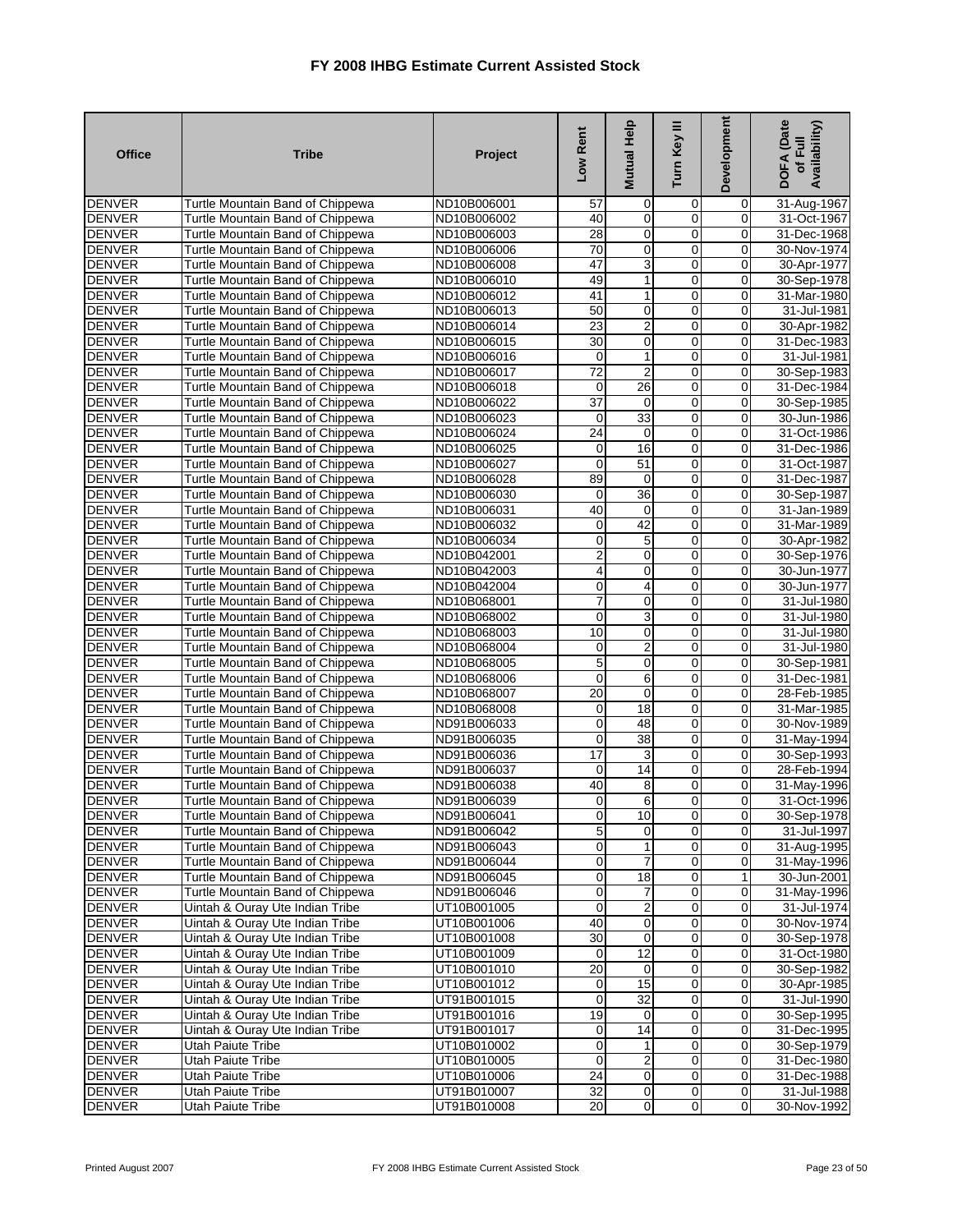| <b>Office</b> | <b>Tribe</b>              | Project     | Low Rent        | Mutual Help     | Turn Key III   | Development    | DOFA (Date<br>Availability)<br>$\overline{E}$<br>$\overline{5}$ |
|---------------|---------------------------|-------------|-----------------|-----------------|----------------|----------------|-----------------------------------------------------------------|
| <b>DENVER</b> | <b>Utah Paiute Tribe</b>  | UT91B010010 | 18              | 0               | 0              | $\overline{0}$ | 30-Sep-1993                                                     |
| <b>DENVER</b> | Utah Paiute Tribe         | UT91B010011 | 14              | $\mathbf 0$     | $\mathbf 0$    | $\Omega$       | 30-Sep-1995                                                     |
| <b>DENVER</b> | <b>Utah Paiute Tribe</b>  | UT91B010012 | $\overline{13}$ | $\overline{0}$  | $\mathbf 0$    | $\overline{0}$ | 01-Dec-1996                                                     |
| <b>DENVER</b> | <b>Utah Paiute Tribe</b>  | UT91B010013 | $\mathbf{1}$    | $\mathbf 0$     | $\mathbf 0$    | $\Omega$       | 31-Dec-1980                                                     |
| <b>DENVER</b> | <b>Utah Paiute Tribe</b>  | UT91B010015 | $\mathbf{1}$    | 0               | $\mathbf 0$    | 0              | 31-Oct-1976                                                     |
| <b>DENVER</b> | <b>Utah Paiute Tribe</b>  | UT91B010017 | 11              | $\Omega$        | $\Omega$       | $\Omega$       | 30-Sep-1997                                                     |
| <b>DENVER</b> | Utah Paiute Tribe         | UT91B010017 | 5               | 0               | 0              | $\overline{0}$ | 31-Oct-1999                                                     |
| <b>DENVER</b> | <b>Utah Paiute Tribe</b>  | UT91B010018 | $\mathbf 0$     | 3               | $\mathbf 0$    | $\overline{0}$ | 31-Dec-1988                                                     |
| <b>DENVER</b> | <b>Utah Paiute Tribe</b>  | UT91B010020 | $\overline{1}$  | $\mathbf 0$     | $\overline{0}$ | $\Omega$       | 31-Jul-1988                                                     |
| <b>DENVER</b> | <b>Utah Paiute Tribe</b>  | UT91B010021 | 20              | $\mathbf 0$     | $\mathbf 0$    | $\mathbf 0$    | 30-Sep-2002                                                     |
| <b>DENVER</b> | <b>Ute Mountain Tribe</b> | CO10B047003 | 16              | $\mathbf 0$     | $\mathbf 0$    | $\mathbf 0$    | 31-Oct-1978                                                     |
| <b>DENVER</b> | <b>Ute Mountain Tribe</b> | CO10B047004 | 15              | $\mathbf 0$     | $\mathbf 0$    | $\overline{0}$ | 30-Jun-1979                                                     |
| <b>DENVER</b> | <b>Ute Mountain Tribe</b> | CO10B047005 | $\mathbf 0$     | 19              | $\overline{0}$ | $\overline{0}$ | 31-May-1986                                                     |
| <b>DENVER</b> | <b>Ute Mountain Tribe</b> | CO10B047007 | $\mathbf 0$     | 16              | $\mathbf 0$    | 0              | 30-Nov-1987                                                     |
| <b>DENVER</b> | <b>Ute Mountain Tribe</b> | CO91B047008 | $\overline{0}$  | 20              | $\mathbf 0$    | $\overline{0}$ | 30-Jun-1989                                                     |
| <b>DENVER</b> | Ute Mountain Tribe        | CO91B047009 | 10              | $\mathbf 0$     | $\mathbf 0$    | $\Omega$       | 31-Jul-1990                                                     |
| <b>DENVER</b> | <b>Ute Mountain Tribe</b> | CO91B047010 | $\overline{20}$ | $\mathbf 0$     | 0              | 0              | 31-Jul-1990                                                     |
| <b>DENVER</b> | <b>Ute Mountain Tribe</b> | CO91B047011 | $\mathbf 0$     | 10              | $\overline{0}$ | $\Omega$       | 31-Oct-1991                                                     |
| <b>DENVER</b> | <b>Ute Mountain Tribe</b> | CO91B047012 | 16              | 0               | $\Omega$       | $\Omega$       | 31-Oct-1991                                                     |
| <b>DENVER</b> | <b>Ute Mountain Tribe</b> | CO91B047013 | 20              | 0               | $\mathbf 0$    | $\overline{0}$ | 31-Dec-1992                                                     |
| <b>DENVER</b> | Ute Mountain Tribe        | CO91B047014 | 20              | 0               | 0              | $\Omega$       | 30-Nov-1993                                                     |
| <b>DENVER</b> | Ute Mountain Tribe        | CO91B047015 | $\mathbf 0$     | 15              | $\Omega$       | $\Omega$       | 30-Nov-1993                                                     |
| <b>DENVER</b> | <b>Ute Mountain Tribe</b> | CO91B047016 | 13              | $\mathbf 0$     | 0              | $\Omega$       | 30-Nov-1994                                                     |
| <b>DENVER</b> | <b>Ute Mountain Tribe</b> | CO91B047017 | 20              | 0               | $\mathbf 0$    | $\overline{0}$ | 31-Jul-1996                                                     |
| <b>DENVER</b> | Winnebago Tribe           | NE10B045001 | $\overline{30}$ | $\Omega$        | $\overline{0}$ | $\Omega$       | 28-Feb-1966                                                     |
| <b>DENVER</b> | Winnebago Tribe           | NE10B045003 | 77              | $\mathbf 0$     | $\mathbf 0$    | 0              | 31-Jan-1974                                                     |
| <b>DENVER</b> | Winnebago Tribe           | NE10B045007 | $\mathbf 0$     | 12              | 0              | $\Omega$       | 31-Jan-1980                                                     |
| <b>DENVER</b> | Winnebago Tribe           | NE10B045008 | 35              | 0               | $\mathbf 0$    | $\Omega$       | 31-Aug-1980                                                     |
| <b>DENVER</b> | Winnebago Tribe           | NE10B045009 | 0               | $\overline{20}$ | $\mathbf 0$    | 0              | 30-Jun-1987                                                     |
| <b>DENVER</b> | Winnebago Tribe           | NE10B045011 | $\overline{21}$ | $\mathbf 0$     | $\mathbf 0$    | $\Omega$       | 31-May-1989                                                     |
| <b>DENVER</b> | Winnebago Tribe           | NE91B045012 | 0               | 10              | $\mathbf 0$    | $\Omega$       | 31-Jul-1991                                                     |
| <b>DENVER</b> | Winnebago Tribe           | NE91B045013 | $\overline{7}$  | $\mathbf 0$     | $\mathbf 0$    | $\Omega$       | 31-Jan-1991                                                     |
| <b>DENVER</b> | Winnebago Tribe           | NE91B045015 | $\mathbf 0$     | 15              | $\mathbf 0$    | 0              | 31-Jan-1999                                                     |
| <b>DENVER</b> | <b>Yankton Sioux</b>      | SD10B012001 | 100             | 0               | 0              | $\overline{0}$ | 31-Dec-1971                                                     |
| <b>DENVER</b> | Yankton Sioux             | SD10B012002 | 30              | $\mathbf 0$     | $\Omega$       | $\Omega$       | 31-Jul-1976                                                     |
| <b>DENVER</b> | Yankton Sioux             | SD10B012004 | 21              | $\mathbf 0$     | $\overline{0}$ | $\mathbf 0$    | 30-Sep-1979                                                     |
| <b>DENVER</b> | Yankton Sioux             | SD10B012006 | $\mathbf 0$     | 1               | $\mathbf 0$    | $\Omega$       | 31-Dec-1980                                                     |
| <b>DENVER</b> | <b>Yankton Sioux</b>      | SD10B012007 | 24              | 0               | $\mathbf 0$    | $\Omega$       | 31-Dec-1980                                                     |
| <b>DENVER</b> | Yankton Sioux             | SD10B012008 | 17              | 0               | $\Omega$       | $\Omega$       | 31-Jul-1981                                                     |
| <b>DENVER</b> | Yankton Sioux             | SD10B012010 | $\mathbf 0$     | 3               | $\mathbf 0$    | 0              | 30-Sep-1981                                                     |
| <b>DENVER</b> | <b>Yankton Sioux</b>      | SD91B012013 | $\overline{18}$ | 0               | $\Omega$       | $\Omega$       | 31-Mar-1993                                                     |
| <b>DENVER</b> | <b>Yankton Sioux</b>      | SD91B012014 | $\overline{18}$ | $\mathbf 0$     | $\mathbf 0$    | $\Omega$       | 31-Jul-1994                                                     |
| <b>DENVER</b> | <b>Yankton Sioux</b>      | SD91B012015 | $\mathbf 0$     | 20              | $\mathbf 0$    | $\mathbf 0$    | 28-Feb-1995                                                     |
| <b>DENVER</b> | Yankton Sioux             | SD91B012016 | $\mathbf 0$     | 27              | $\overline{0}$ | $\mathbf{0}$   | 08-Sep-1997                                                     |
| <b>DENVER</b> | <b>Yankton Sioux</b>      | SD91B012017 | 23              | 0               | $\mathbf 0$    | 0              | 10-Nov-1997                                                     |
| <b>DENVER</b> | <b>Yankton Sioux</b>      | SD91B012018 | $\mathbf 0$     | 1               | $\overline{0}$ | $\mathbf 0$    | 08-Sep-1997                                                     |
| <b>DENVER</b> | <b>TOTAL</b>              |             | 9938            | 4186            | 59             | 91             |                                                                 |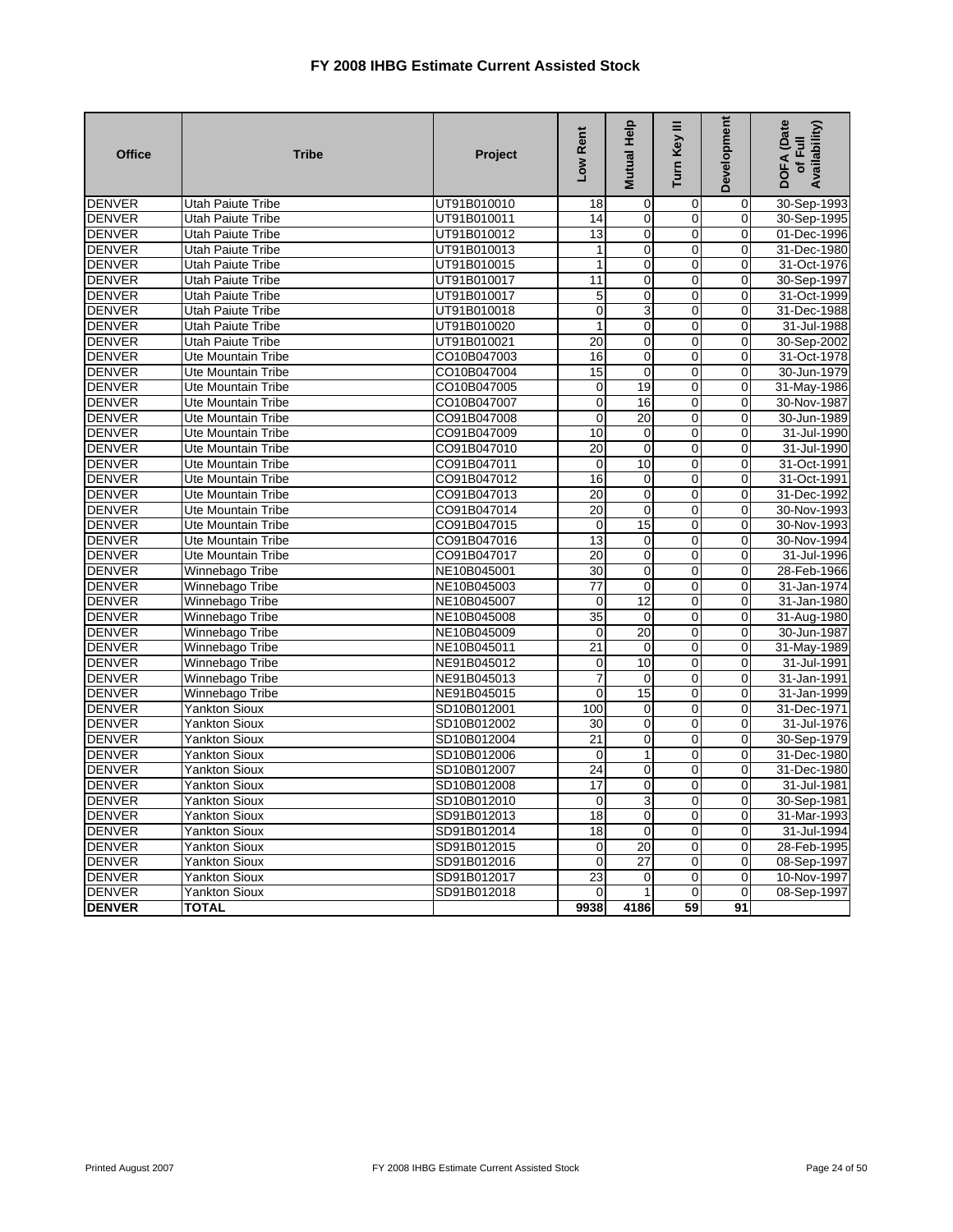| <b>Office</b>   | <b>Tribe</b>           | Project     | Low Rent            | Mutual Help     | Turn Key III   | Development    | <b>DOFA</b> (Date<br>Availability)<br>of Full |
|-----------------|------------------------|-------------|---------------------|-----------------|----------------|----------------|-----------------------------------------------|
| <b>OKLAHOMA</b> | Absentee-Shawnee       | OK56B091011 | 0                   | 11              | 0              | 0              | 31-Mar-1982                                   |
| <b>OKLAHOMA</b> | Absentee-Shawnee       | OK56B091012 | $\overline{25}$     | $\mathbf 0$     | $\mathbf 0$    | 0              | 30-Jun-1981                                   |
| <b>OKLAHOMA</b> | Absentee-Shawnee       | OK56B091013 | 0                   | 17              | $\overline{0}$ | 0              | 31-Oct-1981                                   |
| <b>OKLAHOMA</b> | Absentee-Shawnee       | OK56B091015 | 25                  | 0               | 0              | $\mathbf 0$    | 30-Apr-1982                                   |
| <b>OKLAHOMA</b> | Absentee-Shawnee       | OK95B091006 | 73                  | 0               | $\mathbf 0$    | 0              | 31-Mar-1979                                   |
| <b>OKLAHOMA</b> | Absentee-Shawnee       | OK95B091007 | 0                   | 3               | $\mathbf 0$    | 0              | 30-Oct-1979                                   |
| <b>OKLAHOMA</b> | Absentee-Shawnee       | OK95B091008 | $\mathbf 0$         | 30              | $\mathbf 0$    | 0              | 30-Sep-1982                                   |
| <b>OKLAHOMA</b> | Absentee-Shawnee       | OK95B091009 | 0                   | 8               | 0              | 0              | 31-Dec-1980                                   |
| <b>OKLAHOMA</b> | Absentee-Shawnee       | OK95B091010 | 25                  | $\pmb{0}$       | $\overline{0}$ | $\mathbf 0$    | 30-Sep-1979                                   |
| <b>OKLAHOMA</b> | Absentee-Shawnee       | OK95B091014 | 25                  | $\mathbf 0$     | $\mathbf 0$    | 0              | 31-Aug-1982                                   |
| <b>OKLAHOMA</b> | Absentee-Shawnee       | OK95B091016 | 0                   | 16              | $\mathbf 0$    | 0              | 31-Mar-1984                                   |
| OKLAHOMA        | Absentee-Shawnee       | OK95B091017 | 0                   | 16              | $\overline{0}$ | $\mathbf 0$    | 30-Jun-1984                                   |
| <b>OKLAHOMA</b> | Absentee-Shawnee       | OK95B091018 | $\mathbf 0$         | 14              | $\mathbf 0$    | 0              | 31-Mar-1986                                   |
| <b>OKLAHOMA</b> | Absentee-Shawnee       | OK95B091019 | 0                   | 11              | $\mathbf 0$    | 0              | 30-Nov-1984                                   |
| <b>OKLAHOMA</b> | Absentee-Shawnee       | OK95B091020 | 0                   | 8               | $\mathbf 0$    | $\mathbf 0$    | 31-Jul-1984                                   |
| <b>OKLAHOMA</b> | Absentee-Shawnee       | OK95B091021 | $\overline{0}$      | 14              | $\overline{0}$ | 0              | 30-Sep-1987                                   |
| <b>OKLAHOMA</b> | Absentee-Shawnee       | OK95B091023 | $\mathbf 0$         | 9               | $\overline{0}$ | 0              | 31-Aug-1986                                   |
| <b>OKLAHOMA</b> | Absentee-Shawnee       | OK95B091024 | $\mathbf 0$         | $\overline{17}$ | $\mathbf 0$    | $\overline{0}$ | 31-May-1987                                   |
| <b>OKLAHOMA</b> | Absentee-Shawnee       | OK95B091025 | 0                   | 15              | 0              | 0              | 31-Mar-1989                                   |
| <b>OKLAHOMA</b> | Absentee-Shawnee       | OK95B091026 | 0                   | 10              | $\overline{0}$ | 0              | 30-Nov-1989                                   |
| <b>OKLAHOMA</b> | Absentee-Shawnee       | OK95B091027 | $\overline{0}$      | 6               | $\overline{0}$ | 0              | 31-Mar-1990                                   |
| <b>OKLAHOMA</b> | Absentee-Shawnee       | OK95B091028 | $\mathbf 0$         | 10              | $\mathbf 0$    | 0              | 31-Dec-1990                                   |
| <b>OKLAHOMA</b> | Absentee-Shawnee       | OK95B091029 | $\mathbf 0$         | 21              | $\mathbf 0$    | 0              | 31-Jul-1992                                   |
| <b>OKLAHOMA</b> | Absentee-Shawnee       | OK95B091030 | $\overline{0}$      | $\overline{17}$ | $\overline{0}$ | $\mathbf 0$    | 31-Jul-1995                                   |
| <b>OKLAHOMA</b> | Absentee-Shawnee       | OK95B091031 | 0                   | 14              | $\overline{0}$ | 0              | 31-Dec-1993                                   |
| <b>OKLAHOMA</b> | Absentee-Shawnee       | OK95B091032 | $\overline{20}$     | $\overline{7}$  | $\mathbf 0$    | 0              | 30-Nov-1995                                   |
| <b>OKLAHOMA</b> | Absentee-Shawnee       | OK95B091033 | $\mathbf 0$         | 20              | 0              | 0              | 30-Nov-1996                                   |
| <b>OKLAHOMA</b> | Absentee-Shawnee       | OK95B091034 | $\pmb{0}$           | 19              | $\overline{0}$ | 0              | 31-Jan-1995                                   |
| <b>OKLAHOMA</b> | Absentee-Shawnee       | OK95B091035 | $\mathbf 0$         | 21              | $\overline{0}$ | $\mathbf 0$    | 31-Oct-1995                                   |
| <b>OKLAHOMA</b> | Absentee-Shawnee       | OK95B091036 | $\mathbf 0$         | 25              | $\mathbf 0$    | 0              | 30-Jan-1999                                   |
| <b>OKLAHOMA</b> | Absentee-Shawnee       | OK95B091037 | $\mathsf{O}\xspace$ | $\overline{25}$ | $\overline{0}$ | 0              | 31-Mar-2000                                   |
| <b>OKLAHOMA</b> | Absentee-Shawnee       | OK95B091038 | 0                   | 25              | $\mathbf 0$    | 0              | 30-Apr-1999                                   |
| <b>OKLAHOMA</b> | Absentee-Shawnee       | OK95B091039 | 0                   | $\overline{24}$ | $\mathbf 0$    | $\pmb{0}$      | 30-Apr-2001                                   |
| <b>OKLAHOMA</b> | Absentee-Shawnee       | OK95B091040 | 0                   | 25              | $\overline{0}$ | 0              | 30-Apr-1999                                   |
| <b>OKLAHOMA</b> | Alabama-Coushatta      | TX95B338005 | 0                   | 10              | $\mathbf 0$    | $\mathbf 0$    | 28-Feb-1993                                   |
| <b>OKLAHOMA</b> | Alabama-Coushatta      | TX95B338006 | 0                   | 10              | $\mathbf 0$    | 0              | 30-Jun-1995                                   |
| <b>OKLAHOMA</b> | Alabama-Coushatta      | TX95B338007 | 0                   | 30              | $\overline{0}$ | 0              | 31-Dec-1998                                   |
| <b>OKLAHOMA</b> | Apache Tribe           | OK95B128002 | $\mathbf 0$         | 19              | $\mathbf 0$    | 0              | 30-Apr-1991                                   |
| <b>OKLAHOMA</b> | <b>Apache Tribe</b>    | OK95B128003 | 0                   | 9               | $\mathbf 0$    | 0              | 30-Nov-1990                                   |
| <b>OKLAHOMA</b> | Apache Tribe           | OK95B128004 | $\mathbf 0$         | 9               | 0              | 0              | 30-Nov-1991                                   |
| <b>OKLAHOMA</b> | Apache Tribe           | OK95B128005 | $\overline{0}$      | 19              | 0              | $\mathbf{0}$   | 30-Sep-1987                                   |
| <b>OKLAHOMA</b> | Apache Tribe           | OK95B128006 | $\overline{0}$      | 20              | $\overline{0}$ | $\mathbf 0$    | 30-Sep-1994                                   |
| <b>OKLAHOMA</b> | Apache Tribe           | OK95B128010 | 0                   | 36              | $\mathbf 0$    | $\mathbf 0$    | 31-Mar-1998                                   |
| <b>OKLAHOMA</b> | Apache Tribe           | OK95B128011 | 0                   | 18              | $\overline{0}$ | 0              | 30-Nov-1996                                   |
| <b>OKLAHOMA</b> | Caddo Tribe            | OK95B077002 | $\overline{20}$     | $\mathbf 0$     | $\overline{0}$ | $\overline{0}$ | 31-May-1972                                   |
| <b>OKLAHOMA</b> | Caddo Tribe            | OK95B077007 | 0                   | 1               | 0              | 0              | 31-Oct-1987                                   |
| <b>OKLAHOMA</b> | Caddo Tribe            | OK95B077008 | $\mathbf 0$         | 1               | 0              | 0              | 31-Jan-1991                                   |
| OKLAHOMA        | Caddo Tribe            | OK95B077010 | $\mathbf{O}$        | $\mathbf 0$     | $\mathbf 0$    | 9              |                                               |
| <b>OKLAHOMA</b> | <b>Cherokee Nation</b> | OK56B045041 | 50                  | $\overline{0}$  | $\mathbf 0$    | 0              | 31-Jul-1982                                   |
| <b>OKLAHOMA</b> | <b>Cherokee Nation</b> | OK56B045047 | 32                  | $\mathbf 0$     | $\mathbf 0$    | 0              | 31-Mar-1981                                   |
| <b>OKLAHOMA</b> | <b>Cherokee Nation</b> | OK56B045048 | 40                  | $\mathbf 0$     | $\mathbf 0$    | 0              | 31-Dec-1981                                   |
| <b>OKLAHOMA</b> | Cherokee Nation        | OK56B045050 | 0                   | 17              | $\overline{0}$ | 0              | 31-Mar-1983                                   |
| <b>OKLAHOMA</b> | <b>Cherokee Nation</b> | OK56B045052 | 25                  | 0               | $\overline{0}$ | 0              | 30-Nov-1981                                   |
| <b>OKLAHOMA</b> | Cherokee Nation        | OK56B045054 | 50                  | 0               | $\mathbf 0$    | 0              | 31-Jan-1983                                   |
| <b>OKLAHOMA</b> | Cherokee Nation        | OK56B045055 | 50                  | $\mathbf 0$     | $\mathbf 0$    | $\overline{0}$ | 31-Oct-1981                                   |
| <b>OKLAHOMA</b> | <b>Cherokee Nation</b> | OK56B045056 | 0                   | 10              | $\mathbf 0$    | 0              | 31-Jan-1983                                   |
| <b>OKLAHOMA</b> | <b>Cherokee Nation</b> | OK56B045057 | $\mathbf 0$         | $\overline{7}$  | 0              | $\mathbf 0$    | 31-Jan-1983                                   |
| <b>OKLAHOMA</b> | Cherokee Nation        | OK56B045058 | 0                   | 13              | $\overline{0}$ | $\mathbf 0$    | 30-Sep-1982                                   |
| <b>OKLAHOMA</b> | Cherokee Nation        | OK95B045001 | $\overline{24}$     | $\overline{0}$  | $\overline{0}$ | $\mathbf 0$    | 30-Jun-1968                                   |
| <b>OKLAHOMA</b> | <b>Cherokee Nation</b> | OK95B045002 | 16                  | $\overline{0}$  | $\mathbf 0$    | $\overline{0}$ | 31-Aug-1969                                   |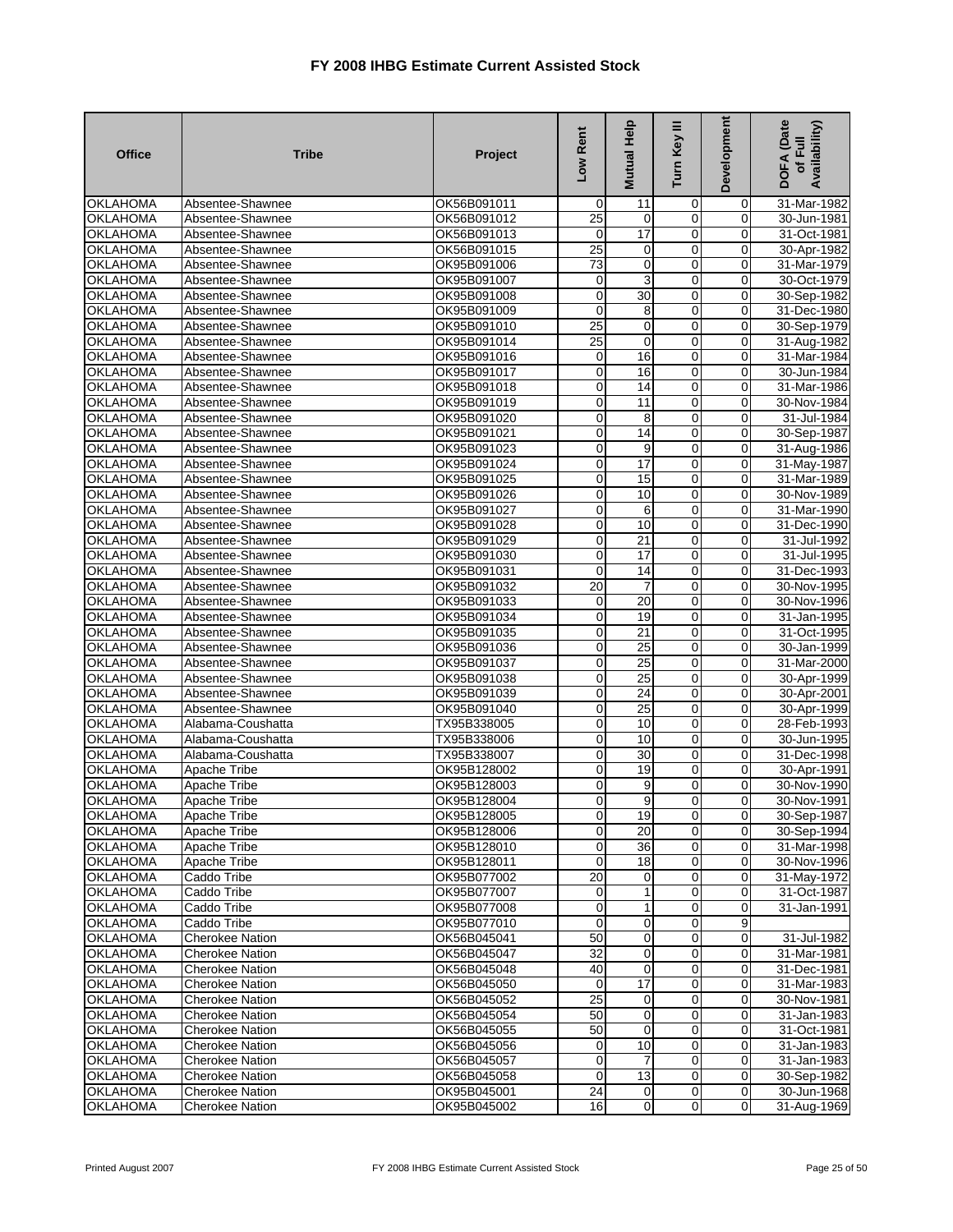| <b>Office</b>                      | <b>Tribe</b>                                     | Project                    | Low Rent                      | Mutual Help           | Turn Key III                  | Development         | <b>DOFA</b> (Date<br>Availability)<br>of Full |
|------------------------------------|--------------------------------------------------|----------------------------|-------------------------------|-----------------------|-------------------------------|---------------------|-----------------------------------------------|
| <b>OKLAHOMA</b>                    | <b>Cherokee Nation</b>                           | OK95B045005                | 40                            | 0                     | 0                             | 0                   | 30-Jun-1971                                   |
| <b>OKLAHOMA</b>                    | <b>Cherokee Nation</b>                           | OK95B045016                | 81                            | $\overline{0}$        | $\mathbf 0$                   | $\mathbf 0$         | 31-Aug-1972                                   |
| <b>OKLAHOMA</b>                    | <b>Cherokee Nation</b>                           | OK95B045024                | 29                            | $\mathbf 0$           | $\overline{0}$                | 0                   | 31-Jul-1974                                   |
| <b>OKLAHOMA</b>                    | <b>Cherokee Nation</b>                           | OK95B045025                | 19                            | $\mathbf 0$           | $\mathbf 0$                   | 0                   | 30-Nov-1974                                   |
| <b>OKLAHOMA</b>                    | <b>Cherokee Nation</b>                           | OK95B045026                | 19                            | $\mathbf 0$           | $\mathbf 0$                   | 0                   | 30-Nov-1974                                   |
| <b>OKLAHOMA</b>                    | <b>Cherokee Nation</b>                           | OK95B045030                | 50                            | $\overline{0}$        | 0                             | 0                   | 30-Sep-1977                                   |
| <b>OKLAHOMA</b>                    | <b>Cherokee Nation</b>                           | OK95B045032                | $\overline{20}$               | $\mathbf 0$           | $\mathbf 0$                   | $\mathbf 0$         | 31-Jan-1978                                   |
| <b>OKLAHOMA</b>                    | <b>Cherokee Nation</b>                           | OK95B045033                | 0                             | 6                     | 0                             | 0                   | 31-Dec-1977                                   |
| <b>OKLAHOMA</b>                    | <b>Cherokee Nation</b>                           | OK95B045034                | $\mathbf 0$                   | 1                     | $\mathbf 0$                   | $\mathbf 0$         | 31-Dec-1979                                   |
| <b>OKLAHOMA</b>                    | <b>Cherokee Nation</b>                           | OK95B045035                | $\overline{50}$               | $\mathbf 0$           | $\mathbf 0$                   | 0                   | 30-Sep-1977                                   |
| <b>OKLAHOMA</b>                    | <b>Cherokee Nation</b>                           | OK95B045036                | 0<br>25                       | 2<br>$\overline{0}$   | $\mathbf 0$<br>$\overline{0}$ | 0<br>$\overline{0}$ | 31-Dec-1979                                   |
| <b>OKLAHOMA</b>                    | <b>Cherokee Nation</b>                           | OK95B045037                | 24                            |                       | 0                             | $\mathbf 0$         | 31-Dec-1978                                   |
| <b>OKLAHOMA</b><br><b>OKLAHOMA</b> | <b>Cherokee Nation</b><br><b>Cherokee Nation</b> | OK95B045038<br>OK95B045039 | 30                            | 0<br>0                | $\mathbf 0$                   | 0                   | 31-Dec-1979<br>31-Jan-1981                    |
| <b>OKLAHOMA</b>                    | <b>Cherokee Nation</b>                           | OK95B045040                | 46                            | 0                     | 0                             | $\mathbf 0$         | 31-Mar-1981                                   |
| <b>OKLAHOMA</b>                    | <b>Cherokee Nation</b>                           | OK95B045042                | 25                            | $\mathbf 0$           | $\overline{0}$                | 0                   | 31-Oct-1980                                   |
| <b>OKLAHOMA</b>                    | <b>Cherokee Nation</b>                           | OK95B045043                | 48                            | 0                     | $\overline{0}$                | 0                   | 31-Aug-1980                                   |
| <b>OKLAHOMA</b>                    | <b>Cherokee Nation</b>                           | OK95B045044                | $\overline{50}$               | $\mathbf 0$           | $\mathbf 0$                   | $\mathbf 0$         | 30-Nov-1980                                   |
| <b>OKLAHOMA</b>                    | Cherokee Nation                                  | OK95B045045                | 24                            | 0                     | $\mathbf 0$                   | 0                   | 31-Aug-1980                                   |
| <b>OKLAHOMA</b>                    | <b>Cherokee Nation</b>                           | OK95B045046                | 60                            | $\mathbf 0$           | $\mathbf 0$                   | 0                   | 31-Jan-1981                                   |
| <b>OKLAHOMA</b>                    | <b>Cherokee Nation</b>                           | OK95B045049                | 0                             | 4                     | $\overline{0}$                | $\overline{0}$      | 31-Oct-1980                                   |
| <b>OKLAHOMA</b>                    | <b>Cherokee Nation</b>                           | OK95B045051                | $\mathbf 0$                   | $\overline{2}$        | 0                             | 0                   | 31-Oct-1981                                   |
| <b>OKLAHOMA</b>                    | <b>Cherokee Nation</b>                           | OK95B045053                | $\mathbf 0$                   | $\overline{32}$       | $\mathbf 0$                   | 0                   | 30-Sep-1981                                   |
| <b>OKLAHOMA</b>                    | <b>Cherokee Nation</b>                           | OK95B045059                | 0                             | 59                    | $\mathbf 0$                   | $\mathbf 0$         | 31-Oct-1984                                   |
| <b>OKLAHOMA</b>                    | <b>Cherokee Nation</b>                           | OK95B045060                | 0                             | 18                    | 0                             | 0                   | 28-Feb-1986                                   |
| <b>OKLAHOMA</b>                    | <b>Cherokee Nation</b>                           | OK95B045061                | $\mathbf 0$                   | 23                    | $\mathbf 0$                   | 0                   | 30-Sep-1986                                   |
| <b>OKLAHOMA</b>                    | <b>Cherokee Nation</b>                           | OK95B045062                | $\mathbf 0$                   | 20                    | 0                             | 0                   | 30-Nov-1986                                   |
| <b>OKLAHOMA</b>                    | <b>Cherokee Nation</b>                           | OK95B045063                | 0                             | 12                    | $\overline{0}$                | 0                   | 30-Sep-1986                                   |
| <b>OKLAHOMA</b>                    | <b>Cherokee Nation</b>                           | OK95B045064                | 0                             | $\overline{28}$       | 0                             | $\mathbf 0$         | 31-Oct-1987                                   |
| <b>OKLAHOMA</b>                    | <b>Cherokee Nation</b>                           | OK95B045065                | 0                             | 10                    | $\mathbf 0$                   | 0                   | 31-Oct-1984                                   |
| <b>OKLAHOMA</b>                    | <b>Cherokee Nation</b>                           | OK95B045066                | $\mathbf 0$                   | 28                    | $\mathbf 0$                   | 0                   | 28-Feb-1987                                   |
| <b>OKLAHOMA</b>                    | <b>Cherokee Nation</b>                           | OK95B045067                | 0                             | 39                    | $\overline{0}$                | $\overline{0}$      | 29-Feb-1988                                   |
| <b>OKLAHOMA</b>                    | <b>Cherokee Nation</b>                           | OK95B045068                | $\mathbf 0$                   | $\overline{27}$       | 0                             | 0                   | 31-Mar-1988                                   |
| <b>OKLAHOMA</b>                    | <b>Cherokee Nation</b>                           | OK95B045069                | 0                             | 12                    | $\mathbf 0$                   | 0                   | 31-Mar-1988                                   |
| <b>OKLAHOMA</b>                    | <b>Cherokee Nation</b>                           | OK95B045070                | 0                             | 4                     | $\mathbf 0$                   | $\mathbf 0$         | 30-Sep-1986                                   |
| <b>OKLAHOMA</b>                    | <b>Cherokee Nation</b>                           | OK95B045071                | 0                             | 12                    | 0                             | 0                   | 30-Sep-1986                                   |
| <b>OKLAHOMA</b>                    | <b>Cherokee Nation</b>                           | OK95B045072                | 0                             | 23                    | $\overline{0}$                | $\overline{0}$      | 30-Sep-1988                                   |
| <b>OKLAHOMA</b>                    | <b>Cherokee Nation</b>                           | OK95B045073                | 0                             | 22                    | $\mathbf 0$                   | 0                   | 30-Sep-1988                                   |
| <b>OKLAHOMA</b>                    | <b>Cherokee Nation</b>                           | OK95B045074                | 0                             | 12                    | $\mathbf 0$                   | 0                   | 30-Sep-1988                                   |
| <b>OKLAHOMA</b>                    | <b>Cherokee Nation</b>                           | OK95B045075                | $\overline{0}$                | 58                    | $\mathbf 0$                   | 0                   | 30-Sep-1989                                   |
| <b>OKLAHOMA</b>                    | <b>Cherokee Nation</b>                           | OK95B045076                | $\overline{0}$                | 75                    | 0                             | $\mathbf{0}$        | 30-Apr-1992                                   |
| <b>OKLAHOMA</b>                    | <b>Cherokee Nation</b>                           | OK95B045077                | $\overline{0}$                | 5                     | $\overline{0}$                | 0                   | 30-Apr-1990                                   |
| <b>OKLAHOMA</b>                    | <b>Cherokee Nation</b>                           | OK95B045078                | $\mathbf 0$                   | 50                    | 0                             | 0                   | 31-Dec-1993                                   |
| <b>OKLAHOMA</b>                    | Cherokee Nation                                  | OK95B045079                | $\mathbf 0$                   | 42                    | $\mathbf 0$                   | $\overline{0}$      | 31-Oct-1993                                   |
| <b>OKLAHOMA</b>                    | <b>Cherokee Nation</b>                           | OK95B045080                | $\overline{0}$<br>$\mathbf 0$ | 19                    | $\overline{0}$<br>$\mathbf 0$ | 0<br>$\mathbf 0$    | 30-Apr-1994                                   |
| <b>OKLAHOMA</b>                    | <b>Cherokee Nation</b>                           | OK95B045081                |                               | 32                    |                               |                     | 31-May-1994                                   |
| <b>OKLAHOMA</b><br><b>OKLAHOMA</b> | Cherokee Nation<br><b>Cherokee Nation</b>        | OK95B045082                | 0<br>50                       | 136<br>$\overline{0}$ | $\overline{0}$<br>$\mathbf 0$ | 0<br>$\overline{0}$ | 30-Apr-1995<br>30-Nov-1995                    |
| <b>OKLAHOMA</b>                    | Cherokee Nation                                  | OK95B045083<br>OK95B045085 | $\overline{0}$                | 136                   | $\mathbf 0$                   | $\mathbf 0$         | 30-Apr-1996                                   |
| <b>OKLAHOMA</b>                    | Cherokee Nation                                  | OK95B045086                | 0                             | 173                   | $\overline{0}$                | 0                   | 25-Mar-1998                                   |
| OKLAHOMA                           | Cherokee Nation                                  | OK95B045087                | $\overline{O}$                | 16                    | $\mathbf 0$                   | $\mathbf 0$         | 31-Dec-1999                                   |
| <b>OKLAHOMA</b>                    | <b>Cherokee Nation</b>                           | OK95B045088                | $\mathbf 0$                   | 48                    | $\mathbf 0$                   | $\mathbf 0$         | 31-Dec-2000                                   |
| <b>OKLAHOMA</b>                    | Cherokee Nation                                  | OK95B144001                | $\overline{25}$               | 0                     | $\mathbf 0$                   | 0                   | 30-Sep-1980                                   |
| <b>OKLAHOMA</b>                    | Cherokee Nation                                  | OK95B144002                | $\mathbf 0$                   | 16                    | $\overline{0}$                | 0                   | 31-Jan-1981                                   |
| <b>OKLAHOMA</b>                    | <b>Cherokee Nation</b>                           | OK95B144003                | $\mathbf 0$                   | 10                    | $\overline{0}$                | $\overline{0}$      | 30-Apr-1990                                   |
| <b>OKLAHOMA</b>                    | Cherokee Nation                                  | OK95B144004                | 0                             | 11                    | $\overline{0}$                | $\overline{0}$      | 31-Aug-1989                                   |
| <b>OKLAHOMA</b>                    | Cherokee Nation                                  | OK95B144005                | 0                             | 3                     | $\overline{0}$                | $\mathbf 0$         | 31-May-1990                                   |
| <b>OKLAHOMA</b>                    | Cherokee Nation                                  | OK95B144006                | $\overline{0}$                | 5                     | $\overline{0}$                | $\overline{0}$      | 31-May-1990                                   |
| <b>OKLAHOMA</b>                    | Cherokee Nation                                  | OK95B144007                | $\boldsymbol{0}$              | $\boldsymbol{8}$      | $\mathbf 0$                   | $\mathbf 0$         | 30-Jun-1993                                   |
| <b>OKLAHOMA</b>                    | Cherokee Nation                                  | OK95B144008                | $\overline{O}$                | 18                    | $\mathbf 0$                   | 0                   | 30-Sep-1993                                   |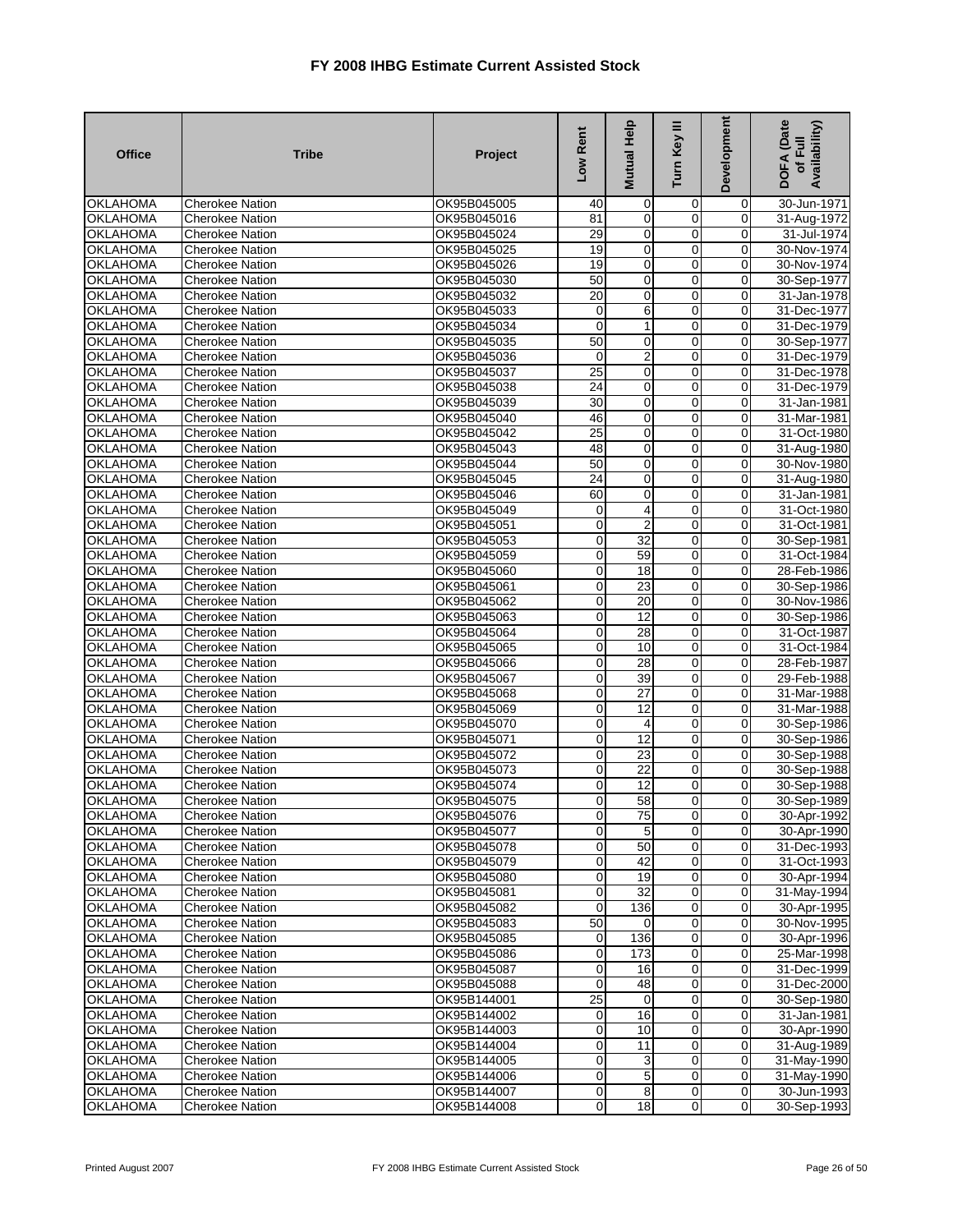| <b>Office</b>                      | <b>Tribe</b>            | Project                    | Low Rent          | Mutual Help     | Turn Key III               | Development      | DOFA (Date<br>Availability)<br>of Full |
|------------------------------------|-------------------------|----------------------------|-------------------|-----------------|----------------------------|------------------|----------------------------------------|
| <b>OKLAHOMA</b>                    | <b>Cherokee Nation</b>  | OK95B144009                | 0                 | 19              | $\mathbf 0$                | $\mathbf 0$      | 30-Sep-1995                            |
| <b>OKLAHOMA</b>                    | <b>Cherokee Nation</b>  | OK95B144010                | 0                 | 17              | $\mathbf 0$                | 0                | 20-Jul-1997                            |
| <b>OKLAHOMA</b>                    | Cherokee Nation         | OK95B144011                | 16                | 0               | $\overline{0}$             | $\mathbf 0$      | 20-Nov-1997                            |
| <b>OKLAHOMA</b>                    | <b>Cherokee Nation</b>  | OK95B144012                | 36                | $\mathbf 0$     | 0                          | $\mathbf 0$      | 30-Sep-1998                            |
| <b>OKLAHOMA</b>                    | Cheyenne-Arapaho Tribes | OK95B100001                | 0                 | 11              | $\mathbf 0$                | 0                | 28-Feb-1975                            |
| <b>OKLAHOMA</b>                    | Cheyenne-Arapaho Tribes | OK95B100002                | $\mathbf 0$       | $\overline{12}$ | $\mathbf 0$                | $\mathbf 0$      | 28-Feb-1975                            |
| <b>OKLAHOMA</b>                    | Cheyenne-Arapaho Tribes | OK95B100003                | $\mathbf 0$       | 69              | $\mathbf 0$                | $\mathbf 0$      | 30-Sep-1979                            |
| <b>OKLAHOMA</b>                    | Cheyenne-Arapaho Tribes | OK95B100004                | 0                 | 24              | 0                          | 0                | 31-Jul-1981                            |
| <b>OKLAHOMA</b>                    | Cheyenne-Arapaho Tribes | OK95B100005                | 0                 | 23              | $\mathbf 0$                | $\mathbf 0$      | 30-Oct-1987                            |
| <b>OKLAHOMA</b>                    | Cheyenne-Arapaho Tribes | OK95B100006                | $\mathbf 0$       | 25              | $\mathbf 0$                | 0                | 31-Aug-1989                            |
| OKLAHOMA                           | Cheyenne-Arapaho Tribes | OK95B100007                | $\mathbf 0$       | 20              | $\mathbf 0$                | $\mathbf 0$      | 30-Apr-1992                            |
| <b>OKLAHOMA</b>                    | Cheyenne-Arapaho Tribes | OK95B100008                | 0                 | 9               | $\mathbf 0$                | $\Omega$         | 31-Jul-1993                            |
| <b>OKLAHOMA</b>                    | Cheyenne-Arapaho Tribes | OK95B100009                | $\mathbf 0$       | 10              | $\mathbf 0$                | 0                | 13-May-1996                            |
| <b>OKLAHOMA</b>                    | Cheyenne-Arapaho Tribes | OK95B100010                | $\mathbf 0$       | 21              | $\mathbf 0$                | 0                | 30-Dec-1997                            |
| <b>OKLAHOMA</b>                    | Cheyenne-Arapaho Tribes | OK95B100012                | $\mathbf 0$       | 30              | 0                          | 0                | 28-Feb-1999                            |
| <b>OKLAHOMA</b>                    | Chickasaw               | OK56B047041                | 0                 | 9               | $\overline{0}$             | 0                | 31-Oct-1982                            |
| <b>OKLAHOMA</b>                    | Chickasaw               | OK56B047042                | 0                 | 8               | $\overline{0}$             | $\mathbf 0$      | 30-Apr-1982                            |
| <b>OKLAHOMA</b>                    | Chickasaw               | OK56B047044                | $\mathbf 0$       | 17              | 0                          | $\mathbf 0$      | 31-May-1985                            |
| <b>OKLAHOMA</b>                    | Chickasaw               | OK56B047045                | 0                 | 12              | $\overline{0}$             | 0                | 30-Sep-1984                            |
| <b>OKLAHOMA</b>                    | Chickasaw               | OK95B047002                | $\overline{24}$   | 0               | $\mathbf 0$                | $\mathbf 0$      | 30-Nov-1970                            |
| <b>OKLAHOMA</b>                    | Chickasaw               | OK95B047004                | 64                | 0               | $\mathbf 0$                | 0                | 31-Dec-1971                            |
| <b>OKLAHOMA</b>                    | Chickasaw               | OK95B047006                | 100               | 0               | $\mathbf 0$                | 0                | 31-Oct-1971                            |
| <b>OKLAHOMA</b>                    | Chickasaw               | OK95B047008                | 97                | 0               | $\mathbf 0$                | $\mathbf 0$      | 28-Feb-1975                            |
| <b>OKLAHOMA</b>                    | Chickasaw               | OK95B047010                | 100               | 0               | $\mathbf 0$                | 0                | 28-Feb-1973                            |
| <b>OKLAHOMA</b>                    | Chickasaw               | OK95B047011                | $\overline{25}$   | 0               | $\mathbf 0$                | 0                | 30-Jun-1973                            |
| <b>OKLAHOMA</b>                    | Chickasaw               | OK95B047013                | $\overline{30}$   | $\mathbf 0$     | $\overline{0}$             | $\overline{0}$   | 31-Oct-1972                            |
| <b>OKLAHOMA</b>                    | Chickasaw               | OK95B047014                | 22                | 0               | 0                          | 0                | 31-Oct-1972                            |
| <b>OKLAHOMA</b>                    | Chickasaw               | OK95B047029                | 0                 | 11              | $\overline{0}$             | $\mathbf 0$      | 31-Dec-1980                            |
| <b>OKLAHOMA</b>                    | Chickasaw               | OK95B047030                | $\mathbf 0$       | 1               | $\mathbf 0$                | 0                | 31-Jul-1978                            |
| <b>OKLAHOMA</b>                    | Chickasaw               | OK95B047031                | 0                 | 1               | $\mathbf 0$                | 0                | 28-Feb-1979                            |
| <b>OKLAHOMA</b><br><b>OKLAHOMA</b> | Chickasaw               | OK95B047032                | $\mathbf 0$<br>40 | 2               | $\mathbf 0$<br>$\mathbf 0$ | 0<br>$\mathbf 0$ | 31-Aug-1979                            |
| <b>OKLAHOMA</b>                    | Chickasaw               | OK95B047033                | 0                 | 0<br>4          | 0                          | 0                | 31-May-1979                            |
| <b>OKLAHOMA</b>                    | Chickasaw               | OK95B047034<br>OK95B047035 | 0                 | 9               | $\mathbf 0$                | $\mathbf 0$      | 30-Apr-1981                            |
| <b>OKLAHOMA</b>                    | Chickasaw<br>Chickasaw  | OK95B047036                | $\overline{90}$   | 0               | $\mathbf 0$                | 0                | 31-Dec-1980<br>30-Sep-1981             |
| <b>OKLAHOMA</b>                    | Chickasaw               | OK95B047037                | 60                | 0               | $\mathbf 0$                | 0                | 30-Sep-1980                            |
| <b>OKLAHOMA</b>                    | Chickasaw               | OK95B047038                | 50                | $\mathbf 0$     | $\mathbf 0$                | $\Omega$         | 30-Jun-1983                            |
| <b>OKLAHOMA</b>                    | Chickasaw               | OK95B047039                | $\mathbf 0$       | 6               | $\mathbf 0$                | 0                | 30-Apr-1980                            |
| <b>OKLAHOMA</b>                    | Chickasaw               | OK95B047040                | 0                 | 16              | 0                          | 0                | 31-May-1984                            |
| <b>OKLAHOMA</b>                    | Chickasaw               | OK95B047046                | $\mathbf 0$       | 9               | 0                          | 0                | 30-Sep-1986                            |
| <b>OKLAHOMA</b>                    | Chickasaw               | OK95B047047                | $\mathbf{0}$      | 18              | 0                          | $\mathbf{0}$     | 31-Jul-1986                            |
| <b>OKLAHOMA</b>                    | Chickasaw               | OK95B047048                | $\overline{0}$    | $\overline{14}$ | $\overline{0}$             | $\overline{0}$   | 30-Sep-1986                            |
| <b>OKLAHOMA</b>                    | Chickasaw               | OK95B047049                | $\mathbf 0$       | 19              | $\mathbf 0$                | 0                | 30-Apr-1987                            |
| <b>OKLAHOMA</b>                    | Chickasaw               | OK95B047052                | 0                 | 6               | $\mathbf 0$                | $\mathbf 0$      | 31-Aug-1984                            |
| <b>OKLAHOMA</b>                    | Chickasaw               | OK95B047053                | $\mathbf 0$       | 13              | $\mathbf 0$                | 0                | 31-May-1987                            |
| <b>OKLAHOMA</b>                    | Chickasaw               | OK95B047054                | $\mathbf 0$       | 15              | $\overline{0}$             | $\overline{0}$   | 31-Aug-1987                            |
| <b>OKLAHOMA</b>                    | Chickasaw               | OK95B047055                | $\mathbf 0$       | 14              | $\mathbf 0$                | $\overline{0}$   | 31-Aug-1987                            |
| <b>OKLAHOMA</b>                    | Chickasaw               | OK95B047056                | 0                 | 11              | $\overline{0}$             | 0                | 31-Aug-1987                            |
| <b>OKLAHOMA</b>                    | Chickasaw               | OK95B047057                | $\mathbf 0$       | 10              | 0                          | $\overline{0}$   | 31-Jul-1986                            |
| <b>OKLAHOMA</b>                    | Chickasaw               | OK95B047058                | $\mathbf 0$       | 26              | $\overline{0}$             | $\overline{0}$   | 30-Sep-1988                            |
| <b>OKLAHOMA</b>                    | Chickasaw               | OK95B047059                | $\mathbf 0$       | 33              | $\mathbf 0$                | 0                | 30-Apr-1989                            |
| <b>OKLAHOMA</b>                    | Chickasaw               | OK95B047060                | $\mathbf 0$       | 21              | $\overline{0}$             | $\overline{0}$   | 30-Apr-1990                            |
| <b>OKLAHOMA</b>                    | Chickasaw               | OK95B047061                | $\mathbf 0$       | 16              | $\overline{0}$             | $\overline{0}$   | 31-Mar-1991                            |
| <b>OKLAHOMA</b>                    | Chickasaw               | OK95B047062                | $\mathbf 0$       | 15              | $\mathbf 0$                | 0                | 31-Dec-1989                            |
| <b>OKLAHOMA</b>                    | Chickasaw               | OK95B047063                | 0                 | 27              | $\overline{0}$             | 0                | 31-Jan-1992                            |
| <b>OKLAHOMA</b>                    | Chickasaw               | OK95B047064                | $\mathbf 0$       | 27              | $\mathbf 0$                | 0                | 31-Oct-1992                            |
| <b>OKLAHOMA</b>                    | Chickasaw               | OK95B047065                | $\mathbf 0$       | 13              | $\mathbf 0$                | 0                | 30-Apr-1992                            |
| <b>OKLAHOMA</b>                    | Chickasaw               | OK95B047066                | $\mathbf 0$       | 19              | $\mathbf 0$                | 0                | 30-Jun-1995                            |
| <b>OKLAHOMA</b>                    | Chickasaw               | OK95B047067                | $\mathbf 0$       | 10              | $\mathbf 0$                | 0                | 31-Mar-1993                            |
| <b>OKLAHOMA</b>                    | Chickasaw               | OK95B047068                | $\mathbf 0$       | $\overline{23}$ | $\mathbf 0$                | $\overline{0}$   | 25-Mar-1996                            |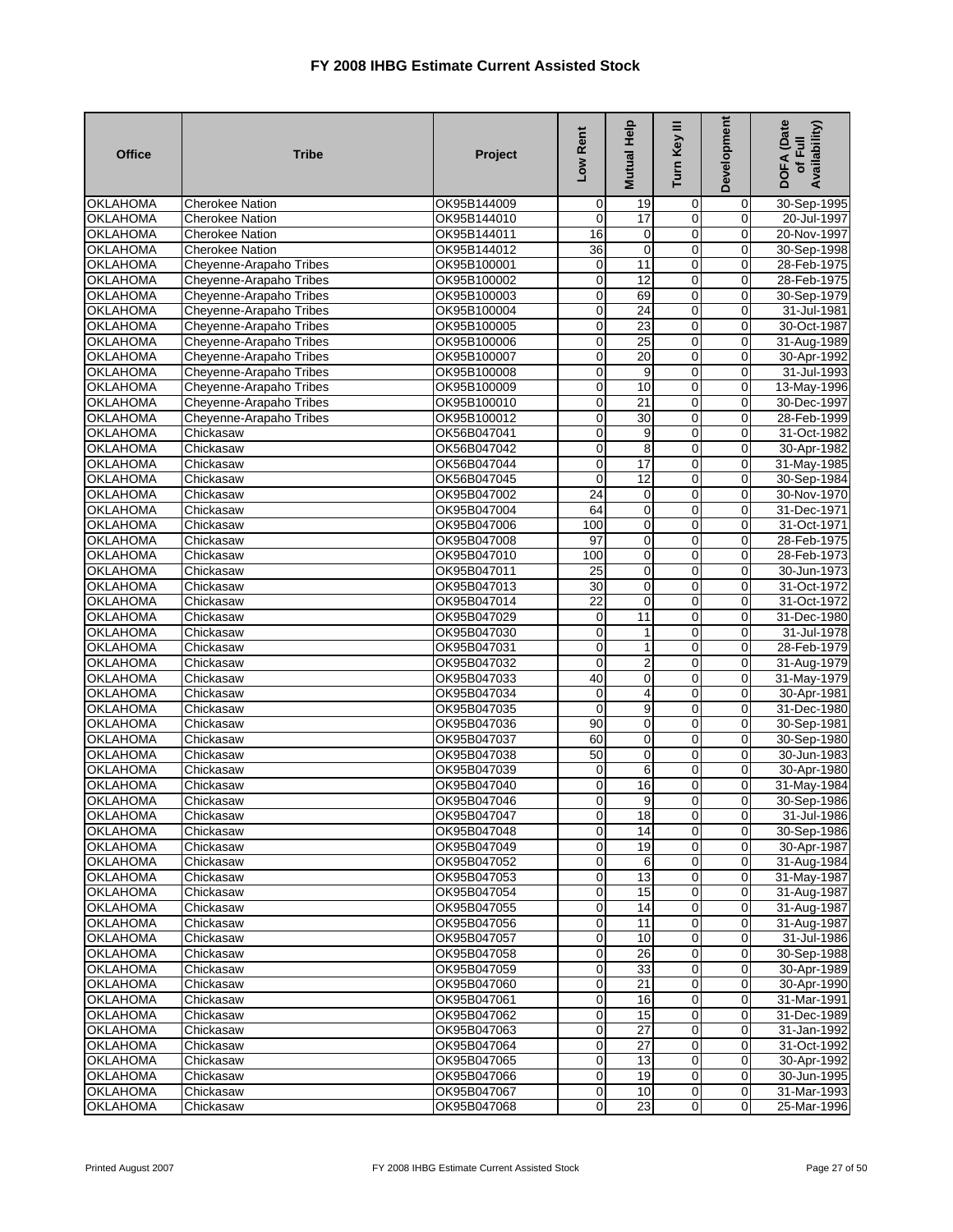| <b>Office</b>               | <b>Tribe</b>                                   | Project                    | Low Rent         | Mutual Help             | ≣<br>Turn Key       | Development                | <b>DOFA</b> (Date<br>Availability)<br>of Full |
|-----------------------------|------------------------------------------------|----------------------------|------------------|-------------------------|---------------------|----------------------------|-----------------------------------------------|
| <b>OKLAHOMA</b>             | Chickasaw                                      | OK95B047069                | $\mathbf 0$      | 29                      | 0                   | 0                          | 31-Oct-1995                                   |
| <b>OKLAHOMA</b>             | Chickasaw                                      | OK95B047070                | 0                | $\overline{25}$         | $\overline{0}$      | 0                          | 31-Mar-1996                                   |
| <b>OKLAHOMA</b>             | Chickasaw                                      | OK95B047071                | $\mathbf 0$      | 24                      | $\mathbf 0$         | 0                          | 31-Mar-1996                                   |
| <b>OKLAHOMA</b>             | Chickasaw                                      | OK95B047072                | $\mathbf 0$      | 23                      | $\mathbf 0$         | $\mathbf 0$                | 29-Feb-1996                                   |
| <b>OKLAHOMA</b>             | Chickasaw                                      | OK95B047073                | $\mathbf 0$      | $\mathbf 0$             | $\overline{24}$     | 0                          | 30-Jun-1997                                   |
| <b>OKLAHOMA</b>             | Chickasaw                                      | OK95B047074                | 0                | $\overline{22}$         | 0                   | 0                          | 30-Nov-1996                                   |
| <b>OKLAHOMA</b>             | Chickasaw                                      | OK95B047075                | $\mathbf 0$      | 25                      | $\mathbf 0$         | 0                          | 28-Feb-1997                                   |
| <b>OKLAHOMA</b>             | Chickasaw                                      | OK95B047076                | 0                | 4                       | 0                   | 0                          | 30-Jun-1983                                   |
| <b>OKLAHOMA</b>             | Chickasaw                                      | OK95B047077                | $\mathbf 0$      | 8                       | $\overline{0}$      | $\mathbf 0$                | 31-Mar-1998                                   |
| <b>OKLAHOMA</b>             | Chitimacha Tribe                               | LA95B244001                | $\mathbf 0$      | $\overline{\mathbf{c}}$ | $\mathbf 0$         | $\mathbf 0$                | 30-Jun-1988                                   |
| <b>OKLAHOMA</b>             | Chitimacha Tribe                               | LA95B244002                | 0                | 5                       | $\mathbf 0$         | 0                          | 31-Jul-1992                                   |
| OKLAHOMA                    | Chitimacha Tribe                               | LA95B244003                | $\mathbf 0$      | 7                       | 0                   | $\mathbf 0$                | 31-Mar-1994                                   |
| <b>OKLAHOMA</b>             | Chitimacha Tribe                               | LA95B244004                | $\mathbf 0$      | 12                      | $\mathbf 0$         | 0                          | 31-Dec-1995                                   |
| <b>OKLAHOMA</b>             | <b>Choctaw Nation</b>                          | OK56B049049                | 0                | 8                       | $\mathbf 0$         | 0                          | 30-Nov-1982                                   |
| <b>OKLAHOMA</b>             | <b>Choctaw Nation</b>                          | OK56B049050                | 0                | 10                      | $\mathbf 0$         | $\mathbf 0$                | 31-Mar-1983                                   |
| <b>OKLAHOMA</b>             | <b>Choctaw Nation</b>                          | OK56B049051                | 0                | 7                       | $\overline{0}$      | 0                          | 31-Oct-1982                                   |
| <b>OKLAHOMA</b>             | <b>Choctaw Nation</b>                          | OK56B049052                | $\mathbf 0$      | 9                       | $\overline{0}$      | 0                          | 31-Oct-1982                                   |
| <b>OKLAHOMA</b>             | <b>Choctaw Nation</b>                          | OK56B049053                | $\mathbf 0$      | 8                       | $\overline{0}$      | $\mathbf 0$                | 31-Oct-1982                                   |
| <b>OKLAHOMA</b>             | <b>Choctaw Nation</b>                          | OK56B049054                | 0                | 13                      | 0                   | 0                          | 30-Nov-1983                                   |
| <b>OKLAHOMA</b>             | <b>Choctaw Nation</b>                          | OK56B049055                | 0                | $\overline{17}$         | $\overline{0}$      | 0                          | 30-Sep-1983                                   |
| <b>OKLAHOMA</b>             | <b>Choctaw Nation</b>                          | OK56B049056                | 0                | 9                       | 0                   | 0                          | 31-Oct-1983                                   |
| <b>OKLAHOMA</b>             | <b>Choctaw Nation</b>                          | OK56B049057                | 0                | 41                      | $\mathbf 0$         | 0                          | 31-May-1984                                   |
| <b>OKLAHOMA</b>             | <b>Choctaw Nation</b>                          | OK56B049058                | 0                | 29                      | $\mathbf 0$         | $\mathbf 0$                | 30-Jun-1983                                   |
| <b>OKLAHOMA</b>             | <b>Choctaw Nation</b>                          | OK95B049002                | 30               | 0                       | $\overline{0}$      | 0                          | 31-Dec-1969                                   |
| <b>OKLAHOMA</b>             | <b>Choctaw Nation</b>                          | OK95B049009                | 14               | $\mathbf 0$             | 0                   | 0                          | 28-Feb-1971                                   |
| <b>OKLAHOMA</b>             | <b>Choctaw Nation</b>                          | OK95B049010                | $\overline{20}$  | $\pmb{0}$               | 0                   | 0                          | 31-Aug-1971                                   |
| <b>OKLAHOMA</b>             | <b>Choctaw Nation</b>                          | OK95B049011                | $\overline{12}$  | $\mathbf 0$             | 0                   | 0                          | 31-Dec-1971                                   |
| <b>OKLAHOMA</b>             | <b>Choctaw Nation</b>                          | OK95B049014                | $\overline{24}$  | 0                       | 0                   | 0                          | 31-Jul-1971                                   |
| <b>OKLAHOMA</b>             | <b>Choctaw Nation</b>                          | OK95B049016                | 16               | 0                       | $\mathbf 0$         | $\Omega$                   | 31-Dec-1971                                   |
| <b>OKLAHOMA</b>             | <b>Choctaw Nation</b>                          | OK95B049020                | 30               | 0                       | $\mathbf 0$         | 0                          | 30-Apr-1974                                   |
| <b>OKLAHOMA</b>             | <b>Choctaw Nation</b>                          | OK95B049033                | 0                | 1                       | $\mathbf 0$         | $\mathbf 0$                | 31-Aug-1981                                   |
| <b>OKLAHOMA</b>             | <b>Choctaw Nation</b>                          | OK95B049034                | $\mathbf 0$      | $\mathbf{1}$            | $\mathbf 0$         | 0                          | 30-Jun-1979                                   |
| <b>OKLAHOMA</b>             | <b>Choctaw Nation</b>                          | OK95B049059                | $\pmb{0}$        | 27                      | $\mathbf 0$         | 0                          | 31-May-1985                                   |
| <b>OKLAHOMA</b>             | Choctaw Nation                                 | OK95B049060                | 0                | $\overline{22}$         | $\overline{0}$      | $\mathbf 0$                | 30-Sep-1986                                   |
| <b>OKLAHOMA</b>             | <b>Choctaw Nation</b>                          | OK95B049061                | 0                | 40                      | 0<br>$\overline{0}$ | $\mathbf 0$                | 31-Dec-1986                                   |
| <b>OKLAHOMA</b>             | <b>Choctaw Nation</b>                          | OK95B049062                | 0                | 23                      | $\overline{0}$      | $\mathbf 0$<br>$\mathbf 0$ | 31-Jul-1985                                   |
| <b>OKLAHOMA</b>             | <b>Choctaw Nation</b>                          | OK95B049063                | 0                | 18                      |                     |                            | 30-Apr-1986                                   |
| <b>OKLAHOMA</b>             | <b>Choctaw Nation</b>                          | OK95B049064                | $\mathbf 0$      | 14                      | $\mathbf 0$         | 0                          | 31-Jan-1987                                   |
| OKLAHOMA<br><b>OKLAHOMA</b> | <b>Choctaw Nation</b>                          | OK95B049065<br>OK95B049066 | 0<br>$\mathbf 0$ | 17                      | 0<br>0              | 0<br>0                     | 31-Jan-1987                                   |
| <b>OKLAHOMA</b>             | <b>Choctaw Nation</b><br><b>Choctaw Nation</b> | OK95B049067                | $\overline{0}$   | 6                       |                     |                            | 31-Jan-1987<br>30-Nov-1987                    |
| <b>OKLAHOMA</b>             | <b>Choctaw Nation</b>                          | OK95B049068                | $\overline{0}$   | 11<br>$\overline{16}$   | 0<br>$\overline{0}$ | 0<br>0                     | 31-Dec-1987                                   |
| <b>OKLAHOMA</b>             |                                                | OK95B049069                | 0                | 21                      | $\mathbf 0$         | 0                          | 31-Jul-1988                                   |
| <b>OKLAHOMA</b>             | Choctaw Nation<br><b>Choctaw Nation</b>        | OK95B049070                | 0                | 8                       | $\overline{0}$      | 0                          | 30-Apr-1986                                   |
| <b>OKLAHOMA</b>             | Choctaw Nation                                 | OK95B049071                | $\overline{0}$   | 13                      | $\overline{0}$      | $\overline{0}$             | 30-Sep-1988                                   |
| <b>OKLAHOMA</b>             | Choctaw Nation                                 | OK95B049072                | 0                | 14                      | $\mathbf 0$         | 0                          | 30-Sep-1988                                   |
| <b>OKLAHOMA</b>             | Choctaw Nation                                 | OK95B049073                | $\mathbf 0$      | 14                      | $\mathbf 0$         | 0                          | 31-Dec-1988                                   |
| OKLAHOMA                    | Choctaw Nation                                 | OK95B049074                | 0                | 12                      | $\mathbf 0$         | 0                          | 31-Jan-1989                                   |
| <b>OKLAHOMA</b>             | <b>Choctaw Nation</b>                          | OK95B049075                | $\mathbf 0$      | $\overline{19}$         | $\mathbf 0$         | 0                          | 30-Apr-1989                                   |
| <b>OKLAHOMA</b>             | <b>Choctaw Nation</b>                          | OK95B049076                | 0                | 18                      | $\mathbf 0$         | 0                          | 30-Sep-1989                                   |
| <b>OKLAHOMA</b>             | Choctaw Nation                                 | OK95B049077                | 0                | 14                      | $\mathbf 0$         | 0                          | 31-Dec-1989                                   |
| <b>OKLAHOMA</b>             | Choctaw Nation                                 | OK95B049078                | $\mathbf 0$      | 18                      | $\overline{0}$      | $\overline{0}$             | 31-Aug-1990                                   |
| <b>OKLAHOMA</b>             | Choctaw Nation                                 | OK95B049079                | 0                | 16                      | $\overline{0}$      | 0                          | 30-Jun-1990                                   |
| <b>OKLAHOMA</b>             | Choctaw Nation                                 | OK95B049080                | 0                | 17                      | $\overline{0}$      | 0                          | 30-Nov-1990                                   |
| <b>OKLAHOMA</b>             | Choctaw Nation                                 | OK95B049081                | $\overline{0}$   | 17                      | $\mathbf 0$         | $\Omega$                   | 31-May-1991                                   |
| <b>OKLAHOMA</b>             | Choctaw Nation                                 | OK95B049082                | $\overline{O}$   | 10                      | $\mathbf 0$         | $\mathbf 0$                | 30-Sep-1991                                   |
| <b>OKLAHOMA</b>             | <b>Choctaw Nation</b>                          | OK95B049083                | $\mathbf 0$      | 18                      | $\mathbf 0$         | $\mathbf 0$                | 31-May-1992                                   |
| <b>OKLAHOMA</b>             | <b>Choctaw Nation</b>                          | OK95B049084                | $\overline{O}$   | 21                      | $\overline{0}$      | $\overline{0}$             | 31-Mar-1993                                   |
| <b>OKLAHOMA</b>             | Choctaw Nation                                 | OK95B049085                | $\overline{0}$   | 89                      | $\overline{0}$      | $\mathbf 0$                | 30-Apr-1995                                   |
| <b>OKLAHOMA</b>             | <b>Choctaw Nation</b>                          | OK95B049086                | $\overline{0}$   | 48                      | $\mathbf 0$         | $\overline{0}$             | 31-Aug-1996                                   |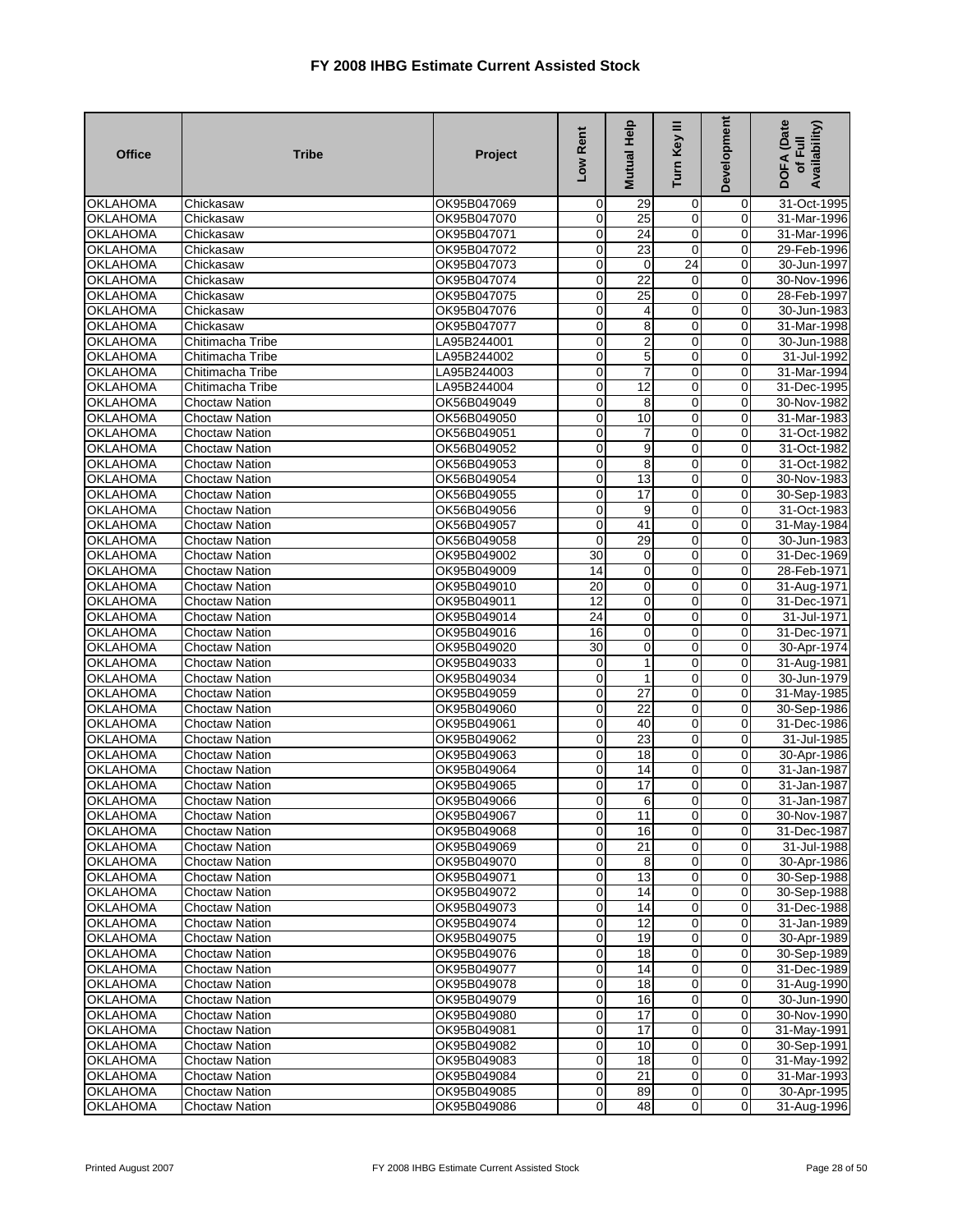| <b>Office</b>                      | <b>Tribe</b>                      | Project                    | Low Rent                   | Mutual Help           | Turn Key III                  | Development                | <b>DOFA</b> (Date<br>Availability)<br>of Full |
|------------------------------------|-----------------------------------|----------------------------|----------------------------|-----------------------|-------------------------------|----------------------------|-----------------------------------------------|
| <b>OKLAHOMA</b>                    | <b>Choctaw Nation</b>             | OK95B049087                | $\mathbf 0$                | 42                    | $\mathbf 0$                   | $\overline{0}$             | 31-Mar-1997                                   |
| <b>OKLAHOMA</b>                    | Choctaw Nation                    | OK95B049088                | $\mathbf 0$                | 40                    | 0                             | $\mathbf 0$                | 31-Jul-1997                                   |
| <b>OKLAHOMA</b>                    | <b>Choctaw Nation</b>             | OK95B049089                | $\mathbf 0$                | 20                    | 0                             | $\overline{0}$             | 30-Sep-1997                                   |
| <b>OKLAHOMA</b>                    | <b>Choctaw Nation</b>             | OK95B049090                | $\overline{0}$             | 46                    | $\overline{0}$                | $\overline{0}$             | 31-Mar-1998                                   |
| <b>OKLAHOMA</b>                    | <b>Choctaw Nation</b>             | OK95B049091                | $\mathbf 0$                | 51                    | $\mathbf 0$                   | $\mathbf 0$                | 28-Feb-1999                                   |
| <b>OKLAHOMA</b>                    | <b>Choctaw Nation</b>             | OK95B049092                | $\mathbf 0$                | 49                    | $\overline{0}$                | $\mathbf 0$                | 28-Feb-1999                                   |
| <b>OKLAHOMA</b>                    | <b>Choctaw Nation</b>             | OK95B049093                | $\mathbf 0$                | 50                    | 0                             | $\overline{0}$             | 31-Dec-1999                                   |
| <b>OKLAHOMA</b>                    | <b>Choctaw Nation</b>             | OK95B049094                | $\mathbf 0$                | 50                    | 0                             | $\overline{0}$             | 30-Apr-2000                                   |
| <b>OKLAHOMA</b>                    | <b>Choctaw Nation</b>             | OK95B049095                | $\mathbf 0$                | 35                    | $\overline{0}$                | $\mathbf 0$                | 31-Aug-2000                                   |
| <b>OKLAHOMA</b>                    | Citizen Band Potawatomi Tribe     | OK95B091022                | 25                         | $\mathbf 0$           | 0                             | $\mathbf 0$                | 31-Jul-1987                                   |
| <b>OKLAHOMA</b>                    | <b>Comanche Tribe</b>             | OK95B110006                | 0                          | 30                    | $\overline{0}$                | $\mathbf 0$                | 30-Apr-1980                                   |
| <b>OKLAHOMA</b>                    | <b>Comanche Tribe</b>             | OK95B110007                | $\overline{0}$             | 56                    | 0                             | $\overline{0}$             | 30-Nov-1982                                   |
| <b>OKLAHOMA</b>                    | <b>Comanche Tribe</b>             | OK95B110008                | 0                          | 75                    | $\mathbf 0$                   | $\mathbf 0$                | 31-Jul-1983                                   |
| <b>OKLAHOMA</b>                    | Comanche Tribe                    | OK95B110009                | $\overline{0}$             | 30                    | $\mathbf 0$                   | $\overline{0}$             | 30-Jun-1982                                   |
| <b>OKLAHOMA</b>                    | <b>Comanche Tribe</b>             | OK95B110011                | O                          | 20                    | $\mathbf 0$                   | $\overline{0}$             | 30-Nov-1987                                   |
| <b>OKLAHOMA</b>                    | Comanche Tribe                    | OK95B110012                | $\mathbf 0$                | 10                    | 0                             | $\mathbf 0$                | 30-Jun-1990                                   |
| <b>OKLAHOMA</b>                    | <b>Comanche Tribe</b>             | OK95B110013                | 0                          | 9                     | 0                             | 0                          | 31-Jul-1991                                   |
| <b>OKLAHOMA</b>                    | <b>Comanche Tribe</b>             | OK95B110014                | $\overline{55}$            | $\mathbf 0$           | $\overline{0}$                | $\overline{0}$             | 30-Apr-1997                                   |
| <b>OKLAHOMA</b>                    | <b>Comanche Tribe</b>             | OK95B110015                | $\pmb{0}$                  | 36                    | 0                             | $\mathbf 0$                | 31-Dec-1998                                   |
| <b>OKLAHOMA</b>                    | Comanche Tribe                    | OK95B110016                | $\overline{0}$             | 44                    | $\mathbf 0$                   | 1                          | 30-Sep-1998                                   |
| <b>OKLAHOMA</b>                    | Comanche Tribe                    | OK95B110017                | 45                         | 0                     | 0                             | $\Omega$                   | 30-Jun-1999                                   |
| <b>OKLAHOMA</b>                    | Comanche Tribe                    | OK95B110018                | 40                         | $\mathbf 0$           | $\mathbf 0$                   | $\overline{0}$             | 30-Jun-1999                                   |
| <b>OKLAHOMA</b>                    | Coushatta Tribe                   | LA95B260001                | $\mathbf 0$                | 16                    | 0                             | $\Omega$                   | 30-Jun-1995                                   |
| <b>OKLAHOMA</b>                    | Coushatta Tribe                   | LA95B260002                | 0                          | 0                     | 0                             | 19                         |                                               |
| <b>OKLAHOMA</b>                    | Delaware Nation of West Oklahoma  | OK95B170001                | $\overline{0}$             | 13                    | $\overline{0}$                | $\mathbf 0$                | 09-Sep-2004                                   |
| <b>OKLAHOMA</b>                    | <b>Eastern Shawnee Tribe</b>      | OK95B167001                | $\mathbf 0$                | 12                    | $\mathbf 0$                   | $\overline{0}$             | 30-Mar-2000                                   |
| <b>OKLAHOMA</b>                    | Fort Sill Apache Tribe            | OK95B159001                | 0                          | 14                    | 0                             | $\mathbf 0$                | 31-Aug-2000                                   |
| <b>OKLAHOMA</b>                    | Iowa Tribe of Kansas and Nebraska | KS95B067003                | 46                         | $\mathbf 0$           | $\overline{0}$                | $\overline{0}$             | 31-Mar-1980                                   |
| <b>OKLAHOMA</b>                    | Iowa Tribe of Kansas and Nebraska | KS95B067005                | 0                          | 13                    | $\mathbf 0$                   | $\Omega$                   | 28-Feb-1986                                   |
| <b>OKLAHOMA</b>                    | Iowa Tribe of Kansas and Nebraska | KS95B067006                | $\mathbf 0$                | 10                    | 0                             | $\mathbf 0$                | 29-Feb-2000                                   |
| <b>OKLAHOMA</b>                    | Iowa Tribe of Oklahoma            | OK95B161001                | $\mathbf 0$                | 5                     | $\mathbf 0$                   | $\mathbf 0$                | 15-Jul-1997                                   |
| <b>OKLAHOMA</b>                    | <b>Kaw Tribe</b>                  | OK95B145001                | $\mathbf 0$                | $\overline{27}$       | $\mathbf 0$<br>$\overline{0}$ | 0                          | 31-Aug-1985                                   |
| <b>OKLAHOMA</b><br><b>OKLAHOMA</b> | <b>Kaw Tribe</b>                  | OK95B145002                | $\mathbf 0$<br>$\mathbf 0$ | 14<br>$\overline{11}$ | $\overline{0}$                | $\mathbf 0$<br>$\mathbf 0$ | 30-Sep-1988                                   |
|                                    | <b>Kaw Tribe</b>                  | OK95B145003                | $\mathbf 0$                |                       | 0                             | 0                          | 30-Sep-1990                                   |
| <b>OKLAHOMA</b><br><b>OKLAHOMA</b> | <b>Kaw Tribe</b><br>Kaw Tribe     | OK95B145004<br>OK95B145005 | $\mathbf 0$                | 10<br>9               | $\overline{0}$                | $\overline{0}$             | 29-Feb-1992                                   |
| <b>OKLAHOMA</b>                    | <b>Kaw Tribe</b>                  | OK95B145006                | $\overline{0}$             | 19                    | 0                             | $\overline{0}$             | 30-Jun-1993<br>31-Mar-1995                    |
| <b>OKLAHOMA</b>                    | <b>Kaw Tribe</b>                  | OK95B145007                | 0                          | 10                    | 0                             | 0                          | 31-Mar-1999                                   |
| <b>OKLAHOMA</b>                    | Kickapoo Tribe                    | KS95B048003                | 46                         | 0                     | 0                             | $\overline{0}$             | 30-Jun-1980                                   |
| <b>OKLAHOMA</b>                    | Kickapoo Tribe                    | KS95B048004                | $\overline{25}$            | 0                     | $\mathbf 0$                   | $\Omega$                   | 30-Jun-1980                                   |
| <b>OKLAHOMA</b>                    | Kickapoo Tribe                    | KS95B048006                | $\overline{0}$             | 18                    | $\mathbf{0}$                  | $\mathbf{0}$               | 28-Feb-2000                                   |
| <b>OKLAHOMA</b>                    | Kickapoo Tribe of Oklahoma        | OK95B158001                | 9                          | $\mathbf 0$           | $\overline{0}$                | 6                          | 01-Sep-2004                                   |
| <b>OKLAHOMA</b>                    | Kickapoo Tribe of Oklahoma        | OK95B158002                | 9                          | $\mathbf 0$           | $\mathbf 0$                   | 6                          | 01-Sep-2004                                   |
| <b>OKLAHOMA</b>                    | Kiowa Tribe                       | OK56B098004                | $\boldsymbol{0}$           | 20                    | $\pmb{0}$                     | $\mathbf 0$                | 31-Dec-1985                                   |
| <b>OKLAHOMA</b>                    | Kiowa Tribe                       | OK95B098002                | $\mathbf 0$                | $\overline{32}$       | 0                             | $\overline{0}$             | 31-Jul-1983                                   |
| <b>OKLAHOMA</b>                    | Kiowa Tribe                       | OK95B098006                | $\overline{0}$             | 23                    | 0                             | $\mathbf 0$                | 30-Sep-1987                                   |
| <b>OKLAHOMA</b>                    | Kiowa Tribe                       | OK95B098007                | $\mathbf 0$                | 25                    | 0                             | $\mathbf 0$                | 31-Jul-1991                                   |
| <b>OKLAHOMA</b>                    | Kiowa Tribe                       | OK95B098008                | $\mathbf 0$                | 20                    | 0                             | $\overline{0}$             | 31-Jul-1991                                   |
| <b>OKLAHOMA</b>                    | Kiowa Tribe                       | OK95B098009                | $\mathbf 0$                | 8                     | 0                             | $\mathbf 0$                | 30-Apr-1994                                   |
| <b>OKLAHOMA</b>                    | Kiowa Tribe                       | OK95B098010                | $\overline{0}$             | 10                    | 0                             | $\mathbf 0$                | 26-Feb-1993                                   |
| <b>OKLAHOMA</b>                    | Kiowa Tribe                       | OK95B098011                | $\mathbf 0$                | 18                    | 0                             | $\mathbf 0$                | 30-Sep-1996                                   |
| <b>OKLAHOMA</b>                    | Kiowa Tribe                       | OK95B098012                | 21                         | 0                     | 0                             | $\mathbf 0$                | 30-Apr-1997                                   |
| <b>OKLAHOMA</b>                    | Modoc Tribe                       | OK95B165001                | 15                         | 0                     | 0                             | $\mathbf 0$                | 30-Sep-1998                                   |
| <b>OKLAHOMA</b>                    | Muskogee (Creek) Nation           | OK56B051031                | $\mathbf 0$                | 1                     | $\mathbf 0$                   | $\overline{0}$             | 31-Mar-1981                                   |
| <b>OKLAHOMA</b>                    | Muskogee (Creek) Nation           | OK56B051032                | $\mathbf 0$                | 5                     | 0                             | $\overline{0}$             | 31-Jan-1981                                   |
| <b>OKLAHOMA</b>                    | Muskogee (Creek) Nation           | OK56B051033                | $\mathbf 0$                | 1                     | 0                             | $\overline{0}$             | 30-Nov-1981                                   |
| <b>OKLAHOMA</b>                    | Muskogee (Creek) Nation           | OK56B051035                | $\overline{O}$             | 3                     | 0                             | $\overline{0}$             | 30-Sep-1981                                   |
| <b>OKLAHOMA</b>                    | Muskogee (Creek) Nation           | OK56B051036                | $\overline{0}$             | 3                     | $\mathbf 0$                   | $\overline{0}$             | 31-Oct-1982                                   |
| <b>OKLAHOMA</b>                    | Muskogee (Creek) Nation           | OK56B051037                | $\overline{0}$             | 4                     | $\mathbf 0$                   | $\mathbf 0$                | 30-Jun-1982                                   |
| <b>OKLAHOMA</b>                    | Muskogee (Creek) Nation           | OK56B051038                | $\boldsymbol{0}$           | 3                     | $\mathbf 0$                   | $\overline{0}$             | 30-Nov-1982                                   |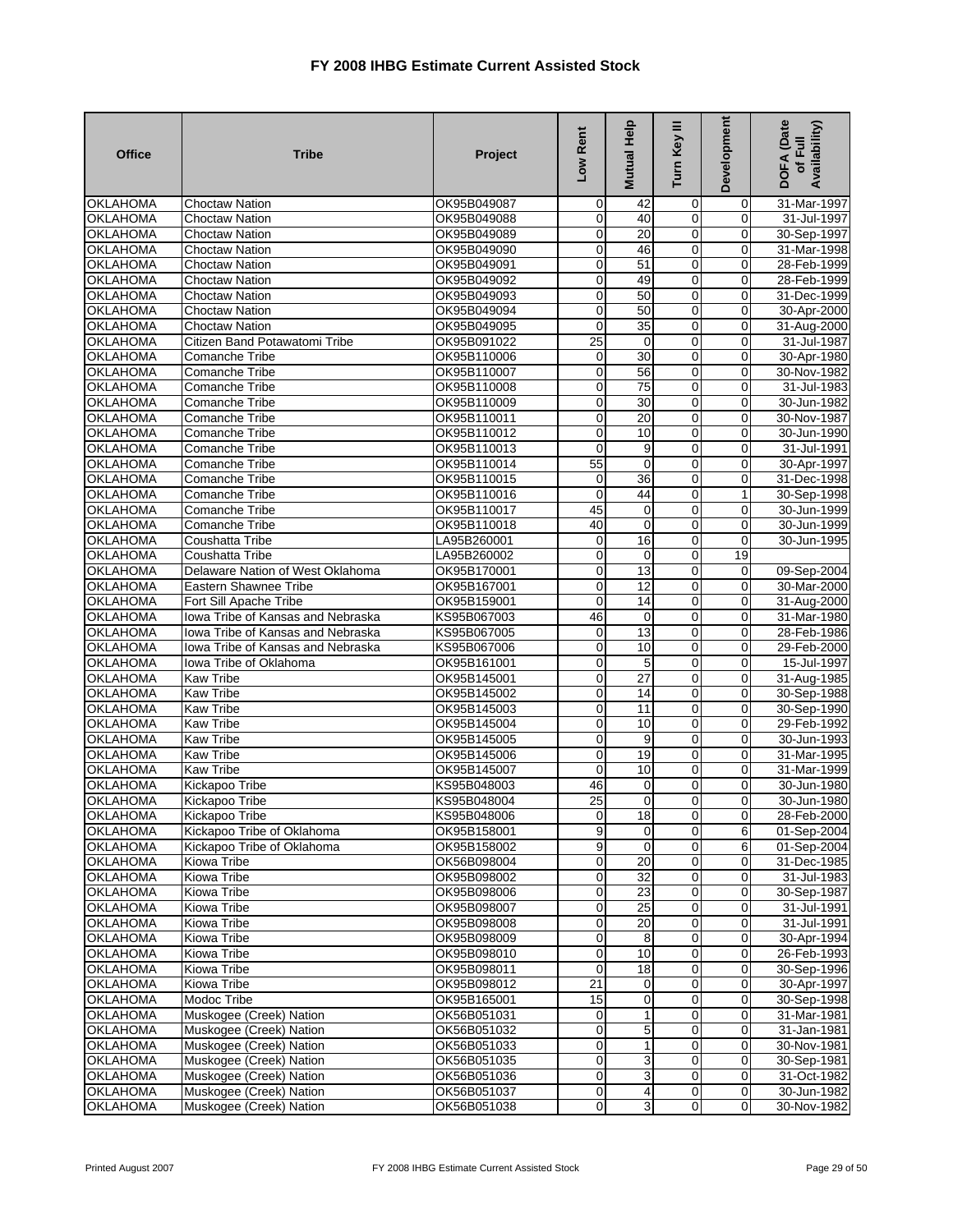| <b>Office</b>                      | <b>Tribe</b>                                       | Project                    | Low Rent                   | <b>Mutual Help</b>          | Turn Key III        | Development             | DOFA (Date<br>Availability)<br>of Full |
|------------------------------------|----------------------------------------------------|----------------------------|----------------------------|-----------------------------|---------------------|-------------------------|----------------------------------------|
| <b>OKLAHOMA</b>                    | Muskogee (Creek) Nation                            | OK95B051001                | 20                         | $\mathbf 0$                 | 0                   | $\mathbf 0$             | 30-May-1969                            |
| <b>OKLAHOMA</b>                    | Muskogee (Creek) Nation                            | OK95B051006                | 28                         | 0                           | $\mathbf 0$         | $\mathbf 0$             | 30-Jun-1971                            |
| <b>OKLAHOMA</b>                    | Muskogee (Creek) Nation                            | OK95B051007                | 30                         | $\mathbf 0$                 | $\mathbf 0$         | 0                       | 30-Apr-1973                            |
| <b>OKLAHOMA</b>                    | Muskogee (Creek) Nation                            | OK95B051008                | 70                         | $\pmb{0}$                   | $\overline{0}$      | $\mathbf 0$             | 30-Apr-1973                            |
| <b>OKLAHOMA</b>                    | Muskogee (Creek) Nation                            | OK95B051012                | 70                         | 0                           | $\mathbf 0$         | 0                       | 31-Jul-1974                            |
| <b>OKLAHOMA</b>                    | Muskogee (Creek) Nation                            | OK95B051017                | $\mathbf 0$                | $\mathbf{1}$                | 0                   | $\mathbf 0$             | 31-Aug-1978                            |
| <b>OKLAHOMA</b>                    | Muskogee (Creek) Nation                            | OK95B051018                | $\mathbf 0$                | 1                           | 0                   | $\mathbf 0$             | 31-Oct-1977                            |
| <b>OKLAHOMA</b>                    | Muskogee (Creek) Nation                            | OK95B051019                | 50                         | 0                           | $\overline{0}$      | 0                       | 31-Jan-1980                            |
| <b>OKLAHOMA</b>                    | Muskogee (Creek) Nation                            | OK95B051020                | $\mathbf 0$                | 4                           | $\mathbf 0$         | $\mathbf 0$             | 31-Jan-1980                            |
| <b>OKLAHOMA</b>                    | Muskogee (Creek) Nation                            | OK95B051021                | $\mathbf 0$                | 4                           | $\overline{0}$<br>0 | $\mathbf 0$             | 31-Oct-1979                            |
| <b>OKLAHOMA</b><br><b>OKLAHOMA</b> | Muskogee (Creek) Nation                            | OK95B051022<br>OK95B051023 | $\mathbf 0$<br>50          | 14                          | $\overline{0}$      | 0<br>$\mathbf 0$        | 29-Feb-1980<br>30-Jun-1980             |
| <b>OKLAHOMA</b>                    | Muskogee (Creek) Nation<br>Muskogee (Creek) Nation |                            | $\mathbf 0$                | $\mathbf 0$<br>$\mathbf{1}$ | 0                   | $\mathbf 0$             | 31-Jul-1980                            |
| <b>OKLAHOMA</b>                    | Muskogee (Creek) Nation                            | OK95B051024<br>OK95B051025 | $\mathbf 0$                | 2                           | 0                   | 0                       | 30-Nov-1980                            |
| <b>OKLAHOMA</b>                    | Muskogee (Creek) Nation                            | OK95B051026                | $\overline{0}$             | $\overline{2}$              | $\mathbf 0$         | $\mathbf 0$             | 31-Oct-1980                            |
| <b>OKLAHOMA</b>                    | Muskogee (Creek) Nation                            | OK95B051028                | $\overline{0}$             | 1                           | 0                   | 0                       | 30-Nov-1980                            |
| <b>OKLAHOMA</b>                    | Muskogee (Creek) Nation                            | OK95B051039                | $\mathbf 0$                | 7                           | 0                   | 0                       | 30-Jun-1983                            |
| <b>OKLAHOMA</b>                    | Muskogee (Creek) Nation                            | OK95B051040                | $\mathbf 0$                | 4                           | 0                   | $\mathbf 0$             | 30-Sep-1983                            |
| <b>OKLAHOMA</b>                    | Muskogee (Creek) Nation                            | OK95B051041                | $\overline{0}$             | $\overline{7}$              | 0                   | $\overline{0}$          | 31-Dec-1984                            |
| <b>OKLAHOMA</b>                    | Muskogee (Creek) Nation                            | OK95B051042                | $\overline{0}$             | 11                          | $\overline{0}$      | $\mathbf 0$             | 31-Jan-1985                            |
| <b>OKLAHOMA</b>                    | Muskogee (Creek) Nation                            | OK95B051043                | $\mathbf 0$                | 16                          | 0                   | $\mathbf 0$             | 30-Sep-1985                            |
| <b>OKLAHOMA</b>                    | Muskogee (Creek) Nation                            | OK95B051044                | $\mathbf 0$                | 14                          | 0                   | 0                       | 30-Sep-1985                            |
| <b>OKLAHOMA</b>                    | Muskogee (Creek) Nation                            | OK95B051045                | $\mathbf 0$                | 12                          | $\mathbf 0$         | $\mathbf 0$             | 30-Jun-1986                            |
| <b>OKLAHOMA</b>                    | Muskogee (Creek) Nation                            | OK95B051046                | $\mathbf 0$                | $\overline{14}$             | $\overline{0}$      | $\mathbf 0$             | 30-Sep-1986                            |
| <b>OKLAHOMA</b>                    | Muskogee (Creek) Nation                            | OK95B051047                | $\mathbf 0$                | 19                          | 0                   | 0                       | 31-Aug-1987                            |
| <b>OKLAHOMA</b>                    | Muskogee (Creek) Nation                            | OK95B051048                | $\overline{0}$             | 13                          | $\overline{0}$      | $\overline{\mathbf{0}}$ | 31-Aug-1987                            |
| <b>OKLAHOMA</b>                    | Muskogee (Creek) Nation                            | OK95B051049                | $\mathbf 0$                | 13                          | 0                   | $\mathbf 0$             | 31-Jan-1988                            |
| <b>OKLAHOMA</b>                    | Muskogee (Creek) Nation                            | OK95B051050                | $\mathbf 0$                | 24                          | $\mathbf 0$         | 0                       | 31-Mar-1988                            |
| <b>OKLAHOMA</b>                    | Muskogee (Creek) Nation                            | OK95B051051                | $\overline{0}$             | $\overline{12}$             | 0                   | $\mathbf 0$             | 31-Dec-1987                            |
| <b>OKLAHOMA</b>                    | Muskogee (Creek) Nation                            | OK95B051052                | $\mathbf 0$                | 18                          | $\mathbf 0$         | 0                       | 31-Aug-1988                            |
| <b>OKLAHOMA</b>                    | Muskogee (Creek) Nation                            | OK95B051053                | $\mathbf 0$                | 22                          | 0                   | $\mathbf 0$             | 31-Jul-1989                            |
| <b>OKLAHOMA</b>                    | Muskogee (Creek) Nation                            | OK95B051054                | $\mathbf 0$                | 22                          | 0                   | $\mathbf 0$             | 31-Jul-1989                            |
| <b>OKLAHOMA</b>                    | Muskogee (Creek) Nation                            | OK95B051055                | $\mathbf 0$                | 12                          | $\overline{0}$      | 0                       | 31-Jan-1989                            |
| <b>OKLAHOMA</b>                    | Muskogee (Creek) Nation                            | OK95B051056                | $\mathbf 0$                | 7                           | 0                   | 0                       | 31-Jan-1986                            |
| <b>OKLAHOMA</b>                    | Muskogee (Creek) Nation                            | OK95B051057                | $\mathbf 0$                | 9                           | $\overline{0}$      | $\mathbf 0$             | 30-Sep-1986                            |
| <b>OKLAHOMA</b>                    | Muskogee (Creek) Nation                            | OK95B051058                | $\overline{0}$             | 15                          | 0                   | 0                       | 31-Mar-1991                            |
| <b>OKLAHOMA</b>                    | Muskogee (Creek) Nation                            | OK95B051059                | $\overline{0}$             | 10                          | $\overline{0}$      | O                       | 30-Sep-1989                            |
| <b>OKLAHOMA</b>                    | Muskogee (Creek) Nation                            | OK95B051060                | $\mathbf 0$                | 9                           | 0                   | $\mathbf 0$             | 30-Oct-1989                            |
| <b>OKLAHOMA</b>                    | Muskogee (Creek) Nation                            | OK95B051061                | $\mathbf 0$                | 15                          | 0                   | 0                       | 31-Oct-1991                            |
| <b>OKLAHOMA</b>                    | Muskogee (Creek) Nation                            | OK95B051062                | $\overline{0}$             | 18                          | $\mathbf 0$         | 0                       | 30-Nov-1993                            |
| <b>OKLAHOMA</b>                    | Muskogee (Creek) Nation                            | OK95B051063                | $\overline{0}$             | 14                          | $\mathbf{0}$        | $\overline{0}$          | 31-Aug-1993                            |
| <b>OKLAHOMA</b>                    | Muskogee (Creek) Nation                            | OK95B051064                | $\mathbf 0$                | 9                           | 0                   | 0                       | 31-Jan-1991                            |
| <b>OKLAHOMA</b>                    | Muskogee (Creek) Nation                            | OK95B051065                | $\mathbf 0$                | 14                          | 0<br>$\mathbf 0$    | $\mathbf 0$             | 30-Jun-1994                            |
| <b>OKLAHOMA</b>                    | Muskogee (Creek) Nation                            | OK95B051066                | $\mathbf 0$                | 41                          | 0                   | $\mathbf 0$             | 30-Jun-1995                            |
| <b>OKLAHOMA</b><br><b>OKLAHOMA</b> | Muskogee (Creek) Nation                            | OK95B051067<br>OK95B051068 | $\mathbf 0$<br>$\mathbf 0$ | 45<br>41                    | $\mathbf 0$         | 0<br>$\mathbf 0$        | 31-Jul-1996                            |
| <b>OKLAHOMA</b>                    | Muskogee (Creek) Nation<br>Muskogee (Creek) Nation | OK95B051069                | $\mathbf 0$                | 19                          | 0                   | $\mathbf 0$             | 30-Sep-1997<br>31-Aug-1996             |
| <b>OKLAHOMA</b>                    | Muskogee (Creek) Nation                            | OK95B051070                | $\mathbf 0$                | 9                           | 0                   | $\pmb{0}$               | 30-Sep-1999                            |
| <b>OKLAHOMA</b>                    | Osage Tribe                                        | OK56B127006                | $\mathbf 0$                | $\overline{8}$              | $\overline{0}$      | $\overline{0}$          | 31-Mar-1984                            |
| <b>OKLAHOMA</b>                    | Osage Tribe                                        | OK95B127004                | $\mathbf 0$                | 32                          | 0                   | 0                       | 30-Jun-1982                            |
| <b>OKLAHOMA</b>                    | Osage Tribe                                        | OK95B127007                | $\mathbf 0$                | 8                           | $\mathbf 0$         | $\mathbf 0$             | 30-Sep-1985                            |
| <b>OKLAHOMA</b>                    | Osage Tribe                                        | OK95B127008                | $\mathbf 0$                | 19                          | 0                   | $\mathbf 0$             | 31-Dec-1986                            |
| <b>OKLAHOMA</b>                    | Osage Tribe                                        | OK95B127009                | $\mathbf 0$                | 9                           | 0                   | 0                       | 30-Sep-1987                            |
| <b>OKLAHOMA</b>                    | Osage Tribe                                        | OK95B127010                | $\mathbf 0$                | 23                          | 0                   | 0                       | 30-Apr-1989                            |
| <b>OKLAHOMA</b>                    | Osage Tribe                                        | OK95B127011                | $\overline{0}$             | 19                          | $\mathbf 0$         | 0                       | 31-Jul-1989                            |
| <b>OKLAHOMA</b>                    | Osage Tribe                                        | OK95B127012                | $\mathbf 0$                | 8                           | 0                   | $\mathbf 0$             | 31-May-1989                            |
| <b>OKLAHOMA</b>                    | Osage Tribe                                        | OK95B127013                | $\mathbf 0$                | 1                           | 0                   | 0                       | 31-Jul-1992                            |
| <b>OKLAHOMA</b>                    | Osage Tribe                                        | OK95B127014                | $\overline{0}$             | 8                           | 0                   | $\overline{\mathbf{0}}$ | 31-Mar-1994                            |
| <b>OKLAHOMA</b>                    | Osage Tribe                                        | OK95B127015                | $\overline{0}$             | $\overline{5}$              | $\pmb{0}$           | $\mathbf 0$             | 30-Jun-1995                            |
| <b>OKLAHOMA</b>                    | Osage Tribe                                        | OK95B127016                | $\overline{0}$             | 5                           | $\overline{0}$      | $\pmb{0}$               | 31-Dec-1993                            |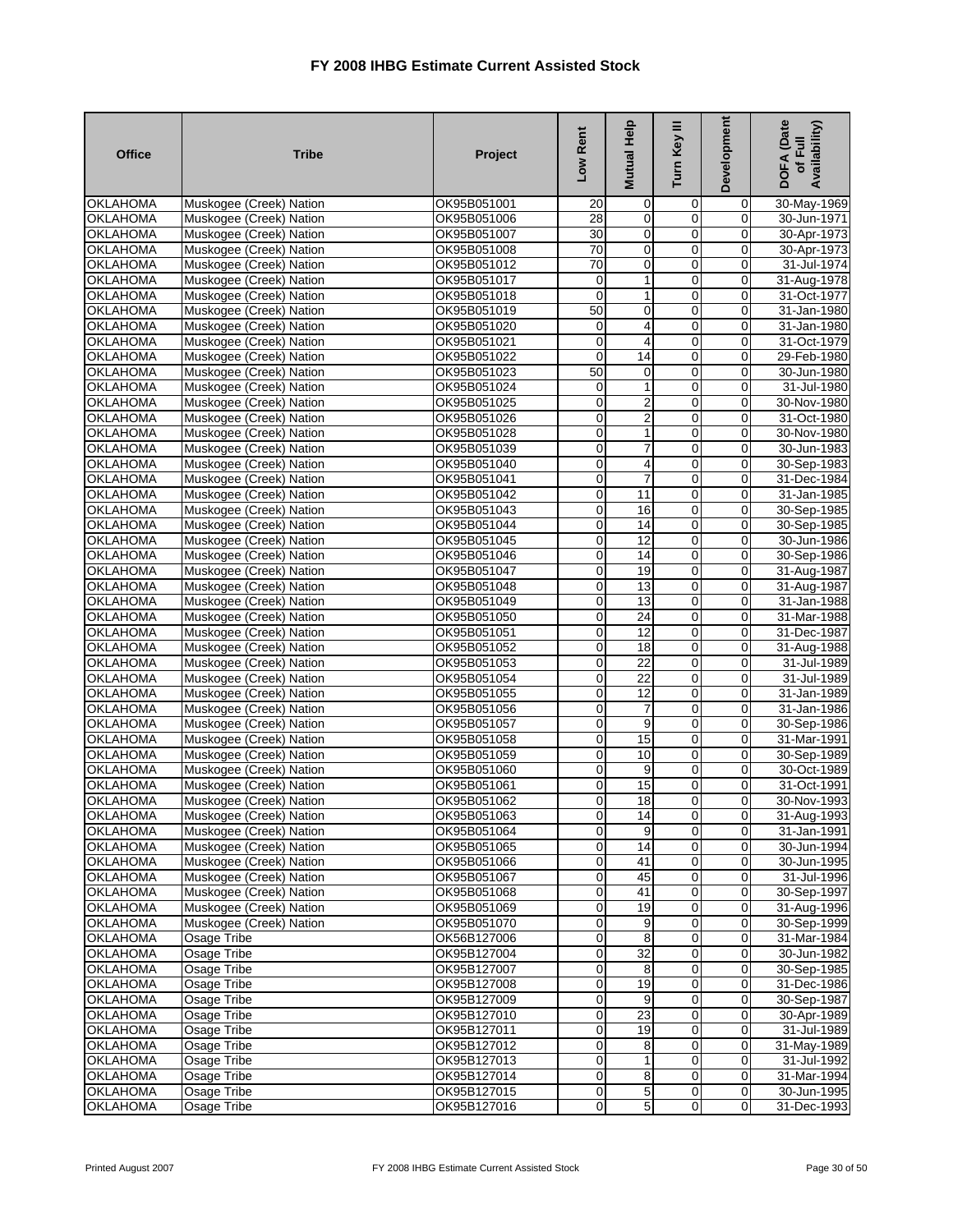| <b>Office</b>   | <b>Tribe</b>                   | Project     | Low Rent                | Mutual Help     | Turn Key III   | Development    | DOFA (Date<br>Availability)<br>of Full |
|-----------------|--------------------------------|-------------|-------------------------|-----------------|----------------|----------------|----------------------------------------|
| <b>OKLAHOMA</b> | Osage Tribe                    | OK95B127017 | $\mathbf 0$             | 9               | 0              | $\mathbf 0$    | 30-Jun-1999                            |
| <b>OKLAHOMA</b> | Otoe-Missouria Tribe           | OK95B114002 | 49                      | 0               | 0              | $\mathbf 0$    | 30-Apr-1981                            |
| <b>OKLAHOMA</b> | Pawnee Tribe                   | OK56B094004 | 25                      | $\mathbf 0$     | 0              | $\overline{0}$ | 30-Jun-1982                            |
| <b>OKLAHOMA</b> | <b>Pawnee Tribe</b>            | OK95B094007 | $\overline{0}$          | 5               | 0              | $\mathbf{O}$   | 31-Jan-1994                            |
| <b>OKLAHOMA</b> | Pawnee Tribe                   | OK95B094008 | $\mathbf 0$             | 8               | $\mathbf 0$    | $\mathbf 0$    | 31-Jul-1995                            |
| <b>OKLAHOMA</b> | Pawnee Tribe                   | OK95B094009 | $\mathbf 0$             | 8               | 0              | $\mathbf 0$    | 31-Mar-1996                            |
| <b>OKLAHOMA</b> | Peoria Tribe                   | OK56B143004 | $\mathbf 0$             | $\overline{12}$ | $\overline{0}$ | $\mathbf 0$    | 31-Mar-1984                            |
| <b>OKLAHOMA</b> | Peoria Tribe                   | OK95B143001 | 123                     | 0               | 0              | $\mathbf 0$    | 29-Feb-1980                            |
| <b>OKLAHOMA</b> | Peoria Tribe                   | OK95B143002 | 0                       | 28              | $\mathbf 0$    | $\mathbf 0$    | 28-Feb-1981                            |
| <b>OKLAHOMA</b> | Peoria Tribe                   | OK95B143003 | $\mathbf 0$             | 4               | 0              | 0              | 30-Nov-1982                            |
| <b>OKLAHOMA</b> | Peoria Tribe                   | OK95B143005 | $\overline{0}$          | 11              | $\mathbf 0$    | $\mathbf 0$    | 30-Apr-1986                            |
| <b>OKLAHOMA</b> | Peoria Tribe                   | OK95B143006 | $\overline{0}$          | 12              | 0              | $\overline{0}$ | 30-Jun-1987                            |
| <b>OKLAHOMA</b> | Peoria Tribe                   | OK95B143007 | $\mathbf 0$             | 12              | 0              | $\mathbf 0$    | 30-Sep-1987                            |
| <b>OKLAHOMA</b> | Peoria Tribe                   | OK95B143008 | $\mathbf 0$             | $\overline{13}$ | $\mathbf 0$    | $\mathbf 0$    | 31-Mar-1989                            |
| <b>OKLAHOMA</b> | Peoria Tribe                   | OK95B143009 | $\overline{0}$          | 14              | 0              | $\mathbf 0$    | 30-Apr-1990                            |
| <b>OKLAHOMA</b> | Peoria Tribe                   | OK95B143010 | 0                       | 16              | $\mathbf 0$    | $\mathbf 0$    | 29-Feb-1992                            |
| <b>OKLAHOMA</b> | Peoria Tribe                   | OK95B143011 | $\overline{\mathbf{0}}$ | 8               | $\overline{0}$ | $\mathbf{O}$   | 30-Apr-1990                            |
| <b>OKLAHOMA</b> | Peoria Tribe                   | OK95B143012 | $\mathbf 0$             | 20              | $\mathbf 0$    | $\mathbf 0$    | 31-Jul-1993                            |
| <b>OKLAHOMA</b> | Peoria Tribe                   | OK95B143013 | $\mathbf 0$             | $\overline{7}$  | 0              | $\mathbf 0$    | 31-Mar-1994                            |
| <b>OKLAHOMA</b> | Peoria Tribe                   | OK95B143014 | $\overline{\mathbf{0}}$ | 10              | 0              | $\mathbf 0$    | 30-Jun-1995                            |
| <b>OKLAHOMA</b> | Peoria Tribe                   | OK95B143015 | $\mathbf 0$             | 17              | $\mathbf 0$    | $\mathbf 0$    | 28-Feb-1996                            |
| <b>OKLAHOMA</b> | Peoria Tribe                   | OK95B143016 | $\mathbf 0$             | 17              | 0              | $\mathbf 0$    | 30-Sep-1998                            |
| <b>OKLAHOMA</b> | Peoria Tribe                   | OK95B143016 | $\mathbf 0$             | 6               | $\overline{0}$ | $\Omega$       | 28-Feb-1999                            |
| <b>OKLAHOMA</b> | Ponca Tribe                    | OK95B054002 | 10                      | $\mathbf 0$     | 0              | 0              | 30-Sep-1971                            |
| <b>OKLAHOMA</b> | Ponca Tribe                    | OK95B054005 | $\overline{25}$         | $\overline{0}$  | $\overline{0}$ | $\mathbf 0$    | 31-Jul-1974                            |
| <b>OKLAHOMA</b> | Ponca Tribe                    | OK95B054007 | $\mathbf 0$             | 15              | 0              | $\mathbf 0$    | 30-Apr-1990                            |
| <b>OKLAHOMA</b> | Prairie Band of Potawatomi     | KS95B084003 | $\overline{13}$         | $\mathbf 0$     | 0              | $\pmb{0}$      | 31-Aug-1984                            |
| <b>OKLAHOMA</b> | Sac and Fox of Missouri        | KS16B151001 | 20                      | $\overline{0}$  | $\overline{0}$ | $\overline{0}$ | 30-Jun-1986                            |
| <b>OKLAHOMA</b> | Sac and Fox of Missouri        | KS16B151002 | $\mathbf 0$             | 19              | 0              | $\overline{0}$ | 28-Feb-1990                            |
| <b>OKLAHOMA</b> | Sac and Fox of Missouri        | KS95B151003 | 0                       | 10              | 0              | $\mathbf 0$    | 31-Jul-1999                            |
| <b>OKLAHOMA</b> | Sac and Fox of Missouri        | KS95b151004 | 10                      | 0               | $\mathbf 0$    | $\mathbf 0$    | 31-Jan-2007                            |
| <b>OKLAHOMA</b> | Sac and Fox Tribe              | OK56B090012 | 0                       | 38              | $\overline{0}$ | $\mathbf 0$    | 31-Mar-1984                            |
| <b>OKLAHOMA</b> | Sac and Fox Tribe              | OK95B090002 | 20                      | 0               | 0              | $\mathbf 0$    | 31-Jul-1975                            |
| <b>OKLAHOMA</b> | Sac and Fox Tribe              | OK95B090008 | 0                       | 1               | $\overline{0}$ | $\mathbf 0$    | 31-Aug-1978                            |
| <b>OKLAHOMA</b> | Sac and Fox Tribe              | OK95B090009 | $\overline{0}$          | 1               | 0              | $\mathbf 0$    | 31-Jan-1980                            |
| <b>OKLAHOMA</b> | Sac and Fox Tribe              | OK95B090010 | $\mathbf 0$             | 1               | $\mathbf 0$    | $\mathbf 0$    | 31-Mar-1981                            |
| <b>OKLAHOMA</b> | Sac and Fox Tribe              | OK95B090011 | 24                      | $\mathbf 0$     | 0              | $\overline{0}$ | 31-Jul-1979                            |
| <b>OKLAHOMA</b> | Sac and Fox Tribe              | OK95B090013 | $\mathbf 0$             | 19              | 0              | $\mathbf 0$    | 31-Aug-1986                            |
| <b>OKLAHOMA</b> | Sac and Fox Tribe              | OK95B090014 | $\mathbf 0$             | 8               | 0              | $\mathbf 0$    | 31-Aug-1986                            |
| <b>OKLAHOMA</b> | Sac and Fox Tribe              | OK95B090015 | $\overline{0}$          | 16              | 0              | $\mathbf 0$    | 30-Sep-1988                            |
| <b>OKLAHOMA</b> | Sac and Fox Tribe              | OK95B090017 | $\overline{O}$          | 18              | $\mathbf{0}$   | $\overline{0}$ | 31-Jul-1990                            |
| <b>OKLAHOMA</b> | Sac and Fox Tribe              | OK95B090018 | $\mathbf 0$             | 4               | $\overline{0}$ | $\overline{0}$ | 29-Feb-1992                            |
| <b>OKLAHOMA</b> | Sac and Fox Tribe              | OK95B090019 | $\overline{0}$          | $\overline{7}$  | $\mathbf 0$    | $\mathbf{O}$   | 31-Dec-1991                            |
| <b>OKLAHOMA</b> | Sac and Fox Tribe              | OK95B090020 | $\mathbf 0$             | 9               | 0              | $\mathbf 0$    | 30-Sep-1993                            |
| <b>OKLAHOMA</b> | Sac and Fox Tribe              | OK95B090021 | $\mathbf 0$             | 9               | $\overline{0}$ | $\overline{0}$ | 31-Jan-1995                            |
| <b>OKLAHOMA</b> | Sac and Fox Tribe              | OK95B090022 | 30                      | $\mathbf 0$     | $\mathbf 0$    | $\overline{0}$ | 31-Dec-1997                            |
| <b>OKLAHOMA</b> | Seminole Nation                | OK95B093005 | 25                      | 0               | $\overline{0}$ | $\overline{0}$ | 31-May-1981                            |
| <b>OKLAHOMA</b> | Seminole Nation                | OK95B093006 | $\mathbf 0$             | 17              | $\mathbf 0$    | $\overline{0}$ | 30-Sep-1982                            |
| <b>OKLAHOMA</b> | Seminole Nation                | OK95B093007 | $\mathbf 0$             | 23              | 0              | $\overline{0}$ | 30-Sep-1984                            |
| <b>OKLAHOMA</b> | Seminole Nation                | OK95B093008 | $\mathbf 0$             | 17              | $\overline{0}$ | $\overline{0}$ | 28-Feb-1994                            |
| <b>OKLAHOMA</b> | Seminole Nation                | OK95B093009 | $\overline{0}$          | 10              | 0              | $\overline{0}$ | 31-Oct-1992                            |
| <b>OKLAHOMA</b> | Seminole Nation                | OK95B093010 | $\mathbf 0$             | 23              | 0              | $\overline{0}$ | 31-Mar-1996                            |
| <b>OKLAHOMA</b> | Seminole Nation                | OK95B093011 | 8                       | 0               | 0              | $\overline{0}$ | 31-Oct-1997                            |
| <b>OKLAHOMA</b> | Seminole Nation                | OK95B093013 | $\overline{O}$          | 3               | $\overline{0}$ | $\overline{0}$ | 30-Dec-1998                            |
| <b>OKLAHOMA</b> | Texas Band of Kickapoo Indians | TX95B558001 | 20                      | $\mathbf 0$     | 0              | $\mathbf 0$    | 31-Dec-1995                            |
| <b>OKLAHOMA</b> | Tonkawa Tribe                  | OK56B141002 | $\mathbf 0$             | 25              | $\overline{0}$ | $\mathbf 0$    | 29-Feb-1984                            |
| <b>OKLAHOMA</b> | Tonkawa Tribe                  | OK95B141001 | 50                      | $\mathbf 0$     | $\mathbf 0$    | $\overline{0}$ | 31-Mar-1980                            |
| <b>OKLAHOMA</b> | Tonkawa Tribe                  | OK95B141003 | $\mathbf 0$             | 10              | $\mathbf 0$    | $\overline{0}$ | 31-Mar-1987                            |
| <b>OKLAHOMA</b> | Tonkawa Tribe                  | OK95B141004 | $\mathbf 0$             | 12              | $\mathbf 0$    | $\mathbf 0$    | 30-Jul-2002                            |
| <b>OKLAHOMA</b> | Wichita Tribe                  | OK95B157001 | $\boldsymbol{0}$        | 19              | $\mathbf 0$    | $\mathbf 0$    | 30-Jun-1997                            |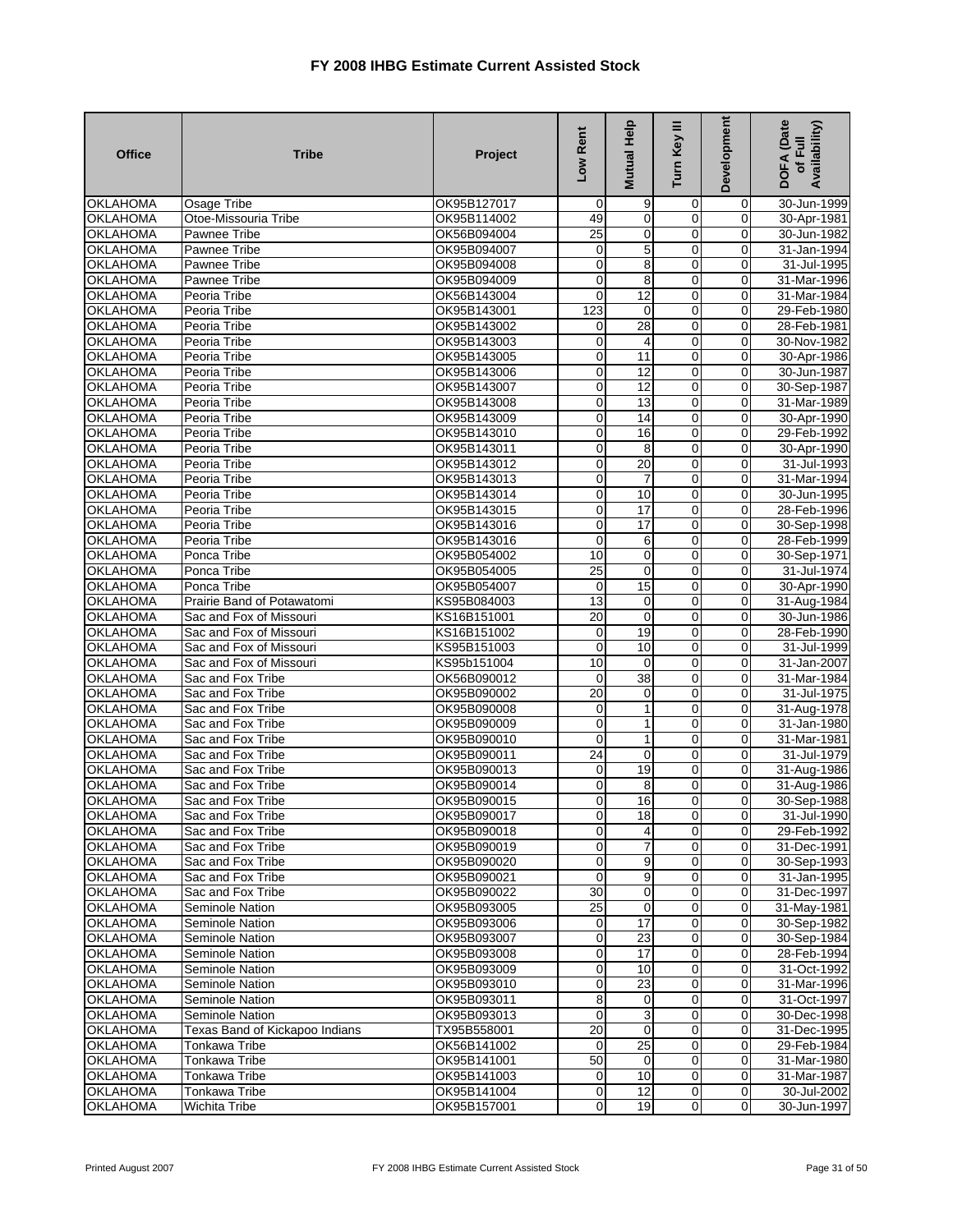| <b>Office</b>   | <b>Tribe</b>           | Project     | <b>Re</b> | o<br>ត<br>$\boldsymbol{\sigma}$ | Ξ<br>δ          | پ<br>ᇗ<br>읆<br>≏ | ≏           |
|-----------------|------------------------|-------------|-----------|---------------------------------|-----------------|------------------|-------------|
| <b>OKLAHOMA</b> | <b>Wichita Tribe</b>   | OK95B157002 |           | 40                              |                 |                  | 30-Jul-1998 |
| <b>OKLAHOMA</b> | <b>Wichita Tribe</b>   | OK95B157003 | 40        |                                 |                 |                  | 31-Mar-1998 |
| <b>OKLAHOMA</b> | <b>Wyandotte Tribe</b> | OK95B162001 |           | 15 <sub>l</sub>                 |                 |                  | 31-Jul-2000 |
| <b>OKLAHOMA</b> | <b>TOTAL</b>           |             | 3261      | 5995                            | 24 <sup>1</sup> | 41               |             |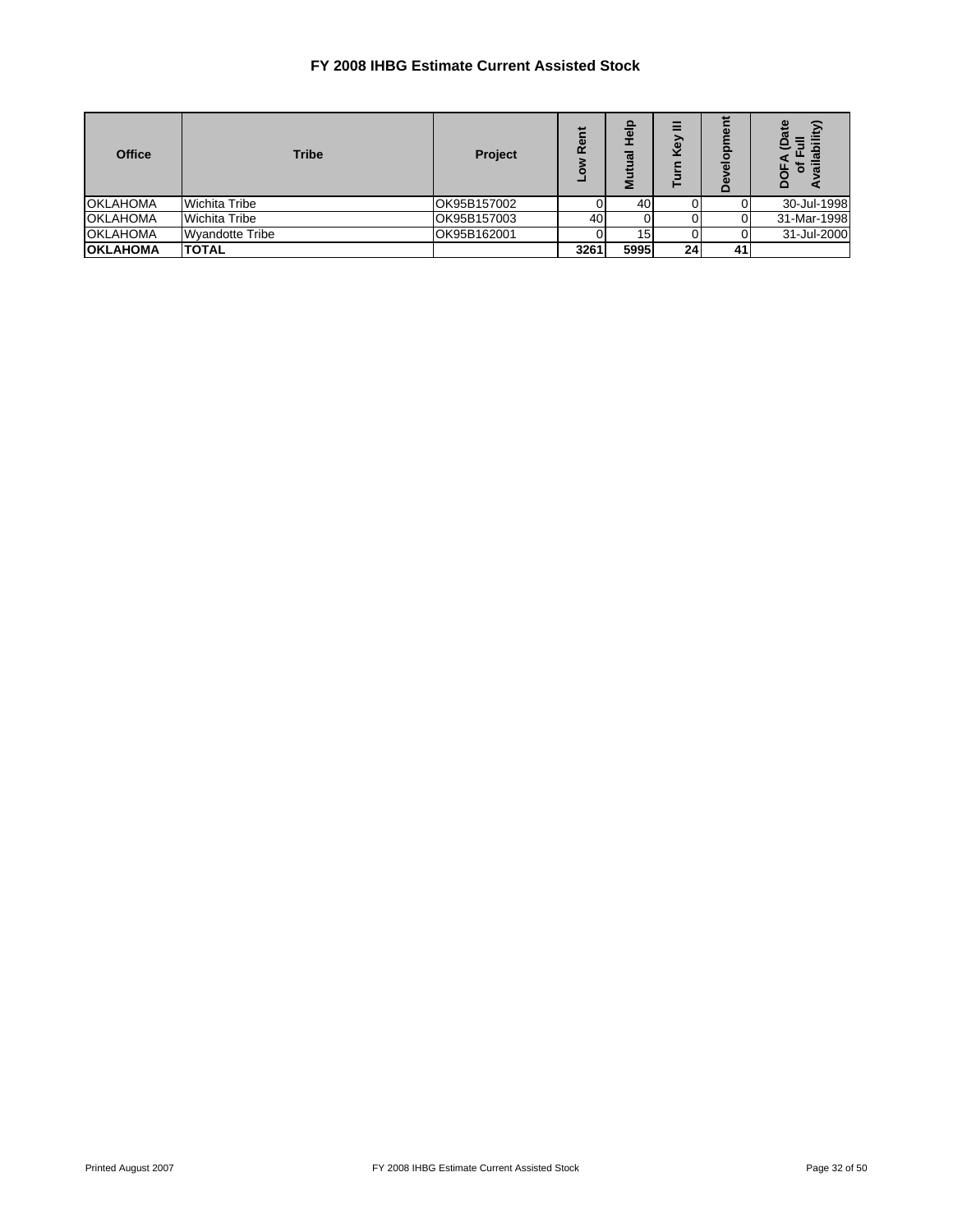| <b>Office</b>                    | <b>Tribe</b>                           | Project                    | Low Rent                | Mutual Help             | Turn Key III                     | Development      | DOFA (Date<br>Availability)<br>of Full |
|----------------------------------|----------------------------------------|----------------------------|-------------------------|-------------------------|----------------------------------|------------------|----------------------------------------|
| PHOENIX                          | Acoma Pueblo                           | NM99B079001                | $\mathbf 0$             |                         | 0                                | 0                | 31-May-1973                            |
| <b>PHOENIX</b>                   | Acoma Pueblo                           | NM99B079002                | $\mathbf 0$             | 1                       | $\mathbf 0$                      | $\mathbf 0$      | 30-Jun-1976                            |
| PHOENIX                          | Acoma Pueblo                           | NM99B079003                | 0                       | 14                      | $\overline{0}$                   | 0                | 30-Sep-1980                            |
| <b>PHOENIX</b>                   | Acoma Pueblo                           | NM99B079004                | $\pmb{0}$               | 30                      | $\mathbf 0$                      | 0                | 29-Feb-1984                            |
| <b>PHOENIX</b>                   | Acoma Pueblo                           | NM99B079005                | $\mathbf 0$             | $\overline{7}$          | $\overline{0}$                   | 0                | 29-Feb-1984                            |
| PHOENIX                          | Acoma Pueblo                           | NM99B079006                | $\mathbf 0$             | 16                      | $\mathbf 0$                      | 0                | 29-Feb-1984                            |
| PHOENIX                          | Acoma Pueblo                           | NM99B079007                | $\mathbf 0$             | 29                      | $\mathbf 0$                      | $\overline{0}$   | 31-Oct-1999                            |
| <b>PHOENIX</b>                   | Acoma Pueblo                           | NM99B079008                | 14                      | 0                       | 0                                | 0                | 30-Apr-2002                            |
| PHOENIX                          | Acoma Pueblo                           | NM99B079009                | 1                       | $\pmb{0}$               | $\overline{0}$                   | $\pmb{0}$        | 30-Nov-2002                            |
| PHOENIX                          | Acoma Pueblo                           | NM99B079010                | $\mathbf 0$             | 3                       | $\mathbf 0$                      | $\mathbf 0$      | 30-Apr-2002                            |
| <b>PHOENIX</b>                   | Acoma Pueblo                           | NM99B079011                | $\pmb{0}$               | 4                       | 0                                | 0                | 30-Apr-2002                            |
| <b>PHOENIX</b>                   | Acoma Pueblo                           | NM99B079012                | $\overline{0}$          | 20                      | $\overline{0}$                   | $\overline{0}$   | 30-Apr-2002                            |
| <b>PHOENIX</b>                   | Acoma Pueblo                           | NM99B079013                | 20                      | 0                       | 0                                | $\mathbf 0$      | 30-Apr-2002                            |
| <b>PHOENIX</b>                   | Ak-Chin                                | AZ99B042001                | 19                      | 0                       | $\mathbf 0$                      | $\mathbf 0$      | 29-Feb-1992                            |
| PHOENIX                          | Ak-Chin                                | AZ99B042002                | $\overline{12}$         | $\mathbf 0$             | 0                                | $\mathbf 0$      | 30-Jun-1992                            |
| <b>PHOENIX</b>                   | <b>Berry Creek Rancheria</b>           | CA99B130017                | 15                      | 0                       | $\overline{0}$                   | 0                | 31-Oct-1992                            |
| PHOENIX                          | Berry Creek Rancheria                  | CA99B130018                | 0                       | 6                       | $\overline{0}$                   | 0                | 31-Oct-1992                            |
| PHOENIX                          | Berry Creek Rancheria                  | CA99B130021                | $\mathbf 0$             | 6                       | $\mathbf 0$                      | $\mathbf 0$      | 31-Dec-1995                            |
| <b>PHOENIX</b>                   | Berry Creek Rancheria                  | CA99B130023                | 8                       | 0                       | $\mathbf 0$                      | 0                | 31-Dec-1995                            |
| <b>PHOENIX</b>                   | <b>Big Pine Band</b>                   | CA99B098004                | 4                       | 0                       | $\mathbf 0$                      | 0                | 31-Mar-1982                            |
| <b>PHOENIX</b>                   | <b>Big Pine Band</b>                   | CA99B098005                | 5                       | $\mathbf 0$             | $\overline{0}$                   | $\overline{0}$   | 31-Mar-1979                            |
| PHOENIX                          | <b>Big Pine Band</b>                   | CA99B098008                | $\overline{\mathbf{c}}$ | 0                       | $\mathbf 0$                      | 0                | 29-Feb-1984                            |
| PHOENIX                          | <b>Big Pine Band</b>                   | CA99B098009                | $\mathbf 0$             | $\overline{7}$          | $\overline{0}$                   | $\mathbf 0$      | 30-Nov-1987                            |
| <b>PHOENIX</b>                   | <b>Big Pine Band</b>                   | CA99B098010                | 2                       | 0                       | $\mathbf 0$                      | 0                | 30-Nov-1987                            |
| <b>PHOENIX</b>                   | <b>Big Pine Band</b>                   | CA99B098012                | $\mathbf{1}$            | 1                       | 0                                | 0                | 30-Sep-1991                            |
| PHOENIX                          | <b>Big Pine Band</b>                   | CA99B098013                | $\mathbf 0$             | $\overline{4}$          | $\mathbf 0$                      | $\mathbf 0$      | 30-Apr-1993                            |
| PHOENIX                          | <b>Big Pine Band</b>                   | CA99B098014                | $\overline{0}$          | 12                      | $\mathbf 0$                      | 0                | 31-May-2001                            |
| PHOENIX                          | <b>Big Pine Band</b>                   | CA99B098016                | 0                       | 1                       | $\overline{0}$                   | 0                | 30-Nov-1987                            |
| <b>PHOENIX</b>                   | <b>Bridgeport Paiute Indian Colony</b> | CA99B098006                | $\overline{21}$         | 0                       | 0                                | $\mathbf 0$      | 31-Oct-1980                            |
| <b>PHOENIX</b>                   | Cahuilla Band                          | CA99B080052                | 0                       | 13                      | $\mathbf 0$                      | 0                | 31-Dec-1993                            |
| <b>PHOENIX</b>                   | Campo Band                             | CA99B150001                | 15                      | 0                       | $\mathbf 0$                      | 0                | 30-Sep-1991                            |
| PHOENIX                          | Campo Band                             | CA99B150002                | $\mathbf 0$             | 13                      | $\overline{0}$                   | $\overline{0}$   | 30-Sep-1981                            |
| <b>PHOENIX</b>                   | Campo Band                             | CA99B150003                | $\overline{18}$         | $\mathbf 0$             | 0                                | 0                | 01-Apr-1998                            |
| PHOENIX                          | Campo Band                             | CA99B150004                | 0                       | 9                       | $\mathbf 0$                      | 0                | 01-Apr-1998                            |
| PHOENIX                          | Capitan Grande Band                    | CA99B080058                | $\mathbf 0$             | 18                      | $\mathbf 0$                      | 0                | 31-May-1995                            |
| <b>PHOENIX</b>                   | Chemehuevi                             | CA99B133001                | 25                      | $\mathbf 0$             | 0                                | 0                | 30-Nov-1988                            |
| <b>PHOENIX</b>                   | Chemehuevi                             | CA99B133002                | 0                       | 8                       | $\overline{0}$                   | $\overline{0}$   | 30-Sep-1980                            |
| PHOENIX                          | Chemehuevi                             | CA99B133003                | 10                      | $\mathbf 0$             | $\mathbf 0$                      | 0                | 30-Sep-1980                            |
| PHOENIX                          | Chemehuevi                             | CA99B133004                | 0                       | 15                      | $\mathbf 0$                      | 0                | 31-Oct-1988                            |
| PHOENIX                          | Chemehuevi<br>Chemehuevi               | CA99B133005                | 10                      | $\mathbf 0$             | $\mathbf 0$                      | $\mathbf 0$      | 31-Oct-1988                            |
| <b>PHOENIX</b><br><b>PHOENIX</b> | Chicken Ranch Rancheria                | CA99B133008                | 10<br>$\mathbf 0$       | $\overline{0}$<br>12    | $\overline{0}$<br>$\overline{0}$ | 10<br>0          | 31-May-2002                            |
| <b>PHOENIX</b>                   | Chicken Ranch Rancheria                | CA99B129021<br>CA99B129021 | $\mathbf 0$             | 3                       | 0                                | $\mathbf 0$      | 30-Nov-2001<br>30-Apr-2002             |
| <b>PHOENIX</b>                   | Cochiti Pueblo                         | NM99B084004                | $\mathbf 0$             | $\overline{26}$         | $\mathbf 0$                      | $\mathbf 0$      | 31-May-1998                            |
| <b>PHOENIX</b>                   | Cochiti Pueblo                         | NM99B084005                | 10                      | $\mathbf 0$             | $\overline{0}$                   | $\mathbf 0$      | 31-May-1998                            |
| PHOENIX                          | Cochiti Pueblo                         | NM99B084006                | 0                       | 3                       | $\overline{0}$                   | 0                | 31-May-1998                            |
| <b>PHOENIX</b>                   | Cochiti Pueblo                         | NM99B084007                | $\mathbf{1}$            | $\overline{0}$          | $\mathbf 0$                      | $\pmb{0}$        | 31-May-1998                            |
| PHOENIX                          | Cocopah Tribe                          | AZ99B020003                | $\overline{32}$         | $\overline{0}$          | $\mathbf 0$                      | $\mathbf 0$      | 31-Oct-1980                            |
| <b>PHOENIX</b>                   | Cocopah Tribe                          | AZ99B020004                | 15                      | $\mathbf 0$             | 0                                | 0                | 31-Jul-1992                            |
| <b>PHOENIX</b>                   | Cocopah Tribe                          | AZ99B020005                | 28                      | $\mathbf 0$             | $\overline{0}$                   | 0                | 31-Oct-1998                            |
| PHOENIX                          | Cold Springs Rancheria                 | CA99B129003                | $\mathbf 0$             | $\overline{7}$          | $\mathbf 0$                      | 0                | 30-Sep-1982                            |
| <b>PHOENIX</b>                   | Cold Springs Rancheria                 | CA99B129004                | 11                      | $\overline{0}$          | $\mathbf 0$                      | $\mathbf 0$      | 30-Sep-1982                            |
| <b>PHOENIX</b>                   | Cold Springs Rancheria                 | CA99B129009                | 8                       | $\overline{\mathbf{0}}$ | $\mathbf 0$                      | 0                | 31-Dec-1987                            |
| PHOENIX                          | Cold Springs Rancheria                 | CA99B129011                | $\overline{10}$         | $\overline{0}$          | $\mathbf 0$                      | 0                | 31-Dec-1987                            |
| <b>PHOENIX</b>                   | Cold Springs Rancheria                 | CA99B129019                | $\mathbf{1}$            | $\overline{0}$          | $\mathbf 0$                      | $\mathbf 0$      | 30-Sep-1982                            |
| PHOENIX                          | Cold Springs Rancheria                 | CA99B129022                | $\overline{\mathbf{c}}$ | $\mathbf 0$             | $\pmb{0}$                        | 18               | 22-Apr-2005                            |
| <b>PHOENIX</b>                   | Colorado River Indian Tribes           | AZ99B018005                | 50                      | $\mathbf 0$             | $\mathbf 0$                      | 0                | 31-Aug-1972                            |
| <b>PHOENIX</b>                   | Colorado River Indian Tribes           | AZ99B018006                | 99                      | $\overline{0}$          | $\mathbf 0$                      | $\overline{0}$   | 30-Nov-1973                            |
| <b>PHOENIX</b>                   | Colorado River Indian Tribes           | AZ99B018007                | 25                      | $\mathbf 0$             | $\overline{0}$                   | $\boldsymbol{0}$ | 31-Oct-1975                            |
| <b>PHOENIX</b>                   | Colorado River Indian Tribes           | AZ99B018009                | $\pmb{0}$               | 25                      | $\mathbf 0$                      | 0                | 30-Jun-1980                            |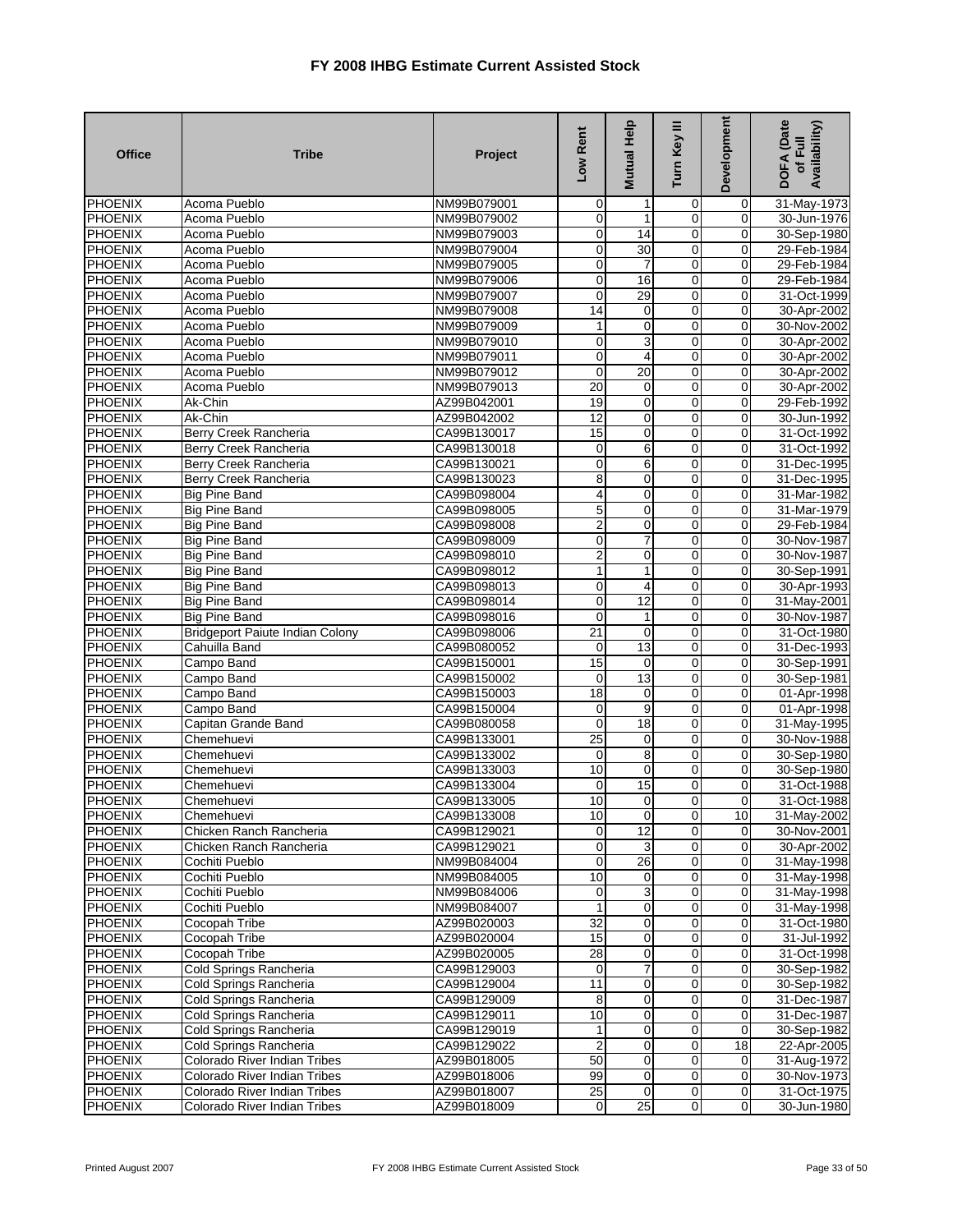| <b>Office</b>  | <b>Tribe</b>                        | Project     | Low Rent        | Mutual Help             | Turn Key III   | <b>Development</b> | <b>DOFA</b> (Date<br>Availability)<br>of Full |
|----------------|-------------------------------------|-------------|-----------------|-------------------------|----------------|--------------------|-----------------------------------------------|
| PHOENIX        | Colorado River Indian Tribes        | AZ99B018010 | 50              | 0                       | 0              | 0                  | 31-Oct-1982                                   |
| <b>PHOENIX</b> | Colorado River Indian Tribes        | AZ99B018011 | $\mathbf 0$     | 25                      | $\mathbf 0$    | $\mathbf 0$        | 28-Feb-1982                                   |
| PHOENIX        | Colorado River Indian Tribes        | AZ99B018013 | 0               | 54                      | $\overline{0}$ | 0                  | 31-Dec-1986                                   |
| <b>PHOENIX</b> | <b>Colorado River Indian Tribes</b> | AZ99B018014 | 0               | 25                      | $\mathbf 0$    | $\mathbf 0$        | 31-Mar-1990                                   |
| <b>PHOENIX</b> | Colorado River Indian Tribes        | AZ99B018015 | $\mathbf 0$     | 16                      | $\overline{0}$ | $\mathbf 0$        | 31-Jan-1992                                   |
| PHOENIX        | <b>Colorado River Indian Tribes</b> | AZ99B018016 | 0               | 15                      | $\mathbf 0$    | 0                  | 30-Apr-1993                                   |
| PHOENIX        | <b>Colorado River Indian Tribes</b> | AZ99B018017 | $\mathbf 0$     | 14                      | $\overline{0}$ | $\Omega$           | 31-Dec-1971                                   |
| <b>PHOENIX</b> | Coyote Valley Band                  | CA99B097007 | 15              | 0                       | 0              | 0                  | 28-Feb-1987                                   |
| <b>PHOENIX</b> | <b>Coyote Valley Band</b>           | CA99B097009 | 15              | $\pmb{0}$               | $\overline{0}$ | $\mathbf 0$        | 28-Feb-1987                                   |
| PHOENIX        | Duck Valley Shoshone-Paiute         | NV99B006005 | 0               | 1                       | $\mathbf 0$    | $\mathbf 0$        | 28-Feb-1979                                   |
| <b>PHOENIX</b> | Duck Valley Shoshone-Paiute         | NV99B006008 | 19              | 0                       | $\mathbf 0$    | 0                  | 30-Sep-1982                                   |
| <b>PHOENIX</b> | Duck Valley Shoshone-Paiute         | NV99B006009 | 0               | 14                      | $\overline{0}$ | $\overline{0}$     | 31-Oct-1982                                   |
| PHOENIX        | Duck Valley Shoshone-Paiute         | NV99B006010 | 0               | 9                       | $\mathbf 0$    | $\mathbf 0$        | 31-Jan-1985                                   |
| <b>PHOENIX</b> | Duck Valley Shoshone-Paiute         | NV99B006011 | 19              | $\mathbf 0$             | $\mathbf 0$    | 0                  | 01-Jul-1986                                   |
| PHOENIX        | Duck Valley Shoshone-Paiute         | NV99B006012 | 0               | 16                      | $\mathbf 0$    | $\mathbf 0$        | 01-Jul-1986                                   |
| <b>PHOENIX</b> | <b>Duck Valley Shoshone-Paiute</b>  | NV99B006013 | 25              | $\mathbf{O}$            | $\overline{0}$ | $\mathbf 0$        | 18-Mar-1996                                   |
| <b>PHOENIX</b> | Duck Valley Shoshone-Paiute         | NV99B006014 | 0               | 25                      | $\overline{0}$ | 0                  | 09-Jun-1997                                   |
| PHOENIX        | Duck Valley Shoshone-Paiute         | NV99B006015 | $\overline{12}$ | 0                       | $\overline{0}$ | $\mathbf 0$        | 02-Dec-1998                                   |
| <b>PHOENIX</b> | Duck Valley Shoshone-Paiute         | NV99B006016 | 0               | 1                       | $\mathbf 0$    | 0                  | 30-Sep-1982                                   |
| <b>PHOENIX</b> | Duckwater Shoshone                  | NV99B015009 | 0               | 8                       | $\mathbf 0$    | 0                  | 31-Dec-1985                                   |
| <b>PHOENIX</b> | Duckwater Shoshone                  | NV99B015010 | $\overline{8}$  | $\mathbf 0$             | $\overline{0}$ | $\overline{0}$     | 31-Dec-1985                                   |
| <b>PHOENIX</b> | Duckwater Shoshone                  | NV99B015015 | 10              | 0                       | $\mathbf 0$    | 0                  | 31-Dec-1986                                   |
| PHOENIX        | Ely Shoshone                        | NV99B015008 | 10              | $\mathbf 0$             | $\overline{0}$ | $\mathbf 0$        | 31-Oct-1985                                   |
| <b>PHOENIX</b> | Ely Shoshone                        | NV99B015014 | $\overline{18}$ | 0                       | $\mathbf 0$    | $\mathbf 0$        | 31-Oct-1985                                   |
| <b>PHOENIX</b> | Ely Shoshone                        | NV99B015016 | 5               | 0                       | $\mathbf 0$    | 0                  | 30-Sep-2000                                   |
| PHOENIX        | Enterprise Rancheria                | CA99B160001 | $\mathbf 0$     | $\mathbf 0$             | $\mathbf 0$    | 15                 |                                               |
| <b>PHOENIX</b> | Fallon Paiute-Shoshone              | NV99B011003 | $\mathbf 0$     | 33                      | $\mathbf 0$    | 0                  | 31-Jul-1980                                   |
| PHOENIX        | <b>Fallon Paiute-Shoshone</b>       | NV99B011006 | 22              | 0                       | $\overline{0}$ | 0                  | 30-Apr-1989                                   |
| <b>PHOENIX</b> | Fallon Paiute-Shoshone              | NV99B011007 | 0               | 19                      | 0              | $\mathbf 0$        | 30-Sep-1989                                   |
| <b>PHOENIX</b> | Fallon Paiute-Shoshone              | NV99B011008 | $\mathbf 0$     | 15                      | $\mathbf 0$    | 0                  | 31-May-1992                                   |
| <b>PHOENIX</b> | Fallon Paiute-Shoshone              | NV99B011009 | 15              | $\mathbf 0$             | $\mathbf 0$    | 0                  | 31-May-1992                                   |
| PHOENIX        | <b>Fallon Paiute-Shoshone</b>       | NV99B011010 | $\mathbf 0$     | 15                      | $\overline{0}$ | $\overline{0}$     | 31-May-1992                                   |
| <b>PHOENIX</b> | Fallon Paiute-Shoshone              | NV99B011011 | 20              | 0                       | 0              | 0                  | 31-Jan-1995                                   |
| PHOENIX        | Fallon Paiute-Shoshone              | NV99B011012 | 0               | 15                      | $\mathbf 0$    | 0                  | 31-Jan-1995                                   |
| PHOENIX        | Fort Bidwell                        | CA99B083001 | $\mathbf 2$     | 0                       | $\mathbf 0$    | 0                  | 31-Oct-1975                                   |
| <b>PHOENIX</b> | <b>Fort Bidwell</b>                 | CA99B083005 | 6               | $\mathbf 0$             | 0              | 0                  | 31-Oct-1982                                   |
| <b>PHOENIX</b> | <b>Fort Bidwell</b>                 | CA99B083006 | 0               | 8                       | $\overline{0}$ | $\mathbf 0$        | 31-Oct-1982                                   |
| PHOENIX        | Fort Bidwell                        | CA99B603004 | 10              | $\mathbf 0$             | $\mathbf 0$    | $\mathbf 0$        | 28-Oct-1999                                   |
| PHOENIX        | Fort Independence                   | CA99B098007 | 0               | 6                       | $\mathbf 0$    | 0                  | 29-Feb-1984                                   |
| PHOENIX        | Fort Independence                   | CA99B098008 | $\mathbf{1}$    | $\mathbf 0$             | $\mathbf 0$    | $\mathbf 0$        | 29-Feb-1984                                   |
| <b>PHOENIX</b> | Fort Independence                   | CA99B098009 | $\overline{0}$  | $\mathbf{2}$            | $\mathbf{0}$   | 01                 | 30-Nov-1987                                   |
| <b>PHOENIX</b> | Fort Independence                   | CA99B098012 | $\overline{0}$  | 1                       | $\overline{0}$ | 0                  | 30-Sep-1991                                   |
| PHOENIX        | Fort Independence                   | CA99B098013 | $\mathbf 0$     | $\overline{\mathbf{c}}$ | 0              | $\mathbf 0$        | 30-Apr-1993                                   |
| <b>PHOENIX</b> | Fort Independence                   | CA99B604001 | $\mathbf 0$     | $\overline{2}$          | $\mathbf 0$    | $\mathbf 0$        | 31-Jul-2000                                   |
| <b>PHOENIX</b> | Fort Mojave Tribe                   | CA99B100003 | 10              | $\overline{0}$          | $\overline{0}$ | 0                  | 30-Apr-1982                                   |
| <b>PHOENIX</b> | Fort Mojave Tribe                   | CA99B100004 | 50              | $\pmb{0}$               | $\overline{0}$ | $\mathbf 0$        | 31-May-1987                                   |
| PHOENIX        | <b>Fort Mojave Tribe</b>            | CA99B100006 | 2               | $\overline{0}$          | $\mathbf 0$    | 0                  | 30-Jun-1985                                   |
| PHOENIX        | Fort Mojave Tribe                   | CA99B100007 | 19              | $\overline{0}$          | $\mathbf 0$    | $\mathbf 0$        | 31-Jul-1987                                   |
| <b>PHOENIX</b> | Fort Mojave Tribe                   | CA99B100008 | $\overline{25}$ | $\mathbf 0$             | 0              | $\mathbf 0$        | 30-Apr-1987                                   |
| <b>PHOENIX</b> | Fort Mojave Tribe                   | CA99B100009 | 4               | $\mathbf 0$             | $\overline{0}$ | 0                  | 31-Aug-1978                                   |
| <b>PHOENIX</b> | Gila River                          | AZ99B015005 | 10              | $\overline{0}$          | $\mathbf 0$    | $\overline{0}$     | 30-Jun-1973                                   |
| PHOENIX        | Gila River                          | AZ99B015006 | 80              | $\overline{0}$          | $\mathbf 0$    | $\mathbf 0$        | 28-Feb-1974                                   |
| <b>PHOENIX</b> | Gila River                          | AZ99B015007 | 10              | $\mathbf 0$             | $\mathbf 0$    | 0                  | 02-Oct-1973                                   |
| <b>PHOENIX</b> | Gila River                          | AZ99B015009 | 0               | 24                      | $\mathbf 0$    | 0                  | 30-Apr-1979                                   |
| <b>PHOENIX</b> | Gila River                          | AZ99B015010 | 20              | $\mathbf 0$             | $\mathbf 0$    | $\mathbf 0$        | 31-Jul-1980                                   |
| PHOENIX        | Gila River                          | AZ99B015011 | 30              | $\mathbf 0$             | $\overline{0}$ | $\mathbf 0$        | 30-Sep-1978                                   |
| PHOENIX        | Gila River                          | AZ99B015012 | $\mathbf 0$     | 36                      | $\mathbf 0$    | $\mathbf 0$        | 31-Jan-1980                                   |
| <b>PHOENIX</b> | Gila River                          | AZ99B015013 | $\overline{20}$ | $\overline{0}$          | $\mathbf 0$    | $\mathbf 0$        | 31-Jan-1981                                   |
| <b>PHOENIX</b> | Gila River                          | AZ99B015014 | 30              | $\mathbf{O}$            | $\overline{0}$ | $\mathbf 0$        | 31-Jul-1979                                   |
| <b>PHOENIX</b> | Gila River                          | AZ99B015015 | 50              | $\overline{0}$          | $\mathbf 0$    | $\pmb{0}$          | 30-Jun-1980                                   |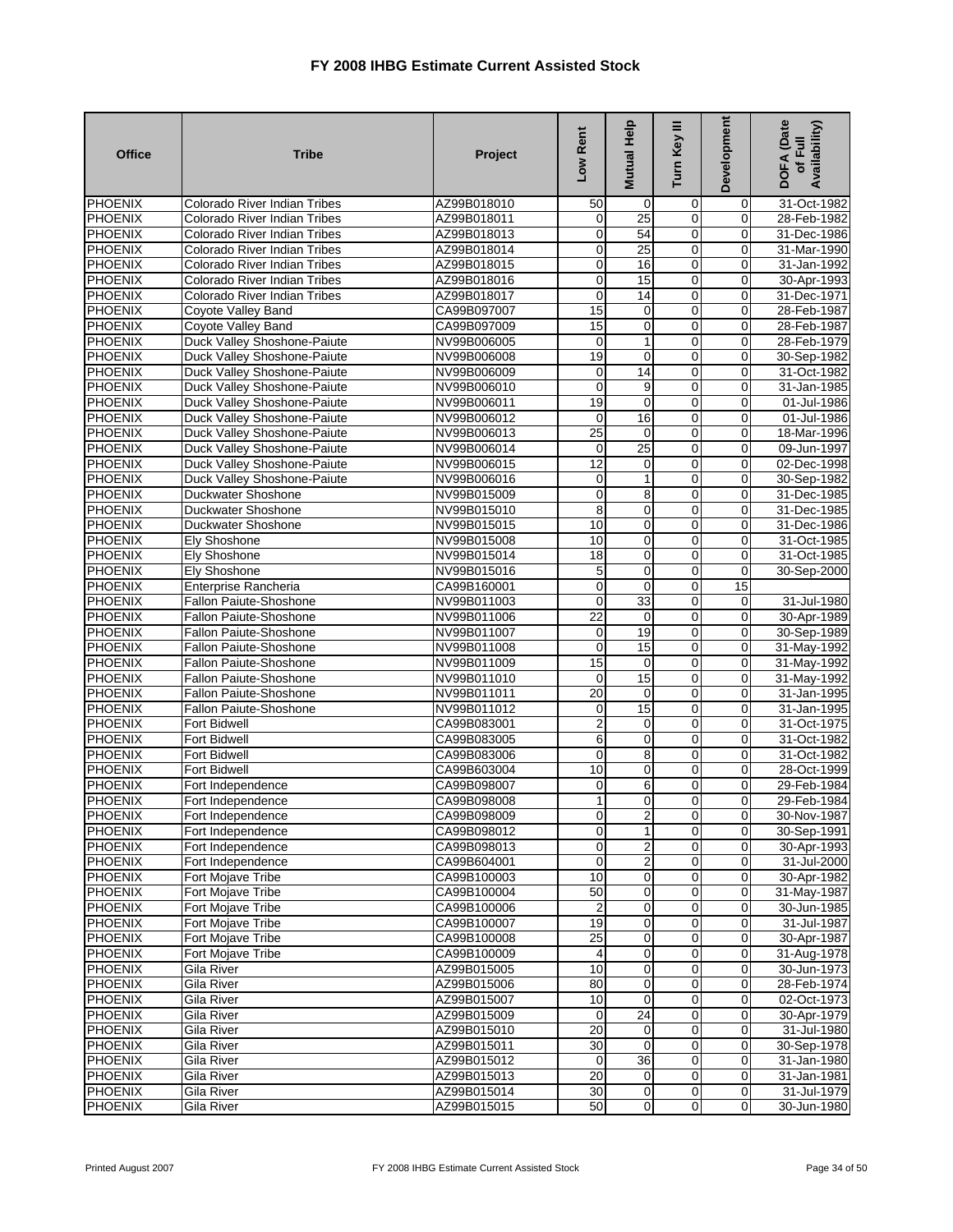| <b>Office</b>                    | <b>Tribe</b>             | Project                    | Low Rent                        | Mutual Help             | Turn Key III        | Development      | DOFA (Date<br>Availability)<br>of Full |
|----------------------------------|--------------------------|----------------------------|---------------------------------|-------------------------|---------------------|------------------|----------------------------------------|
| <b>PHOENIX</b>                   | <b>Gila River</b>        | AZ99B015016                | 30                              | 0                       | 0                   | 0                | 31-Aug-1980                            |
| PHOENIX                          | Gila River               | AZ99B015017                | 20                              | 0                       | $\mathbf 0$         | 0                | 31-Jan-1980                            |
| <b>PHOENIX</b>                   | Gila River               | AZ99B015018                | $\pmb{0}$                       | 36                      | $\mathbf 0$         | $\mathbf 0$      | 30-Jun-1982                            |
| <b>PHOENIX</b>                   | <b>Gila River</b>        | AZ99B015019                | 20                              | $\mathbf 0$             | $\overline{0}$      | $\mathbf 0$      | 31-Aug-1982                            |
| <b>PHOENIX</b>                   | Gila River               | AZ99B015020                | $\overline{71}$                 | 0                       | $\mathbf 0$         | 0                | 31-Oct-1986                            |
| <b>PHOENIX</b>                   | Gila River               | AZ99B015021                | 60                              | $\mathbf 0$             | $\mathbf 0$         | $\mathbf 0$      | 30-Apr-1987                            |
| PHOENIX                          | Gila River               | AZ99B015022                | $\mathbf 0$                     | 18                      | 0                   | 0                | 30-Apr-1987                            |
| <b>PHOENIX</b>                   | <b>Gila River</b>        | AZ99B015023                | 9                               | 0                       | $\mathbf 0$         | 0                | 31-Jan-1987                            |
| <b>PHOENIX</b>                   | Gila River               | AZ99B015024                | 64                              | $\mathbf 0$             | $\overline{0}$      | $\mathbf 0$      | 31-Dec-1987                            |
| <b>PHOENIX</b>                   | Gila River               | AZ99B015025                | $\pmb{0}$                       | 19                      | 0                   | $\mathbf 0$      | 30-Jun-1988                            |
| PHOENIX                          | Gila River               | AZ99B015026                | 0                               | 5                       | $\mathbf 0$         | $\mathbf 0$      | 31-Oct-1986                            |
| <b>PHOENIX</b>                   | Gila River               | AZ99B015027                | $\mathbf 0$                     | 6                       | $\overline{0}$      | $\mathbf 0$      | 31-Oct-1986                            |
| <b>PHOENIX</b>                   | Gila River               | AZ99B015028                | $\overline{0}$                  | 42                      | $\mathbf 0$         | 0                | 30-Jun-1988                            |
| PHOENIX<br>PHOENIX               | Gila River<br>Gila River | AZ99B015029<br>AZ99B015030 | $\mathbf 0$<br>38               | 36<br>$\mathbf 0$       | 0<br>$\mathbf 0$    | 0<br>$\mathbf 0$ | 31-May-1988<br>31-Mar-1988             |
| <b>PHOENIX</b>                   | <b>Gila River</b>        | AZ99B015031                | 0                               | 27                      | $\overline{0}$      | 0                |                                        |
| <b>PHOENIX</b>                   | <b>Gila River</b>        | AZ99B015032                | 20                              | 0                       | $\mathbf 0$         | 0                | 30-Sep-1992<br>31-Jul-1993             |
| PHOENIX                          | Gila River               | AZ99B015033                | 94                              | $\mathbf 0$             | $\mathbf 0$         | $\mathbf 0$      | 31-Jan-1991                            |
| <b>PHOENIX</b>                   | Gila River               | AZ99B015034                | 10                              | 0                       | 0                   | 0                | 31-Jul-1993                            |
| <b>PHOENIX</b>                   | Grindstone Rancheria     | CA99B083001                | 0                               | 1                       | $\overline{0}$      | 0                | 31-Oct-1975                            |
| <b>PHOENIX</b>                   | Grindstone Rancheria     | CA99B083009                | 12                              | 0                       | 0                   | $\mathbf 0$      | 30-Jun-1995                            |
| <b>PHOENIX</b>                   | Grindstone Rancheria     | CA99B083013                | 16                              | 0                       | 0                   | 0                | 31-Mar-1997                            |
| <b>PHOENIX</b>                   | Grindstone Rancheria     | CA99B083015                | 3                               | 0                       | $\mathbf 0$         | 0                | 31-Mar-1997                            |
| <b>PHOENIX</b>                   | Guidiville Rancheria     | CA99B130026                | 19                              | 0                       | 0                   | 1                | 01-Jan-2001                            |
| <b>PHOENIX</b>                   | Hoopa Valley             | CA99B090002                | 30                              | $\mathbf 0$             | 0                   | 0                | 31-May-1980                            |
| <b>PHOENIX</b>                   | <b>Hoopa Valley</b>      | CA99B090004                | 0                               | 39                      | $\mathbf 0$         | $\mathbf 0$      | 31-Oct-1985                            |
| <b>PHOENIX</b>                   | Hoopa Valley             | CA99B090005                | $\mathbf 0$                     | 10                      | $\mathbf 0$         | 0                | 31-Oct-1987                            |
| <b>PHOENIX</b>                   | Hoopa Valley             | CA99B090008                | $\mathbf 0$                     | 28                      | $\overline{0}$      | 0                | 31-May-1992                            |
| <b>PHOENIX</b>                   | Hoopa Valley             | CA99B090009                | 0                               | $\overline{17}$         | $\overline{0}$      | $\mathbf 0$      | 28-Feb-1993                            |
| <b>PHOENIX</b>                   | Hoopa Valley             | CA99B090010                | $\mathsf{O}\xspace$             | 40                      | $\mathbf 0$         | 0                | 30-Sep-1994                            |
| <b>PHOENIX</b>                   | Hoopa Valley             | CA99B090011                | $\mathbf 0$                     | 29                      | $\mathbf 0$         | 0                | 01-Apr-1998                            |
| PHOENIX                          | Hoopa Valley             | CA99B090012                | 21                              | $\mathbf 0$             | $\mathbf 0$         | 0                | 30-Sep-1997                            |
| <b>PHOENIX</b>                   | Hoopa Valley             | CA99B090013                | 0                               | $\overline{20}$         | $\mathbf 0$         | 0                | 30-Sep-1997                            |
| <b>PHOENIX</b>                   | Hopi                     | AZ99B027007                | 0                               | $\overline{24}$         | $\mathbf 0$         | $\mathbf 0$      | 31-Aug-1980                            |
| <b>PHOENIX</b>                   | Hopi                     | AZ99B027011                | $\mathbf 0$                     | 107                     | $\mathbf 0$         | $\mathbf 0$      | 30-Sep-1984                            |
| PHOENIX                          | Hopi                     | AZ99B027015                | 0                               | 35                      | $\mathbf 0$         | 0                | 30-Nov-1991                            |
| <b>PHOENIX</b>                   | Hopi                     | AZ99B027016                | 20                              | $\mathbf 0$             | $\overline{0}$      | $\mathbf 0$      | 31-Mar-1993                            |
| <b>PHOENIX</b>                   | Hopi                     | AZ99B027017                | $\mathbf 0$                     | 16                      | $\mathbf 0$         | 0                | 31-Mar-1997                            |
| PHOENIX                          | Hopi                     | AZ99B027018                | 13                              | 0                       | 0                   | 0                | 31-Dec-1997                            |
| <b>PHOENIX</b>                   | <b>Hopland Rancheria</b> | CA99B130008                | 10                              | 0                       | $\mathbf 0$         | $\mathbf 0$      | 31-Mar-1988                            |
| <b>PHOENIX</b>                   | Hopland Rancheria        | CA99B130010                | 10                              | $\overline{0}$          | $\mathbf{0}$        | 0                | 29-Feb-1988                            |
| <b>PHOENIX</b>                   | Hualapai                 | AZ99B017002                | $\mathbf 0$                     | $\overline{\mathbf{4}}$ | $\overline{0}$      | 0                | 30-Sep-1973                            |
| <b>PHOENIX</b>                   | Hualapai                 | AZ99B017003                | $\mathbf 0$                     | 40                      | $\mathbf 0$         | $\mathbf 0$      | 31-Mar-1981                            |
| PHOENIX                          | Hualapai                 | AZ99B017004                | 30                              | 0                       | $\overline{0}$      | 0                | 31-Jul-1981                            |
| <b>PHOENIX</b>                   | Hualapai                 | AZ99B017007                | 20                              | $\pmb{0}$               | $\mathbf 0$         | $\overline{0}$   | 30-Apr-1987                            |
| <b>PHOENIX</b>                   | Hualapai                 | AZ99B017008                | 10                              | $\mathbf 0$             | 0                   | 0                | 31-Mar-1988                            |
| PHOENIX                          | Hualapai                 | AZ99B017009                | 0                               | 14                      | 0                   | 0                | 31-Mar-1988                            |
| PHOENIX                          | Hualapai                 | AZ99B017010                | 20                              | $\mathbf 0$             | $\mathbf 0$         | 0                | 31-Jul-1989                            |
| <b>PHOENIX</b><br><b>PHOENIX</b> | Hualapai                 | AZ99B017011                | $\mathbf{O}$<br>$\overline{25}$ | 10                      | $\overline{0}$<br>0 | 0                | 31-Oct-1991<br>30-Aug-1991             |
| <b>PHOENIX</b>                   | Hualapai                 | AZ99B017012<br>AZ99B017013 | 30                              | 0<br>0                  | 0                   | 0<br>0           |                                        |
| PHOENIX                          | Hualapai<br>Hualapai     | AZ99B017014                | $\mathbf 0$                     | 28                      | 0                   | $\mathbf 0$      | 30-Sep-1994<br>31-Dec-1995             |
| PHOENIX                          | Isleta Pueblo            | NM99B081008                | 3                               | 23                      | $\mathbf 0$         | 0                | 30-Nov-1998                            |
| PHOENIX                          | Isleta Pueblo            | NM99B081009                | $\overline{25}$                 | 0                       | $\mathbf 0$         | 0                | 30-Nov-1998                            |
| <b>PHOENIX</b>                   | Isleta Pueblo            | NM99B081010                | 2                               | $\mathbf 0$             | 0                   | $\mathbf 0$      | 30-Nov-1998                            |
| <b>PHOENIX</b>                   | Isleta Pueblo            | NM99B081011                | 0                               | $\overline{2}$          | $\mathbf 0$         | 0                | 30-Nov-1998                            |
| <b>PHOENIX</b>                   | Jemez Pueblo             | NM99B080002                | $\overline{0}$                  | 41                      | 0                   | $\mathbf 0$      | 31-Oct-1980                            |
| <b>PHOENIX</b>                   | Jemez Pueblo             | NM99B080003                | $\mathbf 0$                     | 23                      | $\mathbf 0$         | 0                | 31-Oct-1996                            |
| <b>PHOENIX</b>                   | Jemez Pueblo             | NM99B080004                | $\pmb{0}$                       | 2                       | $\overline{0}$      | $\overline{0}$   | 31-Dec-1998                            |
| PHOENIX                          | Jicarilla Reservation    | NM99B014001                | 22                              | 3                       | $\overline{0}$      | $\mathbf 0$      | 31-Jul-1966                            |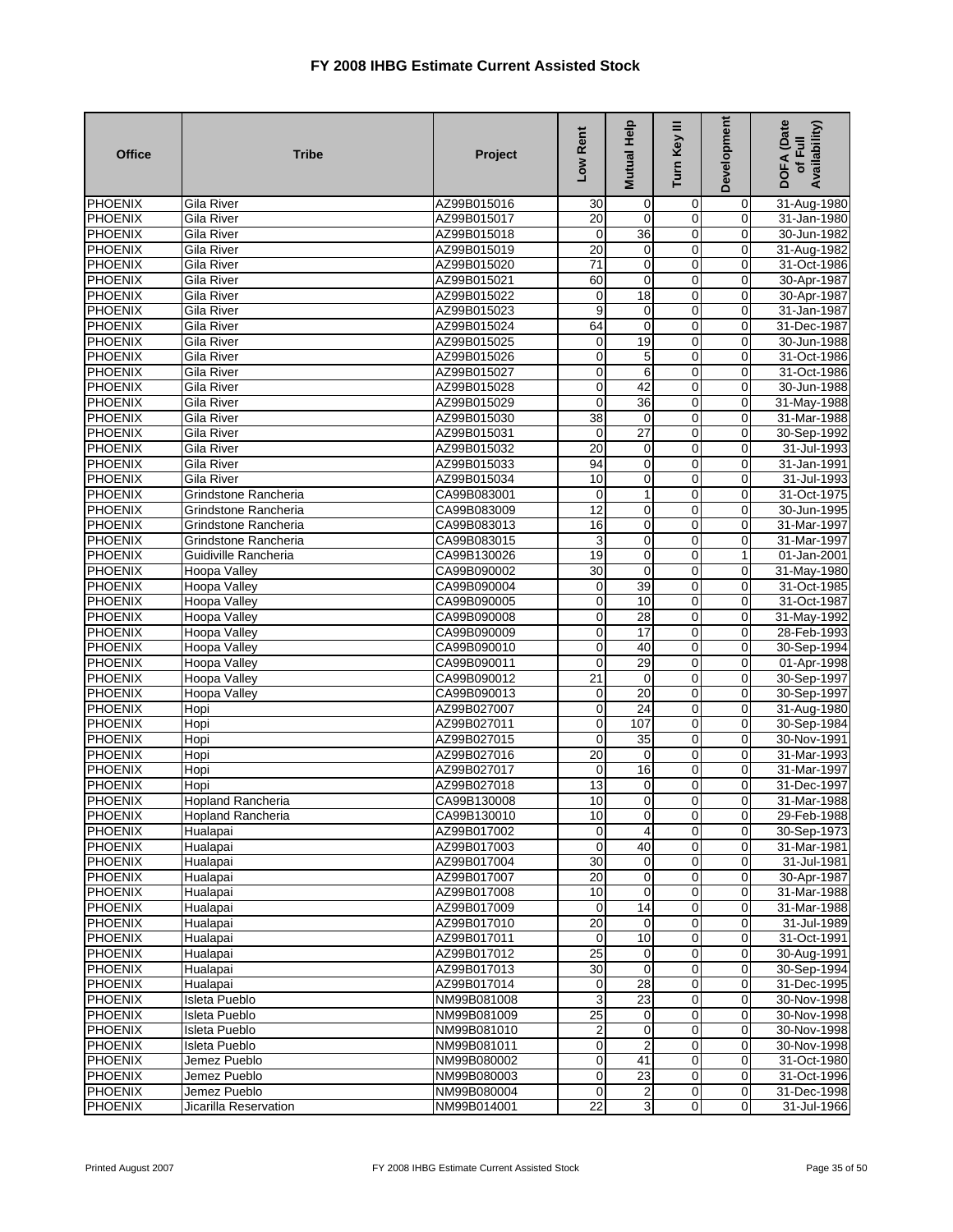| <b>Office</b>                    | <b>Tribe</b>                                           | Project                    | Low Rent                   | <b>Mutual Help</b>         | Turn Key III                  | Development                      | DOFA (Date<br>Availability)<br>of Full |
|----------------------------------|--------------------------------------------------------|----------------------------|----------------------------|----------------------------|-------------------------------|----------------------------------|----------------------------------------|
| PHOENIX                          | Jicarilla Reservation                                  | NM99B014008                | 29                         |                            | 0                             | 0                                | 30-Sep-1981                            |
| PHOENIX                          | Jicarilla Reservation                                  | NM99B014009                | 55                         | 1                          | 0                             | $\mathbf 0$                      | 30-Nov-1981                            |
| <b>PHOENIX</b>                   | Jicarilla Reservation                                  | NM99B014010                | 0                          | 16                         | 0                             | 0                                | 30-Sep-1987                            |
| <b>PHOENIX</b>                   | Jicarilla Reservation                                  | NM99B014011                | $\mathbf 0$                | $\overline{21}$            | $\overline{0}$                | 0                                | 31-Dec-1987                            |
| <b>PHOENIX</b>                   | Jicarilla Reservation                                  | NM99B014012                | $\mathbf 0$                | 3                          | $\mathbf 0$                   | 0                                | 30-Nov-1986                            |
| PHOENIX                          | Jicarilla Reservation                                  | NM99B014013                | $\mathbf 0$                | 10                         | $\mathbf 0$                   | 0                                | 31-May-1991                            |
| <b>PHOENIX</b>                   | Jicarilla Reservation                                  | NM99B014014                | 0                          | 6                          | 0                             | $\mathbf 0$                      | 30-Nov-1981                            |
| <b>PHOENIX</b>                   | Jicarilla Reservation                                  | NM99B014015                | 32                         | 0                          | 0                             | 0                                | 31-Oct-1996                            |
| <b>PHOENIX</b>                   | Jicarilla Reservation                                  | NM99B014016                | 0                          | 1                          | $\mathbf 0$                   | 0                                |                                        |
| PHOENIX                          | Kaibab Band of Paiute                                  | AZ99B024002                | $\mathbf 0$<br>13          | 13                         | $\mathbf 0$<br>0              | $\mathbf 0$<br>0                 | 30-Sep-1980                            |
| <b>PHOENIX</b><br><b>PHOENIX</b> | Kaibab Band of Paiute<br>Kaibab Band of Paiute         | AZ99B024003<br>AZ99B024004 | 8                          | $\mathbf 0$<br>$\mathbf 0$ | $\overline{0}$                | 0                                | 30-Sep-1982                            |
| PHOENIX                          | Kaibab Band of Paiute                                  | AZ99B024005                | $\mathbf 0$                | 5                          | $\mathbf 0$                   | $\mathbf 0$                      | 31-Jan-1987<br>31-Jan-1987             |
| <b>PHOENIX</b>                   | Kaibab Band of Paiute                                  | AZ99B024006                | 4                          | 0                          | 0                             | 0                                | 31-Dec-1986                            |
| PHOENIX                          | Kaibab Band of Paiute                                  | AZ99B024007                | 0                          | 5                          | $\mathbf 0$                   | 0                                | 31-Jan-1992                            |
| <b>PHOENIX</b>                   | Kaibab Band of Paiute                                  | AZ99B024008                | 13                         | 0                          | $\overline{0}$                | $\mathbf 0$                      | 30-Sep-1997                            |
| PHOENIX                          | Kaibab Band of Paiute                                  | AZ99B024009                | 0                          | 2                          | $\overline{0}$                | 0                                | 31-Aug-1970                            |
| PHOENIX                          | Karuk                                                  | CA99B134003                | 63                         | $\mathbf 0$                | $\mathbf 0$                   | $\mathbf 0$                      | 31-May-1992                            |
| <b>PHOENIX</b>                   | Karuk                                                  | CA99B134004                | $\overline{17}$            | $\mathbf 0$                | $\overline{0}$                | 0                                | 31-May-1993                            |
| <b>PHOENIX</b>                   | Karuk                                                  | CA99B134005                | 15                         | 0                          | $\overline{0}$                | 0                                | 31-Mar-1997                            |
| <b>PHOENIX</b>                   | Karuk                                                  | CA99B134006                | 0                          | 5                          | $\overline{0}$                | $\mathbf 0$                      | 31-Mar-1997                            |
| PHOENIX                          | Karuk                                                  | CA99B134007                | 0                          | 16                         | $\mathbf 0$                   | 0                                | 31-May-2001                            |
| <b>PHOENIX</b>                   | Karuk                                                  | CA99B134008                | 16                         | $\mathbf 0$                | $\mathbf 0$                   | $\mathbf 0$                      | 30-Sep-2003                            |
| <b>PHOENIX</b>                   | Karuk                                                  | CA99B134009                | $\overline{20}$            | $\mathbf 0$                | $\overline{0}$                | $\overline{0}$                   | 31-May-2001                            |
| <b>PHOENIX</b>                   | Karuk                                                  | CA99B134010                | 10                         | 0                          | $\mathbf 0$                   | 0                                | 01-Aug-2004                            |
| PHOENIX                          | Karuk                                                  | CA99B134010                | $\overline{14}$            | $\overline{0}$             | $\overline{0}$                | $\mathbf 0$                      | 01-Sep-2005                            |
| PHOENIX                          | La Jolla Band                                          | CA99B080021                | 0                          | 8                          | 0                             | $\mathbf 0$                      | 30-Sep-1981                            |
| <b>PHOENIX</b>                   | La Jolla Band                                          | CA99B080027                | 0                          | 24                         | 0                             | 0                                | 29-Feb-1988                            |
| <b>PHOENIX</b>                   | La Jolla Band                                          | CA99B080057                | 2                          | 0                          | 0                             | $\mathbf 0$                      | 31-Oct-1995                            |
| <b>PHOENIX</b>                   | La Jolla Band                                          | CA99B080062                | $\mathbf 0$                | 11                         | $\mathbf 0$                   | 0                                | 31-Oct-1995                            |
| PHOENIX                          | La Jolla Band                                          | CA99B080071                | 0                          | 0                          | $\mathbf 0$                   | 12                               |                                        |
| PHOENIX                          | Laguna Pueblo                                          | NM99B012001                | 10                         | $\mathbf 0$                | $\mathbf 0$                   | 0                                | 28-Feb-1967                            |
| <b>PHOENIX</b>                   | Laguna Pueblo                                          | NM99B012002                | 29                         | $\mathbf 0$                | $\mathbf 0$                   | 0                                | 28-Feb-1967                            |
| <b>PHOENIX</b>                   | Laguna Pueblo                                          | NM99B012006                | 0                          | $\overline{2}$             | 0                             | 0                                | 31-Mar-1979                            |
| PHOENIX                          | Laguna Pueblo                                          | NM99B012008                | $\mathbf 0$                | 32                         | $\mathbf 0$                   | $\mathbf 0$                      | 30-Nov-1997                            |
| <b>PHOENIX</b>                   | Laguna Pueblo                                          | NM99B012009                | 10                         | 0                          | 0                             | 0                                | 31-Dec-2004                            |
| <b>PHOENIX</b>                   | Laguna Pueblo                                          | NM99B012010                | 0                          | 4                          | $\overline{0}$                | 0                                | 30-Sep-1999                            |
| <b>PHOENIX</b>                   | Laguna Pueblo                                          | NM99B012011                | 30                         | 0                          | $\mathbf 0$                   | 0                                | 31-Dec-2004                            |
| <b>PHOENIX</b>                   | Laytonville Rancheria                                  | CA99B130001                | 31                         | 0                          | 0                             | 0                                | 31-Jul-1985                            |
| PHOENIX                          | Lavtonville Rancheria                                  | CA99B130025                | $\overline{O}$             | $\overline{a}$             | $\mathbf 0$                   | $\mathbf 0$                      | 31-Jul-1985                            |
| <b>PHOENIX</b>                   | Lone Pine Paiute-Shoshone                              | CA99B098003                | 36                         | $\overline{0}$             | 0                             | $\overline{0}$                   | 30-Sep-1997                            |
| <b>PHOENIX</b>                   | Lone Pine Paiute-Shoshone                              | CA99B098004                | 5                          | 0                          | $\mathbf 0$                   | 0                                | 31-Mar-1982                            |
| <b>PHOENIX</b>                   | Lone Pine Paiute-Shoshone                              | CA99B098005                | 3                          | $\overline{0}$             | $\overline{0}$                | 0                                | 31-Mar-1979                            |
| <b>PHOENIX</b>                   | Lone Pine Paiute-Shoshone                              | CA99B098007                | $\mathbf 0$                | 1                          | $\overline{0}$                | $\overline{0}$                   | 29-Feb-1984                            |
| <b>PHOENIX</b>                   | Lone Pine Paiute-Shoshone                              | CA99B098010                | $\overline{c}$<br>0        | $\mathbf 0$                | $\mathbf 0$<br>$\overline{0}$ | 0                                | 30-Nov-1987                            |
| <b>PHOENIX</b>                   | Lone Pine Paiute-Shoshone                              | CA99B098012                |                            | 2                          | $\mathbf 0$                   | 0                                | 30-Sep-1991                            |
| <b>PHOENIX</b><br><b>PHOENIX</b> | Lone Pine Paiute-Shoshone<br>Lone Pine Paiute-Shoshone | CA99B098013<br>CA99B098017 | $\mathbf 0$<br>$\mathbf 0$ | 1                          | $\mathbf 0$                   | $\overline{0}$<br>$\overline{0}$ | 30-Apr-1993<br>30-Nov-1987             |
| <b>PHOENIX</b>                   | Manchester Point Arena Rancheria                       |                            | 29                         | 1<br>$\mathbf 0$           | $\mathbf 0$                   | $\mathbf 0$                      | 29-Feb-1988                            |
| <b>PHOENIX</b>                   | Manchester Point Arena Rancheria                       | CA99B130004<br>CA99B130006 | 0                          | 5                          | $\overline{0}$                | 0                                | 29-Feb-1988                            |
| <b>PHOENIX</b>                   | Manchester Point Arena Rancheria                       | CA99B130016                | 9                          | $\overline{0}$             | $\overline{0}$                | $\overline{0}$                   | 30-Jun-1992                            |
| PHOENIX                          | Mesa Grande Band                                       | CA99B148001                | 14                         | $\mathbf 0$                | $\mathbf 0$                   | 0                                | 01-Mar-1996                            |
| PHOENIX                          | Mesa Grande Band                                       | CA99B148002                | 8                          | $\mathbf 0$                | $\overline{0}$                | 0                                | 31-Aug-1999                            |
| PHOENIX                          | <b>Mescalero Reservation</b>                           | NM99B013001                | 54                         | $\mathbf 0$                | $\mathbf 0$                   | 0                                | 31-Mar-1966                            |
| <b>PHOENIX</b>                   | <b>Mescalero Reservation</b>                           | NM99B013003                | 36                         | $\mathbf 0$                | $\overline{0}$                | 0                                | 31-Mar-1977                            |
| <b>PHOENIX</b>                   | Mescalero Reservation                                  | NM99B013004                | 55                         | $\mathbf 0$                | $\mathbf 0$                   | 0                                | 31-Mar-1979                            |
| <b>PHOENIX</b>                   | <b>Mescalero Reservation</b>                           | NM99B013005                | 13                         | $\mathbf 0$                | $\mathbf 0$                   | 0                                | 30-Apr-1979                            |
| <b>PHOENIX</b>                   | Mescalero Reservation                                  | NM99B013006                | 12                         | $\overline{0}$             | $\mathbf 0$                   | $\overline{0}$                   | 30-Sep-1980                            |
| PHOENIX                          | <b>Mescalero Reservation</b>                           | NM99B013007                | 26                         | $\overline{0}$             | $\mathbf 0$                   | $\mathbf 0$                      | 30-Nov-1981                            |
| <b>PHOENIX</b>                   | Mescalero Reservation                                  | NM99B013008                | 25                         | $\mathbf 0$                | $\overline{0}$                | $\boldsymbol{0}$                 | 31-Mar-1984                            |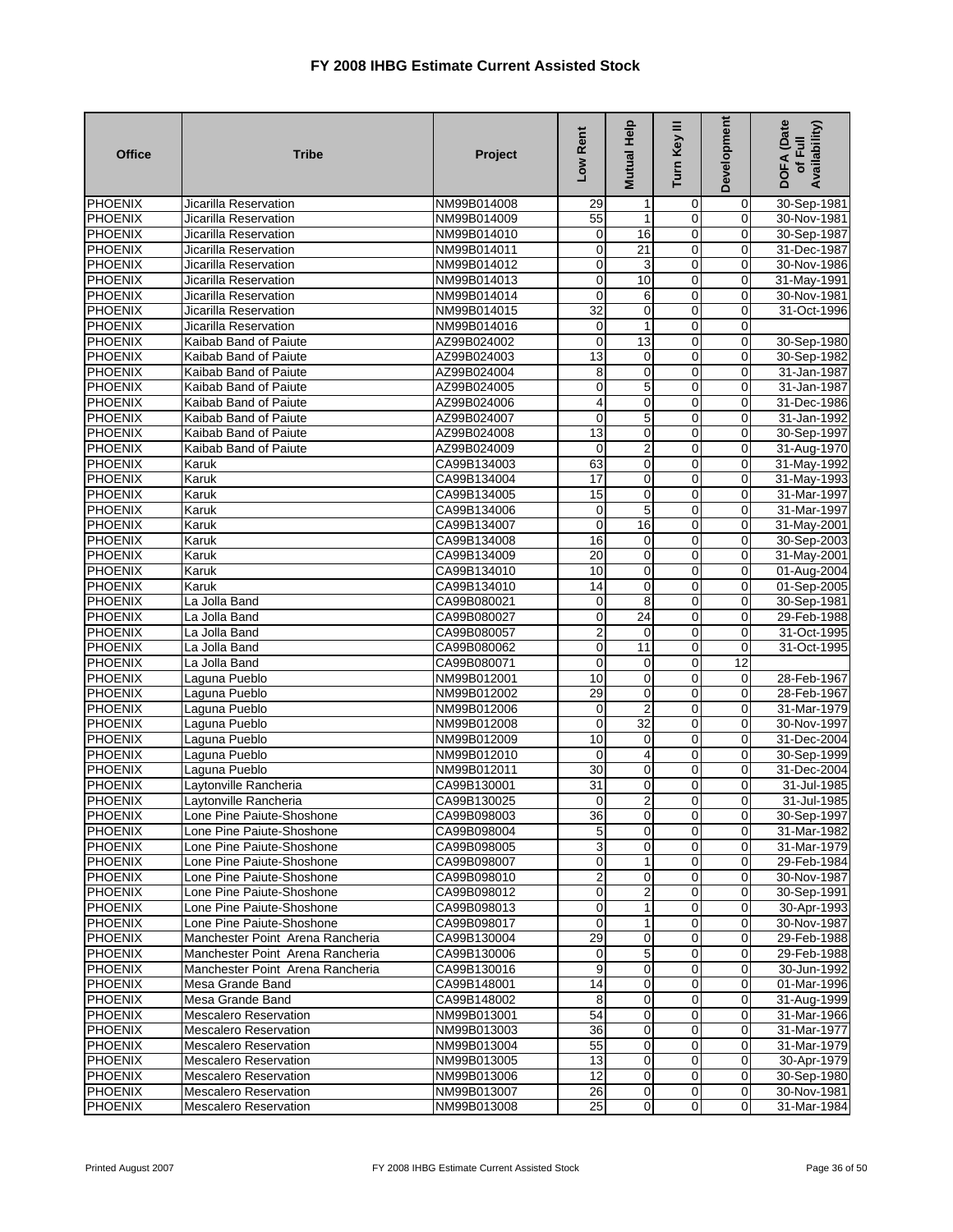| <b>Office</b>                    | <b>Tribe</b>                                         | Project                    | Low Rent          | <b>Mutual Help</b>                   | Turn Key III                  | Development                   | <b>DOFA</b> (Date<br>Availability)<br>of Full |
|----------------------------------|------------------------------------------------------|----------------------------|-------------------|--------------------------------------|-------------------------------|-------------------------------|-----------------------------------------------|
| PHOENIX                          | <b>Mescalero Reservation</b>                         | NM99B013010                | $\overline{0}$    |                                      | 0                             | 0                             | 31-May-1988                                   |
| <b>PHOENIX</b>                   | <b>Mescalero Reservation</b>                         | NM99B013011                | $\overline{25}$   | $\mathbf 0$                          | $\mathbf 0$                   | $\mathbf 0$                   | 31-May-1988                                   |
| <b>PHOENIX</b>                   | <b>Mescalero Reservation</b>                         | NM99B013012                | $\overline{25}$   | $\mathbf 0$                          | 0                             | 0                             | 31-May-1988                                   |
| <b>PHOENIX</b>                   | <b>Mescalero Reservation</b>                         | NM99B013014                | 40                | $\overline{\mathbf{0}}$              | $\overline{0}$                | 0                             | 31-May-1993                                   |
| <b>PHOENIX</b>                   | Moapa Band of Paiute                                 | NV99B014003                | $\overline{0}$    | $\overline{5}$                       | 0                             | 0                             | 30-Sep-1978                                   |
| PHOENIX                          | Moapa Band of Paiute                                 | NV99B014004                | 39                | $\pmb{0}$                            | $\mathbf 0$                   | 0                             | 31-May-1982                                   |
| <b>PHOENIX</b>                   | Mooretown Rancheria                                  | CA99B130019                | $\overline{20}$   | $\pmb{0}$                            | $\mathbf 0$                   | 0                             | 31-Aug-1996                                   |
| <b>PHOENIX</b>                   | Mooretown Rancheria                                  | CA99B130020                | $\mathbf 0$       | $\overline{6}$                       | $\overline{0}$                | $\mathbf 0$                   | 31-Aug-1996                                   |
| <b>PHOENIX</b><br>PHOENIX        | Mooretown Rancheria                                  | CA99B130022<br>CA99B080014 | 20<br>$\mathbf 0$ | $\overline{0}$<br>25                 | $\pmb{0}$<br>$\mathbf 0$      | $\overline{0}$<br>$\mathbf 0$ | 31-Aug-1996                                   |
| <b>PHOENIX</b>                   | Morongo Band of Cahuilla<br>Morongo Band of Cahuilla | CA99B080022                | $\mathbf 0$       | 18                                   | 0                             | 0                             | 29-Feb-1980<br>30-Jun-1987                    |
| <b>PHOENIX</b>                   | Morongo Band of Cahuilla                             | CA99B080043                | $\mathbf 0$       | 30                                   | $\overline{0}$                | 0                             | 30-Apr-1989                                   |
| PHOENIX                          | Morongo Band of Cahuilla                             | CA99B080050                | $\mathbf 0$       | 18                                   | $\mathbf 0$                   | 0                             | 30-Jun-1992                                   |
| <b>PHOENIX</b>                   | Morongo Band of Cahuilla                             | CA99B080061                | $\mathbf 0$       | $\mathbf 0$                          | 0                             | 2                             | 07-May-1996                                   |
| PHOENIX                          | Morongo Band of Cahuilla                             | CA99B080064                | $\mathbf 0$       | $\mathbf 0$                          | 0                             | 4                             |                                               |
| <b>PHOENIX</b>                   | Nambe Pueblo                                         | NM99B040011                | $\overline{0}$    | 34                                   | $\overline{0}$                | $\overline{0}$                | 30-Sep-1980                                   |
| <b>PHOENIX</b>                   | Nambe Pueblo                                         | NM99B040013                | $\boldsymbol{0}$  | 13                                   | $\overline{0}$                | 0                             | 30-Sep-1980                                   |
| <b>PHOENIX</b>                   | Nambe Pueblo                                         | NM99B040017                | $\mathbf 0$       | 15                                   | 0                             | 0                             | 30-Apr-1984                                   |
| <b>PHOENIX</b>                   | Nambe Pueblo                                         | NM99B040018                | $\overline{0}$    | $\mathbf 5$                          | $\overline{0}$                | 0                             | 31-Jul-1987                                   |
| <b>PHOENIX</b>                   | Nambe Pueblo                                         | NM99B040023                | $\overline{0}$    | $\overline{5}$                       | $\overline{0}$                | 0                             | 30-Apr-1989                                   |
| <b>PHOENIX</b>                   | Nambe Pueblo                                         | NM99B040024                | $\overline{0}$    | $\overline{22}$                      | 0                             | $\mathbf 0$                   | 31-Oct-1988                                   |
| <b>PHOENIX</b>                   | Nambe Pueblo                                         | NM99B040027                | $\mathbf 0$       | 14                                   | 0                             | 0                             | 28-Feb-1995                                   |
| <b>PHOENIX</b>                   | Nambe Pueblo                                         | NM99B040030                | $\overline{20}$   | $\pmb{0}$                            | $\overline{0}$                | 0                             | 31-Jul-1999                                   |
| <b>PHOENIX</b>                   | Navajo Nation                                        | AZ99B012001                | 60                | $\overline{0}$                       | $\overline{0}$                | 0                             | 31-Dec-1968                                   |
| <b>PHOENIX</b>                   | Navajo Nation                                        | AZ99B012002                | 50                | 0                                    | 0                             | 0                             | 30-Apr-1968                                   |
| <b>PHOENIX</b>                   | Navajo Nation                                        | AZ99B012003                | 110               | $\overline{0}$                       | $\overline{0}$                | $\mathbf 0$                   | 30-Apr-1968                                   |
| PHOENIX                          | Navajo Nation                                        | AZ99B012004                | 40                | $\mathbf 0$                          | 0                             | 0                             | 30-Nov-1967                                   |
| <b>PHOENIX</b>                   | Navajo Nation                                        | AZ99B012005                | 50                | 0                                    | 0                             | 0                             | 31-Jan-1967                                   |
| PHOENIX                          | Navajo Nation                                        | AZ99B012012                | 50                | 0                                    | 0                             | 0                             | 31-Jan-1971                                   |
| <b>PHOENIX</b>                   | Navajo Nation                                        | AZ99B012017                | $\overline{0}$    | $\overline{2}$                       | $\overline{0}$                | 0                             | 31-Jul-1976                                   |
| PHOENIX                          | Navajo Nation                                        | AZ99B012032                | $\mathbf 0$       | 1                                    | $\mathbf 0$                   | 0                             | 30-May-1974                                   |
| PHOENIX<br><b>PHOENIX</b>        | Navajo Nation                                        | AZ99B012038<br>AZ99B012039 | 10<br>10          | $\pmb{0}$<br>$\overline{\mathbf{0}}$ | $\mathbf 0$<br>$\overline{0}$ | 0<br>0                        | 30-Dec-1974<br>31-Dec-1975                    |
| <b>PHOENIX</b>                   | Navajo Nation                                        | AZ99B012040                | 10                | $\mathbf 0$                          | $\mathbf 0$                   | 0                             | 30-Jun-1976                                   |
| PHOENIX                          | Navajo Nation<br>Navajo Nation                       | AZ99B012042                | $\mathbf 0$       | 34                                   | $\mathbf 0$                   | $\mathbf 0$                   | 30-Apr-1979                                   |
| <b>PHOENIX</b>                   | Navajo Nation                                        | AZ99B012043                | 45                | $\mathbf 0$                          | 0                             | 0                             | 30-Apr-1979                                   |
| PHOENIX                          | Navajo Nation                                        | AZ99B012044                | $\mathbf 0$       | 17                                   | $\overline{0}$                | 0                             | 31-Aug-1979                                   |
| PHOENIX                          | Navajo Nation                                        | AZ99B012045                | $\mathbf 0$       | 15                                   | $\mathbf 0$                   | 0                             | 31-Aug-1979                                   |
| PHOENIX                          | Navajo Nation                                        | AZ99B012046                | $\mathbf 0$       | 11                                   | 0                             | 0                             | 31-Dec-1978                                   |
| PHOENIX                          | Navajo Nation                                        | AZ99B012047                | $\overline{0}$    | 6                                    | $\mathbf 0$                   | $\mathbf 0$                   | 31-May-1979                                   |
| <b>PHOENIX</b>                   | Navajo Nation                                        | AZ99B012048                | 10                | $\boldsymbol{0}$                     | 0                             | 0                             | 31-Oct-1978                                   |
| PHOENIX                          | Navajo Nation                                        | AZ99B012050                | 40                | $\overline{0}$                       | $\overline{0}$                | 0                             | 31-Aug-1983                                   |
| <b>PHOENIX</b>                   | Navajo Nation                                        | AZ99B012051                | $\mathbf 0$       | 69                                   | 0                             | 0                             | 31-Dec-1981                                   |
| <b>PHOENIX</b>                   | Navajo Nation                                        | AZ99B012057                | 150               | $\mathbf 0$                          | 0                             | 0                             | 30-Apr-1987                                   |
| <b>PHOENIX</b>                   | Navajo Nation                                        | AZ99B012058                | 37                | $\overline{0}$                       | 0                             | 0                             | 31-May-1983                                   |
| <b>PHOENIX</b>                   | Navajo Nation                                        | AZ99B012059                | 30                | $\pmb{0}$                            | 0                             | 0                             | 31-Dec-1982                                   |
| <b>PHOENIX</b>                   | Navajo Nation                                        | AZ99B012060                | 10                | 0                                    | 0                             | 0                             | 30-Nov-1982                                   |
| <b>PHOENIX</b>                   | Navajo Nation                                        | AZ99B012061                | 6                 | $\overline{0}$                       | 0                             | $\overline{0}$                | 31-Aug-1982                                   |
| <b>PHOENIX</b>                   | Navajo Nation                                        | AZ99B012062                | 130               | $\overline{0}$                       | 0                             | 0                             | 30-Nov-1983                                   |
| <b>PHOENIX</b>                   | Navajo Nation                                        | AZ99B012063                | 88                | 0                                    | $\mathbf 0$                   | 0                             | 31-Mar-1984                                   |
| <b>PHOENIX</b>                   | Navajo Nation                                        | AZ99B012066                | $\mathbf 0$       | 20                                   | $\pmb{0}$                     | 0                             | 31-Jul-1983                                   |
| <b>PHOENIX</b>                   | Navajo Nation                                        | AZ99B012067                | 65                | $\mathbf{O}$                         | 0                             | 0                             | 30-Nov-1982                                   |
| PHOENIX                          | Navajo Nation                                        | AZ99B012070                | 0                 | $\overline{20}$                      | 0                             | 0                             | 30-Sep-1982                                   |
| PHOENIX                          | Navajo Nation                                        | AZ99B012073                | 15                | $\mathbf 0$                          | 0                             | 0                             | 31-Oct-1983                                   |
| <b>PHOENIX</b><br><b>PHOENIX</b> | Navajo Nation<br>Navajo Nation                       | AZ99B012082<br>AZ99B012083 | 50<br>70          | $\mathbf 0$<br>$\pmb{0}$             | 0<br>0                        | 0<br>0                        | 30-Sep-1986<br>31-Aug-1985                    |
| <b>PHOENIX</b>                   | Navajo Nation                                        | AZ99B012084                | 0                 | 64                                   | 0                             | 0                             | 31-May-1985                                   |
| <b>PHOENIX</b>                   | Navajo Nation                                        | AZ99B012085                | 50                | $\mathbf 0$                          | 0                             | $\overline{0}$                | 31-Aug-1986                                   |
| <b>PHOENIX</b>                   | Navajo Nation                                        | AZ99B012086                | 50                | $\overline{0}$                       | $\pmb{0}$                     | $\overline{0}$                | 31-Aug-1986                                   |
| <b>PHOENIX</b>                   | Navajo Nation                                        | AZ99B012087                | 50                | $\overline{0}$                       | $\mathsf{O}\xspace$           | $\mathbf 0$                   | 30-Sep-1986                                   |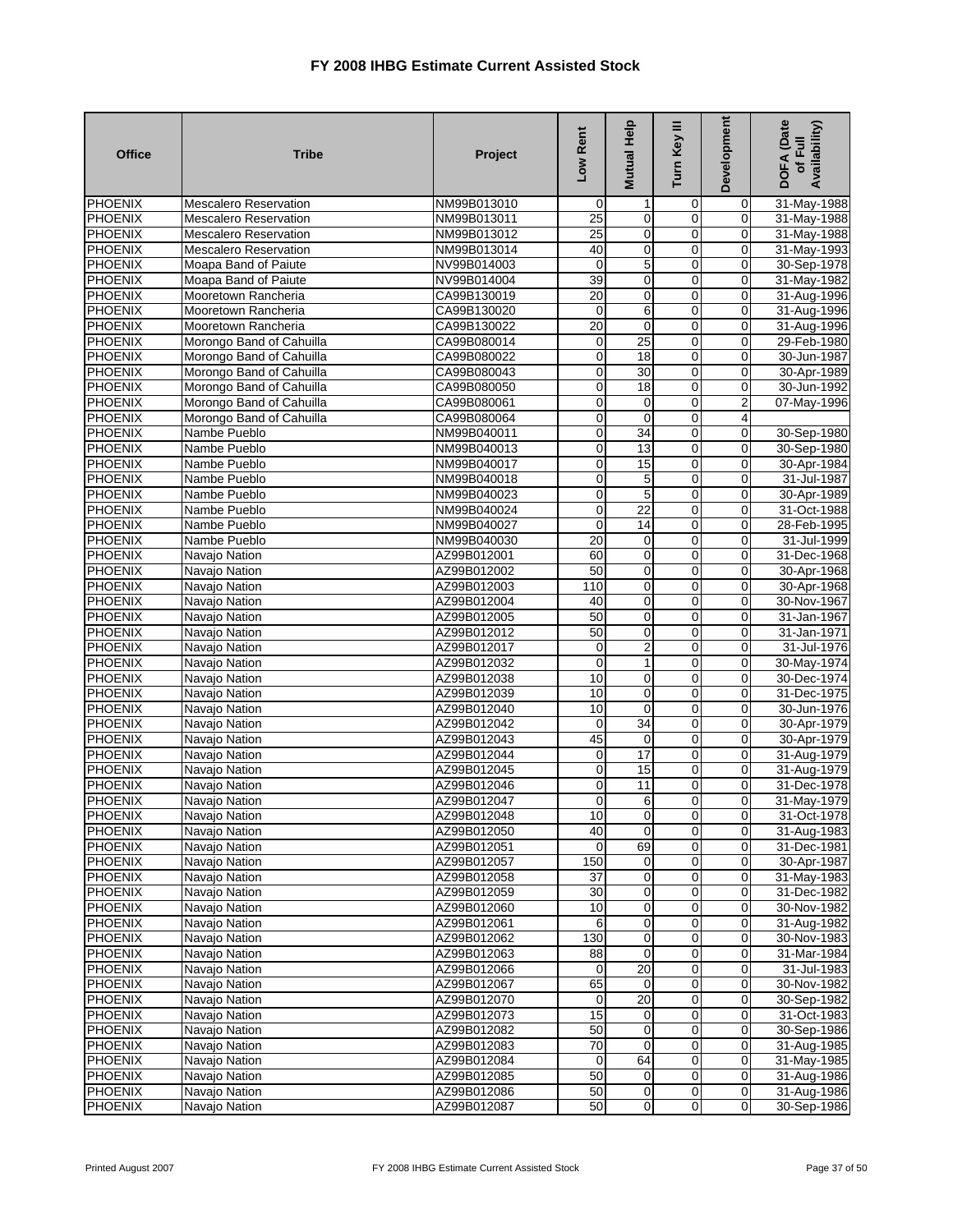| <b>Office</b>                    | <b>Tribe</b>                   | Project                    | Low Rent         | Mutual Help           | Turn Key III                           | Development    | DOFA (Date<br>Availability)<br>of Full |
|----------------------------------|--------------------------------|----------------------------|------------------|-----------------------|----------------------------------------|----------------|----------------------------------------|
| <b>PHOENIX</b>                   | Navajo Nation                  | AZ99B012088                | $\mathbf 0$      | 66                    | 0                                      | 0              | 30-Sep-1985                            |
| <b>PHOENIX</b>                   | Navajo Nation                  | AZ99B012089                | 0                | 42                    | $\mathbf 0$                            | $\mathbf 0$    | 31-May-1985                            |
| <b>PHOENIX</b>                   | Navajo Nation                  | AZ99B012090                | $\pmb{0}$        | 55                    | $\overline{\mathbf{0}}$                | 0              | 31-Oct-1987                            |
| <b>PHOENIX</b>                   | Navajo Nation                  | AZ99B012091                | 0                | 38                    | $\overline{0}$                         | $\mathbf 0$    | 31-Mar-1986                            |
| PHOENIX                          | Navajo Nation                  | AZ99B012093                | 40               | $\pmb{0}$             | $\mathbf 0$                            | 0              | 31-Aug-1985                            |
| PHOENIX                          | Navajo Nation                  | AZ99B012094                | 0                | 35                    | $\mathbf 0$                            | 0              | 30-Nov-1987                            |
| PHOENIX                          | Navajo Nation                  | AZ99B012095                | $\mathbf 0$      | 33                    | $\mathbf 0$                            | 0              | 30-Jun-1987                            |
| <b>PHOENIX</b>                   | Navajo Nation                  | AZ99B012096                | 0                | $\overline{37}$       | $\pmb{0}$                              | 0              | 31-Oct-1987                            |
| PHOENIX                          | Navajo Nation                  | AZ99B012097                | $\mathbf 0$      | 22                    | $\overline{\mathbf{0}}$                | $\mathbf 0$    | 31-Dec-1987                            |
| PHOENIX                          | Navajo Nation                  | AZ99B012098                | 33               | $\mathbf 0$           | $\mathbf 0$                            | $\mathbf 0$    | 31-Oct-1987                            |
| <b>PHOENIX</b>                   | Navajo Nation                  | AZ99B012099                | 0                | 25                    | $\mathbf 0$                            | 0              | 31-May-1988                            |
| <b>PHOENIX</b>                   | Navajo Nation                  | AZ99B012100                | $\mathbf 0$      | 25                    | $\overline{0}$                         | 0              | 29-Feb-1988                            |
| <b>PHOENIX</b>                   | Navajo Nation                  | AZ99B012101                | $\mathbf 0$      | 30                    | $\mathbf 0$<br>$\mathbf 0$             | 0              | 30-Jun-1988                            |
| <b>PHOENIX</b>                   | Navajo Nation                  | AZ99B012102                | 0<br>65          | 18                    | $\mathbf 0$                            | 0<br>0         | 31-Dec-1987                            |
| PHOENIX<br><b>PHOENIX</b>        | Navajo Nation                  | AZ99B012103<br>AZ99B012104 | 0                | 0<br>20               | $\overline{0}$                         | 0              | 31-May-1991<br>30-Sep-1990             |
| <b>PHOENIX</b>                   | Navajo Nation<br>Navajo Nation | AZ99B012105                | $\mathbf 0$      | 20                    | $\pmb{0}$                              | 0              | 30-Sep-1990                            |
| PHOENIX                          | Navajo Nation                  | AZ99B012106                | $\mathbf 0$      | 60                    | $\overline{0}$                         | $\mathbf 0$    | 31-Dec-1990                            |
| <b>PHOENIX</b>                   | Navajo Nation                  | AZ99B012107                | $\mathbf 0$      | 26                    | 0                                      | 0              | 31-May-1991                            |
| <b>PHOENIX</b>                   | Navajo Nation                  | AZ99B012108                | $\pmb{0}$        | 60                    | $\overline{0}$                         | 0              | 31-May-1991                            |
| <b>PHOENIX</b>                   | Navajo Nation                  | AZ99B012109                | O                | 30                    | $\overline{0}$                         | $\overline{0}$ | 30-Sep-1990                            |
| PHOENIX                          | Navajo Nation                  | AZ99B012110                | $\mathbf 0$      | 15                    | $\mathbf 0$                            | 0              | 30-Sep-1990                            |
| PHOENIX                          | Navajo Nation                  | AZ99B012111                | $\mathbf 0$      | 45                    | $\mathbf 0$                            | $\mathbf 0$    | 30-Sep-1990                            |
| <b>PHOENIX</b>                   | Navajo Nation                  | AZ99B012112                | 0                | 25                    | $\overline{0}$                         | 0              | 31-May-1992                            |
| PHOENIX                          | Navajo Nation                  | AZ99B012113                | $\overline{25}$  | 0                     | $\overline{0}$                         | 0              | 31-May-1992                            |
| PHOENIX                          | Navajo Nation                  | AZ99B012114                | $\pmb{0}$        | 49                    | $\mathbf 0$                            | $\mathbf 0$    | 30-Apr-1992                            |
| <b>PHOENIX</b>                   | Navajo Nation                  | AZ99B012115                | $\mathbf 0$      | 14                    | 0                                      | 0              | 31-Mar-1992                            |
| <b>PHOENIX</b>                   | Navajo Nation                  | AZ99B012116                | $\pmb{0}$        | 20                    | $\overline{0}$                         | 0              | 30-Nov-1991                            |
| <b>PHOENIX</b>                   | Navajo Nation                  | AZ99B012117                | $\mathbf 0$      | $\overline{20}$       | $\overline{0}$                         | $\mathbf 0$    | 31-Dec-1991                            |
| <b>PHOENIX</b>                   | Navajo Nation                  | AZ99B012118                | 15               | $\mathbf 0$           | 0                                      | 0              | 30-Nov-1991                            |
| <b>PHOENIX</b>                   | Navajo Nation                  | AZ99B012119                | $\pmb{0}$        | 29                    | $\overline{0}$                         | $\pmb{0}$      | 30-Nov-1992                            |
| PHOENIX                          | Navajo Nation                  | AZ99B012120                | $\mathbf 0$      | 35                    | $\mathbf 0$                            | 0              | 30-Apr-1992                            |
| <b>PHOENIX</b>                   | Navajo Nation                  | AZ99B012121                | 0                | 20                    | $\pmb{0}$                              | 0              | 31-Mar-1992                            |
| PHOENIX                          | Navajo Nation                  | AZ99B012122                | 10               | $\mathbf 0$           | $\overline{0}$                         | $\mathbf 0$    | 31-Mar-1992                            |
| <b>PHOENIX</b>                   | Navajo Nation                  | AZ99B012123                | 0                | 15                    | $\mathbf 0$                            | 0              | 31-Dec-1991                            |
| <b>PHOENIX</b>                   | Navajo Nation                  | AZ99B012124                | 10               | 0                     | $\mathbf 0$                            | 0              | 31-Dec-1991                            |
| <b>PHOENIX</b>                   | Navajo Nation                  | AZ99B012125                | 0                | 26                    | $\overline{0}$                         | 0              | 30-Nov-1992                            |
| <b>PHOENIX</b>                   | Navajo Nation                  | AZ99B012126                | 30               | $\mathbf 0$           | $\mathbf 0$                            | $\mathbf 0$    | 30-Nov-1992                            |
| PHOENIX                          | Navajo Nation                  | AZ99B012127                | 0                | 21                    | 0                                      | 0              | 31-Jul-1994                            |
| <b>PHOENIX</b>                   | Navajo Nation                  | AZ99B012128                | $\mathbf 0$      | 36                    | $\mathbf 0$                            | $\mathbf 0$    | 30-Apr-1994                            |
| <b>PHOENIX</b>                   | Navajo Nation                  | AZ99B012129                | $\overline{0}$   | 18                    | $\mathbf{0}$                           | $\overline{0}$ | 31-Jul-1994                            |
| <b>PHOENIX</b>                   | Navajo Nation                  | AZ99B012130                | $\overline{0}$   | 11                    | $\overline{0}$                         | $\overline{0}$ | 31-May-1995                            |
| <b>PHOENIX</b>                   | Navajo Nation                  | AZ99B012131                | 0                | 8                     | $\mathbf 0$                            | $\mathbf 0$    | 31-Oct-1994                            |
| PHOENIX                          | Navajo Nation                  | AZ99B012132                | 20               | 0                     | $\mathbf 0$                            | $\overline{0}$ | 31-May-1995                            |
| <b>PHOENIX</b>                   | Navajo Nation                  | AZ99B012133                | $\overline{20}$  | $\overline{0}$        | $\overline{0}$                         | ō              | 31-Oct-1994                            |
| <b>PHOENIX</b>                   | Navajo Nation                  | AZ99B012134                | 19               | $\mathbf 0$           | 0                                      | 0              | 31-Jul-1994                            |
| <b>PHOENIX</b>                   | Navajo Nation                  | AZ99B012135                | 19               | 0                     | 0                                      | 0              | 31-Jul-1994                            |
| <b>PHOENIX</b><br><b>PHOENIX</b> | Navajo Nation                  | AZ99B012136<br>AZ99B012137 | 0<br>$\mathbf 0$ | 35<br>$\overline{24}$ | $\mathbf 0$                            | 0              | 31-Mar-1995                            |
|                                  | Navajo Nation                  |                            |                  |                       | $\mathbf 0$                            | 0              | 31-Oct-1996                            |
| <b>PHOENIX</b><br><b>PHOENIX</b> | Navajo Nation<br>Navajo Nation | AZ99B012138<br>AZ99B012139 | 16<br>0          | 0<br>25               | $\overline{\mathbf{0}}$<br>$\mathbf 0$ | 0<br>0         | 31-Oct-1996<br>31-Oct-1996             |
| <b>PHOENIX</b>                   | Navajo Nation                  | AZ99B012140                | $\mathbf 0$      | 12                    | $\mathbf 0$                            | $\mathbf 0$    | 30-Sep-1996                            |
| PHOENIX                          | Navajo Nation                  | AZ99B012141                | 0                | 10                    | $\mathbf 0$                            | 0              | 31-May-1997                            |
| PHOENIX                          | Navajo Nation                  | AZ99B012142                | 0                | $\overline{14}$       | $\mathbf 0$                            | 0              | 30-Nov-1998                            |
| <b>PHOENIX</b>                   | Navajo Nation                  | AZ99B012143                | $\mathbf 0$      | 18                    | 0                                      | $\overline{0}$ | 31-Oct-1996                            |
| PHOENIX                          | Navajo Nation                  | AZ99B012144                | 15               | $\mathbf 0$           | $\mathbf 0$                            | 0              | 31-May-1997                            |
| <b>PHOENIX</b>                   | Navajo Nation                  | AZ99B012145                | 6                | $\pmb{0}$             | $\mathbf 0$                            | $\mathbf 0$    | 30-Nov-1998                            |
| <b>PHOENIX</b>                   | Navajo Nation                  | AZ99B012146                | $\overline{O}$   | 13                    | $\mathbf 0$                            | $\mathbf 0$    | 31-May-1997                            |
| <b>PHOENIX</b>                   | Navajo Nation                  | AZ99B012147                | 15               | $\overline{0}$        | $\overline{0}$                         | $\overline{0}$ | 31-May-1997                            |
| <b>PHOENIX</b>                   | Navajo Nation                  | AZ99B012148                | $\overline{O}$   | 58                    | $\overline{0}$                         | 0              | 31-May-1998                            |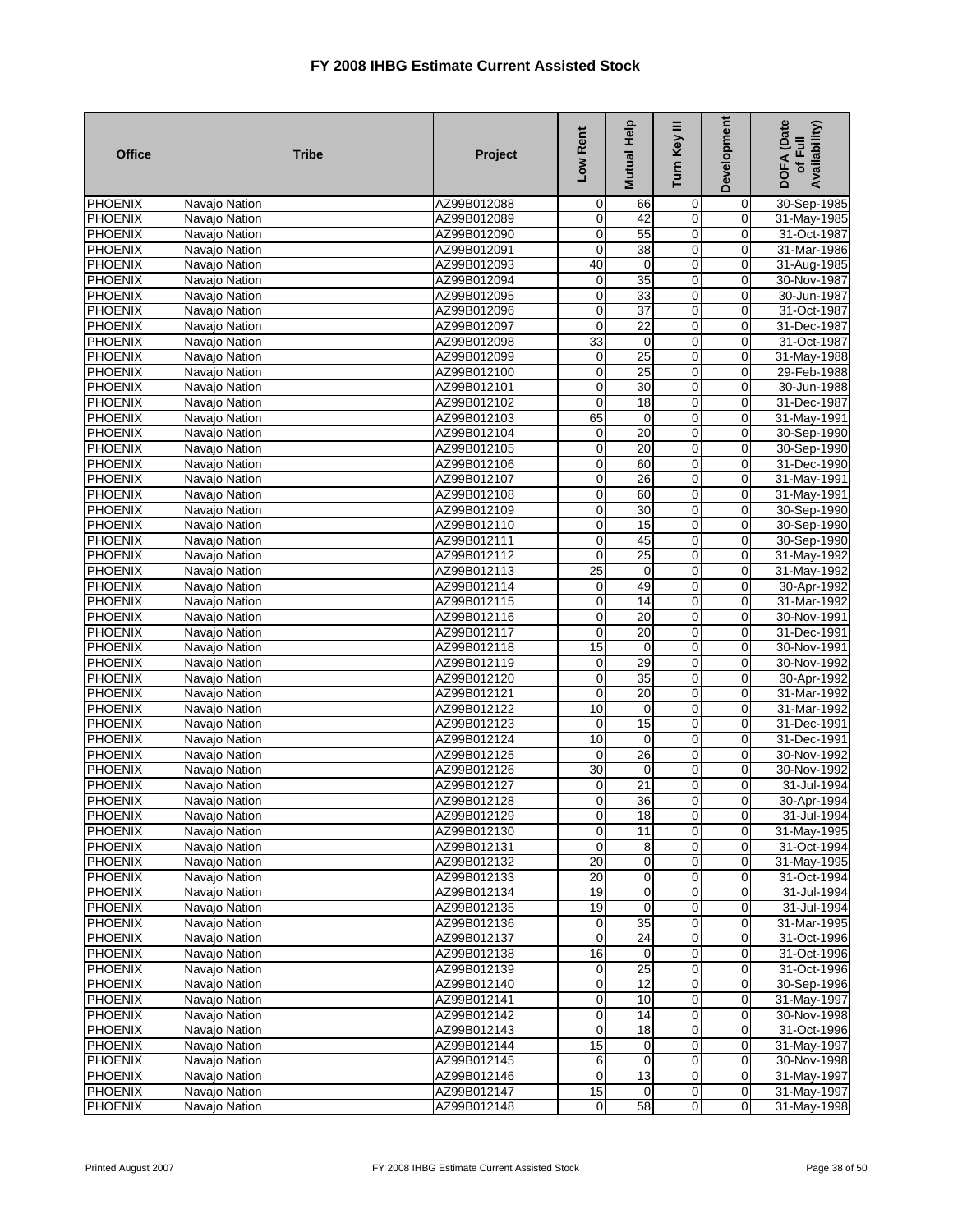| <b>Office</b>             | <b>Tribe</b>                   | Project                    | Low Rent                      | Mutual Help             | Turn Key III                 | Development     | DOFA (Date<br>Availability)<br>of Full |
|---------------------------|--------------------------------|----------------------------|-------------------------------|-------------------------|------------------------------|-----------------|----------------------------------------|
| <b>PHOENIX</b>            | Navajo Nation                  | AZ99B012149                | 20                            | 0                       | 0                            | $\mathbf 0$     | 31-May-1998                            |
| PHOENIX                   | Navajo Nation                  | AZ99B012150                | 40                            | $\mathbf 0$             | 0                            | $\overline{0}$  | 31-May-1998                            |
| <b>PHOENIX</b>            | Navajo Nation                  | AZ99B012151                | 40                            | O                       | $\overline{0}$               | $\pmb{0}$       | 30-Sep-1997                            |
| <b>PHOENIX</b>            | Navajo Nation                  | AZ99B012152                | $\mathbf 0$                   | $\overline{8}$          | 0                            | 0               | 30-Apr-1999                            |
| <b>PHOENIX</b>            | Navajo Nation                  | AZ99B012153                | $\overline{0}$                | 25                      | 0                            | 0               | 31-Jan-1999                            |
| PHOENIX                   | Navajo Nation                  | AZ99B012154                | $\overline{0}$                | 65                      | $\overline{0}$               | $\pmb{0}$       | 31-Mar-1999                            |
| PHOENIX                   | Navajo Nation                  | AZ99B012155                | $\overline{0}$                | 20                      | 0                            | 0               | 28-Feb-2000                            |
| <b>PHOENIX</b>            | Navajo Nation                  | AZ99B012156                | $\overline{0}$                | 30                      | 0                            | 0               | 28-Feb-2000                            |
| PHOENIX                   | Navajo Nation                  | AZ99B012157                | $\overline{0}$                | $\overline{\mathsf{o}}$ | $\overline{0}$               | $\overline{10}$ |                                        |
| <b>PHOENIX</b>            | Navajo Nation                  | AZ99B012158                | $\overline{0}$                | 10                      | 0                            | 0               | 28-Feb-2000                            |
| <b>PHOENIX</b>            | Navajo Nation                  | AZ99B012159                | $\mathbf 0$<br>10             | 0                       | 0<br>$\overline{0}$          | 15              |                                        |
| <b>PHOENIX</b>            | Navajo Nation                  | AZ99B012160                |                               | 0<br>0                  |                              | $\mathbf 0$     | 31-Mar-2001                            |
| <b>PHOENIX</b>            | Navajo Nation                  | AZ99B012161                | 55                            |                         | 0                            | 0               | 31-Mar-1997                            |
| PHOENIX<br>PHOENIX        | Navajo Nation                  | AZ99B012162<br>AZ99B012163 | $\mathbf 0$<br>$\overline{0}$ | 15<br>13                | 0<br>0                       | 0<br>2          | 31-Oct-2001<br>30-Jun-2001             |
| <b>PHOENIX</b>            | Navajo Nation<br>Navajo Nation | AZ99B012164                | $\overline{0}$                | 25                      | $\overline{0}$               | 0               | 30-Jun-2001                            |
| <b>PHOENIX</b>            | Navajo Nation                  | AZ99B012165                | $\overline{0}$                | $\overline{20}$         | 0                            | $\pmb{0}$       | 30-Jun-2001                            |
| PHOENIX                   | Navajo Nation                  | AZ99B012166                | $\mathbf 0$                   | 25                      | 0                            | $\overline{0}$  | 30-Nov-1998                            |
| <b>PHOENIX</b>            | Navajo Nation                  | NM99B015001                | 60                            | 0                       | 0                            | 0               | 30-Nov-1965                            |
| <b>PHOENIX</b>            | Navajo Nation                  | NM99B015002                | 60                            | O                       | $\overline{0}$               | 0               | 30-Sep-1976                            |
| <b>PHOENIX</b>            | Navajo Nation                  | NM99B015003                | 20                            | $\overline{\mathbf{0}}$ | $\overline{0}$               | 0               | 31-Oct-1966                            |
| <b>PHOENIX</b>            | Navajo Nation                  | NM99B015004                | 30                            | 0                       | 0                            | 0               | 31-Oct-1966                            |
| <b>PHOENIX</b>            | Navajo Nation                  | NM99B015005                | $\overline{20}$               | $\mathbf 0$             | 0                            | 0               | 31-Jan-1967                            |
| <b>PHOENIX</b>            | Navajo Nation                  | NM99B015006                | 100                           | $\overline{\mathbf{0}}$ | 0                            | 0               | 30-Apr-1968                            |
| <b>PHOENIX</b>            | Navajo Nation                  | NM99B015012                | 50                            | 0                       | $\overline{0}$               | 0               | 30-Apr-1971                            |
| <b>PHOENIX</b>            | Navajo Nation                  | NM99B015013                | 60                            | 0                       | 0                            | 0               | 30-Jun-1973                            |
| <b>PHOENIX</b>            | Navajo Nation                  | NM99B015014                | $\overline{20}$               | $\mathbf 0$             | 0                            | $\overline{0}$  | 31-Oct-1972                            |
| <b>PHOENIX</b>            | Navajo Nation                  | NM99B015018                | $\mathbf 0$                   | 3                       | $\overline{0}$               | 0               | 30-Jul-1975                            |
| <b>PHOENIX</b>            | Navajo Nation                  | NM99B015024                | 10                            | 0                       | 0                            | 0               | 28-Feb-1975                            |
| <b>PHOENIX</b>            | Navajo Nation                  | NM99B015026                | $\mathbf 0$                   | 1                       | 0                            | 0               | 30-Apr-1975                            |
| <b>PHOENIX</b>            | Navajo Nation                  | NM99B015027                | $\overline{0}$                | 1                       | 0                            | $\pmb{0}$       | 30-Jun-1975                            |
| PHOENIX                   | Navajo Nation                  | NM99B015028                | $\overline{20}$               | 0                       | 0                            | 0               | 30-Sep-1975                            |
| <b>PHOENIX</b>            | Navajo Nation                  | NM99B015030                | 30                            | 0                       | 0                            | 0               | 30-Jun-1975                            |
| <b>PHOENIX</b>            | Navajo Nation                  | NM99B015031                | $\overline{0}$                | 14                      | 0                            | $\mathbf 0$     | 31-Aug-1979                            |
| <b>PHOENIX</b>            | Navajo Nation                  | NM99B015032                | 150                           | 0                       | 0                            | 0               | 31-Jul-1979                            |
| <b>PHOENIX</b>            | Navajo Nation                  | NM99B015033                | 0                             | 13                      | $\mathbf 0$                  | 0               | 31-Jul-1979                            |
| <b>PHOENIX</b>            | Navajo Nation                  | NM99B015034                | $\overline{0}$                | 14                      | $\overline{0}$               | $\mathbf 0$     | 30-Jun-1979                            |
| <b>PHOENIX</b>            | Navajo Nation                  | NM99B015035                | $\overline{0}$                | 12                      | 0                            | 0               | 31-Jul-1979                            |
| PHOENIX                   | Navajo Nation                  | NM99B015036                | 105                           | 0                       | 0                            | 0               | 31-Aug-1979                            |
| <b>PHOENIX</b>            | Navajo Nation                  | NM99B015037                | $\mathbf 0$                   | 45                      | 0                            | 0               | 30-Jun-1982                            |
| <b>PHOENIX</b>            | Navajo Nation                  | NM99B015038                | $\overline{0}$                | 16                      | $\overline{0}$               | $\mathbf{0}$    | 30-Sep-2001                            |
| <b>PHOENIX</b>            | Navajo Nation                  | NM99B015039                | $\overline{118}$              | $\overline{0}$          | $\overline{0}$               | $\overline{0}$  | 30-Sep-1980                            |
| <b>PHOENIX</b>            | Navajo Nation                  | NM99B015040                | 75                            | 0                       | $\mathbf 0$                  | 0               | 30-Apr-1983<br>30-Apr-1984             |
| PHOENIX<br><b>PHOENIX</b> | Navajo Nation                  | NM99B015041<br>NM99B015042 | 100<br>20                     | 0<br>$\overline{0}$     | 0<br>$\overline{\mathbf{0}}$ | 0<br>$\pmb{0}$  |                                        |
| <b>PHOENIX</b>            | Navajo Nation<br>Navajo Nation | NM99B015043                | $\mathbf 0$                   | 28                      | 0                            | 0               | 28-Feb-1983<br>31-Jan-1984             |
| <b>PHOENIX</b>            | Navajo Nation                  | NM99B015044                | 20                            | 0                       | 0                            | 0               | 30-Jun-1983                            |
| PHOENIX                   | Navajo Nation                  | NM99B015045                | 10                            | $\overline{0}$          | 0                            | $\mathbf 0$     | 30-Nov-1983                            |
| <b>PHOENIX</b>            | Navajo Nation                  | NM99B015046                | 25                            | $\overline{0}$          | $\mathbf 0$                  | $\overline{0}$  | 31-Jan-1983                            |
| <b>PHOENIX</b>            | Navajo Nation                  | NM99B015047                | 50                            | 0                       | 0                            | $\mathbf 0$     | 31-Dec-1983                            |
| <b>PHOENIX</b>            | Navajo Nation                  | NM99B015048                | 100                           | 0                       | 0                            | 0               | $31 - Jan-1984$                        |
| PHOENIX                   | Navajo Nation                  | NM99B015049                | 51                            | $\mathbf 0$             | 0                            | $\mathbf 0$     | 29-Feb-1984                            |
| <b>PHOENIX</b>            | Navajo Nation                  | NM99B015052                | 5                             | $\mathbf 0$             | 0                            | $\mathbf 0$     | 30-Apr-1984                            |
| PHOENIX                   | Navajo Nation                  | NM99B015053                | $\mathbf 0$                   | 31                      | 0                            | 0               | 31-Mar-1986                            |
| <b>PHOENIX</b>            | Navajo Nation                  | NM99B015054                | $\overline{0}$                | 31                      | 0                            | 0               | 31-Jan-1985                            |
| <b>PHOENIX</b>            | Navajo Nation                  | NM99B015055                | 59                            | 0                       | $\mathbf 0$                  | $\mathbf 0$     | 31-Jan-1986                            |
| <b>PHOENIX</b>            | Navajo Nation                  | NM99B015056                | $\overline{0}$                | 29                      | 0                            | $\pmb{0}$       | 31-Mar-1987                            |
| <b>PHOENIX</b>            | Navajo Nation                  | NM99B015057                | $\overline{0}$                | 44                      | $\pmb{0}$                    | $\mathbf 0$     | 30-Jun-1987                            |
| <b>PHOENIX</b>            | Navajo Nation                  | NM99B015058                | $\overline{0}$                | 25                      | $\pmb{0}$                    | $\overline{0}$  | 31-Aug-1987                            |
| <b>PHOENIX</b>            | Navajo Nation                  | NM99B015059                | $\overline{0}$                | 10                      | $\mathsf{O}\xspace$          | $\overline{0}$  | 31-Dec-1984                            |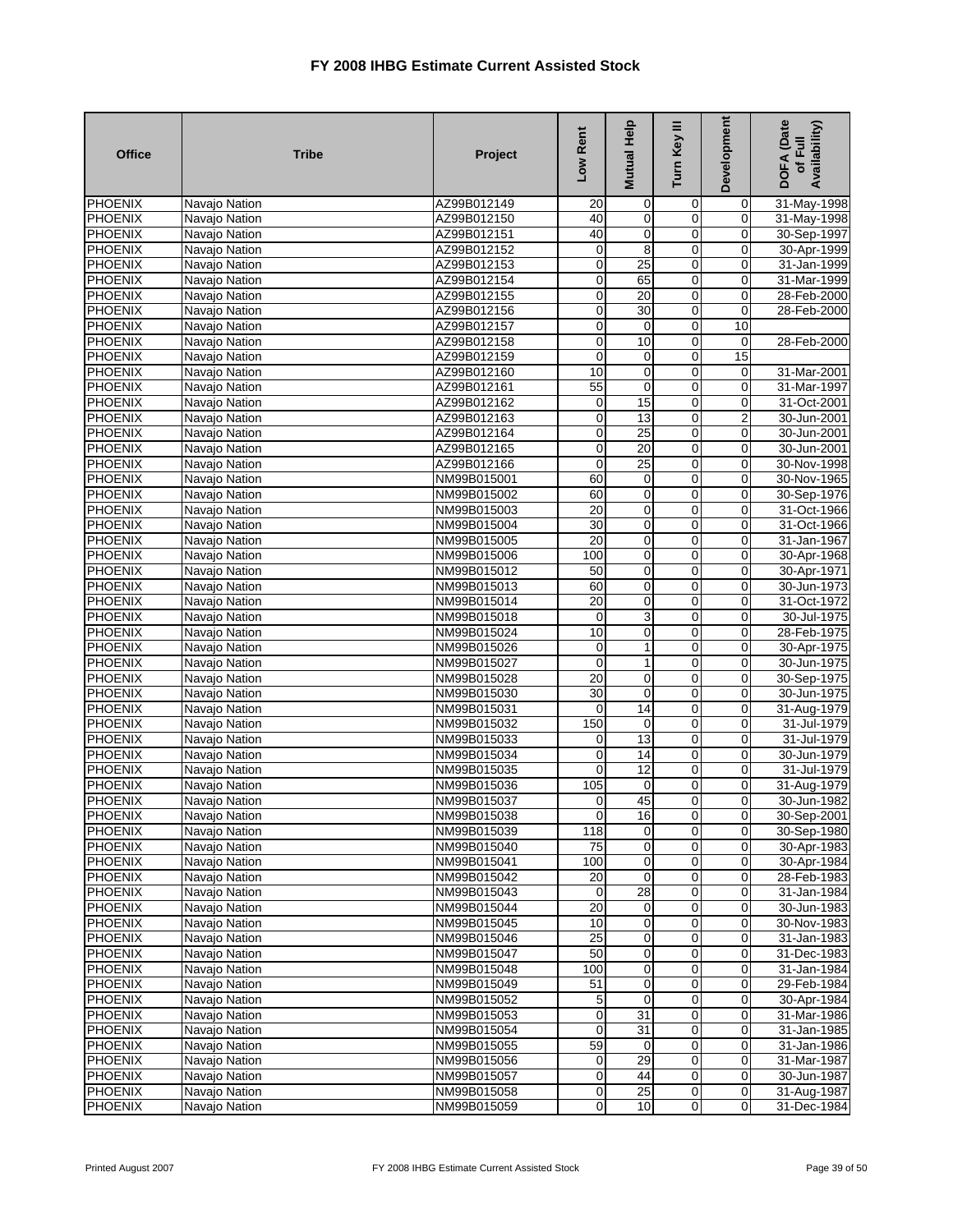| <b>Office</b>             | <b>Tribe</b>                   | Project                    | Low Rent             | Mutual Help             | Turn Key III            | Development                   | DOFA (Date<br>Availability)<br>of Full |
|---------------------------|--------------------------------|----------------------------|----------------------|-------------------------|-------------------------|-------------------------------|----------------------------------------|
| <b>PHOENIX</b>            | Navajo Nation                  | NM99B015060                | $\mathbf 0$          | 25                      | 0                       | $\mathbf 0$                   | 31-Aug-1987                            |
| PHOENIX                   | Navajo Nation                  | NM99B015061                | 21                   | 0                       | 0                       | 0                             | 31-Mar-1987                            |
| <b>PHOENIX</b>            | Navajo Nation                  | NM99B015062                | $\mathbf 0$          | $\overline{38}$         | $\overline{0}$          | $\pmb{0}$                     | 30-Jun-1987                            |
| <b>PHOENIX</b>            | Navajo Nation                  | NM99B015063                | $\overline{0}$       | 22                      | $\overline{0}$          | 0                             | 31-Jul-1987                            |
| <b>PHOENIX</b>            | Navajo Nation                  | NM99B015064                | $\overline{0}$       | 25                      | 0                       | 0                             | 31-Oct-1987                            |
| <b>PHOENIX</b>            | Navajo Nation                  | NM99B015065                | $\overline{0}$       | $\overline{36}$         | $\overline{0}$          | $\pmb{0}$                     | 31-Dec-1987                            |
| PHOENIX                   | Navajo Nation                  | NM99B015066                | $\overline{0}$       | 20                      | 0                       | 0                             | 31-Oct-1990                            |
| <b>PHOENIX</b>            | Navajo Nation                  | NM99B015067                | $\overline{0}$       | 40                      | 0                       | 0                             | 31-Mar-1991                            |
| <b>PHOENIX</b>            | Navajo Nation                  | NM99B015068                | $\overline{0}$       | 80                      | $\overline{0}$          | $\mathbf 0$                   | 30-Sep-1990                            |
| <b>PHOENIX</b>            | Navajo Nation                  | NM99B015069                | $\overline{0}$       | 65                      | 0                       | $\mathbf 0$                   | 31-Mar-1991                            |
| <b>PHOENIX</b>            | Navajo Nation                  | NM99B015070                | $\overline{0}$       | 20                      | 0                       | 0                             | 30-Sep-1990                            |
| <b>PHOENIX</b>            | Navajo Nation                  | NM99B015071                | $\overline{0}$       | 58                      | $\overline{0}$          | 0                             | 31-Oct-1990                            |
| <b>PHOENIX</b>            | Navajo Nation                  | NM99B015072                | $\overline{0}$       | 20                      | $\overline{0}$          | 0                             | 31-Dec-1991                            |
| PHOENIX<br>PHOENIX        | Navajo Nation                  | NM99B015073                | 10<br>$\mathbf 0$    | $\mathbf 0$<br>15       | 0<br>0                  | 0<br>0                        | 31-Dec-1991<br>30-Nov-1991             |
| <b>PHOENIX</b>            | Navajo Nation                  | NM99B015074<br>NM99B015075 | 10                   | $\mathbf 0$             | $\overline{0}$          | 0                             | 30-Nov-1991                            |
| <b>PHOENIX</b>            | Navajo Nation                  | NM99B015076                | $\mathbf 0$          | 25                      | 0                       | 0                             | 31-Dec-1991                            |
| PHOENIX                   | Navajo Nation<br>Navajo Nation | NM99B015077                | 35                   | $\mathbf 0$             | 0                       | $\overline{0}$                | 31-Dec-1991                            |
| <b>PHOENIX</b>            | Navajo Nation                  | NM99B015078                | $\mathbf 0$          | 20                      | 0                       | 0                             | 31-Mar-1992                            |
| <b>PHOENIX</b>            | Navajo Nation                  | NM99B015079                | 20                   | $\overline{\mathbf{0}}$ | $\overline{0}$          | 0                             | 31-Mar-1992                            |
| <b>PHOENIX</b>            | Navajo Nation                  | NM99B015080                | 20                   | $\overline{0}$          | $\overline{0}$          | 0                             | 31-Aug-1991                            |
| <b>PHOENIX</b>            | Navajo Nation                  | NM99B015081                | $\mathbf 0$          | 15                      | 0                       | 0                             | 30-Nov-1991                            |
| <b>PHOENIX</b>            | Navajo Nation                  | NM99B015082                | 10                   | $\mathbf 0$             | 0                       | 0                             | 30-Nov-1991                            |
| <b>PHOENIX</b>            | Navajo Nation                  | NM99B015083                | $\mathbf 0$          | $\overline{20}$         | 0                       | 0                             | 30-Nov-1991                            |
| <b>PHOENIX</b>            | Navajo Nation                  | NM99B015084                | $\overline{0}$       | 25                      | $\overline{0}$          | $\pmb{0}$                     | 30-Nov-1991                            |
| PHOENIX                   | Navajo Nation                  | NM99B015085                | 10                   | $\mathbf 0$             | 0                       | 0                             | 30-Nov-1991                            |
| <b>PHOENIX</b>            | Navajo Nation                  | NM99B015086                | $\overline{0}$       | 18                      | 0                       | $\overline{0}$                | 31-Jan-1994                            |
| <b>PHOENIX</b>            | Navajo Nation                  | NM99B015087                | 20                   | $\pmb{0}$               | $\overline{0}$          | 0                             | 31-Dec-1993                            |
| <b>PHOENIX</b>            | Navajo Nation                  | NM99B015088                | $\mathbf 0$          | $\overline{6}$          | 0                       | 0                             | 31-Aug-1992                            |
| <b>PHOENIX</b>            | Navajo Nation                  | NM99B015089                | 18                   | 0                       | 0                       | 0                             | 31-Aug-1992                            |
| <b>PHOENIX</b>            | Navajo Nation                  | NM99B015090                | $\mathbf 0$          | 39                      | 0                       | $\pmb{0}$                     | 30-Nov-1993                            |
| PHOENIX                   | Navajo Nation                  | NM99B015091                | $\overline{0}$       | 14                      | 0                       | 0                             | 30-Nov-1993                            |
| <b>PHOENIX</b>            | Navajo Nation                  | NM99B015092                | $\overline{0}$       | $\overline{20}$         | $\overline{0}$          | 0                             | 31-Mar-1994                            |
| PHOENIX                   | Navajo Nation                  | NM99B015093                | $\overline{0}$       | 18                      | 0                       | $\mathbf 0$                   | 31-Jan-1994                            |
| <b>PHOENIX</b>            | Navajo Nation                  | NM99B015094                | 18                   | $\mathbf 0$             | 0                       | 0                             | 31-Jan-1994                            |
| <b>PHOENIX</b>            | Navajo Nation                  | NM99B015095                | 17                   | 0                       | $\mathbf 0$             | 0                             | 31-Mar-1994                            |
| <b>PHOENIX</b>            | Navajo Nation                  | NM99B015096                | 20                   | $\overline{\mathbf{0}}$ | $\overline{0}$          | 0                             | 31-Dec-1993                            |
| <b>PHOENIX</b>            | Navajo Nation                  | NM99B015097                | $\overline{0}$       | $\overline{25}$         | 0                       | 0                             | 31-Jan-1995                            |
| PHOENIX                   | Navajo Nation                  | NM99B015098                | $\mathbf 0$          | 40                      | 0                       | 0                             | 30-Nov-1994                            |
| <b>PHOENIX</b>            | Navajo Nation                  | NM99B015099                | $\overline{0}$       | 25                      | 0                       | 0                             | 28-Feb-1997                            |
| <b>PHOENIX</b>            | Navajo Nation                  | NM99B015100                | $\overline{0}$       | $\mathbf{7}$            | $\mathbf{0}$            | $\overline{0}$                | 31-Oct-1996                            |
| <b>PHOENIX</b>            | Navajo Nation                  | NM99B015101                | $\overline{0}$       | 10                      | $\overline{0}$          | $\mathbf 0$                   | 31-Oct-1996                            |
| <b>PHOENIX</b>            | Navajo Nation                  | NM99B015102                | $\overline{0}$       | 20                      | $\mathbf 0$             | 0                             | 31-May-1996                            |
| PHOENIX                   | Navajo Nation                  | NM99B015103                | $\overline{O}$       | 25                      | 0                       | 0                             | 30-Sep-1996                            |
| <b>PHOENIX</b>            | Navajo Nation                  | NM99B015104                | 11                   | O                       | $\overline{\mathbf{0}}$ | $\mathbf 0$                   | 31-Oct-1996                            |
| <b>PHOENIX</b>            | Navajo Nation                  | NM99B015105                | 9                    | $\overline{\mathbf{0}}$ | 0                       | 0                             | 31-Oct-1996                            |
| <b>PHOENIX</b><br>PHOENIX | Navajo Nation                  | NM99B015106                | 20                   | 0                       | 0                       | 0                             | 31-May-1996                            |
| <b>PHOENIX</b>            | Navajo Nation                  | NM99B015107                | 14<br>$\overline{0}$ | $\overline{0}$<br>9     | 0<br>0                  | $\pmb{0}$                     | 30-Sep-1996                            |
| <b>PHOENIX</b>            | Navajo Nation<br>Navajo Nation | NM99B015108<br>NM99B015109 | 14                   | 0                       | 0                       | $\overline{0}$<br>$\mathbf 0$ | 30-Sep-1996<br>30-Jun-1996             |
| <b>PHOENIX</b>            | Navajo Nation                  | NM99B015110                | 10                   | 0                       | 0                       | 0                             |                                        |
| <b>PHOENIX</b>            | Navajo Nation                  | NM99B015111                | $\overline{0}$       |                         | 0                       | $\mathbf 0$                   | 30-Apr-1996<br>30-Apr-1996             |
| <b>PHOENIX</b>            | Navajo Nation                  | NM99B015112                | $\overline{0}$       | 38                      | 0                       | $\mathbf 0$                   | 31-May-1998                            |
| <b>PHOENIX</b>            | Navajo Nation                  | NM99B015113                | $\overline{0}$       | 77                      | 0                       | 0                             | 30-Sep-1998                            |
| <b>PHOENIX</b>            | Navajo Nation                  | NM99B015114                | $\overline{0}$       | 27                      | 0                       | 0                             | 30-Sep-1980                            |
| <b>PHOENIX</b>            | Navajo Nation                  | NM99B015115                | $\mathbf 0$          | 20                      | $\pmb{0}$               | $\mathbf 0$                   | 31-Dec-1999                            |
| <b>PHOENIX</b>            | Navajo Nation                  | NM99B015116                | $\overline{0}$       | 15                      | $\mathbf 0$             | $\pmb{0}$                     | 30-Nov-1999                            |
| <b>PHOENIX</b>            | Navajo Nation                  | NM99B015117                | $\overline{0}$       | 10                      | $\pmb{0}$               | $\mathbf 0$                   | 30-Nov-1999                            |
| PHOENIX                   | Navajo Nation                  | NM99B015118                | $\overline{0}$       | 10                      | $\mathbf 0$             | $\overline{0}$                | 28-Feb-1999                            |
| <b>PHOENIX</b>            | Navajo Nation                  | NM99B015119                | $\overline{0}$       | 15                      | $\mathbf 0$             | $\overline{0}$                | 28-Feb-1999                            |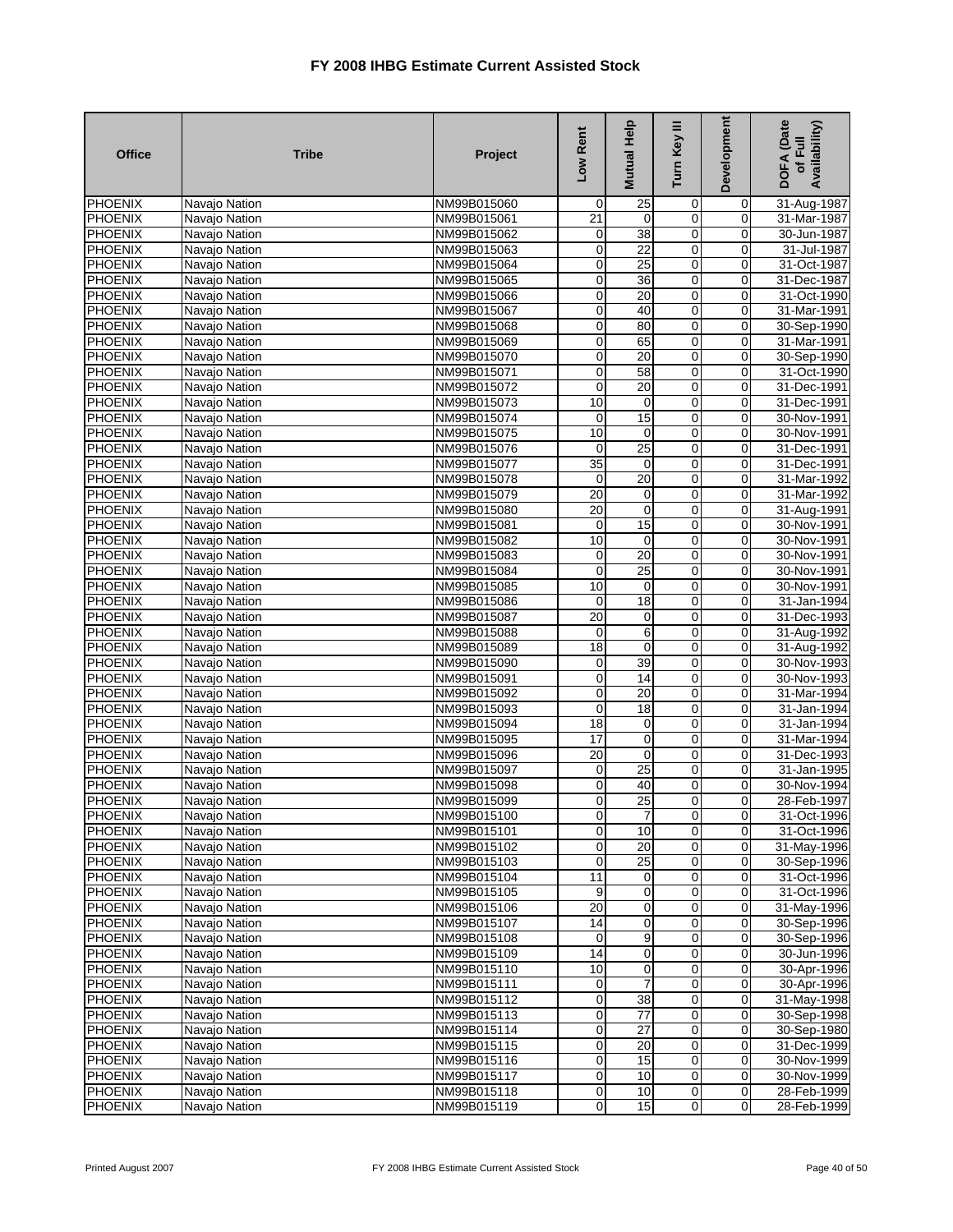| <b>Office</b>                    | <b>Tribe</b>                                                         | Project                    | Low Rent        | Mutual Help      | Turn Key III     | Development             | DOFA (Date<br>Availability)<br>of Full |
|----------------------------------|----------------------------------------------------------------------|----------------------------|-----------------|------------------|------------------|-------------------------|----------------------------------------|
| <b>PHOENIX</b>                   | Navajo Nation                                                        | NM99B015120                | 0               | 20               | 0                | $\overline{0}$          | 30-Sep-2000                            |
| <b>PHOENIX</b>                   | Navajo Nation                                                        | NM99B015121                | $\mathbf 0$     | 10               | 0                | $\mathbf 0$             | 31-Dec-1999                            |
| <b>PHOENIX</b>                   | Navajo Nation                                                        | NM99B015122                | $\mathbf 0$     | 20               | 0                | $\mathbf 0$             | 30-Nov-2000                            |
| <b>PHOENIX</b>                   | Navajo Nation                                                        | NM99B015123                | $\overline{0}$  | 20               | $\overline{0}$   | $\overline{0}$          | 31-Dec-2000                            |
| PHOENIX                          | Navajo Nation                                                        | NM99B015124                | $\mathbf 0$     | 15               | $\mathbf 0$      | $\mathbf 0$             | 30-Nov-2000                            |
| PHOENIX                          | Navajo Nation                                                        | NM99B015125                | $\overline{24}$ | 0                | $\mathbf 0$      | $\mathbf 0$             | 31-Mar-2002                            |
| <b>PHOENIX</b>                   | Navajo Nation                                                        | NM99B015126                | $\mathbf 0$     | 6                | 0                | 0                       | 30-Jun-2001                            |
| <b>PHOENIX</b>                   | Navajo Nation                                                        | NM99B015127                | 20              | 0                | 0                | $\overline{0}$          | 30-Jun-2001                            |
| <b>PHOENIX</b>                   | Navajo Nation                                                        | NM99B015128                | 0               | 30               | $\mathbf 0$      | $\mathbf 0$             | 30-Jun-2001                            |
| <b>PHOENIX</b>                   | Navajo Nation                                                        | UT99B005001                | $\mathbf 0$     | 18               | 0                | $\mathbf 0$             | 30-Jun-1979                            |
| PHOENIX                          | Navajo Nation                                                        | UT99B005002                | $\mathbf 0$     | 34               | $\mathbf 0$      | $\mathbf 0$             | 31-Aug-1985                            |
| <b>PHOENIX</b>                   | Navajo Nation                                                        | UT99B005003                | $\overline{0}$  | 32               | 0                | $\overline{0}$          | 28-Feb-1986                            |
| <b>PHOENIX</b>                   | Navajo Nation                                                        | UT99B005004                | 0               | 23               | $\mathbf 0$      | $\overline{0}$          | 31-Oct-1987                            |
| PHOENIX                          | Ohkay Owingeh (San Juan Pueblo)                                      | NM99B031004                | $\overline{0}$  | 1                | $\mathbf 0$      | $\overline{0}$          | 31-Dec-1977                            |
| PHOENIX                          | Ohkay Owingeh (San Juan Pueblo)                                      | NM99B031005                | O               | 4                | $\mathbf 0$      | $\overline{0}$          | 30-Sep-1980                            |
| <b>PHOENIX</b>                   | Ohkay Owingeh (San Juan Pueblo)                                      | NM99B031006                | $\overline{0}$  | 11               | 0                | $\mathbf 0$             | 31-May-1983                            |
| <b>PHOENIX</b>                   | Ohkay Owingeh (San Juan Pueblo)                                      | NM99B031007                | $\mathbf 0$     | $\overline{24}$  | 0                | $\mathbf 0$             | 31-May-1989                            |
| PHOENIX                          | Ohkay Owingeh (San Juan Pueblo)                                      | NM99B031008                | $\mathbf 0$     | $\overline{2}$   | $\mathbf 0$      | $\overline{0}$          | 31-Jul-1996                            |
| <b>PHOENIX</b>                   | Ohkay Owingeh (San Juan Pueblo)                                      | NM99B031009                | 23              | 0                | 0                | $\mathbf 0$             | 31-Dec-1997                            |
| <b>PHOENIX</b>                   | Ohkay Owingeh (San Juan Pueblo)                                      | NM99B031010                | 3               | $\mathbf 0$      | $\mathbf 0$      | $\mathbf 0$             | 30-Nov-2005                            |
| <b>PHOENIX</b>                   | Paiute-Shoshone of Bishop Colony                                     | CA99B098002                | $\mathbf 0$     | 39               | 0<br>$\mathbf 0$ | $\Omega$<br>$\mathbf 0$ | 31-Mar-1979                            |
| <b>PHOENIX</b><br><b>PHOENIX</b> | Paiute-Shoshone of Bishop Colony<br>Paiute-Shoshone of Bishop Colony | CA99B098004<br>CA99B098005 | 9<br>6          | 0<br>$\mathbf 0$ | 0                | 0                       | 31-Mar-1982<br>31-Mar-1979             |
| <b>PHOENIX</b>                   | Paiute-Shoshone of Bishop Colony                                     | CA99B098007                | 0               | 38               | 0                | 0                       | 29-Feb-1984                            |
| <b>PHOENIX</b>                   | Paiute-Shoshone of Bishop Colony                                     | CA99B098008                | 4               | $\mathbf 0$      | $\overline{0}$   | $\overline{0}$          | 29-Feb-1984                            |
| PHOENIX                          | Paiute-Shoshone of Bishop Colony                                     | CA99B098009                | $\mathbf 0$     | 17               | $\mathbf 0$      | $\overline{0}$          | 30-Nov-1987                            |
| PHOENIX                          | Paiute-Shoshone of Bishop Colony                                     | CA99B098010                | 3               | $\mathbf 0$      | 0                | $\mathbf 0$             | 30-Nov-1987                            |
| PHOENIX                          | Paiute-Shoshone of Bishop Colony                                     | CA99B098011                | $\overline{7}$  | $\mathbf 0$      | $\overline{0}$   | $\overline{0}$          | 30-Sep-1991                            |
| <b>PHOENIX</b>                   | Paiute-Shoshone of Bishop Colony                                     | CA99B098012                | 0               | 10               | $\mathbf 0$      | $\Omega$                | 30-Sep-1991                            |
| PHOENIX                          | Paiute-Shoshone of Bishop Colony                                     | CA99B098013                | $\overline{0}$  | 13               | $\mathbf 0$      | $\mathbf 0$             | 30-Apr-1993                            |
| PHOENIX                          | Paiute-Shoshone of Bishop Colony                                     | CA99B098015                | $\mathbf 0$     | 5                | $\overline{0}$   | $\mathbf 0$             | 15-Jun-1994                            |
| <b>PHOENIX</b>                   | Paiute-Shoshone of Bishop Colony                                     | CA99B098016                | $\overline{0}$  | 5                | $\mathbf 0$      | $\overline{0}$          | 30-Nov-1987                            |
| <b>PHOENIX</b>                   | Paiute-Shoshone of Bishop Colony                                     | CA99B605001                | $\mathbf 0$     | 5                | $\overline{0}$   | $\mathbf 0$             | 30-Sep-2002                            |
| PHOENIX                          | Paiute-Shoshone of Bishop Colony                                     | CA99B605001                | $\mathbf 0$     | 6                | $\overline{0}$   | $\mathbf 0$             | 30-Apr-2005                            |
| <b>PHOENIX</b>                   | Pala Band                                                            | CA99B080018                | $\mathbf 0$     | 6                | 0                | $\mathbf 0$             | 30-Sep-1981                            |
| <b>PHOENIX</b>                   | Pala Band                                                            | CA99B080039                | $\mathbf 0$     | $\overline{18}$  | $\overline{0}$   | $\mathbf 0$             | 30-Jun-1989                            |
| <b>PHOENIX</b>                   | Pala Band                                                            | CA99B080053                | 12              | $\mathbf 0$      | 0                | $\overline{0}$          | 30-Nov-1994                            |
| PHOENIX                          | Pascua Yaqui Tribe                                                   | AZ99B040001                | 60              | $\mathbf 0$      | 0                | $\mathbf 0$             | 31-Oct-1981                            |
| PHOENIX                          | Pascua Yaqui Tribe                                                   | AZ99B040002                | $\mathbf 0$     | 60               | 0                | $\overline{0}$          | 31-Mar-1983                            |
| <b>PHOENIX</b>                   | Pascua Yaqui Tribe                                                   | AZ99B040003                | 40              | 0                | $\mathbf 0$      | $\Omega$                | 30-Apr-1986                            |
| PHOENIX                          | Pascua Yaqui Tribe                                                   | AZ99B040004                | 50              | $\overline{0}$   | $\mathbf{0}$     | $\mathbf{0}$            | 31-Dec-1986                            |
| <b>PHOENIX</b>                   | Pascua Yaqui Tribe                                                   | AZ99B040005                | $\mathbf 0$     | 93               | $\mathbf 0$      | $\overline{0}$          | 31-May-1987                            |
| <b>PHOENIX</b>                   | Pascua Yaqui Tribe                                                   | AZ99B040006                | 50              | 0                | 0                | $\mathbf 0$             | 30-Jun-1987                            |
| <b>PHOENIX</b>                   | Pascua Yaqui Tribe                                                   | AZ99B040007                | 79              | 0                | $\mathbf 0$      | $\mathbf 0$             | 31-Dec-1987                            |
| <b>PHOENIX</b>                   | Pascua Yaqui Tribe                                                   | AZ99B040008                | $\mathbf 0$     | 79               | 0                | $\overline{0}$          | 30-Nov-1987                            |
| <b>PHOENIX</b>                   | Pascua Yaqui Tribe                                                   | AZ99B040009                | $\overline{0}$  | $\overline{75}$  | 0                | $\overline{0}$          | 30-Nov-1991                            |
| <b>PHOENIX</b>                   | Pascua Yaqui Tribe                                                   | AZ99B040010                | $\mathbf 0$     | 13               | 0                | $\mathbf 0$             | 30-Nov-1991                            |
| <b>PHOENIX</b>                   | Pascua Yaqui Tribe                                                   | AZ99B040011                | 43              | $\mathbf 0$      | 0                | $\overline{0}$          | 30-Apr-1992                            |
| <b>PHOENIX</b>                   | Pascua Yaqui Tribe                                                   | AZ99B040012                | $\mathbf 0$     | $\overline{20}$  | $\mathbf 0$      | $\mathbf 0$             | 31-Mar-1995                            |
| PHOENIX                          | Pascua Yaqui Tribe                                                   | AZ99B040013                | 20              | 0                | 0                | $\overline{0}$          | 31-Mar-1995                            |
| <b>PHOENIX</b>                   | Pascua Yaqui Tribe                                                   | AZ99B040014                | $\overline{0}$  | 40               | 0                | $\mathbf 0$             | 28-Feb-1998                            |
| <b>PHOENIX</b>                   | Pascua Yaqui Tribe                                                   | AZ99B040015                | 40              | $\mathbf 0$      | 0                | $\mathbf 0$             | 28-Feb-1998                            |
| <b>PHOENIX</b>                   | Pauma Band                                                           | CA99B080018                | $\mathbf 0$     | $\overline{2}$   | $\mathbf 0$      | $\mathbf 0$             | 30-Sep-1981                            |
| <b>PHOENIX</b>                   | Pauma Band                                                           | CA99B080025                | $\overline{0}$  | 5                | $\mathbf 0$      | $\overline{0}$          | 30-Nov-1973                            |
| <b>PHOENIX</b>                   | Pauma Band                                                           | CA99B080038                | $\mathbf 0$     | 1                | 0                | $\mathbf 0$             | 30-Sep-1989                            |
| <b>PHOENIX</b>                   | Pauma Band                                                           | CA99B080063                | $\mathbf 0$     | 5                | 0                | $\mathbf{O}$            | 30-Apr-1995                            |
| <b>PHOENIX</b>                   | Picayune Rancheria                                                   | CA99B159001                | 12              | $\mathbf 0$      | 0                | 5                       | 31-Dec-1999                            |
| <b>PHOENIX</b>                   | Picayune Rancheria                                                   | CA99B159001                | $\mathbf{3}$    | 0                | $\pmb{0}$        | $\mathbf 0$             | 08-Feb-2003                            |
| PHOENIX                          | Picayune Rancheria                                                   | CA99B159002                | $\overline{0}$  | $\mathbf 0$      | $\mathbf 0$      | 8                       |                                        |
| <b>PHOENIX</b>                   | Picuris Pueblo                                                       | NM99B040015                | $\overline{0}$  | 17               | $\overline{0}$   | $\overline{0}$          | 31-Dec-1984                            |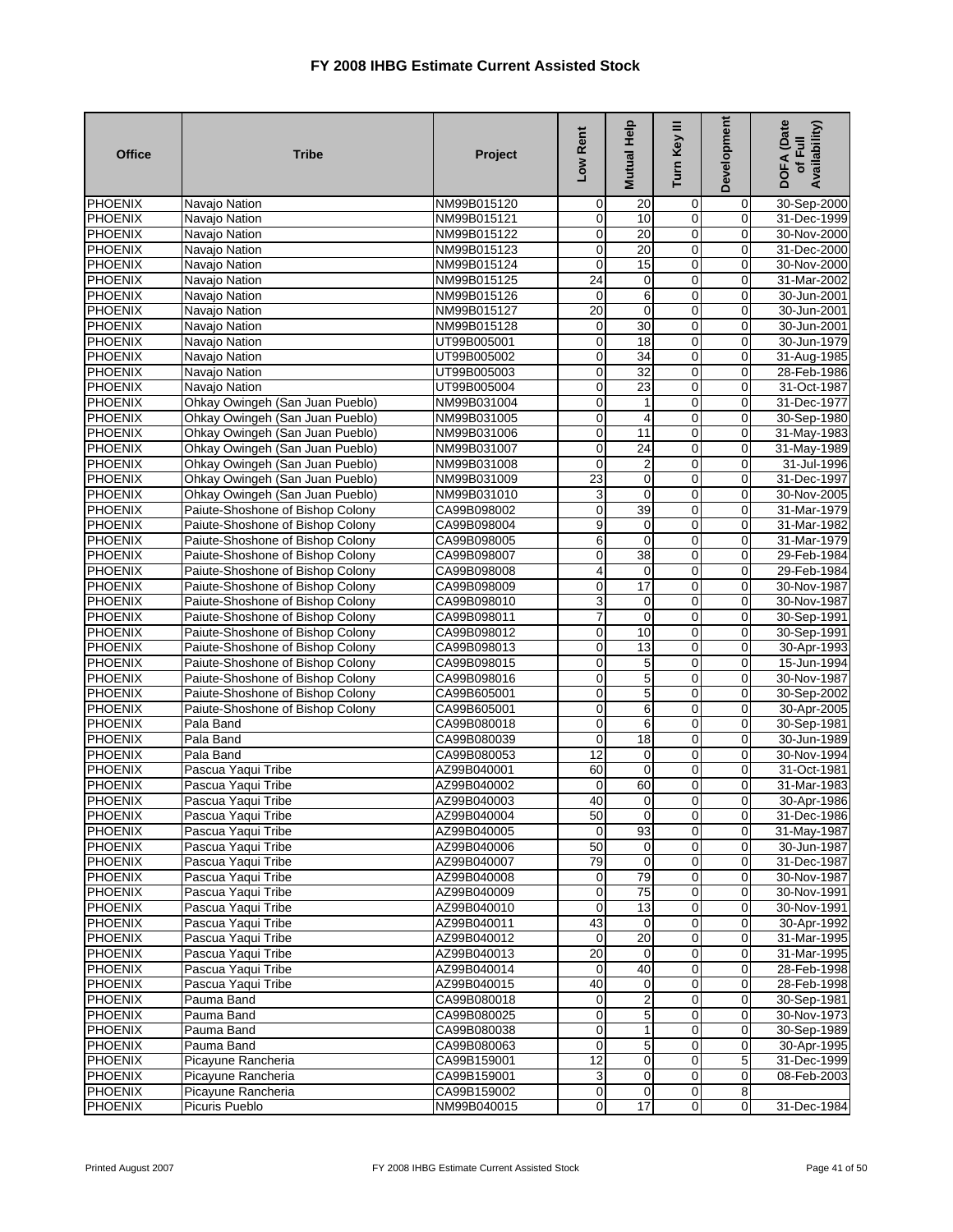| <b>Office</b>                    | <b>Tribe</b>                                           | Project                    | Low Rent                         | Mutual Help     | Turn Key III                   | <b>Development</b>               | <b>DOFA</b> (Date<br>Availability)<br>of Full |
|----------------------------------|--------------------------------------------------------|----------------------------|----------------------------------|-----------------|--------------------------------|----------------------------------|-----------------------------------------------|
| PHOENIX                          | Pinoleville Rancheria                                  | CA99B130024                | 5                                | 0               | 0                              | 14                               | 01-Sep-2006                                   |
| <b>PHOENIX</b>                   | Pojoaque Pueblo                                        | NM99B040014                | $\mathbf 0$                      | 12              | 0                              | $\mathbf 0$                      | 30-Sep-1984                                   |
| <b>PHOENIX</b>                   | Pojoaque Pueblo                                        | NM99B040021                | $\overline{0}$                   | 5               | $\mathbf 0$                    | $\overline{0}$                   | 31-May-1987                                   |
| <b>PHOENIX</b>                   | Pojoaque Pueblo                                        | NM99B040022                | $\overline{0}$                   | 10              | $\overline{0}$                 | $\overline{0}$                   | 30-Apr-1989                                   |
| <b>PHOENIX</b>                   | Pojoaque Pueblo                                        | NM99B040023                | $\mathbf 0$                      | 5               | 0                              | $\mathbf 0$                      | 30-Apr-1989                                   |
| PHOENIX                          | Pojoaque Pueblo                                        | NM99B040025                | $\overline{0}$                   | 3               | $\mathbf 0$                    | $\mathbf 0$                      | 30-Apr-1992                                   |
| PHOENIX                          | <b>Pyramid Lake Paiute</b>                             | NV99B004003                | $\mathbf 0$                      | 1               | 0                              | $\overline{0}$                   | 30-Sep-1978                                   |
| <b>PHOENIX</b>                   | <b>Pyramid Lake Paiute</b>                             | NV99B004005                | 20                               | 0               | 0                              | $\overline{0}$                   | 31-Aug-1980                                   |
| PHOENIX                          | <b>Pyramid Lake Paiute</b>                             | NV99B004006                | 36                               | $\mathbf 0$     | $\mathbf 0$                    | $\mathbf 0$                      | 31-Jul-1981                                   |
| <b>PHOENIX</b>                   | <b>Pyramid Lake Paiute</b>                             | NV99B004007                | $\mathsf{O}\xspace$              | 6               | $\mathbf 0$                    | $\overline{0}$                   | 31-Jul-1982                                   |
| <b>PHOENIX</b>                   | <b>Pyramid Lake Paiute</b>                             | NV99B004009                | $\overline{0}$                   | 50              | 0                              | $\mathbf 0$                      | 31-Dec-1991                                   |
| <b>PHOENIX</b>                   | <b>Pyramid Lake Paiute</b>                             | NV99B004010                | $\mathbf 0$                      | $\overline{35}$ | 0                              | $\mathbf 0$                      | 31-May-1995                                   |
| <b>PHOENIX</b>                   | <b>Pyramid Lake Paiute</b>                             | NV99B004011                | $\mathbf 0$                      | 25              | $\overline{0}$                 | $\overline{0}$                   | 30-Apr-1997                                   |
| PHOENIX                          | <b>Pyramid Lake Paiute</b>                             | NV99B004013                | $\mathbf 0$                      | $\overline{2}$  | $\mathbf 0$                    | $\mathbf 0$                      | 31-Mar-1998                                   |
| PHOENIX                          | Quartz Valley Rancheria                                | CA99B083011                | 10                               | $\mathbf 0$     | $\overline{0}$                 | $\mathbf 0$                      | 04-May-2004                                   |
| <b>PHOENIX</b>                   | Quartz Valley Rancheria                                | CA99B083012                | $\mathbf 0$                      | 5               | 0                              | $\mathbf{0}$                     | 04-May-2004                                   |
| PHOENIX                          | Quartz Valley Rancheria                                | CA99B083014                | $\overline{1}$                   | $\mathbf 0$     | $\overline{0}$                 | $\overline{0}$                   | 31-Dec-1997                                   |
| <b>PHOENIX</b>                   | Quartz Valley Rancheria                                | CA99B083017                | $\overline{10}$                  | $\mathbf 0$     | 0                              | $\overline{0}$                   | 30-Nov-2000                                   |
| <b>PHOENIX</b>                   | Quechan Tribe                                          | CA99B054005                | 0                                | 4               | 0                              | 0                                | 31-Oct-1979                                   |
| PHOENIX                          | Quechan Tribe                                          | CA99B054006                | 39                               | $\mathbf 0$     | $\overline{0}$                 | $\overline{0}$                   | 31-Jul-1982                                   |
| <b>PHOENIX</b>                   | Quechan Tribe                                          | CA99B054007                | $\mathbf 0$                      | 8               | 0                              | $\mathbf{O}$                     | 31-Aug-1982                                   |
| PHOENIX                          | Quechan Tribe                                          | CA99B054012                | $\mathbf 0$                      | 37              | $\mathbf 0$                    | $\mathbf 0$                      | 31-Jul-1990                                   |
| <b>PHOENIX</b>                   | Quechan Tribe                                          | CA99B054013                | $\mathbf 0$                      | 45              | $\mathbf 0$                    | $\overline{0}$                   | 31-Aug-1993                                   |
| <b>PHOENIX</b>                   | Quechan Tribe                                          | CA99B054014                | 20                               | 0               | $\overline{0}$                 | $\overline{0}$                   | 30-Nov-1994                                   |
| PHOENIX                          | Quechan Tribe                                          | CA99B054015                | 20                               | $\mathbf 0$     | $\overline{0}$                 | $\mathbf 0$                      | 12-Jun-1997                                   |
| PHOENIX                          | Quechan Tribe                                          | CA99B054017                | $\overline{22}$                  | $\mathbf 0$     | $\overline{0}$                 | $\mathbf 0$                      | 30-Jun-1999                                   |
| <b>PHOENIX</b>                   | Redwood Valley Rancheria                               | CA99B130009                | $\pmb{0}$                        | 1               | 0                              | $\mathbf 0$                      | 31-May-1990                                   |
| PHOENIX                          | Redwood Valley Rancheria                               | CA99B130011                | 9                                | 0               | 0                              | $\mathbf 0$                      | 31-May-1990                                   |
| <b>PHOENIX</b>                   | Reno-Sparks Colony                                     | NV99B012003                | 29                               | $\mathbf 0$     | $\overline{0}$                 | $\overline{0}$                   | 30-Sep-1974                                   |
| <b>PHOENIX</b>                   | Reno-Sparks Colony                                     | NV99B012005                | $\mathbf 0$                      | 17              | 0                              | $\mathbf 0$                      | 30-Jun-1980                                   |
| PHOENIX                          | Reno-Sparks Colony                                     | NV99B012006                | $\mathbf 0$                      | 6               | $\mathbf 0$                    | $\overline{0}$                   | 31-Oct-1985                                   |
| PHOENIX                          | Reno-Sparks Colony                                     | NV99B012007                | 20                               | $\mathbf 0$     | 0                              | $\mathbf 0$                      | 31-Jul-1991                                   |
| <b>PHOENIX</b>                   | Reno-Sparks Colony                                     | NV99B012008                | 0                                | 60              | 0                              | $\overline{0}$                   | 30-Sep-1991                                   |
| <b>PHOENIX</b>                   | Reno-Sparks Colony                                     | NV99B012009                | $\overline{0}$                   | $\overline{18}$ | $\mathbf 0$                    | $\overline{0}$                   | 30-Sep-1991                                   |
| PHOENIX                          | Reno-Sparks Colony                                     | NV99B012010                | O                                | 20              | $\mathbf 0$                    | $\overline{0}$                   | 14-Jun-1995                                   |
| PHOENIX                          | Reno-Sparks Colony                                     | NV99B012011                | $\mathbf 0$                      | 1               | 0                              | $\mathbf 0$                      | 06-May-1996                                   |
| <b>PHOENIX</b>                   | Reno-Sparks Colony                                     | NV99B012012                | 29                               | 0               | 0                              | $\mathbf 0$                      | 30-Apr-1997                                   |
| <b>PHOENIX</b>                   | <b>Rincon Reservation</b>                              | CA99B080010                | $\mathbf 0$                      | 1               | $\overline{0}$                 | $\overline{0}$                   | 30-Jun-1981                                   |
| PHOENIX                          | <b>Rincon Reservation</b>                              | CA99B080025                | $\mathbf 0$<br>$\mathbf 0$       | 8<br>3          | 0<br>$\mathbf 0$               | $\overline{0}$<br>$\overline{0}$ | 30-Jun-1987<br>30-Sep-1989                    |
| PHOENIX                          | <b>Rincon Reservation</b><br><b>Rincon Reservation</b> | CA99B080038<br>CA99B080049 |                                  | 19              |                                |                                  | 31-Jul-1991                                   |
| <b>PHOENIX</b><br><b>PHOENIX</b> | <b>Rincon Reservation</b>                              | CA99B080054                | $\overline{0}$<br>9              | 0               | $\mathbf{0}$<br>$\overline{0}$ | $\mathbf{0}$<br>$\overline{0}$   | 30-Apr-1994                                   |
|                                  |                                                        |                            |                                  | 1               | 0                              | $\mathbf 0$                      |                                               |
| <b>PHOENIX</b><br><b>PHOENIX</b> | <b>Rincon Reservation</b><br><b>Rincon Reservation</b> | CA99B080061<br>CA99B080065 | $\overline{0}$<br>$\overline{0}$ | 10              | $\mathbf 0$                    | $\overline{0}$                   | 07-May-1996<br>31-Jan-1996                    |
| <b>PHOENIX</b>                   | <b>Rincon Reservation</b>                              | CA99B080066                | $6 \mid$                         | 0               | $\overline{\mathbf{0}}$        | $\overline{0}$                   | 31-Jan-1996                                   |
| <b>PHOENIX</b>                   | Robinson Rancheria                                     | CA99B130003                | $\mathbf 0$                      | $\overline{20}$ | $\mathbf 0$                    | $\overline{0}$                   | 28-Feb-1988                                   |
| <b>PHOENIX</b>                   | Robinson Rancheria                                     | CA99B130005                | 11                               | 0               | $\mathbf 0$                    | $\pmb{0}$                        | 30-Apr-1988                                   |
| <b>PHOENIX</b>                   | Robinson Rancheria                                     | CA99B130007                | $\mathbf 0$                      | 10              | $\mathbf 0$                    | $\mathbf 0$                      | 31-Mar-1988                                   |
| <b>PHOENIX</b>                   | Round Valley Rancheria                                 | CA99B097001                | $\mathbf 0$                      | 38              | $\overline{0}$                 | $\overline{0}$                   | 31-Aug-1978                                   |
| <b>PHOENIX</b>                   | Round Valley Rancheria                                 | CA99B097002                | 29                               | 0               | $\pmb{0}$                      | $\overline{0}$                   | 31-Aug-1978                                   |
| <b>PHOENIX</b>                   | Round Valley Rancheria                                 | CA99B097004                | $\mathbf 0$                      | 22              | $\mathbf 0$                    | $\overline{0}$                   | 31-Aug-1981                                   |
| <b>PHOENIX</b>                   | Round Valley Rancheria                                 | CA99B097005                | 22                               | 0               | 0                              | $\mathbf 0$                      | 31-Aug-1981                                   |
| <b>PHOENIX</b>                   | Salt River Plma-Maricopa                               | AZ99B014004                | $\mathbf 0$                      | 45              | $\overline{\mathbf{0}}$        | $\overline{0}$                   | 28-Feb-1979                                   |
| <b>PHOENIX</b>                   | Salt River PIma-Maricopa                               | AZ99B014005                | $\overline{0}$                   | 13              | 0                              | $\mathbf 0$                      | 28-Feb-1979                                   |
| <b>PHOENIX</b>                   | Salt River PIma-Maricopa                               | AZ99B014006                | $\mathbf 0$                      | 23              | $\overline{0}$                 | $\overline{0}$                   | 30-Sep-1979                                   |
| <b>PHOENIX</b>                   | Salt River PIma-Maricopa                               | AZ99B014007                | 25                               | 0               | $\mathbf 0$                    | $\mathbf 0$                      | 30-Jun-1980                                   |
| <b>PHOENIX</b>                   | Salt River PIma-Maricopa                               | AZ99B014008                | $\mathbf 0$                      | 14              | 0                              | $\overline{0}$                   | 31-Jul-1981                                   |
| <b>PHOENIX</b>                   | Salt River PIma-Maricopa                               | AZ99B014009                | 60                               | 0               | $\overline{0}$                 | $\mathbf 0$                      | 30-Sep-1980                                   |
| <b>PHOENIX</b>                   | Salt River PIma-Maricopa                               | AZ99B014011                | 28                               | 0               | $\mathbf 0$                    | $\mathbf 0$                      | 31-Jan-1986                                   |
| <b>PHOENIX</b>                   | Salt River PIma-Maricopa                               | AZ99B014013                | $\overline{0}$                   | $\overline{37}$ | $\mathbf 0$                    | $\overline{0}$                   | 31-Jan-1989                                   |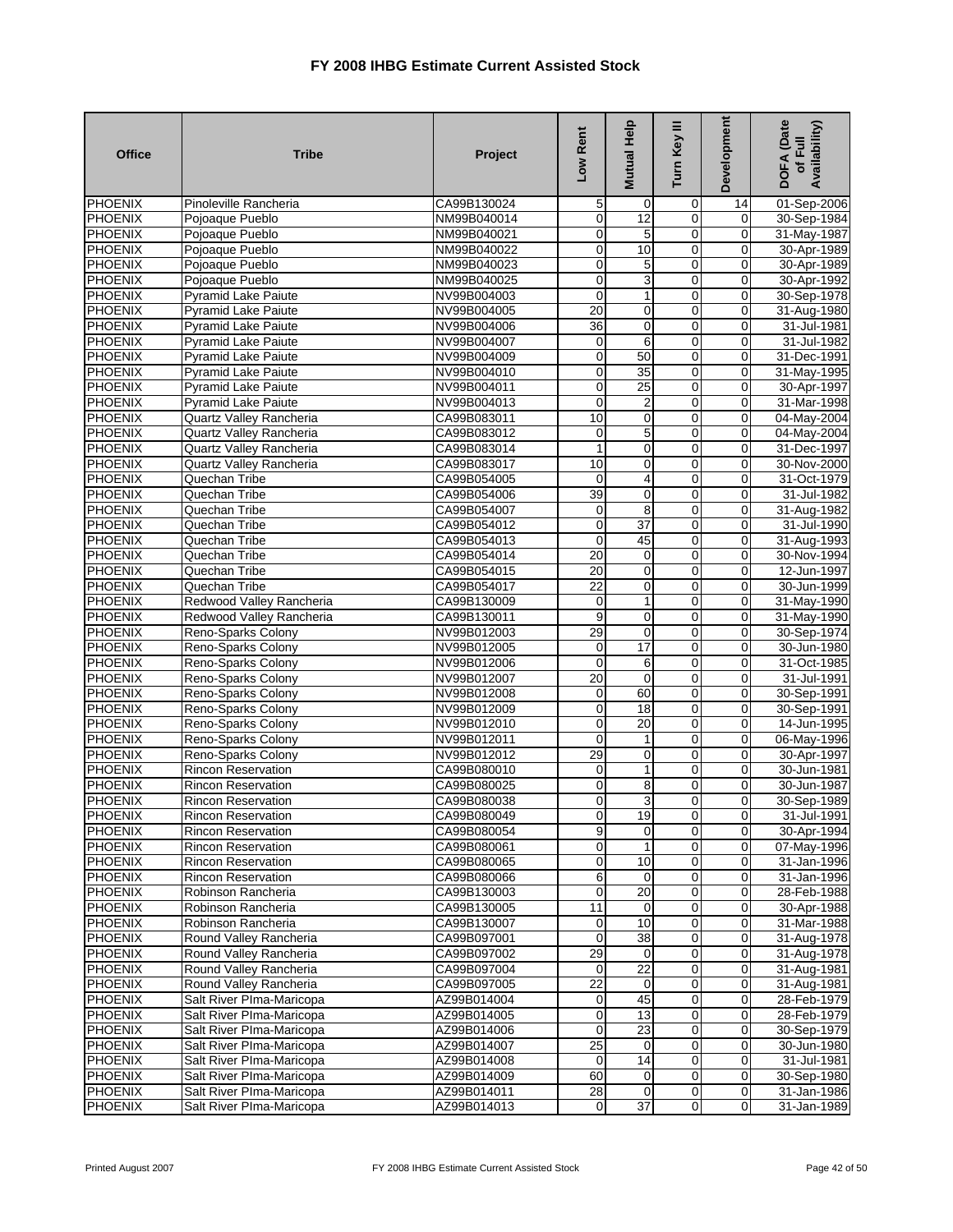| <b>Office</b>             | <b>Tribe</b>                                 | Project                    | Low Rent                | <b>Mutual Help</b>      | Turn Key III        | Development                | <b>DOFA</b> (Date<br>Availability)<br>of Full |
|---------------------------|----------------------------------------------|----------------------------|-------------------------|-------------------------|---------------------|----------------------------|-----------------------------------------------|
| <b>PHOENIX</b>            | Salt River Plma-Maricopa                     | AZ99B014014                | $\mathbf 0$             | 14                      | 0                   | 0                          | 31-Jul-1990                                   |
| <b>PHOENIX</b>            | Salt River Plma-Maricopa                     | AZ99B014015                | $\mathbf 0$             | 17                      | $\mathbf 0$         | $\mathbf 0$                | 31-Oct-1991                                   |
| <b>PHOENIX</b>            | Salt River PIma-Maricopa                     | AZ99B014016                | 0                       | $\overline{22}$         | 0                   | 0                          | 31-May-1993                                   |
| <b>PHOENIX</b>            | Salt River Plma-Maricopa                     | AZ99B014017                | 40                      | $\pmb{0}$               | $\overline{0}$      | $\mathbf 0$                | 31-Oct-1995                                   |
| <b>PHOENIX</b>            | Salt River Plma-Maricopa                     | AZ99B014018                | 20                      | $\mathbf 0$             | 0                   | 0                          | 09-Feb-1999                                   |
| PHOENIX                   | San Carlos Apache                            | AZ99B011012                | $\boldsymbol{0}$        | $\mathbf{1}$            | 0                   | $\mathbf 0$                | 30-Sep-1979                                   |
| <b>PHOENIX</b>            | San Carlos Apache                            | AZ99B011013                | $\mathbf 0$             | 32                      | 0                   | $\mathbf 0$                | 31-Jan-1980                                   |
| <b>PHOENIX</b>            | San Carlos Apache                            | AZ99B011015                | $\mathbf 0$             | 6                       | $\overline{0}$      | 0                          | 31-Oct-1979                                   |
| <b>PHOENIX</b>            | San Carlos Apache                            | AZ99B011016                | 99                      | 1                       | $\overline{0}$      | $\pmb{0}$                  | 30-Jul-1980                                   |
| PHOENIX                   | San Carlos Apache                            | AZ99B011017                | $\overline{20}$         | $\mathbf 0$             | 0                   | $\mathbf 0$                | 31-Dec-1981                                   |
| <b>PHOENIX</b>            | San Carlos Apache                            | AZ99B011018                | $\mathbf 0$<br>4        | 187                     | 0<br>$\overline{0}$ | 0                          | 31-May-1987                                   |
| <b>PHOENIX</b>            | San Carlos Apache                            | AZ99B011019                |                         | 0                       |                     | $\mathbf 0$                | 30-Apr-1983                                   |
| <b>PHOENIX</b>            | San Carlos Apache                            | AZ99B011020                | 50<br>50                | $\pmb{0}$<br>0          | $\mathbf 0$<br>0    | $\mathbf 0$<br>0           | 30-Nov-1987                                   |
| PHOENIX<br><b>PHOENIX</b> | San Carlos Apache                            | AZ99B011021<br>AZ99B011022 | 60                      | $\pmb{0}$               | $\mathbf 0$         | $\mathbf 0$                | 30-Nov-1987                                   |
| <b>PHOENIX</b>            | San Carlos Apache<br>San Carlos Apache       | AZ99B011023                | 20                      | $\mathbf{O}$            | $\overline{0}$      | 0                          | 30-Nov-1987<br>30-Nov-1987                    |
| <b>PHOENIX</b>            | San Carlos Apache                            | AZ99B011024                | 0                       | 62                      | $\overline{0}$      | 0                          | 30-Jun-1990                                   |
| <b>PHOENIX</b>            | San Carlos Apache                            | AZ99B011025                | 73                      | $\overline{7}$          | 0                   | $\mathbf 0$                | 30-Nov-1992                                   |
| <b>PHOENIX</b>            | San Carlos Apache                            | AZ99B011026                | $\mathbf 0$             | 20                      | $\overline{0}$      | 0                          | 31-Jan-1994                                   |
| <b>PHOENIX</b>            | San Carlos Apache                            | AZ99B011027                | 38                      | 2                       | $\overline{0}$      | $\mathbf 0$                | 30-Nov-1994                                   |
| <b>PHOENIX</b>            | San Carlos Apache                            | AZ99B011029                | 0                       | $\overline{8}$          | 0                   | $\mathbf 0$                | 01-Jan-2000                                   |
| <b>PHOENIX</b>            | San Carlos Apache                            | AZ99B011030                | 2                       | 0                       | $\mathbf 0$         | 0                          | 01-Jan-2000                                   |
| PHOENIX                   | San Ildefonso Pueblo                         | NM99B040006                | $\mathbf 0$             | 1                       | $\mathbf 0$         | $\pmb{0}$                  | 31-Aug-1978                                   |
| <b>PHOENIX</b>            | San Ildefonso Pueblo                         | NM99B040012                | $\overline{0}$          | 4                       | $\overline{0}$      | $\overline{0}$             | 28-Feb-1981                                   |
| <b>PHOENIX</b>            | San Ildefonso Pueblo                         | NM99B040020                | $\pmb{0}$               | 10                      | 0                   | 0                          | 31-May-1987                                   |
| <b>PHOENIX</b>            | San Ildefonso Pueblo                         | NM99B040022                | $\mathbf 0$             | $\overline{9}$          | $\overline{0}$      | $\mathbf 0$                | 30-Apr-1989                                   |
| <b>PHOENIX</b>            | San Ildefonso Pueblo                         | NM99B040026                | $\mathbf 0$             | 19                      | 0                   | $\mathbf 0$                | 31-Dec-1994                                   |
| <b>PHOENIX</b>            | San Ildefonso Pueblo                         | NM99B040029                | 20                      | 0                       | 0                   | 0                          | 31-Jan-2000                                   |
| <b>PHOENIX</b>            | San Pasqual Band                             | CA99B080042                | $\mathbf 0$             | 29                      | $\overline{0}$      | $\mathbf 0$                | 31-Jul-1989                                   |
| <b>PHOENIX</b>            | San Pasqual Band                             | CA99B080055                | 10                      | $\mathbf 0$             | 0                   | 0                          | 31-May-1993                                   |
| PHOENIX                   | San Pasqual Band                             | CA99B080059                | 0                       | $\overline{21}$         | 0                   | $\mathbf 0$                | 31-Oct-1995                                   |
| PHOENIX                   | San Pasqual Band                             | CA99B080072                | $\overline{11}$         | 0                       | $\mathbf 0$         | $\mathbf 0$                | 28-Nov-1995                                   |
| <b>PHOENIX</b>            | San Rosa Band of Cahuilla                    | CA99B080061                | $\overline{0}$          | $\mathbf{1}$            | $\overline{0}$      | 0                          | 30-May-1995                                   |
| <b>PHOENIX</b>            | San Rosa Band of Cahuilla                    | CA99B080069                | $\mathbf 0$             | 3                       | 0                   | $\mathbf 0$                | 30-May-1995                                   |
| PHOENIX                   | San Rosa Band of Cahuilla                    | CA99B080070                | $\mathbf 0$             | $\mathbf 0$             | 0                   | 3                          |                                               |
| <b>PHOENIX</b>            | Sandia Pueblo                                | NM99B031067                | 0                       | 19                      | 0                   | 0                          | 30-Sep-1995                                   |
| <b>PHOENIX</b>            | Sandia Pueblo                                | NM99B031080                | $\overline{1}$          | $\mathbf 0$             | $\overline{0}$      | $\mathbf 0$                | 30-Sep-1995                                   |
| PHOENIX                   | Sandia Pueblo                                | NM99B087012                | $\pmb{0}$               | $\overline{\mathbf{c}}$ | $\mathbf 0$         | $\mathbf 0$                | 31-Jan-2000                                   |
| PHOENIX                   | Santa Ana Pueblo                             | NM99B087013                | $\,$ 6                  | 0                       | 0                   | 0                          | 30-Nov-1999                                   |
| PHOENIX                   | Santa Clara Pueblo                           | NM99B082004                | $\overline{0}$          | $\overline{9}$          | 0                   | 0                          | 31-Jul-1980                                   |
| <b>PHOENIX</b>            | Santa Clara Pueblo                           | NM99B082005                | $\overline{0}$          | 8                       | $\overline{0}$      | $\overline{0}$             | 30-Nov-1987                                   |
| <b>PHOENIX</b>            | Santa Clara Pueblo                           | NM99B082006                | $\overline{\mathbf{0}}$ | 40                      | $\overline{0}$      | 0                          | 31-Mar-1992                                   |
| <b>PHOENIX</b>            | Santa Clara Pueblo                           | NM99B082007                | $\mathbf 0$             | 18                      | 0                   | $\mathbf 0$                | 31-Mar-1992                                   |
| <b>PHOENIX</b>            | Santa Clara Pueblo                           | NM99B082008                | $\mathbf 0$             | 13                      | 0                   | $\mathbf 0$                | 31-Dec-2004                                   |
| PHOENIX                   | Santa Clara Pueblo                           | NM99B082009                | $\overline{22}$         | 0                       | 0<br>0              | 0<br>$\mathbf 0$           | 31-Dec-2004                                   |
| <b>PHOENIX</b>            | Santa Rosa Rancheria                         | CA99B129001                | 23<br>20                | 0                       | 0                   |                            | 31-Jul-1982                                   |
| PHOENIX<br><b>PHOENIX</b> | Santa Rosa Rancheria<br>Santa Rosa Rancheria | CA99B129007<br>CA99B129015 | $\mathbf 0$             | 0                       | $\mathbf 0$         | $\mathbf 0$<br>$\mathbf 0$ | 31-Dec-1987                                   |
| <b>PHOENIX</b>            | Santa Rosa Rancheria                         | CA99B129018                | $\mathbf 0$             | 1<br>1                  | $\overline{0}$      | $\mathbf 0$                | 31-Jul-1982<br>31-Dec-1987                    |
| <b>PHOENIX</b>            | Santa Ynez Band of Chumash                   | CA99B080013                | $\mathbf 0$             | $\overline{c}$          | 0                   | 0                          | 31-Jan-1981                                   |
| <b>PHOENIX</b>            | Santa Ynez Band of Chumash                   | CA99B080026                | $\overline{0}$          | 4                       | $\mathbf 0$         | $\mathbf 0$                | 31-Aug-1989                                   |
| <b>PHOENIX</b>            | Santa Ynez Band of Chumash                   | CA99B080045                | $\mathbf{1}$            | $\mathbf 0$             | 0                   | 0                          | 30-Apr-1989                                   |
| <b>PHOENIX</b>            | Santo Domingo Pueblo                         | NM99B031052                | $\mathbf 0$             | 3                       | 0                   | 0                          | 31-Mar-1982                                   |
| PHOENIX                   | Santo Domingo Pueblo                         | NM99B078001                | $\overline{32}$         | 0                       | 0                   | 0                          | 30-Sep-1998                                   |
| <b>PHOENIX</b>            | Santo Domingo Pueblo                         | NM99B078002                | $\overline{0}$          | $\overline{38}$         | $\mathbf 0$         | 10                         | 30-Sep-1998                                   |
| <b>PHOENIX</b>            | Santo Domingo Pueblo                         | NM99B078003                | $\mathbf 0$             | 3                       | 0                   | 0                          | 30-Nov-2004                                   |
| <b>PHOENIX</b>            | Sherwood Valley Rancheria                    | CA99B130014                | 19                      | 0                       | 0                   | $\mathbf 0$                | 30-Apr-1993                                   |
| <b>PHOENIX</b>            | Sherwood Valley Rancheria                    | CA99B130015                | $\overline{0}$          | 14                      | 0                   | O                          | 30-Apr-1993                                   |
| <b>PHOENIX</b>            | Sherwood Valley Rancheria                    | CA99B130027                | $\mathbf 0$             | $\mathbf 0$             | $\pmb{0}$           | 15                         |                                               |
| <b>PHOENIX</b>            | Soboba Band                                  | CA99B080016                | $\overline{0}$          | 32                      | $\overline{0}$      | $\boldsymbol{0}$           | 31-Jul-1980                                   |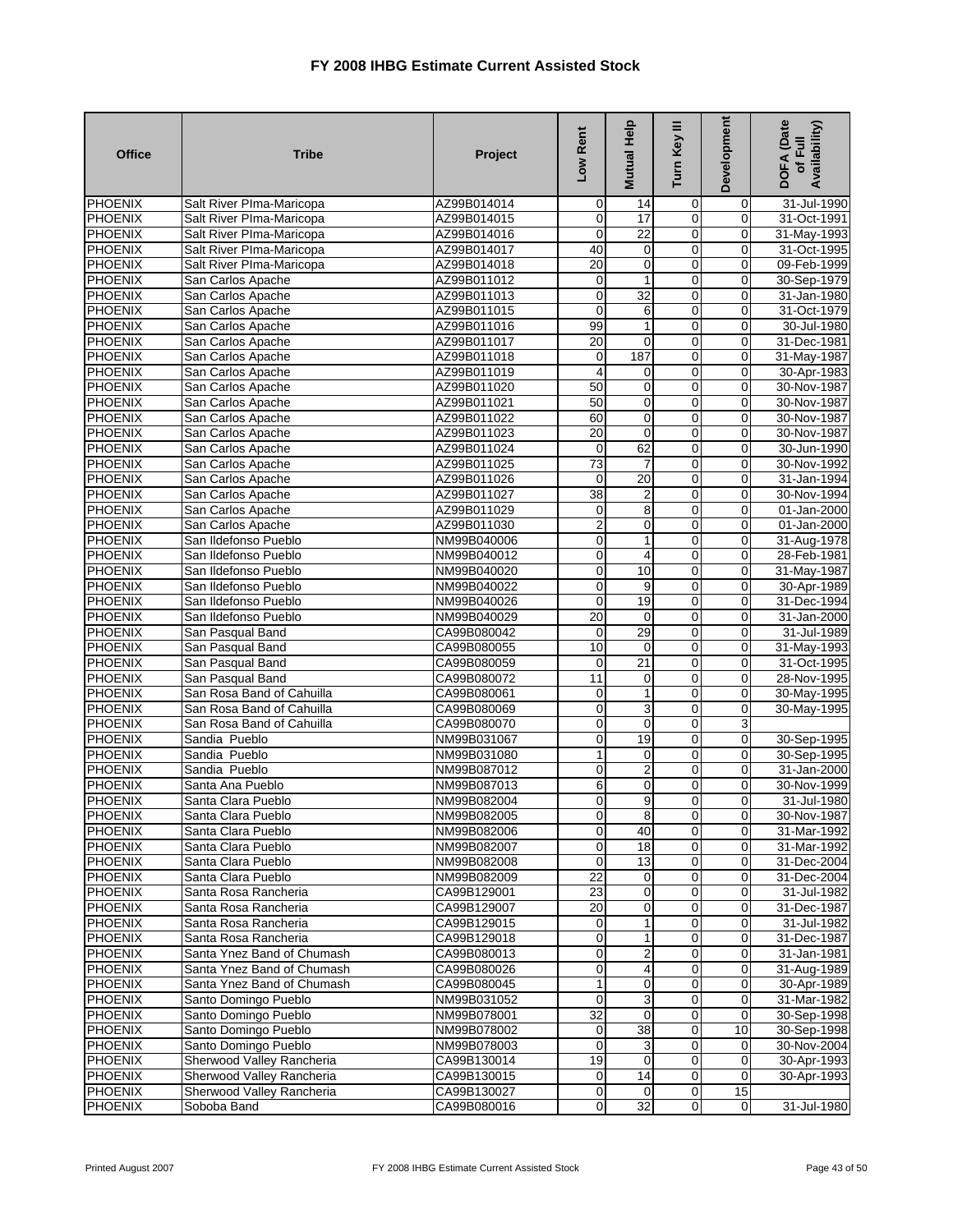| <b>Office</b>             | <b>Tribe</b>                                   | Project                    | Low Rent                    | Mutual Help    | Turn Key III                     | <b>Development</b>            | DOFA (Date<br>Availability)<br>of Full |
|---------------------------|------------------------------------------------|----------------------------|-----------------------------|----------------|----------------------------------|-------------------------------|----------------------------------------|
| <b>PHOENIX</b>            | Soboba Band                                    | CA99B080038                | $\mathbf 0$                 | 3              | 0                                | 0                             | 30-Sep-1989                            |
| PHOENIX                   | Soboba Band                                    | CA99B080040                | $\mathbf 0$                 | 8              | 0                                | $\overline{0}$                | 29-Feb-1988                            |
| <b>PHOENIX</b>            | Soboba Band                                    | CA99B080041                | $\pmb{0}$                   | 2              | $\overline{0}$                   | $\mathbf 0$                   | 29-Feb-1988                            |
| <b>PHOENIX</b>            | Soboba Band                                    | CA99B080047                | 0                           | $\overline{7}$ | 0                                | $\overline{0}$                | 30-Apr-1991                            |
| PHOENIX                   | Soboba Band                                    | CA99B080051                | $\mathbf 0$                 | 13             | 0                                | $\mathbf 0$                   | 31-Jul-1992                            |
| PHOENIX                   | Soboba Band                                    | CA99B080067                | $\overline{0}$              | 9              | $\mathbf 0$                      | $\mathbf 0$                   | 30-May-1995                            |
| PHOENIX                   | Soboba Band                                    | CA99B080068                | $\overline{8}$              | $\mathbf 0$    | $\mathbf 0$                      | $\overline{0}$                | 30-May-1995                            |
| PHOENIX                   | Soboba Band                                    | CA99B080073                | 8                           | 0              | 0                                | $\mathbf 0$                   | 30-Jun-1998                            |
| <b>PHOENIX</b>            | Stewarts Point Rancheria                       | CA99B130032                | $\mathsf{O}\xspace$         | $\mathbf 0$    | 0                                | 15                            |                                        |
| <b>PHOENIX</b>            | Susanville Rancheria                           | CA99B083002                | $\mathbf 0$                 | 15             | $\mathbf 0$                      | $\mathbf 0$                   | 30-Jun-1980                            |
| PHOENIX                   | Susanville Rancheria                           | CA99B083004                | $\mathbf 0$                 | 28             | 0                                | $\mathbf 0$                   | 31-May-1984                            |
| <b>PHOENIX</b>            | Susanville Rancheria                           | CA99B083008                | 25                          | $\mathbf 0$    | $\mathbf 0$                      | $\mathbf 0$                   | 30-Sep-1993                            |
| <b>PHOENIX</b>            | Susanville Rancheria                           | CA99B083010                | 6                           | $\mathbf 0$    | 0                                | 0                             | 31-Dec-1995                            |
| <b>PHOENIX</b>            | <b>Taos Pueblo</b>                             | NM99B040007                | $\mathsf{O}\xspace$         | $\overline{3}$ | $\mathbf 0$                      | $\mathbf 0$                   | 30-Apr-1979                            |
| <b>PHOENIX</b>            | Taos Pueblo                                    | NM99B040016                | $\mathbf 0$                 | 48             | 0                                | 0                             | 31-Mar-1985                            |
| <b>PHOENIX</b>            | <b>Taos Pueblo</b>                             | NM99B040018                | $\pmb{0}$                   | 57             | 0                                | 0                             | 31-Jul-1987                            |
| <b>PHOENIX</b>            | <b>Taos Pueblo</b>                             | NM99B040022                | $\overline{0}$              | 10             | $\overline{0}$                   | $\overline{0}$                | 30-Apr-1989                            |
| <b>PHOENIX</b>            | Te-Moak                                        | NV99B016003                | 0                           | 16             | 0                                | $\mathbf{O}$                  | 31-Dec-1980                            |
| PHOENIX                   | Te-Moak                                        | NV99B016004                | 10                          | 0              | 0                                | $\mathbf 0$                   | 30-Nov-1980                            |
| <b>PHOENIX</b>            | Te-Moak                                        | NV99B016005                | 49                          | $\mathbf 0$    | $\overline{0}$                   | $\mathbf 0$                   | 28-Feb-1982                            |
| <b>PHOENIX</b>            | Te-Moak                                        | NV99B016006                | O                           | 55             | 0                                | $\mathbf 0$                   | 28-Feb-1982                            |
| PHOENIX                   | Te-Moak                                        | NV99B016008                | $\overline{0}$              | 47             | $\mathbf 0$                      | 0                             | 31-Aug-1986                            |
| <b>PHOENIX</b>            | Te-Moak                                        | NV99B016009                | $\mathbf 0$                 | 50             | $\mathbf 0$                      | $\mathbf 0$                   | 31-Aug-1988                            |
| <b>PHOENIX</b>            | Te-Moak                                        | NV99B016010                | 0                           | 13             | $\overline{0}$                   | 0                             | 28-Feb-1989                            |
| PHOENIX                   | Te-Moak                                        | NV99B016011                | 28                          | 0              | $\overline{0}$                   | $\pmb{0}$                     | 28-Feb-1998                            |
| PHOENIX                   | <b>Tesuque Pueblo</b>                          | NM99B040018                | $\mathbf 0$                 | 4              | $\mathbf 0$                      | $\mathbf 0$                   | 31-Jul-1987                            |
| PHOENIX                   | Tesuque Pueblo                                 | NM99B040025                | $\mathbf 0$                 | 8              | 0                                | $\mathbf 0$                   | 30-Apr-1992                            |
| PHOENIX                   | Tesuque Pueblo                                 | NM99B040028                | $\mathbf 0$                 | 10             | $\overline{0}$                   | $\overline{0}$                | 28-Feb-1995                            |
| <b>PHOENIX</b>            | Tohono O'Odham Nation                          | AZ99B026008                | 10                          | $\mathbf 0$    | 0                                | $\overline{0}$                | 30-Sep-1978                            |
| <b>PHOENIX</b>            | Tohono O'Odham Nation                          | AZ99B026009                | 0                           | $\overline{2}$ | 0                                | 0                             | 30-Sep-1978                            |
| PHOENIX                   | Tohono O'Odham Nation                          | AZ99B026012                | 50                          | $\mathbf 0$    | $\mathbf 0$                      | $\overline{0}$                | 31-May-1974                            |
| <b>PHOENIX</b>            | Tohono O'Odham Nation                          | AZ99B026016                | $\mathbf 0$                 | 84             | $\mathbf 0$                      | $\mathbf{0}$                  | 30-Sep-1980                            |
| PHOENIX                   | Tohono O'Odham Nation                          | AZ99B026019                | $\mathbf 0$                 | 127            | $\overline{0}$                   | $\mathbf 0$                   | 30-Jun-1981                            |
| <b>PHOENIX</b>            | Tohono O'Odham Nation                          | AZ99B026020                | 12                          | 0              | 0                                | $\mathbf 0$                   | 28-Feb-1983                            |
| PHOENIX                   | Tohono O'Odham Nation                          | AZ99B026021                | $\mathbf 0$                 | 127            | $\mathbf 0$                      | $\overline{0}$                | 31-May-1983                            |
| PHOENIX                   | Tohono O'Odham Nation                          | AZ99B026022                | 50                          | 0              | $\mathbf 0$                      | $\mathbf 0$                   | 30-Jun-1986                            |
| <b>PHOENIX</b>            | Tohono O'Odham Nation                          | AZ99B026023                | 0                           | 46             | $\mathbf 0$                      | $\mathbf 0$                   | 30-Jun-1986                            |
| <b>PHOENIX</b>            | Tohono O'Odham Nation<br>Tohono O'Odham Nation | AZ99B026024                | $\mathbf 0$                 | 65             | 0                                | $\mathbf 0$                   | 30-Nov-1987                            |
| PHOENIX<br><b>PHOENIX</b> | Tohono O'Odham Nation                          | AZ99B026025                | $\pmb{0}$<br>$\overline{0}$ | 7<br>36        | 0<br>0                           | $\mathbf 0$<br>$\overline{0}$ | 30-Jun-1987<br>31-Mar-1989             |
| <b>PHOENIX</b>            | Tohono O'Odham Nation                          | AZ99B026026<br>AZ99B026028 | $\overline{0}$              | 35             |                                  |                               | 31-Mar-1989                            |
| <b>PHOENIX</b>            | Tohono O'Odham Nation                          | AZ99B026029                | $\overline{0}$              | 10             | $\overline{0}$<br>$\overline{0}$ | 0<br>$\overline{0}$           | 31-Dec-1991                            |
| <b>PHOENIX</b>            | Tohono O'Odham Nation                          | AZ99B026030                | $\overline{0}$              | 70             | $\mathbf 0$                      | $\overline{0}$                | 30-Apr-1992                            |
| <b>PHOENIX</b>            | Tohono O'Odham Nation                          | AZ99B026031                | $\mathbf 0$                 | 19             | $\mathbf 0$                      | $\mathbf 0$                   | 31-Mar-1994                            |
| <b>PHOENIX</b>            | Tohono O'Odham Nation                          | AZ99B026032                | $\overline{0}$              | 115            | $\mathbf 0$                      | $\overline{0}$                | 30-Jan-1999                            |
| <b>PHOENIX</b>            | Torres-Martinez Band of Cahuilla               | CA99B080035                | $\mathbf 0$                 | 26             | $\overline{0}$                   | $\overline{0}$                | 29-Feb-1988                            |
| <b>PHOENIX</b>            | Torres-Martinez Band of Cahuilla               | CA99B080045                | 11                          | 0              | 0                                | $\overline{0}$                | 30-Apr-1989                            |
| <b>PHOENIX</b>            | Tule River Indian Tribe                        | CA99B099001                | $\mathbf 0$                 | 3              | 0                                | $\overline{0}$                | 31-May-1979                            |
| <b>PHOENIX</b>            | <b>Tule River Indian Tribe</b>                 | CA99B099002                | $\overline{0}$              | 10             | 0                                | $\overline{0}$                | 30-Jun-1988                            |
| <b>PHOENIX</b>            | Tule River Indian Tribe                        | CA99B099003                | 7                           | 0              | $\mathbf 0$                      | $\overline{0}$                | 30-Jun-1988                            |
| <b>PHOENIX</b>            | Tule River Indian Tribe                        | CA99B099006                | $\overline{19}$             | $\mathbf 0$    | 0                                | $\mathbf 0$                   | $29$ -Mar-1996                         |
| <b>PHOENIX</b>            | Tule River Indian Tribe                        | CA99B099007                | $\mathbf 0$                 | 19             | 0                                | $\overline{0}$                | $29$ -Mar-1996                         |
| <b>PHOENIX</b>            | <b>Tule River Indian Tribe</b>                 | CA99B099009                | 35                          | 0              | $\mathbf 0$                      | $\overline{0}$                | 10-Feb-2004                            |
| <b>PHOENIX</b>            | Tulomne Rancheria                              | CA99B129005                | $\mathbf 0$                 | 12             | 0                                | $\overline{0}$                | 31-Jul-1982                            |
| <b>PHOENIX</b>            | Tulomne Rancheria                              | CA99B129006                | 7                           | 0              | 0                                | $\overline{0}$                | 31-Jul-1982                            |
| <b>PHOENIX</b>            | Tulomne Rancheria                              | CA99B129012                | $\overline{3}$              | $\mathbf 0$    | $\mathbf 0$                      | $\mathbf 0$                   | 31-May-1999                            |
| <b>PHOENIX</b>            | Tulomne Rancheria                              | CA99B129013                | $\overline{0}$              | 10             | $\mathbf 0$                      | $\overline{0}$                | 31-May-1999                            |
| <b>PHOENIX</b>            | Tulomne Rancheria                              | CA99B129014                | $\overline{0}$              |                | $\overline{0}$                   | $\mathbf 0$                   | 31-Jul-1982                            |
| <b>PHOENIX</b>            | Tulomne Rancheria                              | CA99B129015                | $\overline{0}$              |                | $\mathbf 0$                      | $\mathbf 0$                   | 31-Jul-1982                            |
| <b>PHOENIX</b>            | Viejas Group of Capitan Grande                 | CA99B080023                | $\overline{0}$              | $\overline{3}$ | $\overline{0}$                   | $\overline{0}$                | 30-Jun-1981                            |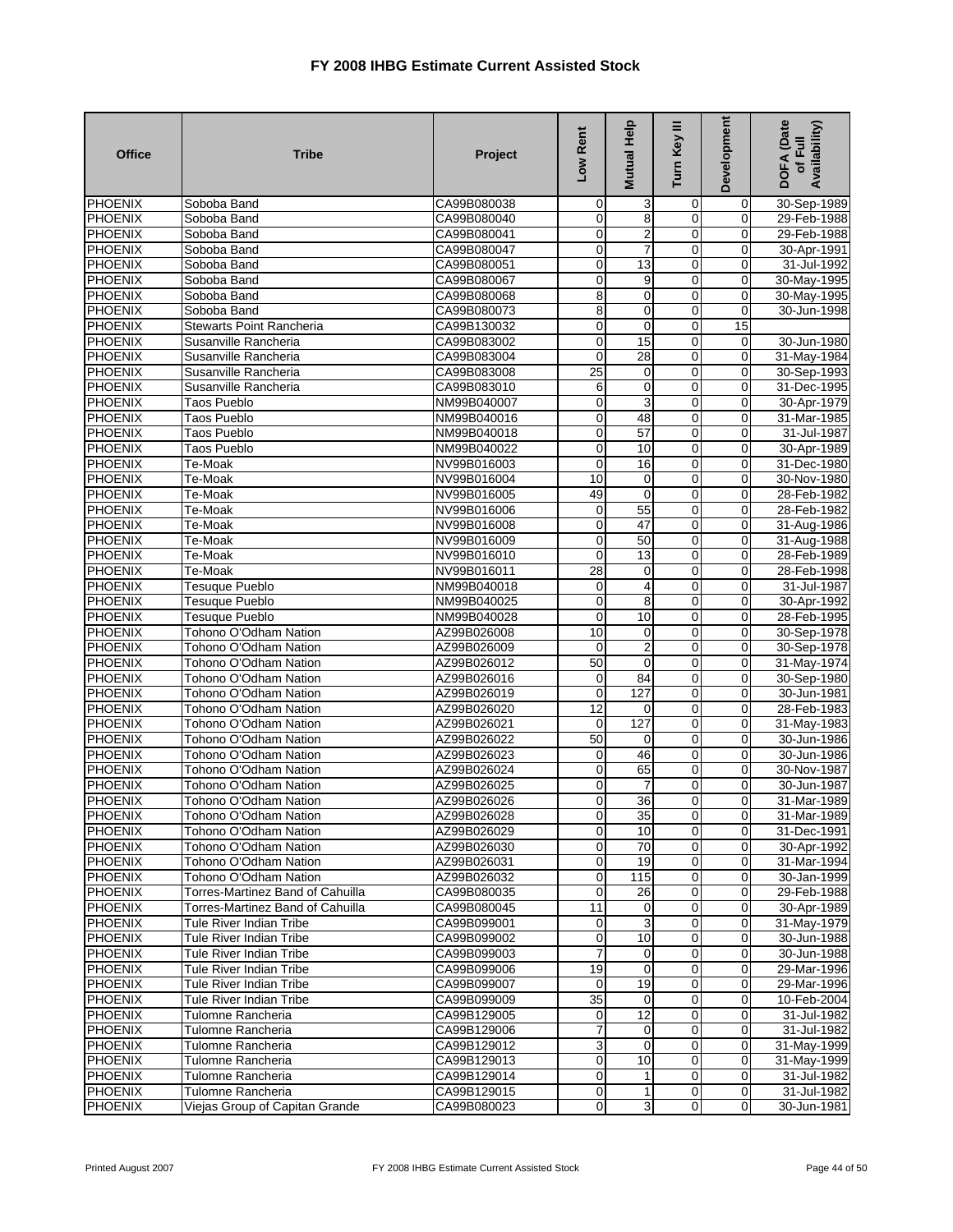| <b>Office</b>                    | <b>Tribe</b>                               | Project                    | Low Rent          | Mutual Help       | Turn Key III   | Development      | DOFA (Date<br>Availability)<br>ᄒ |
|----------------------------------|--------------------------------------------|----------------------------|-------------------|-------------------|----------------|------------------|----------------------------------|
| PHOENIX                          | Viejas Group of Capitan Grande             | CA99B080044                | $\mathbf 0$       | 5                 | 0              | $\overline{0}$   | 30-May-1988                      |
| PHOENIX                          | Viejas Group of Capitan Grande             | CA99B080056                | 9                 | 0                 | 0              | $\overline{0}$   | 30-Nov-1993                      |
| <b>PHOENIX</b>                   | Viejas Group of Capitan Grande             | CA99B080060                | $\overline{0}$    | 8                 | $\overline{0}$ | 0                | 31-Oct-1995                      |
| <b>PHOENIX</b>                   | Walker River Paiute Tribe                  | NV99B008005                | $\mathbf 0$       | $\overline{22}$   | 0              | $\mathbf 0$      | 31-Oct-1981                      |
| <b>PHOENIX</b>                   | <b>Walker River Paiute Tribe</b>           | NV99B008006                | 10                | $\mathbf 0$       | 0              | 0                | 31-Mar-1982                      |
| PHOENIX                          | Walker River Paiute Tribe                  | NV99B008007                | $\mathbf 0$       | 24                | $\mathbf 0$    | 0                | 30-Jul-1982                      |
| <b>PHOENIX</b>                   | Walker River Paiute Tribe                  | NV99B008008                | $\mathbf 0$       | 24                | 0              | 0                | 31-Oct-1986                      |
| <b>PHOENIX</b>                   | <b>Walker River Paiute Tribe</b>           | NV99B008009                | 10                | 0                 | 0              | 0                | 31-Oct-1986                      |
| PHOENIX                          | <b>Walker River Paiute Tribe</b>           | NV99B008010                | $\mathbf 0$       | 15                | $\overline{0}$ | $\mathbf 0$      | 31-May-1988                      |
| <b>PHOENIX</b>                   | <b>Walker River Paiute Tribe</b>           | NV99B008011                | $\overline{0}$    | 20                | 0              | $\mathbf 0$      | 31-Dec-1992                      |
| PHOENIX                          | Walker River Paiute Tribe                  | NV99B008012                | $\mathbf 0$       | 15                | 0              | $\mathbf 0$      | 31-Dec-1992                      |
| <b>PHOENIX</b>                   | <b>Walker River Paiute Tribe</b>           | NV99B008013                | 13                | $\mathbf 0$       | $\overline{0}$ | 0                | 30-Sep-1994                      |
| <b>PHOENIX</b>                   | <b>Walker River Paiute Tribe</b>           | NV99B008014                | 13                | $\mathbf 0$       | 0              | 0                | 30-Sep-1994                      |
| PHOENIX<br>PHOENIX               | Walker River Paiute Tribe                  | NV99B008015<br>NV99B003006 | 22                | $\mathbf 0$<br>40 | 0<br>0         | 0                | 30-Nov-2001                      |
|                                  | Washoe Tribe                               | NV99B003007                | $\mathbf 0$       | $\mathbf 0$       | $\overline{0}$ | 0<br>0           | 31-Jul-1980                      |
| <b>PHOENIX</b><br><b>PHOENIX</b> | <b>Washoe Tribe</b><br><b>Washoe Tribe</b> | NV99B003008                | 15<br>$\mathbf 0$ | 45                | 0              | $\overline{0}$   | 31-Jul-1980<br>30-Jun-1984       |
| PHOENIX                          | <b>Washoe Tribe</b>                        |                            | $\overline{25}$   | $\mathbf 0$       | 0              | $\overline{0}$   | 30-Jun-1984                      |
|                                  |                                            | NV99B003009                | 40                | 0                 | 0              |                  | 31-Jul-1989                      |
| <b>PHOENIX</b><br><b>PHOENIX</b> | Washoe Tribe<br><b>Washoe Tribe</b>        | NV99B003010<br>NV99B003011 | $\overline{0}$    | 25                | $\overline{0}$ | 0<br>$\mathbf 0$ |                                  |
| <b>PHOENIX</b>                   | <b>Washoe Tribe</b>                        | NV99B003012                | $\overline{0}$    | $\overline{20}$   | $\overline{0}$ | 0                | 31-May-1989<br>29-Feb-1992       |
| <b>PHOENIX</b>                   | <b>Washoe Tribe</b>                        | NV99B003013                | $\mathbf 0$       | 20                | 0              | 0                | 30-Sep-1995                      |
| PHOENIX                          | White Mountain Apache (Fort Apache)        | AZ99B016007                | 35                | $\mathbf 0$       | 0              | 0                | 30-Jun-1971                      |
| <b>PHOENIX</b>                   | White Mountain Apache (Fort Apache)        | AZ99B016017                | 65                | 0                 | 0              | $\overline{0}$   | 31-Dec-1972                      |
| <b>PHOENIX</b>                   | White Mountain Apache (Fort Apache)        | AZ99B016025                | $\mathbf 0$       | 19                | $\overline{0}$ | 0                | 31-Mar-1980                      |
| <b>PHOENIX</b>                   | White Mountain Apache (Fort Apache)        | AZ99B016026                | 30                | $\mathbf 0$       | 0              | $\mathbf 0$      | 31-Dec-1979                      |
| <b>PHOENIX</b>                   | White Mountain Apache (Fort Apache)        | AZ99B016027                | $\overline{35}$   | 0                 | 0              | $\overline{0}$   | 31-Aug-1980                      |
| <b>PHOENIX</b>                   | White Mountain Apache (Fort Apache)        | AZ99B016028                | $\mathbf 0$       | 33                | $\overline{0}$ | $\overline{0}$   | 31-Aug-1980                      |
| <b>PHOENIX</b>                   | White Mountain Apache (Fort Apache)        | AZ99B016029                | 50                | $\mathbf 0$       | 0              | $\mathbf 0$      | 28-Feb-1981                      |
| <b>PHOENIX</b>                   | White Mountain Apache (Fort Apache)        | AZ99B016030                | $\mathbf 0$       | 80                | 0              | 0                | 31-Jul-1986                      |
| PHOENIX                          | White Mountain Apache (Fort Apache)        | AZ99B016031                | 5                 | 0                 | 0              | $\mathbf 0$      | 31-May-1986                      |
| PHOENIX                          | White Mountain Apache (Fort Apache)        | AZ99B016034                | 40                | 0                 | 0              | 0                | 31-Oct-1987                      |
| <b>PHOENIX</b>                   | White Mountain Apache (Fort Apache)        | AZ99B016036                | 50                | 0                 | 0              | 0                | 31-Jan-1988                      |
| PHOENIX                          | White Mountain Apache (Fort Apache)        | AZ99B016037                | $\overline{0}$    | 40                | $\mathbf 0$    | $\overline{0}$   | 31-Oct-1987                      |
| <b>PHOENIX</b>                   | White Mountain Apache (Fort Apache)        | AZ99B016038                | 43                | $\mathbf 0$       | 0              | 0                | 31-Jan-1988                      |
| <b>PHOENIX</b>                   | White Mountain Apache (Fort Apache)        | AZ99B016039                | $\mathbf 0$       | 44                | $\mathbf 0$    | 0                | 30-Jun-1988                      |
| <b>PHOENIX</b>                   | White Mountain Apache (Fort Apache)        | AZ99B016040                | $\overline{0}$    | 19                | $\overline{0}$ | 0                | 31-Oct-1988                      |
| <b>PHOENIX</b>                   | White Mountain Apache (Fort Apache)        | AZ99B016042                | $\overline{0}$    | 46                | 0              | 0                | 31-Oct-1988                      |
| PHOENIX                          | White Mountain Apache (Fort Apache)        | AZ99B016043                | $\mathbf 0$       | 69                | 0              | 0                | 31-Oct-1991                      |
| PHOENIX                          | White Mountain Apache (Fort Apache)        | AZ99B016044                | $\overline{0}$    | 19                | 0              | 0                | 31-Oct-1991                      |
| <b>PHOENIX</b>                   | White Mountain Apache (Fort Apache)        | AZ99B016045                | $\overline{0}$    | 39                | $\mathbf{0}$   | 0                | 31-Oct-1991                      |
| <b>PHOENIX</b>                   | White Mountain Apache (Fort Apache)        | AZ99B016046                | 20                | $\overline{0}$    | $\overline{0}$ | $\mathbf 0$      | 30-Apr-1993                      |
| <b>PHOENIX</b>                   | White Mountain Apache (Fort Apache)        | AZ99B016047                | $\overline{0}$    | 19                | $\mathbf 0$    | 0                | 30-Apr-1993                      |
| <b>PHOENIX</b>                   | White Mountain Apache (Fort Apache)        | AZ99B016048                | 75                | $\overline{0}$    | $\mathbf 0$    | 0                | 31-Jul-1994                      |
| <b>PHOENIX</b>                   | White Mountain Apache (Fort Apache)        | AZ99B016049                | $\overline{0}$    | 75                | $\overline{0}$ | $\mathbf 0$      | 31-Jul-1994                      |
| <b>PHOENIX</b>                   | White Mountain Apache (Fort Apache)        | AZ99B016050                | 75                | $\mathbf 0$       | 0              | 0                | 31-May-1997                      |
| <b>PHOENIX</b>                   | White Mountain Apache (Fort Apache)        | AZ99B016051                | $\mathbf 0$       | 84                | 0              | 0                | 30-Apr-1998                      |
| <b>PHOENIX</b>                   | White Mountain Apache (Fort Apache)        | AZ99B016052                | $\overline{0}$    | $\mathbf 0$       | $\mathbf 0$    | 6                |                                  |
| <b>PHOENIX</b>                   | Yavapai-Apache (Camp Verde)                | AZ99B022004                | 1 <sup>1</sup>    | $\overline{0}$    | $\mathbf 0$    | $\overline{0}$   | 28-Feb-1983                      |
| <b>PHOENIX</b>                   | Yavapai-Apache (Camp Verde)                | AZ99B022006                | 15                | 0                 | 0              | 0                | 31-Jul-1986                      |
| <b>PHOENIX</b>                   | Yavapai-Apache (Camp Verde)                | AZ99B022007                | 20                | $\mathbf 0$       | 0              | 0                | 30-Jun-1986                      |
| <b>PHOENIX</b>                   | Yavapai-Apache (Camp Verde)                | AZ99B022008                | $\overline{0}$    | $\overline{10}$   | $\mathbf 0$    | $\mathbf 0$      | 31-Mar-1987                      |
| PHOENIX                          | Yavapai-Apache (Camp Verde)                | AZ99B022009                | $\overline{0}$    | 16                | 0              | $\mathbf 0$      | 30-Jun-1988                      |
| <b>PHOENIX</b>                   | Yavapai-Apache (Camp Verde)                | AZ99B022010                | 15                | 0                 | $\mathbf 0$    | $\mathbf 0$      | 31-May-1991                      |
| <b>PHOENIX</b>                   | Yavapai-Apache (Camp Verde)                | AZ99B022011                | $\overline{0}$    | 9                 | 0              | 0                | 31-May-1992                      |
| <b>PHOENIX</b>                   | Yavapai-Apache (Camp Verde)                | AZ99B022012                | 14                | 0                 | $\mathbf 0$    | $\mathbf 0$      | 30-Sep-1997                      |
| <b>PHOENIX</b>                   | Yavapai-Apache (Camp Verde)                | AZ99B022013                | 1                 | $\overline{0}$    | 0              | $\mathbf 0$      | 30-Sep-1997                      |
| <b>PHOENIX</b>                   | Yerington Paiute Tribe                     | NV99B010005                | 14                | 0                 | $\mathbf 0$    | $\mathbf 0$      | 30-Jun-1980                      |
| <b>PHOENIX</b>                   | Yerington Paiute Tribe                     | NV99B010007                | $\overline{0}$    | 18                | $\overline{0}$ | $\overline{0}$   | 30-Nov-1987                      |
| <b>PHOENIX</b>                   | Yerington Paiute Tribe                     | NV99B010008                | $\overline{0}$    | 13                | $\overline{0}$ | $\overline{0}$   | 30-Nov-1987                      |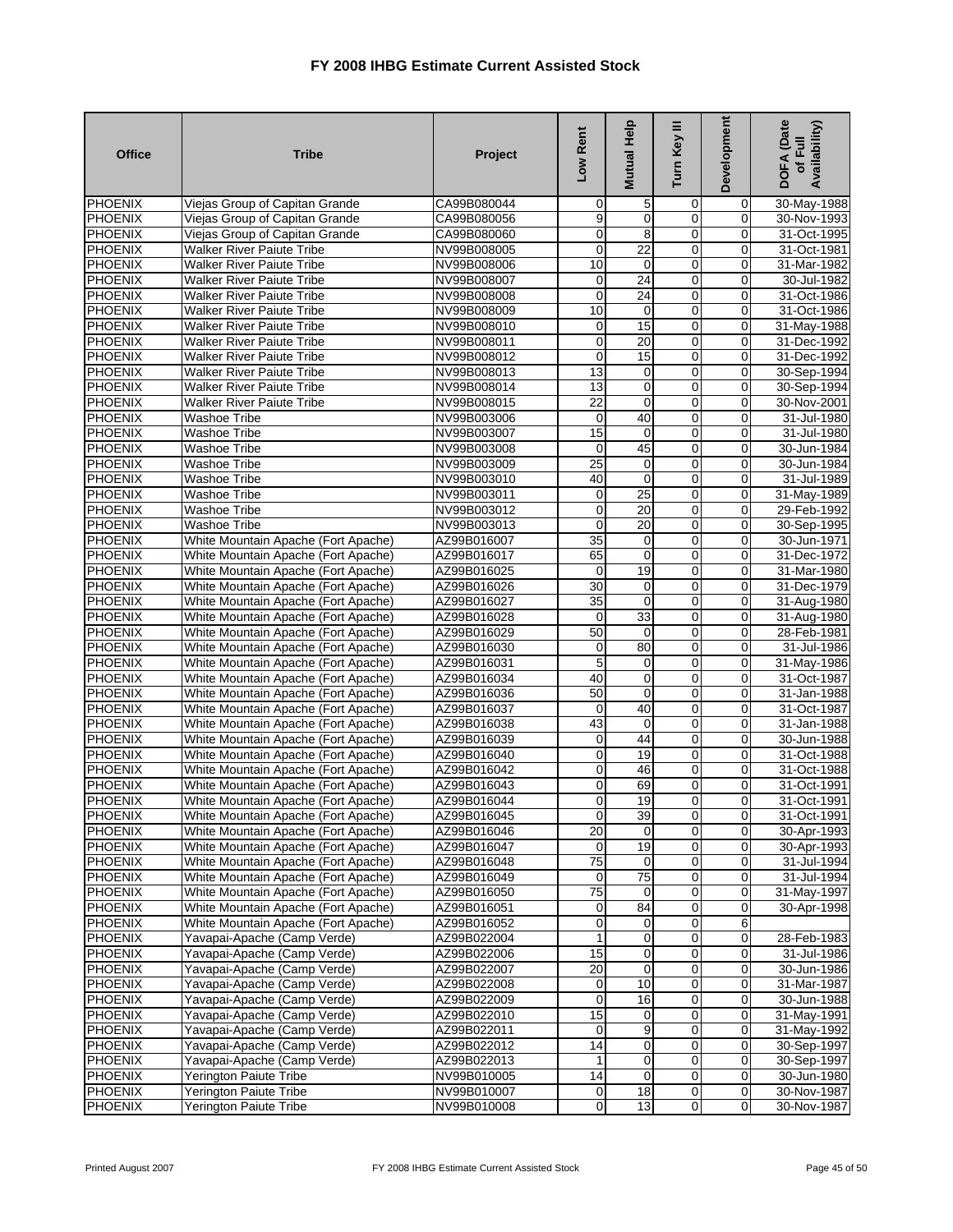| <b>Office</b>  | <b>Tribe</b>                  | Project     | Low Rent        | Mutual Help     | Turn Key III   | Development    | <b>DOFA</b> (Date<br>Availability)<br>of Full |
|----------------|-------------------------------|-------------|-----------------|-----------------|----------------|----------------|-----------------------------------------------|
| PHOENIX        | Yerington Paiute Tribe        | NV99B010009 | $\mathbf 0$     | 8               | 0              | $\mathbf 0$    | 31-Mar-1988                                   |
| <b>PHOENIX</b> | Yerington Paiute Tribe        | NV99B010010 | $\mathbf 0$     | 10              | $\overline{0}$ | 0              | 30-Sep-1989                                   |
| <b>PHOENIX</b> | <b>Yerington Paiute Tribe</b> | NV99B010011 | $\mathbf 0$     | 5               | $\overline{0}$ | 0              | 30-Sep-1992                                   |
| <b>PHOENIX</b> | Yomba Shoshone Tribe          | NV99B020001 | $\overline{22}$ | $\mathbf 0$     | $\overline{0}$ | $\overline{0}$ | 30-Jun-1981                                   |
| <b>PHOENIX</b> | Ysleta Del Sur                | TX99B429001 | 0               | 5               | 0              | 0              | 31-Aug-1976                                   |
| <b>PHOENIX</b> | Ysleta Del Sur                | TX99B429002 | $\overline{0}$  | $\mathbf{1}$    | $\overline{0}$ | $\overline{0}$ | 31-Oct-1977                                   |
| PHOENIX        | Ysleta Del Sur                | TX99B429003 | $\Omega$        | 24              | $\overline{0}$ | $\mathbf{0}$   | 04-Jan-1999                                   |
| <b>PHOENIX</b> | <b>Yurok Tribe</b>            | CA99B158001 | 11              | $\Omega$        | $\Omega$       | 4              | 31-Dec-2001                                   |
| <b>PHOENIX</b> | <b>Yurok Tribe</b>            | CA99B158002 | $\overline{7}$  | $\mathbf 0$     | $\overline{0}$ | 25             | 30-Sep-2004                                   |
| <b>PHOENIX</b> | <b>Yurok Tribe</b>            | CA99B158003 | $\overline{0}$  | $\mathbf{1}$    | $\overline{0}$ | 0              | 16-Apr-2001                                   |
| PHOENIX        | <b>Yurok Tribe</b>            | CA99B158003 | $\mathbf 0$     | 2               | $\mathbf 0$    | 0              | 12-Jun-2001                                   |
| <b>PHOENIX</b> | <b>Yurok Tribe</b>            | CA99B158003 | 0               | 1               | $\mathbf 0$    | 0              | 22-Jun-2001                                   |
| <b>PHOENIX</b> | <b>Yurok Tribe</b>            | CA99B158003 | $\mathbf 0$     | 1               | $\mathbf 0$    | 0              | 10-Jul-2001                                   |
| PHOENIX        | <b>Yurok Tribe</b>            | CA99B158003 | $\mathbf 0$     | 1               | 0              | 0              | 31-Dec-2001                                   |
| <b>PHOENIX</b> | <b>Yurok Tribe</b>            | CA99B158003 | $\mathbf 0$     | $\mathbf{1}$    | $\mathbf 0$    | $\Omega$       | 31-Aug-2002                                   |
| <b>PHOENIX</b> | <b>Yurok Tribe</b>            | CA99B158003 | $\mathbf 0$     | $\overline{2}$  | $\mathbf 0$    | 0              | 30-Sep-2002                                   |
| <b>PHOENIX</b> | <b>Yurok Tribe</b>            | CA99B158003 | $\overline{0}$  | $\overline{0}$  | $\overline{0}$ | 19             | 30-Sep-2002                                   |
| <b>PHOENIX</b> | <b>Yurok Tribe</b>            | CA99B158003 | $\mathbf 0$     | $\mathbf{1}$    | $\overline{0}$ | $\mathbf 0$    | 18-Mar-2004                                   |
| PHOENIX        | <b>Yurok Tribe</b>            | CA99B158003 | 0               | 1               | $\mathbf 0$    | 0              | 04-May-2004                                   |
| <b>PHOENIX</b> | <b>Yurok Tribe</b>            | CA99B158003 | $\overline{0}$  | $\overline{2}$  | $\overline{0}$ | $\overline{0}$ | 30-Sep-2005                                   |
| <b>PHOENIX</b> | Zia Pueblo                    | NM99B031049 | $\overline{0}$  | 8               | $\overline{0}$ | $\overline{0}$ | 31-Oct-1980                                   |
| PHOENIX        | Zia Pueblo                    | NM99B031061 | $\mathbf 0$     | 13              | $\overline{0}$ | $\mathbf 0$    | 30-Nov-1987                                   |
| <b>PHOENIX</b> | Zia Pueblo                    | NM99B031062 | $\mathbf 0$     | 3               | $\overline{0}$ | $\Omega$       | 30-Nov-1987                                   |
| <b>PHOENIX</b> | Zia Pueblo                    | NM99B031068 | $\overline{0}$  | 21              | $\overline{0}$ | $\overline{0}$ | 30-Jun-1996                                   |
| <b>PHOENIX</b> | Zuni Tribe                    | NM99B019001 | $\mathbf 0$     | 1               | $\overline{0}$ | 0              | 28-Feb-1970                                   |
| <b>PHOENIX</b> | Zuni Tribe                    | NM99B019003 | $\mathbf 0$     | 0               | 6              | $\mathbf 0$    | 31-Aug-1970                                   |
| PHOENIX        | Zuni Tribe                    | NM99B019004 | $\mathbf 0$     | 1               | 0              | 0              | 28-Feb-1971                                   |
| <b>PHOENIX</b> | Zuni Tribe                    | NM99B019005 | $\overline{2}$  | $\mathbf 0$     | 5              | 0              | 31-Oct-1972                                   |
| <b>PHOENIX</b> | <b>Zuni Tribe</b>             | NM99B019006 | 0               | $\overline{24}$ | $\overline{0}$ | 0              | 31-May-1972                                   |
| PHOENIX        | Zuni Tribe                    | NM99B019007 | $\mathbf 0$     | 15              | $\mathbf 0$    | 0              | 31-Jan-1978                                   |
| PHOENIX        | Zuni Tribe                    | NM99B019008 | $\overline{50}$ | $\mathbf 0$     | $\overline{0}$ | 0              | 31-Mar-1977                                   |
| <b>PHOENIX</b> | Zuni Tribe                    | NM99B019009 | $\overline{74}$ | $\mathbf 0$     | $\overline{0}$ | 0              | 28-Feb-1982                                   |
| <b>PHOENIX</b> | <b>Zuni Tribe</b>             | NM99B019010 | 0               | 40              | $\overline{0}$ | $\mathbf 0$    | 30-Jun-1982                                   |
| <b>PHOENIX</b> | Zuni Tribe                    | NM99B019011 | $\overline{3}$  | $\Omega$        | $\overline{0}$ | $\Omega$       | 30-Sep-1982                                   |
| <b>PHOENIX</b> | Zuni Tribe                    | NM99B019012 | $\mathbf 0$     | 53              | $\overline{0}$ | 0              | 31-Jul-1986                                   |
| <b>PHOENIX</b> | Zuni Tribe                    | NM99B019013 | 40              | $\mathbf 0$     | $\overline{0}$ | $\mathbf 0$    | 31-Jul-1986                                   |
| <b>PHOENIX</b> | <b>Zuni Tribe</b>             | NM99B019015 | $\overline{22}$ | $\mathbf 0$     | $\overline{0}$ | $\overline{0}$ | 31-Dec-1997                                   |
| <b>PHOENIX</b> | Zuni Tribe                    | NM99B019016 | 0               | 5               | 0              | 0              | 30-Apr-2007                                   |
| PHOENIX        | Zuni Tribe                    | NM99B019017 | 5               | $\Omega$        | $\overline{0}$ | $\mathbf 0$    | 30-Apr-2007                                   |
| <b>PHOENIX</b> | <b>TOTAL</b>                  |             | 9287            | 9607            | 11             | 213            |                                               |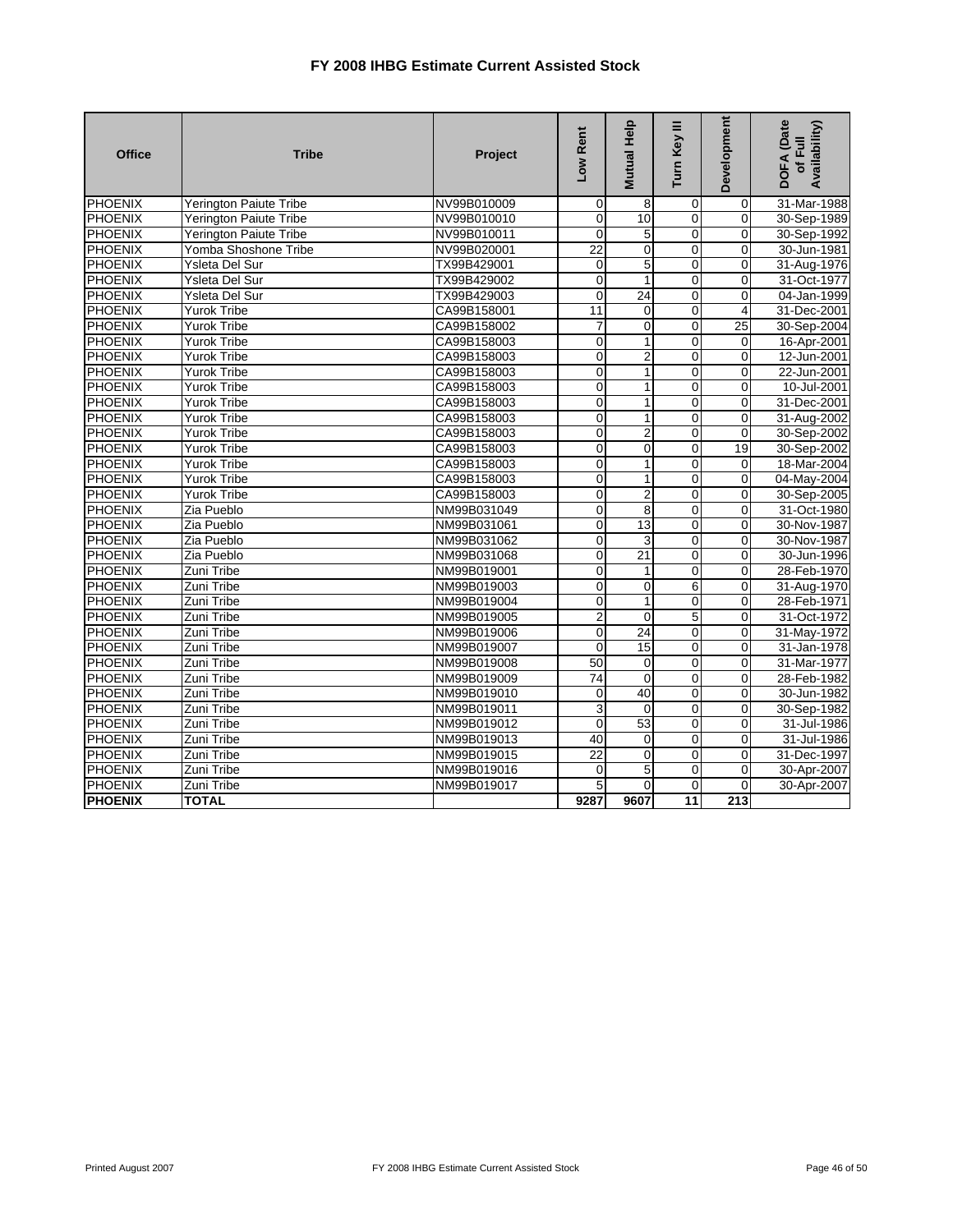| <b>Office</b>  | <b>Tribe</b>                        | Project     | Low Rent                   | Mutual Help             | Turn Key III   | <b>Development</b> | <b>DOFA</b> (Date<br>Availability)<br>of Full |
|----------------|-------------------------------------|-------------|----------------------------|-------------------------|----------------|--------------------|-----------------------------------------------|
| <b>SEATTLE</b> | <b>Burns Paiute Colony</b>          | OR97B039001 | 0                          | 18                      | 0              | 0                  | 31-Mar-1999                                   |
| <b>SEATTLE</b> | <b>Chehalis Confederated Tribes</b> | WA19B048002 | 29                         | 0                       | 0              | $\mathbf 0$        | 30-Nov-1983                                   |
| <b>SEATTLE</b> | Chehalis Confederated Tribes        | WA97B048001 | $\mathbf 0$                | $\overline{2}$          | 0              | $\mathbf 0$        | 28-Feb-1978                                   |
| <b>SEATTLE</b> | <b>Chehalis Confederated Tribes</b> | WA97B048003 | 21                         | $\mathbf 0$             | 0              | $\overline{0}$     | 30-Jun-1987                                   |
| <b>SEATTLE</b> | <b>Chehalis Confederated Tribes</b> | WA97B048005 | $\overline{0}$             | 4                       | 0              | $\mathbf 0$        | 25-Nov-1997                                   |
| <b>SEATTLE</b> | <b>Chehalis Confederated Tribes</b> | WA97B048007 | $\overline{0}$             | $\overline{\mathbf{c}}$ | $\mathbf 0$    | $\overline{0}$     | 31-Jan-2000                                   |
| <b>SEATTLE</b> | <b>Chehalis Confederated Tribes</b> | WA97B048008 | $\mathbf 0$                | $\mathbf 0$             | 0              | 5                  |                                               |
| <b>SEATTLE</b> | Coeur D'Alene Tribe                 | ID16B007008 | 0                          | $\overline{37}$         | 0              | $\overline{0}$     | 31-Aug-1984                                   |
| <b>SEATTLE</b> | Coeur D'Alene Tribe                 | ID16B007009 | 16                         | $\mathbf 0$             | $\mathbf 0$    | $\mathbf 0$        | 30-Apr-1984                                   |
| <b>SEATTLE</b> | Coeur D'Alene Tribe                 | ID16B007010 | 0                          | 19                      | $\mathbf 0$    | $\mathbf 0$        | 31-Aug-1984                                   |
| <b>SEATTLE</b> | Coeur D'Alene Tribe                 | ID97B007006 | 45                         | $\mathbf 0$             | 0              | $\mathbf 0$        | 30-Sep-1981                                   |
| <b>SEATTLE</b> | Coeur D'Alene Tribe                 | ID97B007013 | 0                          | $\overline{13}$         | 0              | 0                  | 31-Aug-1984                                   |
| <b>SEATTLE</b> | Coeur D'Alene Tribe                 | ID97B007015 | 11                         | 0                       | $\overline{0}$ | $\overline{0}$     | 31-Mar-1990                                   |
| <b>SEATTLE</b> | Coeur D'Alene Tribe                 | ID97B007016 | $\pmb{0}$                  | 10                      | $\pmb{0}$      | $\mathbf 0$        | 31-May-1990                                   |
| <b>SEATTLE</b> | Coeur D'Alene Tribe                 | ID97B007018 | $\mathbf 0$                | 15                      | $\overline{0}$ | 0                  | 31-Aug-1994                                   |
| <b>SEATTLE</b> | Coeur D'Alene Tribe                 | ID97B007021 | 9                          | $\mathbf 0$             | 0              | 1                  | 31-Dec-1998                                   |
| <b>SEATTLE</b> | Coeur D'Alene Tribe                 | ID97B007022 | $\overline{0}$             | 19                      | $\overline{0}$ | $\mathbf{1}$       | 31-Dec-1998                                   |
| <b>SEATTLE</b> | Coeur D'Alene Tribe                 | ID97B007025 | 5                          | $\mathbf 0$             | 0              | $\overline{0}$     | 31-Dec-1998                                   |
| <b>SEATTLE</b> | <b>Colville Confederated Tribes</b> | WA19B043007 | 48                         | $\overline{2}$          | 0              | $\overline{0}$     | 31-Dec-1980                                   |
| <b>SEATTLE</b> | <b>Colville Confederated Tribes</b> | WA19B043008 | $\mathbf 0$                | 10                      | $\overline{0}$ | $\mathbf 0$        | 30-Apr-1981                                   |
| <b>SEATTLE</b> | <b>Colville Confederated Tribes</b> | WA19B043009 | 56                         | $\overline{2}$          | 0              | $\overline{0}$     | 30-Jun-1982                                   |
| <b>SEATTLE</b> | <b>Colville Confederated Tribes</b> | WA97B043002 | 43                         | $\overline{c}$          | 0              | 0                  | 30-Jun-1977                                   |
| <b>SEATTLE</b> | <b>Colville Confederated Tribes</b> | WA97B043003 | $\overline{30}$            | 1                       | $\mathbf 0$    | $\mathbf 0$        | 31-Aug-1978                                   |
| <b>SEATTLE</b> | <b>Colville Confederated Tribes</b> | WA97B043004 | $\mathbf 0$                | 7                       | 0              | $\overline{0}$     | 31-Jan-1979                                   |
| <b>SEATTLE</b> | <b>Colville Confederated Tribes</b> | WA97B043005 | 40                         | $\overline{2}$          | 0              | $\mathbf 0$        | 31-Jan-1980                                   |
| <b>SEATTLE</b> | <b>Colville Confederated Tribes</b> | WA97B043006 | $\mathbf 0$                | $\mathbf{1}$            | $\overline{0}$ | $\mathbf 0$        | 31-Jan-1980                                   |
| <b>SEATTLE</b> | <b>Colville Confederated Tribes</b> | WA97B043012 | 61                         | $\overline{2}$          | 0              | $\mathbf 0$        | 30-Jun-1983                                   |
| <b>SEATTLE</b> | <b>Colville Confederated Tribes</b> | WA97B043014 | 0                          | $\overline{22}$         | 0              | $\mathbf 0$        | 31-May-1986                                   |
| <b>SEATTLE</b> | <b>Colville Confederated Tribes</b> | WA97B043017 | $\overline{0}$             | 8                       | $\overline{0}$ | $\overline{0}$     | 31-Mar-1999                                   |
| <b>SEATTLE</b> | Coos Bay Confederated Tribes        | OR97B036001 | 15                         | $\mathbf 0$             | 0              | $\mathbf 0$        | 28-Feb-2001                                   |
| <b>SEATTLE</b> | Coquille Indian Tribe               | OR97B038001 | 51                         | $\mathbf 0$             | $\mathbf 0$    | $\overline{0}$     | 30-Jun-1997                                   |
| <b>SEATTLE</b> | Coquille Indian Tribe               | OR97B038002 | $\mathsf{O}\xspace$        | 20                      | 0              | $\mathbf 0$        | 30-Jun-1997                                   |
| <b>SEATTLE</b> | Fort Hall Shoshone-Bannock          | ID16B009005 | 0                          | 34                      | 0              | $\overline{0}$     | 31-Jan-1984                                   |
| <b>SEATTLE</b> | Fort Hall Shoshone-Bannock          | ID16B009006 | 19                         | $\mathbf 0$             | $\mathbf 0$    | $\overline{0}$     | 31-Mar-1983                                   |
| <b>SEATTLE</b> | Fort Hall Shoshone-Bannock          | ID16B009007 | 0                          | 3                       | $\mathbf 0$    | $\overline{0}$     | 30-Nov-1982                                   |
| <b>SEATTLE</b> | Fort Hall Shoshone-Bannock          | ID97B009003 | 60                         | 0                       | 0              | $\overline{0}$     | 31-Oct-1975                                   |
| <b>SEATTLE</b> | Fort Hall Shoshone-Bannock          | ID97B009004 | 0                          | $\overline{2}$          | 0              | $\mathbf 0$        | 30-Jun-1980                                   |
| <b>SEATTLE</b> | Fort Hall Shoshone-Bannock          | ID97B009009 | $\mathbf 0$                | 36                      | $\mathbf 0$    | $\overline{0}$     | 31-Aug-1992                                   |
| <b>SEATTLE</b> | Fort Hall Shoshone-Bannock          | ID97B009010 | 15                         | 0                       | 0              | $\overline{0}$     | 30-Sep-1991                                   |
| <b>SEATTLE</b> | Fort Hall Shoshone-Bannock          | ID97B009011 | 0                          | 30                      | $\mathbf 0$    | $\overline{0}$     | 31-May-1994                                   |
| <b>SEATTLE</b> | Fort Hall Shoshone-Bannock          | ID97B009014 |                            | $\mathbf{0}$            | $\mathbf{0}$   | $\mathbf{0}$       | 31-Oct-2000                                   |
| <b>SEATTLE</b> | Fort Hall Shoshone-Bannock          | ID97B009015 | $5 \mid$<br>$\overline{0}$ | 5                       | $\overline{0}$ | $\overline{0}$     | 31-May-2001                                   |
| <b>SEATTLE</b> | Fort Hall Shoshone-Bannock          | ID97B009016 | 5                          | $\mathbf 0$             | 0              | $\mathbf 0$        | 31-May-2001                                   |
| <b>SEATTLE</b> | <b>Grand Ronde</b>                  | OF97B040002 | 5 <sub>l</sub>             | 0                       | $\overline{0}$ | $\overline{0}$     | 31-Aug-2000                                   |
| <b>SEATTLE</b> | <b>Grand Ronde</b>                  | OR97B040001 | 15                         | $\overline{0}$          | $\overline{0}$ | $\overline{0}$     |                                               |
|                |                                     | WA19B052006 |                            | $\overline{17}$         | $\mathbf 0$    |                    | 31-Aug-2000                                   |
| <b>SEATTLE</b> | Hoh Indian Tribe                    |             | $\overline{0}$             |                         |                | $\overline{0}$     | 30-Nov-1983                                   |
| <b>SEATTLE</b> | Hoh Indian Tribe                    | WA97B052032 | $\overline{\mathbf{4}}$    | 0                       | $\overline{0}$ | $\mathbf 0$        | 01-Feb-1997                                   |
| <b>SEATTLE</b> | Kalispel Indian Community           | WA97B037009 | $\mathbf 0$                | 3                       | $\mathbf 0$    | $\overline{0}$     | 30-Nov-1990                                   |
| <b>SEATTLE</b> | Kalispel Indian Community           | WA97B037012 | $\mathbf 0$                | 9                       | 0              | $\Omega$           | 31-Dec-1996                                   |
| <b>SEATTLE</b> | Kalispel Indian Community           | WA97B600371 | $\overline{\mathbf{4}}$    | 0                       | $\mathbf 0$    | $\overline{0}$     | 30-Sep-2000                                   |
| <b>SEATTLE</b> | Kalispel Indian Community           | WA97B600372 | $\mathbf 0$                | 3                       | 0              | $\mathbf 0$        | 30-Sep-2000                                   |
| <b>SEATTLE</b> | Klamath Indian Tribe                | OR97B037001 | $\overline{O}$             | $\mathbf 0$             | 0              | 3                  | 31-Mar-1997                                   |
| <b>SEATTLE</b> | Klamath Indian Tribe                | OR97B037004 | $\overline{0}$             | 5                       | $\pmb{0}$      | $\overline{0}$     | 28-Feb-1999                                   |
| <b>SEATTLE</b> | Klamath Indian Tribe                | OR97B037005 | 6                          | $\mathbf 0$             | 0              | $\mathbf 0$        | 28-Feb-1999                                   |
| <b>SEATTLE</b> | Kootenai Tribe                      | ID97B022001 | $\boldsymbol{0}$           | 12                      | $\overline{0}$ | $\overline{0}$     | 28-Feb-1986                                   |
| <b>SEATTLE</b> | Lower Elwha Tribal Community        | WA19B050003 | $\overline{0}$             | 25                      | $\mathbf 0$    | $\mathbf 0$        | 31-Aug-1984                                   |
| <b>SEATTLE</b> | Lower Elwha Tribal Community        | WA97B050004 | $\mathbf 0$                | 10                      | 0              | $\overline{0}$     | 16-Apr-1994                                   |
| <b>SEATTLE</b> | Lower Elwha Tribal Community        | WA97B050005 | $\mathbf 0$                | 12                      | $\overline{0}$ | $\mathbf 0$        | 30-Apr-1994                                   |
| <b>SEATTLE</b> | Lower Elwha Tribal Community        | WA97B050007 | $\boldsymbol{0}$           | 22                      | $\mathbf 0$    | $\overline{0}$     | 30-Apr-1994                                   |
| <b>SEATTLE</b> | Lower Elwha Tribal Community        | WA97B050009 | $\overline{O}$             | 25                      | $\mathbf 0$    | $\overline{0}$     | 31-Aug-1996                                   |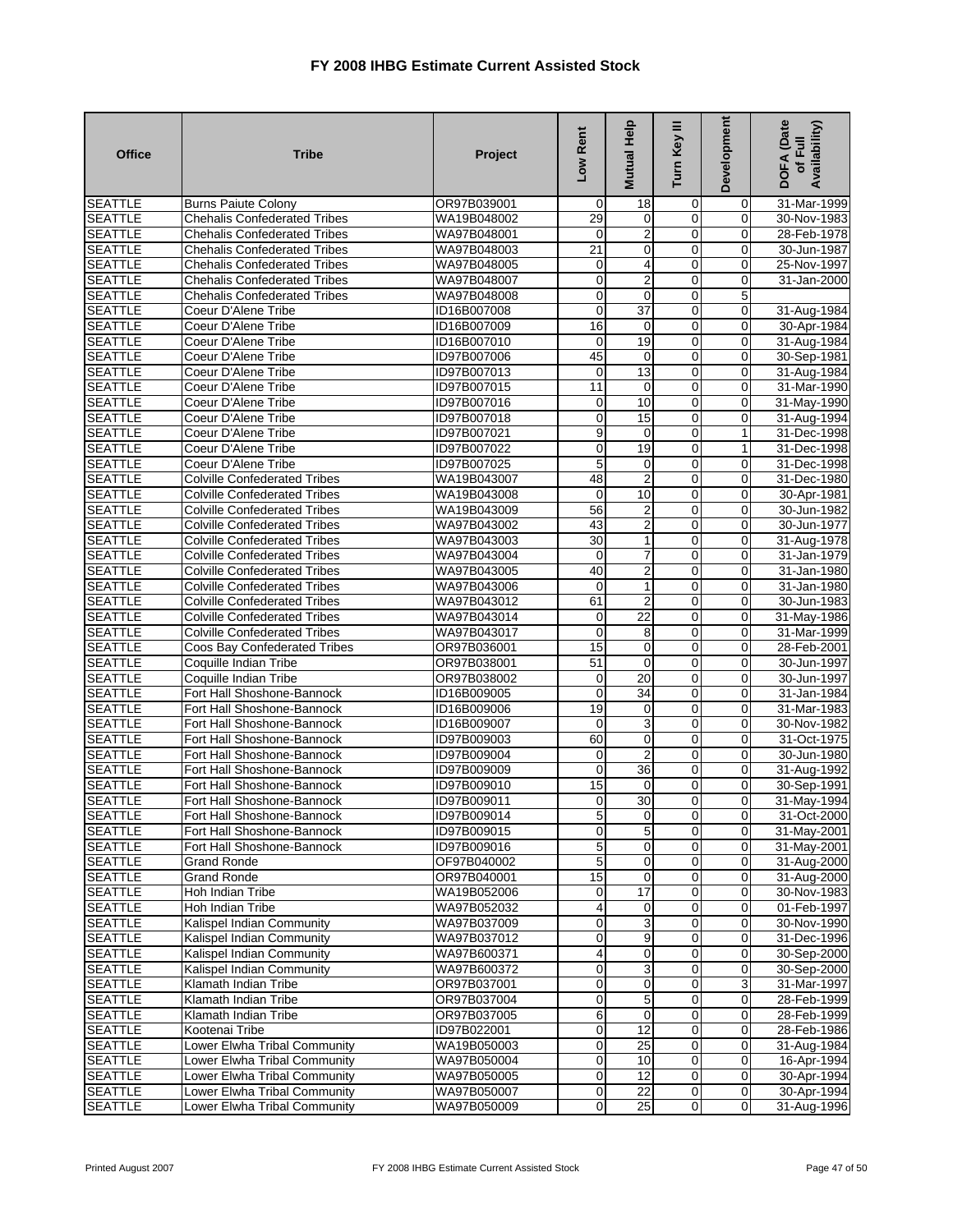| <b>Office</b>                    | <b>Tribe</b>                                         | Project                    | Low Rent        | Mutual Help      | Turn Key III     | Development             | DOFA (Date<br>Availability)<br>of Full |
|----------------------------------|------------------------------------------------------|----------------------------|-----------------|------------------|------------------|-------------------------|----------------------------------------|
| <b>SEATTLE</b>                   | Lower Elwha Tribal Community                         | WA97B050011                | 5               | 0                | 0                | 0                       | 31-Jul-1999                            |
| <b>SEATTLE</b>                   | Lower Elwha Tribal Community                         | WA97B050012                | $\mathbf 0$     | 5                | 0                | 0                       | 31-Jul-1999                            |
| <b>SEATTLE</b>                   | Lummi Tribe                                          | WA97B028004                | 25              | O                | $\overline{0}$   | 0                       | 30-Apr-1975                            |
| <b>SEATTLE</b>                   | Lummi Tribe                                          | WA97B028007                | $\overline{35}$ | $\mathbf{O}$     | 0                | $\mathbf 0$             | 30-Jun-1989                            |
| <b>SEATTLE</b>                   | Lummi Tribe                                          | WA97B028011                | $\mathbf 0$     | 39               | $\mathbf 0$      | $\mathbf 0$             | 31-Aug-1995                            |
| <b>SEATTLE</b>                   | Lummi Tribe                                          | WA97B028012                | 15              | $\mathbf 0$      | $\mathbf 0$      | $\mathbf 0$             | 31-Mar-1996                            |
| <b>SEATTLE</b>                   | Lummi Tribe                                          | WA97B028013                | $\mathbf 0$     | 40               | $\overline{0}$   | $\mathbf 0$             | 30-Sep-1996                            |
| <b>SEATTLE</b>                   | Lummi Tribe                                          | WA97B028014                | $\overline{20}$ | $\mathbf 0$      | 0                | 0                       | 30-Mar-1997                            |
| <b>SEATTLE</b>                   | Lummi Tribe                                          | WA97B028015                | 0               | 42               | $\overline{0}$   | $\mathbf 0$             | 30-Sep-1998                            |
| <b>SEATTLE</b>                   | Lummi Tribe                                          | WA97B028023                | 0               | 5                | 0                | 0                       | 31-Dec-1998                            |
| <b>SEATTLE</b>                   | Makah Indian Tribe                                   | WA19B029004                | $\overline{22}$ | $\pmb{0}$        | $\mathbf 0$      | $\overline{0}$          | 31-Mar-1982                            |
| <b>SEATTLE</b>                   | Makah Indian Tribe                                   | WA19B029005                | $\mathbf 0$     | $\overline{5}$   | $\overline{0}$   | $\overline{0}$          | 31-Aug-1981                            |
| <b>SEATTLE</b>                   | Makah Indian Tribe                                   | WA19B029006                | $\overline{0}$  | 11               | 0                | 0                       | 31-Jan-1984                            |
| <b>SEATTLE</b>                   | Makah Indian Tribe                                   | WA97B029003                | $\overline{0}$  | $\mathbf{1}$     | $\mathbf 0$      | $\overline{0}$          | 31-Jul-1980                            |
| <b>SEATTLE</b>                   | Makah Indian Tribe                                   | WA97B029008                | $\mathbf 0$     | 30               | 0                | $\mathbf 0$             | 30-Sep-1989                            |
| <b>SEATTLE</b>                   | Makah Indian Tribe                                   | WA97B029009                | $\mathbf 0$     | 8                | 0                | 0                       | 30-Sep-1989                            |
| <b>SEATTLE</b>                   | Makah Indian Tribe                                   | WA97B029010                | 0               | $\overline{18}$  | 0                | $\mathbf 0$             | 31-Jan-1995                            |
| <b>SEATTLE</b>                   | Makah Indian Tribe                                   | WA97B029013                | 18              | $\mathbf 0$      | $\mathbf 0$      | $\mathbf 0$             | 31-Dec-1996                            |
| <b>SEATTLE</b>                   | Makah Indian Tribe                                   | WA97B029014<br>WA97B040001 | 5<br>40         | $\mathbf 0$<br>O | $\mathbf 0$      | 0<br>$\mathbf 0$        | 30-Nov-1999                            |
| <b>SEATTLE</b><br><b>SEATTLE</b> | Muckleshoot Indian Tribe<br>Muckleshoot Indian Tribe | WA97B040003                | 24              | $\mathbf 0$      | $\mathbf 0$<br>0 | ō                       | 31-Dec-1980                            |
|                                  |                                                      |                            | 0               | $\mathbf 0$      | 0                | 40                      | 30-Sep-1998                            |
| <b>SEATTLE</b><br><b>SEATTLE</b> | Muckleshoot Indian Tribe<br>Nez Perce Tribe          | WA97B040004<br>ID97B008007 | 60              | $\mathbf{O}$     | $\mathbf 0$      | $\mathbf 0$             | 30-Sep-1977                            |
| <b>SEATTLE</b>                   | Nez Perce Tribe                                      | ID97B008008                | 0               | 3                | 0                | 0                       | 31-Aug-1980                            |
| <b>SEATTLE</b>                   | Nez Perce Tribe                                      | ID97B008011                | $\overline{0}$  | 11               | $\mathbf 0$      | 0                       | 30-Apr-1984                            |
| <b>SEATTLE</b>                   | Nez Perce Tribe                                      | ID97B008013                | $\mathbf 0$     | 11               | $\mathbf 0$      | 0                       | 31-Aug-1988                            |
| <b>SEATTLE</b>                   | Nez Perce Tribe                                      | ID97B008014                | $\mathbf 0$     | 29               | $\mathbf 0$      | 0                       | 31-Aug-1991                            |
| <b>SEATTLE</b>                   | Nez Perce Tribe                                      | ID97B008015                | 29              | O                | $\overline{0}$   | $\overline{0}$          | 30-Sep-1993                            |
| <b>SEATTLE</b>                   | Nez Perce Tribe                                      | ID97B008017                | $\mathbf 0$     | $\overline{26}$  | $\mathbf 0$      | $\mathbf 0$             | 31-Dec-1994                            |
| <b>SEATTLE</b>                   | Nez Perce Tribe                                      | ID97B008021                | $\mathbf 0$     | 7                | $\mathbf 0$      | $\mathbf 0$             | 30-Sep-1996                            |
| <b>SEATTLE</b>                   | Nez Perce Tribe                                      | ID97B008022                | $\mathbf 0$     | 1                | $\mathbf 0$      | $\mathbf 0$             | 30-Sep-1996                            |
| <b>SEATTLE</b>                   | Nisqually Indian Community                           | WA19B052006                | $\overline{0}$  | $\,8\,$          | $\overline{0}$   | $\overline{0}$          | 30-Nov-1983                            |
| <b>SEATTLE</b>                   | Nisqually Indian Community                           | WA97B052002                | 0               | 5                | 0                | ō                       | 31-Dec-1980                            |
| <b>SEATTLE</b>                   | Nisqually Indian Community                           | WA97B052003                | $\mathbf 0$     | 10               | $\overline{0}$   | $\mathbf 0$             | 28-Feb-1982                            |
| <b>SEATTLE</b>                   | Nisqually Indian Community                           | WA97B052008                | $\overline{0}$  | $\overline{7}$   | 0                | 0                       | 30-Apr-1986                            |
| <b>SEATTLE</b>                   | Nisqually Indian Community                           | WA97B052011                | $\overline{0}$  | 19               | $\mathbf 0$      | $\overline{\mathbf{0}}$ | 28-Feb-1987                            |
| <b>SEATTLE</b>                   | Nisqually Indian Community                           | WA97B052012                | $\overline{0}$  | 12               | $\mathbf 0$      | $\overline{0}$          | 30-Apr-1988                            |
| <b>SEATTLE</b>                   | Nisqually Indian Community                           | WA97B052016                | $\overline{0}$  | 5                | 0                | $\mathbf 0$             | 30-Apr-1988                            |
| <b>SEATTLE</b>                   | Nisqually Indian Community                           | WA97B052032                | $\overline{5}$  | $\mathbf 0$      | $\mathbf 0$      | $\mathbf 0$             | 30-Sep-2000                            |
| <b>SEATTLE</b>                   | Nisqually Indian Community                           | WA97B052035                | 5               | 0                | 0                | 0                       | 31-Mar-1999                            |
| <b>SEATTLE</b>                   | Nisqually Indian Community                           | WA97B052040                | $\overline{0}$  | $\overline{5}$   | 0                | $\overline{0}$          | 31-Jul-1998                            |
| <b>SEATTLE</b>                   | Nooksack Tribe                                       | WA19B056002                | $\overline{0}$  | 13               | 0                | $\mathbf{O}$            | 31-Dec-1980                            |
| <b>SEATTLE</b>                   | Nooksack Tribe                                       | WA97B056001                | $\overline{0}$  | 14               | $\mathbf 0$      | $\mathbf 0$             | 31-Dec-1979                            |
| <b>SEATTLE</b>                   | Nooksack Tribe                                       | WA97B056003                | $\mathbf 0$     | 36               | 0                | $\mathbf 0$             | 31-Aug-1984                            |
| <b>SEATTLE</b>                   | Nooksack Tribe                                       | WA97B056005                | $\overline{0}$  | $\overline{12}$  | 0                | $\mathbf 0$             | 31-Jan-1992                            |
| <b>SEATTLE</b>                   | Nooksack Tribe                                       | WA97B056006                | $\overline{0}$  | $\overline{20}$  | 0                | 0                       | 31-Jul-1994                            |
| <b>SEATTLE</b>                   | Nooksack Tribe                                       | WA97B056007                | $\overline{0}$  | 7                | 0                | $\mathbf 0$             | 31-Jul-1994                            |
| <b>SEATTLE</b>                   | Nooksack Tribe                                       | WA97B056008                | $\overline{7}$  | $\mathbf 0$      | 0                | $\mathbf{O}$            | 30-Sep-1999                            |
| <b>SEATTLE</b>                   | Port Gamble Indian Community                         | WA19B044004                | $\overline{10}$ | $\mathbf 0$      | 0                | 0                       | 31-Mar-1983                            |
| <b>SEATTLE</b>                   | Port Gamble Indian Community                         | WA97B044001                | 5               | $\mathbf 0$      | 0                | o                       | 30-May-1974                            |
| <b>SEATTLE</b>                   | Port Gamble Indian Community                         | WA97B044003                | 20              | $\overline{0}$   | 0                | $\mathbf 0$             | 31-Oct-1977                            |
| <b>SEATTLE</b>                   | Port Gamble Indian Community                         | WA97B044006                | $\mathbf 0$     | 10               | 0                | $\overline{0}$          | 31-May-1993                            |
| <b>SEATTLE</b>                   | Port Gamble Indian Community                         | WA97B044008                | $\overline{0}$  | $\overline{10}$  | $\overline{0}$   | $\overline{0}$          | 31-Jan-1996                            |
| <b>SEATTLE</b>                   | Port Gamble Indian Community                         | WA97B044010                | $\overline{0}$  | 9                | 0                | $\overline{0}$          | 30-Apr-1998                            |
| <b>SEATTLE</b>                   | Port Gamble Indian Community                         | WA97B044011                | 6               | $\mathbf 0$      | 0                | $\mathbf 0$             | 30-Apr-1998                            |
| <b>SEATTLE</b>                   | Puyallup Tribe                                       | WA97B063002                | $\overline{27}$ | $\mathbf 0$      | 0                | $\mathbf 0$             | $31 -$ Jul-1990                        |
| <b>SEATTLE</b>                   | Puyallup Tribe                                       | WA97B063005                | $\overline{0}$  | 23               | $\mathbf 0$      | $\mathbf 0$             | 31-Jul-1990                            |
| <b>SEATTLE</b>                   | Puyallup Tribe                                       | WA97B063006                | $\overline{0}$  | 0                | 0                | 5                       |                                        |
| <b>SEATTLE</b>                   | Puyallup Tribe                                       | WA97B063007                | $\mathbf 0$     | $\mathbf 0$      | 0                | 5                       |                                        |
| <b>SEATTLE</b>                   | Quileute Tribe                                       | WA19B047001                | $\overline{0}$  | 25               | 0                | $\overline{0}$          | 30-Sep-1982                            |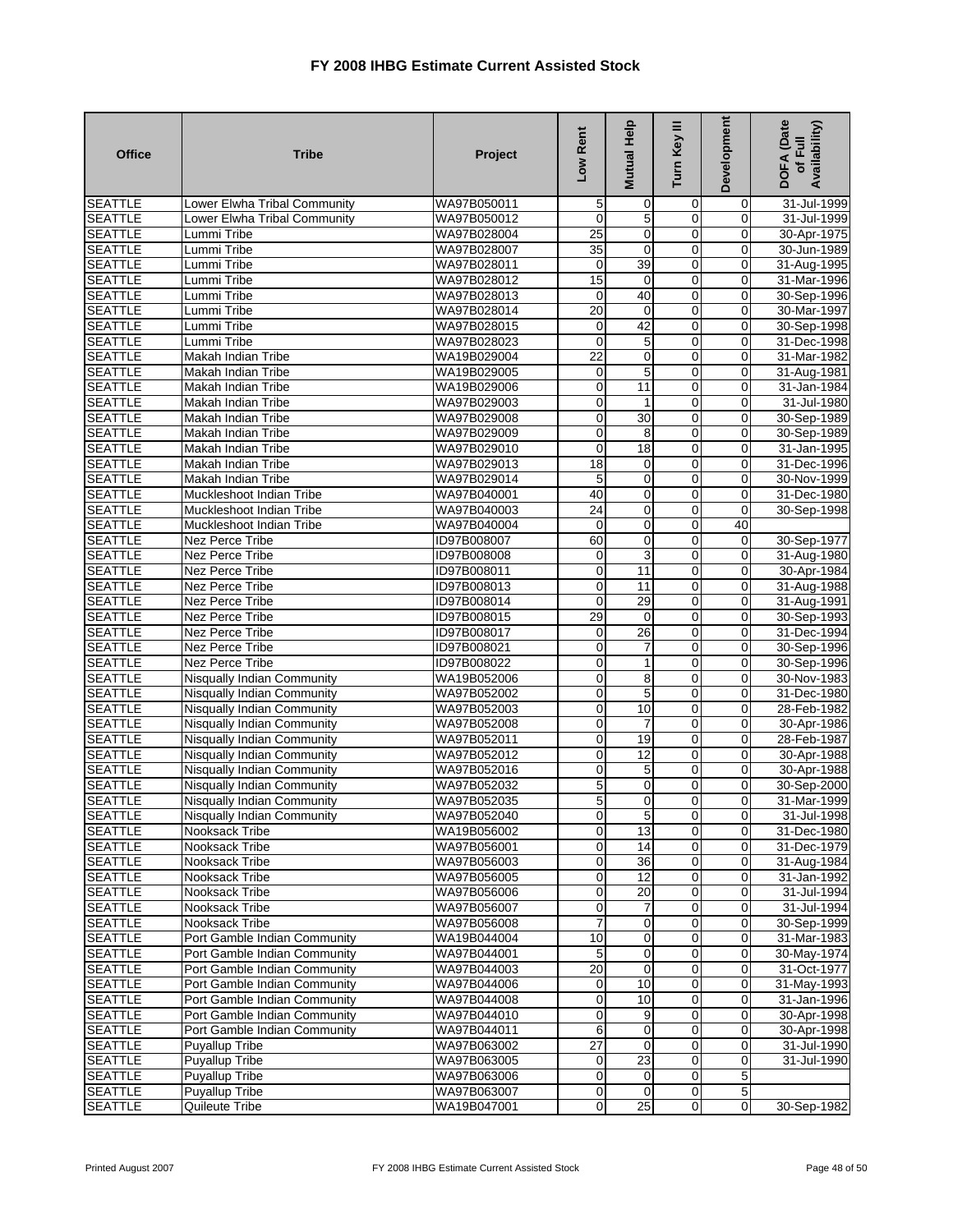| <b>Office</b>                    | <b>Tribe</b>                                                           | Project                    | Low Rent                      | Mutual Help     | Turn Key III     | Development             | DOFA (Date<br>Availability)<br>of Full |
|----------------------------------|------------------------------------------------------------------------|----------------------------|-------------------------------|-----------------|------------------|-------------------------|----------------------------------------|
| <b>SEATTLE</b>                   | Quileute Tribe                                                         | WA97B047002                | $\mathbf 0$                   | 24              | 0                | $\mathbf 0$             | 31-Mar-1996                            |
| <b>SEATTLE</b>                   | Quileute Tribe                                                         | WA97B047003                | $\mathbf 0$                   | 4               | 0                | $\mathbf 0$             | 30-Sep-1997                            |
| <b>SEATTLE</b>                   | Quileute Tribe                                                         | WA97B047004                | $\mathbf 0$                   | 4               | $\overline{0}$   | $\mathbf 0$             | 30-Sep-1997                            |
| <b>SEATTLE</b>                   | <b>Quileute Tribe</b>                                                  | WA97B047005                | 3                             | 3               | 0                | $\mathbf{O}$            | 31-Dec-1998                            |
| <b>SEATTLE</b>                   | Quinault                                                               | WA97B027005                | $\mathbf 0$                   | 1               | $\mathbf 0$      | $\mathbf 0$             | 31-Jan-1980                            |
| <b>SEATTLE</b>                   | Quinault                                                               | WA97B027006                | $\mathbf 0$                   | 5               | 0                | $\mathbf 0$             | 31-Jul-1981                            |
| <b>SEATTLE</b>                   | <b>Quinault Tribe</b>                                                  | WA97B027003                | 40                            | 0               | $\overline{0}$   | $\mathbf 0$             | 30-Jul-1974                            |
| <b>SEATTLE</b>                   | <b>Quinault Tribe</b>                                                  | WA97B027007                | 10                            | 0               | 0                | $\mathbf 0$             | 31-Jul-1981                            |
| <b>SEATTLE</b>                   | Quinault Tribe                                                         | WA97B027009                | 0                             | $\overline{7}$  | $\mathbf 0$      | $\mathbf 0$             | 30-Apr-1985                            |
| <b>SEATTLE</b>                   | Quinault Tribe                                                         | WA97B027010                | $\overline{0}$                | 20              | 0                | 0                       | 30-Sep-1995                            |
| <b>SEATTLE</b>                   | Quinault Tribe                                                         | WA97B027011                | $\overline{5}$                | 0               | $\mathbf 0$      | $\mathbf 0$             | 02-Feb-2005                            |
| <b>SEATTLE</b>                   | <b>Quinault Tribe</b>                                                  | WA97B027012                | $\overline{0}$                | 5               | 0                | $\overline{0}$          | 02-Feb-2005                            |
| <b>SEATTLE</b>                   | Sauk-Suiattle Indian Tribe                                             | WA97B062003                | $\mathbf 0$                   | 17              | 0                | $\mathbf 0$             | 31-Jul-1984                            |
| <b>SEATTLE</b>                   | Shoalwater Bay Tribe                                                   | WA97B052008                | $\mathbf 0$                   | 8               | $\mathbf 0$      | $\mathbf 0$             | 30-Apr-1986                            |
| <b>SEATTLE</b>                   | Shoalwater Bay Tribe                                                   | WA97B052021                | $\mathbf{1}$                  | $\mathbf 0$     | 0                | $\mathbf 0$             | 28-Feb-2000                            |
| <b>SEATTLE</b>                   | Shoalwater Bay Tribe                                                   | WA97B052046                | 5                             | $\mathbf 0$     | 0                | $\mathbf 0$             | 30-Apr-2003                            |
| <b>SEATTLE</b>                   | Shoalwater Bay Tribe                                                   | WA97B052051                | $\overline{0}$                | $\overline{4}$  | $\overline{0}$   | $\mathbf{1}$            | 31-Jul-2000                            |
| <b>SEATTLE</b>                   | <b>Siletz Confederated Tribes</b>                                      | OR97B035001                | $\mathbf 0$                   | 39              | $\mathbf 0$      | $\overline{0}$          | 31-Mar-1989                            |
| <b>SEATTLE</b>                   | <b>Siletz Confederated Tribes</b>                                      | OR97B035002                | $\mathbf 0$                   | 15              | 0                | $\mathbf 0$             | 31-Aug-1991                            |
| <b>SEATTLE</b>                   | <b>Siletz Confederated Tribes</b>                                      | OR97B035004                | 26<br>25                      | 0               | 0                | $\mathbf 0$             | 30-Apr-1996                            |
| <b>SEATTLE</b>                   | <b>Siletz Confederated Tribes</b>                                      | OR97B035007                |                               | $\mathbf 0$     | 0                | 0                       | 30-Sep-1997                            |
| <b>SEATTLE</b><br><b>SEATTLE</b> | <b>Siletz Confederated Tribes</b><br><b>Siletz Confederated Tribes</b> | OR97B035008<br>OR97B035009 | $\overline{0}$<br>$\mathbf 0$ | 5<br>5          | 0<br>$\mathbf 0$ | $\mathbf 0$<br>$\Omega$ | 28-Feb-2001<br>28-Feb-2001             |
| <b>SEATTLE</b>                   | <b>Siletz Confederated Tribes</b>                                      | OR97B035010                | 1                             | 0               | 0                | 0                       | 28-Feb-2001                            |
| <b>SEATTLE</b>                   | <b>Siletz Confederated Tribes</b>                                      | OR97B035011                | $\mathbf 0$                   | 5               | $\overline{0}$   | $\mathbf 0$             | 28-Feb-2001                            |
| <b>SEATTLE</b>                   | <b>Siletz Confederated Tribes</b>                                      | OR97B035012                | 5                             | $\mathbf 0$     | 0                | $\overline{0}$          | 28-Feb-2001                            |
| <b>SEATTLE</b>                   | Skokomish Indian Tribe                                                 | WA97B052002                | $\pmb{0}$                     | 1               | 0                | $\mathbf 0$             | 31-Dec-1980                            |
| <b>SEATTLE</b>                   | Skokomish Indian Tribe                                                 | WA97B052003                | $\overline{0}$                | 3               | $\overline{0}$   | $\mathbf{O}$            | 28-Feb-1982                            |
| <b>SEATTLE</b>                   | Skokomish Indian Tribe                                                 | WA97B052008                | $\mathbf 0$                   | 18              | 0                | $\overline{0}$          | 30-Apr-1986                            |
| <b>SEATTLE</b>                   | Skokomish Indian Tribe                                                 | WA97B052019                | 0                             | 21              | 0                | $\mathbf 0$             | 31-Mar-1992                            |
| <b>SEATTLE</b>                   | Skokomish Indian Tribe                                                 | WA97B052021                | 10                            | 0               | $\mathbf 0$      | $\mathbf 0$             | 28-Feb-1999                            |
| <b>SEATTLE</b>                   | Skokomish Indian Tribe                                                 | WA97B052038                | 5                             | $\mathbf 0$     | $\mathbf 0$      | $\mathbf 0$             | 31-Mar-2000                            |
| <b>SEATTLE</b>                   | Spokane Tribe                                                          | WA19B037004                | $\overline{32}$               | $\mathbf 0$     | 0                | $\mathbf 0$             | 31-Dec-1981                            |
| <b>SEATTLE</b>                   | Spokane Tribe                                                          | WA97B037003                | $\mathbf 0$                   | 4               | $\mathbf 0$      | $\mathbf 0$             | 30-Jun-1981                            |
| <b>SEATTLE</b>                   | Spokane Tribe                                                          | WA97B037005                | 52                            | $\mathbf 0$     | 0                | 0                       | 29-Feb-1984                            |
| <b>SEATTLE</b>                   | Spokane Tribe                                                          | WA97B037006                | 0                             | 11              | $\mathbf 0$      | $\mathbf 0$             | 30-Apr-1986                            |
| <b>SEATTLE</b>                   | Spokane Tribe                                                          | WA97B037008                | $\overline{2}$                | $\overline{25}$ | $\overline{0}$   | $\overline{0}$          | 30-Nov-1987                            |
| <b>SEATTLE</b>                   | Spokane Tribe                                                          | WA97B037009                | 1                             | 33              | 0                | $\mathbf 0$             | 30-Nov-1990                            |
| <b>SEATTLE</b>                   | Spokane Tribe                                                          | WA97B037013                | 0                             | 9               | $\mathbf 0$      | $\mathbf 0$             | 31-Jan-1997                            |
| <b>SEATTLE</b>                   | Spokane Tribe                                                          | WA97B037014                | 16                            | 0               | 0                | $\mathbf 0$             | 31-Aug-1997                            |
| <b>SEATTLE</b>                   | Spokane Tribe                                                          | WA97B037024                | $\overline{O}$                | $\frac{4}{3}$   | $\overline{0}$   | $\overline{0}$          | 31-Aug-2000                            |
| <b>SEATTLE</b>                   | Spokane Tribe                                                          | WA97B037025                | 6                             | $\mathbf 0$     | $\overline{0}$   | $\mathbf{O}$            | 31-Mar-2000                            |
| <b>SEATTLE</b>                   | <b>Squaxin Island Tribe</b>                                            | WA19B052004                | $\overline{0}$                | 8               | $\mathbf 0$      | $\mathbf 0$             | 28-Feb-1982                            |
| <b>SEATTLE</b>                   | Squaxin Island Tribe                                                   | WA19B052006                | $\overline{0}$                | $\overline{2}$  | $\pmb{0}$        | $\mathbf 0$             | 30-Nov-1983                            |
| <b>SEATTLE</b>                   | Squaxin Island Tribe                                                   | WA97B052003                | $\overline{0}$                | $\overline{12}$ | $\pmb{0}$        | $\overline{0}$          | 28-Feb-1982                            |
| <b>SEATTLE</b>                   | Squaxin Island Tribe                                                   | WA97B052017                | $\overline{0}$                | $\overline{21}$ | 0                | $\overline{0}$          | 29-Feb-1992                            |
| <b>SEATTLE</b>                   | Squaxin Island Tribe                                                   | WA97B052021                | 10                            | 0               | $\mathbf 0$      | $\mathbf 0$             | 23-Oct-1997                            |
| <b>SEATTLE</b>                   | Squaxin Island Tribe                                                   | WA97B052032                | $\overline{7}$                | $\mathbf 0$     | 0                | $\mathbf 0$             | 01-Jun-1998                            |
| <b>SEATTLE</b>                   | Squaxin Island Tribe                                                   | WA97B052036                | $\overline{c}$                | 0               | $\overline{0}$   | $\mathbf 0$             | 01-Jun-1998                            |
| <b>SEATTLE</b>                   | <b>Squaxin Island Tribe</b>                                            | WA97B052042                | 2                             | 0               | $\pmb{0}$        | $\mathbf 0$             | 31-Jan-2002                            |
| <b>SEATTLE</b>                   | Squaxin Island Tribe                                                   | WA97B052052                | $\overline{0}$                | 5               | 0                | $\mathbf 0$             | 31-Jan-2002                            |
| <b>SEATTLE</b>                   | Suquamish Tribal Council                                               | WA97B052002                | $\overline{O}$                | 12              | $\mathbf 0$      | $\overline{0}$          | 31-Dec-1980                            |
| <b>SEATTLE</b>                   | <b>Suquamish Tribal Council</b>                                        | WA97B052008                | $\overline{0}$                | 17              | $\overline{0}$   | $\overline{0}$          | 30-Apr-1986                            |
| <b>SEATTLE</b>                   | Suquamish Tribal Council                                               | WA97B052014                | $\overline{0}$                | 25              | $\mathbf 0$      | $\overline{0}$          | 31-Mar-1992                            |
| <b>SEATTLE</b>                   | Suquamish Tribal Council                                               | WA97B052020                | $\overline{\mathbf{4}}$       | 0               | $\mathbf 0$      | $\overline{0}$          | 30-Sep-1993                            |
| <b>SEATTLE</b>                   | Suquamish Tribal Council                                               | WA97B052034                | 5                             | $\pmb{0}$       | $\mathbf 0$      | $\overline{0}$          | 28-Feb-1999                            |
| <b>SEATTLE</b>                   | <b>Suquamish Tribal Council</b>                                        | WA97B052041                | $\overline{0}$                | 5               | $\mathbf 0$      | $\overline{0}$          | 31-Aug-1998                            |
| <b>SEATTLE</b>                   | Swinomish Indians                                                      | WA97B023003                | 17                            | 0               | $\mathbf 0$      | $\overline{0}$          | 31-Dec-1972                            |
| <b>SEATTLE</b>                   | Swinomish Indians                                                      | WA97B023004                | 16                            | $\mathbf 0$     | $\mathbf 0$      | $\mathbf 0$             | 30-Apr-1980                            |
| <b>SEATTLE</b>                   | Swinomish Indians                                                      | WA97B023006                | 36                            | 0               | $\mathbf 0$      | $\mathbf 0$             | 31-Aug-1985                            |